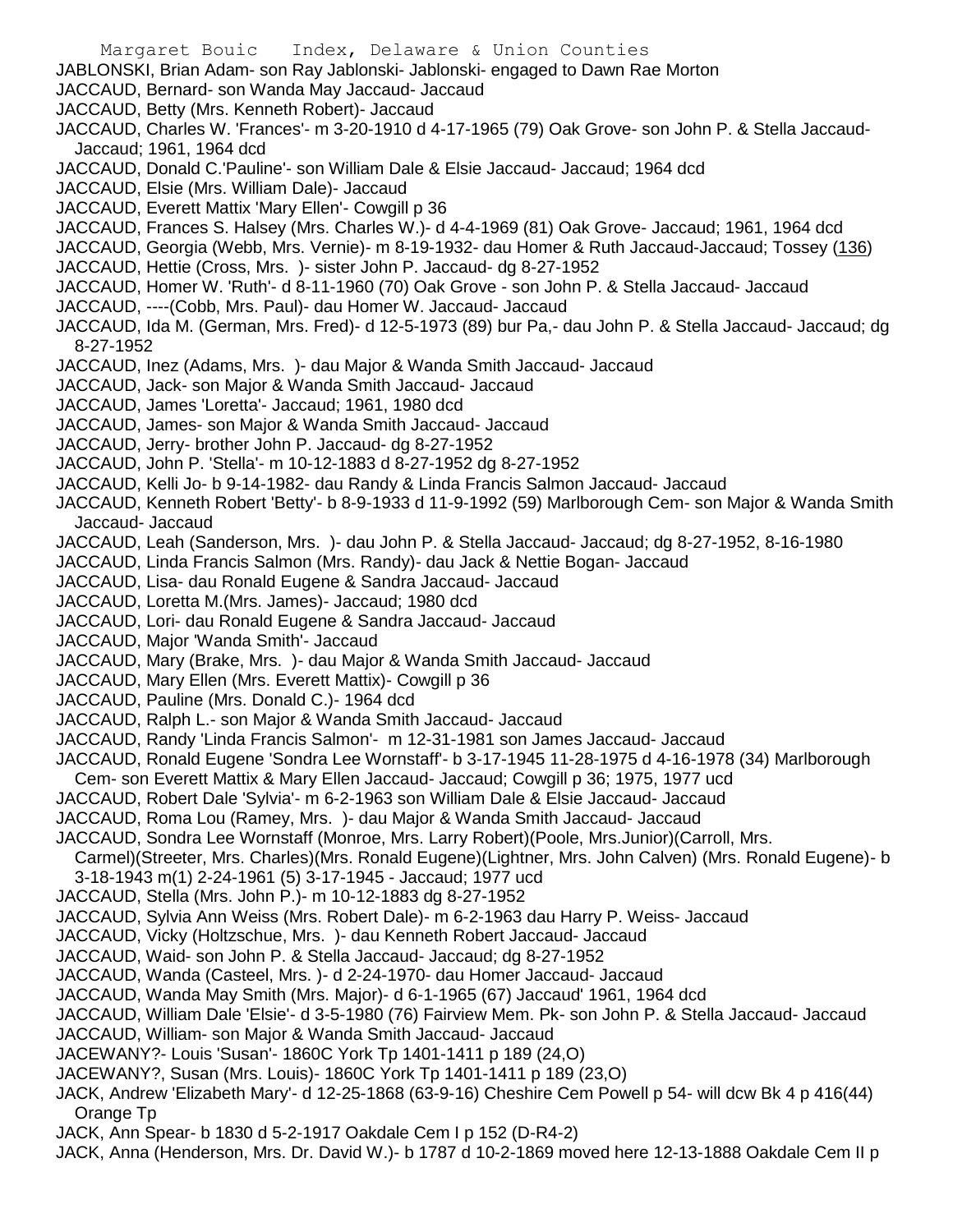Margaret Bouic Index, Delaware & Union Counties 25; Henderson Vault- dau Col. James Jack- dumch p 6, 63; Henderson 1,2; 1883 uch V p 115, 346 JACK, Barbara Lynn- (3-1985) dau Jeffrey Jack- Jack JACK, --(Mrs. Charles C.)- d 12-29-1960 (90) mother of Mrs. E. V. Arnold- Jack JACK, Elizabeth Mary (Mrs. Andrew)- b 1819 d 1855 Powell p 54; 1870C Orange Tp 416 (51) JACK, Elizabeth Frances (McKittrick, Mrs. William Caldwell)- b 3-3-1906 m 12-20-1932- McKitrick p 470 JACK, Eunice (Harris, Mrs. Lafayette)- Genther p 112 JACK, Capt. James- Powers p 3, 9, 138, 143, 164, 171 JACK, Col. James- dumch p 7, 83; 1883 uch V p 115 JACK, Jeffrey- Jack JACK, Rev. Jeremiah- Olentangy Gaz 4-2-1852- Reed Ab p 117 JACK, Jeremiah- (1757)- Powers p 214 JACK, Laura Renee- b 6-2-1985 dau Jeffrey Jack- Jack JACK, Mary- 1850C Harlem Tp 726 p 63 (3,O) JACK, Mrs. Mary died Monday age 96; dg 7-3-1950 JACK, Mary Jane (Asher, Mrs. )- dau Andrew Jack dcw Bk 4 p 416 (44) JACK, Perry- 1850C Harlem Tp 726 p 73 (56,O) JACK, Ralph 'Minnie Pearsall'- Weiser p 700 JACK, Sarah Ellen (Wilcox, Mrs. James H.)- m 11-14-1865 dcm -dau Andrew Jack- dcw Bk 4 p 46(44) JACK, Susan (Mrs. )- Jack JACK, Tanya- dau Tom & Nancy Clark- Jack JACK, Winnie Pearsall (Mrs. Ralph)- dau Rev. Winfield & Narcissa Florence Kahle Pearsall- Weiser p 700 JACKET, Rev- Indian chief d 26th inst (60) Delaware Patron 2-18-1830, Reed Ab p 46 JACKEWAY, David 'Lucinda Hooke'- m 3-21-1865 ucm 3703 JACKEWAY, Lucinda Hooke (Mrs. David)- m 3-21-1865 ucm 3703 JACKEY, Brenda- b 1957 dau Melvin H. & Virginia E. Jackey- 1961, 1971 dcd JACKEY, David- brother Raymond C. Jackey- Jackey JACKEY, David- son Raymond C. & Elizabeth Jackey- Jackey; 1971 dcd JACKEY, Elizabeth (Mrs. Raymond C.)- Jackey JACKEY, Melvin H. 'Virginia E.'- 1961, 1971, 1980 dcd- son Raymond C. & Elizabeth Jackey- Jackey JACKEY, Randy- b 1963 ch Melvin H. & Virginia E. Jackey- 1971 dcd JACKEY, Raymond C. 'Elizabeth'- d 5-17-1987 (87) - Jackey JACKEY, Shirley (Simpson, Mrs. )- dau Raymond C. & Elizabeth Jackey- Jackey JACKEY, Virginia E. (Mrs. Melvin H.)- 1961, 1971, 1980 dcd JACKMAN, Alice (Joyce, Mrs. Harold)- dau John Wesley & Urcel Crist Jackman- Hackman JACKMAN, Electa (Jones, Mrs. Rev. Guy Chester)- dau-- Olivia H. Hinkle Jackman- Jackman; Jones JACKMAN, Emma (Ell, Mrs. )- dau Samuel & Louella Hout Jackman- Jackman JACKMAN, John Wesley 'Urcel Crist'- b 12-20-1890 d 5-10-1964 Oakdale Cem II p 92 (H-23-10)- dau Samuel & Louella Hout Jackman- Jackman JACKMAN, Louella Hout (Mrs. Samuel)- Jackman JACKMAN, Lucy May (Alexander, Mrs.James H.)- dau Samuel & Louella Hout Jackman- Jackman JACKMAN, Marguerite- dau ---& Olivia Hinkle Jackman- Jackman JACKMAN, Mary L. (Mrs. Samuel S.)- b 1863 d 1944 Oakdale Cem II p 85 (H-RS-10) JACKMAN, Olivia Hinkle (Mrs. )- d 9-15-1974 (97) bur Bryan,O.- Jackman JACKMAN, Samuel- b 1866 d 2-4-1936 Oakdale Cem II p 92 (H-23-10) JACKMAN, Samuel 'Louella Hout'- Jackman JACKMAN, Samuel S. 'Mary L.;- b 1862 d 2-4-1936 Oakdale Cem II p 85 (H-RS-10) JACKMAN, Urcel Crist (Mrs. John Wesley)- b 1890 d 1947/6 Oakdale Cem II p 92 (H-23-10)- Jackman JACKMAN, William- son Samuel & Louella Hout Jackson- Jackson JACKMAN, William W.- b 4-25-1896 d 4-25-1976 Oakdale Cem II p 92 (H-RS-9) son Samuel & Mary Hout Jackman- Jackman

JACKS, Harley N.,Jr. 'Shirley'- 1980 dcd

- JACKS, Mauna (Pullins, Mrs. Lawrence)- m 11-30-1938- Jacks
- JACKS, Shirley (Mrs. Harley N.,Jr.)- 1980 dcd
- JACKS, Susan- b 1975 dau Harley N.,Jr. & Shirley Jacks- 1980 dcd
- JACKS, William- b 1969 son Harley N.,Jr. & Shirley Jacks- 1980 dcd
- JACKSON, ---b 3-10-1876 Concord Tp son A. F. & Susan Heldt Jackson- dcb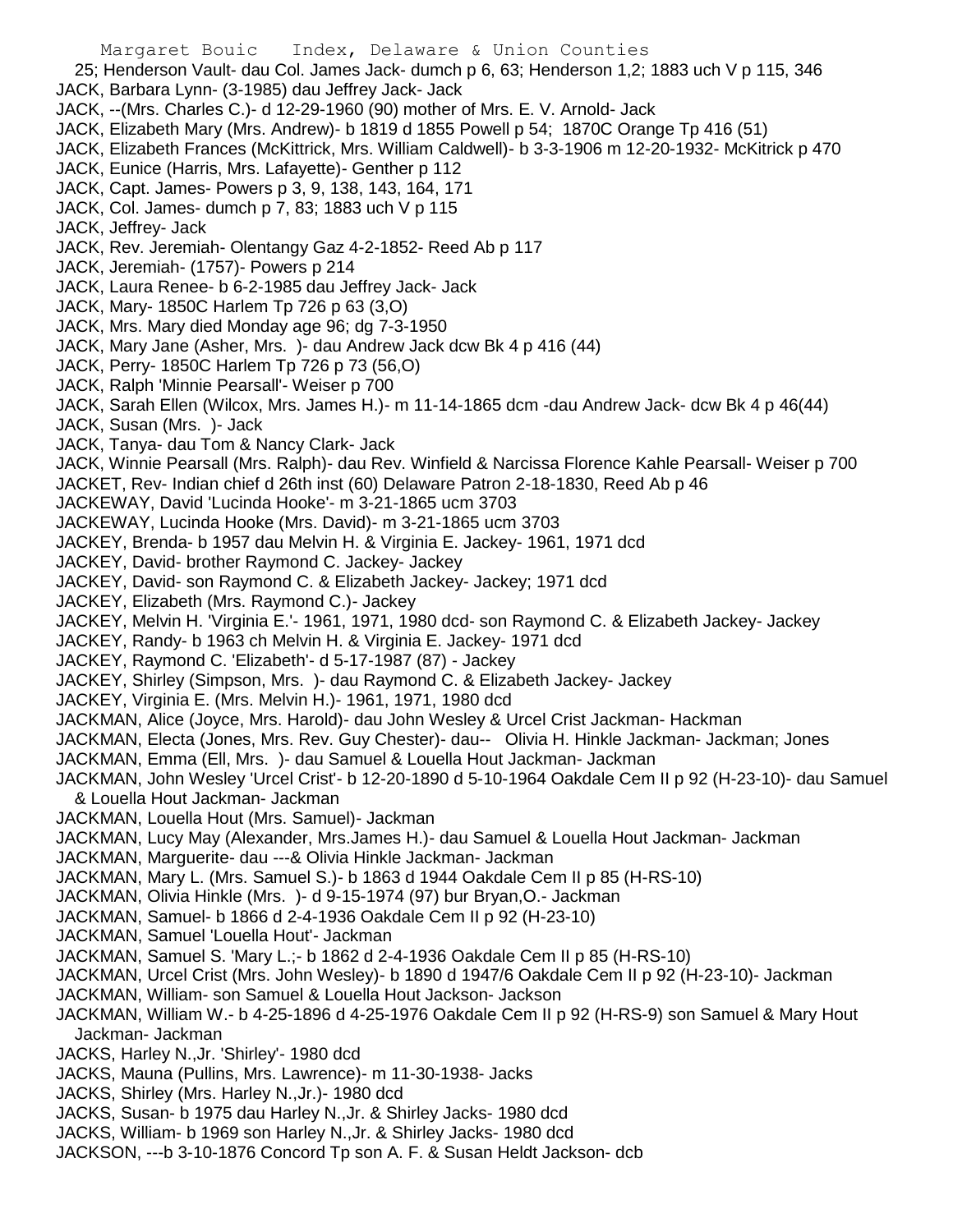Margaret Bouic Index, Delaware & Union Counties JACKSON, ---b 12-20-1882 Concord Tp dau Arthur & Susan Held Jackson- dcb JACKSON, ---family of Melba Clark 154 unec VI p 13; Peggy F. Rufner- query unec XIII p 21 JACKSON, Mrs. -- shot- Madison Co Democrat 8-13-1879, unec XII p 8 JACKSON, ---1880 dch p 529; 1908 dch p 492; hjt p 10, 46; 1915 uch p 414 JACKSON, ---(Newhouse relations)- delge IV p 58 JACKSON, ---Brannan (Mrs. )- sister George Brannan- 1915 uch p 597 JACKSON, Rev.- Pabst 6 p 86 JACKSON, Abby Cooley (Mrs. Hiram)- 1883 uch V p 174 JACKSON, Abby (Talmage, Mrs. Byron)- 1915 uch p 869 JACKSON, Abigail Hildreth (Mrs. Thomas)- m 3-28-1852 ucm 1786; 1860C Leesburg Tp 390 (28,O); unec VII p 58 JACKSON, Abraham- 1840C Berkshire Tp p 183 (20-30) JACKSON, Abraham- son Isaac & Ann Jackson- Pabst 8 p 95 JACKSON, Abraham 'Maria Cox'- m 9-28-1837 dcm; 1850C Porter Tp 3043 p 165 (30,Pa) JACKSON, Ada M. (Mrs. George W.)- 1961, 1964, 1969, 1971 dcd JACKSON, Ada Schooley (Mrs. Amos)- b 1875 d 1912 Broadway Cem, lptw p 75; Jackson JACKSON, Addie Taylor (Mrs. Frank) - d 1918- Jackson JACKSON, A. F. 'Susie'- b 1848 d 1907 Jerome IOOF Cem DJ p 114 JACKSON, Agnes Louise Heisler (Mrs. Henry Hewitt)- m 4-7-1928 d 11-27-1976- Jackson JACKSON, Agnes Shirley (Mrs. Ronald)(Welsh, Mrs. Kenneth)- b 10-21-1917 m(1) 9-19-1937 (2) 7-11-1958 dau Carmi J. & Edna Milligan Shirley- Milligan 62; Powers Pat p p 119; Main 1316154433 JACKSON, Alana Cristine- b 2-10-1976 dau Randy & Rebecca A. Bowers Jackson- Jackson; 1977, 1979, 1991 ucd JACKSON, Albert Lloyd 'Hattie Belle Latimer'- b 1909 d 1972- Freshwater p 145 JACKSON, Alberta (Stevens, Mrs. )- dau Amos & Ada Schooley Jackson- Jackson JACKSON, Alferta (Stevens, Mrs. )- dau Amos & Ida Jackson- Jackson JACKSON, J. Alfred 'Myra'- d 11-26-1959(77) bur Middletown- brother Carl Jackson-Jackson JACKSON, Alice- dau Butler & Elizabeth Smith Jackson- Jackson JACKSON, Alice Cheshire (Huddleston, Mrs. Clyde Harrison)- Pabst 6 p 93 JACKSON, Alice- dau James & Elizabeth Jackson- 1880C Jerome Tp 231- 247 p 27 (4,O,O,O) JACKSON, Alice P. (Howison, Mrs. James Ficklen)- m 10-1-5-1890- Howison (304) JACKSON, Alice M.- b 1907 York Cem p 89 JACKSON, Alice- dau Rebecca Jackson- 1949, 1959 1962, 1973, 1977, 1979 ucd JACKSON, Alice (Mrs. William)- 1971, 1991 ucd JACKSON, Allen- son Abraham & Mariah Cox Jackson- 1850C Porter Tp 3043 p 165 (8,O) JACKSON, Allen- son Arthur & Mary Katherine Hale Jackson- Jackson JACKSON, Alma Byus (Mrs. Ash)- d 4-6-1985 (80) Fairview Mem. Pk- sister Curtis A. Byus- Jackson JACKSON, Alta (McGinnis, Mrs. )- dau Amos & Ada Schooley Jackson- Jackson JACKSON, Amie (Mrs. Harlan F. Jr.)- 1991 ucd JACKSON, Amie (Payne, Mrs. )- dau Nellie C. Jackson- Jackson JACKSON, Amos 'Ada Schooley'- b 1873 d 1930 Broadway Cem, lptw p 75; Jackson JACKSON, Amos- son John & Catharine Carr Jackson- Carr 11(10)2; Maugans Anc p 84 JACKSON, Amos 'Rachel Goodenough'- son Stephen Jackson,Sr.- 1883 uch V p 174 JACKSON, Amos R. 'Louisa E.'- d 1-26-1880 (33-5-120 Broderick Cem Un Al p 58 JACKSON, President Andrew- hjt p 64; 1915 uch p 536 JACKSON, Andrew- btp p 2; delge IV p 6 (1865) JACKSON, Andrew- 1883 uch IV p 533 JACKSON, Andrew- son Leonard M. & Clarissa Jackson- 1850C Liberty Tp Del. Co 1588 p 106 (13,O) JACKSON, Angela (Babcock, Mrs. )- dau Kenneth Jackson- Jackson JACKSON, Angelina (Reddick, Mrs. Jonathon)- m 4-1-1852 dcm; Olentangy Gaz- Reed Ab p 117 JACKSON, Anita (Lockwood, Mrs. )- dau Fay & Bessie Black Jackson- Jackson JACKSON, Anita (Mrs. Ricard)- 1949 ucd JACKSON, Ann/Annette (McNamara, Mrs. )- dau Edwin M. & Wilma J. Krichbaum Jackson- Jackson; 1961, 1964(17), 1969 dcd JACKSON, Ann (Arthur, Mrs. )- dau Robert W. Jackson- Jackson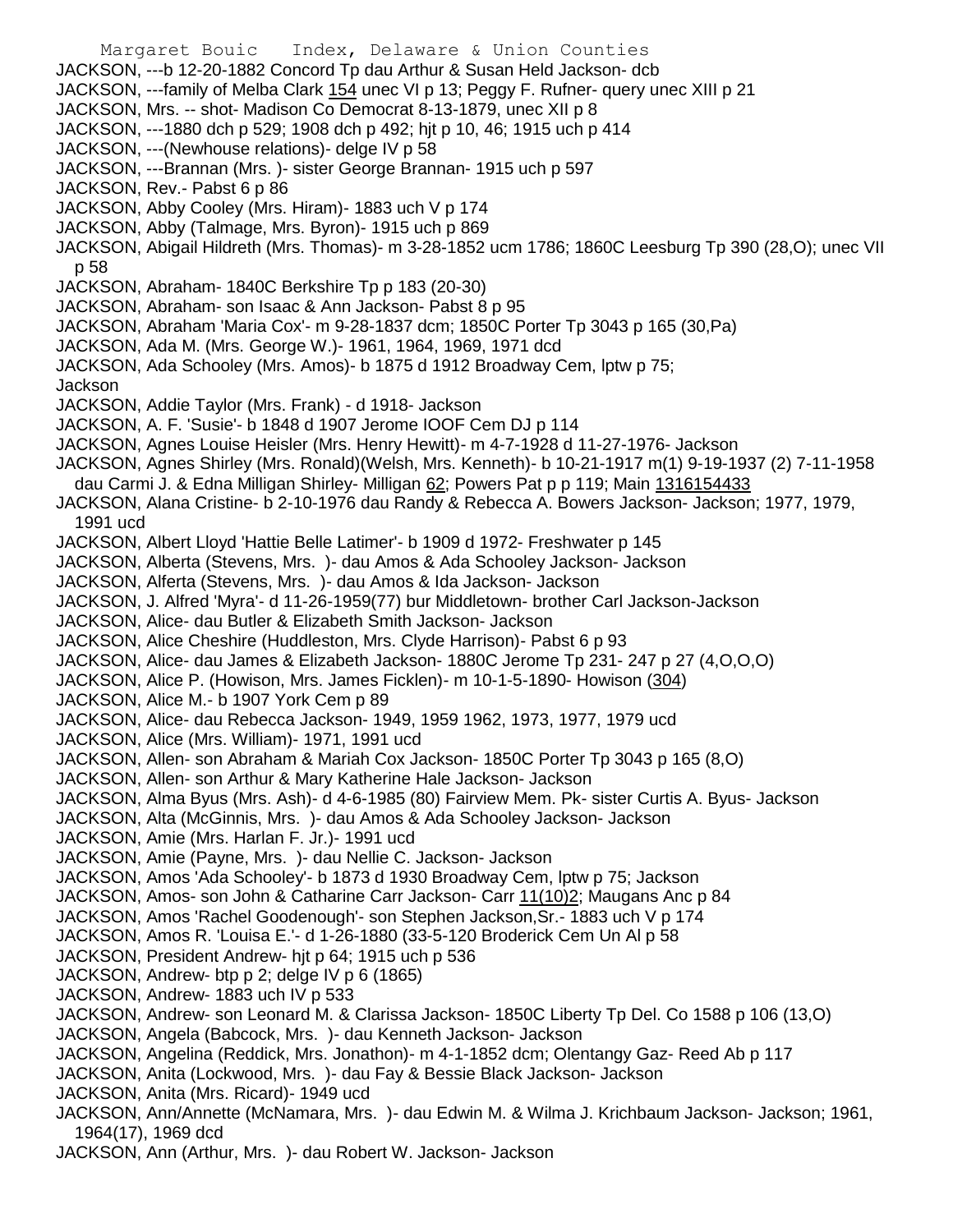Margaret Bouic Index, Delaware & Union Counties JACKSON, Ann (Hilliard, Mrs. )- sister Robert W. Jackson- Jackson JACKSON, Ann (Mrs. Isaac)- Pabst 8 p 95 JACKSON, Ann- dau Isaac & Ann Jackson- Pabst 8 p 95 JACKSON, Ann Smith (Mrs. Stephen M.)- m 11-24-1836 Madison Co unec VIII p 68 JACKSON, Ann- dau Stiles & Margaret Newhouse Jackson- 1850C Radnor Tp 178 p 18 (12,O) JACKSON, Anna Hager (Mrs. Charles)- b 4-23-1787 m 11-1-1809 dau Nathan & Anna Bigelow Hager-Genther p 163 JACKSON, Anna- dau James & Elizabeth Jackson- 1880C Jerome Tp 231-247 p 27 (6,O,O,O) JACKSON, Anna Mary (Thoreen, Mrs. )- dau John & Catharine Carr Jackson- Carr 11(10)7; Maugans Anc p 84 JACKSON, Anna Zimmer(s) (Mrs. Harvey)- 1908 dch p 883; McKitrick p 277 JACKSON, Annabella- dau Abraham & Mariah Cox Jackson- 1850C Porter Tp 3043 p 165 (6,O) JACKSON, Annabell McKinney (Mrs. Delbert S.)- m 12-25-1938 - Jackson; 1959, 1962, 1973, 1977, 1979, 1991 ucd JACKSON, Annette- dau Edwin Jackson- Jackson JACKSON, Annette (Mountain, Mrs. )- dau Henry Hewitt & Agnes Louise Heisler Jackson- Jackson JACKSON, Annie Fox (Mrs. James)- 1908 dch p 883; McKitrick p 277 JACKSON, Annie (Hawn, Mrs. )- b 1857 d 1938 Milford Cem Un Al p 30 JACKSON, Annie (Payner, Mrs. )- dau Nellie C. Jackson- Jackson JACKSON, Anthony- b 9-19-1834 d 2-13-1855 Newhouse Cem- son Stiles & Margaret Newhouse Jackson-Newhouse p 80 1481; 1850C Radnor Tp 178 p 181 (16,O) JACKSON, Anthony W. 'Claudia'- 1980 dcd JACKSON, Archie- son Milton & Ida Baker Jackson- Jackson JACKSON, Ardelta- dau James A. & Susannah Fox Jackson- dg 2-4-1947 JACKSON, Arthur F. 'Susan Held'- d 12-1907 son William & Catherine McKitrick Jackson- 1880 dch p 144; 1908 dch p 883; McKitrick p 277; 1850C Jerome Tp 1792-1813 p 263 (2,O) JACKSON, Arthur H. 'Mary Katherine Hale'- m 12-9-1925 d 10-28-1976 (76) Africa Cem- brother Eugene Jackson- Jackson; 1971 dcd JACKSON, Artimus- 1880C Concord Tp p 269C JACKSON, Asa A. 'Jean L.'- b 1911 d 4-3-1980 WWII York Cem p 91 JACKSON, Asa- son Fay & Bessie Black Jackson- Jackson JACKSON, Asa 'Jane'- 1949 ucd JACKSON, Asa- b 10-25-1839 d 4-28-1862 son Stiles & Margaret Newhouse Jackson- Newhouse p 81 1484 JACKSON, Asa 'Susan Rhodes- son John & Emma Newhouse Jackson- Newhouse p 93, 141 JACKSON, Asa C. 'Vivian Fout'- b 7-25-1911 m 1953 d 4-3-1980 (68) York Cem- son Fay & Bessie Black Jackson- Jackson; 1959, 1962, 1967, 1971, 1973, 1975, 1977, 1979 ucd JACKSON, Ash 'Alma Byus'- d 1939- Jackson JACKSON, Austin 'Emma Joe Finley'- m 1904 Maugans Anc p 152 JACKSON, Auvil H. 'Marilyn'- son Ash & Alma Byus Jackson- Jackson; 1964, 1969, 1980 dcd JACKSON, Barbara - LPN- Milford 1971 ucd JACKSON, Barbara- dau George & Dixie Jackson- 1969(12), 1962 ucd JACKSON, Barbara - b 1962 dau Harlan F. & Sandra J. Jackson- 1971 ucd JACKSON, Barbara (Mrs. Harris)- 1967 ucd JACKSON, Barbara (Luebben, Mrs. Robert)- dau Ped W. & Irene Haines Jackson- Jackson JACKSON, Barbara Lynn (Griffith, Mrs. Steven John)- b 1962 m 8-1982 dau Harlan F. & Sandra J.Jackson-Jackson; 1967, 1973, 1975, 1977, 1979, 1981 ucd JACKSON, Barbara (Keever, Mrs. )- dau Robert R. & Nancy Fletcher Jackson- 1969(8), 1962, 1967 ucd JACKSON, Barry- (6-1976) son Brad & Susan Jackson- Jackson JACKSON, Becky- b 1963 dau Paul R. & Lois Jane Jackson- 1964, 1969, 1971, 1980 dcd JACKSON, Belinda A. Wigton (Mrs. David D.)- m 9-5-1992 dau Clayton & Natalie Wigton- Jackson JACKSON, Ben- b 1980 son Thomas R. & Donna L. Jackson- 1980 dcd JACKSON, Benjamin- 1908 dch p 397 JACKSON, Benjamin Payne 'Soula'- b 7-12-1917 d 5-17-1975 (57) Forest Grove Cem- son Milton & Ida Baker Jackson- Jackson JACKSON, Benjamin- b 1979 son Samuel D. & Teresa L. Jackson- 1979, 1981, 1983, 1991 ucd JACKSON, Bertha- 1964 dcd Galena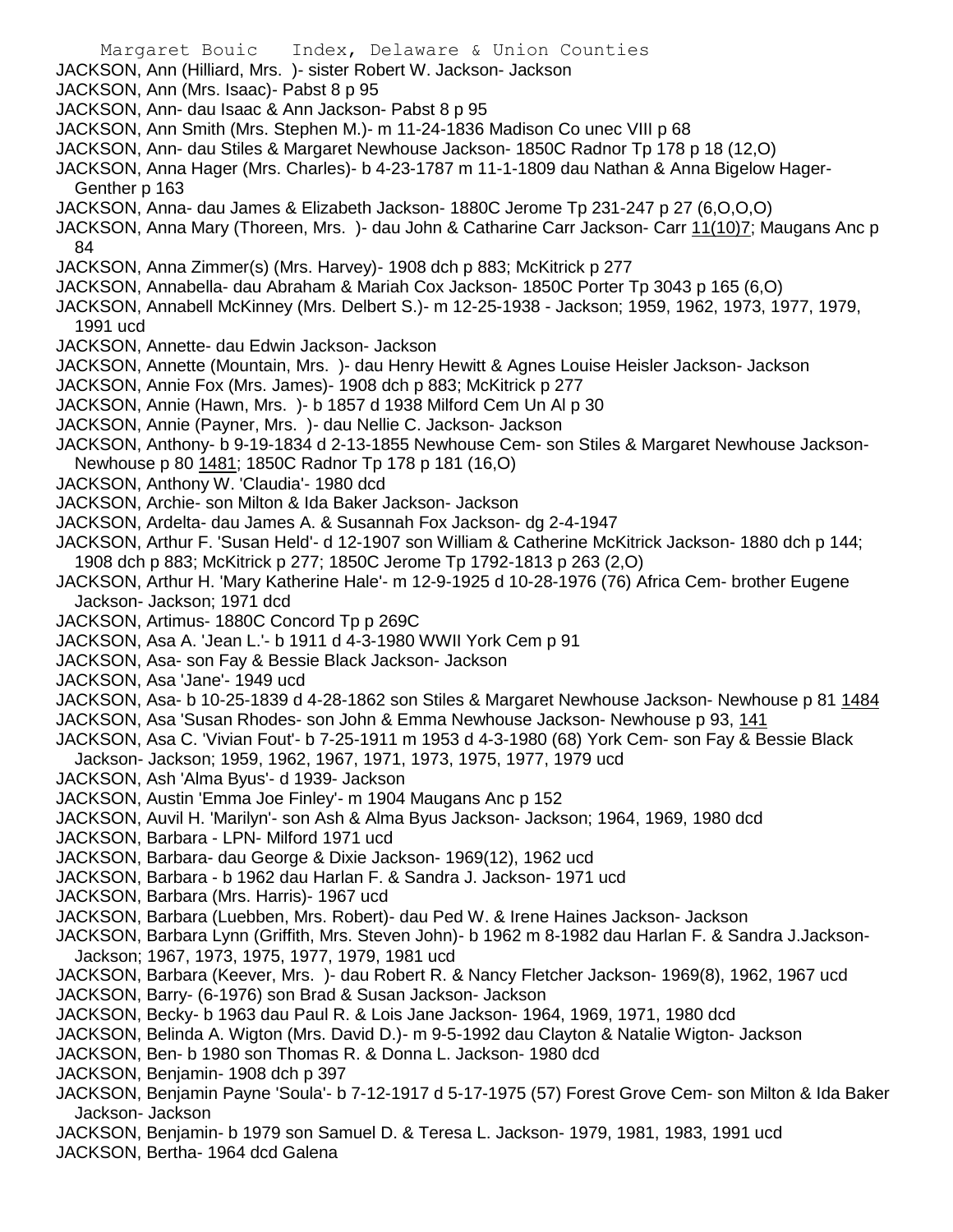Margaret Bouic Index, Delaware & Union Counties JACKSON, Bertha Mary- Marlborough Cem p 179 (2y2m) dau J. B. & Sarah M. Bush Jackson- dumch p 258 JACKSON, Bertha (Swinning, Mrs. )- dau Fay & Bessie Black Jackson- Jackson JACKSON, Bertha V. Dunfee (Mrs. Wilbur)- b 7-1879 m 6-15-1897 dau William Jonathan & Loua May Dunfee-1985 uch p 43 JACKSON, Bess- 1962 ucd York Tp JACKSON, Bessie E. Black (Mrs. Fay)- b 5-4-1878 m 5-4-1897 d 1964 Raymond Cem, lptw p 42; dau John & Marinda Green Black- Jackson; 1949, 1959 ucd; Black; 1900C Liberty Tp Un Co 64-65 (21,O,O,O) m 3 y 2 ch JACKSON, Bethany- dau Rev. Gregory L. & Christina Jackson- Jackson JACKSON, Betsey (Grubb, Mrs. John)- dau John & Eura Newhouse Jackson- Newhouse p 93 142 JACKSON, Betsey (Rogers, Mrs. Benjamin)- m 1-3-1799 Ross Co Mar.DAR JACKSON, Betsy- b 1966 dau David E. & Betty L. Jackson- 1969 dcd JACKSON, Betsy (Mrs. John N.)- Jackson JACKSON, Betty (Blair, Mrs. )- dau Noah & Margaretta Davenport Jackson- Jackson JACKSON, Betty (Mrs. David E.)- 1969 dcd JACKSON, Betty (Mrs. Don M.)- 1977 ucd JACKSON, Betty (Mrs. Kenneth)- 1977, 1979 ucd JACKSON, Betty L.- b 1975 dau Kenneth & Betty L. Jackson- 1975, 1977, 1979, 1981, 1983, 1991 ucd JACKSON, Betty Jane (Laird, Mrs. Robert E.)- b 9-13-1929 m 9-4-1974 d 8-27-1992 (62) Claibourne Cem- dau Francis & Mildred Reese Jackson- Jackson JACKSON, Betty Lee Stapf (Mrs. Otho W.)- m 1959- Jackson; 1981, 1983 ucd JACKSON, Betty M. (Mrs. David R.)(Cook, Mrs. )- Jackson JACKSON, Betty (Morson, Mrs. )- dau Frank P.,Sr. & Freda Odela Peak Jackson- Jackson JACKSON, Betty (Welsh, Mrs. )- dau Frank & Victoria Hill Jackson- Jackson JACKSON, Betty (Mrs. William D.,Sr)- 1980 dcd JACKSON, Beverly- b 11-7-1926 ch Ray & Francis Lester Jackson- Howison 1908 JACKSON, Beverly (Shade, Mrs. Glen)- dau Henry Hewitt & Agnes Louise Heisler Jackson- Jackson JACKSON, Bill- 1975 ucd JACKSON, Bird- dg 1-7-1908 p 5, delge VIII p 14 JACKSON, Blanche L.- b 12-1897 dau Amos & Ada B. Jackson- 1900C Leesburg Tp 287-290 p 12A (2,O,O,O) JACKSON, Bobie- ch Frank & Vickie Jackson- 1962 ucd (7) JACKSON, Bonnie (Husted, Mrs. Ray)- dau Harry & Leatha Lanier Jackson- Jackson JACKSON, Bonnie Lee (Billick, Mrs. William)- b 10-25-1943 dau Jeese & Georgia Clark Jackson- Freshwater p 146 JACKSON, Bradley Eugene 'Susan Irene Elliott'- m 7-16-1970 son Eugene T. & Edith Jackson- Jackson JACKSON, Brenda (Burns, Mrs. )- dau Nellie M. Dulin Jackson- Jackson JACKSON, Brenda (Guisinger, Mrs. Luke)- m 9-8-1984- Jackson JACKSON, Brenda- b 1965 dau James H. & Peggy L. Pape Jackson- Jackson; 1967, 1971, 1975, 1977, 1979, 1981 ucd JACKSON, Brenda Marie (Crabtree, Mrs. John Lane)-b 1959 dau Delbert & Annabell Jackson- Jackson; 1962, 1967, 1971, 1973, 1975, 1977 ucd JACKSON, Brenda- dau Paul E. & Patricia Jackson- 1961, 1964(6) dcd JACKSON, Brenda- b 1960 dau Robert E. & Shelby Lockwood Jackson- Jackson; 1962, 1967 ucd JACKSON, Brian- son Virgil Vernon & Nancy Jackson- Jackson JACKSON, Brigette- b 1990 dau Michael A. & Kelly A. Jackson- 1991 ucd JACKSON, Butler 'Elizabeth Smith'- b 1863 d 1949 Broadway Cem II R8, lptw p 75; son William Fred & Deborah Colver Jackson- Jackson; 1870C Liberty Tp Un Co. 182 p 22 (7,O); 1880C Lib. Tp 8-9-p 1 (17,O,Maine,O) JACKSON, Byron- son Leonard M. & Clarissa Jackson- 1850C Liberty Tp Del C0 1588 p 106 (7,O) JACKSON, Carey- b 1974 ch William D. & Nancy A. Jackson- 1980 dcd JACKSON, Carl- brother J. Alfred Jackson- Jackson JACKSON, Carl 'Mary'- son Harry Seward & Celia Bader Jackson- Bush 12555; Brundige 182555 JACKSON, Carl Raymond 'Hazel G.'- d 3-4-1975 (78) Union Cem- son Oscar & Florence Ann Jackson-Jackson; 1961, 1964, 1969, 1971 dcd JACKSON, Carmel J. 'Judy'- Jackson; 1961, 1964, 1969, 1971, 1980 dcd JACKSON, Carol (Paver, Mrs. Pearl)- dau Ivan L. & Esther Blue Jackson- Jackson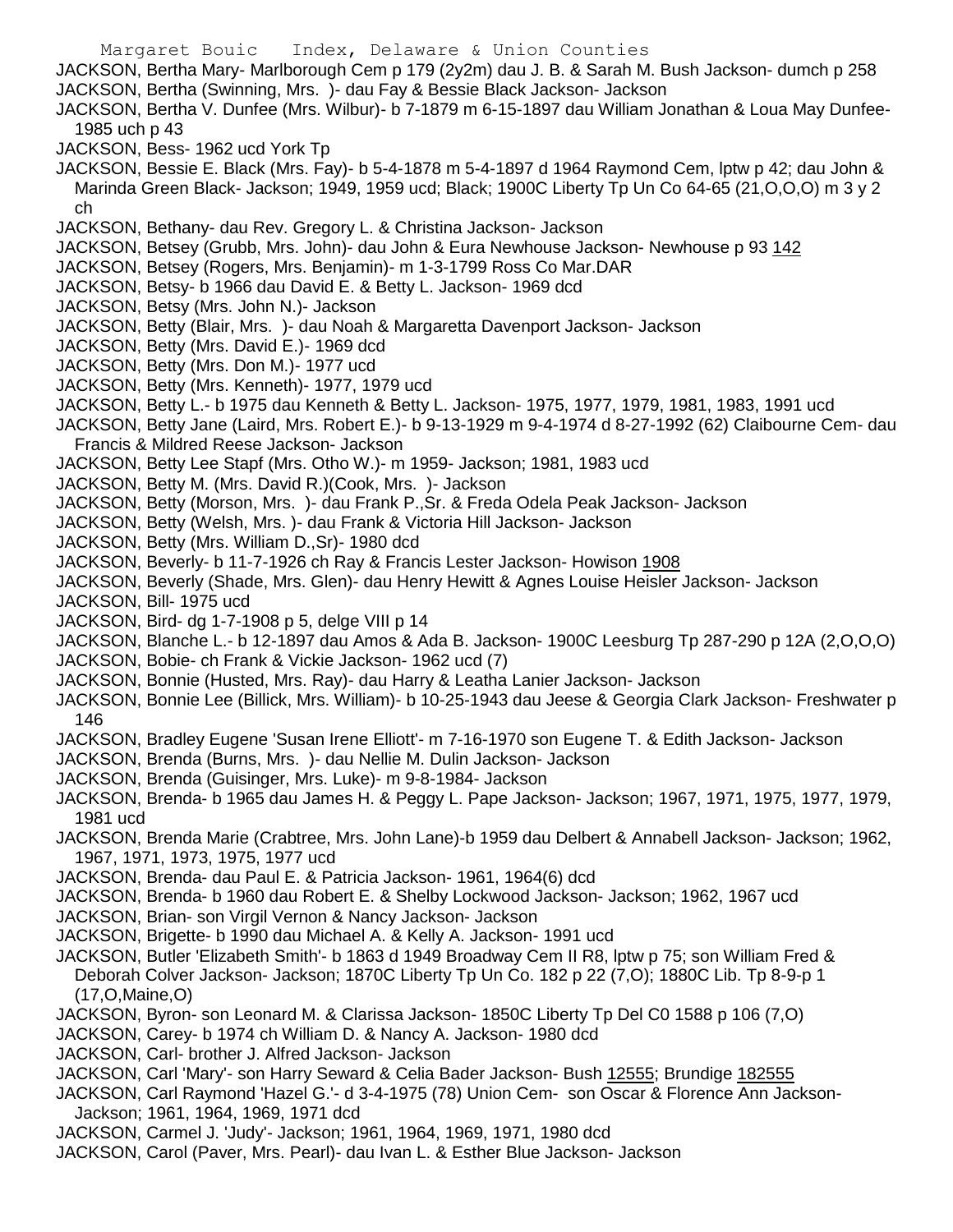JACKSON, Carol Sue- dau Francis & Mildred Jackson- Jackson; 1959(12), 1962 ucd- engaged to Gerry Lee Kirkbride

- JACKSON, Caroline- dau Lester & Pearl Jackson- 1961 dcd (14)
- JACKSON, Carolyn (Cotterman, Mrs. )- dau Rev. Lester L. & Pearl Jackson- Jackson
- JACKSON, Carolyn S. (Mrs. Thomas E.)- 1975, 1977, 1979, 1981, 1983, 1991 ucd
- JACKSON, Carrie (Boyd, Mrs. )- sister Ethel May jackson Ball- Ball
- JACKSON, Carroll- ch Frances & Mildred Jackson- 1949 ucd
- JACKSON, Cassander T. (Settles, Mrs. Joseph)- Cowgill p 71
- JACKSON, Cassandra- b 1969 dau Jarry & Sharon Jackson- Jackson; 1977 ucd

JACKSON, Catharine Carr (Mrs. John)- b 1-12-1795 d 10-15-1860 dau Conrad & Magdalene Shobe Carr- Carr 11(10)

JACKSON, Catharine McKitrick (Mrs. William)- b 7-8-1819 d 11-14-1890 (71-4-5) Hill Cem p 2- Powell p 73 dau James & Mary Smith Jackson- 1908 dch p 880; McKitrick p 262, 276, 277; 1840C Jerome Tp 1240 (20- 300; 1850C Jerome Tp 1792-1813 p 263 (31,O); 1860C Jer. Tp 29-27 p 4 (40,O)

- JACKSON, Catherine (Boylan, Mrs. Joe)- dau Sprague & Henrietta Case Jackson- Bush 125435; Brundige 1825435
- JACKSON, Catherine- b 1973 dau Frank G. & Thelma K. Jackson- 1980 dcd
- JACKSON, Catherine (Holley, Mrs. William)- m 10-9-1856 dcm; dg 10-16-1856 Reed Abstract p 168
- JACKSON, Catherine (Timney, Mrs. John)- McKitrick p 458
- JACKSON, Celia Bader (Mrs. Harry Seward)- Bush (1255); Brundige (18255)
- JACKSON, Celia- dau George Thomas Jackson- 1880C Scioto Tp 12-13 (12,O,Va,O)
- JACKSON, Celia M. b 1-18-1876 Thompson Tp dau George T. & Hannah M. Decker Jackson- dcb
- JACKSON, Celia Marilla (Clark, Mrs. Edward Charles)- b 1-18-1876 m 3-30- d 9-26-1946 dau George Thomas & Hannah Decker Jackson- dcc Mary Clark Smart 3
- JACKSON, Charity Mortimore (Mrs. Furman)- m 12-29-1832 Madison Co unec VII p 9
- JACKSON, Charles- unec III p 17
- JACKSON, Charles 'Anna Hager'- m 11-1-1809 Genther p 163
- JACKSON, Charles D. 'Thelma'- 1961, 1964, 1971 dcd
- JACKSON, Charles 'Fannie Deathley'- b 7-1891 m 1914 son William & Fannie Howison Jackson- Howison 736
- JACKSON, Charles K.-b 1845 d 10-2-1852 (2-5-8) Oak Grove Cem, Powell p 434- son George A. & Lucinda Jackson- Olentangy Gaz. Reed Abstract p 121
- JACKSON, Charles Lee 'Cynthia Diane Reichard'-m 4-15-1972 son Ivan L. & Esther M. Blue Jackson-Jackson; 1949, 1959(11), 1962 ucd
- JACKSON, Charles 'Mina Boger'- d 1934 Jackson; Schultz p 7
- JACKSON, Charles 'Roberta'- Jackson
- JACKSON, Charles Salo- son Dr. John Hicklen & Jessie Miles Jackson- dumch p 441
- JACKSON, Charles William 'Roberta''Janet'- d 5-5-1981 (58) Oak Grove Cem- Jackson
- JACKSON, Charlotte A. (Mrs. Ernest L.)- Jackson; 1971, 1973, 1975, 1977, 1979 ucd
- JACKSON, Chester L.- b d 1904 Raymond Cem, lptw p 25
- JACKSON, Chris 'Terry Moore'- son Harold & Leona Jackson- Jackson
- JACKSON, Christena Welch (Mrs. Henry)- b 12-21-1845 m 9-23-1865 ucm 3774 d 8-28-1921 Oakdale Cem I p 23 (E-R9-6)- dau John A. & Lois R. Welch- 1883 uch V p 407; 1870C Liberty Tp Un Co 102 p 13 (24,O); 1900C Lib. Tp 219-223 p 10A (54,O,Vt,Vt)
- JACKSON, Christina Nixon (Mrs. Lafayette- unec I p 19
- JACKSON, Christine A. Ikle (Mrs. Thomas R.)- m 9-5-1986 dau Dale & Mary Helen Ikle- Jackson
- JACKSON, Christeana"Lena" (Mrs. Owen G.)- b 1872 d 9-3-1926 (54) Oakdale Cem 3845 (E89) I p 22 (E-R18-5); 1900C Taylor Tp 54-56 p 3A (27,O,Ger,Ger); m 8 y, 2 ch
- JACKSON, Christopher David 'Denise Marie Bushong'- m 3-22-1980 son David L. Jackson- Jackson
- JACKSON, Christopher David,II- b 9-12-1980- son Christopher David & Denise Marie Bushong Jackson-Jackson
- JACKSON, Christy Lynn Brown (Mrs. Michael Lee)- m 7-31-1992- dau Jerry & Rhonda Groves Brown-Jackson
- JACKSON, Cinda Lee (Cartee, Mrs. )- dau Richard Leland & Joan Jackson- Jackson; 1961, 1964 dcd (15)
- JACKSON, Cindy (Shuster, Mrs. Steven)- dau Ray Dwight & Genevieve Young Jackson- Jackson; 1962, 1971 ucd
- JACKSON, Clara Bowdre (Mrs. Fred B.)- b 1888 d 1950 Raymond Cem, lptw p 43; Jackson; 1949 ucd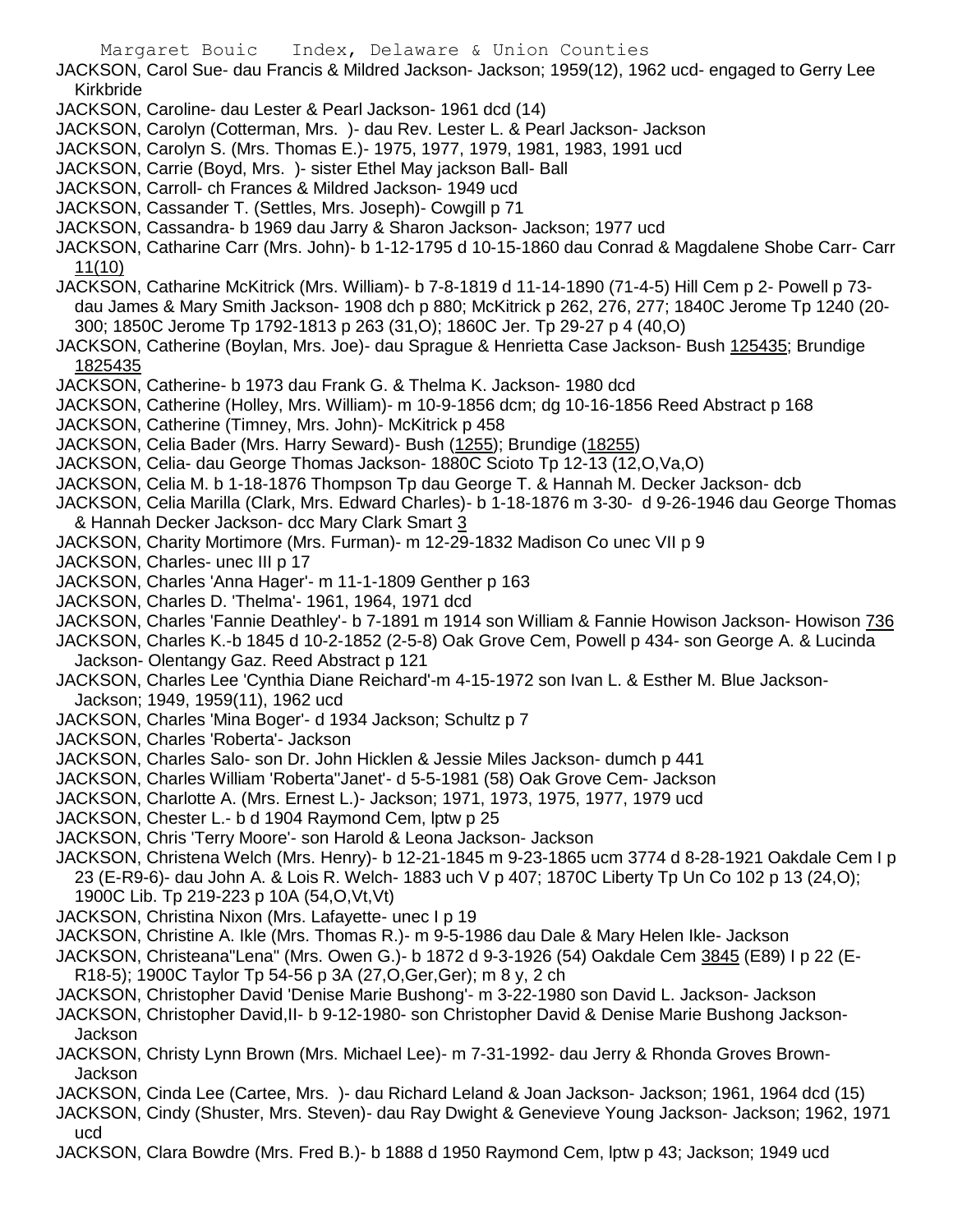JACKSON, Clara Mildred (Bushong, Mrs. Sumner Edward)- b 7-31-1919 m 7-31-1937 dau Victor Ray & Mary Ethel Elliott Jackson- Genther p 58

- JACKSON, Clarence A. d 1-22-1967 (52) Ashley Union Cem- son Lorenzo & Mary Gilbert Jackson- Jackson JACKSON, Clarence K.- d 1-4-1851 (4-1-5) son C. A. & L. Jackson- Marlborough Cem p 164; Powell p 287
- JACKSON, Clarissa (Mrs. Leonard M.)- 1850C Liberty Tp Del Co 1588 p 106 (40,O)
- JACKSON, Clarissa-dau Leonard M. & Clarissa Jackson- 1850C Liberty Tp Del Co 1588 p 106 (9/12,O)
- JACKSON, Clariste (Springer, Mrs. Russell)- dau James & Julia Cook Jackson- unec I p 19
- JACKSON, Claudia L. (Mrs. Anthony W.)- Jackson; 1980 dcd
- JACKSON, Clyde Henry- b 8-2-1937 son Clyde & RUth Ethel Finley Jackson- Maugans Anc p 160
- JACKSON, C. O.- b 10-2-1877 Concord Tp dau James & S. Fox Jackson- dcb
- JACKSON, Connie- b 1957 dau Edwin M. & Wilma J. Krichbaum Jackson- Jackson; 1961, 1969, 1971 dcd JACKSON, Cordelia Waters (Mrs. Thomas J.)- m 9-2-1852 dcm
- JACKSON, Corlesse (Dubby/Duffee, Mrs. Andry)- dau James & Julia Cook Jackson- unec I p 19
- JACKSON, Cowan- brother Ethel May Jackson Ball- Ball
- JACKSON, Craig- b 1952 lived with Chester E. & Emma L. Craig- 1969 dcd
- JACKSON, Crystal R. (Stevenson, Mrs. )- dau Edwin C. & Minnie Spain Jackson- Jackson
- JACKSON, Curtis- b 1975 son Danny R. & Ruth Jackson- 1983, 1991 ucd
- JACKSON, Cynthia Diane Reichard (Mrs. Charles Lee)- m 4-15-1972 dau Duane Reichard- Jackson
- JACKSON, Cynthia (Ingmire, Mrs. Abraham)- dau James & Julia Cook Jackson- unec I p 19
- JACKSON, Cynthia- dau James & Elizabeth Jackson- 1880C Jerome Tp 231-247 p 28 (2,O,O,O)
- JACKSON, D. A.- Pabst 5 p 18
- JACKSON, Daisy Helen (Adams, Mrs. )- b 10-29-1895 dcb, dau F. R. & Nellie Curry Jackson- colored; Jackson
- JACKSON, Daisy M. (Turner, Mrs. Richard)- b 7-11-1900 d 11-15-1985 (85) Raymond Cem- dau Joseph J. & Mary Ellen Rafferty Jackson- Jackson
- JACKSON, L. Dallas 'Jennifer'- 1964, 1969, 1971, 1980 dcd Ashley
- JACKSON, Dallas ' ''Jeanette M. Cleveland'- son Lorenzo & Mary Gilbert Jackson; 1975 ucd
- JACKSON, Dallas- b 1956 son Ray Dwight & Genevieve Young Jackson- Jackson; 1962(5), 1971, 1973, 1977 ucd
- JACKSON, Dallas R.- son Dallas Jackson- Jackson
- JACKSON, Daniel Henry 'Sarah Estelle Shirk'- b 1864 d 1954 Raymond Cem, lptw p 25- Jackson
- JACKSON, Daniel J.- d 8-12-1891 (51-7-11) Broadway Cem, lptw p 74; 1883 uch IV p 457
- JACKSON, Daniel 'Mary Draper'- m 12-13-1862 ucm 3383
- JACKSON, Danny- son George & Dixie E. Jackson- 1962 ucd (2)
- JACKSON, Danny R. 'Marietta R.'- 1991 ucd
- JACKSON, Danny R. 'Ruth'- 1983, 1991 ucd
- JACKSON, Darryl Keith- son William Nelson & Mildred L. Lockwood Jackson- Jackson
- JACKSON, David- 1971 dcd, Thompson Tp
- JACKSON, David ' Cahill'- son Robert Jackson- Jackson
- JACKSON, David- son David & Nancy McAllister Jackson- 1850C Leesburg Tp 293-297 p 45 (13,O)
- JACKSON, David D. 'Belinda A. Wigton'- m 9-5-1992- son Donald D. & Marie Jackson- 1961, 1964(12), 1971, 1980 dcd
- JACKSON, David E. 'Betty'- 1969 dcd
- JACKSON, David E.- son Henry Hewitt & Agnes Louise Heisler Jackson- Jackson
- JACKSON, David- son James & Elizabeth Jackson- 1880C Jerome Tp 231-247 p 27 (9,O,O,O)
- JACKSON, David L. Bowling Green- Jackson
- JACKSON, David- b 1958 son Larry L. & Martha J. Jackson- 1962, 1975, 1977 ucd
- JACKSON, David 'Margaret'- Jackson
- JACKSON, David 'Nancy McAllister'- b 1816 lic 3-16-1840 ucm 624 son John & Eura Newhouse Jackson-
- Newhouse p 96 14(10); 1840C Scioto Tp (20-30); 1850C Leesburg Tp 293-297 p 45 (31,Va); unec IV p 23 JACKSON, David R. 'Betty M.'- Jackson
- JACKSON, David R.- son Frank P.Sr. & Freda Odela Peak Jackson- Jackson
- JACKSON, David R. 'Marilyn Blackburn'- m 7-12-1974 son Edwin & Wilma Krichbaum Jackson- Jackson JACKSON, David R.- son Robert W. Jackson- Jackson
- JACKSON, David 'Sarah Boner'- m 12-12-1879 umc 6612; 1880C Jerome Tp 244-250 p 28 (19,O,O,O)
- JACKSON, David- son Thomas & Abigail Hildreth Jackson- 1860C Leesburg Tp 390 (4,O)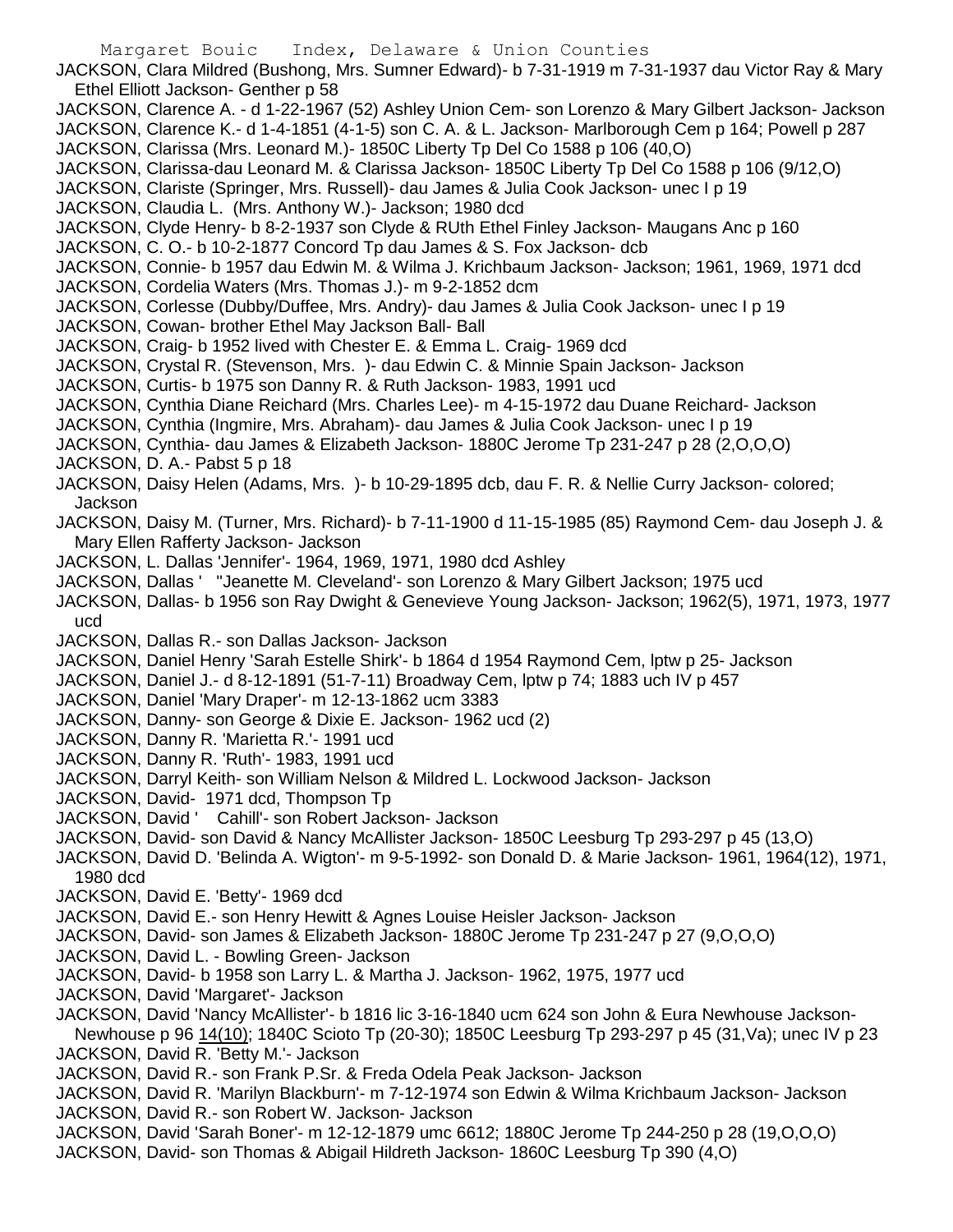Margaret Bouic Index, Delaware & Union Counties JACKSON, David- son William & Hannah Melvin Jackson- 1860C Taylor Tp 891 (20,Maine) JACKSON, Deani A. Flanagan (Mrs. Stephen A.)- m 5-4-1991 dau Nancy McGee & Paul Craft- Jackson JACKSON, Debbie (Mrs. Ed)- 1991 ucd

- JACKSON, Deborah Culver (Mrs.William Frederick)- b 8-1837; m 10-16-1856 ucm 2467 d 1922 Raymond Cem, lptw p 42; mt 10-8-1856 (m 10-20-1856); unec VIII p 65; 1860C Liberty Tp Un Co 1165-1175 p 158 (24,O); 1870C Lib. Tp 182 p 22 (33,O); 1880C Lib. Tp 8-9 p 1 (43,O,O,NH); 1900C Lib. Tp 62-63 p 3B (62,O,O,Mass) m 48y, 11 ch, 10 living
- JACKSON, Deborah S.- dau David R. & Betty Jackson- Jackson- engaged to Dean A. Robinson
- JACKSON, Delbert S.'Annabell McKinley'- b 6-20-1914 m 11-25-1938 d 2-15-1995(80) Raymond Cem- son Fred B. & Clara Bowdre Jackson- Jackson; 1959, 1962, 1967, 1971, 1973, 1975, 1977, 1979, 1981, 1983, 1991 ucd
- JACKSON, Della (Dean, Mrs. William,Sr)- dau Lucian & Mertie Riggs Jackson- Jackson
- JACKSON, Denise (Gattshall, Mrs. )- dau Edward R. & Juanita Jackson Jackson- Jackson
- JACKSON, Denise Marie Bushong (Mrs. Christopher David)- m 3-22-1980 dau Robert C. Bushong- Jackson
- JACKSON, Dennis Kay- m 5-6-1967- Jackson JACKSON, Diane- b 1960 dau David E. & Betty L. Jackson- 1969 dcd
- JACKSON, Dina Segna (Mrs. James Alyn)- m 4-15-1977 dau Joseph Segna- Jackson
- JACKSON, Dixie (Mrs. George)- 1959, 1962, 1967, 1971, 1973 ucd
- JACKSON, Dixie Lee (Epps, Mrs. Dale)- dau Floyd Eugene & Shirley Steele Jackson-Jackson
- JACKSON, D. J.'M' lptw p 89- uca p 43, see Daniel J.
- JACKSON, Dollie/Dolly (Mrs. Gentry J.)- 1973, 1975 ucd
- JACKSON, Donald D.- b 1909 d 1910 Raymond Cem, lptw p 25- son Daniel Henry & Sarah Estella Shirk **Jackson**
- JACKSON, Donald M. 'Elizabeth'"Betty"- 1977, 1979, 1981, 1983 ucd
- JACKSON, Donald D.'Marie'- 1961, 1964, 1969, 1971 dcd Harlem Tp
- JACKSON, Donald- b 1963 son Donald M. & Betty/Elizabeth Jackson- 1977, 1979 ucd
- JACKSON, Donald- brother Ethel May Jackson Ball- Ball
- JACKSON, Donald Lee- son Carl Raymond & Hazel G. Evans Jackson- Jackson
- JACKSON, Donald M.- 1991 ucd Peoria
- JACKSON, Donald 'Marie'- Jackson
- JACKSON, Donna (Mrs. James H.)- 1981, 1983, 1991 ucd
- JACKSON, Donna L. (Mrs. Thomas R.)- 1980 dcd
- 0JACKSON, Donette (Moore, Mrs. William)- dau Edgar I. & Leona Griffith Jackson- Jackson
- JACKSON, Dorothy Ann Dailey (Mrs. Robert Wesley)- m 6-17-1950- dau William Dailey- Jackson
- JACKSON, Dorothy Ann Wilkins (Mrs. John S.)- 1908 dch p 565; 1870C Scioto Tp 154 (56)
- JACKSON, Dorothy Curl (Mrs. Frank J.)- b 11-23-1897 m 3-30-1920 d 11-7-1974- bur East Liberty- dau Nelson & Mary Etta Humphrey Curl Jackson; Jackson
- JACKSON, Dorothy Louis (Hillis, Mrs. Robert)(Brancazio, Mrs. Tony)- b 6-6-1926 dau Jesse & Georgia Jackson- Freshwater p 145
- JACKSON, Dorothy Shirley (Mrs Harris)- b 2-15-1906 d 8-2-1980 (74) Woodstock Cem- dau Clarence & Nancy Clawson Shirley- Jackson
- JACKSON, Doug- b 1969 son Ernest & Charlotte Jackson- 1971, 1973, 1975, 1977, 1979 ucd
- JACKSON, Douglas Allen- b 2-2-1980 son Richard Jackson- Jackson
- JACKSON, Dwight B. 'Imogene Patch'- b 4-3-1896 m 1916 d 4-14-1977 (81) Broadway Cem, lptw p 76- son Amos & Ada Schooley Jackson- Jackson; 1959, 1962, 1967, 1971, 1975, 1975, 1977 ucd; 1900C Leesburg Tp 287-290 p 12B (4,O,O,O)
- JACKSON, E. Colt- son Vaughn L. & R. Joan Strickland Jackson- Jackson
- JACKSON, Ed (farm)- 1985 uch p 124
- JACKSON, Eddie 'Debbie'- son Edgar I. & Leona Griffith Jackson- Jackson; 1959(13), 1962, 1967, 1991 ucd
- JACKSON, Eddie- son George & Dixie Jackson- 1959(13), 1962 (5) ucd
- JACKSON, Edgar- b d 1969 Broadway Cem, lptw p 81
- JACKSON, Edgar- son Amos & Ada Schooley Jackson- Jackson
- JACKSON, Edgar Bruce/Bush- not m son James B. & Sarah M. Bush Jackson- dumch p 258; Bush 1251; Brundige 18252
- JACKSON, Edgar E.- Jackson
- JACKSON, Edgar I. 'Leona Griffith'-b 8-30-1905 m 6-21-1930 d 7-29-1983 (77) Broadway Cem- twin son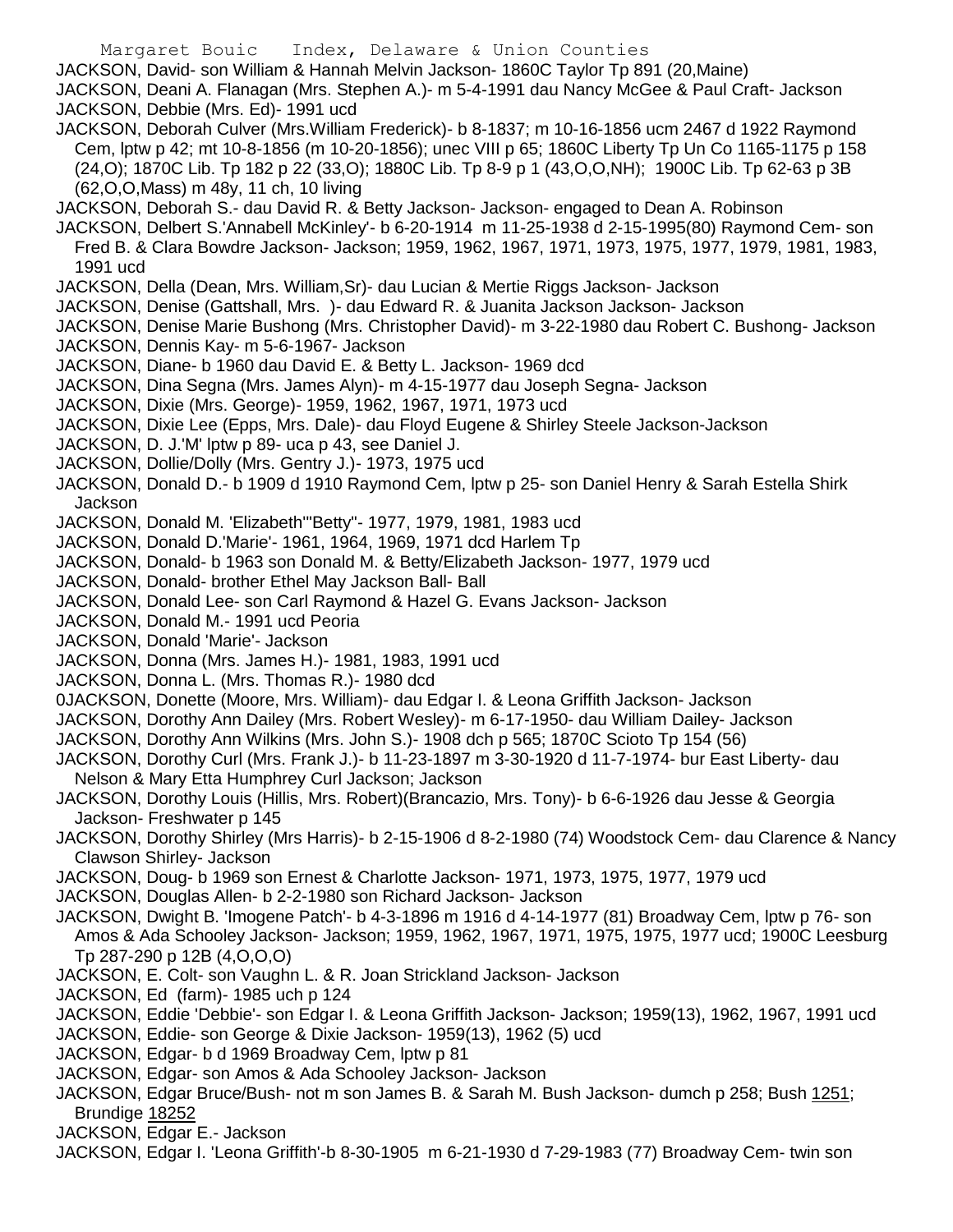Margaret Bouic Index, Delaware & Union Counties Amos & Ada Schooley Jackson -Jackson; 1959, 1962, 1967, 1971, 1973, 1975, 1977, 1979, 1981, 1983 ucd JACKSON, Edgar,Jr.- son Edgar & Leona Griffith Jackson- Jackson JACKSON, Edgar- brother Roy Jackson- Jackson JACKSON, Edgar 'Helen Mead'- b 1916 son Sprague & Henrietta Case Jackson- Bush 125433; Brundige 1825433 JACKSON, Edgar- son Lucian & Mertie Riggs Jackson- Jackson JACKSON, Edgar M.- Jackson JACKSON, Edgar W.- Pabst 3 p 11, 19 JACKSON, Edith- b 5-11-1890 Delaware Town dau Charles & Lyda Bearan Jackson, dcb, colored JACKSON, Edith (Mrs. Eugene)- Jackson JACKSON, Edna Merl- b 7-5-1884 Delaware Town dau Frank B. & Isabell Pickett Jackson- dcb JACKSON, Edna (Poe, Mrs. Archie)- dau Edgar I & Leona Griffith Jackson- Jackson JACKSON, Edna E. (Stevens, Mrs. Harry L.)- b 8-30-1905 d 12-15-1986 bur Guy Cem, Rosedale- twin dau Amos & Ada Schooley Jackson- Jackson JACKSON, Edward B.- dcga p 12 Franklin Chronicle JACKSON, Edward- 1835 men p 65 #78 p 121 Westfield Tp JACKSON, Edward A.- son Edward R. & Juanita Jackson Jackson- Jackson JACKSON, Edward R. 'Juanita Jackson'- b 3-5-1946 d 11-13-1993 947) Glendale Cem- dau Frank Gilbert & Mamie Elizabeth Winters Jackson- Jackson JACKSON, Edwin C/G. 'Minnie M.'- b 1874 d 1944 Oakdale Cem I p 23 (E-R19-6); Jackson; 1900C Liberty Tp Un Co 220-224 p 10B (26,O,Maine,O) m 5y JACKSON, Edwin G.- b 6-15-1899 Troy Tp son E. B. & Catherine Ackerman Jackson- dcb JACKSON, Edwin- son Russell G. & Rosaline Wolfe Jackson- Weiser p 606 JACKSON, Edwin R. 'Vicki'- 1973 ucd JACKSON, Edwin- son Virgil Vernon & Nancy Jackson- Jackson JACKSON, Edwin M.'Wilma Krichbaum'- m 6-1939- son Sprague & Etta Case Jackson- Jackson; Bush 125432; Brundige 1825432; 1961, 1964, 1969, 1971, 1980 dcd JACKSON, Edwin- son Sprague Robert & Henrietta C. Jackson- Jackson JACKSON, Effie Guy Buffington- Oakdale Cem I JACKSON, Effie Waters (Barnhard, Mrs. )(Mrs. )- d 5-2-1970 (67) Sunset Cem, Columbus- Jackson JACKSON, Eileen (Loveland, Mrs. Robert)- m 8-11-1941 dau Frank J. & Dorothy Curl Jackson- Jackson JACKSON, Elaine McDonnell (Mrs. George A.)- m 1912- Howison (737) JACKSON, Eleanor (Firman, Mrs. )- dau Grover & Mattie/Betty Jane Jackson- Jackson JACKSON, Eli 'Rebecca'- 1880 dch p 219, 559; 1908 dch p 165; 1880C Brown Tp p 385A see Old Kilbourne Cem p 3; Powell p 72 JACKSON, Eliza A. Faulkner- dau Henry Faulkner- dcw Bk 4 p 347 (36) JACKSON, Eliza Armstrong (Mrs. Andrew)- m 9-12-1844 Madison Co unec X p 8 JACKSON, Eliza Board (Mrs. James)- died when J. B. was 3 years- dcq Merle J. Rutherford 9; dumch p 258 JACKSON, Jackson- b 9-29-1873 Concord Tp dau James & Susan Fox Jackson- dcb JACKSON, Eliza Jane (Kirk, Mrs. Madison)- b 11-20-1840 m 7-23-1863 dau Stiles & Margaret Newhouse Jackson- Newhouse p 81 1484; 1850C Radnor Tp 178 p 181 (9,O) JACKSON, Eliza (Roberts, Mrs. William)- b 2-18-1866 m 1887 dau John W. & Elizabeth Barney Jackson-Newhouse p 80 13722 JACKSON, Eliza- dau Samuel & Ellen Jackson- 1880C Brown Tp (17); delge III p 13 JACKSON, Eliza Viola (Barnett, Mrs. Reuben)- b 4-3-1849 m 5-24-1868/9 ucm 4393; 1883 uch V p 685 JACKSON, Elizabeth- 1860C Liberty Tp Un Co 958-968 p 132 (16,O) JACKSON, Elizabeth Ann- b 9-13-1977 dau David & Cahill Jackson- Jackson JACKSON, Elizabeth (Banty, Mrs. )- dau John & Catharine Carr Jackson- Maugans p 84; Carr 11(10)4 JACKSON, Elizabeth Barney (Mrs. John W.)-m 12-4-1862 Newhouse p 80 (1372) JACKSON, Elizabeth (Chavous, Mrs. Jarat)- m 9-7-1959 ucm 2915; unec IV p 28 JACKSON, Elizabeth Collins (Mrs. Samuel)- 1880 dch p 629 JACKSON, Elizabeth (Mrs. Donald M.)- 1979, 1981, 1983 ucd JACKSON, Elizabeth Eunice- b 5-11-1925 dau James Simeon & Eunice Alafare Combs Jackson- dcb late JACKSON, Elizabeth (Mrs. Henry)- dcw Bk 2 p 297 JACKSON, Elizabeth H. (Mrs. Samuel)- 1870C Paris Tp 162-163 p 22 (21,O) JACKSON, Elizabeth (Mrs. James)- 1880C Jerome Tp 231-247 p 27 (35,O,O,O)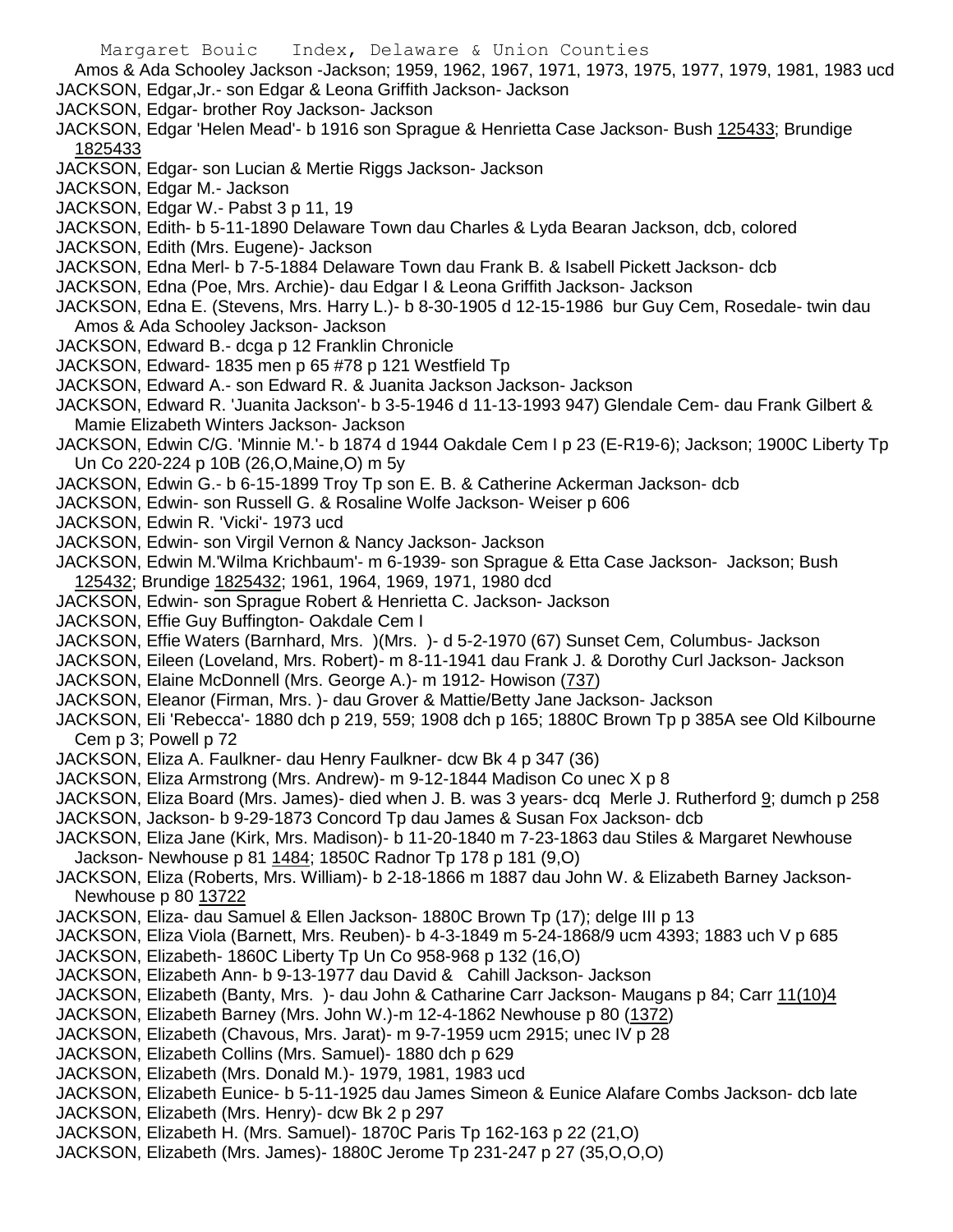- Margaret Bouic Index, Delaware & Union Counties
- JACKSON, Elizabeth L. (Turner, Mrs. Harvey)- dau William & Catharine McKitrick Jackson- 1880 dch p 744; 1908 dch p 883; McKitrick p 277; 1850C Jerome Tp 1792-1813 p 277 (12,O)
- JACKSON, Elizabeth (Lewellan, Mrs. Andrew)- m 2-26-1861 ucm 3153
- JACKSON, Elizabeth- dau of Mary- d 3-3-1848 (2m8d) United Calvary Church, Richwood; Claibourne Cem p 113
- JACKSON, Elizabeth McFarland (Mrs. Henry)- m 1-18-1842 dcm
- JACKSON, Elizabeth Nicole- b 1-22-1985 dau Christopher David & Denise Marie Bushong Jackson- Jackson
- JACKSON, Elizabeth Smith (Mrs. Butler F.)- d 12-25-1901 (42-11-21) Broadway Cem, lptw p 75; Jackson
- JACKSON, Elizabeth (Smith, Mrs. Peter)- m 6-15-1846 Madison Co unec X p 18
- JACKSON, Elizabeth Zimmer (Mrs. Strother Bird)- m 4-20-1909 Newhouse p 37 (131512)
- JACKSON, Ellen- dau David & Nancy McAllister Jackson- Newhouse p 96 14(10)8
- JACKSON, Ellen Louise Trayser (Mrs. Philip Lelias)- m 4-29-1989 dau David Anthony Trayser- Jackson
- JACKSON, Ellen- dau Samuel & Ellen Jackson- 1880C Brown Tp, delge III p 13
- JACKSON, Ellis A. 'Flora Melissa Rogers'- b 7-6-1894 d 5-27-1974- Oakdale Cem II p 5 (B-R2-14)- son Amos & Ada B. Jackson- 1900C Leesburg Tp 287-290 p 12B (5,O,O,O); Jackson
- JACKSON, Elsie Sue (Daniels,Mrs. John W.)- m 8-31-1968 dau Carmel & Judy Jackson- Jackson; 1961 dcd (14)
- JACKSON, Elwyn Bush 'Kate Ackermann'- son James B. & Sarah M. Bush Jackson- dumch p 258; Bush 1251; Brundige 18251
- JACKSON, Emily Bruce (Mrs. James)- dumch p 258; dcq Merle J. Rutherford 9
- JACKSON, Emily- dau William & Catharine McKitrick Jackson- 1880 dch p 744; 1908 dch p 883; McKitrick p 277 see Emma
- JACKSON, Emma Jane (Hoagland, Mrs. )- dau Edgar I. & Leona Griffith Jackson- Jackson
- JACKSON, Emma J/O.(Corbin, Mrs. Daniel)(Diven, Mrs. Lincoln)(Marcum, Mrs. Albert.- dau William & Catharine McKitrick Jackson- McKitrick p 277; 1908 dch p 883; 1880 dch p 744; 1860C Jerome Tp 29-27 p 5 (3,O)
- JACKSON, Emma- dau William Frederick & Deborah Colver Jackson- 1870C Liberty Tp Un Co 182 p 22 (4,O); 1880C Lib Tp 8-9 p 1 (24,O,Maine,O)
- JACKSON, Emma Zoe Finley (Mrs. Austin)- m 1904 dau Hugh Lyman & Orrel M. Makemson Finley- Maugans Anc p 151, 152
- JACKSON, Enoch 'Susan'- 1850C Troy Tp 2639 p 138 (27,NY)
- JACKSON, Enoch 'Susannah'- 1850C Troy Tp 2649 p 138 (25,NY); div. Olen. Gaz 7-6-1855 Reed Ab p 154
- JACKSON, Erin- dau Rev. Gregory L. & Christina Jackson- Jackson
- JACKSON, Erma (Houghland, Mrs. William)- dau Edgar & Leona Griffith Jackson- Jackson
- JACKSON, Ernest B.- b 1905 d 1976 Milford Cem Un Al p 69
- JACKSON, Ernest Lee 'Charlotte'- son Edgar I. & Leona Griffith Jackson- Jackson; 1959(11), 1962, 1967, 1971, 1973, 1975, 1977, 1979, 1983 ucd
- JACKSON, Dr. Enest Lelias- Jackson
- JACKSON, Ernest Lou 'Viola'- d 3-1-1963 (75) Oak Grove Cem- Jackson
- JACKSON, Esther M. Blue (Mrs. Ivan L.)- b 1914 m 6-27-1932 Raymond Cem, lptw p 31Jackson; 1959, 1962, 1967, 1971, 1973, 1975, 1977, 1979, 1981, 1983, 1991 ucd
- JACKSON, Ethel May (Ball, Mrs. Spencer T.)- m 8-27-1918 d 5-17-1981 Africa Cem- Ball
- JACKSON, Ethel M. (Mrs. Seth)- b 1909 Broadway Cem, lptw p 75
- JACKSON, Ethel (Pool, Mrs. William)- b 11-8-1885 dau Frank Board & Isabel Picket Jackson- Bush 12542 JACKSON, Rev. Etta- d 3-23-196- (80) Oak Grove Cem- Jackson
- JACKSON, Etta/Henrietta Case (Mrs. Sprague)- b 6-24-1890 m 10-11-1911- Jackson; Bush (12543); 1961, 1964 dcd Liberty Tp
- JACKSON, Eugene- son Ash & Alma Byus Jackson- Jackson
- JACKSON, Eugene 'Edith'- Sheriff- Jackson
- JACKSON, Eugene- brother Ethel May Jackson Ball- Ball
- JACKSON, Eugene- dy son Harry Seward & Celia Bader Jackson- Bush 12552; Brundiuge 182552
- JACKSON, Eugene T.- Jackson; Sunbury p 53, 116
- JACKSON, Eunice Alafare Combs (Mrs. James Simeon)- (39-1925) dcb late Elizabeth Eunice
- JACKSON, Eura Newhouse (Mrs. John)- dau Anthony Newhouse- Newhouse p 93 14
- JACKSON, Eura- b 1809 dau John & Eura Newhouse Jackson- Newhouse p 93 1346
- JACKSON, Eva (Mrs. Butler)- b 1867 d 1955 Broadway Cem, lptw p 75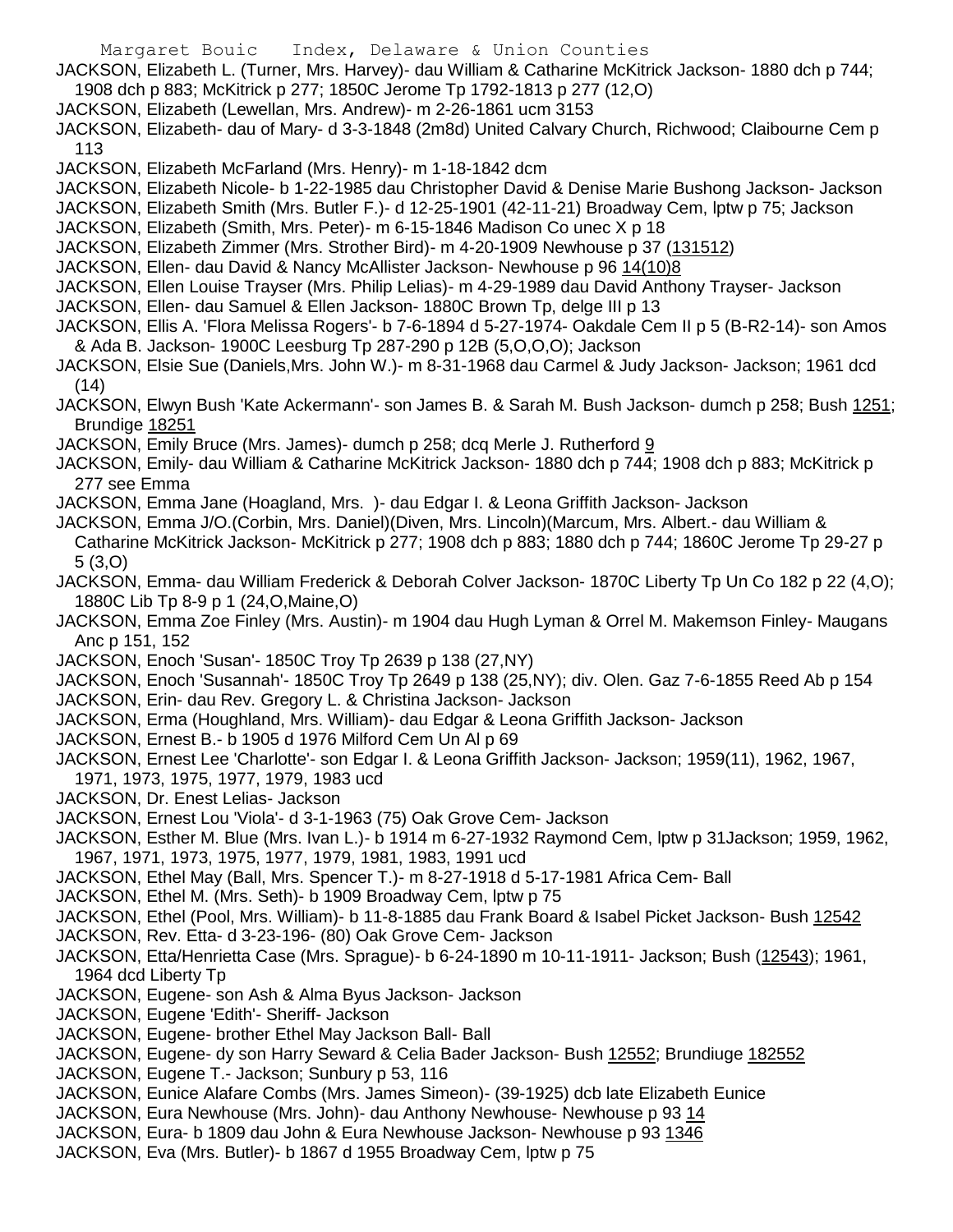- Margaret Bouic Index, Delaware & Union Counties
- JACKSON, Eva J.- b d 1917 Raymond Cem lptw p 25- dau Daniel Henry & Sarah Estella Shirk Jackson
- JACKSON, Evalina (Armstrong, Mrs. James)- m 6-18-1846 Madison Co unec X p 18
- JACKSON, Eva M. See (Mrs. J. C.)- dau Rev. A. B. See- 1880 dch p 630
- JACKSON, Evelyn A. (Mrs. J. Herbert)- Jackson; 1961, 1964, 1969, 1971, 1980 dcd
- JACKSON, Evelyn Odella Garrette (Mrs. John Theodore)- m 8-15-1970 dau James H. Garrette- Jackson
- JACKSON, Fannie (Mrs. Harry)- 1961 dcd
- JACKSON, Fannie Howison (Mrs. William)- m 1-1899 dau Robert Brooke & Mary E. Kelley Howison- Howison 224
- JACKSON, Fanny Cabot (Paine, Mrs. Charles Cushing)- Powers Pat p 307
- JACKSON, Fanny Deathley (Mrs. Charles)- m 1914- Jackson
- JACKSON, Fanny Diltz (Mrs. Francis)- 1908 dch p 880
- JACKSON, Farrell- son Arthur & Susan Held Jackson- Jackson; Held
- JACKSON, Fay- dg 1-7-1908 p 5 delge VII p 14
- JACKSON, Fay 'Bessie Black'-b 12-9-1875 m 5-4-1897 d 10-31-1959 Raymond Cem, lptw p 42- son William Frederick & Deborah Culver Jackson- Jackson; 1880C Liberty Tp Un Co 8-9- p 1 (4,O,Maine,O); 1900C Lib.
	- Tp 64-65 p 3B (24,O,Me,O) m 3y Jackson
- JACKSON, Fay- son Fay & Bessie Black Jackson- Jackson
- JACKSON, Feddie- b 10-13-1904 Delaware Town son Joseph & Etta Anderson Jackson- dcb
- JACKSON, Finch 'Harriet Cartright'- m 9-13-1843 dcm
- JACKSON, Flora- d 11-4-1869 (2-2-8) dau D. J. & M. Un. Christian Ch Cem, lptw p 59
- JACKSON, Flora- dau John W. & Sylvania Hill Jackson- Newhouse p 81 13726
- JACKSON, Flora Melissa Rogers (Mrs. Ellis A.)- b 3-31-1893 m 1918 d 2-3-1981 (87) Oakdale Cem II p 5 (B-R2-14)- dau Edward & Anna Elizabeth Dellinger Rogers- Jackson
- JACKSON, Florence Ann (Mrs. Oscar)- d 11-22-1960 (88) Union Cem- Jackson
- JACKSON, Florence (Curmode, Mrs. )- b 11-26-1886 dcb- dau Arthur & Susie Held Jackson- Jackson
- JACKSON, Florence A. (Davidson, Mrs.H. Gale)- dau Fred B. & Clara Bowdre Jackson- Jackson; 1949 ucd
- JACKSON, Florra- dau George T. & Hannah Decker Jackson- 1880C Scioto Tp 12-13 (8,O,Va,O)
- JACKSON, Flossie- b 1896 dau Joseph J. & Mary Ellen Rafferty Jackson- 1900C Liberty Tp Un C0 58-59 p 3A (3,O,O,WVa)
- JACKSON, Floyd- b 1927 d 1930 Broadway Cem, lptw p 76
- JACKSON, Floyd Eugene 'Shirley Steele'- b 9-7-1914 m 8-13-1935 d 3-19-1984 (69) Middleburg Cem- son Daniel & Sarah Shirk Jackson- Jackson
- JACKSON, Frances (48-1886) to Asylum 7-6-1888; uninf p 3
- JACKSON, Frances (Anderson, Mrs. George Washington)- b 1861 d 1921 ped Jason Kyle Huffman #294 29; unec XI p 31
- JACKSON, Frances (Baker, Mrs. Howard Lee)- Genther p 157
- JACKSON, Frances (Garwood, Mrs. G. E.)- b 1864 dau John W. & Elizabeth Barney Jackson- Newhouse p 80 1864
- JACKSON, Francis- b 1919 Broadway Cem, lptw p 76- Jackson
- JACKSON, Francis 'Fanny Diltz'- 1908 dch p 880
- JACKSON, Francis L.- d 1-16-1861 (16-9-11) Hill Cem p 2 Powell p 73- son William & Catharine McKitrick Jackson- 1880 dch p 744; 1850C Jerome Tp 1792-1813 p 263 (4,O); 1860C Jerome Tp 29-27 p 4 (13,O)
- JACKSON, Francis "Red" 'Mildred Reese'- b 6-17-1908 m 7-5-1927 d 8-10-1977 (69)- Broadway Cem, lptw p
- 82- son Amos & Ada Schooley Jackson- Jackson; 1949, 19159, 1962, 1983, 1991 ucd
- JACKSON, Francis T. Wood (Mrs. Stephen)- dau Israel & Mary B. Thurston Wood- Thurston p 1
- JACKSON, Frank- 9-13-1935 (68,O) Paris Tp uninf p 23
- JACKSON, Frank (75) 6-3-1938 d 3-8-1939; uninf p 24
- JACKSON, Frank 'Addie Taylor''Dorothy Curl'- b 2-1-1889 m(2) 3-30-1920 d 3-16-1988 (99) East Liberty Cemson Hosiah & Lucinda Hamilton Jackson- Jackson
- JACKSON, Frank Board 'Isabel E. Pickett'- b 9-1-1854 m 9-12-1883 d 9-27-1890 Marlborough Cem p 148, Powell p 295- son James B. & Sarah M. Bush Jackson- dumch p 258; dcq Merle J. Rutherford 2; Bush 1254; Brundige 18254
- JACKSON, Frank- son David & Nancy McAllister Jackson- Newhouse p 96 14(10)3
- JACKSON, Frank- b 10-29-1896 Troy Tp, dcb- son Elwin Bruce/Bush & Kate Ackerman Jackson- Bush 12511; Brundige 182511
- JACKSON, Frank Gilbert 'Mamie Elizabeth Winters Jackson- Jackson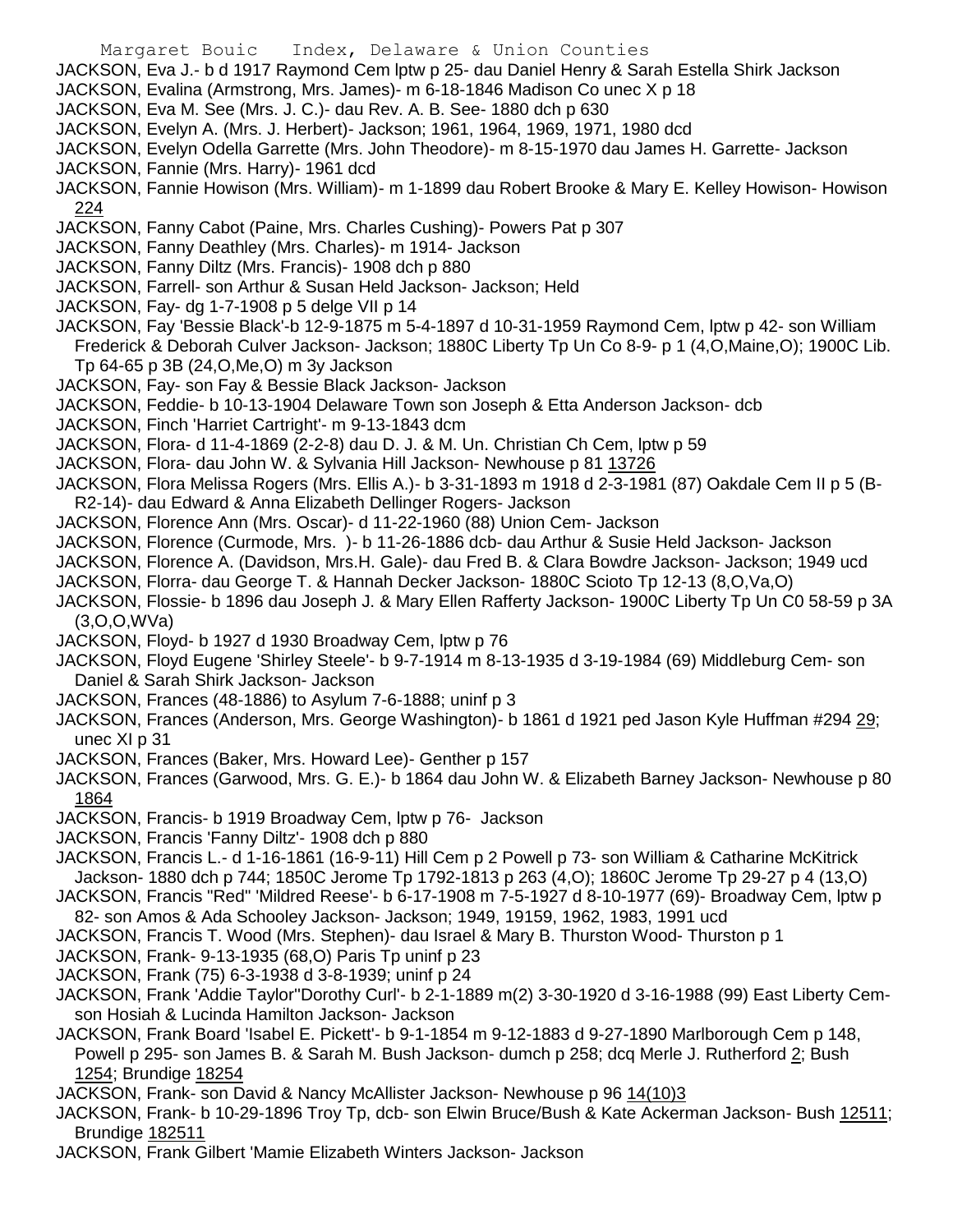Margaret Bouic Index, Delaware & Union Counties JACKSON, Frank G.- son Frank Gilbert & Mamie Elizabeth Winters Jackson- Jackson JACKSON, Frank- b 1-24-1891 Concord Tp son H. E. & Anna Zimmer Jackson- dcb JACKSON, Frank J. 'Dorothy Curl'- m 3-30-1920 - Jackson JACKSON, Frank 'Kate Smith'- son James & Julia Cook Jackson- unec I p 19 JACKSON, Frank 'Ora Clark'- b 12-26-1870 m 11-25-1903 d 11-11-1964 Broadway Cem, lptw p 76- son W. Frederick & Deborah Culver Jackson- 1900C Liberty Tp Un Co 62-63 p 313 (29,O,Maine,O) JACKSON, Frank G. 'Thelma K.'- 1980 dcd JACKSON, Frank,Jr. 'Marcella Gay Slack'- m 2-15-1946 son Frank P.Sr. & Freda Odela Peak Jackson-Jackson; Freshwater p 88; 1964, 1969, 1971 dcd JACKSON, Frank P.,Sr.'Freda Odela Peak'- 1964, 1969 dcd- Jackson JACKSON, Frank- son Samuel & Ellen Jackson- 1880C Brown Tp (11,)- delge III p 13 JACKSON, Frank T.- Jackson JACKSON, Frank 'Victoria"Vicki" Hill'- m 12-23-1933- Jackson; 1962, 1967, 1971, 1973, 1975, 1977, 1979, 1981, 1983 ucd JACKSON, Frankie Woodle (Mrs. Glen)- Jackson JACKSON, Franklin- b 1970 son Harlan F. & Sandra Jackson- 1979 ucd JACKSON, Franklin- son William Frederick & Deborah Culver Jackson- 1880C Liberty Tp Un Co 8-9 p 1 (9,O,Maine,O) JACKSON, Fred B. 'Clara Bowdre'- b 8-39-1888 d 4-17-1964 Raymond Cem, lptw p 43- son Butler & Elizabeth Smith Jackson- Jackson; 1949 ucd JACKSON, Fred- nephew Ernest Lou Jackson- Jackson JACKSON, Freda Odela Peak (Mrs. Frank P.)- b 11-30-1895 d 7-10-1993 (97) Ashley Union Cem- dau Ziba & Princess Ida Carter Peak- Jackson; 1964, 1969, 1971 dcd JACKSON, Fredrick (church)- unec VIII p 31, IX p 12 JACKSON, Frieda (Ballinger, Mrs. Carl )- dau Daniel & Sarah Shirk Jackson- Jackson JACKSON, Furman 'Charity Mortimore'- m 12-29-1832 Madison Co unec VII p 0 JACKSON, Gale- b 1965 ch Paul R. & Lois Jane Jackson- 1969, 1971, 1980 dcd JACKSON, Garrett- son Elwin Bruce & Kate Ackerman Jackson- Bush 12513; Brundige 182513 JACKSON, Gary- son Kenneth Jackson- Jackson JACKSON, Gary L- son Rev. Lester L. & Pearl Jackson- Jackson JACKSON, Gary R.- 1980 dcd Harlem Tp JACKSON, E. Gene 'Linda L.'- 1971 dcd JACKSON, Genevieve A.Young (Mrs. Ray Dwight)- m 10-28-1950 d 1-5-1985 (96) bur Euclid- Jackson; 1959, 1962, 1971, 1973, 1975, 1977, 1979, 1981, 1982, 1991 ucd JACKSON, Gentry J. 'Dollie'- 1973, 1975 ucd JACKSON, George- 1883 uch IV p 460 JACKSON, George- 1880C Thomson Tp p 297A JACKSON, George- 1908 dch p 98; dpc p 76 JACKSON, George A.- hadc p 56 (1849 Troy Tp) JACKSON, George A.- exec of Benjamin High- dcw Bk 4 p 42(6) JACKSON, George A.- d 10-8-1874 (80) dg 10-15-1874 Cryder Ab p 119 JACKSON, George A. 'Elaine McDonnell'- b 1-1893 m 1912 son William & Fannie Howison Jackson- Howison 737 JACKSON, George A. 'Lucinda Rich'- m 6-4-1844 dcm; Olentangy Gazette 10-8-1852, Reed Ab p 121 JACKSON, George- son Asa & Susan Rhodes Jackson- Newhouse p 93; 1411 JACKSON, George 'Dixie'- 1959, 1962, 1967, 1971, 1973 ucd JACKSON, George E.- son James & Rebecca Kirk Jackson- dumch p 440 JACKSON, George- b 6-18-1871 dcb- son George & Hannah Graves Jackson- Jackson JACKSON, George 'Hannah Groves'- dcb (George) JACKSON, George- b 1-18-1871 dcb son George & Hannah Graves Jackson JACKSON, George- son Leonard M. & Clarissa Jackson- 1850C Liberty Tp Del Co 1588 p 106 (10,O) JACKSON, George- son Lorenzo & Mary Gilbert Jackson- Jackson JACKSON, George- son Mary Jackson- Jackson JACKSON, George- son Milton & Ida Baker Jackson- Jackson JACKSON, George 'Polly Hobbs'- dumch p 157 JACKSON, George Thomas 'Hannah Decker'- b 11-10-1844 m 6-8-1871 d 11-22-1924- son John S. & Dorothy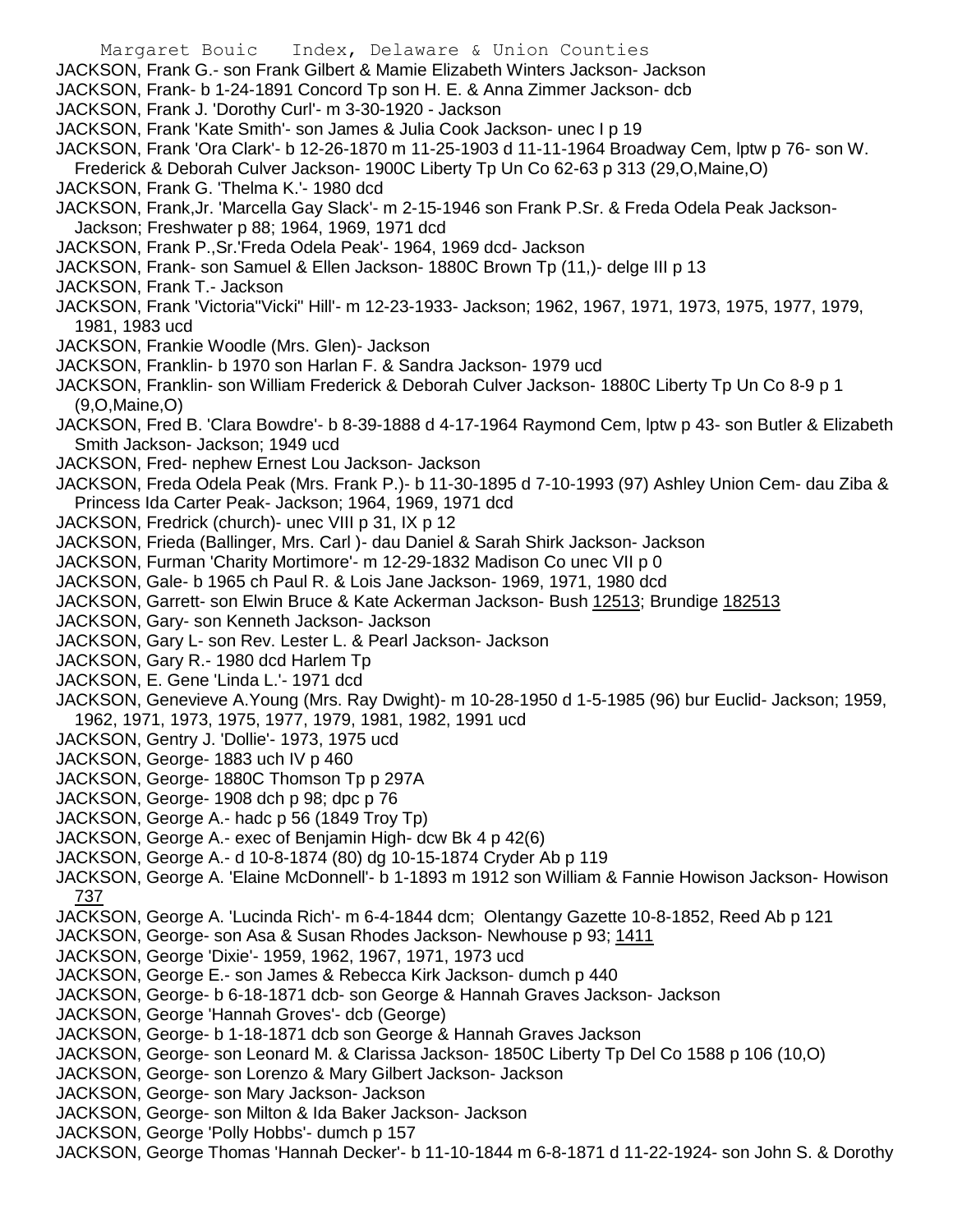Ann Wilkins Jackson- 1908 dch p 565; ped Mary Clark Smart 6; 1880C Scioto Tp 12 p 278A (34,Va,Va,Va) JACKSON, George T. 'Margaret'- Powell p 287

- JACKSON, George- son Thomas & Abigail Hildreth Jackson- 1860C Leesburg Tp 390 (6,O)
- JACKSON, George W. 'Ada M.'- 1961, 1964 dcd
- JACKSON, Georgene (Kessler, Mrs. Wayne E.)- m 3-19-1966 dau Payne & Soula Sagraves Jackson- Jackson JACKSON, Georgeine- dau George & Dixie E. Jackson- 1959(11), 1962 ucd
- JACKSON, Georgia Clark (Mrs. Jeese)- b 1908 dau James & Laura Belle Freshwater Clark- Freshwater p 145
- JACKSON, Gerald Nelson- son William Nelson & Mildred L. Lockwood Jackson- Jackson
- JACKSON, Gertrude Harris (Mrs. )- dau Steve Martin Harris- Genther p 157
- JACKSON, Gilbert- twin brother of Herbert Jackson- Jackson
- JACKSON, Gina Marie Sedgwick (Mrs. Samuel Delbert)- m 9-27-1975 dau Robert C. Sedgwick- Jackson; 1977 ucd
- JACKSON, Gladys Noteman (Mrs. )- d 5-1-1991 (89) Forest Grove Cem- Jackson
- JACKSON, Glen- brother Ray Jackson- Jackson
- JACKSON, Glenda Dee- b d 6-11-1966 Oak Grove- dau Glen Jackson- Jackson
- JACKSON, Grace A. (Waugh, Mrs. James C.)- b 6-25-1901 d 11-22-1991 (90)- bur Mt. Sterling- dau Fay & Bessie Black Jackson- Jackson
- JACKSON, Rev. Gregory L. 'Christina'- Jackson
- JACKSON, Grover A. 'Betty''Mattie J.'- b 8-30-1891, dcb m 10-12-1911 d 3-28-1972 (80) Jerome Cem DJ p 114, 122- son Arthur & Susan Held Jackson- 1961, 1964, 1969 dcd
- JACKSON, Grover'Mattie Jane-'- d 1972- Jackson; 1971 dcd
- JACKSON, R. Gwen (Camp, Mrs. )- dau Vaughn L. & R. Joan Strickland Jackson- Jackson
- JACKSON, Gwen Edwards (Mrs. Seward)- Bush (12553); Brundige (182553)
- JACKSON, Gwen- dau Seward & Gwen Edwards Jackson- Bush 125533
- JACKSON, H. A.- 1880 dch p 407; 1908 dch p 254
- JACKSON, Hagar (Irwin, Mrs. )- dau John & Catharine Carr Jackson- Carr 11(10)5; Maugans Anc p 84
- JACKSON, Hallie- Dildine school- Powers p 124
- JACKSON, Hamutal (Jenkins, Mrs. Craven W.)- dau George & Polly Hobbs Jackson- dumch p 157
- JACKSON, Hannah- 1880C Harlem Tp p 440A
- JACKSON, Hannah M. Decker (Mrs. George Thomas)- b 8-22-1851 m 6-8-1871 d 8-20-1877 (25-11-28) Bokescreek Cem p 45, Powell p 242- dau John James & Beulah Irwin Decker- dcc Mary Clark Smart 7 JACKSON, Hannah Groves (Mrs, George)- dcb (George)
- JACKSON, Hannah Hawley (Mrs. Stephen,Sr.)- 1883 uch V p 174
- JACKSON, Hannah (Kinsee, Mrs. Jacob)- b 1806 dau John & Eura Newhouse Jackson- Newhouse p 93 144
- JACKSON, Hannah Melvin (Mrs. William)- b 8-28-1807 d 10-3-1889(82-2-3) Broadway Cem, lptw p 75; 1883 uch V p 407; 1860C Taylor Tp 891 (53,Me); 1870C Tay. Tp 179-170 p 22 (63,Me); 1880C Tay. 198-200 p 19 (72, Me, Me,Me); 1900C Paris Tp 188-193
- JACKSON, Hannah (Murphy, Mrs. )- dau Carl & Mary Jackson- Bush 12551; Brundige 1525551
- JACKSON, Harlan F. 'Sandra J.- 1959, 1962, 1967, 1971, 1973, 1975, 1977, 1979, 1981, 1983, 1991 ucd
- JACKSON, Harlan Franklin II 'Amie'- b 1970 son Harlan F. & Sandra J. Jackson- 1971, 1973, 1975, 1977, 1979, 1981, 1983, 1991 ucd
- JACKSON, Harlan- son Frank & Victoria Hill Jackson- Jackson
- JACKSON, Harley "Chick" 'Klimena Yoder'- b 1-10-1909 m 1934 d 2-18-1966 (57) East Liberty Cem- son Pearl & Perle Copeland Jackson- Jackson
- JACKSON, Harold- son Ellis A. & Flora Melissa Rogers Jackson- Jackson
- JACKSON, Harold- son Harry & Leatha Lanier Jackson- Jackson
- JACKSON, Harold- son Lucian & Mertie Riggs Jackson- Jackson
- JACKSON, Harold T.- son Pearl & Nellie Perle Copeland Jackson- Jackson
- JACKSON, Harold- brother Ray Jackson- Jackson
- JACKSON, Harriet B Chavous (Mrs. James H.)- b 9-1874 m 1894 niece of Angeline Chavous- 1900C Marysville 195-197 p 9A (26,O,NC,NC) m 5y; unec IV p 10
- JACKSON, Harriet A. Peck (Mrs. John S.)- m 9-14-1865 dcm
- JACKSON, Harriet- dau Carl & Mary Jackson- Bush 125553; Brundige 1825553
- JACKSON, Harriet Cartright (Mrs. Finch)- m 9-13-1843 dcm
- JACKSON, Harriet (Glascock, Mrs. William P.)- m 3-6-1862 ucm 3300
- JACKSON, Harriet Ruth- b 10-29-1893 Delaware Town dau Frank & Nellie Curry Jackson- dcb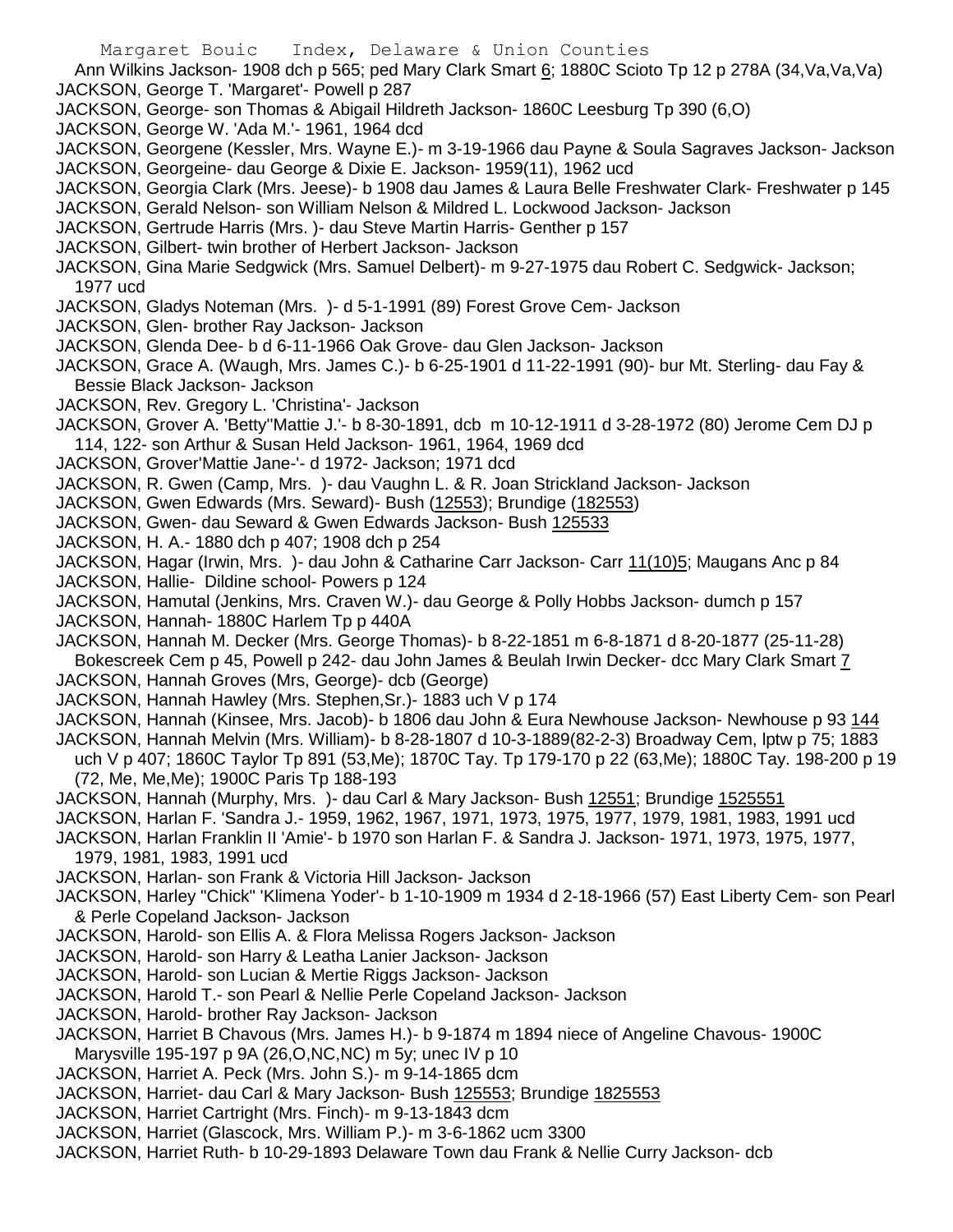- Margaret Bouic Index, Delaware & Union Counties JACKSON, Harriet (Wagner, Mrs. Orton)- b 1861 m 8-1925 dau James B. & Sarah Bruce Jackson- Bush 1256; Brundige 18256 JACKSON, Harris 'Barbara'- 1967 ucd JACKSON, Harris 'Dorothy Shirley'- d 1966- Jackson JACKSON, Harris, Jr.- son Harris Jackson- Jackson JACKSON, Harry 'Fannie'- 1961 dcd JACKSON, Harry 'Leatha Lanier'- Jackson JACKSON, Harry Seward 'Celia Bader'- son James B. & Sarah Bush Jackson- Bush 1255; Brundige 18255; dumch p 258 JACKSON, Harvey D. 'Anna Zimmers'- son William & Catharine McKitrick Jackson- 1880 dch p 744; 1908 dch p 883; McKitrick p 277 JACKSON, Hattie (Anderson, Mrs. George)- b 11-1903 m 5-1920 dau William & Fannie Howison Jackson-Howison 738 JACKSON, Hattie Bell Latimer (Mrs. Albert Lloyd)- b 5-31-1912- Freshwater p 145 JACKSON, Hattie- dau James B. & Sarah M. Bush Jackson- dumch p 258 JACKSON, Hazel (Boggs, Mrs. Donald)- dau Harry & Leatha Lanier Jackson- Jackson JACKSON, Hazel G. Evans (Mrs. Carl Raymond)- d 6-7-1982 (84) Union Cem- Jackson; 1961, 1964, 1969, 1971, 1980 dcd JACKSON, Hazle (Gray, Mrs. )- b 4-1898 dau Fay & Bessie Black Jackson- Jackson; 1900C Liberty Tp Un Co 64-65 p 3B (2,O,O,O) JACKSON, H. E.- uca p 83 JACKSON, Heather- dau Dennis & Kay Jackson- Jackson JACKSON, Heather- b 1966 ch Frank G. & Thelma K. Jackson- 1980 dcd JACKSON, Heather- b 1974 ch Ronald D. & Patricia A. Jackson- 1980 dcd JACKSON, Helen (Coren, Mrs. Herman)- dau Genevieve Jackson- Jackson JACKSON, Helen (Feasel, Mrs. Herman)- m 6-18-1955 dau Francis & Mildred Reese Jackson- Jackson; 1949 ucd JACKSON, Helen (Hiney, Mrs. )- dau Luther G. Jackson- Jackson JACKSON, Helen Isabel (Becker, Mrs. Eugene)- dau Sprague Robert & Henrietta Case Jackson- Jackson; Brundige 1825434; Bush 125434 JACKSON, Helen (Love, Mrs. Wilfred C.) (Dick)- Maugans Anc p 178 JACKSON, Helen Mead (Mrs. Edgar)- Bush (125433); Brundige (125433) JACKSON, Helen (Patch, Mrs. )- dau Grover & Mattie Jane Jackson- Jackson JACKSON, Henrietta Case (Mrs. Sprague Robert)- m 10-11-1911 d 2-9-1983 (92) Oak Grove - (25-1912) dcb late (Josephine); Jackson; Brundige 182543; 1969, 1971, 1980 dcd JACKSON, Henrietta (Mrs. Pearl)- d 5-12-1985 973) Westfield Cem- Jackson JACKSON, Henry- (funeral of Bill Coleman)- 1985 uch p 29 JACKSON, Henry (black) 88-1912 (40,Va) Paris Tp uninf p 15 JACKSON, Henry- 1826 Concord Tp delge V p 54, 55, VI p 74 JACKSON, Henry- d 5-22-1845 (85) Oller Cem Powell p 82, 89; 1835 men p 18 #24 p 28 Concord Tp JACKSON, Henry- 1880C Milford 64 p 35 (50,Md,Md,Md) black JACKSON, Henry F. 'Christina Welch'-b 1-20-1842 Lincoln Co, Me m 9-23-1865 ucm 3774 d 7-27-1907 Oakdale Cem I p 23 (E-R19-6) OVI- 1883 uch V p 409- son William & Hannah Melvin Jackson- 1860C Taylor Tp 891 (18,O); 1870C Liberty Tp Un Co 102 p 13 (28,Maine); 1900C Lib. Tp 219-223 p 10A (58,Me,Me,Me) m 35y JACKSON, Henry 'Elizabeth'- d 5-22-1845 (85) Oller Cem p 6; will dcw Bk 2 p 297; Pabst 7 p 3 JACKSON, Henry 'Elizabeth McFarland'- m 1-18- 1842 dcm JACKSON, Henry F.- b Lincon Co, Me d 7-27-1907 (65y2m) Oakdale Cem 2048 (88E); hjt p 134, 135; 1883 uch IV p 505, 506 JACKSON, Henry Hewitt 'Agnes Louise Heisler'- b 5-9-1907 m 4-7-1928 d 2-24- (77) son Daniel Henry & Sarah Estelle Shirk Jackson- Jackson JACKSON, Henry- son Joy & Mary Jackson- 1870C Taylor Tp 180-171 p 22 (6,O); 1880C Taylor Tp 199-210 (16,O,O,O) JACKSON, Henry- son Lucian Jackson- Jackson JACKSON, Henry 'Mary Lattimor'- m 7-26-1827 Madison Co unec V p 28
	- JACKSON, Henry R. 'Ruby Ethel Finley'- Maugans Anc p 160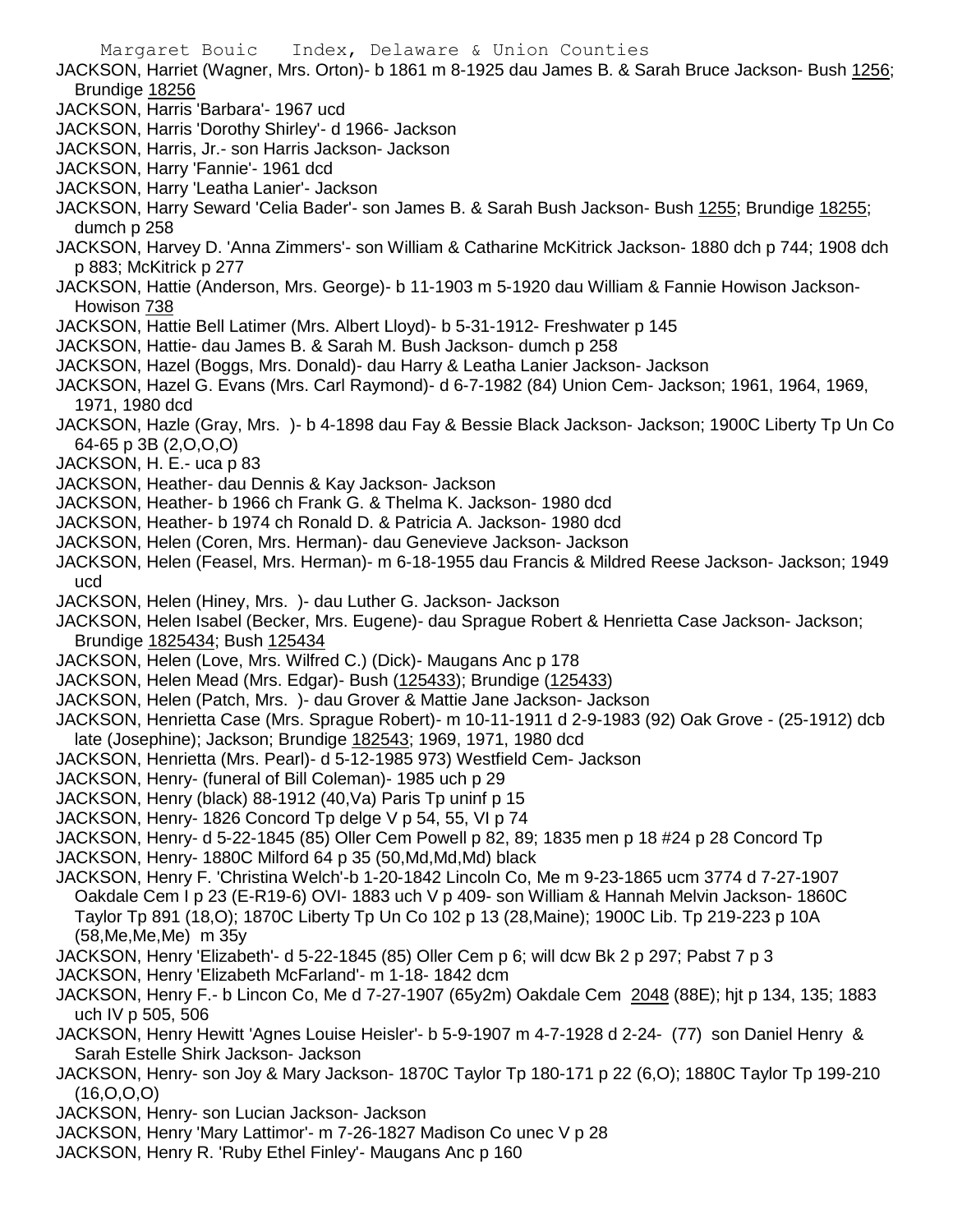Margaret Bouic Index, Delaware & Union Counties JACKSON, James Herbert 'Evelyn'- d 12-24-1979 (78) Oak Grove Cem- twin brother of Gilbert Jackson-Jackson; 1961 dcd JACKSON, Herbert Ray 'Rose Marie'- d 7-6-1964 (32) Ashley Cem- son Lorenzo & Mary Gilbert Jackson-**Jackson** JACKSON, Herbert- b 3-19-1903 Genoa Tp son William & Jennie Barker Jackson- dcb JACKSON, Herman F.'Rose Marie'-d 12-7-1969 (42) Ashley Cem son Lorenzo & Mary Gilbert Jackson-Jackson JACKSON, Herman'Vangie Crabtree' -b 5-4-1918 son Lucian & Mertie Riggs Jackson- Jackson; dcc Larry Jackson 2 JACKSON, Herman- brother Ray Jackson- Jackson JACKSON, Hester Holbrook (Mrs. )- dau Josiah & Rachel White Holbrook- Powers p 35 JACKSON, Hewitt- brother Luther G. Jackson- Jackson JACKSON, H, F.- uca p 104 JACKSON, Hiram 'Abbey Cooley'- son Stephen Jackson,Sr.- 1883 uch V p 174 JACKSON, Hobbs- hjt p 202; Hobson uca p 104 JACKSON, Hobert- d 5-1917 (10) storm victim- son Joseph Jackson-Jackson JACKSON, Homer F.- b 1893 d 2-3-1908 (14y11m) Oakdale Cem 2094 (89E) I p 22 (E-R18-5)- son Owen G. & Christine Jackson; 1900C Taylor Tp 54-56 p 3A (7,O,O,O) JACKSON, Homer- son Fay & Bessie Black Jackson- Jackson JACKSON, Homer'Marcella- 1961, 1964, 1969, 1981 dcd JACKSON, Hosea- son Abraham & Mariah Jackson- 1850C Porter Tp 3-43 p 165 (10,O) JACKSON, H. T.- son Pearl & Nellie R. Copeland Jackson- Jackson JACKSON, ---(Hutchisson, Mrs. Renford)- dau Lorenzo & Mary Gilbert Jackson- Jackson JACKSON, Ida Baker (Mrs. Milton)- Jackson JACKSON, Ida C. Ford (Mrs. Lewis/Louis B.)- dau Thomas Ford; 1908 dch p 751; Bush (1253); Brundige (18253); dcb late (Walter R.) JACKSON, Ida Melba- d 1912 dau Grover & Mattie Jane Jackson- Jackson JACKSON, Imogene Patch (Mrs. Dwight B.)- b 2-6-1897 m 11-1916 d 10-1-1992 (95) Broadway Cem, lptw p 76- dau Dell & Ollie Simpson Patch- Jackson; 1949, 1959, 1967, 1971, 1973, 1975, 1977, 1979, 1981, 1983 ucd JACKSON, Ina Marie- dau Robert L. Jackson,Sr.- Jackson- engaged to Howard L. Kaiser JACKSON, Ina Rae (Madia, Mrs. )- dau Ray Dwight & Genevieve Young Jackson- Jackson JACKSON, Ira- son John & Catharine Carr Jackson- Carr 11(10)1; Maugans Anc p 84 JACKSON, Irene (McCormick, Mrs. )- dau Grover & Mattie/Betty Jane Jackson- Jackson JACKSON, Irene Haines (Mrs. Ped W.)- b 1-12-1917 Oakdale Cem II p 33 (M-RE-9) Jackson JACKSON, Irene J. (Mrs. Ralph D.)- 1980 dcd JACKSON, Irene (Mrs. Ped W.)- 1959, 1962, 1967, 1971 ucd JACKSON, Isaac- dumch p 440 JACKSON, Isaac 'Ann'- Maugans Anc p 8 p 95 JACKSON, Isaac- son David & Nancy McAllister Jackson- Newhouse p 96 14(10)6 JACKSON, Isaac- son Isaac & Ann Jackson- Pabst 8 p 95 JACKSON, Isaac- brother William Jackson- unec XII p 21 JACKSON, Isabel E. Pickett (Mrs. Frank Board)- b 8-5-1861 d 10-26-1926 Marlborough Cem p 148 Powell p 295 dau Barton & Eliza Norris Pickett- dcq Merle J. Rutherford 3; Bush (1254); Brundige (18254) JACKSON, Iva- dau George T. & Hannah Decker Jackson- 1880C Scioto 12-13 (6,O,Va,O) JACKSON, Ivah (Truxel, Mrs. )- dau Arthur & Susan Held Jackson- Jackson; Held JACKSON, Ivan L.'Esther Blue'- b 2-25-1913 m 6-27-1932 d 10-26-1985 (72) Raymond Cem, lptw p 31- son Joseph & Mary Ellen Rafferty Jackson- Jackson; 1959, 1959, 1962, 1967, 1971, 1973, 1977, 1975, 1979, 1981, 1983, 1991 ucd JACKSON, J.- hadc p 95 (Brown Tp); Pabst Pion II p 206 JACKSON, Jack E. 'Nancy A. Detwiler'- b 2-2-1943 d 11-18-1986 (43) Oakdale Cem - son P. W. & Maxine Shopshear Jackson- Jackson; 1949, 1959, 1977, 1979, 1981, 1983 ucd JACKSON, Jack- son Frank & Victoria Hill Jackson- Jackson JACKSON, Jack L. 'Judy'- Jackson

JACKSON, Jackie (Brown, Mrs. Darryl)- b 1965 dau Delbert S. & Annabell McKinney Jackson- Jackson; 1967, 1971, 1973, 1975, 1977, 1979, 1981 ucd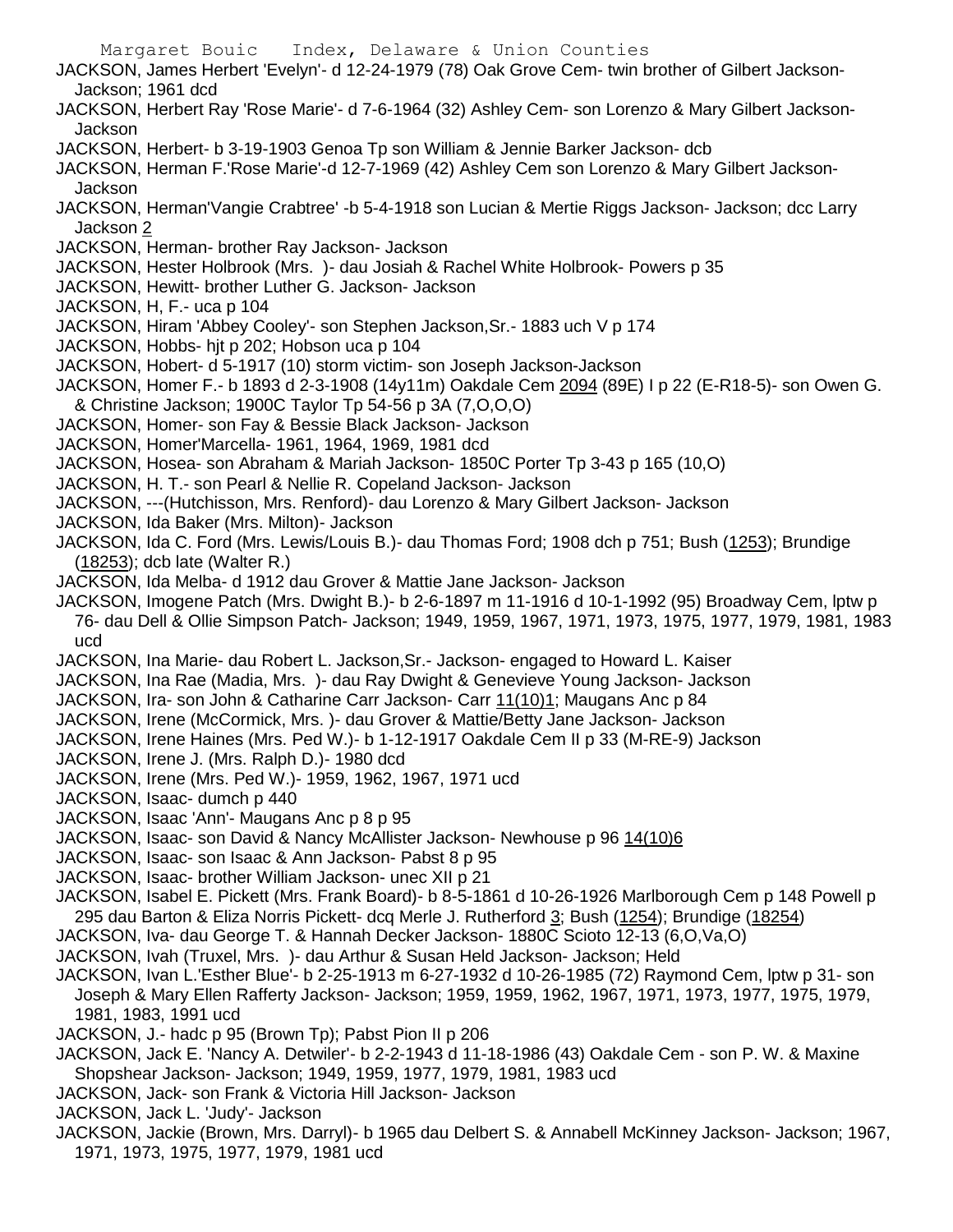Margaret Bouic Index, Delaware & Union Counties JACKSON, Jackie- dau Jack L. & Judy Jackson- Jackson- engaged to Curt Beckley JACKSON, Jackie (McPherson, Mrs. Richard)- b 1959 dau Robert R. & Nancy L. Fletcher Jackson- Jackson; 1959, 1962, 1967, 1971, 1973, 1975, 1977 ucd- engaged to Richard McPherson JACKSON, Jacky- 1980 dcd JACKSON, Jacob A.- 1883 ucy IV p 394 JACKSON, J. Alvin- son James & Mary Oliphant Jackson- dumch p 440 JACKSON, James- dg 2-14-1908, delge VIII p 14 JACKSON, James- 9-1-1943 uninf p 17 d 1-7-1944 from Claibourne Tp JACKSON, James- DJ p 1122; uca p 104 JACKSON, James- 1880C Concord Tp p 269C; 1908 dch p 380; 1835 men p 18 #25 p 28 Concord Tp JACKSON, James- b 1819 dumch p 440 JACKSON, James- 1870C Taylor Tp 191-182 p 23 (44,Pa) JACKSON, James- Oakdale Cem 866 I p 19 buried here 5-25-1893 JACKSON, James- 1883 uch IV p 496 JACKSON, James- Naturalization- unec IX p 40 (1840) JACKSON, James A.- b 5-15-1882 Troy Tp- dcb JACKSON, James A. 'Annie Fox'- son William & Catharine McKitrick Jackson- 1880 dch p 744; 1908 dch p 883; McKitrick p 277; 1850C Jerome Tp 1792-1813 p 277 (9,O); 1860C Jer. Tp 29-27 p 4 (18,O) JACKSON, James A. 'Joan'- 1971 dcd Shawnee Hills JACKSON, James A. 'Susannah Fox'- m 4-14-1873 ucm 5303 JACKSON, James A. - d 3-24-1989 (20) bur Ky- car accident- son James E. & Nancy Ferguson Jackson-Jackson JACKSON, James Alyn 'Dina Segna'- m 4-15-1977- son Jesse Jackson- Jackson JACKSON, James Arthur 'Marvine Watson'- son James William & Mary Bird Jackson- Newhouse p 37 13151; 1908 dch p 566; dg 4-24-1946 JACKSON, Rev. James B. 'Sarah Bush'- b 4-4-1825 m 10-4-1848 d 1904 Marlborough Cem p 179; - son James & Eliza Board Jackson- 1908 dch p 750, 849; dumch p 258; hadc p 125; dcq Merle Rutherford 4; Bush (125); Brundige (1825) JACKSON, James E. 'Nancy Ferguson'-son James O. Jackson- Jackson; 1979, 1981, 1983, 1991 ucd JACKSON, James 'Eliza Board''Emily Bruce'- dumch p 258; dcq Merle J. Rutherford 8 JACKSON, James 'Elizabeth'- 1880C Jerome Tp 231-247 p 27 (38,O,O,O) JACKSON, James 'Elizabeth Reedy'- son James & Julia Cook Jackson- unec I p 19 JACKSON, James- son Frank & Victoria Hill Jackson- Jackson; 1962 (17) JACKSON, James H. 'Conna'- 1981, 1983, 1991 ucd JACKSON, James H.- son Frank P,Sr & Freda Odela Peak Jackson- Jackson JACKSON, James H. 'Harriet B. Chavous'- m 1894; unec IV p 10 JACKSON, James H. 'Peggy'- 1967, 1971, 1973, 1975, 1977, 1979 ucd JACKSON, James- son Isaac & Ann Jackson- Pabst 8 p 95 JACKSON, James 'Joann'- 1969 dcd JACKSON, James 'Julia Cook'- unec I p 10 JACKSON, James- son Kenneth Jackson- Jackson JACKSON, James- son Leonard M. & Clarissa Jackson- 1850C Liberty Tp Del Co 1588 p 106 (14,O) JACKSON, James Mc.- child of Henry Jackson- dcw Bk 2 p 297 JACKSON, James 'Mae'- Jackson JACKSON, James- son Marcella T. Jackson- Jackson JACKSON, James 'Margaret Whelpley'- son Stephen Jackson,Sr.- 1820C Union Tp; hjt p 196; 1883 uch V p 174, 187 JACKSON, James O.- Jackson JACKSON, James- son Pearl & Henrietta Jackson- Jackson JACKSON, James 'Rebecca Kirk''Mary A. Oliphant'- son Isaac Jackson- dumch p 440 JACKSON, James Simeon 'Eunice Alafare Combs' (50-1925) dcb late (Elizabeth Emma) JACKSON, James- son Virgil Vernon & Nancy Jackson- Jackson JACKSON, James W.- 1908 dch p 397 JACKSON, James W. 'Margaret L.'- div 1-1974- Jackson JACKSON, James William 'Mary Bird'- d 4-24-1946 dg; son John S. & Dorothy Wilkins Jackson- Newhouse p 36 (13151); 1908 dch p 565; 1870C Scioto Tp 154 (17,Va);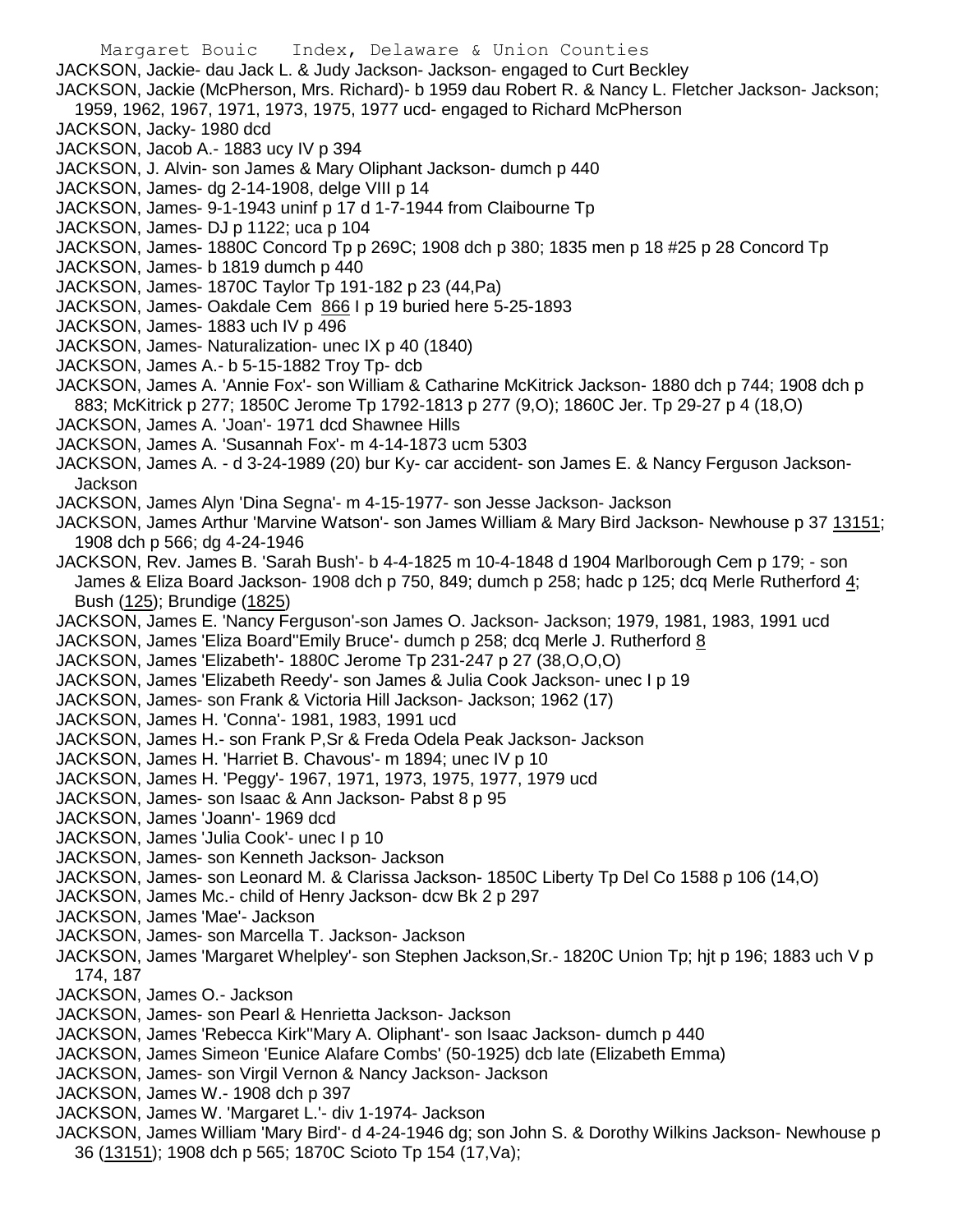- Margaret Bouic Index, Delaware & Union Counties JACKSON, Jane- 1850C Delaware Town 981 p 77 (14,O) JACKSON, Jane (Mrs. Asa)- 1949 ucd JACKSON, Jane- b 1807 -dau John & Eura Newhouse Jackson- Newhouse p 93 145 JACKSON, Lois Jane (Mrs. Paul R.)- 1961, 1969 dcd JACKSON, Janet- b 1951 d 1969 Broadway Cem, lptw p 81 JACKSON, Janet (Caldwell, Mrs. )(Mrs. Charles William)- Jackson JACKSON, Janet (Klamforth, Mrs. Neal)- dau Fred B. & CLara Bowdre Jackson- Jackson JACKSON, Janet (Klamforth, Mrs. Neil)- dau Sprague Robert & Henrietta Case Jackson- Jackson; Bush 125439; Brundige 1825439 JACKSON, Janetta?- b 4-1894 dau Lewis & Tlatha Jackson- 1900C Liberty Tp Un Cp 132-125 p 6B (6,O,O,O) JACKSON, Jared/Jarod- b 1982 son Sam D. & Teresa L. Jackson- 1983, 1991 ucd JACKSON, Jarry 'Sharon'- Jackson JACKSON, Jastior- son James & Elizabeth Jackson- 1880C Jerome Tp 231-247 p 27 (13,O,O,O) JACKSON, Jayme 'Peggy L.'- b 1967 dau James H. & Peggy L. Pape Jackson- Jackson; 1971, 1973, 1975, 1977, 1979, 1981, 1983 ucd JACKSON, J. B.- 1880 dch p 533; 1908 dch p 294 JACKSON, J. C.- 1883 uch IV p 507; 1880 dch p 821 JACKSON, Rev. J. C.- Madison Democrat 2-29-1879 unec X p 24 JACKSON, Jean L. (Mrs. Asa A.)- b 1910 d 4-20-1950 York Cem p 91 JACKSON, Jeannette (Hayes, Mrs. )- dau Ernest Lou & Viola Jackson- Jackson JACKSON, Jeanette M. Cleveland (Mrs. Dallas)- d 9-19-1979 (62) Ashley Union Cem- sister Gladys Lehner JACKSON, Jeffrey D.- son Robert C. & Patricia Jackson- Jackson JACKSON, Jemima (Huffman, Mrs. William)- m 10-4-1839 Madison Co unec IX p 18 JACKSON, Jennie (Olds, Mrs. Neil)- dau Louis B. & Ida Ford Jackson- 1908 dch p 751; Bush 12531; Brundige 182531 JACKSON, Jennie Weir- b 12-14-1889 Troy Tp dau L. B. & Ida C. Ford Jackson- dcb JACKSON, Jennifer (Corwin, Mrs. David)- b 1954 dau Dallas Jackson- Jackson; 1964, 1969 dcd JACKSON, Jennifer (Mrs. L.Dallas)- 1971 dcd JACKSON, Jennifer- b 1968 dau Frank G. & Thelma K. Jackson- 1980 dcd JACKSON, Jennifer Smith (Mrs. Mark)- dau Chuck & Kathleen Smith- Jackson JACKSON, Jeri (Kelser, Mrs. Thomas) -b 1961 m 5-16-1981 dau Robert E. & Shelby Lockwood Jackson-Jackson; 1962, 1967, 1971 ucd JACKSON, Jess- ch Paul R. & Lois Jane Jackson- 1964(2 1/2), 1969 dcd JACKSON, Jesse 'Georgia Clark'- b 1898 d 1974- Freshwater p 145 JACKSON, Jesse- son Lorenzo & Mary Gilbert Jackson- Jackson JACKSON, Jessica Margaret- b 9-3-1986 dau David & Margaret Jackson- Jackson JACKSON, Jessie (McDonnell, Mrs. John)- dau John W. & ELizabeth Barney Jackson- Newhouse p 80 13724 JACKSON, Jessie Miles (Mrs. Dr. John Hicklen)- m 1887 dau James G. Miles- dumch p 440 JACKSON, Jim A.- 1980 dcd Shawnee Hills JACKSON, Jimmy- b 1968 son James E. & Nancy Jackson- 1979, 1981, 1983, 1991 ucd JACKSON, Jo- son Samuel & Ellen Jackson- 1880C Brown Tp (14)- delge III p 13 JACKSON, Joan (Mrs. James A.)- 1969, 1971 dcd JACKSON, Joan (Lowe, Mrs. )- dau Nellie M. Dulin Jackson- Jackson JACKSON, Joan (Mrs. Richard Leland)- Bush (125437); Brundige (1825437); Jackson; 1961, 1964, 1969, 1981 dcd JACKSON, JoAnn (Shepard, Mrs. Russ)- dau Carl Raymond & Hazel G. Jackson- Jackson JACKSON, Joan (Webster, Mrs. James)- dau Fred B. & Clara Bowdre Jackson- Jackson JACKSON, Joann (Webster, Mrs. )- dau Sprague Robert & Henrietta Case Jackson- Jackson; Bush 12548; Brundige 1825438 JACKSON, R. Joan Strickland (Mrs. Vaughn L.)- d 12-31-1993 (62) Va.- dau Wallie A. & Rena E. Strickland-Jackson
- JACKSON, Johannah/Jana- ch Thomas & Abigail Hildreth Jackson- 1860C Leesburg Tp 390 (1,O); 1870C Lees. Tp 209-216 p 27 (10,O)
- JACKSON, Joanna Annetta- guardian appointed for her 5-31-1879 unec X p 43
- JACKSON, Joanna Smith (Mrs. William Girard)- b 1865 d 3-8-1946 dau William J. & Mahalia Piles Smith- dcc Larry Jackson 9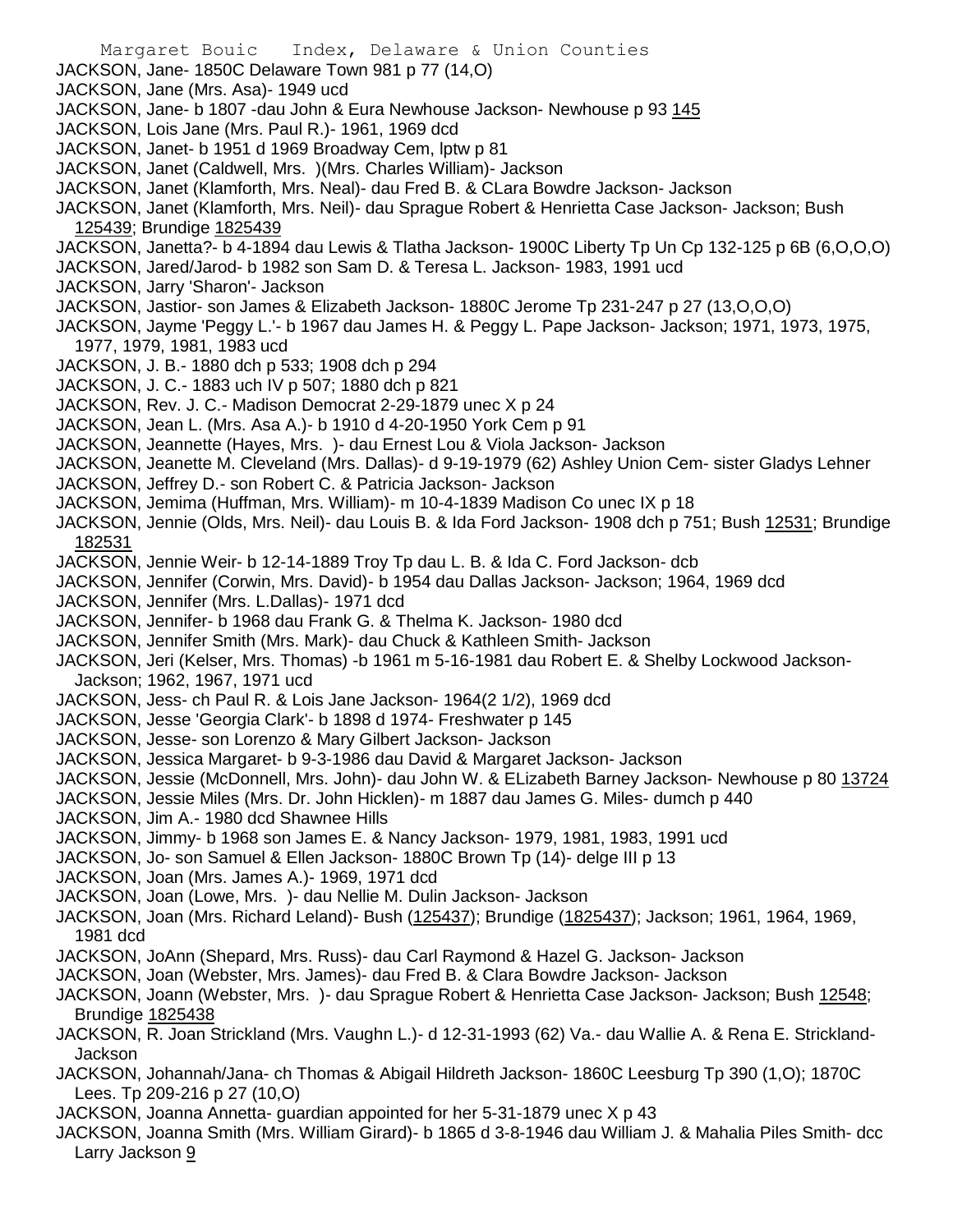- Margaret Bouic Index, Delaware & Union Counties JACKSON, Joel- 1880C Brown Tp p 380C JACKSON, John- 1859, delge VII p 39 JACKSON, John- 1880C Delaware Town p 12C JACKSON, John- 1880C Troy Tp p 340C JACKSON, John- 1990 dcd Harlem Tp Trenton Rd JACKSON, John- mt 11-3-1858 JACKSON, John- 1908 dch p 397 JACKSON, Capt. John- see Howison 49 JACKSON, John- 1961 dcd c s Liberty Tp JACKSON, John- d 1-29-1832 hydrophobia- dcga p 56 Ohio State Gazette JACKSON, John- 1880C Leesburg Tp 275 (188C) (14, Ark, Ark,Ark) lived with Allen & Sarah Hickok- see Alfeia Jaxson JACKSON, John B.- 1883 uch V p 684 JACKSON, John C.- unec III p 53 (1867) JACKSON, John 'Catharine Carr'- Carr (11(10)); Maugans Anc p 84 JACKSON, John C. C.- 1880 dch p 629, 407 JACKSON, John Edwin- son Edwin M. & Wilma Krichbaum Jackson- Jackson JACKSON, John- son Frank P.,Sr. & Freda Odela Peak Jackson- Jackson JACKSON, Rev. John Collins,Jr. 'Viola Adelthia Chase'- 1908 dch p 255, 637 JACKSON, John- son David & Nancy McAllister Jackson- Newhouse p 96 14(10); 1850C Leesburg Tp 293-297 p 45 (3,O) JACKSON, John 'Eura Newhouse'- Newhouse p 93 (14) JACKSON, Dr. John Hicklen 'Jessie Miles'- b 11-15-1857 m 1887 son James Jackson- dumch p 440, 442 JACKSON, John,Jr. 'Mary Ann Seamans'- m 8-27-1854 dcm JACKSON, John N.'Betsy'- d 3-15-1969 (39) bur Texas- son Frank P. Jackson,Sr.- Jackson JACKSON, John- b 1960 son Paul R. & Lois Jane Jackson- 1969, 1971 dcd JACKSON, John R.- b 1912 d 1913 Raymond Cem, lptw p 25- son Daniel Henry & Sarah Estella Shirk Jackson JACKSON, John S.- dcw Bk 4 p 360(37)- appraiser JACKSON, John S. 'Harriet A. Peck'- m 9-14-1865 dcm JACKSON, John S.- son John S. & Dorothy Ann Wilkins Jackson- 1908 dch p 565 JACKSON, John 'Sophronia Carman'- m 8-27-1861 dcm JACKSON, John Theodore 'Evelyn Odella Garrett'- m 8-15-1970 son Kenneth Robert,Sr. & Martha V. Henderson Jackson- Jackson JACKSON, John W. 'Elizabeth Barney''Sylvania Hill'- son Stiles & Margaret Newhouse Jackson- Newhouse p 80 1372; 1850C Radnor Tp 178 p 181 (14,O) JACKSON, John W. 'Lulu Davis'- Jackson; 1971 dcd JACKSON, Jon- son Paul R. & Jane Jackson- 1961 dcd (1) JACKSON, Jonas 'Julia A. Brannan'- m 12-1-1842 ucm 846 JACKSON, Jonathan- dcga p 12 Franklin Chronicle JACKSON, Joseph- Jackson JACKSON, Joseph- 1880C Brown Tp p 375B JACKSON, Joseph J. 'Mary Ellen Rafferty'- b 5-10-1867 m 1894 d 9-5-1962 Broadway Cem, lptw p 75- son Frederick & Deborah Culver Jackson- Jackson 1900C Liberty Tp Un Co 58-59 p 3A (33,O,Me,O) m 7y JACKSON, Joseph 'Mary Adlor Carter'- dcw Bk 2 p 229 JACKSON, Josephine (Townsend, Mrs. Bob)- b 2-9-1899 dcb -dau Harry Seward & Celia Baker Jackson-Bush 12556; Brundige 182556 JACKSON, Josephine (Wargo/Wagge, Mrs. )- b 11-9-1912 dcb late- dau Sprague Robert & Henrietta C. Jackson- Jackson; Bush 12531; Brundige 18253431 JACKSON, Josiah- son Isaac & Ann Jackson- Pabst 8 p 95
- JACKSON, Josiah- son William Frederick & Deborah Colver Jackson- 1870C Liberty Tp Un Co 182 p 22 (3,O); 1880C Lib. Tp 8-9- p 1 (13,O,Maine,O)
- JACKSON, Josias R. 'Julia Ann Brannan'- m 12-1-1842 ucm 846; unec V p 60
- JACKSON, Joy- stone no inform. Oakdale Cem I p 169 GAR section
- JACKSON, Joy- b 1960 dau Harris & Barbara Jackson- 1967 ucd
- JACKSON, Joy 'Mary'- 1870C Taylor Tp 180-171 p 22 (29,Maine); 1880C Taylor Tp 199-201 p 19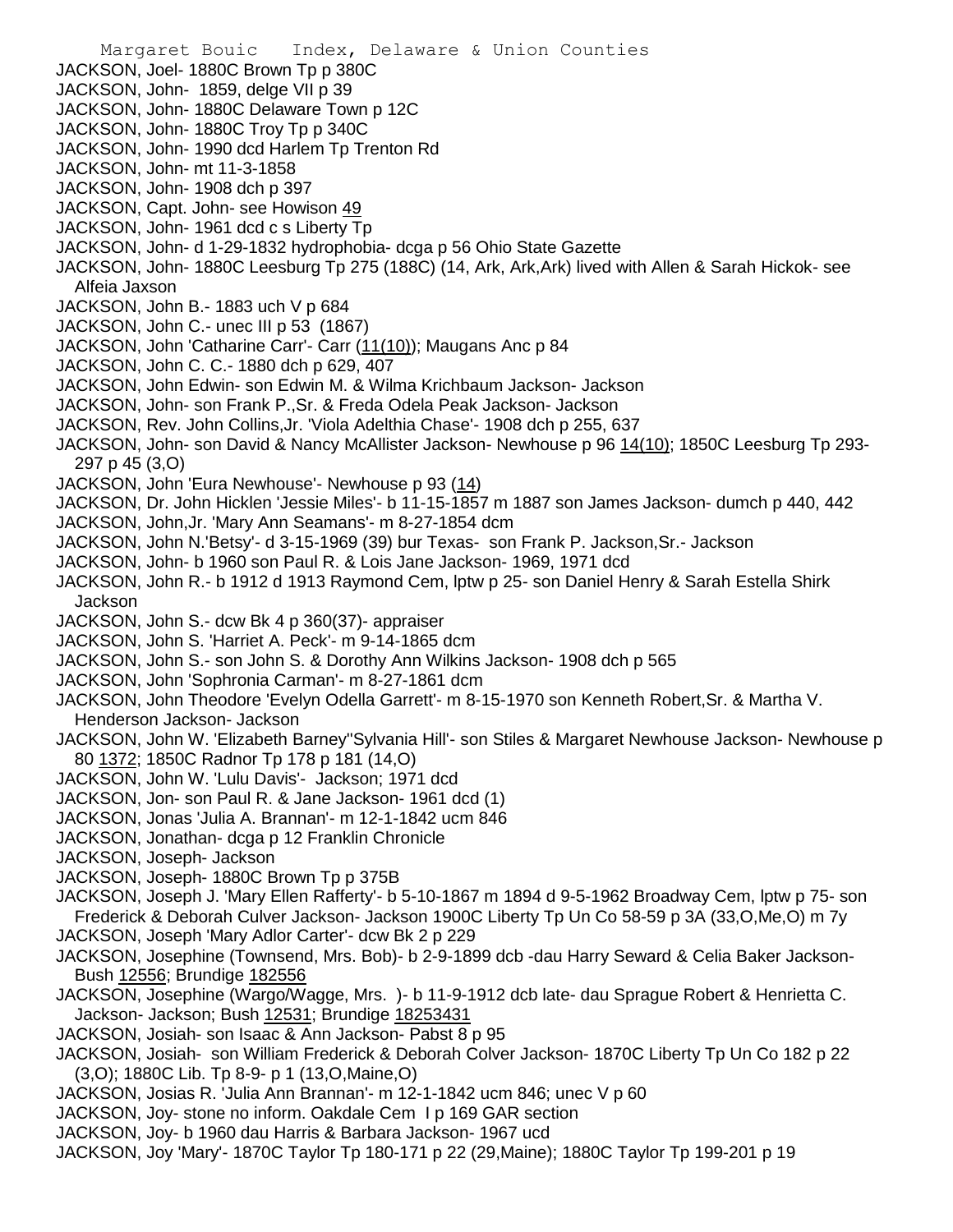(38,O,Me,Me)

JACKSON, Joyce Ann (Frage, Mrs. Manuel)- b 3-5-1936 dau Jesse F. & Georgia Clark Jackson- Freshwater p 146

- JACKSON, Joyce L. (Linnabary, Mrs. Ed)- dau Carl Raymond & Hazel G. Evans Jackson- Jackson
- JACKSON, Joyce Salyers (Mrs. Ronald E.)- Jackson dau Everett E. Salyers- Jackson
- JACKSON, Juanita- dau George & Dixie E. Jackson- 1962 ucd (6)
- JACKSON, Juanita Kay Herd (Mrs. Richard Duane)- m 8-18-1957- Jackson
- JACKSON, Juanita (McCumber, Mrs. )(Adkins, Mrs. )- dau Lorenzo & Mary Gilbert Jackson- Jackson
- JACKSON, Judith- b 1952 dau Frank & Marcella Jackson- Jackson; 1964, 1969, 1971 dcd
- JACKSON, Judith Kay- b 8-9-1947 dau Jesse & Georgia Clark Jackson- Freshwater p 146
- JACKSON, Judith M. (Mrs. Roy K.)- Jackson; 1969, 1971, 1980 dcd
- JACKSON, Judy (Mrs. Carmel)- 1961, 1964, 1969, 1971, 1980 dcd
- JACKSON, Judy Extenkamper (Mrs. Roy)- m 6-26-1965 dau Jack & Irma Extenkamper- Jackson
- JACKSON, Judy (Mrs. Jack L.)- Jackson
- JACKSON, Judy- dau Robert E. & Shelby Lockwood Jackson- Jackson
- JACKSON, Julia A. Brannan (Mrs. Jonas)- m 12-1-1842 ucm 846
- JACKSON, Julia Cook (Mrs. James)- unec I p 19
- JACKSON, Julia (Jackson, Mrs. Leonard M.)- m 4-13-1854 dcm Olentangy Gaz 4-14-1854 Reed Ab p 139
- JACKSON, Julie R.- b 1967 dau Jack E. & Nancy A. Detwiler Jackson- Jackson; 1977, 1979, 1983 ucd
- JACKSON, Juliet Virginia (Howison, Mrs. Henry)- b 9-19-1814 m 5-22-1832 dau Capt. John F. Jackson-Howison (49)
- JACKSON, June (Evans, Mrs. )- dau Milton & Ida Baker Jackson- Jackson
- JACKSON, June (Plath/Ploth, Mrs. Donald)- dau Arthur & Mary Katherine Hale Jackson- Jackson
- JACKSON, Rev. J. W.- 1883 uch V p 41
- JACKSON, Karen Ann Walker (Mrs. Kenneth Robert,Jr.)- m 12-11-1960 dau Clifford Walker- Jackson
- JACKSON, Karen Sue (Crumb, Mrs. David Michael)- b 19958 m 2-2-1980 dau Auvil & Marilyn Jackson-Jackson; 1964, 1969, 1971, 1980 dcd
- JACKSON, Karl Bush- b 7-26-1896 Delaware Town son Harry Seward & Celia Baker Jackson- dcb
- JACKSON, Kate Ackerman (Mrs. Elwin Bruce)- Bush 1251
- JACKSON, Kate Smith (Mrs. Frank)- unec I p 19
- JACKSON, Katharine (Boylan, Mrs. Joseph)- dau Fred B. & Clara Bowdre Jackson- Jackson
- JACKSON, Katherine Mae Spain (Mrs. Walter)- b 12-5-1932 d 4-8-1960 Mt. Carmel Cem, N. Lewisburg- dau Olen & Ruth Venrick Spain- Jackson
- JACKSON, Kathleen Nicole- b 8-27-1992 dau Mark & Jennifer Smith Jackson- Jackson
- JACKSON, Kathrine Collett (Simpson, Mrs. Walter J.)- m 9-17-1987 dau William F. Cory- Jackson
- JACKSON, Kathryn Ann- dau Edgar Jackson- Jackson- engaged to Kim Robert Rowlands
- JACKSON, Kathryn (Boylan(d), Mrs. )- dau Sprague Robert & Henrietta C. Jackson- Jackson
- JACKSON, Kathy -b 1951- dau Carmel J. & Judy Jackson- 1964, 1969, 1971 dcd
- JACKSON, Kathy Jean- dau Richard Leland & Joan C. Jackson- Jackson; 1961, 1964, 1969, 1971 dcd
- JACKSON, Kathy (Mrs. Thomas A.)- 1991 ucd
- JACKSON, Kay (Mrs. Dennis)- Jackson
- JACKSON, Keith E.- son Kenneth Robert,Jr. & Karen A. Jackson- Jackson
- JACKSON, Keith- son Paul E. & Patricia A. Jackson- 1961, 1964 (4) dcd
- JACKSON, Kelly A. (Mrs. Michael A.)- 1991 ucd
- JACKSON, Kelly- b 1977 ch William d. & Nancy A. Jackson- 1980 dcd
- JACKSON, Kenneth- b 1-23-1932 d 8-23-1993 (61) Broadway Cem- son Edgar I. & Leona Griffith Jackson-Jackson
- JACKSON, Kenneth- son Frank P.,Sr. & Freda Odela Peak Jackson- Jackson
- JACKSON, Kenneth Robert,Sr. 'Martha V. Henderson'- m 8-30-1938 d 9-15-1978 (70) Oak Grove Cem-Jackson
- JACKSON, Kenneth Robert,Jr.'Karen Ann Walker'- m 12-11-1960 d 7-1-1985 (45) Oak Grove- son Kenneth Robert,Sr. & Martha V. Henderson Jackson- Jackson
- JACKSON, Kenneth W. 'Betty'- 1975 ucd
- JACKSON, Kimberly Dawn (Joan, Mrs. Russell Alan,Jr.)- m 8-23-1980 (17-1976)- dau Eugene & Edith Jackson- Jackson
- JACKSON, Klimena Yoder (Mrs. Harley)- m 1934- Jackson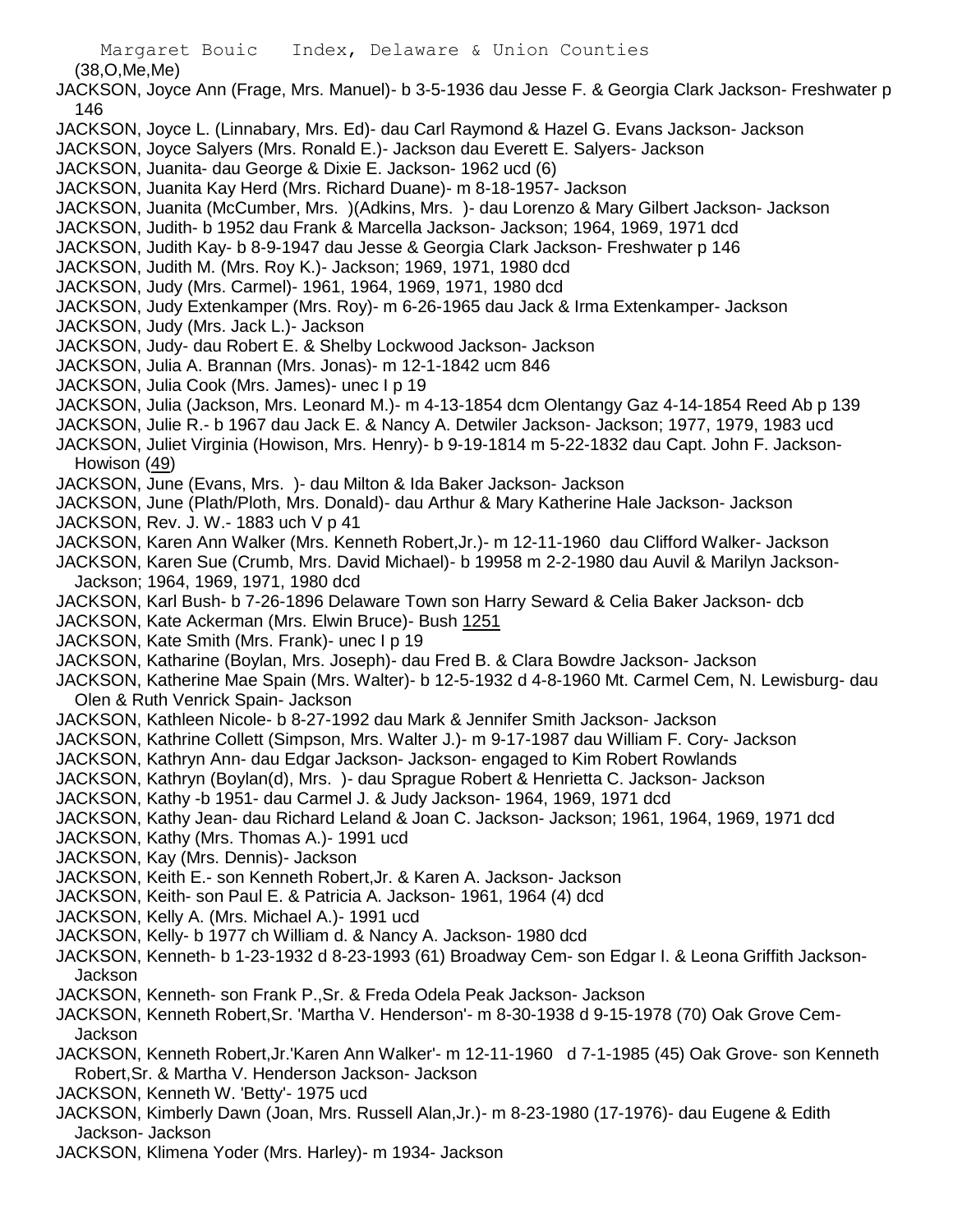- Margaret Bouic Index, Delaware & Union Counties JACKSON, L. A.- dpc p 76 JACKSON, Lafayette 'Christinia Nixon'- son James & Julia Cook Jackson- unec I p 19 JACKSON, Larry- son Lester & Pearl Jackson- 1961 dcd (17) JACKSON, Larry Lee 'Martha J.'- b 9-3-1941 son Delbert & Annabell McKinney Jackson- Jackson; 1962, 1973, 1975, 1977 ucd JACKSON, Larry Lynn- son William Nelson & Mildred L. Lockwood Jackson- Jackson JACKSON, Larry Wendell 'Susan R. Cain'- b 6-22-1941 m 8-19-1978 son Herman & Vangie Crabtree Jacksondcc Larry Jackson 1- Jackson; 1964 dcd JACKSON, Larwell B- b 1875 d 1903 Jerome IOOF Cem DJ p 115; unec VIII p 40 JACKSON, Laura Dyane (Jeffries, Mrs. Keith Alan)- b 1969/8 m 6-30-1990 dau Roy & Judith Extemkamper Jackson- Jackson; 1969, 1980 dcd JACKSON, Laura L. (Rowland, Mrs. Oscar J.)- b 9-20-1891 m 9-6-1916 d 1-20-1994 (102)York Cem- dau Butler & Elizabeth Smith Jackson- Jackson; Rowland JACKSON, Lawrence J.- 1908 Broadway Cem, lptw p 75- infant of Joseph J. & Mary E. Jackson JACKSON, Lealon R.- b 1900 d 1902 Raymond Cem, lptw p 25- ch Daniel Henry & Sarah Estella Shirk Jackson JACKSON, Leatha Lanier (Mrs. Harry)- Jackson JACKSON, Leigh Ann Hopper (Mrs. Richard A.)- m 12-31-1983 dau William & Maris Hopper- Jackson JACKSON, Lela (Johnson, Mrs. )- dau Arthur & Susie Held Jackson- Jackson JACKSON, Lena (Lugar, Mrs. )- dau Pearl & Nellie Perle Copeland Jackson- Jackson JACKSON, Lenna Fay- dau James William & Mary Bird Jackson- Newhouse p 37 131511; 1908 dch p 866 JACKSON, Lennie Fay- 2-17-1943 (61) Paris Tp d 4-10-1943 uninf p 26 JACKSON, Lenny V.- b 2-1895 son Daniel Henry & Sarah Estella Shirk Jackson- 1900C Taylor Tp 1660171 p 8A (5,O,O,O) JACKSON, Lenore- b 2-1889, boarder; 1900C Richwood 18-20 p B1 (11,O,O,O) JACKSON, Leon (church)- delge I p 7 JACKSON, Leona (Lewis, Mrs. )- dau Fay & Bessie Black Jackson- Jackson JACKSON, Leona M. Griffith (Mrs. Edgar I.)- b 1912 m 6-21-1930 d 7-3-1994 (82) Broadway Cem, lptw p 82 dau Owen & Florence Moore Griffith- Jackson; 1959, 1962, 1967, 1971, 1973, 1975, 1977, 1979, 1981, 1983 ucd JACKSON, Leona (Ruhl, Mrs. )- dau Fay & Bessie Black Jackson- Jackson JACKSON, Leonard 'Clarissa'- son Hannah Jackson; heir of Henry Jackson- dcw Bk 2 p 297; 1850C Liberty Tp Del Co 1588 p 106 (47, Pa) JACKSON, Leonard M. 'Julia Jackson'- m 4-13-1854 dcm; Olen Gaz Reed Ab p 139 JACKSON, Leroy R.- b 1891 d 1894 Raymond Cem, lptw p 25- son Daniel Henry & Sarah Estella Shirk Jackson JACKSON, Rev. Lester L. 'Pearl'- d 9-6-1984 (65) Fairview Mem. Pk- son Lucien & Mertie Riggs Jackson; brother Herman Jackson- Jackson; 1961 dcd JACKSON, Letha- b 6-11-1902 trenton Tp dau F. E. & Nora Crowel Jackson- dcb JACKSON, Letha Marie- b 10-7-1909 d 5-2-1987 (77) Raymond Cem- dau Fred B. & Clara Bowdre Jackson-Jackson; unec III p 17 JACKSON, Levie?- dau Joy & Mary Jackson- 1880C Taylor Tp 199-210 p 19 (5,O,O,O) JACKSON, Lewis/Louis Bradford 'Ida Ford'- son James B. & Sarah M. Bush Jackson- dumch p 258; 1908 dch p 750; Bursh 1253; Brundige 18253 JACKSON, Lewis 'Tlatha'- b 9-1863- 1900C Liberty Tp Un Cp 132-135 p 6B (36,O,O,O) m 7 y JACKSON, Lewis- son William & Catharine McKitrick Jackson- 1908 dch p 883; McKitrick p 277 JACKSON, L. F.- b 11-1-1877 Concord Tp dau Artenius J. & Susan Held Jackson- dcb JACKSON, Lillian M.- b 1923 d 1924 Raymond Cem, lptw p 26 JACKSON, Lillie M.- b 9-1898 dau Daniel Henry & Sarah Estella Shirk Jackson- 1900C Taylor Tp 166-171 p 8A (1,O,O,O)
	- JACKSON, Linda (Johnson, Mrs. Donald- dau Harley & Klimena Yoder Jackson- Jackson
	- JACKSON, Linda L. (Mrs. E. Gene)- 1971 dcd
	- JACKSON, Linda L. (Mrs. Philip R.)- 1967 ucd
	- JACKSON, Lloyd- b d 1927 Broadway cem, lptw p 76
	- JACKSON, Lloyd E.- b 1893 d 1906 Raymond Cem, lptw p 25- son Daniel Henry & Sarah Estella Shirk Jackson- 1900C Talor Tp 166-171 p 8A (6,O,O,O)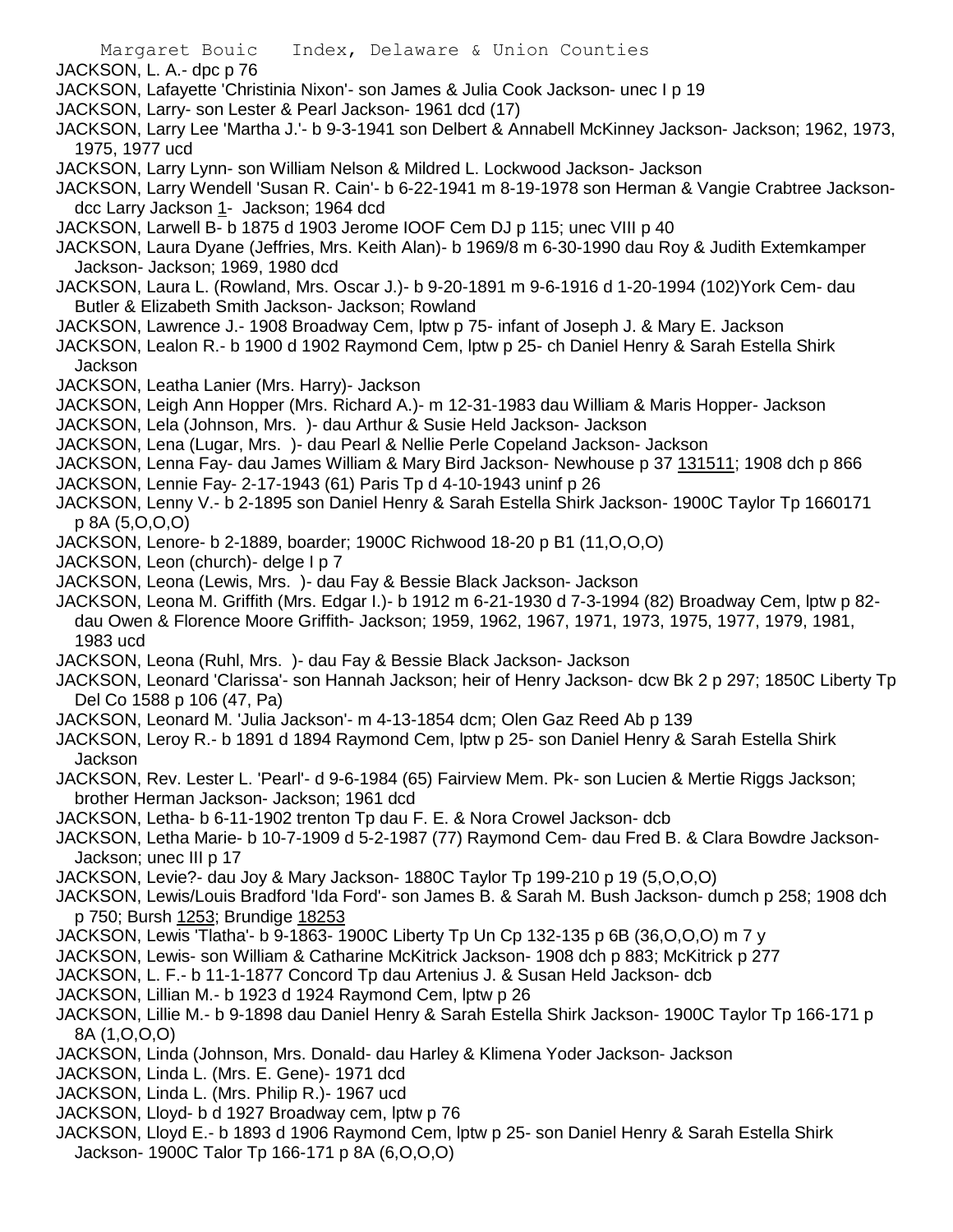- Margaret Bouic Index, Delaware & Union Counties JACKSON, L. M.- hadc p 22 (Concord Tp 1849) JACKSON, Lois- d 1968- Sbc p 38 JACKSON, Lois J. (Mrs. Paul R.)- 1969, 1971, 1980 dcd JACKSON, Lois M.- b 8-25-1866 d 8-24-1867 dau Henry F. & Christian Welch Jackson- 1883 uch V p 407 JACKSON, Loraine (Baird, Mrs. )- dau Payne & Soula Sagraves Jackson- Jackson JACKSON, Lorenzo 'Mary '- d 1954-Jackson JACKSON, Lorie Ann- b 10-15-1965 d 10-16-1965 Oak Grove- dau Gary & -- Bishop Jackson- Jackson JACKSON, Lori (Mrs. Ronald)- Jackson JACKSON, Lorraine (Flowers, Mrs. )- dau Benjamin Payne & Soula Jackson- Jackson JACKSON, Lottie M.- b 9-1896 dau Daniel Henry & Sarah Estella Shirk Jackson- 1900C Taylor Tp 166-171 p 8A (3,O,O,O) JACKSON, Louis B. 'Ida C. Ford'- (37-1892) dcb late JACKSON, Louisa Beltz (Mrs. Amor R.)- m 10-1-1892 ucm 5142 JACKSON, Louisa- dau Abraham & Mairah Jackson- 1850C Porter Tp 3042 p 165 (2,O) JACKSON, Louisa E. (Mrs. Amos R.)- d 5-14-1882 (31-9-6) Broderick Cem Un Al p 88 JACKSON, Louisa (Johnson, Mrs. Col. Benjamin)- ped Gordon McClung #352 27; unec XIII p 10 JACKSON, Louise (Davis, Mrs. Paul)- dau Luther G. Jackson- Jackson JACKSON, Louise- b 10-21-1913 d 1-24-1967 Raymond Cem, lptw p 26- dau Fay & Bessie Black Jackson-Jackson; 1949, 1959, 1962 ucd JACKSON, Lowell B.- b 6-22-1875 Concord Tp son James A. & Susan Fox Jackson- dcb JACKSON, Luann- dau Robert C. & Patricia Jackson-Jackson JACKSON, Lucian 'Mertie Riggs'- b 9-29-1885 d 2-17-1965 (79) Fairview Mem. Pk- Jackson; dcc Larry Jackson 4 JACKSON, Lucille- dau Carl & Mary Jackson- Bush 125552; Brundige 1825552 JACKSON, Lucille (Hanna, Mrs. Alexander)- dau Harry Seward & Celia Bader Jackson- Bush 12554; Brundige 182554 JACKSON, Lucille (Wade, Mrs. )- dau Fred B. & Clara Bowdre Jackson- Jackson; 1949 ucd JACKSON, Lucinda Rich (Mrs. George A.)- m 6-4-1844 dcm; Olentangy Gaz. 10-8-1862 Reed Ab p 121 JACKSON, Lucy- Nash p 432 JACKSON, Lucy (Disbennett, Mrs. Thomas)- Jackson; Disbennett JACKSON, Lulu Davis (Mrs. John W.)- Jackson JACKSON, Lucy R.- dau William Frederick & Deborah Colver Jackson- 1880C Liberty Tp Un Co 8-9- p 1 (2,O,Me,O); 1900C Lib. Tp 62-63 p 3B (22,O,Me,O) JACKSON, Luther G.- b 1902 d 3-5-1978 (76) Raymond Cem, lptw p 45- Jackson JACKSON, Lydia Adeline (McDonnell, Mrs. Chester)- b 1868 dau John W. & Elizabeth Barney Jackson-Newhouse 13723 p 80 JACKSON, Lydia- dau Joy & Mary Jackson- 1870C Taylor Tp 180-171 p 22 (4,O); 1880C Taylor Tp 199-201 p 19 (15,O,O,O) JACKSON, Lydia (Little, Mrs. Thomas)- m 1793 d 2-1847- dcc Margaret Little Potter 17 JACKSON, M. (Mrs. D. J.)- lptw p 89 JACKSON, Maberry ' Davis'- dcc Larry Jackson 65 JACKSON, Mable (Carson, Mrs. )- dau Grover & Mattie Jane Jackson- Jackson JACKSON, Mabel (Brown, Mrs. )- dau James & Mae Jackson- Jackson JACKSON, Mabel C. (Mrs. Ernest B.)- b 1908 Milford Cem p 69 JACKSON, Mabel (Converse, Mrs. )(Mrs. Robert H.)- Jackson JACKSON, Mabel (Duffey, Mrs. )- dau Grover A. & Betty Jackson- Jackson JACKSON, Mae (Mrs. James)- d 2-2-1961 (83) Forest Grove- Jackson JACKSON, Mahala (Evans, Mrs. Edward)-m 1838 dau Henry Jackson- dcw Bk 2 p 297; m 5-9-1838 dcm; delge VI p 74 JACKSON, Mahala (Newhouse, Mrs. Isaac Hawkins)- b 1814/6 d 2-5-1895; dau John & Eura Newhouse Jackson- Newhouse 149 p 78, 96; ped Gweneth Kelley 31 delge II p 26
- JACKSON, Mamie Elizabeth Winter (Mrs. Frank Gilbert)- Jackson
- JACKSON, Marcella A. (Nestley, Mrs. Stephen)- dau William & Catharine McKitrick Jackson- 1880 dch p 744; 1908 dch p 883; McKitrick p 277; 1860C Jerome Tp 29-27 p 5 (8,O)
- JACKSON, Marcella Gay Slack (Mrs. Frank,Jr.)- b 8-25-1924 m 2-15-1946 dau Reid& Laura Null Slack-Freshwater p 88; 1964, 1969, 1981 dcd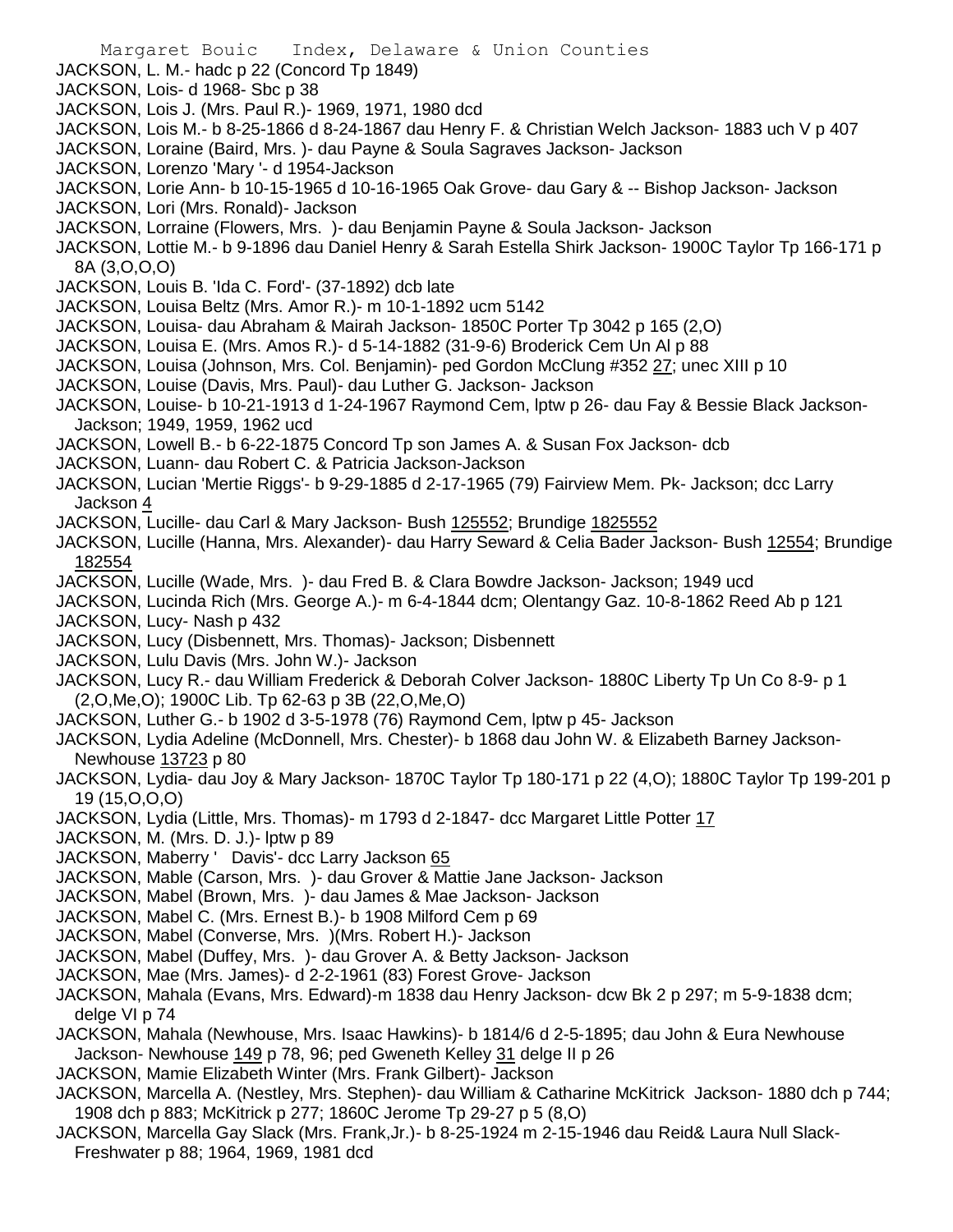Margaret Bouic Index, Delaware & Union Counties JACKSON, Marcella (Mrs Homer)- 1961, 1964, 1969, 1971 dcd JACKSON, Marcella T. (Mrs. )- d 5-1-1981 (76) bur Galloway- Jackson JACKSON, Margaret "Peggy" L.- b 6-30-1942 d 4-20-1950 York Cem p 91 JACKSON, Margaret Arp (Mrs. Alfred)- Bush (12551) JACKSON, Margaret (Carr, Mrs. Amos) -Carr (11(11)); Maugans Anc p 10, 85; see Mary Powell p 258 JACKSON, Margaret (Mrs. David)- Jackson JACKSON, Margaret (Mrs. George)- d 10-11-1843 Marlborough Cem p 164; Powell p 287 JACKSON, Margaret- b 1959 dau Harlan F. & Sandra J. Jackson- 1959, 1962, 1967, 1971, 1973, 1975, 1977 ucd JACKSON, Margaret (Harper, Mrs. Mordecai) - b 1785 dcc Susan Cain Jackson - 85 JACKSON, Margaret J. (Mrs. Tom E.)- 1980 dcd JACKSON, Margaret- dau James & Elizaeth Jackson- 1880C Jerome Tp 231-247 p 27 (7,O,O,O) JACKSON, Margaret L. (Mrs. James W.)- div 1-1974- Jackson JACKSON, Margaret Newhouse (Mrs. Stiles)- dau Anthony & Nancy Coons Newhouse - Newhouse p 79, 95 137; Powell p 259; 1850C Radnor Tp 178 p 181 (39,O) JACKSON, Margaret Whelpley (Mrs. James)- 1883 uch V p 174 JACKSON, Margaretta Davenport (Mrs. Noah)- d 3-5-1993 (84) Galena Cem- Jackson; 1964, 1969, 1971, 1980 dcd JACKSON, Margaretta (Forrest, Mrs. Joseph)- ped Charlotte Bretz Wiley #129; unec VIII p 46 JACKSON, Margie (Giles, Mrs. )- sister Noah Jackson- Jackson JACKSON, Maria- dau William & Hannah Melvin Jackson- 1860C Taylor Tp 891 (16,O) JACKSON, Marie (Mrs. Donald)- Jackson JACKSON, Marie (Evans, Mrs. Marcus)- dau Oscar Jackson- Jackson JACKSON, Marie (Smith, Mrs. Wesley)- dau Elwin Bruce & Kate Ackerman Jackson- Bush 12512; Brundige 182512 JACKSON, Marietta R. (Mrs. Danny R.)- 1991 ucd JACKSON, Marilyn (Mrs. Auvil A.)- 1964, 1969, 1971, 1980 dcd JACKSON, Marilyn Blackburn (Mrs. David R.)- m 7-12-1974 dau Helen Fleshman- Jackson JACKSON, Marilyn K. Stanley (Mrs. Samuel D.)- div 11-1973- Jackson JACKSON, Marion F.- b 8-20-1895 Concord Tp son Arthur F. & Susie Held Jackson- dcb JACKSON, Marion P. (Davies, Mrs. )- dau Frank P.,Sr. & Freda Odela Peak Jackson- Jackson JACKSON, Mark- b 1964/5 son Frank & Marcella Jackson- 1969, 1971 dcd JACKSON, Mark 'Jennifer Smith'- Jackson JACKSON, Marlene R. Earle (Mrs. Vincent L.)- m 10-25-1969 dau David Earle- Jackson JACKSON, Martha- dau David & Nancy McAllister Jackson- Newhouse p 96 14(10)1; 1850C Leesburg Tp 293-297 p 45 (8,O) JACKSON, Martha (Dilsaver, Mrs. Austin)- m 4-29-1864 ucm 3583 JACKSON, Martha J.(Poland, Mrs. Larry)- b 1949 dau Ivan & Esther Blue Jackson- Jackson; 1959, 1962, 1967, 1973, 1975, 1977, 1981, 1983 ucd JACKSON, Martha J. (Salyer, Mrs. )- dau Frank P.,Sr. & Freda Odela Peak Jackson- Jackson JACKSON, Martha (Prickett, Mrs. )- dau John & Catharine Carr Jackson- Carr 11(10)6; Maugans Anc p 84 JACKSON, Martha V. Henderson (Mrs. Kenneth Robert,Sr.)- b 8-11-1916 d 6-22-1993 (76) -dau Ruben & Lou Lena Dalton Henderson- Jackson JACKSON, Martin- son Rev. Gregory L. & Christina Jackson- Jackson JACKSON, Marvin- brother Ethel May Jackson Ball- Ball JACKSON, Marvin Lee- son William Nelson & Mildred L. Lockwood Jackson- Jackson JACKSON, Marvine Watson (Mrs. James Arthur)- Newhouse p 37 (131513) JACKSON, Mary- United Calvary Church Cem Richwood- Claibourne Cem p 113 JACKSON, Mary Adlor Carter (Mrs. Joseph)- dau William Carter- dcw Bk 2 p 229 JACKSON, Mary A. (Hill, Mrs. Solomon)- b 1836 m 1860 d 1916 Hill Cem Powell p 74; dau William & Catharine MMcKitrick Jackson- McKitrick p 277; 1880 dch p 744; 1908 dch p 879, 880, 883; 1850C Jerome Tp 1792-1813 p 263 (14,O) JACKSON, Mary Ann Carter (mrs. )- dau Jonas Carter- dcw Bk 4 p 268 (29) JACKSON, Mary Ann (Deerduff, Mrs. Joseph)- m 10-7-1824 Madison Co unec V p 15 JACKSON, Mary A. Oliphant (Hicklen, Mrs. John)(Mrs. James)-b 1826 dau Ephraim Oliphant- dumch p 440 JACKSON, Mary A.- b 1-1900 dau Owen G. & Christena "Lena" Jackson- 1900C Taylor Tp 54-56 p 3A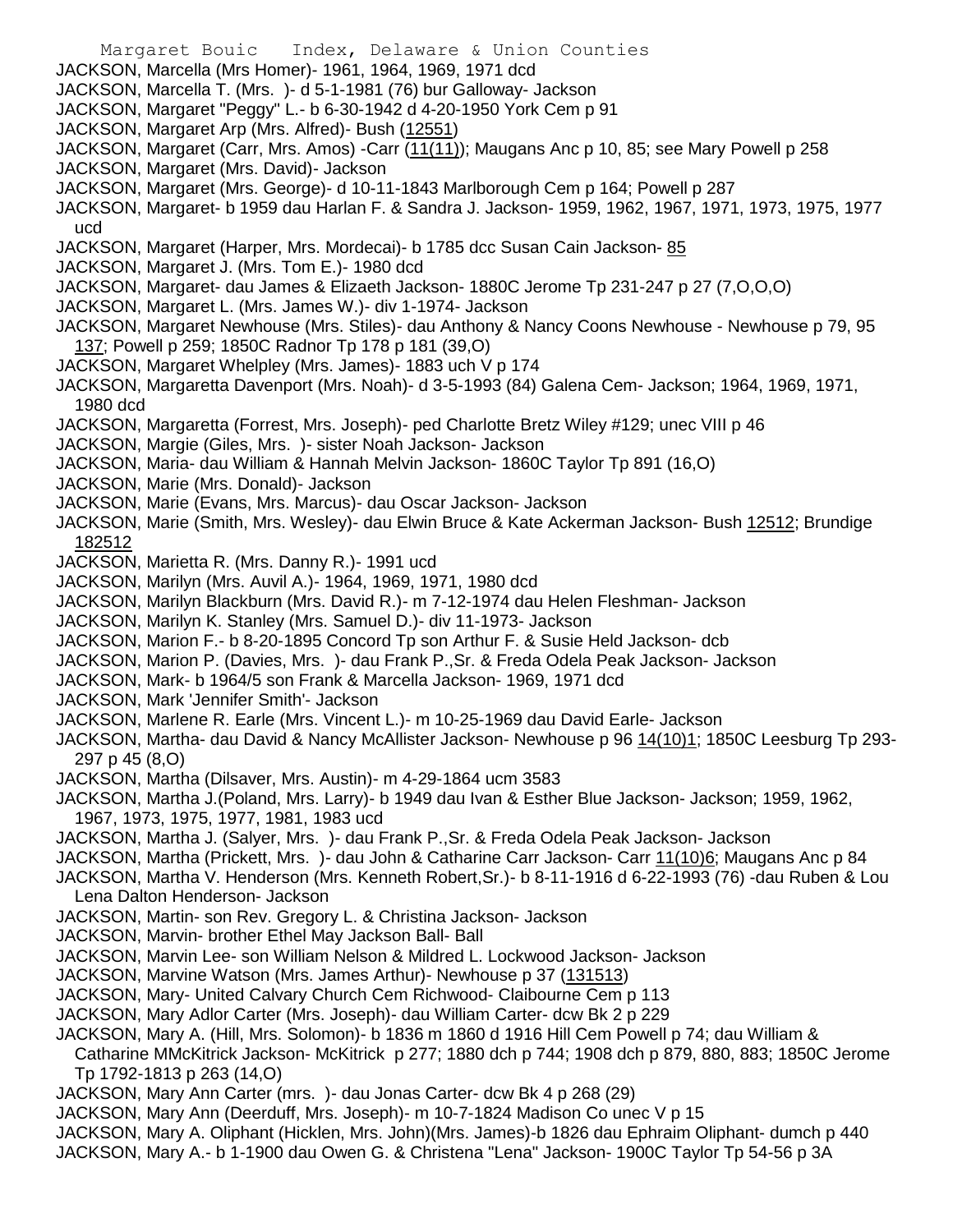(4/12,O,O,O)

- JACKSON, Mary Ann Seamans (Mrs. John,Jr.)- m 8-27-1854 dcm
- JACKSON, Mary (Barnett, Mrs. Thomas T.)- ped Martha Vestal Clarke #161 29; unec IX p 67
- JACKSON, Mary Bird (Mrs. James William)- dau Abner Johnson & Catharine Newhouse Bird- Newhouse p 36 13151; 1908 dch p 499, 595; 1880C Scioto Tp 31 (22,Iowa,O,O)
- JACKSON, Mary- dau Carmel J. & Judy Jackson- 1961 dcd (11)
- JACKSON, Mary (Carr, Mrs. Amos)- Powell p 258
- ISAKSON, Mary Catherine (Morris, Mrs. Washington)- b 1823 d 1864 ped Duane L. Blietz 31, delge III p 51
- JACKSON, Mary- dau David & Nancy McAllister Jackson- Newhouse p 96 14(10)7
- JACKSON, Mary Draper (Mrs. Daniel)- m 12-13-1862 ucm 3383
- JACKSON, Mary Ellen Rafferty (Mrs. Joseph J.)- b 1874 m 1894 d 1926 Broadway Cem, lptw p 75- Jackson; 1900C Liberty Tp Un Co 58-59 p 3A (21,WVa,-,-) m 7y 2 ch
- JACKSON, Mary E. (Mrs. Samuel)- b 8-1849 1880C Claibourne Tp 35-37 p 192C (28,Ky,Ky,Ky); 1900C Richwood 18-20 p 1B (50,Ky,Ky,Ky) black, m 26y, no ch
- JACKSON, Mary Ethel Elliott (Mrs. Victor Ray)- Genther p 58
- JACKSON, Mary (Fenwick, Mrs. George)- b 12-1889 m 9-1913 dau William & Fannie Howison Jackson-Howison 735
- JACKSON, Mary Gilbert (Mrs. Lorenzo)- d 1-2-1988 (93) Ashley Union Cem- Jackson
- JACKSON, Mary- dau James & Elizabeth Jackson- 1880C Jerome Tp 231-2247 p 27 (1,O,O,O)
- JACKSON, Mary Jane Shulze (Gotwald, Mrs. Rev. Thomas)(Mrs. M. W.)- b 1834 m(1) 5-14-1857 (2) 2-1877 dau Leonard Edward & Elizabeth Spencer Shulze- Weiser p 181
- JACKSON, Mary- dau John & Catharine Carr Jackson- Carr 11(10)8; Maugans Anc p 84
- JACKSON, Mary Jo (Pierson, Mrs. Jack)- dau Carl & Mary Jackson- Buch 125555; Brundige 1825555
- JACKSON, Mary- dau John W. & Sylvania Hill Jackson- Newhouse 13727
- JACKSON, Mary (Mrs. Joy)- 1870C Taylor Tp 180-171 p 22 (23,O)
- JACKSON, Mary Julie Anders (Mrs. Thomas H.)- dau Howard Foster & Edna Elsie Gibbs Anders- 1985 uch p 72
- JACKSON, Mary K.(Mrs. Arthur H.)- 1971, 1980 dcd
- JACKSON, Mary Katherine Hale (Mrs. Arthur)- m 12-9-1925- Jackson
- JACKSON, Mary Kathleen- dau Carmel Jackson- Jackson- engaged to Michael Donovon Parks
- JACKSON, Mary Lattimor (Mrs. Henry)- m 7-26-1827 Madison Co unec V p 28
- JACKSON, Mary (Longbrake, Mrs. Rev. Homer)- b 2-2-1879 m 3-10-1900 dau John W. & Elizabeth Barney Jackson- Newhouse p 80 13725
- JACKSON, Mary Lou (Holbrook, Mrs. Earl)- m 11-10-1951 dau Ivan & Esther Blue Jackson- Jackson; 1949 ucd
- JACKSON, Mary Lou (Roehll, Mrs. Dr. Walter)- dau Robert H. Jackson- Jackson
- JACKSON, Mary (Loveland, Mrs. Harry)- dau Frank J. & Dorothy Curl Jackson- Jackson
- JACKSON, Mary (Low, Mrs. Jacob)- m 2-17-1831 ucm 223; unec II p 27
- JACKSON, Mary (Miller, Mrs. )- dau Robert W. Jackson-Jackson
- JACKSON, Mary (Morland, Mrs. Joseph)- Pabst 8 p 98, 99
- JACKSON, Mary Morrow (Mrs. Stephen)- m 7-10-1823 Madison Co unec IV p 64
- JACKSON, Mary (Moyer, Mrs. Napoleon B.)- m 2-15-1855 dcm
- JACKSON, Mary M. (Sellers, Mrs. Burl)- dau Carl Raymond & Hazel G. Evans Jackson- Jackson
- JACKSON, Mary- b 11-27-1878 dau M. W. & Mary Jane Shulze Jackson- Weiser p 181
- JACKSON, Mary Rich- b 1796 d 1865 Oak Grove Powell p 434
- JACKSON, Mary- b 1846 dau Stiles & Margaret Newhouse Jackson- Newhouse 1375
- JACKSON, Mattie Jane (Mrs. Grover)-b 1888 m 10-12-1911 d 6-30-1985 (96) Jerome IOOF Cem- DJ p 114; Jackson; 1961, 1964, 1969, 1971 dcd
- JACKSON, infant dau of Grover & Mattie Jane Jackson- Jerome Cem p 114
- JACKSON, Maud- b 2-4-1874 Delaware Town dau Levi & Lucy Crinn Jackson- dcb
- JACKSON, Maud (Penn, Mrs. Frank B.)- d 10-4-1967 (84) Jerome Cem- dau Arthur & Susan Held Jackson-Jackson
- JACKSON, Maxine Shopshear (Mrs. P. W.)(Toland, Mrs. )- Jackson; 1949, 1959 ucd
- JACKSON, May (Wheeler, Mrs. )- dau Milton & Ida Baker Jackson- Jackson
- JACKSON, Meda (Thompson, Mrs. )- sister Ray Jackson- Jackson
- JACKSON, Medora (Franklin (Mrs. Asa)- dau John S. & Dorothy Ann Wilkins Jackson- 1908 dch p 565; 1870C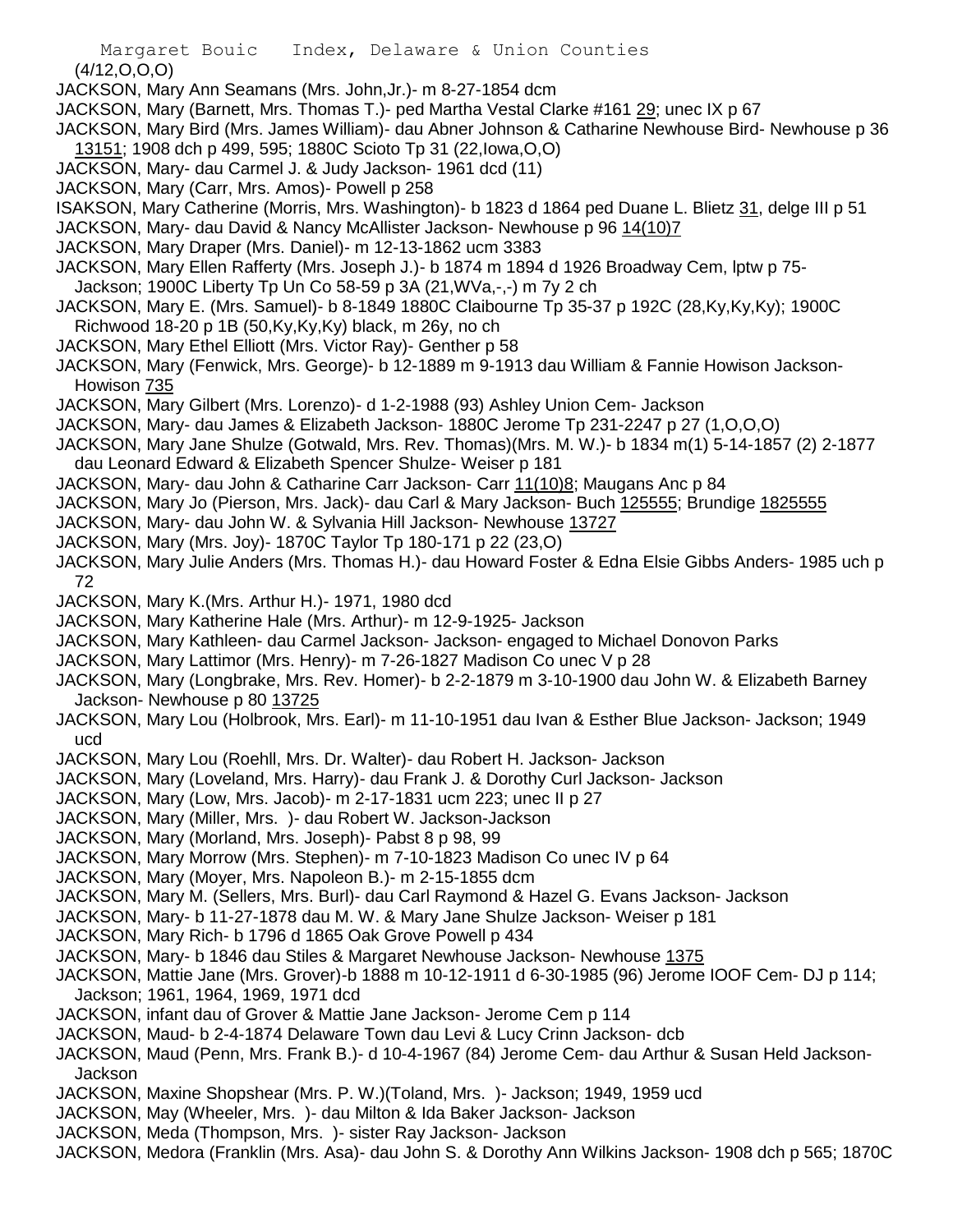Scioto Tp 154 (20,Va)

- JACKSON, Megan Christine- b 6-22-1993 dau Stephen A. & Deani A. Flanagan Jackson- Jackson
- JACKSON, Melanie- dau Roy & Judith Extemkamper Jackson- Jackson
- JACKSON, Melinda O. Osborn (Mrs. William)- dau William N. & Harriet Dustin Osborn- dumch p 487

JACKSON, Melinda Sue Krouse (Mrs. Richard Allen)- m 2-26-1972 dau Edgar E. Jackson- Jackson

- JACKSON, Melissa- b 1967 d 1969 Broadway Cem, lptw p 81
- JACKSON, Melodie- b 1972 dau Roy K, & Judith Jackson- Jackson; 1980 dcd
- JACKSON, Merle (Colline, Mrs. Harry Dee)(Rutherford, Mrs. Allen)- b 7-5-1884 m(1) 8-1-1903 (2) 7-4-1925 dau Frank Board & Isabelle Pickett Jackson- Bush 12541; Brundige 182541
- JACKSON, Mertie Riggs (Mrs. Lucien)- b 3-6-1907 d 10-16-1968 (78) Fairview Mem.- dau Wayne & Celia Thompson Riggs- dcc Larry Jackson 9
- JACKSON, Michael A. 'Kelly A.'- 1991 ucd
- JACKSON, Michael D.- son David R. Jackson- Jackson- engaged to Gretel Schultz
- JACKSON, Michael- son David E. & Betty L. Jackson- 1969 dcd
- JACKSON, Michael- son Frank Jr. & Marcella Gay Slack Jackson- Freshwater p 88; 1964 dcd (16)
- JACKSON, Michael L.- son Rev. Lester L. & Pearl Jackson- Jackson; 1961 dcd (9)
- JACKSON, Michael L. (Mrs. Randy L.)- 1991 ucd
- JACKSON, Michael Lee 'Christy Lynn Brown'- b 1968/9 m 7-31-1992 son Randy L. & Rebecca A. Horch Jackson- Jackson; 1977, 1979, 1981, 1983 ucd
- JACKSON, Michelle- b 1957 lived with Chester E. & Emma L. Craig- 1969 dcd
- JACKSON, Mildred (Bushong, Mrs.Sumner)- m 7-31-1937- Jackson; Bushong
- JACKSON, Mildred- dau James & Mae Jackson- Jackson
- JACKSON, Mildred L. Lockwood (Mrs. William Nelson)- Jackson
- JACKSON, Mildred Reese (Mrs. Francis)- b 4-28-1909 m 7-5-1927 d 9-8-1991 (82)- Broadway Cem, lptw p 82 dau William & Margaret Morgan Reese- Jackson; 1949, 1959, 1962, 1979, 1981, 1983 ucd
- JACKSON, Miles 'Nancy Ann Lett'- b 1817 d 1-6-1898 son Randolf & Rebecca Jackson- dcc Larry Jackson 16
- JACKSON, Milo- son Leonard & Clariss Jackson- 1850C Liberty Tp Del Co 1588 p 106 (21,O)
- JACKSON, Milton 'Ida Baker'- Jackson
- JACKSON, Mike- son Samuel & Ellen Jackson- 1880C Brown Tp (13), delge III p 13
- JACKSON, Mina Boger (Mrs. Charles)- d 11-1-1965 (87) Marion Cem- dau Cornelius & Mary Peak Boger-Schultz p 7; Jackson; 1979, 1981 ucd
- JACKSON, Minnie L.- b 5-21-1882 dau Henry F. & Christina Welch Jackson- 1883 uch V p 407; 1900C Liberty Tp Un Co 219-223 p 10A (18,O,Me,O)
- JACKSON, Minnie M. (Mrs. Edwin C.)- b 1874 d 1959 Oakdale Cem I p 23 (E-R19-6); Jackson; 1900C Liberty Tp Un Co 220-224 p 10B (25,O,O,NY)
- JACKSON, J. Morris 'Ruth Eleanor Moyer'-b 12-5-1894 m 12-1-1943 Weiser p 406
- JACKSON, Mortimer- son Leonard & Clarissa Jackson- 1850C Liberty Tp Del Co 1588 p 106 (5,O)
- JACKSON, Muriel (Tyler, Mrs. )(Bingley, Mrs. )- dau Noah & Margaretta Davenport Jackson- Jackson
- JACKSON, Myra (Mrs. J. Alfred)- Jackson
- JACKSON, Myra- dau Alfred & Margaret Arp Jackson- Bush 125511; Brundige 1825511
- JACKSON, Myrtle- dau Charles & Fannie Deathley Jackson- Howison 1530
- JACKSON, Nancy A. Detwiler (Mrs. Jack E.)- m 6-5-1966- Jackson; 1977, 1979, 1983 ucd
- JACKSON, Nancy Ann Lett (Mrs. Miles)- b 1819 dau Joseph & Susanna Pauley Lett- dcc Larry Jackson 17
- JACKSON, Nancy A. (Mrs. William D.)- 1980 dcd
- JACKSON, Nancy Cox (Mrs. Robert)- m 6-8-1843 dcm
- JACKSON, Nancy Ellen (Mrs. )- d 9-19-1994 (73) Jackson
- JACKSON, Nancy Ferguson (Mrs. James E.)- Jackson; 1979, 1981, 1983, 1991 ucd
- JACKSON, Nancy- b 1804 dau John & Eura Newhouse Jackson- Newhouse 143
- JACKSON, Nancy L. Fletcher (Mrs. Robert R.)- m 12-10-1949 Jackson;1962, 1967, 1971, 1973, 1975, 1977, 1979, 1981, 1983, 1991 ucd
- JACKSON, Nancy Lynn (Fisher, Mrs. Millard F.)- b 7-29-1942 m 1-27-1962- dau Ronald & Agnes Belle Shirley Jackson- Agnes Shirley Jackson Welsh 1; Milligan 100; Main 13161544222
- JACKSON, Nancy McAllister (Mrs. David)- lic 3-16-1840 ucm 624; Newhouse p 96 (14(10)); unec V p 23; 1850C Leesburg Tp 293-297 p 45 (31,O)
- JACKSON, Nancy (Plan, Mrs. Anson W.)- m 9-15-1836 dcm
- JACKSON, Nancy (Sears, Mrs. Lawson)- b 1804 dau John & Eura Newhouse Jackson- Newhouse p 93 143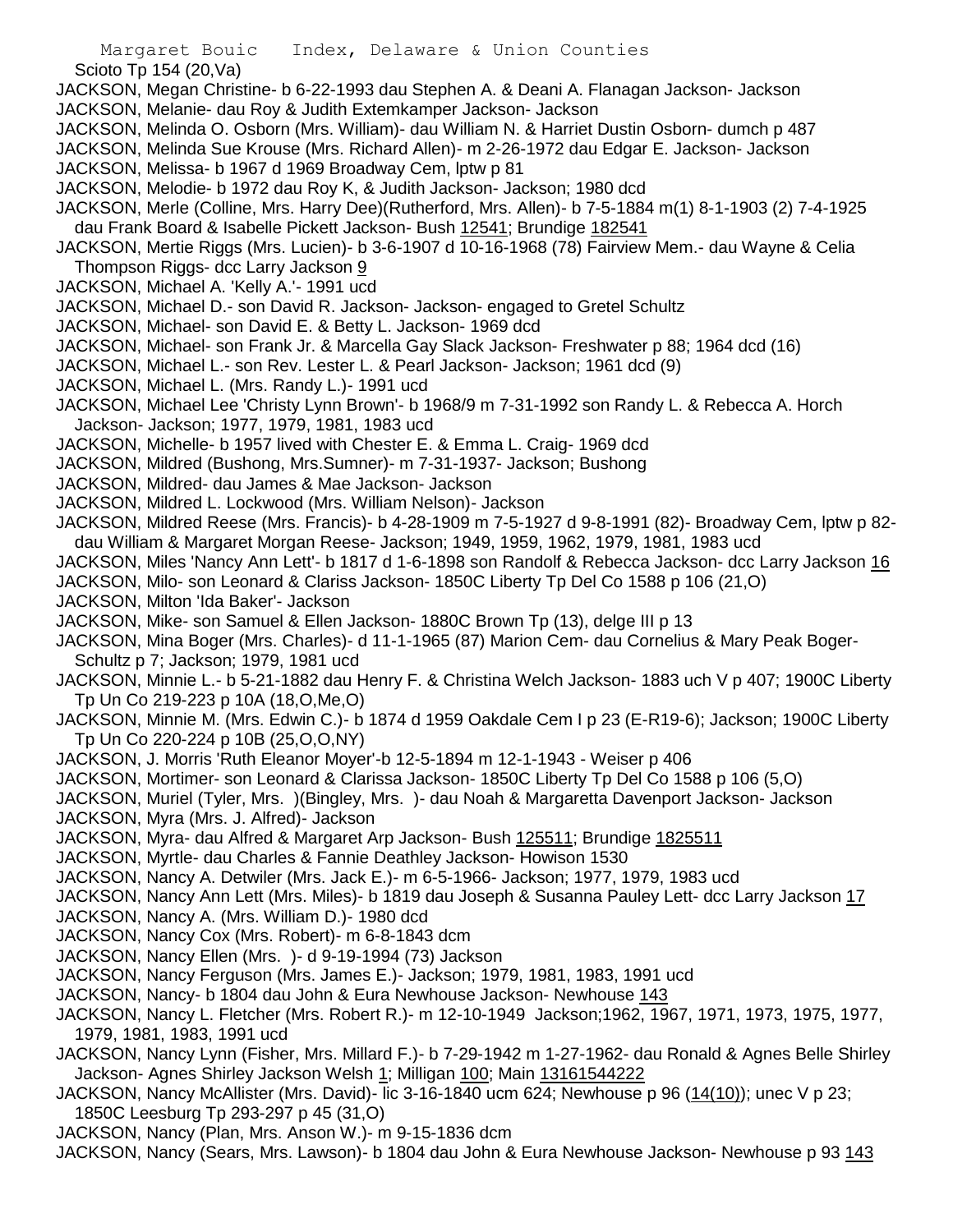Margaret Bouic Index, Delaware & Union Counties JACKSON, Nancy- dau Seward & Gwen Edwards Jackson- Bush 125531; Brundige 125531 JACKSON, Nancy (Mrs. Virgil Vernon)- Jackson JACKSON, Naomi (Pluchinsky, Mrs. Michael)- dau Harry & Leatha Llanier Jackson- Jackson JACKSON, Nathan- b 12-18-1988 son Tom E. & Carolyn S. Hobbs Jackson- Jackson; 1991 ucd JACKSON, Nathaniel 'Rachael Smith;- m 3-10-1842 Madison Co unec IX p 56 JACKSON, N. D.- 1991 ucd JACKSON, Nell (Mrs. Ray)- Jackson JACKSON, Nellie C. (Mrs. ) d 2-13-1962 (87) Oak Grove Cem- Jackson JACKSON, Nellie M. Dulin (Mrs. )- b 9-13-1913 d 3-21-1993 (79) Oak Grove- dau Ernest & Jennie Thomas Dulin- Jackson JACKSON, Nellie P. Copeland (Mrs. Pearl)- b 11-13-1887 d 12-24-1970 East Liberty Cem- dau Morgan & Cora Kelly Copeland- Jackson JACKSON, Nellie Paull Warren (Mrs. Sherman)- b 5-9-1870 m 120-24-1900 d 2-1945 dau John H. & Annie E. Austin Warren- Warren 11935; 1908 dch p 773 JACKSON, Nettie- b 9-26-1884 Harlem Tp dau Charles & Hannah Rarick Jackson- dcb JACKSON, Neva L. (Burns, Mrs. )- dau Frank P.,Sr. & Freda Odela Peak Jackson- Jackson JACKSON, Nicholas- son Luther G. Jackson- Jackson JACKSON, Noah A. 'Margaretta L.'- d 1-26-1977 (76) Galena Cem- 1964, 1969, 1971 dcd JACKSON, Norma- dau Seward & Gwen Edward Jackson- Bush 125534; Brundige 1825534 JACKSON, Odell- son Harry & Leatha Lanier Jackson- Jackson JACKSON, Ollie-b 1918 lptw p 76- dau Dwight B. & Imogene Patch Jackson- Jackson; 1991 ucd JACKSON, Opal (Denty, Mrs. )- dau Noah & Margaretta Davenport Jackson- Jackson JACKSON, Ora A. Clark (Mrs. Frank)- b 12-24-1883 m 11-25-1903 d 10-4-1967 Broadwy Cem, lptw p 76- dau Seth & Charlotte Clark- Jackson JACKSON, Ordella I.- 1961 dcd JACKSON, Orilla- d 8-22-1888 (1y2m21d) Broadway Cem, II R8, lptw p 75 JACKSON, Orilla L. (Welch, Mrs. Edmund T.)- m 5-1-1878 ucm 6256 dau William Frederick & Deborah Culver Jackson- 1860C Liberty Tp Un Co 1165-1175 p 158 (1,O); 1870C Lib. Tp 182 p 22 (9,O) JACKSON, Orillis- son William Frederick & Deborah Culver Jackson- 1860C Liberty Tp Un Co 1165-1175 p 158 (3,O) JACKSON, Orissa B.- 1959, 1962 ucd JACKSON, Oscar 'Florence Ann' - d 9-23-1959 (88) Union Cem- Jackson JACKSON, Otho W. 'Betty Lee Stapf'- m 1959- Jackson JACKSON, Ova- son Milton & Ida Baker Jackson- Jackson JACKSON, Owen G.'Christina Welch'- b 12-9-1867 d 9-13-1935 Oakdale Cem I p 22 (E-R18-5)- son Henry F. & Christina Welch Jackson- 1883 uch V p 407; 1870C Liberty Tp Un C0 p 13 (2,O); 1900C Taylor Tp 54-56 p 3A (32,O,Maine,O) m 8y JACKSON, Owen- son Seward & Gwen Edwards Jackson- Brundige 1825533 JACKSON, Ozias- son William Frederick & Delborah Colver Jackson- 1880C Liberty Tp Un Co 8-9 p 1 (19,O,Me,O) JACKSON, Pamelia- dau Abraham & Mariah Jackson- 1850C Porter Tp 3043 p 165 (14,O) JACKSON, Patricia A. (Mrs. Paul E.)- 1961, 1964, 1980 dcd JACKSON, Patricia A. (Mrs. Ronald D.)- 1980 dcd JACKSON, Patricia (Divrell, Mrs. )- dau Charles William Jackson- Jackson JACKSON, Patricia- b 1955 dau Harlan F. & Sandra J. Jackson- 1959, 1962, 1967, 1971, 1975, 1977 ucd JACKSON, Patricia Gray (Mrs. Robert C.)- Jackson; Bush (125436); Brundige (1825436) JACKSON, Patsy (DiBrell, Mrs. )- dau Charles & Roberta Jackson- Jackson JACKSON, Paul E.- son Noah & Margaretta Davenport Jackson- Jackson JACKSON, Paul E. 'Patricia'- 1961, 1964, 1980 dcd JACKSON, Paul R.'Lois Jane'- son Carl Raymond & Hazel G. Evans Jackson- Jackson; 1961, 1964, 1969, 1971, 1980 dcd JACKSON, Pauline- b 2-9-1905 Delaware Town colored, dau Charlie & Lydia Brown Jackson- dcb JACKSON, Pauline (Wilgus, Mrs. )- dau Pearl & Nellie Perle Copeland Jackson- Jackson JACKSON, Payne 'Soula Sagraves'- Jackson JACKSON, Pearl (Mrs. Rev. Lester L.)- Jackson; 1961 dcd

JACKSON, Pearl 'Nellie Perle Copeland'- Jackson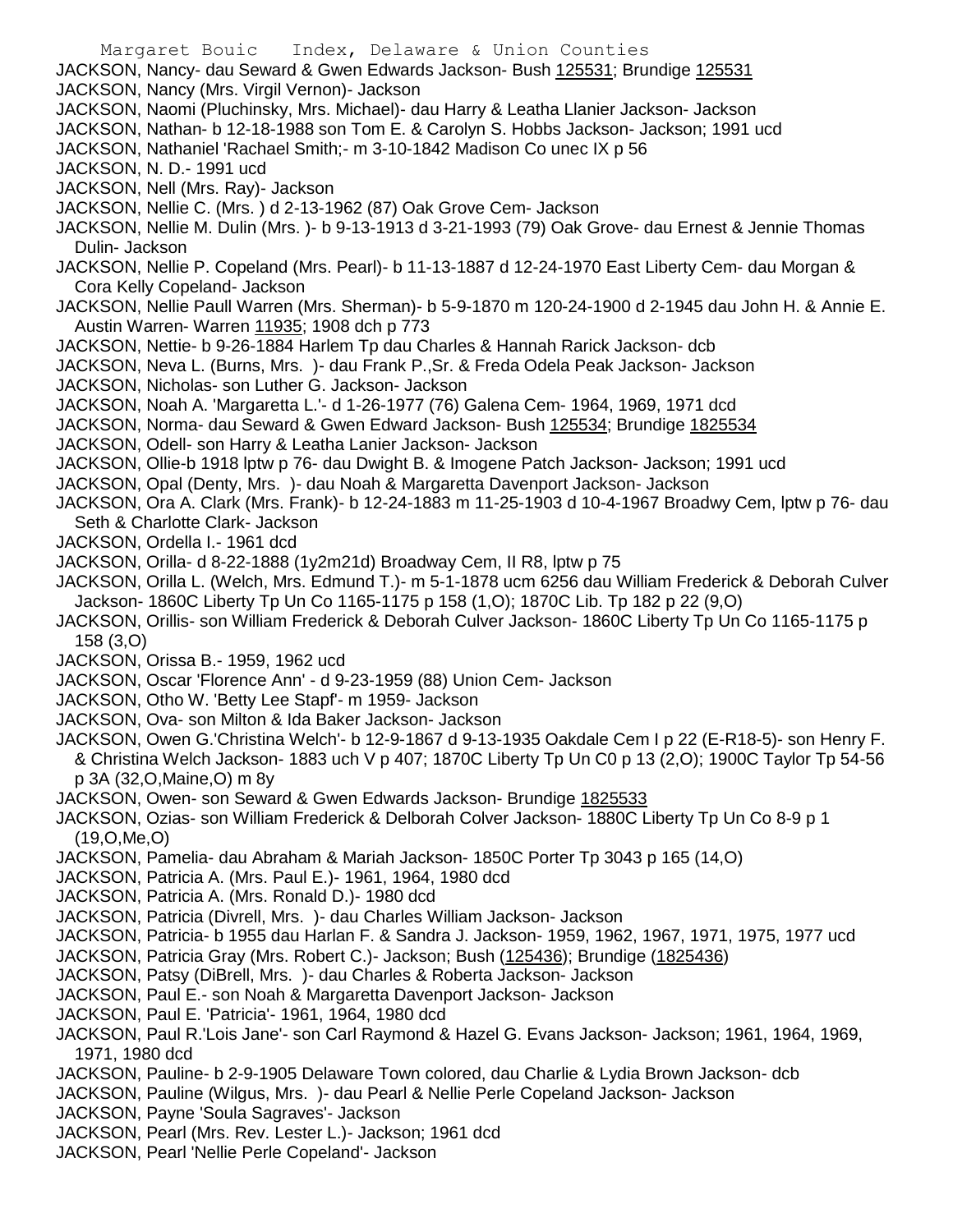Margaret Bouic Index, Delaware & Union Counties JACKSON, Ped W. 'Irene Haines'- b 10-1-1909 Pt.Pleasant,WVa d 7-24-1980 (70) Oakdale Cem II p 133 (M-RE-9)- son Harry & Leatha Lanier Jackson- Jackson; 1959, 1962, 1967, 1971 ucd JACKSON, Peggy Ann (Lane, Mrs. ) (Mrs. Terry Randell)- m 9-22-1979 dau Paul & Billie Tillman- Jackson JACKSON, Peggy Jane- b 1954 dau Richard L. & Joan Jackson- Jackson; 1961, 1964, 1969, 1971 dcdengaged to Richard Frank Cottrill JACKSON, Peggy L. Pape (Mrs. James H.)- b 6-30-1942 m 1965 d 7-3-1977 (35) York Cem- dau Ralph & Constance Sheehan Pape- Jackson; 1967, 1971, 1973, 1975, 1977 ucd JACKSON, Peggy (Wykoff, Mrs. Glenn)- dau Francis & Mildred Reese Jackson-Jackson; 1949 ucd JACKSON, Nellie Perle Copeland (Mrs. Pearl)- d 12-24-1970 bur E. Liberty Cem- dau Morgan & Cora Kelley Copeland- Jackson JACKSON, Paul R. 'Lois J.'- 1969, 1971, 1980 dcd JACKSON, Pearl 'Henrietta'- Jackson JACKSON, Peggy June- dau Richard L. & Joan Jackson- Jackson JACKSON, Peggy (Wykoff, Mrs. Glenn)- dau Francis & Mildred Reese Jackson- Jackson JACKSON, Permilia (Ingmire, Mrs. John)- dau James & Julia Cook Jackson- unec I p 19 JACKSON, Peter- 1915 uch p 492; 1883 uch V p 571 JACKSON, Peter- son John & Catharine Carr Jackson- Carr 11(10)3; Maugans Anc p 84 JACKSON, Phillip- son Frank & Victoria Hill Jackson- Jackson JACKSON, Philip Lelias 'Ellen Louise Trayser'- m 4-29-1989 son Dr. Ernest Lelias- Jackson JACKSON, Philip R. 'Linda L.'- 1962, 1967 ucd JACKSON, Phyllis (Scheiderer, Mrs. Reinhard)- adopted dau Ped W. & Irene Haines\Maxine Shopshear Jackson- Jackson; 1949 ucd JACKSON, Phyllis (Wildermuth, Mrs. )- dau Benjamin Payne & Soula Sagraves Jackson- Jackson JACKSON, Placy A. (Hayward, Mrs. Insom M.)- m 3-7-1835 dcm check Pleasant JACKSON, Pleasant (Howard, Mrs. Icom)- b 1811 dau John & Eura Newhouse Jackson- Newhouse 147 p 94 JACKSON, Polly Hobbs (Mrs. George)- dumch p 157 JACKSON, Portis Fay- b 1-1894 d 7-19-1935 Raymond Cem, lptw p 38- WWI, son Joseph J. & Mary Ellen Rafferty Jackson- 1900C Liberty Tp Un Co 58-59 p 3A (6,O,O,WVa) JACKSON, P. W.' Irene'- Jackson JACKSON, P. W. 'Maxine Shopshear'- Jackson; 1949 ucd JACKSON, ---(Schalip, Mrs. James)- dau P. W. & Iran Jackson- Jackson JACKSON, R.- 1980 dcd 9345 Riverside Dr. JACKSON, Rachel Goodenough (Mrs. Amos)- 1883 uch V p 174 JACKSON, Rachael Smith (Mrs.Nathaniel)- m 3-10-1842 Madison Co unec IX p 56 JACKSON, Ralph D. 'Irene J.'- 1980 dcd JACKSON, Ralph- son George A. & Elaine McDonnell Jackson- Howison (153) JACKSON, Randolf 'Rebecca'- son Maberry & --Davis Jackson- dcc Larry Jackson 32; 1977, 1979, 1983 ucd JACKSON, Randy L.'Rebecca Bowers'- son Harold Jackson- Jackson; 1981 ucd JACKSON, Randy L. 'Michael L.'- 1991 ucd JACKSON, Ray- b 1953 son Dalla L. Jackson- 1964, 1969, 1971 dcd JACKSON, Ray Dwight 'Genevieve Young'- b 3-1-1924 m 10-28-1950 Broadway Cem-, lptw p 76- son Dwight & Imogene Patch Jackson-1959, 1962, 1971, 1973, 1975, 1977, 1979, 1981, 1983, 1991 ucd JACKSON, Ray- son Lucian & Mertie Riggs Jackson- Jackson JACKSON, Ray ' ''Nell'- d 2-21-1987 (63) Fairview Mem. Pk.- brother Edgar Jackson- Jackson JACKSON, Reams- uca p 19 JACKSON, Reba (Hoffman, Mrs. Charles)- dau Ash & Alma Byus Jackson- Jackson JACKSON, Rebecca- dau David & Nancy McAllister Jackson- Newhouse p 96 14(10)2; 1850C Leesburg Tp 293-297 p 45 (2,O) JACKSON, Rebecca (Mrs. )- 1949 ucd JACKSON, Rebecca (Mrs. Eli)- see Old Kilbourne Cem p 3 JACKSON, Rebecca Kirk (Mrs. James)- dumch p 440 JACKSON, Rebecca (Mrs. Randolf)- dcc Larry Jackson 33 JACKSON, Rebecca (Mrs. Randy)(Horch, Mrs )- Jackson; 1973, 1977, 1981, 1983 ucd JACKSON, Redeana (James, Mrs. Robert)- dau Walter Jackson- Jackson JACKSON, Regeana (Castle, Mrs. John)- dau Walter Jackson- Jackson JACKSON, Rena- dau Joy & Mary Jackson- 1880C Taylor Tp 199-201 p 19 (2,O,O,O)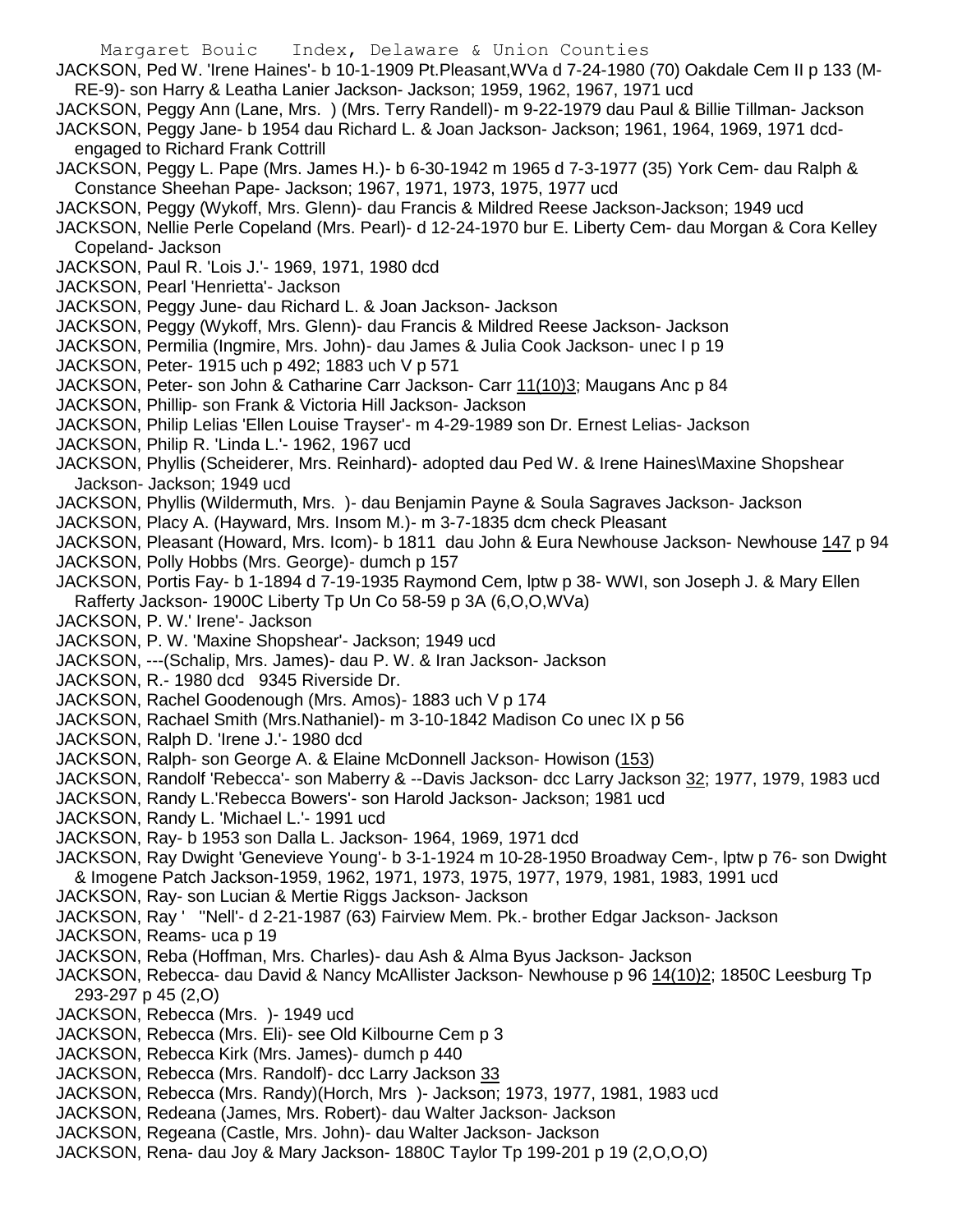Margaret Bouic Index, Delaware & Union Counties JACKSON, Renate- dau Kenneth Robert Jr. & Karen A. Jackson- Jackson JACKSON, Reuben P.- b 1844 d 10-21-1845 (13m6d) Newhouse Cem p 5, Powell p 259 son Stiles & Margaret Newhouse Jackson- Newhouse 1374 p 82 JACKSON, Rex- son Walter Jackson- Jackson JACKSON, Rhawn- son Walter Jackson- Jackson JACKSON, Richard- b 1929 Broadway cem, lptw p 76 JACKSON, Richard A. 'Leigh Ann Hopper'- m 12-31-1983 son Edward Jackson- Jackson; 1971 dcd JACKSON, Richard Allen 'Melinda Sue Krouse'- m 2-26-1972 son Edgar E. Jackson- Jackson JACKSON, Richard 'Anita'- 1949 ucd JACKSON, Richard- son Dwight B. & Imogene Patch Jackson- Jackson JACKSON, Richard- nephew Ernest Lou Jackson- Jackson JACKSON, Richard- son Frank J. & Dorothy Curl Jackson- Jackson JACKSON, Richard- son Kenneth Jackson- Jackson JACKSON, Richard- b 1958 son Ivan & Esther Blue Jackson- Jackson; 1962, 1967, 1973 ucd JACKSON, Richard Joseph - b 1-29-1945 son Ronald & Agnes Belle Shirley Jackson- dcc Agnes Shirley Jackson Welsh 1; Milligan 101; Main 13161544223 JACKSON, Richard- brother Lucian Jackson- Jackson JACKSON, Richard L.- brother Robert W. Jackson- Jackson JACKSON, Richard Leland 'Joan'- b 2-24-1926 d 3-21-1988 (62) cremated- son Sprague Robert & Henrietta Case Jackson- Jackson; Bush 125437; Brundige 1825437; 1961, 1964, 1969, 1971, 1980 dcd JACKSON, Richard Nelson- son Richard Duane & Juanita Kay Herd Jackson- Jackson JACKSON, Richard- (19-1949) son Wesley N. & Clara Jackson- dg 8-27-1949 JACKSON, Robbie- b 1975 son Robert M. & Sue Jackson- 1977, 1979 ucd JACKSON, Robert C. 'Patricia'- d 4-30-1979 (58) Madison Mills Cem- son Sprague Jackson- Jackson JACKSON, Robert E. 'Shelby Lockwood'- b 9-19-1934 m 1957 d 2-18-1978 (43) Raymond Cem- son Ivan & Esther Blue Jackson- Jackson; 1949, 1962, 1967, 1971 ucd JACKSON, Robert- b 1954 son Frank & Victoria Hill Jackson- Jackson; 1967, 1971, 1973 ucd JACKSON, Robert H. L.- son John S. & Dorothy Ann Wilkins Jackson- 1908 dch p 565 JACKSON, Robert H. 'Mabel'- b 10-27-1900 d 4--17-1985 (84) Forest Grove Cem- son John W. & Lula Davis Jackson- Jackson JACKSON, Robert- son Marcelle T. Jackson- Jackson JACKSON, Robert L.- son Frank J. & Dorothy Curl Jackson- Jackson JACKSON, Robert L.- son Noah & Margaretta Dulin Jackson- Jackson JACKSON, Robert M. 'Sue'- 1975, 1977, 1979, 1981, 1983 ucd JACKSON, Robert 'Nancy Cox'- , 6-8-1843 dcm JACKSON, Robert P.- b 1975 son Robert C. & Patricia Jackson- Jackson; 1981. 1983 ucd JACKSON, Robert R.'Nancy L. Fletcher'- m 12-10-1949- Jackson- 1959, 1962, 1967, 1971, 1973, 1975, 1977, 1979, 1981, 1983, 1991 ucd JACKSON, Robert-b 1963 son Robert E. & Shelby Lockwood Jackson- Jackson; 1971 ucd JACKSON, Robert Case 'Patricia Gray'- son Sprague Robert & Henrietta C. Jackson- Jackson; Bush 125436; Brundige 182436 JACKSON, Robert W.- d 10-17-1984 (56) bur Mich- brother Richard Jackson-Jackson JACKSON, Robert Wesley 'Dorothy Ann Dailey'- m 6-17-1950 son Wesley Jackson- Jackson; (20-1949) dg 8- 27-1949 JACKSON, Roberta (Caldwell, Mrs. )(Mrs. Charles William)- d 1-16-1972 (59)- Oak Grove Cem- Jackson JACKSON, Roberta Reese (Grabill, Mrs. )- dau Benjamin Payne & Soula Sagraves Jackson- Jackson JACKSON, Robin- b 1974 ch Robert M. & Sue Jackson- 1975, 1977, 1979, 1981, 1983 ucd JACKSON, Robin- ch Walter Jackson- Jackson JACKSON, Rochelle- ch Walter & Katherine Mae Spain Jackson- Jackson JACKSON, Rodena- ch Walter & Katherine Mae Spain Jackson- Jackson JACKSON, Rodney- son Walter & Katherine Mae Spain Jackson- Jackson JACKSON, Roger- son Elwin Bruce & Kate Ackerman Jackson- Bush 12514; Brundige 182514; 1980 dcd JACKSON, Ron- son Herman & Vangie Crabtree Jackson- Jackson JACKSON, Ronald 'Agnes Shirley;- Milligan (62); Main (1316154422) JACKSON, Ronald D. 'Patricia'- 1980 dcd JACKSON, Ronald E. 'Joyce Salyers'- son Floyd Eugene & Shirley Steele Jackson- Jackson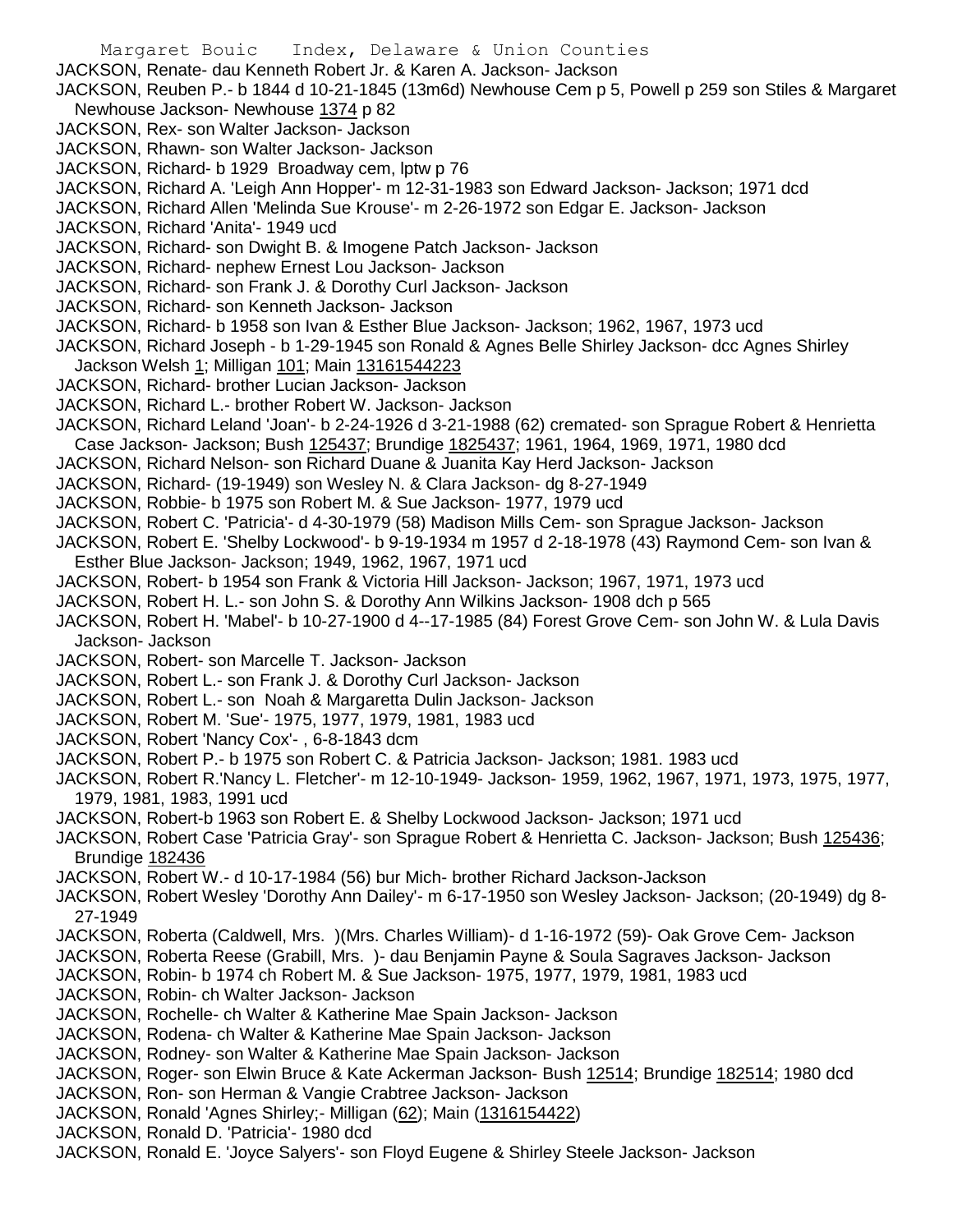Margaret Bouic Index, Delaware & Union Counties JACKSON, Ronald- son Kenneth Jackson- Jackson JACKSON, Ronald 'Lori'- son Nancy Ellen Jackson- Jackson JACKSON, Ronald- son Sprague Robert & Henrietta Case Jackson- Jackson; Bush 12543(10); Brundige 182543(10) JACKSON, Ronald 'Susanne'- 1961, 1964, 1969, 1971, 1980 dcd JACKSON, Ronald Verne- researcher- delge V p 30, VIII p 23 JACKSON, Rosa- b 1902 d 1918 dau Joseph J. & Mary E. Jackson- Broadway Cem, lptw p 75 JACKSON, Rosa- dau William Frederick & Deborah Colver Jackson- 1870C Liberty Tp Un C0 182 p 22 (1,O); 1880C Lib. Tp 8-9- p 1 (11,O,Me,O) JACKSON, Rosaline Wolfe (Mrs. Russell G.)- b 3-15-1914 dau Lee Luther & Beulah Elizabeth Brungart Wolfe-Weiser p 606 JACKSON, Roschelle (Huffman, Mrs. Gary)- dau Walter Jackson- Jackson JACKSON, Rosa (12-1882) Broadway- unec III p 3 JACKSON, Rose Marie (Mrs. Herman F.)- Jackson JACKSON, Rose Marie (Mrs. Herbert Ray)- Jackson JACKSON, Ross- b 1980 son Danny R. & Ruth Jackson- 1983, 1991 ucd JACKSON, Roy 'Francis Lester'- m 11-8-1925- Howison (1407) JACKSON, Roy K.'Judy Extenkamper'- m 6-26-1965 son Edwin & Wilma Krickbaum Jackson- Jackson; 1961(18), 1969, 1971, 1980 dcd JACKSON, Roy K.- 1961, 1964 dcd JACKSON, Roy- son Lucian & Mertie Riggs Jackson- Jackson JACKSON, Roy- brother Ray, Herman Jackson- Jackson JACKSON, Russell G. 'Rosaline Wolfe'- Weiser p 606 JACKSON, Ruth- Pabst 8 p 96 JACKSON, Ruth (Mrs. Danny R.)- 1983, 1991 ucd JACKSON, Ruth E. (Connell, Mrs. Robert Dickie)- b 1851 d 1925 Claibourne Cem p 76 JACKSON, Ruth Eleanor Moyer (Eberhart, Mrs. Harry James)(Mrs. J. Morris)- b 9-9-1907 m(1) 8-5-1929 (2) 12-1-1943 dau Ralph Theodore & Minnie Newton Moyer- Weiser p 606 JACKSON, Ruby Ethel Finley (Mrs. Henry R.)- b 2-2-1910 Maugans Anc p 160 JACKSON, Ruby (Thompson, Mrs. Meda)- dau Lucian & Mertie Riggs Jackson- Jackson JACKSON, S.- hadc p 95; Pabst Pion II p 206 JACKSON, Sabrine- dau 11-25-1975 (4) fire- dau Jerry & Sharon Jackson- Jackson JACKSON, Sadie (Sollars, Mrs. Earl)- dau Harry & Leatha Lanier Jackson- Jackson JACKSON, Samuel- hjt p 193; Co D. Claibourne Cem p 80; no dates JACKSON, Samuel- 1880C Brown Tp p 381C JACKSON, Samuel- 1880C Delaware Town p 502A JACKSON, Samuel Delbert 'Marilyn K. Stanley''Gina Marie Sedgwick'- b 1954 div 11-1973 m(2) 9-27-1975 son Delbert Jackson- Jackson; Stanley; 1959, 1967, 1971 ucd JACKSON, Samuel ' Elizabeth Collins'- 1880 dch p 629 JACKSON, Samuel 'Ellen'- 1880C Brown Tp (78)- delge III p 13 JACKSON, Samuel 'Mary E.'- b 10-1843 1880C Claibourne Tp 35-37 p 192C (29,Ky,Ky,Ky); 1900C Richwood 1-20- p 1B (56,Ky,Ky,Ky) m 26y JACKSON, Samuel D. 'Teresa' son Delbert & Annabel McKinney Jackson- Jackson; 1962 dcd (7); 1975, 1979, 1981, 1983, 1991 ucd JACKSON, Samuel H. 'Elizabeth H.'- 1870C Paris Tp 162-163 p 22 (26,O) JACKSON, Sandra J. (Mrs. Harlan F.)- 1959, 1967, 1971. 1973, 1975, 1977, 1979, 1981, 1983, 1991 ucd JACKSON, Sara L. (Mrs. Larry W.)- 1964 dcd JACKSON, Sara- b 1963 dau Robert E. & Shelby Jackson- 1971 ucd JACKSON, Sarah- 1880C Delaware Town p 505C ISAKSON, Sarah (Mrs. )- 1892 Main Reunion- delge VI p 48 JACKSON, Sarah Boner (Mrs. David)- m 12-12-1879 ucm 6612; 1880C Jerome Tp 244-250 p 48 (20,O,O,O) JACKSON, Sarah- dau Carl & Mary Jackson- Bush 125554; Brundige 1825554 JACKSON, Sarah Domigan (Mrs. Thomas)- dau John & Matilda Patrick Domigan- 1880 dch p 830 JACKSON, Sarah (Hartshorn, Mrs. George)- m 7-3-1953 ucm 1972 unec VIII p 10 JACKSON, Sarah (Johnson, Mrs. Jacob)- m 11-18-1832 Madison Co unec VII p 9 JACKSON, Sarah L. (Price, Mrs. )(Tubaugh, Mrs. Carlo A.)- m 5-28-1976 dau William F. Price- Jackson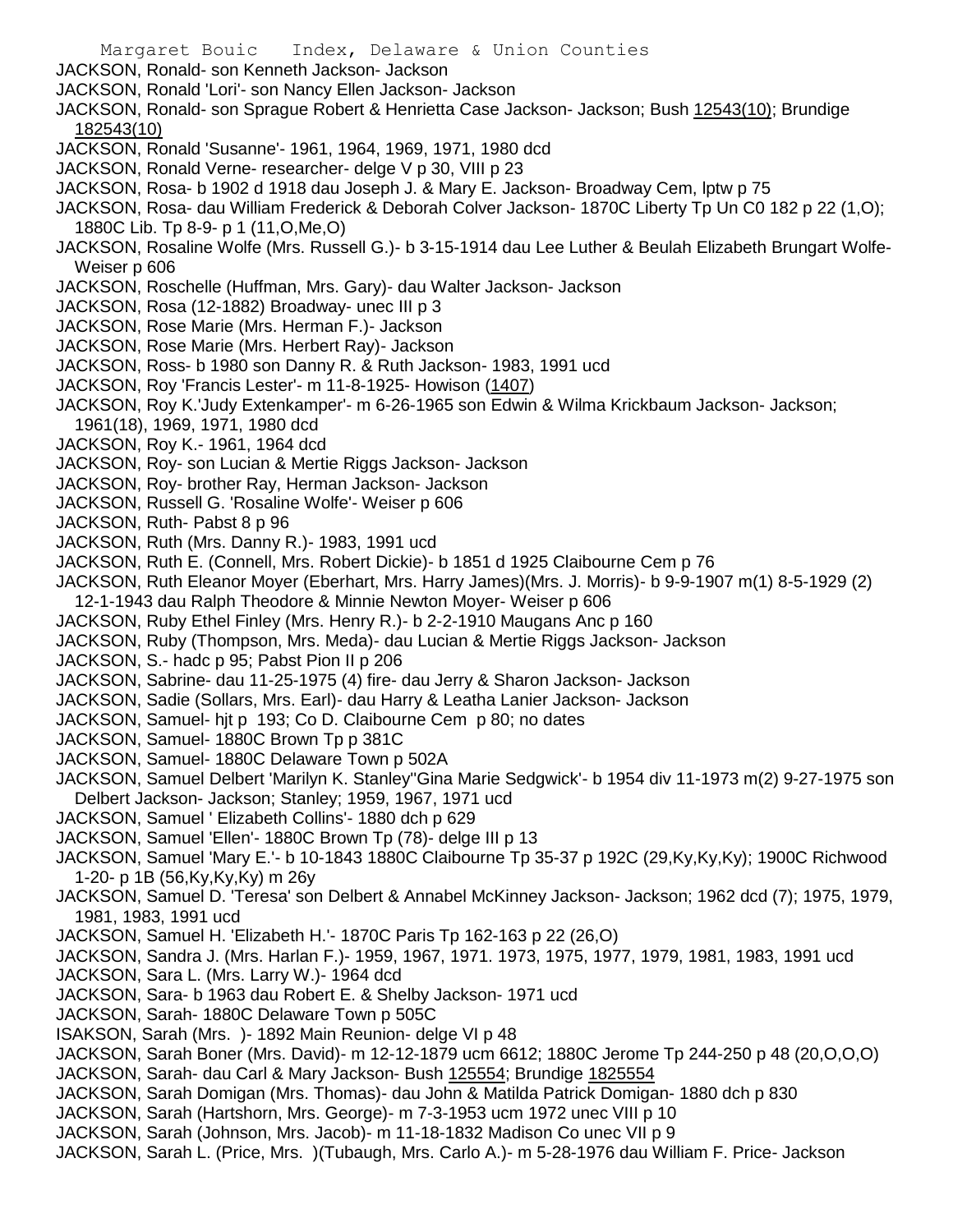- Margaret Bouic Index, Delaware & Union Counties
- JACKSON, Sarah M. Bush (Mrs.James B.)- b 5-8-1927 m 10-4-1848 dcm d 10-28-1851 Marlborough Cem p 179- dau David & Elizabeth Wilson Bush- 1908 dch p 750, 849; dumch p 258; Bush 125; Brundige 1825
- JACKSON, Sara- dau Robert E. & Selby Lockwood Jackson- Jackson
- JACKSON, Sarah (Roberts, Mrs. William)- 1880 dch p 693
- JACKSON, Sarah Estella Shirk (Mrs. Daniel)- b 10-1871 d 1930 Raymond Cem, lptw p 25; Jackson; 1900C Taylor Tp 166-171 p 8A (28,O,O,O) m 8y, 5 ch, 4 living
- JACKSON, Selvia- ch George A. & Elaine McDonnell Jackson- Howison 1532
- JACKSON, Seth 'Ethel M.'- b 1904 Broadway Cem, lptw p 75
- JACKSON, Seward 'Gwen Edwards'- son Harry Seward & Celia Bader Jackson- Jackson; Bush 12553; Brundige 182553
- JACKSON, Sewell R.- b d 1911 Raymond Cem, lptw p 25- son Daniel Henry & Sarah Estella Shirk Jackson
- JACKSON, Sharlene (Shoaf, Mrs. Lloyd)- b 5-11-1939 dau Ronald & Agnes Belle Shirley Jackson- Milligan 99; dcc Agnes Shirley Jackson Welsh 1; Main 113161544221
- JACKSON, Sharon S.(Evans, Mrs. )- dau Ivan & Esther Blue Jackson- Jackson; 1949, 1959(15), 1975, 1977, 1979 ucd
- JACKSON, Sharon (Mrs. Jarry)- Jackson
- JACKSON, Shawn- ch Dennis & Kay Jackson- Jackson
- JACKSON, Sheila- b 1966 dau Donald M. & Elizabeth Jackson- Jackson; 1977, 1979, 1981, 1983 ucd
- JACKSON, Shelby J. Lockwood (Mrs. Robert E.)- m 1957- Jackson; 1985 uch p 92; 1962, 1967, 1971 ucd
- JACKSON, Shelly- (3-1976) dau Brad & Susan Jackson- Jackson
- JACKSON, Sherry Kay (Nutt, Mrs. )- dau Ray Dwight & Genevieve Young Jackson- Jackson
- JACKSON, William Sherman 'Nellie Warren'- b 11-2-1865 m 10-24-1900 son George W. & Mary E. McClenathan Jackson- Warren (11935)
- JACKSON, Sherri- dau Larry W. & Sara L. Jackson- 1964 dcd (4)
- JACKSON, Sherri- b 1965 dau Ralph D. & Irene J. Jackson- 1980 dcd
- JACKSON, Sherry Kay (Nutt, Mrs. )- dau Ray Dwight & Genevieve Young Jackson- Jackson
- JACKSON, Shirley Jo- dau Asa & Jane Jackson- 1949 ucd
- JACKSON, Shirley Steele (Mrs. Floyd Eugene)- m 8-13-1935- Jackson
- JACKSON, S. J.- b 5-27-1813 d 4-30-1898 Maple Dell Cem djlm p 92
- JACKSON, Smith Atwood- d inf Hill Cem p 2; son William & Catharine McKitrick Jackson- McKitrick p 277; 1908 dch p 883; 1880 dch p 744
- JACKSON, Sonja (Pritchett, Mrs. )- dau Kenneth Robert,Jr. & Karen A. Jackson- Jackson
- ISAKSON, Sophronia- 1892 Main Reunion- delge VI p 48
- JACKSON, Sophronia Carman (Mrs. John)- m 8-27-1861 dcm
- JACKSON, Sophronia- dau Stephen Jackson,Sr.- 1883 uch V p 174
- JACKSON, Soula Sagraves (Mrs. Benjamin Payne)- b 7-13-1914 d 7-19-1968- dau Vincent & Lura Sagraves-Jackson
- JACKSON, Sprague Robert 'Henrietta Case'- m 10-11-1911 d 1956 son Frank Board & Isabelle Pickett Jackson- Bush 12543; Brundige 182543; (25-1912) dcb late (Josephine); Jackson
- JACKSON, Stephen- son Abraham & Ann Jackson- Pabst 8 p 95
- JACKSON, Stephen A. 'Deani A. Flanagan'- m 5-4-1991 son David & Betty Jackson- Jackson
- JACKSON, Stephen- b 1955 son Auvil A. & Marilyn Jackson- 1964, 1969, 1971 dcd
- JACKSON, Stephen 'Frances T. Wood'- Thurston p 1
- JACKSON, Stephen 'Hannah Hawley'- 1915 uch p 393; 1883 uch V p 171, 174, 184; 1820C Union Tp 80 (45+)
- JACKSON, Stephen M. 'Ann Smith'- m 11-24-1836 Madison Co unec VIII p 68
- JACKSON, Stephen 'Mary Morrow'- m 7-10-1823 Madison Co unec IV p 64
- JACKSON, Stephen,Jr.' Atsit'- son Stephen Jackson,Sr.- 1883 uch V p 174
- JACKSON, Steve- brother Luther G. Jackson- Jackson
- JACKSON, Stiles 'Margaret Newhouse'- b 1813 son John & Eura Newhouse Jackson- Newhouse 148 p 79,
- 95; 1840C Scioto Tp (20-30); 1850C Radnor Tp 178 p 181 (38,Va); Powell p 259
- JACKSON, Rev. Stonewall- 1908 dch p 254
- JACKSON, Stonewall- dumch p 400; 1915 uch p 536; delge VIII p 6
- JACKSON, Strother Bird 'Elizabeth Zimmer'- b 3-19-1889 m 4-20-1090 son James William & Mary Bird Jackson- 1908 dch p 566; Newhouse p 37 131512; dg 4-24-1946;
- JACKSON, Submittence (Drew, Mrs. Obed)- m 5-8-1836 French Bible- unec VIII p 18
- JACKSON, Sue Ann- b 1967 dau Larry & Sharon Jackson- Jackson; 1977 ucd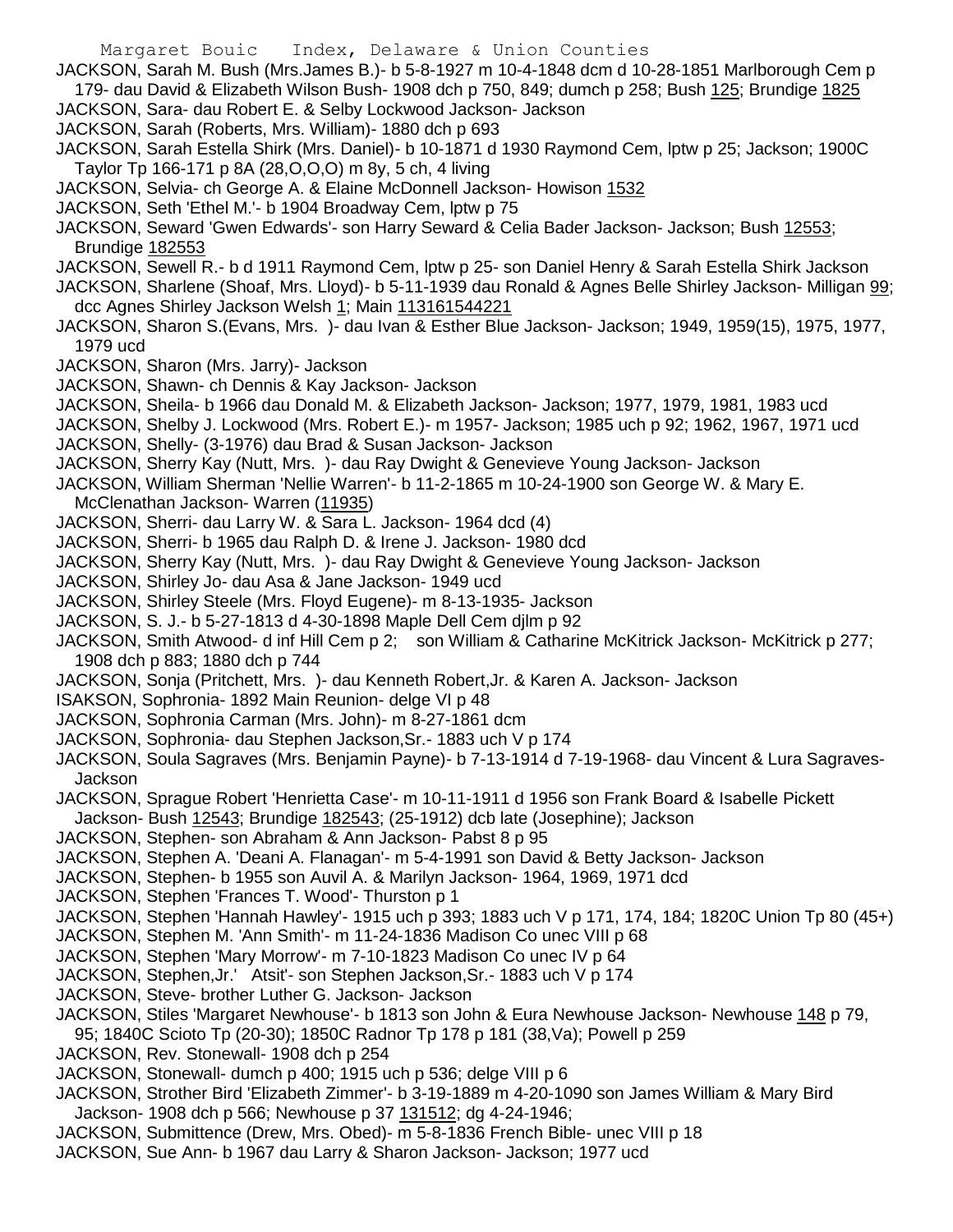Margaret Bouic Index, Delaware & Union Counties JACKSON, Sue- dau Carmel T. & Judy Jackson- 1964 dcd (16) JACKSON, Sue- dau Edwin M. & Wilma F. Jackson- 1964 dcd (7) JACKSON, Sue Ellen (Bangus, Mrs. )- b 1951 dau Richard Leland & Joan C.Jackson- Jackson; 1961, 1964, 1969, 1971 dcd JACKSON, Sue E. (Mrs. Robert M.)- 19795, 1977, 1979, 1981, 1983 ucd JACKSON, Sue/Susanne Russell (Mrs. Ronald)- Brundige (182543(10)); 1961, 1964, 1969, 1971 dcd JACKSON, Susan- 1880C Concord Tp p 269C JACKSON, Susan- DJ p 119 JACKSON, Susan (Mrs. Brad)- Jackson JACKSON, Susan Ruth Cain (Mrs. Larry W.)- b 2-20-1946 m 8-19-1978 dau Wilber Edwin & Emma Ruth Doudna Cain- m 8-19-1978 dau William E. Cain- Jackson; dcc Larry Jackson (1); Susan Cain Jackson 1 JACKSON, Susan- b 1958 dau David E. & Betty L. Jackson- 1969 dcd JACKSON, Susan (Mrs. Enoch)- 1850C Troy Tp 2639 p 138 (25,Pa) JACKSON, Susan (Heimke, Mrs. )- dau Robert W. Jackson- Jackson JACKSON, Susan Held (Mrs. Arthur)- b 12-4-1859 m 11-4-1875 d 4-22-1944 dau Michael & Catherine Rubeuck Held- Held; Jackson; McKitrick 277; 1908 dch p 883 JACKSON, Susan Irene Elliott (Mrs. Bradley Eugene)- m 7-16-1970 dau Roscoe C. Elliott Jackson- Jackson JACKSON, Susan M. (Selner, Mrs. Tillman)(Zimmer, Mrs. H enry)- dau William & Catharine McKitrick Jackson- McKitrick p 277; 1880 dch p 744; 1908 dch p 883; 1850C Jerome Tp 1792-1813 p 263 (11,O); 1860C Jerome Tp 29-27 p 4 (20,O) JACKSON, Susan Rhodes (Mrs. Asa)- Newhouse (141) p 93 JACKSON, Susannah (Boynton, Mrs. Jerome C.)- m 2-15-1860 dcm JACKSON, Susannah (Mrs. Enoch)- div Olentangy Gaz 7-6-1855 Reed Ab p 154; 1850C Troy Tp 2649 p 138 (22,Pa) JACKSON, Susannah Fox (Mrs. James A.)- b 11-24-1955 m 4-14-1973 ucm 5303 d Tuesday dg 2-4-1947 (91) bur Jerome Cem JACKSON, Susie (Mrs. A. F.)- b 1859 d 1944 Jerome IOOF DJ p 114, 122 JACKSON, Susie (Clark, Mrs. )- dau Charles & Roberta Jackson- Jackson JACKSON, Susie (Kirkbride, Mrs. Gerry)- dau Francis & Mildred Reese Jackson- Jackson JACKSON, Susy- b 1963 dau Asa C. & Vivian Jackson- 1967, 1971, 1973, 1975, 1977, 1979 ucd JACKSON, Sylvia-b 1959 dau Harris & Barbara Jackson- 1967 ucd JACKSON, Sylvania Hill (Mrs. John W.)- Newhouse (1372) p 81 JACKSON, Talitha (Kestner, Mrs. ) sister Noah Jackson- Jackson JACKSON, Tamara Kay (Bovenizer, Mrs. )- dau Richard Duane & Juanita Kay Herd Jackson- Jackson JACKSON, Tamela- b 1959 dau Ronald E. & Sue Jackson- 1961, 1964, 1969, 1971 dcd JACKSON, Tami- dau Ronald Jackson- Jackson JACKSON, Tami- b 1974 dau Mina L. Jackson- 1979 ucd JACKSON, Tammy- b 1966 dau James H. & Peggy L. Pape Jackson- Jackson; 1967, 1971, 1973, 1975, 1977, 1979, 1981, 1983 ucd

JACKSON, Tammy L.- dau Tony & Claudia Jackson- Jackson- engaged to Steven T. Polovick

JACKSON, Tammy (Shaw, Mrs. Leonard)- b 1963 dau Robert R. & Nancy Fletcher Jackson- 1967, 1971, 1973, 1975, 1977, 1979, 1981 ucd

- JACKSON, Tara- d 11-25-1975 (2) fire- cremated- dau Jarry & Sharon Jackson- Jackson
- JACKSON, Teresa- b 1969 dau Ernest L. & Charlotte A. Jackson- 1971 ucd
- JACKSON, Teresa (Lingenfelter, Mrs. )- dau Robert R. Jackson- Jackson
- JACKSON, Teresa- dau Larry W. & Sara L. Jackson- 1964 dcd (2)
- JACKSON, Teresa L. (Mrs. Samuel D.)- Jackson; 1979, 1981, 1983, 1991 ucd
- JACKSON, Teresa Lynn (Lingenfelter, Mrs. )- dau Robert & Nancy Fletcher Jackson- Jackson; 1959 (7), 1967, 1971 ucd
- JACKSON, Teresa (Shellhouse, Mrs. David R.)- b 1954 m 7-30-1977 dau Ronald E. & Sue Jackson- Jackson; 1961, 1964, 1969, 1981 dcd
- JACKSON, Terry- b 1970 son Mina L. Jackson- 1979 ucd
- JACKSON, Terry Randell 'Peggy Ann Lane'- m 9-22-1979 son Herman & Vangie Crabtree Jackson- Jackson
- JACKSON, Terry- ch Robert R. & Nancy L. Jackson- 1962 ucd
- JACKSON, ---(Keever, Mrs. Bruce)- dau Robert R. Jackson- Jackson
- JACKSON, ---(McPherson, Mrs. Ricard)- dau Robert R. Jackson- Jackson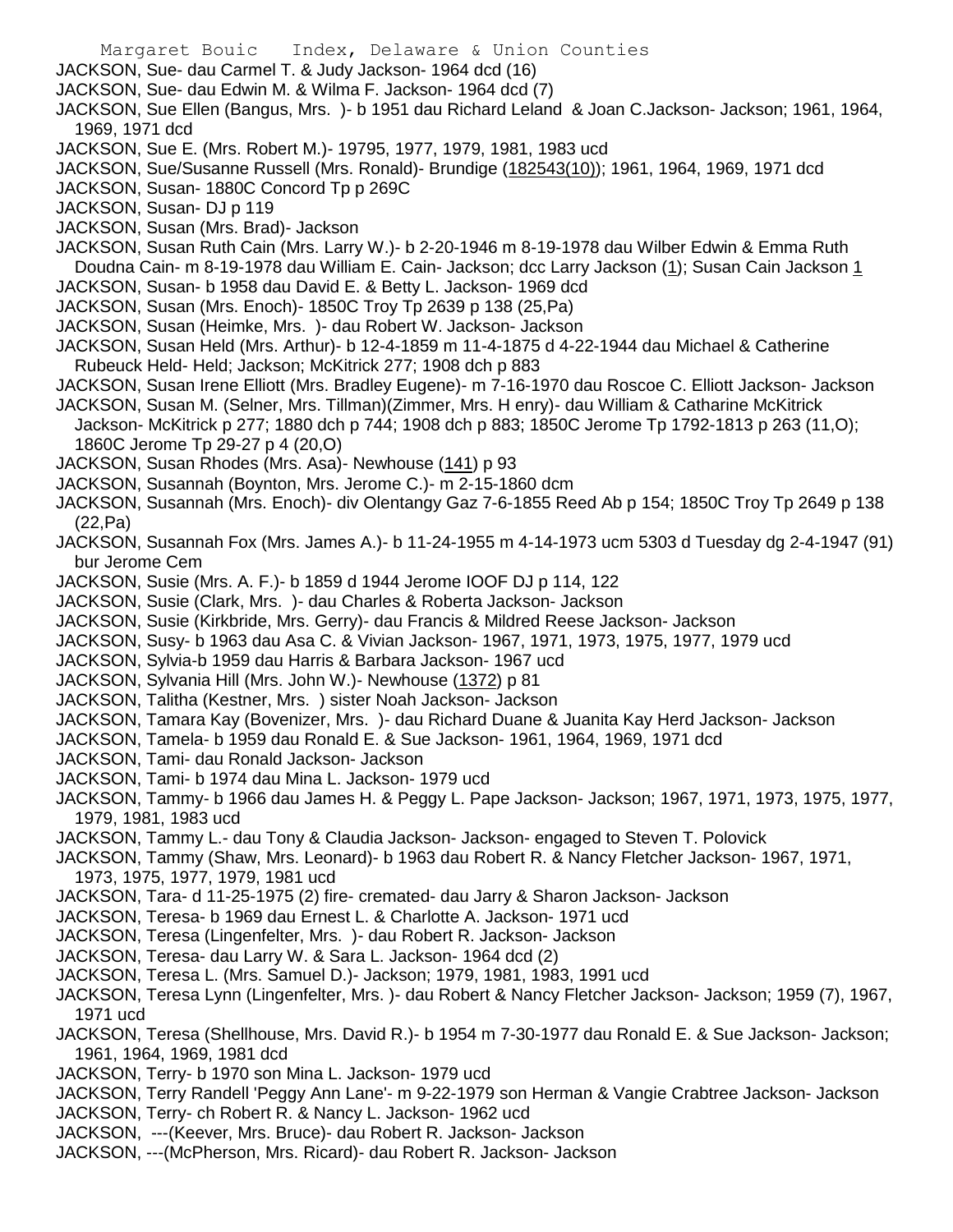- Margaret Bouic Index, Delaware & Union Counties JACKSON, ---(Shaw, Mrs. Leonard)- dau Robert R. Jackson- Jackson JACKSON, Thad- b 1972 son Mina L. Jackson- 1979 ucd JACKSON, Thelma (Mrs. Charles D.)- 1961, 1964, 19679 1971 dcd JACKSON, Thelma E. (Gamble, Mrs. Ralph E.)- b 11-25-1918 d 12-10-1960 Oakdale Cem II p 5 (B-R2-13); Pounds p 4 JACKSON, Thelma K. (Mrs. Frank G.)- 1980 dcd JACKSON, Thelma (Prior, Mrs. Charles)- dau Frank J. & Dorothy Curl Jackson- Jackson JACKSON, Thomas- 1820C Concord Tp; Pabst 7 p 3 JACKSON, Thomas- 1880C Trenton Tp p 462A JACKSON, Thomas A.- 1908 dch p 425 JACKSON, Thomas 'Abigail Hildreth'- m 3-28-1852 ucm 1786; 1860C Dover Tp 390 (30,O); unec VII p 58 JACKSON, Thomas A. 'Kathy'- 1991 ucd JACKSON, Thomas C.- guardian of Joana Jackson- 5-31-1879 unec X p 43 JACKSON, Thomas ' Hobbs'- b 1956 son Delbert & Annabell Jackson- 1959, 1962, 1967, 1971, 1973 ucd JACKSON, Thomas E. 'Carolyn'- son Delbert S. & Annabell McKinney Jackson- Jackson; 1975, 1977, 1979, 1981, 1983 ucd JACKSON, Thomas- son Floyd Eugene & Shirley Steele Jackson- Jackson JACKSON, Thomas H. 'Mary Julie Anders'- 1985 uch p 72 JACKSON, Thomas J. 'Cordelia Waters'- m 9-2-1852 dcm JACKSON, Thomas Jefferson- son Asa & Susan Rhodes Jackson- Newhouse p 93 1443 JACKSON, Thomas L.- son William & Catharine McKitrick Jackson- 1850C Jerome Tp 1792-1813 p 263 (40) JACKSON, Thomas Russel- son Ronald E. Jackson- Jackson- engaged to Donna Lynne Miller JACKSON, Thomas R.'Christine A. Ikle'- m 9-5-1986 son Ronald & Suzanne Jackson- Jackson JACKSON, Thomas R. 'Donna'- 1980 dcd JACKSON, Thomas 'Sarah Domigan'- 1880 dch p 830 JACKSON, Tiffany- b 1978 lived with Bill B. & Mina L. Ross- 1979, 1981, 1983 ucd JACKSON, Timothy- son Floyd Eugene & Shirley Steele Jackson- Jackson JACKSON, Tlatha (Mrs. Lewis)- b 3-1874 1900C Liberty Tp Un Co 132-135 p 6B (26,O,O,O) m 7 y 1 ch JACKSON, Tobey Ann- dau Vaughn L. & R. Joan Strickland Jackson- Jackson JACKSON, Tom E. 'Carolyn S.'- 1991 ucd JACKSON, Tom E. 'Margaret J.'- 1980 dcd JACKSON, Tony 'Claudia'- Jackson JACKSON, Treasa- b 1971 ch Ernest & Charlotte Jackson- 1973, 1975, 1977, 1979 ucd JACKSON, Truman- son Stephen Jackson,Sr.- 1883 uch V p 174 JACKSON, Tyler David- b 10-17-1987 son Richard Jackson- Jackson JACKSON, Vangie Crabtree (Mrs. Herman)- b 2-22-1919 m 1-15/17-1938 dau John Wesley & Naomi Thompson Crabtree- dcc Larry Jackson 3; Jackson JACKSON, Vaughn L. 'R. Joan Strickland'- m 1956- son Edwin C. & Minnie M. Spain Jackson- Jackson JACKSON, Victor Ray 'Mary Ethel Elliott'- Genther p 58 JACKSON, Vickie (Mrs. Edwin L.)- 1973 ucd JACKSON, Vicki/Victoria (Mrs.Frank)- 1959, 1962, 1971, 1973, 1975, 1977, 1979, 1981, 1983 ucd JACKSON, Victor R.'Winnie R.'- b 9-1896 son Edwin C. & Minnie M. Jackson- Jackson; 1967 ucd; 1900C Liberty Tp 220-224 p 10B (3,O,O,O) JACKSON, Victoria b 1958 dau Harlan F. & Sandra J. Jackson- 1959, 1962, 1967, 1971, 1973, 1975, 1977, 1979, 1981 ucd JACKSON, Victoria Hill (Mrs. Frank)- b 7-4-1918 m 12-23-1933 d 8-26-1983 (65) York Cem- dau James & Minnie Barker Hill- Jackson JACKSON, Vincent L.'Marlene R. Earle'- m 10-25-1969 son Kenneth Robert,Sr. & Martha V. Henderson Jackson- Jackson JACKSON, Viola A. Chase (Mrs. John Collins)- 1880 dch p 821; 1908 dch p 636 dau Rev. Ira & Jane Wilcox Chase JACKSON, Viola (Mrs. Ernest Lou)- Jackson JACKSON, Viola- dau William & Hannah Melvin Jackson- 1860C Taylor Tp 89 (11,O)
- JACKSON, Violet (Dunlap, Mrs. Paul)- dau Ash & Alma Byus Jackson- Jackson
- JACKSON, Virgil Vernon 'Nancy'- d 7-9-1984 (74) son Edwin C. & Minnie M. Jackson- Jackson
- JACKSON, Virginia F. (Erwin, Mrs. Perry)- dau John S. & Dorothy Ann Wilkins Jackson- 1908 dch p 565;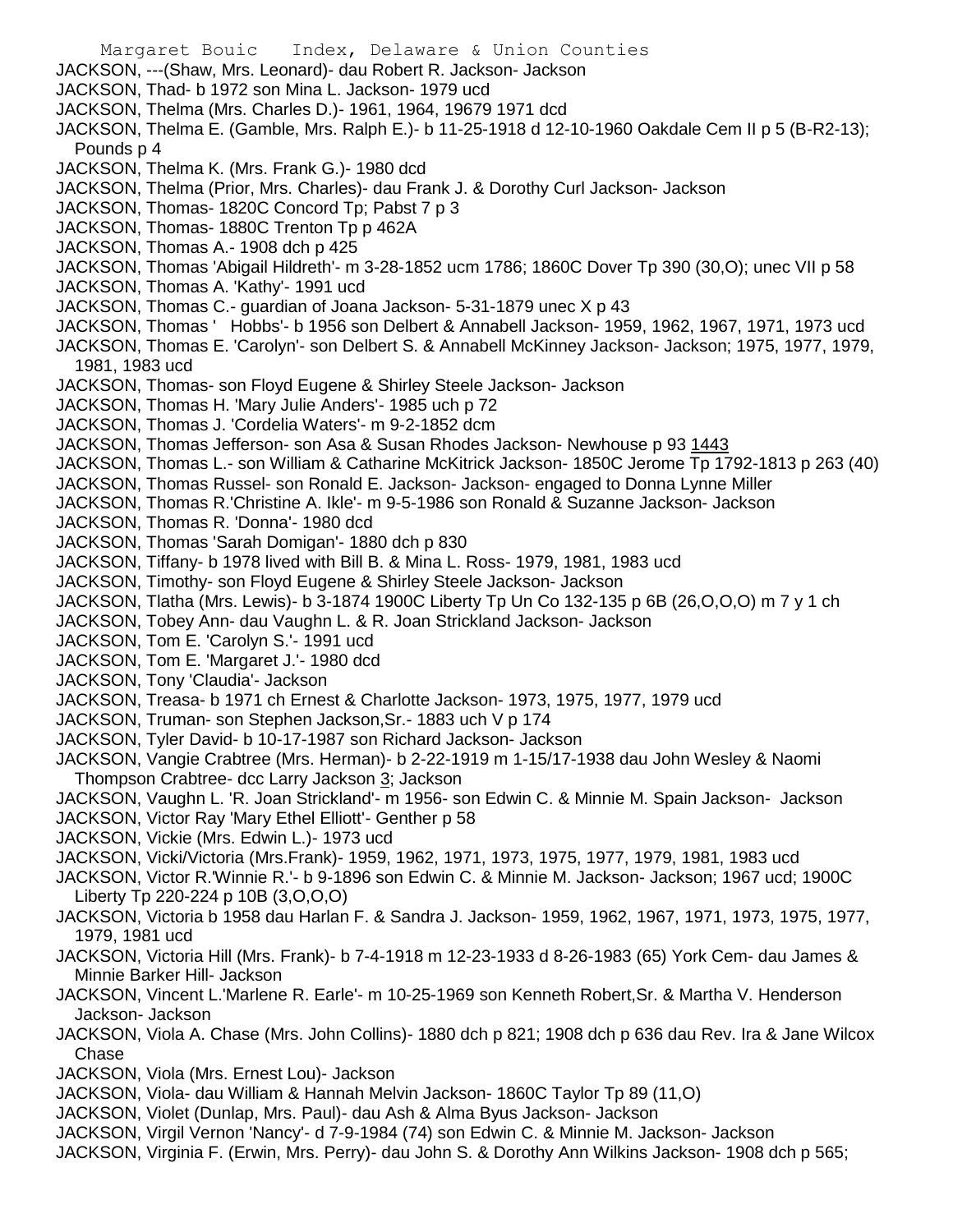- Margaret Bouic Index, Delaware & Union Counties 1870C Scioto Tp 154 (19,Va) JACKSON, Vivian (Mrs. Asa)- 1959, 1962, 1967, 1971, 1973, 1975, 1977, 1979, 1981, 1983, 1991 ucd JACKSON, Vivian (Brewer, Mrs. Howard)- dau Hary & Leatha Lanier Jackson- Jackson JACKSON, W. A.- 1908 dch p 412, 425, 427 JACKSON, Walter- m 11-19-1952 Jackson JACKSON, Walter F. 'Alice Poole'- son Louis Bradford & Ida Ford Jackson- Jackson- 1908 dch p 751; Bush 12532; Brundige 182532 JACKSON, Walter F.- d 4-25-1961 Tx.- brother of Mrs. Neil Olds- Jackson JACKSON, Walter "Russ" -d 4-8-1984 (64) Ashley Union Cem- son Mary Gilbert Jackson- Jackson JACKSON, Walter 'Katherine Mae Spain'- Jackson JACKSON, Walter Bruce- b 8-10-1892 son Louis B. & Ida C. Ford Jackson- dcb late JACKSON, Walter- b 3-1910 son William & Fannie Howison Jackson- Howison 739 JACKSON, Warren Milton- son Dr. John Hicklen & Jessie Miles Jackson- dumch p 441 JACKSON, Wayne- son Milton & Ida Baker Jackson- Jackson JACKSON, Rev. W. B.- 1883 uch V p 465 JACKSON, W. C.- 1880C Washington Tp 150-156 p 17 (25,O,NY,NY) JACKSON, Wendy- b 1975 dau James H. & Peggy L. Pape Jackson- Jackson; 1975, 1977, 1979, 1981, 1983 ucd JACKSON, Wesley- son David & Nancy McAllister Jackson- Newhouse p 96 14(10)9 JACKSON, Wesley N. 'Clara'- d 8-27-1949 (54) dg 8-27-1949- Jackson JACKSON, Whitmer- son Abraham & Mariah Jackson- 1850C Porter Tp 3043 p 165 (12,O) JACKSON, Wilbur- brother Charles William Jackson- Jackson JACKSON, Wilbur 'Bertha V. Dunfee'- m 6-15-1897- 1985 uch p 43 JACKSON, Wilbur- son David & Nancy McAllister Jackson- Newhouse p 96 14(10)5 JACKSON, William- 1840C Claibourne Tp 45 (40-50); unec X p 53 JACKSON, William- 1880C Concord Tp p 271C JACKSON, William- 1880C Delaware Town p 504A JACKSON, William- 1915 uch p 485; 1883 uch V p 558; uca p 19, 79 JACKSON, William- b 1887 d 2-7-1977 York Cem p 89 JACKSON, William A. -d 1863 age 5 Old Kilb Cem p 3- son Eli & Rebecca Jackson JACKSON, William 'Alice'- 1971, 1973 ucd York Tp JACKSON, William- son Butler Jackson- Jackson JACKSON, William 'Catharine McKitrick'- b 1-27-1813 d 12-2-1895/4 (82-10-10) Hill Cem p 2, Powell p 73- son Francis & Fanny Diltz Jackson- McKitrick p 262, 276, 277; 1880 dch p 494, 744; 1908 dch p 397, 880; 1840C Jerome Tp 1240 (20-30); 1850C Jeome Tp 1792-1813 p 263 (37,O); 1860C Jerome Tp 29-27 p 4 (47,O) JACKSON, William- son David & Nancy McAllister Jackson- 1850C Leesburg Tp 293-297 p 45 (9,O) JACKSON, William D. 'Nancy A.'- 1980 dcd JACKSON, William D.,Sr.'Betty'- 1980 dcd JACKSON, William F.- 1883 uch IV p 512 JACKSON, William 'Fannie Howison'- m 1-1899- Howison (224) JACKSON, William Frederick 'Deborah Colver'- b 3-1835 m 10-16-1856 ucm 2467 d 1915 Raymond Cem, lptw p 42; unec VIII p 65; mt 10-22-1856; 1860C Liberty Tp Un Co 1165-1175 p 158 (33,Me); 1870C Jackson Tp 82 p 22 (35,NJ); 1880C Liberty Tp Un Co 8-9 p 1 (45,Me,Me,Me); 1900C Lib. Tp 62-63 p 3B (65,Me,Me,Me) m 48y; uca p 83, 104
- JACKSON, William "Billie"- b 1953 son George & Dixie E. Jackson- 1959, 1962, 1971 ucd
- JACKSON, William G.- d 1-8-1893 (22-7-22) son Daniel J. & M. Jackson- Broadway Cem, lptw p 74
- JACKSON, William Girard 'Joanna Smith'- b 9-30-1857 d 5-1-1925 son Miles & Nancy Ann Lett Jackson- dcc Larry Jackson- 8
- JACKSON, William G.- brother Lucian Jackson- Jackson
- JACKSON, William 'Hannah Melvin'- b 1-12-1812 d 1-5-1887 (74-11-23) Broadway cem, lptw p 75; 1883 uch V p 407; 1860C Taylor Tp 891 (49,Me); 1870C Taylor Tp 179-10 p 22 (58,Me); 1880C Taylor Tp 195-200 p 19 (69,Me,Me,Me)
- JACKSON, William H.- b 7-27-1884 Concord Tp son Harvey & Annie Zimmer Jackson- dcb
- JACKSON, William Hobbs- d 8-16-1863 Hill Cem p 2 Powell p 73 son William & Catharine McKitrick Jacksonhjt p 193, 204; 1883 uch IV p 468; 1908 dch p 883; 1880 dch p 744; McKitrick p 277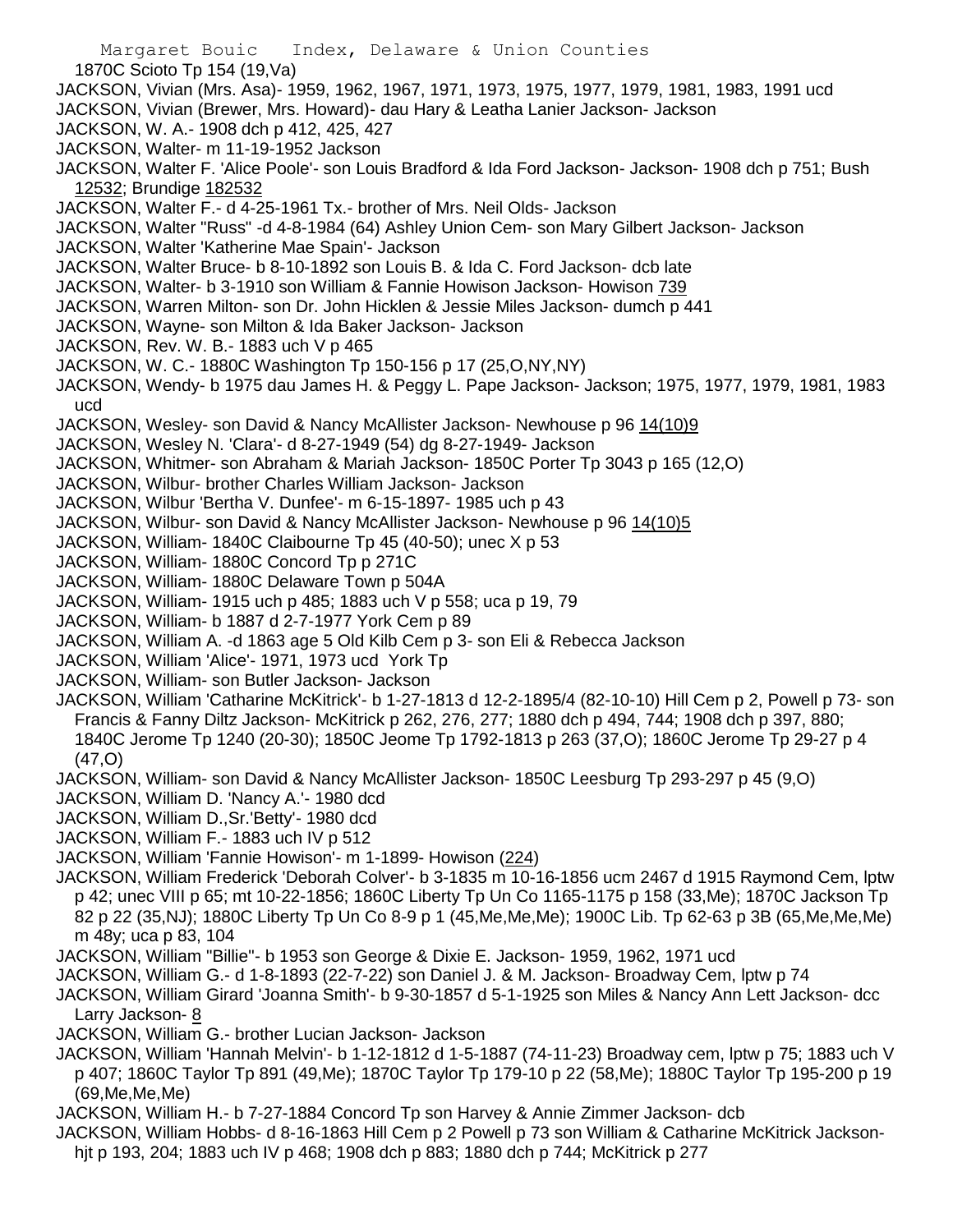Margaret Bouic Index, Delaware & Union Counties JACKSON, William- brother Isaac Jackson- unec XIII p 21 JACKSON, William- son James & Elizabeth Jackson- 1880C Jackson Tp 231-247 p 27 (11,O,O,O) JACKSON, William- son Joy & Mary Jackson- 1880C Taylor Tp 199-201 p 19 (12,O,O,O) JACKSON, William M. "Bill" -b 6-1-1887 d 2-7-1977 (89) York Cem- son Butler F. & Elizabeth Smith Jackson-Jackson JACKSON, William 'Melina O. Osborn'- dumch p 487 JACKSON, William Nelson 'Mildred L. Lockwood'- Jackson JACKSON, William- son Rebecca Jackson- 1949, 1962, 1967, 1973 ucd JACKSON, William- son Thomas & Abigail Hildreth Jackson- 1860C Leesburg Tp 390 (8,O) JACKSON, William "Billy"- b 1971 son William D. & Nancy Jackson- 1980 dcd JACKSON, William- son William Frederick & Deborah Culver Jackson- 1870C Liberty Tp Un Co 182 p 22  $(10, 0)$ JACKSON, Wilma M. Krickbaum (Mrs. Edwin M.)- m 6-1939- Jackson; Bush (125432); Brundige (1825432); 1969, 1971, 1980 dcd JACKSON, Wilma (O'Neil, Mrs. Russell)- dau Frank J. & Dorothy Curl Jackson- Jackson JACKSON, Wilson W. "Jack"- d 1-1-1987 (73) Forest Grove Cem- Jackson JACKSON, Winifred (Shelton, Mrs. )- dau Charles & Roberta Jackson- Jackson JACKSON, Winnie R. (Maples, Mrs. Fred C.)(Mrs. Victor R.)- d 12-6-1983 (73) Oak Grove- Jackson; 1967 ucd JACKSON, Yula (Dillon/Dillion, Mrs. George)- dau Ellis A. & Flora Melissa Rogers Jackson- Jackson JACKSON, Zelma (Hutchinson, Mrs. )- dau Lorenzo & Mary Gilbert Jackson- Jackson JACKSON, Zelma (Shelton, Mrs. )- dau Charles & Roberta Jackson- Jackson OBJACOB, Albert- church- unec VIII p 22 JACOB, Arlene (Braswell, Mrs. )- dau Stanley & Bernice Ione Root Jacob- Jacob JACOB, Bernice Ione Root (Mrs. Stanley)- m 9-3-1929 d 4-10-1992 bur Glen Rest, Cols. -Jacob JACOB, Brenda- dau Ralph E. & Winifred Jacob- Jacob JACOB, Brenda Lynn (Fichter, Mrs. Jeffrey Alan)- m 3-21-1992 dau Gus & Winifred VanDyke Jacob- Jacob JACOB, Charles- Jacob JACOB, Charlotte (Bond, Mrs. )- dau Stanley & Bernice Ione Root Jacob- Jacob JACOB, Christopher- son Charles Jacob- Jacob JACOB, Connie (Montoney, Mrs. )- dau Stanley & Bernice Ione Root Jacob- Jacob JACOB, Dean L. 'Sue'- Jacob JACOB, Debra- dau Ralph E. & Winifred Jacob- Jacob; 1964 (11) dcd JACOB, Dorothy (Christian, Mrs. )(Boring, Mrs. )- dau Stanley & Bernice Ione Root Jacob- Jacob JACOB, Faye (Mrs. Merlin H.)- 1973, 1975, 1977 ucd JACOB, Floyd 'Mildred'- 1975 ucd JACOB, Frederick C.- b 11-10-1924 d 3-12-1949 son Harry E. & Gladys O. Slack Jacob- Weiser p 251 JACOB, Frederick 'Tamaria A. Daniels'- b 1957 m 5-17-19 son Merlin H. & Fay Jacob- Jacob; 1973, 1975 ucd JACOB, Gillian Mary- b 9-14-1979 dau Charles Jacob- Jacob JACOB, Gladys O. Slack (Mrs. Harry E.)- b 6-25-1897 m 5-28--dau Charles S. & Ida Minerva Tuller Slack-Weiser p 251 JACOB, Harry E. 'Gladys O. Slack'- b 10-30-1896 m 5-28--Weiser p 251 JACOB, Dr. James- Nash p 409 JACOB, Jeannette Lee Hoffman- b 1929 dau Jonathan Guy & Ocie Pearl Rush Hoffman- 1985 uch p 132 JACOB, John- son Ralph E. & Winifred Jacob- Jacob; 1964 (10) dcd JACOB, Karen b 1966 dau Merlin H. & Faye Jacob- 1973, 1975, 1977, 1979 ucd JACOB, Keller - or Jacob Keller?- 1870C Taylor Tp 35-34 p 5 (26,WVa) JACOB, Mary Ellen (Dalber, Mrs. )- dau Harry E. & Gladys O. Slack Jacob- Weiser p 251 JACOB, Merlin H. 'Faye'- 1973, 1975, 1977, 1979 ucd JACOB, Michael N.- 1973 ucd JACOB, Mildred (Mrs. Floyd)- 1975 ucd JACOB, Rachel- dau Joseph Nash- Nash p 137 JACOB, Ralph E. 'Winifred'- d 12-3-1968 (38) son Stanley & Bernice Jacob- Jacob; 1964 dcd JACOB, Ralph- son Ralph E. & Winifred Jacob- Jacob; 1964 (14) dcd JACOB, Rick- son Merlin H. & Faye Jacob- 1977, 1979, 1981 ucd JACOB, Robert William- b 4-7-1977 son Charles Jacob- Jacob

JACOB, Sheryl- dau Ralph E. & Winifred Jacob- Jacob; 1964(12) dcd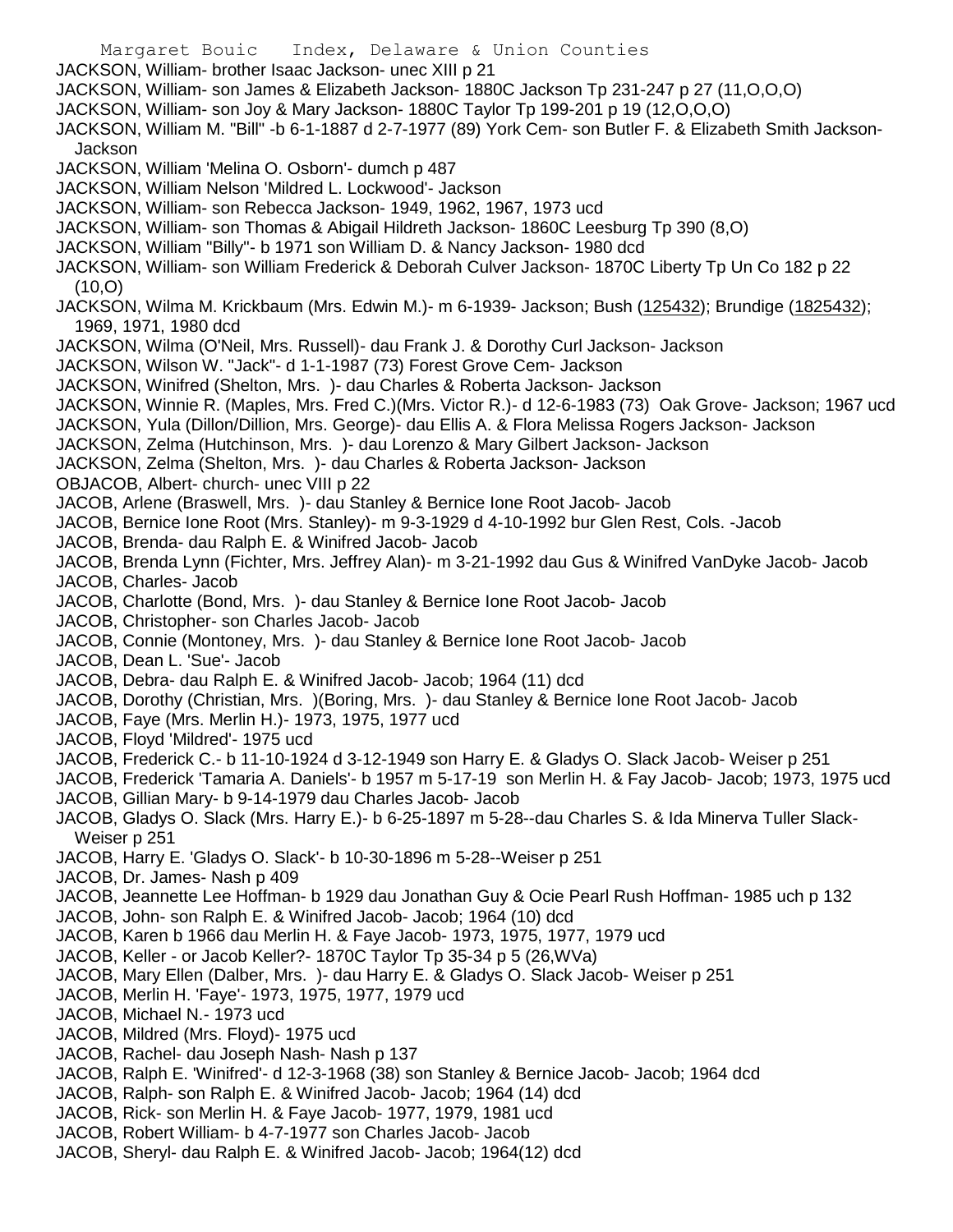- Margaret Bouic Index, Delaware & Union Counties
- JACOB, Stanley 'Bernice Root'- m 9-3-1929 Jacob
- JACOB, Sue (Mrs. Dean L.)- Jacob
- JACOB, Tamaria A. Daniels (Mrs. Frederick M.)- m 5-17-19 dau Bobb J. Daniels- Daniels; Jacob
- JACOB, Vivian (Davidson, Mrs. )- dau Stanley & Bernice Ione Root Jacob- Jacob
- JACOB, Vivian (Davis, Mrs. )- dau Stanley Jacob- Jacob
- JACOB, Wendell P.- b 7-17-1929 son Harry E. & Gladys O. Slack Jacob- Weiser p 251
- JACOB, Winifred (Mrs. Ralph E.)- Jacob; 1964 dcd
- JACOBS, ---Sand p 2
- JACOBS, Mrs.- died, from Galena- dg 7-15-1892 Cryder Ab p 97
- JACOBS, Adam- b 1958 son Daniel & Esther B. Jacobs- 1969 dcd
- JACOBS, Alexander M. 'Cordelia McRill''Sarah E. Pendleton'- son Levi & Elizabeth Bear Jacobs- 1908 dch p 487, 633; Pabst Pion I p 174
- JACOBS, Alfred Ray 'Dorothy Barrett'- son Delphon Una & Mary Jane Feese Jacobs- Weiser p 377
- JACOBS, Alice- dau Charles H. & Martha Jacobs- 1880C Richwood 255-270 p 24 (13,O,Pa,O)
- JACOBS, Alma (Burns, Mrs. )- dau Frank & Edna Esther Gillispie Jacobs- Jacobs
- JACOBS, Alrosa- son Charles H. & Martha Jacobs- 1880C Richwood 255-280 p 24 (11,O,Pa,O)
- JACOBS, Alzora B. 'Effie C. Moffett'- b 9-1868 m 1891 mar. slip- unec IV p 54; 1900C Richwood 110-117 p 5A (31,O.-,O) m 8y
- JACOBS, Amanda- b 1979 dau Warren E. & Joyce L. Jacobs- 1980 dcd
- JACOBS, Amber- b 1970 ch Warren E. & Joyce L. Jacobs- 1971, 1980 dcd
- JACOBS, Amelia- b 1978 dau Warren E. & Joyce L. Jacobs- 1980 dcd
- JACOBS, Andy- 1980 dcd
- JACOBS, Ann (Mrs. Daniel)- 1980 dcd
- JACOBS, Anna (McIntire, Mrs. Samuel Francis)- Phillips p 103
- JACOBS, Armand- McKitrick p 248
- JACOBS, Aveline Lacroix (Foote, Mrs. Lewis B.)- d 6-5-1893 bur Cleveland- dau B. J. Jacobs- dg 6-9-1893 Cryder Ab p 124
- JACOBS, Barbara Johnson (Mrs. Dalphon,Jr.)- Weiser p 378
- JACOBS, Barbara (Morey, Mrs. Jacob)- dumch p 465; 1915 uch p 745
- JACOBS, Bertha (Mrs. Frank)- 1961 dcd
- JACOBS, Bertha (Spears, Mrs. )- sister Frank Jacobs- Jacobs
- JACOBS, Betty (Bushong, Mrs. Thomas M.)- m 5-22-1967- Jacobs
- JACOBS, Beverly- ch Alfred Ray & Dorothy Barrett Jacobs- Weiser p 377
- JACOBS, B. J.- father of Aveline Lacroix Foote- dg 6-9-1893- Cyrder Ab p 124
- JACOBS, Bonnie (Campbell, Mrs. Richard)- dau Floyd Freeman & Mildred H. Beamer Jacobs- Jacobs
- JACOBS, Buddy- b 6-18-1925 ch Noah & Lulu Green Jacobs- Genther p 200
- JACOBS, C.- uca p 92
- JACOBS, Cara Gast (Mrs. William C.)- d 1962- Jacobs
- JACOBS, Carl L. 'Henrietta Hedges'- m 10-11-1930 Jacobs; 1949, 1959, 1962, 1983, 1991 ucd
- JACOBS, Carla Smith (Mrs. Rodney K.)- Jacobs; 1975 ucd
- JACOBS, Carlyle- son Jennie Jacobs- Jacobs
- JACOBS, Carrie D.- dau Charles H. & Martha Jacobs- 1880C Richwood 255-280 p 24 (5,O,Pa,O); 1900C Richwood 351-376 p 14A (25,O,Pa,O)
- JACOBS, Carylion- b 1955 ch Daniel & Esther B. Jacobs- 1969 dcd
- JACOBS, Catharine (Clark, Mrs. Samuel H.)- m 12-31-1850 dcm
- JACOBS, Charles- son Carl L. & Henrietta Hedges Jacobs- Jacobs; 1949, 1959, 1962(17) ucd
- JACOBS, Charles 'Dale M.'- d 1957- Jacobs
- JACOBS, Charles F.- Pabst 2 p 102
- JACOBS, Charles H. 'Martha M.'- b 9-1835 d 1914 Claibourne Cem p 41; 1915 uch p 498; 1883 uch IV p 464, 535, V p 595; 1880C Richwood 255-270 p 24 (44,Pa,Pa,-); 1900C Richwood 351-376 p 14A (64,Pa,-,Ger) m 35y
- JACOBS, Charles Leroy 'Della Tong' (34-1906); 1908 dch p 634
- JACOBS, Charles- son Victor E. Jacobs- dg 11-28-1951
- JACOBS, Charlia- b 1968 ch Daniel & Esther B. Jacobs- 1969 dcd
- JACOBS, Charlotte- dau Jacob & Sarah Jacobs- 1860C Claibourne Tp 780-763 p 102 (8,O)
- JACOBS, Cheryl A. (Mrs. Randy J.)- 1991 ucd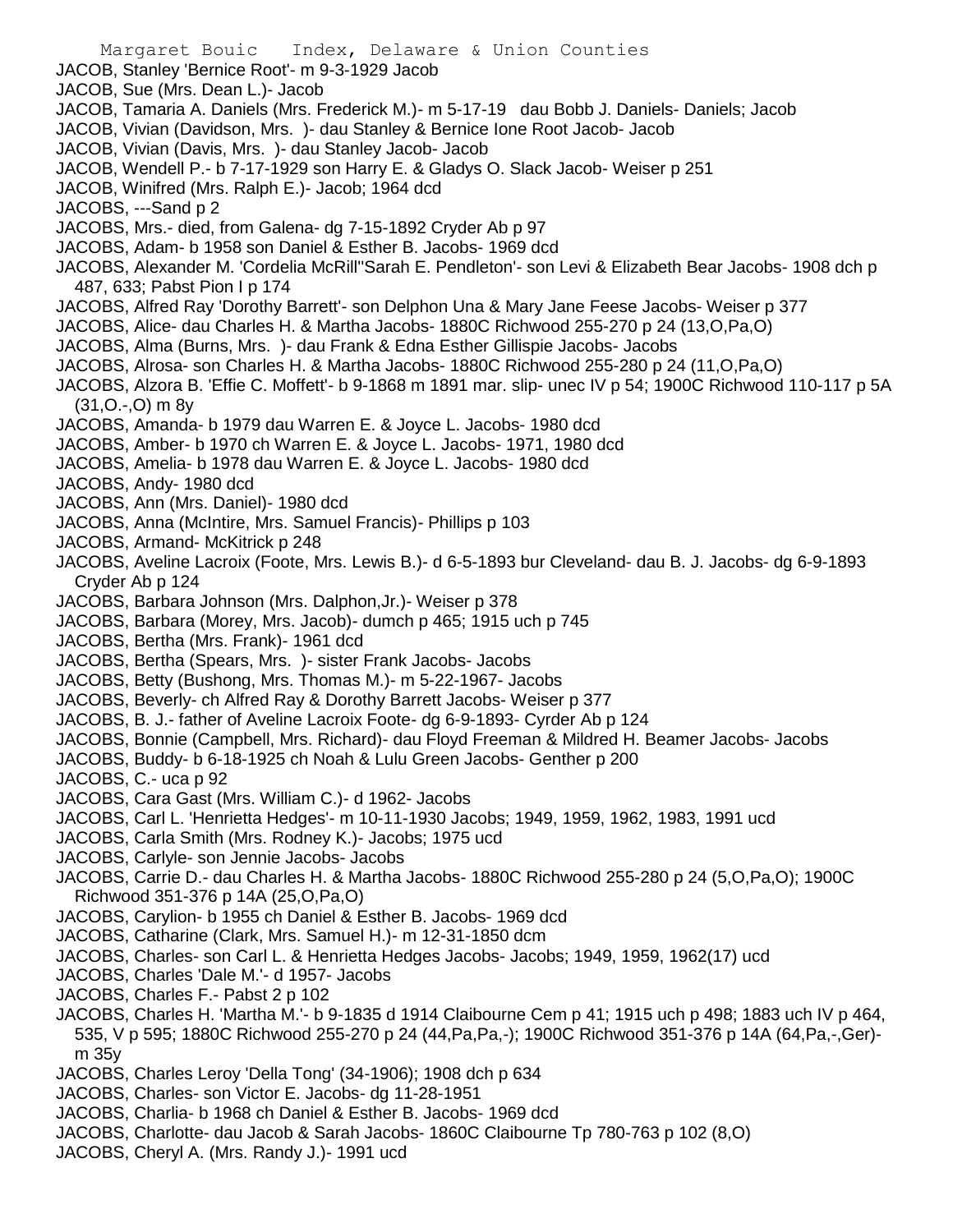- Margaret Bouic Index, Delaware & Union Counties JACOBS, Christ 'Lulu May Tharp'- b 3-5-1872 m 6-1897 d 10-19-1936- Weiser p 377 JACOBS, Clara Anna- b 2-4-1907 dau Christ & Lulu May Tharp Jacobs- Weiser p 378 JACOBS, Clarence Calvin- b 12-8-1900 son Christ & Lulu May Tharp Jacobs- Weiser p 377 JACOBS, Comedore- son Jacob & Sarah Jacobs- 1860C Claibourne Tp 780-763 p 102 (12,O) JACOBS, Connie (Mrs. Earl E.)- 1969 dcd JACOBS, Coonrad 'Kathryn Reichardt'- Jacobs JACOBS, Cora B. Gast (Mrs. W. C.)- m 1902 d 12-12-1962 bur Prospect- dau John Milton & Melissa Liest Gast- Jacobs JACOBS, Cora Estelle- b 5-7-1911 dau Christ & Lulu May Tharp Jacobs- Weiser p 377 JACOBS, Cordelia McRill (Mrs. Alexander M.)- dau Benjamin McRill- 1908 dch p 634 JACOBS, Dale M. (Mrs. Charles)- d 6-12-1969 (83) bur Bloomfield- Jacobs JACOBS, Dalphon Una 'Mary Jane Feese'- b 5-1-1898 m 2-6-1922 d 6-25-1936 son Christ & Lulu May Tharp Jacobs- Weiser p 377 JACOBS, Dalphon,Jr. 'Barbara Johnson'- son Dalphon Una & Mary Jane Feese Jacobs- Weiser p 378 JACOBS, Dana- son Victor E. Jacobs- dg 11-28-1951 JACOBS, Daniel 'Ann'- 1980 dcd JACOBS, Daniel- b 1964 son Daniel & Esther B. Jacobs- 1969 dcd JACOBS, Daniel 'Esther'- 1969 dcd JACOBS, Daphne- ch Dalphon,Jr. & Barbara Johnson Jacobs- Weiser p 378 JACOBS, David- son Robert Lamar & Lorraine Newberry Jacobs- Weiser p 378 JACOBS, Della Tong (Mrs. Charles)- 1908 dch p 634 JACOBS, Dora (Mrs. Orie)- b 1875 Claibourne Cem p 30, 41 JACOBS, Dora (Rider, Mrs. Henry)- Wilson (161) JACOBS, Dorothea- dau Alfred Ray & Dorothy Barrett Jacobs- Weiser p 377 JACOBS, Dorothy Barrett (Mrs. Alfred Ray)- Weiser p 377 JACOBS, Earl E. 'Connie'- 1969 dcd JACOBS, Earle E.- son Frank & Edna Esther Gillispie Jacobs- Jacobs JACOBS, Edith (Caldwell, Mrs. )- dau Frank Jacobs- Jacobs JACOBS, Edith (Callo, Mrs. )- Jacobs JACOBS, Edith (Daines, Mrs. Harry)- m 4-1-1935- Jacobs JACOBS, Edna Esther Gillispie (Mrs. Frank)- d 1-31-1962- Jacobs JACOBS, Edna- b 8-16-1921 dau Noah & Lulu Green Jacobs- Genther p 200 JACOBS, Edward 'Mary C. Condit'- 1880 dch p 840 JACOBS, Effie C. Moffett (Mrs. Alzora B.)- b 11-1879 m 1891 mar. slip unec IV p 54; 1900C Richwood 110- 117 p 5A (25,O,O,O) m 8 y, no ch JACOBS, Eleanor Mae Pfeiffer (Mrs. Willard Elwood)- b 9-26-1920 m 3-19-1938- Weiser p 378 JACOBS, Eleanor Mae Woomert (Mrs. Forrest Alton)- b 7-6-1919 m 7-3-1948- Weiser p 378 JACOBS, Elizabeth Bear (Mrs. Levi)- dau Joseph Bear- 1908 dch p 633 JACOBS, Elizabeth Laura- Pabst 2 p 102 JACOBS, Ella (Calwell, Mrs. )- dau Frank & Edna Esther Gillispie Jacobs- Jacobs JACOBS, Ellen- b 1977 dau Daniel & Ann Jacobs- 1980 dcd JACOBS, Emery 'Jessie Schaeffer'- Jacobs JACOBS, Emma/Emily (Brundige, Mrs. Charles)- b 1-17-1846 m 12-20-1863 d 1926- dau John & Rachel Hendricks Jacobs- dcq, dcc Jane Brundige Stein 5 JACOBS, Emily Marie- b 7-28-1992 twin dau Rodney & Carla Smith Jacobs- Jacobs JACOBS, Emma (Cochrell, Mrs. James)- dau Edward & Mary C. Condit Jacobs- 1880 dch p 840 JACOBS, Emma Stults (Mrs. Harry E.)- Jacobs JACOBS, Esther V. (Mrs. Daniel)- 1969 dcd JACOBS, Ethel (Edgecomb, Mrs. )- d 5-27-1963 (70) bur Elida- Jacobs JACOBS, Etta D. Bonham (Mrs. Loy C.)- dau John C. & Margaret Ora Bonham- 1915 uch p 935 JACOBY, Ethel E. Richardson (Mrs. )- b 6-9-1922 d 2-3-1994 (71) Greenmound Cem- raised by Pearl & Donna Henry- Jacoby JACOBS, Eva (Kanniard, Mrs. )- dau Frank & Edna Esther Gillispie Jacobs- Jacobs JACOBS, Everett J.'Laura B.'- son Frank & Edna Esther Gillispie Jacobs- Jacobs; 1969 dcd JACOBS, Fanny- hadc p 109 Marlborough Tp
- JACOBS, Floyd E.- d 5-4-1986 (79) bur Sylvania- father of Norman Jacobs- Jacobs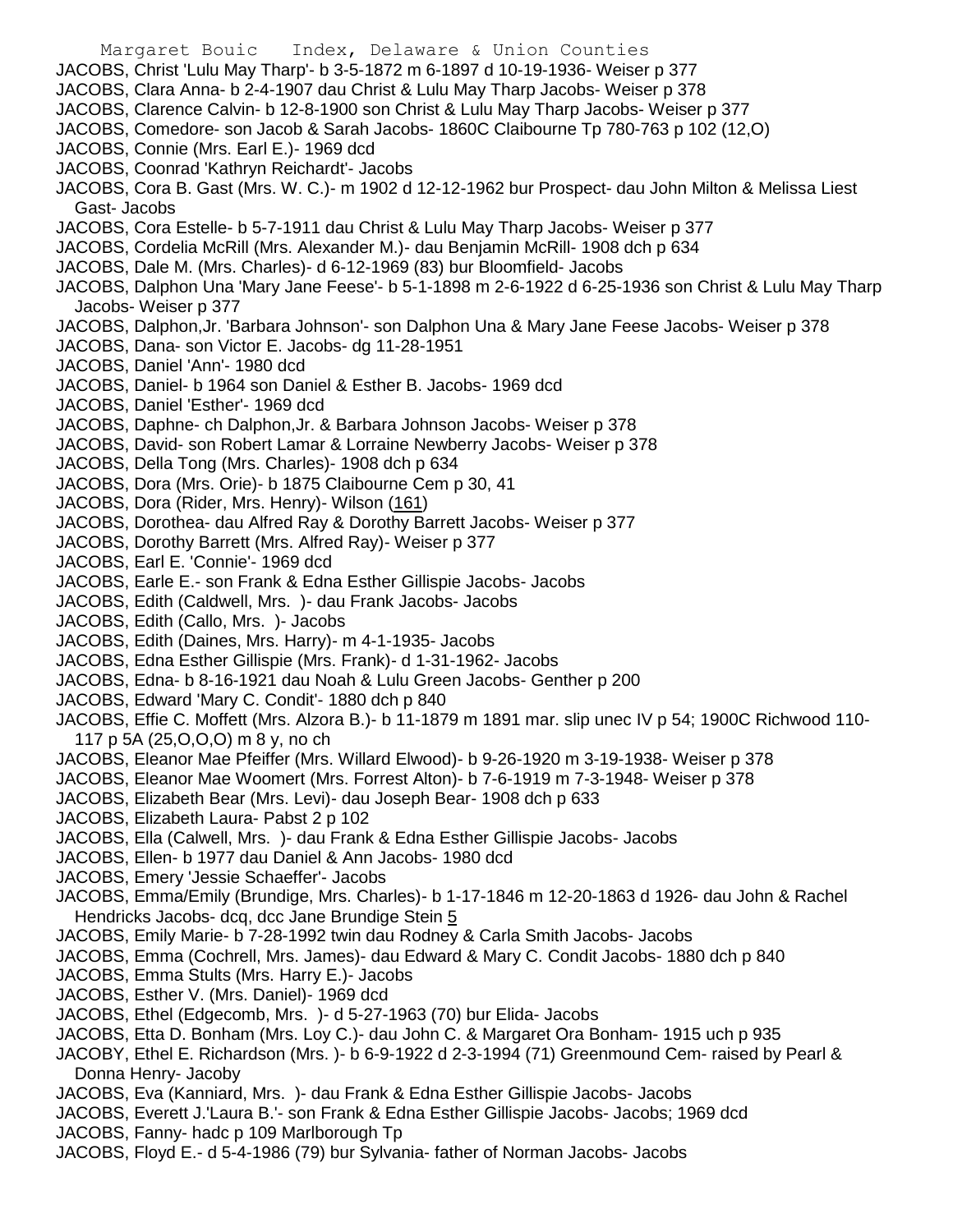Margaret Bouic Index, Delaware & Union Counties JACOBS, Floyd Freeman 'Mildred H. Beamer'- b 6-15-1905 m 6-24-1927 d 6-24-1984 (79) son Emery & Jessie Schaeffer Jacobs- Jacobs; 1971, 1973, 1977, 1979, 1991 ucd JACOBS, F. M.- Pabst 5 p 15 JACOBS, Forrest Alton 'Eleanor Mae Woomert'- b 5-2-1917 m 7-3-1948 son Christ & Lulu May Tharp Jacobs-Weiser p 378 JACOBS, Frances (Mrs. Robert)- Jacobs JACOBS, Frank- d 5-22-1963 bur Apple Grove, W. Va- Jacobs JACOBS, Frank 'Bertha'- 1961 dcd JACOBS, Frank 'Edna Esther Gillispie'- Jacobs JACOBS, Frederick- b 1876 d 1903 New Millcreek Cem p 38- son Alexander M. & Cordelia McRill Jacobs-1908 dch p 634 JACOBS, Rev. George'- d 1-25-1977 (66) New Millcreek Cem- Jacobs JACOBS, George E.- 1883 uch IV p 473, 536; uca p 104 JACOBS, Goldie (Wiseman, Mrs. )- dau Frank & Edna Esther Gillispie Jacobs- Jacobs JACOBS, Harrilan- brother Frank Jacobs- Jacobs JACOBS, Harry E. 'Emma Stults'- d 4-14-1972 (81) bur Bloomfield Cem- Jacobs JACOBS, Harry- son Victor E. Jacobs- dg 11-28-1951 JACOBS, Henrietta Hedges (Mrs. Carl L.)- m 10-11-1930- Jacobs; 1959, 1959, 1962 ucd JACOBS, Hershel- brother Frank Jacobs- Jacobs JACOBS, Howard- b 1956 son Daniel & Esther B. Jacobs- 1969 dcd JACOPS, Isaac- 1870C Allen Tp 162-155 p 11 (59,O) JACOBS, infant son Jac Jacobs- d 12-5-1886 SR Oakdale Cem 299 I p 85 (D-R5-1) JACOBS, Jacob 'Sarah'- 1860C Claibourne Tp 780-763 p 102 (59,O) JACOBS, James- son Carl L. & Henrietta Hedges Jacobs- Jacobs; 1949, 1959(12), 1962 ucd JACOBS, James- son Floyd E. Jacobs- Jacobs JACOBS, James 'Sarah Louise Brown'- Jacobs JACOBS, Jane (Mrs. Robert)- 1860C York Tp 1378-1388 p 186 (26,O) JACOBS, Jane- dau Robert Lamar & Lorraine Newberry Jacobs- Weiser p 378 JACOBS, Janet- dau Alfred Ray & Dorothy Barrett Jacobs- Weiser p 378 JACOBS, Janet (Dunn, Mrs. Larry)- m 8-14-1951 dau Carl L. & Henrietta Hedges Jacobs- Jacobs; Dunn; 1949 ucd JACOBS, Janet May- b 2-7-1942 dau Willard Elwood & Eleanor Mae Pfeiffer Jacobs- Weiser p 378 JACOBS, Janice (Stults, Mrs. Frank)- dau Floyd Freeman & Mildred H. Beamer Jacobs- Jacobs JACOBS, Jean (Plotner, Mrs. Richard)- dau Carl L. & Henrietta Hedges Jacobs- 1949, 1959(16), 1962 ucd JACOBS, Jennie (Mrs. )- d 9-20-1963 (90) -Jacobs JACOBS, Jerry- b 1960 ch Earl E. & Connie Jacobs- 1969 dcd JACOBS, Jerry R.- son Carl L. & Henrietta Hedges Jacobs- Jacobs; 1959 (8), 1962 ucd JACOBS, Jesse (Jones, Mrs. Ed)- dau Alexander M. & Sarah E. Pendleton Jacobs- 1908 dch p 634 JACOBS, Jessica Erin- b 6-10-1980 dau Steven & Frey Jacobs- Jacobs JACOBS, Jessie Schaeffer (Mrs. Emery)- Jacobs JACOBS, Joanna- dau Robert & Jane Jacobs- 1860C York Tp 1378-1388 p 186 (5,O) JACOBS, Jo Anne (Tavis, Mrs. Paul)- dau Carl & Henrietta Hedges Jacobs- Jacobs; 1949 ucd JACOBS, John- 1880C Trenton Tp p 462A JACOBS, John- hmp p 110 JACOBS, John D.- 1840C Marlborough Tp p 256 (30-40) JACOBS, John D.- 1840C Waldo- delge IV p 68 JACOBS, John- b 1980 son Daniel & Ann Jacobs- 1980 dcd JACOBS, John- son Floyd E. Jacobs- Jacobs JACOBS, John 'Rachel Hendricks'- dcq Harriet Brundige Stein 10 JACOBS, John W.- son Levi & Elizabeth Bear Jacobs- 1908 dch p 634 JACOBS, Joseph- son Robert & Jane Jacobs- 1860C York Tp 1378-1388 p 186 (2,O) JACOBS, Joyce L. (Mrs. Warren E.)- 1971, 1980 dcd JACOBS, Judith I. Huff (Mrs. Richard Craig)- m 12- 1960- Jacobs JACOBS, Julius 'Regina Rothschilde'- Jacobs JACOBS, Kalida- 1840C Allen Tp 702 (30-40) JACOBS, Kathleen- dau Robert Lamar & Lorraine Newberry Jacobs- Weiser p 378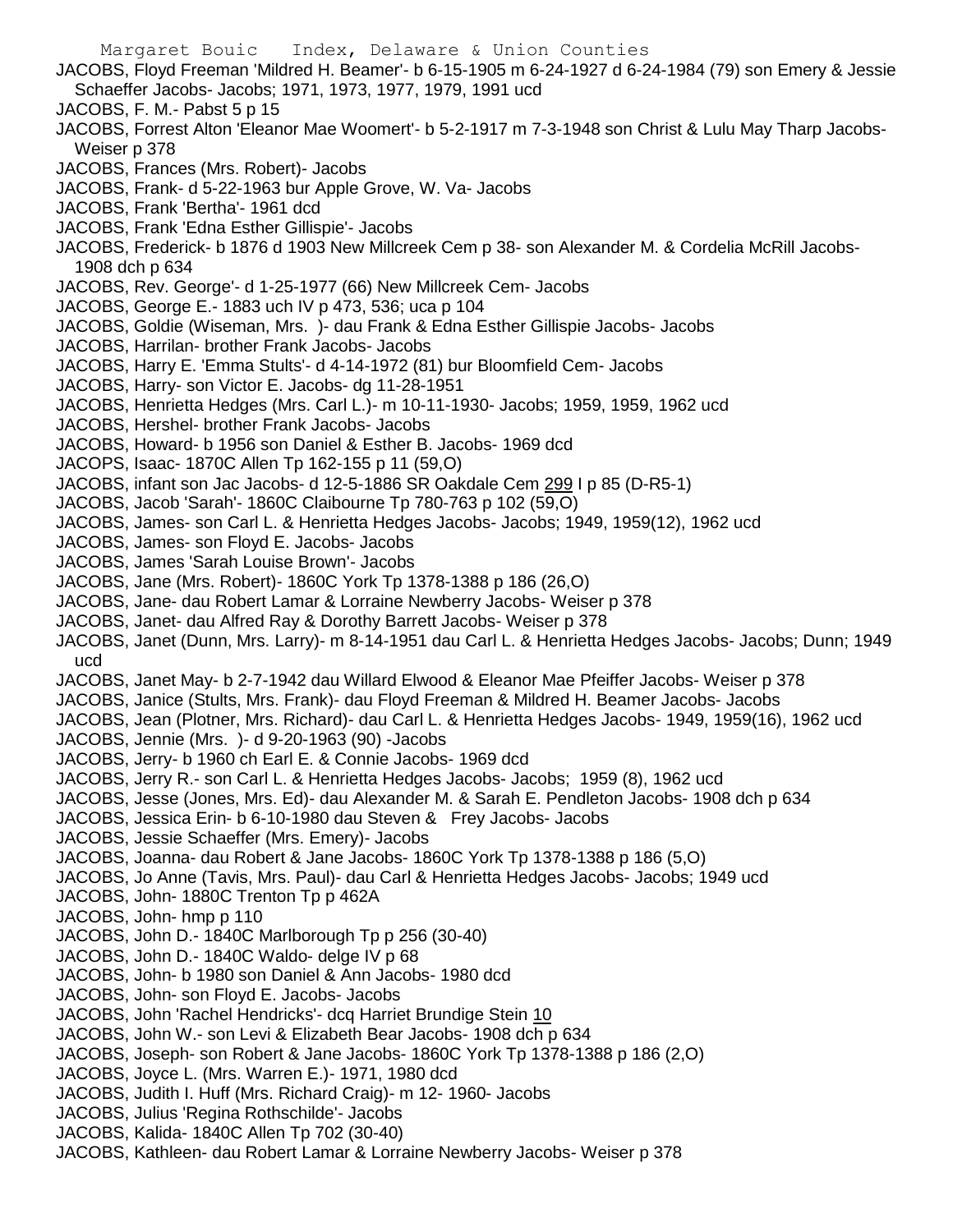- JACOBS, Kathryn Elizabeth (Clausen, Mrs. Jacob)- b 6-22-1920 m 9-18-1942 dau Dr. LeRoy & Marion Elizabeth Burkholder Jacobs- Weiser p 125
- JACOBS, Kathryn Ridchardt (Mrs. Coonrad)- Jacobs
- JACOBS, Katie B. Watson (Mrs. Louis J.)- b 1873 m 8-16-1908 d 1929 New Millcreek Cem p 38
- JACOBS, Keith S.- brother Rev. William E. Jacobs- Jacobs
- JACOBS, Kelith- letter at post office 1-1-1844; unec XII p 70
- JACOBS, Kirsten (Williford, Mrs. Scott)- m 8-7-1993 dau Norm & Rolie Jacobs- Jacobs
- JACOBS, Kyle Stephen- b 7-15-1990 son Rodney & Carla Smith Jacobs- Jacobs
- JACOBS, Laura B. (Mrs. Everett J.)- 1969 dcd
- JACOBS, Laura Prudence Young (Mrs. Richard C.) b 8-31-1887 d 2-7-1954 dau Ransom H. & Hattie P. Bill Young- Powers Pat p 38
- JACOBS, Dr. LeRoy 'Marion Elizabeth Burkholder'- m 6-29-1918- Weiser p 125
- JACOBS, Levi 'Elizabeth Bear'- son Toliver & Lucretia Walder Jacobs- 1908 dch p 622
- JACOBS, Linda- b 1953 dau Earl E. & Connie Jacobs- 1969 dcd
- JACOBS, Lizzie (Mrs. )- Pabst 2 p 99
- JACOBS, Lorraine Newberry (Mrs. Robert Lamar)- Weiser p 378
- JACOBS, Louis/Lewis J.'Katie B. Watson'- b 1870 m 3-16-1908 d 1933 New Millcreek Cem p 38- son Alexander M. & Cordelia McRill Jacobs- 1908 dch p 634; Pabst Pion II p 174
- JACOBS, Louisa- Pabst 5 p 15
- JACOBS, Lowell Ep- Jacobs
- JACOBS, Lucretia Walker (Mrs. Toliver)- 1908 dch p 633
- JACOBS, Lulu Green (Mrs. Moan)- b 10-13-1890 m 6-1-1912 d 4-23-1925 dau Henry & Etta Patch Green-Genther p 200
- JACOBS, Lulu May Tharp (Mrs. Christ)- b 1-3-1875 m 6-1897 d 12-2-1931- Weiser p 377
- JACOBS, Malissa- 1850C Allen Tp 1540-1560 p 228 (13,O)
- JACOBS, Maria (Payne, Mrs. John)- ped Catherine L. Fox #189 19; unec X p 12
- JACOBS, Margaret (Willis, Mrs. Floyd O.)- Jacobs
- JACOBS, Margie- b 1959 dau Daniel & Esther B. Jacobs- 1969 dcd
- JACOBS, Marilla- dau Robert & Jane Jacobs- 1860C York Tp 1378-1388 p 186 (3,O)
- JACOBS, Marion Elizabeth Burkholder (Mrs. Dr. LeRoy)(Kyle, Mrs. Jack)- b 11-14-1897 m(1) 6-29-1918 (2) 11-19-1941 dau John Henry Jacobs- Weiser p 125
- JACOBS, Marion Ellen- b 2-24-1920 Wyo. dau Willis E. & Nellie D. Hager Jacobs- Genther p 205
- JACOBS, Marion J. (Shubkin, Mrs. Seymour H.)- b 6-16-1913 d 2-14-1988 (74) York Cem- dau Julius & Regina Rothschilde Jacobs- Jacobs
- JACOBS, Marion- ch Levi & Elizabeth Bear Jacobs- 1908 dch p 634
- JACOBS, Martha (Bright, Mrs. Abraham)- dcq Thomas Grahan 913
- JACOBS, Martha M. (Mrs. Charles H.)- b 1848 d 1907 Claibourne Cem p 41; 1880C Richwood 255-270 p 24 (43,O,Pa,O); 1900C Richwood 351-376 p 14A (52,O,-,O) m 35y, 6 ch, 5 living
- JACOBS, Mary- 1971 ucd
- JACOBS, Mary Ann (Fister, Mrs. Daniel Wolff)- b 2-22-1867 m 1-1-1884- Weiser p 135
- JACOBS, Mary Antoinette (Crandall, Mrs. Russell Albertus)- m 2-18-1846- Asp (1091)
- JACOBS, Mary C. Condit (Mrs. Edward)- 1880 dch p 840
- JACOBS, Mary Jane Feese (Mrs. Dalphon Una)- b 5-7-1903 m 2-6-1922- Jacobs; Weiser p 377
- JACOBS, Mary Lou (Blue, Mrs. Gerald)- dau Floyd Freeman & Mildred H. Beamer Jacobs- Jacobs
- JACOBS, Mary (Mrs. William)- b 9-1860- 1900C Union Tp 15 p 1B (39,O,O,Alabama), m 14y, 1 child
- JACOBS, Matthew- b 1975 son Warren E. & Joyce L. Jacobs- 1980 dcd
- JACOBS, Ma(r)y (Watterson, Mrs. )- dau Frank & Edna Esther Gillispie Jacobs- Jacobs
- JACOBS, Maud- b 2-1881 dau Charles & Martha Jacobs- 1900C Richwood 351-376 p 14A (19,O,Pa,O)
- JACOBS, Michael- son Robert Lamar & Lorraine Newberry Jacobs- Weiser p 378
- JACOBS, Milda (McMillen, Mrs. )- sister Floyd E. Jacobs- Jacobs
- JACOBS, Mildred H. Beamer (Mrs. Floyd Freeman)- m 6-24-1927 Jacobs; 1973, 1977, 1979, 1981, 1983 ucd
- JACOBS, Mitchell- b 1959 son Daniel & Esther B. Jacobs- 1969 dcd
- JACOBS, Morris E. -Naturalization from Prussia 11-2-1888- to US 6-18-1868 delge IX p 42
- JACOBS, Naomi B. (Eleyet, Mrs. Lawrence Pearl)- m 8-14-1929- Jacobs
- JACOBS, Nellie D. Hager (Mrs. Willis E.)- b 8-10-1893 m 7-14-1914 dau George C. & Hattie Stanfield Hager-Genther p 205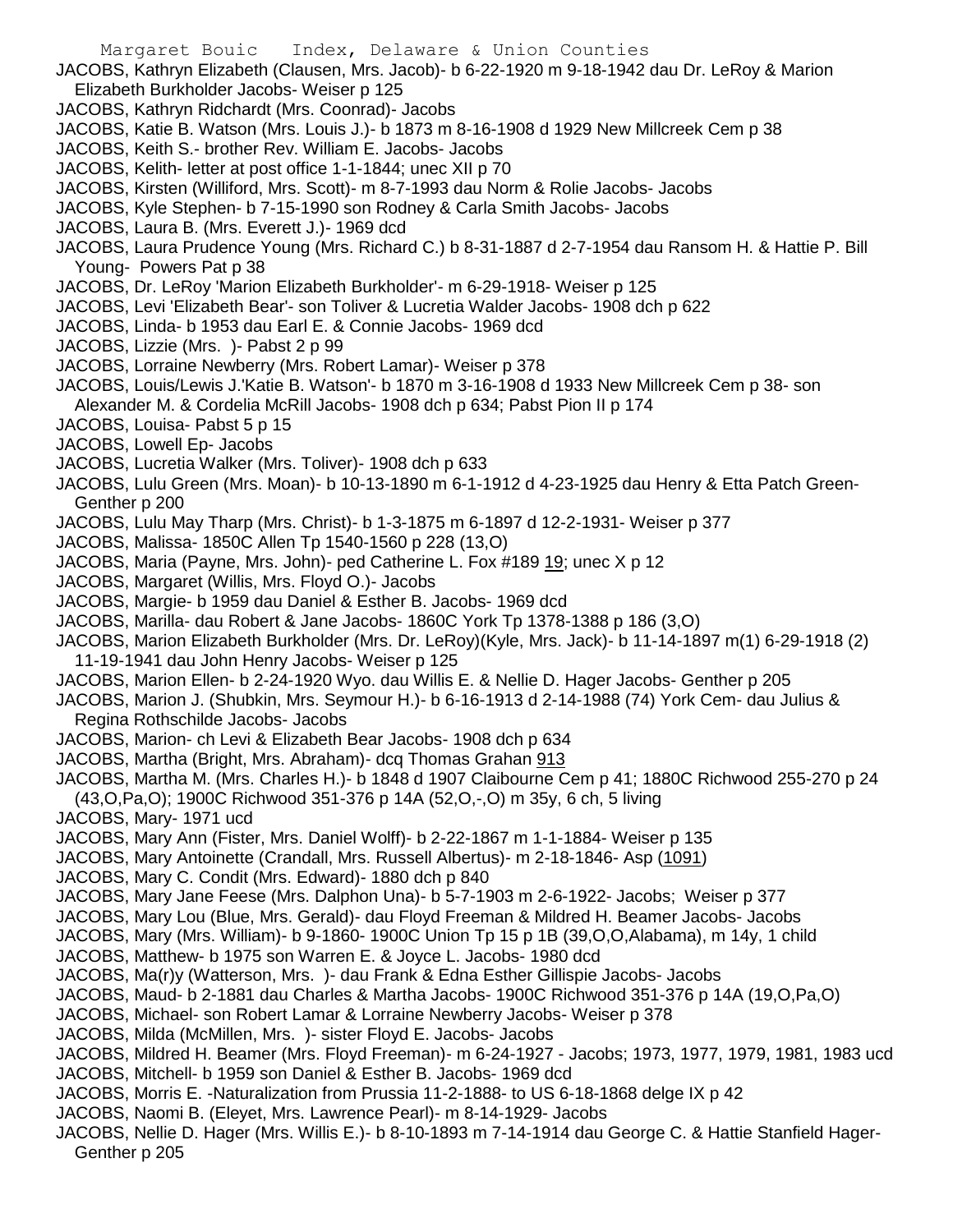JACOBS, Nellie (McCumber, Mrs. Delmer)- b 3-23-1913 m 5-1-1937 dau Noah & Lulu Green Jacobs- Genther p 200

- JACOBS, Noah 'Lulu Green'- m 6-1-1912 Genther p 200
- JACOBS, Nora (Hedrick, Mrs. )- sister Frank Jacobs- Jacobs
- JACOBS, Nora (Myers, Mrs. Paul)- dau Wendell A. Jacobs,Sr.- Jacobs
- JACOBS, ---(Myers, Mrs. )- dau Frank & Edna Esther Gillispie Jacobs- Jacobs
- JACOBS, Norman H.'Rollie'- son Floyd E. Jacobs- Jacobs; 1980 dcd
- JACOBS, Octavia- b 1953 dau Daniel & Esther B. Jacobs- 1969 dcd
- JACOBS, Ophie-d 11-4-1894 (24y7d) Claibourne p 4- dau Charles H. & Martha Jacobs- 1880C Richwood 255- 270 p 24 (9,O,Pa,O)
- JACOBS, Orrie 'Dora'- b 1873 d 1913 Claibourne Cem p 30, 41- son Charles H. & Martha Jacobs- 1880C Richwood 255-270 p 24 (7,O,Pa,O)
- JACOBS, Otto- brother Harry E. Jacobs- Jacobs
- JACOBS, Otto- son Victor E. Jacobs- dg 11-28-1951
- JACOBS, Patricia- dau Alfred Ray & Dorothy Barrett Jacobs- Jacobs
- JACOBS, Patricia (Hackett, Mrs. Tom)- dau Ethel E. Richardson Jacobs- Jacobs
- JACOBS, Paul Edgar- son Orie & Dora Jacobs- d 8-8-1896 (21d) Claibourne Cem p 41
- JACOBS, Pauline (Little, Mrs. Charles W.)- m 2-3-1930 dau Ethel Jacobs Edgecomb- Jacobs
- JACOBS, Rachel Hendricks, Mrs. John)- dcq Harriet Brundige Stein 11
- JACOBS, Randy J. 'Cheryl A.'- 1991 ucd
- JACOBS, Ray- b 1885 d 1900 New Millcreek Cem p 38- son Alexander M. Jacobs
- JACOBS, Raymond- son Alfred Ray & Dorothy Barrett Jacobs- Weiser p 377
- JACOBS, Rebecca Kay (Streng, Mrs. Cary Lane)- m 8-2-1975 dau Keith S. Jacobs- Jacobs
- JACOBS, Rebecca (Rynders, Mrs. Ron)- dau Carl L. & Henrietta Hedges Jacobs- 1949, 1959(10),1962 ucd
- JACOBS, Regine Rothschilde (Mrs. Julius)- Jacobs
- JACOBS, Richard D.- son Carl L. & Henritta Hedges Jacobs- Jacobs; 1949, 1959 ucd
- JACOBS, Richard C. 'Laura Prudence Young'- Powers Pat p 38
- JACOBS, Richard Craig 'Judith I. Huff'- m 12-1960- Jacobs
- JACOBS, Richard L.- son Rev. George Jacobs- Jacobs
- JACOBS, Robert B.- Jacobs
- JACOBS, Robert 'Frances'- son Carl L. & Henrietta Hedges Jacobs- Jacobs; 1949 ucd
- JACOBS, Robert 'Jane'- 1860C York Tp 1378-1388 p 186 (27,O)
- JACOBS, Robert Lamar 'Lorriane Newberry'- son Delphon Una & Mary Jane Feese Jacobs- Weiser p 378
- JACOBS, Robert,Jr.- son Robert Lamar & Lorraine Newberry Jacobs- Weiser p 378
- JACOBS, Rodney K. 'Carla Smith'- Jacobs; 1991 ucd
- JACOBS, Rollie (Mrs. Norm)- Jacobs
- JACOBS, Ronald- son Alfred Ray & Dorothy Barrett Jacobs- Weiser p 377
- JACOBS, Rosa (Alspach, Mrs. Ashley)- dau Alexander M. & Cordelia McRill Jacobs- 1908 dch p 634
- JACOBS, Ruby (Pulsinelli, Mrs. )- dau Frank & Edna Esther Gillispie Jacobs- Jacobs
- JACOBS, Sandra- dau Alfred Ray & Dorothy Barrett Jacobs- Weiser p 377
- JACOBS, Sarah E. (Dunlap, Mrs. Elmer)- dau Levi & Elizabeth Bear Jacobs- 1908 dch p 634
- JACOBS, Sarah E. Pendleton (Mrs. Alexander M.)- dau William Pendleton- 1908 dch p 634
- JACOBS, Sarah (Mrs. Jacob)- 1860C Claibourne Tp 780-763 p 102 (38,Ky)
- JACOBS, Sarah Le Ann- b 7-28-1992 twin dau Rodney & Carla Jacobs- Jacobs
- JACOBS, Sarah Louise Brown (Mrs. James)- m 12-1-1962 dau Walter Brown- Jacobs
- JACOBS, Sarah M. (Poling, Mrs. Joseph)- m 1-4-1855 ucm 2227; unec VIII p 35
- JACOBS, Shana (2-1980) dau Steven & Frey Jacobs- Jacobs
- JACOBS, Sharon- dau Robert Lamar & Lorraine Newberry Jacobs- Weiser p 378
- JACOBS, Sigmund- Jacobs
- JACOBS, Stephen- son Robert Lamar & Lorraine Newberry Jacobs- Weiser p 378
- JACOBS, Steven ' Frey'- son Sigmund Jacobs- Jacobs
- JACOBS, Sue Eagon (Mrs. )- d 8-20-1981 (50) bur Calif.- dau Ruth Eagon- Jacobs
- JACOBS, Susan (Cole, Mrs. Steve)- dau Ethel E. Richardson Jacobs- Jacobs
- JACOBS, Tammi- b 1963 ch Daniel & Esther B. Jacobs- 1969 dcd
- JACOBS, Tammy- b 1958- ch Earl E. & Connie Jacobs- 1969 dcd
- JACOBS, Terry- b 1954- ch Earl E. & Connie Jacobs- 1969 dcd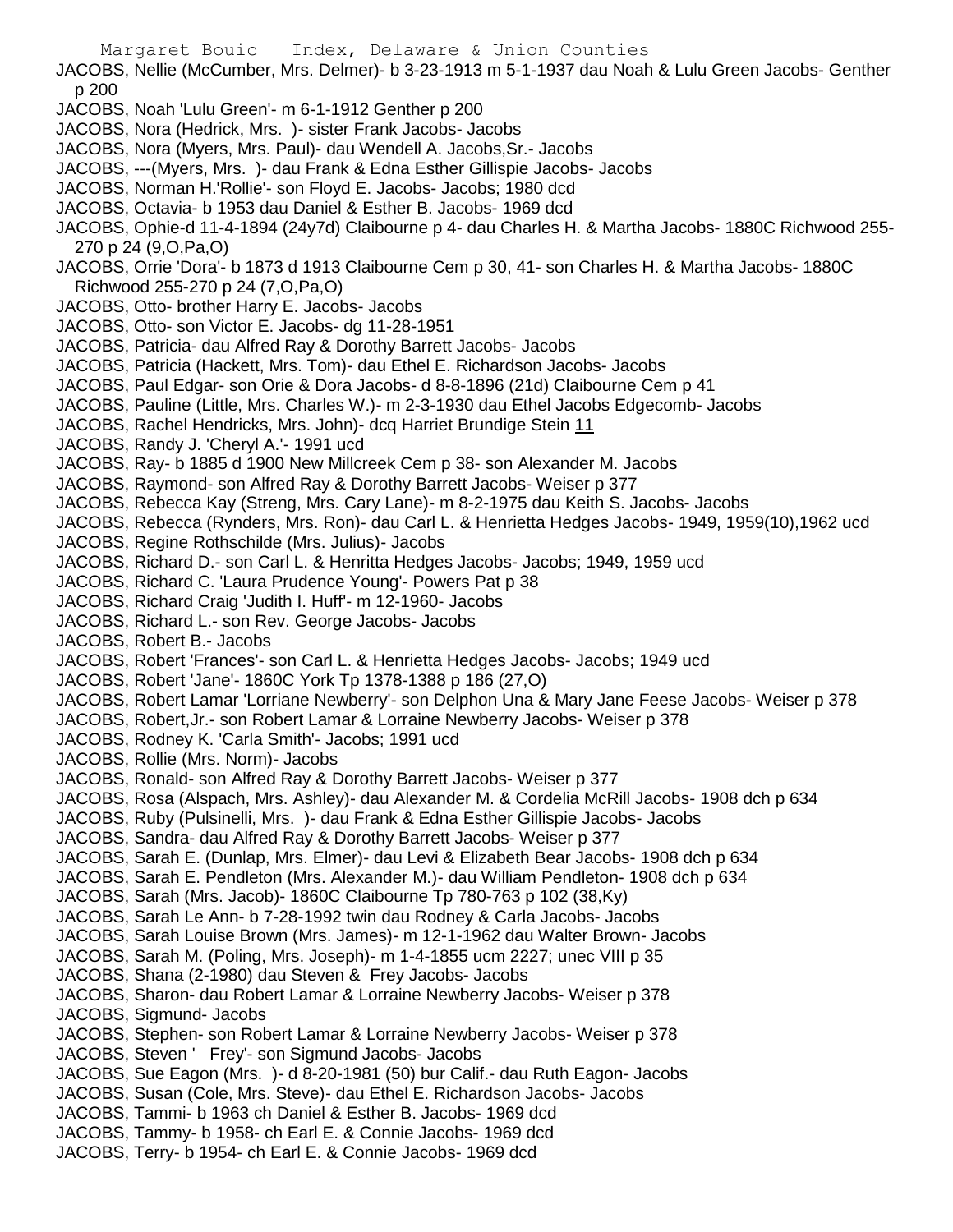JACOBS, Thomas F.- son Floyd Freeman & Mildred H. Beamer Jacobs- Jacobs

- JACOBS, Toliver 'Lucretia Walker'- 1908 dch p 633
- JACOBS, Trudy- granddau Virginia Wortz- 1969 dcd
- JACOBS, Trudy- b 1964 dau Earl E. & Connie Jacobs- Jacobs; 1969 dcd- engaged to Randall Dale Lindstedt
- JACOBS, Velma Jones (Mrs. Wendell A.,Sr.)- Jacobs
- JACOBS, Vernie W.- son Frank & Edna Esther Gillispie Jacobs- Jacobs
- JACOBS, Victor- Pabst 5 p 19
- JACOBS, Victor E.- d Wednesday- dg 11-28-1951 (91) Bloomfield Cem
- JACOBS, Vivian- dau Carl L. & Henrietta Jacobs- 1959(17), 1962 ucd
- JACOBS, Walter- son Alexander M. & Sarah E. Pendleton Jacobs- 1908 dch p 634
- JACOBS, Warren E. 'Joyce L.'- b 1951 son Daniel & Esther B. Jacobs- 1969, 1971, 1980 dcd
- JACOBS, W. C.- 1915 uch p 499
- JACOBS, Wendell A.,Sr. 'Velma Jones'- d 5-21-1969 (62) Cedar Hill Cem, Newark Jacobs
- JACOBS, ---(McCoy, Mrs. Raymond)- dau Wendell A. Jacobs,Sr.- Jacobs
- JACOBS, ---(Driggs, Mrs. Raymond)- dau Wendell A. Jacobs,Sr.- Jacobs
- JACOBS, Wendell A.Jr.- son Wendell A. Jacobs,Sr.- Jacobs
- JACOBS, Willard Elwood 'Eleanor Mae Pfeiffer'- b 7-3-1913 m 3-19-1938 son Christ & Lulu May Tharp Jacobs-Weiser p 378
- JACOBS, Willard Elwood,Jr.- b 1-224-1942 son Willard Elwood & Eleanor Mae Pfeiffer Jacobs- Weiser p 378
- JACOBS, William C. 'Cara Gast'- d 3-28-1975 (96) Prospect Cem- son Coonrad & Kathryn Reichardt Jacobs-Jacobs
- JACOBS, Rev. William E.- brother Keith S. Jacobs- Jacobs
- JACOBS, William 'Mary'- b 9-1862 1900C Union Tp 15 p 1B (37,O,O,O) m 14y
- JACOBS, William R.- son Carl L. & Henrietta Hedges Jacobs- Jacobs; 1949 ucd
- JACOBS, Willis Edwin- b 8-10-1922 son Willis E. & Nellie D. Hager Jacobs- Genther p 205
- JACOBS, Willis E. 'Nellie D. Hager'- m 7-14-1914- Genther p 205
- JACOBS, Zelma Ruth- b 1-18-1906 dau Charles Leroy & Della Tong Jacobs- dcb late
- JACOBSEN, Verna Mae (Manon, Mrs. Lloyd Ellsworth)- b 8-8-1919 m 10-14-1939- Weiser p 127
- JACOBSON, Albertina (Gustafson, Mrs. Peter John)- Powers Pat p 38
- JACOBSON, Albin Edgar 'Geraldine Brungart'- b 7-26-1915 m 6-17-1938- Weiser p 600
- JACOBSON, Dr. Allvar H. 'Wanda Elaine Rinehart'- d 11-25-1981 (70) cremated- brother Carl G. Jacobson-Jacobson
- JACOBSON, Arlene (Crump, Mrs. Stanley Reynold)- m 12-5-1949- McKitrick p 166
- JACOBSON, Christina (Bridgeman, Mrs. Ross)- dau Dr. Allvar & Wanda Elaine Rinehard Jacobson- Jacobson JACOBSON, Christopher 'Jody L.'- 1991 ucd
- 
- JACOBSON, Edna Matilda (Mrs. )- d 3-10-1973 (68) bur Strothers Cem- Jacobson
- JACOBSON, ---(Symbolik, Mrs. William)- dau Edna Matilda Jacobson- Jacobson
- JACOBSON, Eileen (Prather, Mrs. Kenneth)- Cowgill p 6
- JACOBSON, Wanda Elaine Rinehart (Mrs. Dr. Allvar H.)- Jacobson
- JACOBSON, Georgia (Mrs. Rev. Jerry R.)- Jacobson
- JACOBSON, Geraldine Brungart (Mrs. Albin Edgar)- b 4-20-1915 m 6-17-1938 dau Clarence Clebe & Lula Mowery Brungart- Weiser p 600
- JACOBSON, Hans- dau Allvar H. & Wanda Elaine Rinehart Jacobson- Jacobson
- JACOBSON, Rev. Jerry R.'Georgia'- Jacobson; Marysville p 20
- JACOBSON, Jody L. (Mrs. Christopher)- 1991 ucd
- JACOBSON, Joshua- b 2-28-1981 son Christopher & Jody L. Jacobson- Jacobson
- JACOBSON, Karen Hanson (Mrs. Lara)- d 1866 ped Norman Enderud #192 11; unec XI p 65
- JACOBSON, Kristina- dau Allvar H. & Elaine Jacobson- Jacobson; engaged to George Ross Bridgman,Jr
- JACOBSON, Lara 'Karen Hanson'- d 1866 ped Norman Enderud #192 10; unec XI p 65
- JACOBSON, Lori- dau Rev. Jerry & George Jacobson- Jacobson
- JACOBSON, Lula (Erhard, Mrs. Samuel E.)- Weiser p 581
- JACOBSON, Patricia Ann- b 3-15-1952 dau Albin Edgar & Geraldine Brungart Jacobson- Weiser p 600
- JACOBSON, Paula- dau Rev. Jerry R. & Georgia Jacobson- Jacobson
- JACOBSON, Roger- son Rev. Jerry R. & Georgia Jacobson- Jacobson
- JACOBSON, Sidney P. d 3-20-1992 (33) son Rev. Jerry & Georgia Jacobson- Jacobson
- JACOBUS, ---young son of Mr. & Mrs. Jacobus d cholera infantum- dg 9-23-1892 Cryder Ab p 104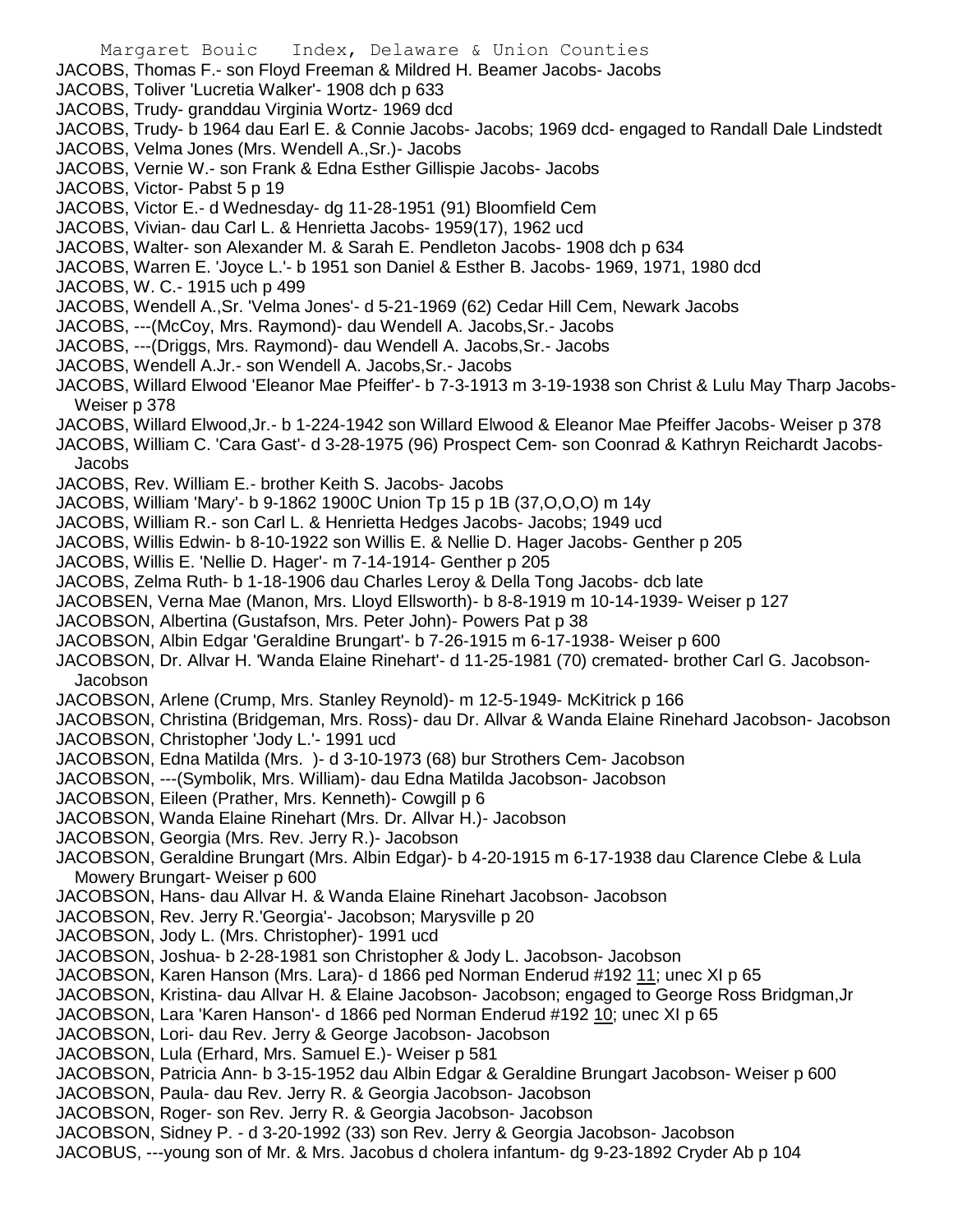- JACOBUS, Abigail (Pierson, Mrs. William H.)- m 2-23-1854 dau Moses & Ellen Jacobus- 1880 dch p 834;
- Olentangy Gaz. 2-24-1854 Reed Ab. p 137; 1850C Trenton Tp 829 p 70 (27,NJ)
- JACOBUS, Abigail (Pierson, Mrs. Simon H.)- m 2-22-1854 dcm
- JACOBUS, Albert/Arthur Wesley- d 5-7-1966 bur Johnstown- Jacobus
- JACOBUS, Amy- b 1977 dau Daniel A. & Debra A. Jacobus- 1980 dcd
- JACOBUS, Angeline- (Morrow, Mrs. James)- dau Edward & Mary C. Condit Jacobus- Harland Jacobus Letter; 1850C Trenton Tp 873 p 72 (8,O)
- JACOBUS, Anna D.- d 1-14-1890 (20y4d) Trenton Cem Powell p 270- sister of Erwin R. Jacobus
- JACOBUS, Anna- dau Edward & Mary C. Condit Jacobus- 1850C Trenton Tp 873 p 72 (3,O)
- JACOBUS, Ansford- son Joseph & Moriah Jacobus- 1850C Trenton Tp 826 p 69 (10,O)
- JACOBUS, Bertha M. (Kuykendall, Mrs. )- dau Arthur Wesley Jacobus- Jacobus
- JACOBUS, Caroline (Keiger, Mrs. Paul)- m 2-6-1848 dcm
- JACOBUS, Catherine (Lathrop, Mrs. Horace)- m 1-1-1845
- JACOBUS, Cathy- b 1953 dau Gail R. & Lucile G. Jacobus- 1961, 1964, 1969, 1971 dcd
- JACOBUS, Prof. Charles M.- b 8-14-1867 d 8-8-1918 (50) Trenton Cem, Powell p 270; son Edward & Mary C. Condit Jacobus- 1880 dch p 699; 1908 dch p 233; dpc p 37; Harland Jacobus letter, Dir. School of Music, OWU
- JACOBUS, Cloise James- b 12-6-1912 son Harry Hiram & Mary Alice Oran Jacobus- dcb late
- JACOBUS, Daniel A. 'Debra A.'- son Gail & Lucille Jacobus- Jacobus; 1961(12) 1964, 1980 dcd
- JACOBUS, Dawn- b 1971 dau John W. & Donna T. Jacobus- 1980 dcd
- JACOBUS, Debra A. (Mrs. Daniel A.)- 1980 dcd
- JACOBUS, Debra- b 1955 dau Gail R. & Lucile G. Jacobus- 1961, 1964, 1969, 1971 dcd
- JACOBUS, Donna T. (Mrs. John W.)- 1980 dcd
- JACOBUS, Dorothy M. (Walker, Mrs. )- dau Arthur Wesley Jacobus- Jacobus
- JACOBUS, Ed- CCC 1875 Berlin Tp; 1880C Berlin Tp p 370A
- JACOBUS, Edward 'Eliza Jane'- Pabst 5 p 9; CCC (1900 Berlin Tp); hadc p 92
- JACOBUS, Edward G. 'Mary C. Condit'- m 6-7-1842 dcm d 12-24-1879 (58-7-2) Trenton Tp Powell p 61, 270 son Joseph S. Jacobus- Pabst 5 p 8; 1880 dch p 699; Harland Jacobus letter; 1850C Trenton Tp 873 p 72 (29,NJ)
- JACOBUS, Edward M.- son Edward G. Jacobus- Jacobus; Jacobus letter
- JACOBUS, E. K.- 1908 dch p 427
- JACOBUS, Eleanor/Ellen Gould (Mrs. Moses)- d 7-31-1878 (81-4-2) Trenton Cem Powell p 270- 1880 dch p 834; 1850C Trenton Tp 829 p 70 (52,NJ)
- JACOBUS, Eleanor- dau George & Harriett Jacobus- Pabst 5 p 9; 1850C Trenton Tp 868 p 71 (2,O)
- JACOBUS, Eliza Jane (Mrs. Edward)- Pabst 5 p 9
- JACOBUS, Elizabeth- d 12-20-1901 (30y8m) Powell p 270- dau George Jacobus- Pabst 5 p 9
- JACOBUS, Elizabeth (Payne, Mrs. Nimrod)- m 11-14-1847 dcm
- JACOBUS, Ellen- dau Fred K. Jacobus- Jacobus; Pabst 5 p 15; Sunbury p 38; 1961, 1964, 1969, 1971, 1980 dcd
- JACOBUS, Ellen (Vandavort, Mrs. William R.)- m 6-3-1840 dcm
- JACOBUS, Emma- dau Edward G. Jacobus- Pabst 5 p 9
- JACOBUS, Emma Hite (Mrs. Marcus)- m 11-14-1852 dcm
- JACOBUS, Erwin R.- d 8-27-1897 (23y27d) Trenton Cem, Powell p 275- brother Anna D. Jacobus- Jacobus
- JACOBUS, Essie- Pabst 5 p 9
- JACOBUS, Ferana M.- 1870C Trenton Tp 516 (18)
- JACOBUS, Fred K.-d 5-15-1963 (80) bur Sunbury- son Edward M. Jacobus- Jacobus; Jacobus letter; 1961 dcd
- JACOBUS, Gail R. 'Lucille G.'- son Arthur Wesley Jacobus- Sunbury p 49; Jacobus; 1961, 1964, 1969, 1971 dcd
- JACOBUS, George 'Harriet Miller'- m 2-19-1844 dcm d 8-31-1879 (61) Trenton Tp Powell p 270- Pabst 5 p 12; dcw Bk 4 p 144(16) witness; 1850C Trenton Tp 868 p 71 (33,NJ); 1870C Trent. Tp 512 (52)
- JACOBUS, Harriet (Domigan, Mrs. Jeremiah)- m 12-18-1856 dcm- dau John C. & Sarah Jacobus- 1850C Trenton Tp 869 p 72 (18,NJ); 1870C Tren. Tp 512 (53)
- JACOBUS, Harriet Miller (Mrs. George) m 2-19-1844 dcm d 6-21-1880 (66y9d) Trenton Cem Powell p 270; Pabst 5 p 15, 17; 1850C Trenton Tp 868 p 71 (32,Pa); 1880C Trenton Tp 461C JACOBUS, Harry- 1908 dch p 414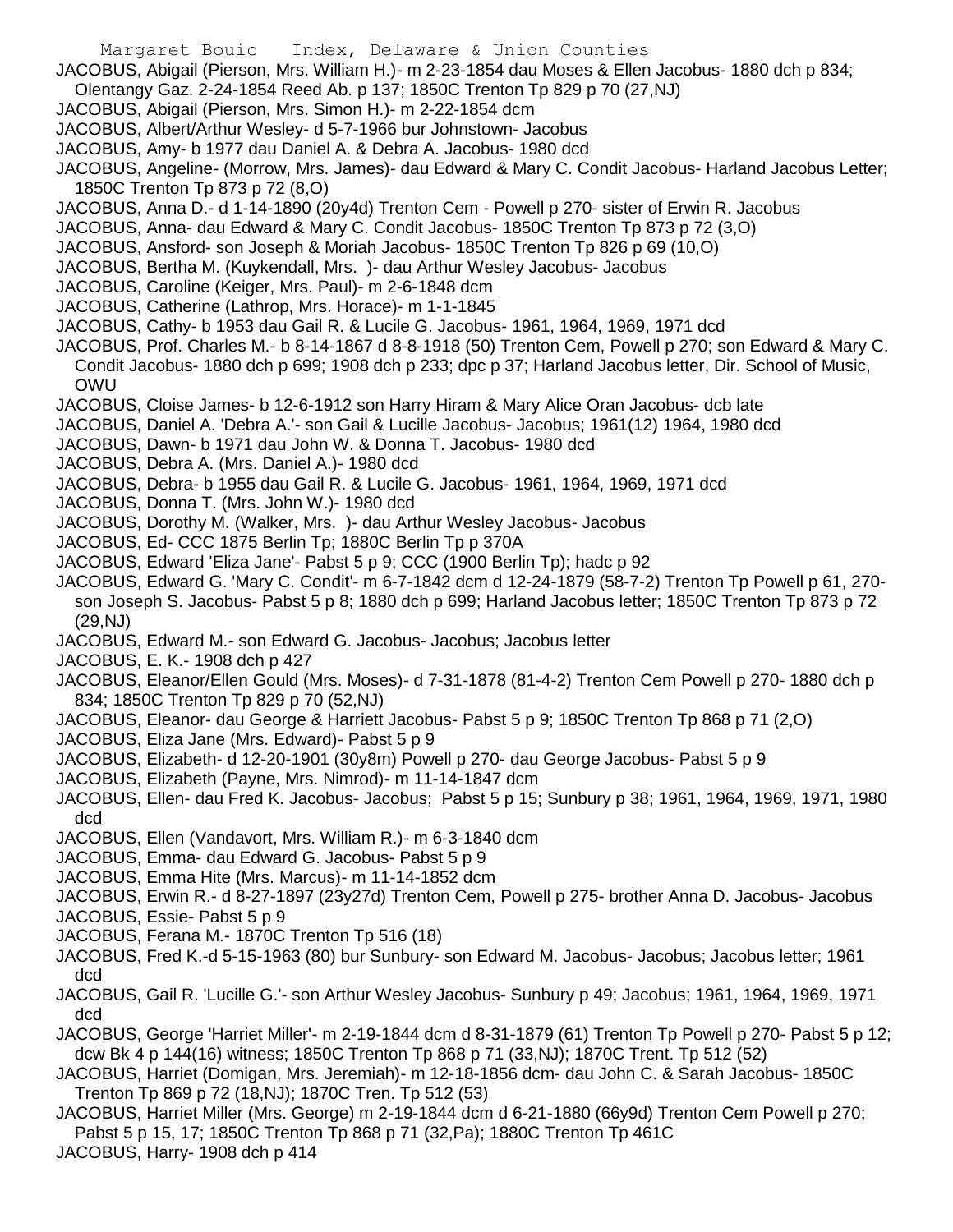Margaret Bouic Index, Delaware & Union Counties JACOBUS, Harry Hiram 'Mary Alice Oram'- (41-1912) dcb late (Cloise James) JACOBUS, Helen Jane- d 9-10-1891 (1-1-2) Berlin Tp dau William Jacobus- dcdeaths JACOBUS, Henry- son Ed Jacobus- Pabst 5 p 9 JACOBUS, Howard M. 'Chloe M. McCormick'- b 3-30-1884 m 6-17-1909 d 3-26-1936 father of Harland E. Jacobus- Jacobus letter JACOBUS, Jamie/James- b 1957 ch Gail R. & Lucille Jacobus- 1964, 1969, 1971 dcd JACOBUS, Jane (Ward, Mrs. Charles P.)- m 5-23-1841 dcm JACOBUS, Janelle- b 1974 dau Daniel A. & Debra A. Jacobus- 1980 dcd JACOBUS, Janice- dau Gail R. & Lucille Jacobus- 1961(4) dcd JACOBUS, Joanna-b 1834 d 1922 Trenton Cem Powell p 270 dau Moses & Ellen Jacobus- 1850C Trenton 829 p 70 (15,O) JACOBUS, Joe F. 'Linda S.'-b 1951 son Gail R. & Lucille Jacobus- 1961, 1964, 1969, 1971, 1980 dcd JACOBUS, John- 1908 dch p 397; dcw Bk 4 p 170(19) mentioned JACOBUS, John- son Gail R. & Lucille Jacobus- 1961(13), 1964 dcd JACOBUS, John C. 'Sarah'- Pabst 5 p 7,12; 1908 dch p 380; 1850C Trenton Tp 869 p 72 (66,NJ); 1850C Trent. Tp 512 (85) JACOBUS, John G.- son Moses & Eleanor Jacobus- d 1-21-1865? (32y11m) Trenton Cem Powell p 270 JACOBUS, John W.- 1870C Trenton Tp 515 (49) JACOBUS, John W. 'Donna T.'- 1980 dcd JACOBUS, Joseph- son Joseph & Moriah Jacobus- 1850C Trenton Tp 826 p 69 (14,O) JACOBUS, Joseph 'Maria/Moriah'- d 7-4-1862 (73) Trenton Cem Powell p 275- son Cornelius H. Jacobushadc p 54; 1850C Trenton Tp 826 p 69 (60,NJ) JACOBUS, Josiah- b 8-9-1844 d 2-12- Trenton Cem Powell p 270- son Moses & Ellen Jacobus- 1850C Trenton Tp 829 p 70 (6,O) JACOBUS, Judy- dau Gail R. & Lucille Jacobus- 1961(14), 1964 dcd JACOBUS, Keifer- 1870C Berlin Tp 229 (22) JACOBUS, Lelia Hester Stover (Mrs. Rollin Keefer)- b 2-27-1892 m 11-1914 d 8-3-1971 Oak Grove Cem- dau Benjamin & Ethie William Stover- Jacobus; Pabst 8 p 103 JACOBUS, Leo- d 7-5-1960 (68) Oak Grove Cem- brother Fred Jacobus -Jacobus JACOBUS, Linda S. (Mrs. Joe F.)- 1980 dcd JACOBUS, Lindsay- b 1980 ch Joe F. & Linda S. Jacobus- 1980 dcd JACOBUS, Loisa- dau Joseph & Moriah Jacobus- 1850C Trenton Tp 826 p 69 (15,O) JACOBUS, Lottie- b 1887 d 1888 Oak Grove Cem Powell p 434 JACOBUS, Louisa- 1870C Trenton Tp 516 (14) JACOBUS, Lucille G. (Mrs. Gail R.)- 1961, 1964, 1969, 1971 dcd JACOBUS, Lura E. (Woth, Mrs. )- dau Arthur Wesley Jacobus- Jacobus JACOBUS, Marcus- 1870C Trenton Tp 512 (12) JACOBUS, Marcus 'Emma Hite'- m 11-14-1852 dcm; son Moses & Ellen Jacobus- adm of estate of Moses Jacobus- Olentangy Gaz 11-28-1851 Reed Ab. p 113; 1850C Trenton Tp 829 p 70 (27,NJ) JACOBUS, Margaret (Garrabrant, Mrs. John)- b 4-25-1819 m 12-1-1836 d 5-3-1887 - delge IX p 65 JACOBUS, Maria (Mrs. Joseph)- d 4-6-1867 (70-3-8) Trenton Cem Powell p 275 JACOBUS, Marie Talkington (Mrs.Paul)- b 8-17-1905 d 6-4-1994 Oak Grove Cem- dau W. H. & Margaret Singleton Talkington- Jacobus; Pabst 2 p 102 JACOBUS, Mary A.- 1870C Trenton Tp 512 (8)

- JACOBUS, Mary Alice R Oram (Mrs. Harry Hiram)- (37-1912) dcb late (Cloise James)
- JACOBUS, Mary C. Condit (Mrs. Edward)- b 6-19-1822 m 6-7-1842 dcm d 1-7-1901 Trenton Cem Powell p 270; dau Joseph S. & A. Condit - Pabst 5 p 5, 18; 1880 dch p 699; Jacobus letter; 1850C Trenton Tp 873 p 72 (28,NJ); 1870C Berlin Tp 229 (48)
- JACOBUS, Mary E. (Spears, Mrs. James H.)- m 4-24-1850 dcm; Pabst 5 p 17
- JACOBUS, Mary- dau John C. & Sarah Jacobus- 1850C Trenton Tp 869 p 72 (22,NJ)
- JACOBUS, Mary Watson (Mrs. Paul,Jr.)- d 10-29-1963 Oller Cem- Jacobus; Jacobus letter
- JACOBUS, Maude (Reichelderfer, Mrs. John C.)- m 9-1916- dau Edward M. Jacobus- Jacobus
- JACOBUS, Mercy (Wheaton, Mrs. Squire)- dau Cornelius H., sister Joseph S.- dcq Bernice Utley Webb 31; Jacobus letter
- JACOBUS, Moriah (Mrs. Joseph)- 1850C Trenton Tp 826 p 69 (54,NJ)
- JACOBUS, Moses 'Eleanor Gould'- d 9-19-1851 (55-8-26) Trenton Cem Powell p 270- brother Joseph S.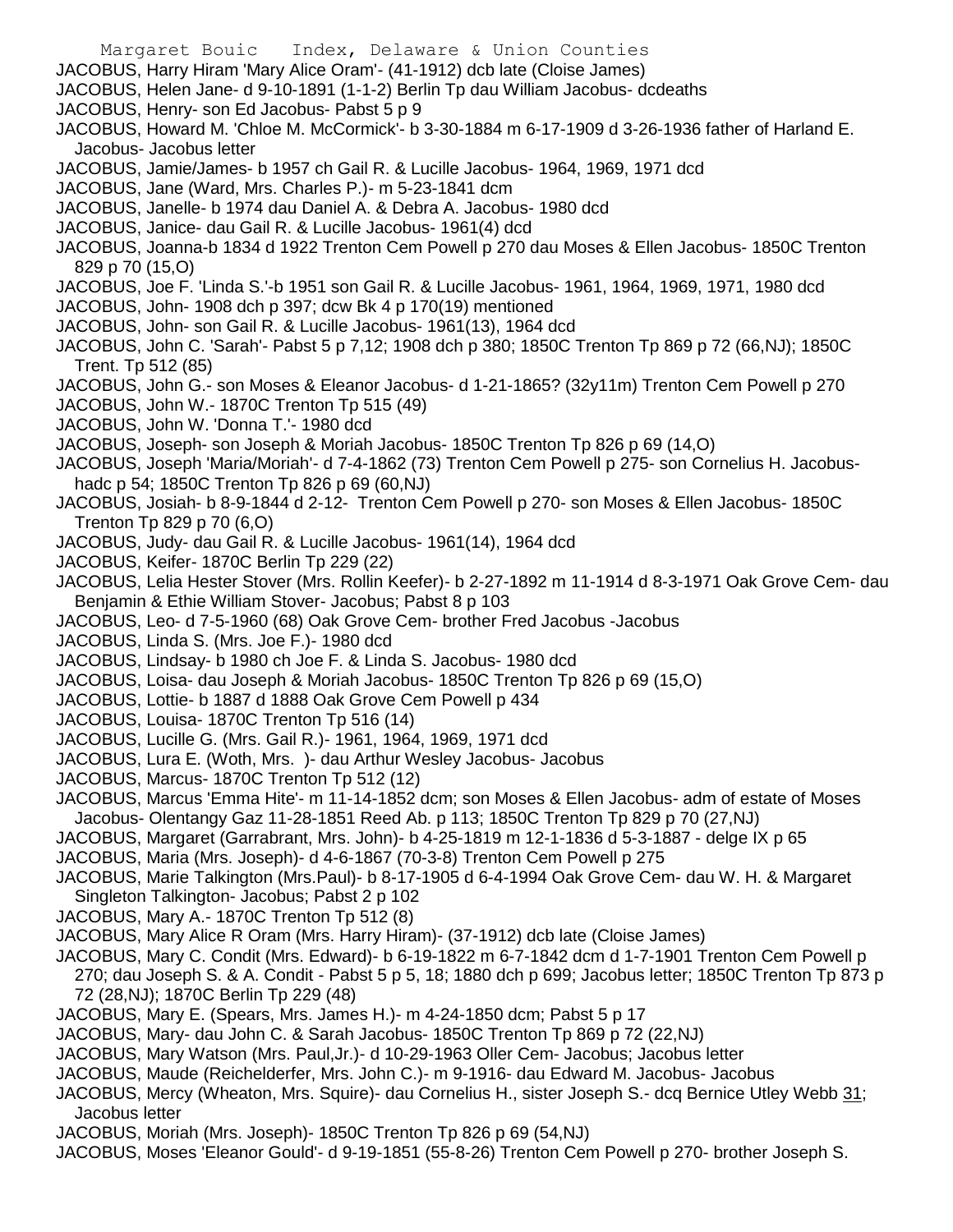Margaret Bouic Index, Delaware & Union Counties Jacobus- Jacobus letter; 1880 dch p 834; hadc p 54; 1850C Trenton Tp 829 p 70 (55,NJ); estate Olentangy Gaz 11-28-1851 Reed Ab p 113 (d 11-20-1851) JACOBUS, Munson K.- son Edward & Mary C. Condit Jacobus- 1850C Trenton Tp 873 p 72 (2,O) JACOBUS, Nathan- b 1976 son Daniel A. & Debra A. Jacobus- 1980 dcd JACOBUS, Orson- 1870C Berlin Tp 229 (11); 1880C Berlin Tp p 368A JACOBUS, F. Paul 'Gertrude M. Sherman'- b 1-4-1894 m 6-2-1916 d 10-5-1971 son Edward M. Jacobus-Jacobus letter JACOBUS, Paul 'Marie M. Talkington'- Jacobus JACOBUS, Paul,Jr. 'Mary Watson'- Jacobus JACOBUS, Paul W.- son Arthur Wesley Jacobus- Jacobus JACOBUS, Ralph W.- son Arthur Wesley Jacobus- Jacobus; 1969, 1971 dcd JACOBUS, Rollin Keefer 'Lelia Hester Stover'- b 9-21-1889 m 11-1914 d 4-14-1947- Jacobus; dg 4-14-1947; dg 1-7-1908 p 5, delge VIII p 14 JACOBUS, Ruby (Shellhouse, Mrs. James)- m 2-25-1843 dcm JACOBUS, Sarah A.- 1870C Trenton Tp 516 (36) JACOBUS, Sarah E.- 1870C Trenton Tp 512 (18) JACOBUS, Sarah (Mrs. John C.)- d 9-20-1868 (80y25d) Trenton Cem- Powell p 270; Pabst 5 p 5, 7, 12,17; hmp p 133; 1850C Trenton Tp 869 p 72 (62,NJ) JACOBUS, Sarah (Vanderwort, Mrs. William)- m 9-27-1845 dcm JACOBUS, Smith- d 2-23-164 (13-5-11) Trenton Cem Powell p 270; son Ed & M. C.; Pabst 5 p 9 JACOBUS, Stephen- son Moses & Ellen Jacobus- 1850C Trenton Tp 829 p 70 (10,O); 1880C Trenton Tp p 463C JACOBUS, Susan- dau Moses & Ellen Jacobus- 1850C Trenton Tp 829 p 70 (13,O) JACOBUS, Susie- 1870C Trenton Tp 516 (3) JACOBUS, Ty- b 1978 son Joe F. & Linda S. Jacobus- 1980 dcd JACOBUS, Victor- 1870C Trenton Tp 516 (10) JACOBUS, W.- 1908 dch p 427 JACOBUS, Walter- son Edward G. & Mary C. Condit Jacobus- 1850C Trenton Tp 873 p 72 (5,O) JACOBUS, Wesley- son George & Harriett Jacobus- Pabst 5 p 9; 1850C Trenton Tp 868 p 71 (5,O) JACOBUS, William- Pabst 5 p 15 JACOBUS, William- 1870C Trenton Tp 512 (15) JACOBUS, William- 1870C Berlin Tp 229 (17) JACOBUS, William A.- d 7-5-1971 (23) Oak Grove Cem- son Paul A. Jacobus- Jacobus JACOBUS, William H.- son Edward G. Jacobus- Jacobus; Jacobus letter

- JACOBUS, William Henry- Pabst 5 p 9; hadc p 92; CCC (1900 Berlin Tp); dg 1-7-1908 p 7, delge VIII p 14
- JACOBUS, William- son Paul A. Jacobus,Jr.- Jacobus
- JACOBUS, Winfred L.- d 6-20-1888 (11y5m) Trenton Cem Powell p 275 son R. & E.
- JACOBY, ---uca p 92
- JACOBY, Addie/Ada Rosell (Bishop, Mrs. Wesley)- 1880 dch p 770; 1908 dch p 530; Asp (1898)
- JACOBY, Andrew- Rev. War- brother Christian, John James Jacoby- Powell p 308
- JACOBY, Anna H.- b 1868 d 1903 Marlborough Cem p 193
- JACOBY, Annetta Cutler- b 1878 d 1954- Marlborough Cem p 194
- JACOBY, Bartholomew- brother John, James Jacoby- Powell p 308 Rev. War
- JACOBY, Benjamin- b 1873 d 1873 Marlborough Cem p 193
- JACOBY, Catherine (Mrs. John)- Powell p 308
- JACOBY, Christian- Rev. War brother Andrew, John, James Jacoby- Powell p 308
- JACOBY, Clara Main (Mrs. Earl L.)- Jacoby
- JACOBY, Earl L. 'Clara Main'- d 9-5-1981 (86) Marlborough Cem- Jacoby
- JACOBY, Elias- 1880C Delaware Town p 485A
- JACOBY, Elizabeth Worline (Mrs. Michael)- m 1832 dau Henry & Catherine Cline Worline- Powell p 308, 309; 1883 uch V p 552
- JACOBY, Elizabeth Worline (Mrs. Nicholas)- m 11-1-1832 dcga p 59 O. St. Gaz.
- JACOBY, Fanny Emery (Mrs. Jacob)- b 1831 d 1909 Marlborough Cem p 193
- JACOBY, Harold- son Earl L. & Clara Main Jacoby- Jacoby
- JACOBY, Homer Allen- b 1874- Marlborough Cem p 194
- JACOBY, Jacob 'Fanny Emery'- b 1811 d 1893 Marlborough Cem p 193; 1908 dch p 53`; Pabst Pion II p 259;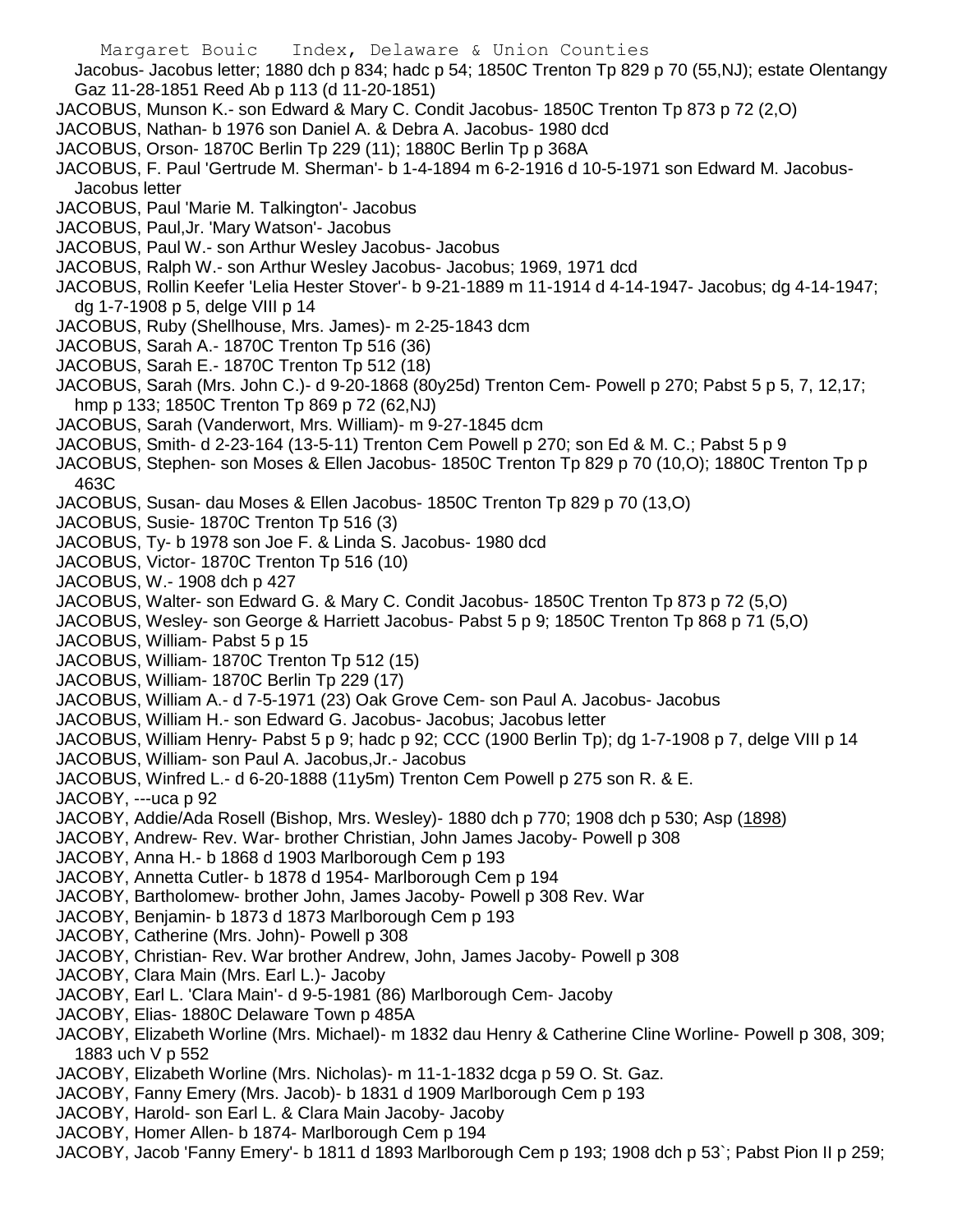- 1880C Marlborough Tp p 341B
- JACOBY, James- dg 1-3-1902 delge VII p 24
- JACOBY, James- Rev. Ward- brother John Jacoby- Powell p 308
- JACOBY, Joel'Lucina Waddel'- b 5-10-1853 m 5-10-1853 ucm; XIII p 22
- JACOBY, John 'Catherine'- brother James Jacoby- Powell p 308
- JACOBY, John Emery- b 1859 d 1861 Marlborough Cem p 193
- JACOBY, Lucina Waddel (Mrs. Joel)- b 3-26-1826 m 5-10-1853 unec XIII p 22
- JACOBY, Margaret (Waddell, Mrs. William)- dau Michael & Elizabeth Worline Jacoby- Powell p 309
- JACOBY, Marie (Smith, Mrs. Elmore C.)- b 2-23-1859 m 3-24-1881 dau Michael & Elizabeth Jacoby- 1883 uch V p 552
- JACOBY, Marie (Warner, Mrs. R. B.)- sister Earl L. Jacoby- Jacoby
- JACOBY, Mary Louise (Morris, Mrs. Horace)- Nash p 345
- JACOBY, Michael,Sr.- b 3-30-1809 son John & Catherine Jacoby- Powell p 308
- JACOBY, Michael 'Elizabeth Worline'- m 1832- 1883 uch V p 552; Powell p 308, 309
- JACOBY, Minnie (King, Mrs. Frank Henry)- b 7-7-1865 d 6-6-1934- Powers Pat p 270
- JACOBY, Nicholas 'Elizabeth Worline'- m 11-1-1832 dcga p 59, Ohio State Gaz.
- JACOBY, Pauline (Mrs. William O.)- 1961, 1964, 1969, 1971, 1980 dcd
- JACOBY, Robert- son Earl L. & Clara Main Jacoby- Jacoby
- JACOBY, Ronald- son Earl L. & Clara Main Jacoby- Jacoby
- JACOBY, Sherri- dau William O. & Pauline Jacoby- 1961(15), 1964 dcd
- JACOBY, Wesley Claremont- b 1871 d 1873 Marlborough Cem p 193
- JACOBY, William O. 'Pauline'- 1961, 1964, 1969, 1971 dcd
- JACOBYS, Margaret (Garrabrant, Mrs. John)- b 3-25-1819 m 1-12-186 d 8-3-1887 ped Marsha Russell Sorrell 25, delge V p 49
- JACOCKS, Edward W. 'Susan Kennedy'- Jacocks
- JACOCKS, Eleanor Denman (Mrs. E. Kennedy)- d 8-10-1982 (66) bur Ill.- Jacocks
- JACOCKS, E. Kennedy 'Eleanor Denman''Charlotte Gunderson'- b 1-23-1914 d 10-9-1992 (78) bur. Ill.- son Edward W. & Susan Kennedy Jacocks- Jacocks
- JACOCKS, Michael- son E. Kennedy & Eleanor Jacocks- Jacocks
- JACOCKS, Susan Kennedy (Mrs. Edward W.)- Jacocks

JACOX, --see Jaycox

- JACOX, Eliza Colflesh (Mrs. Vance)- dau John F. & Mary D. Weed Colflesh- 1880 dch p 657
- JACOX, Harold- son William & Sarah Agnes Bagley Jacox- 1908 dch p 605
- JACOX, Jennie- 1880C Bekshire Tp p 425A
- JACOX, Sarah Agnes Bagley (Mrs. William)- dau Andrew J. & Hannah Allen Bagley- 1908 dch p 607
- JACOX, Vance 'Eliza Colflesh'- 1880 dch p 657
- JACOX, Wilbur- son William & Sarah Agnes Bagley Jacox- 1908 dch p 607
- JACOX, William 'Sarah Agnes Bagley'- 1908 dch p 607
- JACQUEMIN, Elaine (Mrs. Paul L.)- 1975 ucd
- JACQUEMIN, Eugene- brother Louis W. Jacquemin- Jacquemin
- JACQUEMIN, Jan- b 1959 ch Paul L. & Elaine Jacquemin- 1975 ucd
- JACQUEMIN, Jane (Clark, Mrs. Kevin)- dau Louis W. Jacquemin- Jacquemin
- JACQUEMIN, Jeff- b 1964 son Paul L. & Elaine Jacquemin- 1975 ucd
- JACQUEMIN, Rev. John- brother Louis W. Jacquemin- Jacquemin
- JACQUEMIN, Kerry- b 1973 ch Paul L. & Mary M. Jacquemin- 1971, 1973, 1977, 1979, 1983 ucd
- JACQUEMIN, Kim- b 1962 dau Paul L. & Elaine Jacquemin- 1975 ucd
- JACQUEMIN, Leroy- brother Louis W. Jacquemin- Jacquemin
- JACQUEMIN, Louis W. da 10-4-1986 (71) bur St. Joseph, Columbus- Jacquemin
- JACQUEMIN, Mary M. (Mrs. Paul L.)- 1973, 1977, 1979, 1981, 1983, 1991 ucd
- JACQUEMIN, Mike- b 1980 son Paul L. & Mary M. Jacquemin- 1981, 1983 ucd
- JACQUEMIN, Paul L. 'Elaine'- 1975 ucd
- JACQUEMIN, Paul L. 'Mary M.'- 1971, 1973, 1977, 1979, 1991 ucd
- JACQUEMIN, Scott- b 1978 son Paul L. & Mary M. Jacquemin- 1981, 1983 ucd
- JACQUEMIN, Shawn- b 1976 ch Paul L. & Mary M. Jacquemin- 1977, 1979, 1981, 1983 ucd
- JACQUES, Anna (Condon, Mrs. Richard)- b 1803 m 1818 d 1890 unec I p 19
- JACQUES, Sarah (Mrs. )- d 5-13-1850 mt 5-22-1850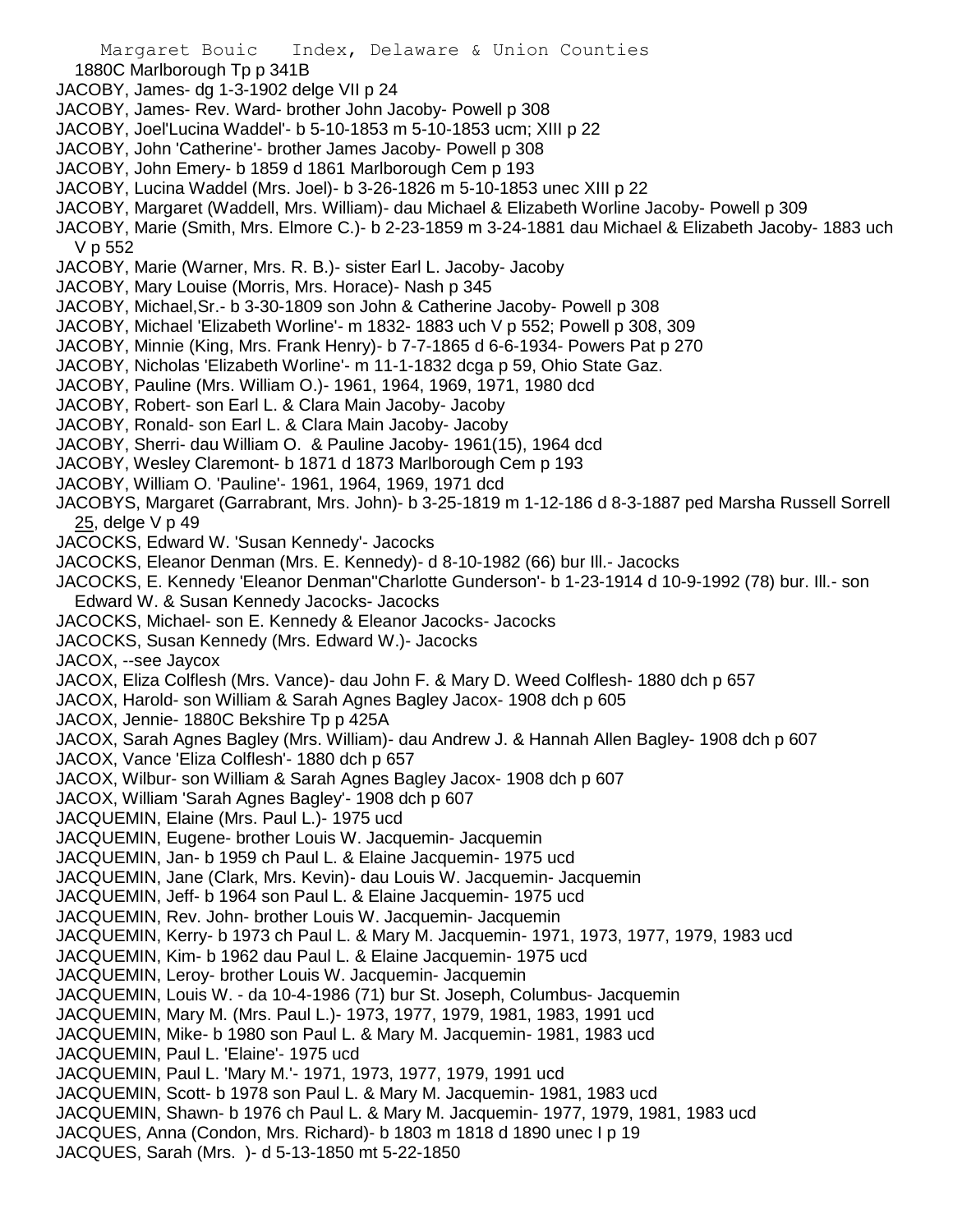- Margaret Bouic Index, Delaware & Union Counties
- JACQUES, Susan Danforth- unec VI p 48
- JACQUES, V.- 1883 uch IV p 473
- JACQUES, Vernon- 1883 uch IV p 473, 536
- JACQUET, Noelle (Morrison, Mrs. Dr. John W.)- 1985 uch p 99
- JADDATZ, Euphrosina (Goerke, Mrs. Michael)- ped Tracy English #31 27- unec III p 56
- JAEKLE Dorothy (Ferrell, Mrs. John L.)- m 2-1941- Rausch (17611) III p 303
- JAFFRAY, Eliza Catherine Smith (Mrs. Robert)- b 7-19-1829 m 4-19-1849 d 12-19-1876 dau Albert & Emily Maria Meier Smith- Weiser p 202
- JAFFRAY, Emily Meier- b 8-1-1850 dau Robert & Eliza Catherine Smith Jaffray- Weiser p 202
- JAFFRAY, Lydia Butler Griffen (Mrs. Robert)- b 6-13-1854 m 10-7-1880- Weiser p 202
- JAFFRAY, Robert 'Eliza Catherine Smith'- b 10-10-1824 m 4-19-1849 d 4-12-1902- Weiser p 202
- JAFFRAY, Robert 'Lydia Butler Griffen'- b 7-4-1854 m 10-7-1880 son Robert & Eliza Catherine Smith Jaffray-Weiser p 202
- JAGEN, Charles Edward 'Donna Mae McKitrick '- McKitrick p 73
- JAGEN, Donna Mae McKitrick (Mrs. Charles Edward)- b 1927 dau James Elmer & Evelyn L. Dotzler McKitrick - McKitrick p 73
- JAGEN, Jan Lyn- b 9-17-1953 ch Charles Edward & Donna Mae McKitrick McKitrick p 73
- JAGEN, Julia Ann- b 12-13-1956 dau Charles Edward & Donna Mae McKitrick McKitrick p 73
- JAGEN, Ronald Keith- b 12-12-1954 son Charles Edward & Donna Mae McKitrick McKitrick p 73
- JAGER, John- from Germany 9-14-1831; Naturalized 10-7-1836
- JAGO, Jesse 'Susan Worline'- m 11-18-1855 dcm
- JAGO, Susan Worline (Mrs. Jesse)- m 11-18-1855 dcm; Pabst 2 p 81
- JAGGER, Betsy/Elizabeth- b 9-11-1776 d 3-16-1777 dau Jeremiah & Esther Terrill Jagger- Pabst 1 p 39; Pabst Pion II p 240
- JAGGER, Bishop- 1880 dch p 395; 1908 dch p 243
- JAGGER, Calvin Taylor- b 12-20-1947/1917 d 1977 U S Navy- son Ivan K. & Virginia Dorothy Jagger- Rausch 17692 III p 303
- JAGGER, Charity (Thompson, Mrs. William)- b 6-30-1780 m 8-31-1801 d 12-1-1859 dau Jeremiah & Esther Terrill Jagger- Pabst 1 p 38; Pabst Pion II p 240,
- JAGGER, Esther Terrill (Mrs. Jeremiah)- b 6-30-1753 d 12-19-1835; Pabst 1 p 38, 39; Pabst Pion II p 240
- JAGGER, Ivan K. 'Virginia Dorothy Berger'- b 8-6-1917 d 1977 Oakdale Cem II p 132 (M-RF-2)- Rausch (1769)
- JAGGER, James- b 2-2-1795 d 2-3-1795 (8?) son Jeremiah & Esther Terrill Jagger- Pabst 1 p 39; Pabst Pion II p 240
- JAGGER, Jeremiah 'Esther Terrill'- d 9-18-1826- Pabst 1 p 38; Pabst Pion II p 240
- JAGGER, Jonas- b 2-15-1783 d 2-1-1787 son Jeremiah & Esther Terrill Jagger- Pabst 1 p 39
- JAGGER, Josiah F.- b 9-7-1787 d 9-3-1793 son Jeremiah & Esther Terrill Jagger- Pabst 1 p 39l Pabst Pion II p 240
- JAGGER, Mark Longworth- b 11-6-1952 son Ivan K. & Virginia Dorothy Berger Jagger- Rausch 17693 III p 303 JAGGER, Naomi- d 6-19-1851 (5m15d) dau C. & B.-Harmony Chapel Cem Powell p 318
- JAGGER, Sarah- b 3-16-1778 d 2-4-1781 dau Jeremiah & Esther Terrill Jagger- Pabst 1 p 39; Pabst Pion II p 240
- JAGGER, Suzanne Rebecca- b 7-16-1942 dau Ivan K. & Virginia Dorothy Berger Jagger- Rausch 17691 III p 303
- JAGGER, Virginia Dorothy Berger (Mrs. Ivan)- b 9-9-1919 m 6-13-1941 d 1970 Oakdale Cem II p 132 (M-RF-2)- dau John & Lucy Carolyn Rausch Berger- Jagger; Rausch 1769
- JAGGERS, Bessie M. (Crider, Mrs. Cavid M.)- b 5-29-1874 d 8-12-1957 Oakdale Cem II p 61 (G-R16-2) dau Perry Jaggers- 1880C Paris Tp 103-105 p 11 (6,O,O,O)
- JAGGERS, Carry- dau William & Emma Jaggers- 1880C Taylor Tp 177-180 p 17 (5,O,O,NY)
- JAGGERS, Charles Bentley 'Minta Mattox'- b 1874 d 10-6-1927(57) 3969 (G261) Oakdale Cem II p 57 (G-R13-1)- son William & Emma F. Jaggers- 1870C Maryville-Paris Tp 155 (4,O); 1880C Taylor Tp 177-180 p
- 17 (14,O,O,NY)
- JAGGERS, Charles B. 'Zella Dunfee'- Jaggers
- JAGGERS, Charles C.- b 5-1876 son Perry C. & Viola Botkin Jaggers- 1880C Paris Tp 103-105 p 11 (4,O,O,O); 1900C Marysville 4th Ward 326-336 p 13B (20,O,O,O)
- JAGGERS, Dolph W.- b 4-1890 son Perry C. & Viola Botkin Jaggers- 1900C Marysville 4th Ward 326-336 p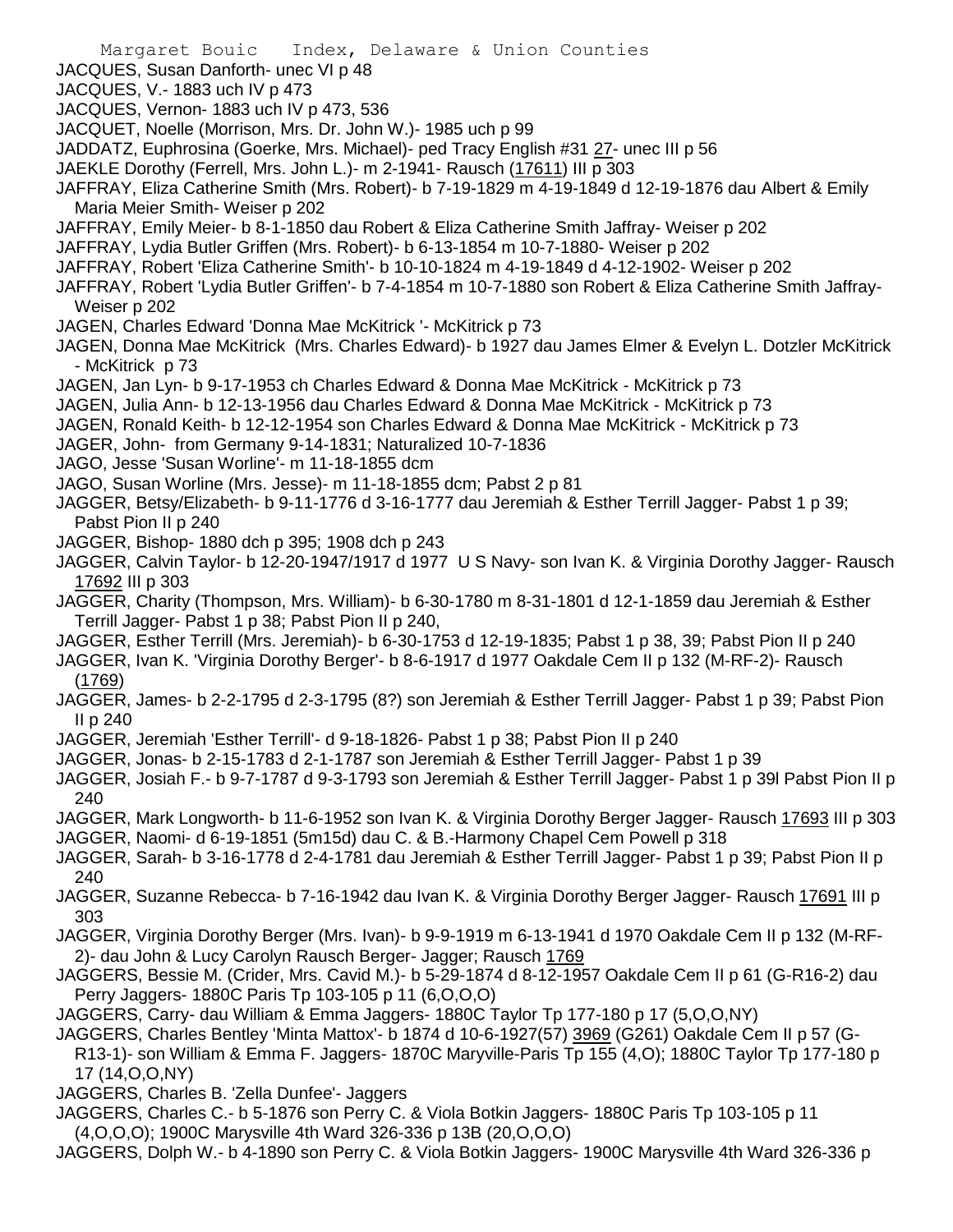Margaret Bouic Index, Delaware & Union Counties 13B (10,O,O,O)

- JAGGERS, Emma F. (Mrs. William)- b 12-1845 d 3-20-1931 (85) Oakdale Cem 4325 (E239) I p 40 (E-38-1); 1870C Marysville-Paris Tp 155 p 21 (24,O); 1880C Taylor Tp 177-180 p 17 (34,NY,VA,NY); 1900C Taylor Tp 259-265 p 11B (54,Ny,Ny,NY) m 34y, 6 ch
- JAGGERS, Emma- dau William & Emma Jaggers- 1870C Taylor Tp Marysville-Paris Tp (3/12,O)
- JAGGERS, C. Eugene- son Mary Lucille Jaggers Price- Jaggers
- JAGGERS, Leonard P.- b 3-1882 son Perry C. & Viola Botkin Jaggers- 1900C Marysville 4th Ward 326-336 p 13B (18,O,O,O)
- JAGGERS, Lillie- dau Sarah Jaggers- 1870C Marysville 184 p 21 (14,O)
- JAGGERS, Margaret M. (Robinson, Mrs. Lonzo R.)- b 12-5-1905 d 5-7-1960 Oakdale Cem II p 142 (M-R8-2)
- JAGGERS, Mary Lucille (Price, Mrs. Leonard)- b 8-2-1909 d 2-12-1995 dau Charles B. & Zella Dunfee Jaggers- Jaggers; Price
- JAGGERS, Matilda (Carter, Mrs. John)- delge IV p 36
- JAGGERS, Minta Mattox (Mrs. Charles)- b 1881 d 1942 Oakdale Cem II p 57 (G-R13-1)
- JAGGERS, Myrtle- dau William & Emma Jaggers- 1880C Taylor Tp 177-180 p 17 (7,O,O,NY)
- JAGGERS, Perry C. 'Viola Botkin'- b 1849 m 12-23-1873 d 11-28-1932(83) Oakdale Cem 4479 (D-158) I p 92 (D-R7-10); son Sarah Jaggers- uninf p 18; 1870C Marysville-Paris Tp 184 p 21 (21,) 1880C Paris Tp 103-15
- p 11 (30,O,O,O); 1900C Marysville 4th Ward 326-336 p 13B (51,O,O,NY) m 26y
- JAGGERS, Robert- d 2-11-1923 (2y3m) Oakdale Cem 3531 (GE) I p 19
- JAGGERS, Rosellia J.- d 8-15-1909 (35y3m) Oakdale Cem 2216(239E) I p 10 (E-R38-1)
- JAGGERS, Sarah (Mrs. )(Carpenter, Mrs. Thomas)- m 12-3-1874 ucm 5595; 1870C Marysville 184 p 21 (45,NY); mt 3 p 4,6
- JAGGERS, Sarah- dau William & Emma Jaggers- 1870C Marysville-Paris Tp 55 p 21 (1,O); 1880C Taylor Tp 177-180 p 17 (11,O,O,NY)
- JAGGERS, Taylor- 1883 uch V p 680
- JAGGERS, Rev. T. J.- 1883 uch V p 365, 396
- JAGGERS, Viola Botkin (Mrs. Perry C.)- b 1855 Clark Co d 6-2/6-1908 (57/53y3m) Oakdale Cem 2123 (158F) I p 92 (D-R7-10); Sbc p 38; 1880C Paris Tp 103-105 (20,O,O,O); 1900C Marysville 4th Ward 326-336 p 13B (45,O,O,Ky) m 26y, 4 ch
- JAGGERS, William 'Emma'- d 11-13-1902 (58y3m) Oakdale Cem 1579 (239E) I p 40 (E-R38-1); 1870C Marysville-Paris Tp 185 p 21 (25,O); 1880C Taylor Tp 177-180 p 17 (35,O,O,NY); 1900C Taylor Tp 259-265 p 11B (53,O,NJ,NY) m 34y
- JAGGERS, Rev. Winfield- 1883 uch V p 426, 431, 466, 680
- JAGGERS, Winnie- dau William & Emma Jaggers- 1880C Taylor Tp 177-180 p 17 (9,O,O,NY)
- JAGGERS, Zella Dunfee (Mrs. Charles B.)- Jaggers
- JAGGOR, Emily B. Burnham (Mrs. Frank B.)- m 10-7-1851 dcm
- JAGGOR, Frank B. 'Emily B. Burnham'- m 10-7-1851 dcm
- JAGON, Peter- Nash p 84
- JAGOO, Jesse- 1880C Delaware Town p 537C
- JAGOO, Jessie- 1870C Delaware Town 307 (47)
- JAGOO, Susan (Mrs. Jessie)- 1870C Delaware Town 307 (44)
- JAGRUVIER, George- 1860C Union Tp 496-500 p 69 (20,Bav)
- JAHANIAN, Afsar (Ghoddousi, Mrs. Ahmed) Cowgill p 75
- JAHN, August 'Christine Ripple'- (49-1897) dcb late (Earl August)
- JAHN, Betty (Mrs. James R.)-1961, 1964, 1969 dcd
- JAHN, Betty (Seevers, Mrs. )- dau Charles R. & Ona M. Jahn- Jahn; 1961 (16), 1964 dcd
- JAHN, Betty (Shooks, Mrs. Timothy)- dau Lawrence C. & Erma E. Durban Jahn- Jahn; 1959(5), 1962 ucd
- JAHN, Carol (Ashbook, Mrs. )- dau Charles R. & Ona Jahn- Jahn
- JAHN, Charles R."Ray" 'Ona' d 9-15-1985 (75) bur Johnstown- Jahn; 1961, 1964, 1969, 1971, 1980 dcd
- JAHN, Christine Ripple (Mrs. August)- (44-1897) dcb late (Earl August)
- JAHN, Clarence 'Freda'- d 3-16-1971 son Lawrence C. & Erma E. Durban Jahn- Jahn; 1949, 1959, 1962, 1967 ucd
- JAHN, Donald- son Earl & Helen A. Carr Jahn- Jahn; 1980 dcd
- JAHN, Douglas Karl- b 1954 son Fritz,Jr. & Marilyn Jahn- Jahn; Sbc p 25; 1959, 1962, 1967, 1971, 1991 ucd
- JAHN, Earl August 'Helen A. Carr'- b 9-28-1897 d 1978- son August & Christine Ripple Jahn- Jahn; 1961, 1964, 1969, 1971 dcd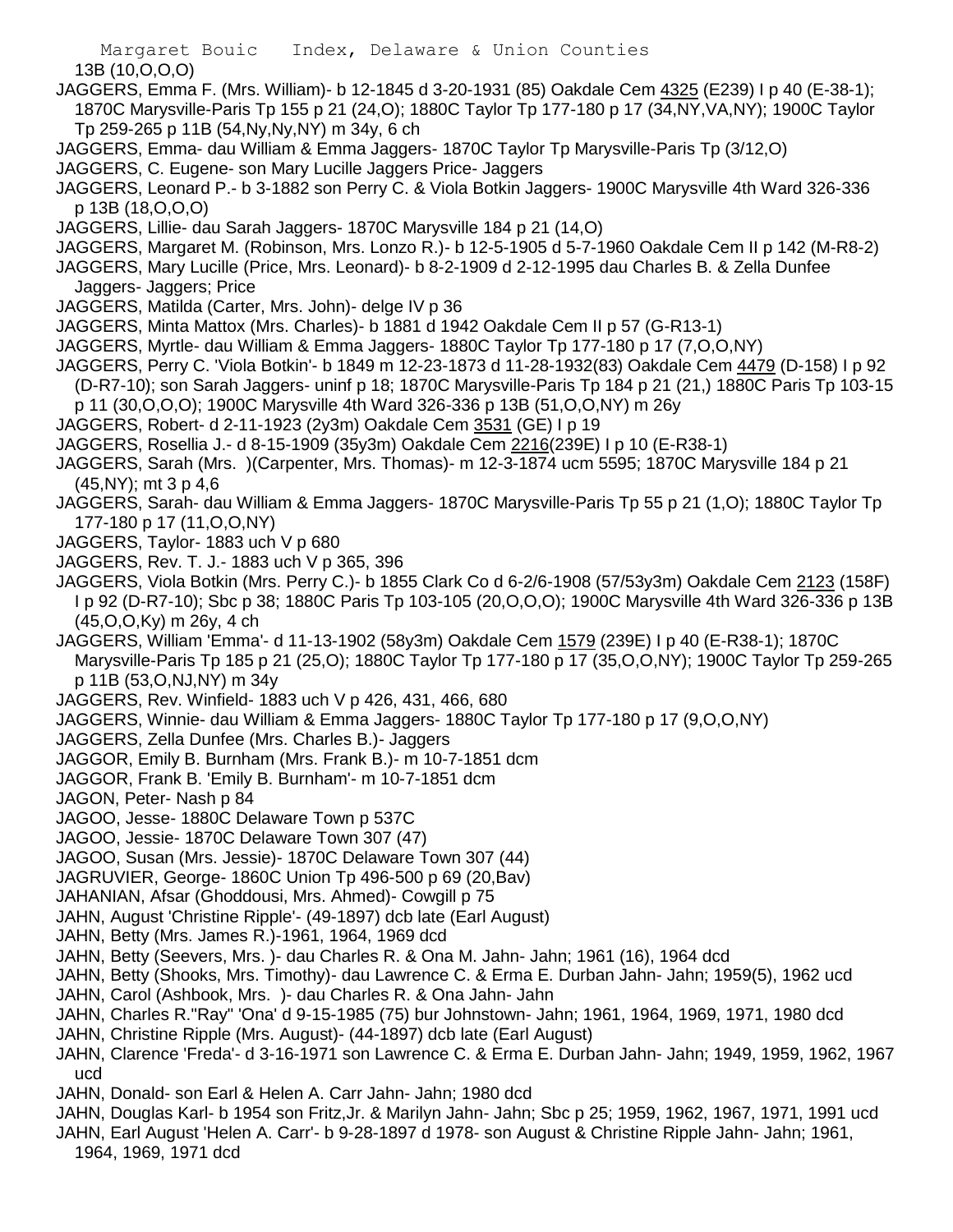- JAHN, Erma E. Durban (Mrs. Lawrence C.)- b 3-18-1920 d 1-1-1991 (70) Alton Cem- dau William & Irene Weber Durban- Jahn; 1949, 1959, 1962, 1971, 1973, 1977, 1975 ucd
- JAHN, Florence (Conner, Mrs. )- dau Lawrence C. & Erma E. Durban Jahn- Jahn; 1949 ucd
- JAHN, Freda (Mrs. Clarence)- Jahn
- JAHN, Fritz K.'Martha O. Hafemann'- b 1-28-1904 m 11-26-1926 d 9-29-1988 (84) Oakdale Cem II p 129 (M-RC-13) -son Karl & Johana Schewe Jahn- Jahn; 1949, 1962, 1967, 1971, 1973, 1975, 1977, 1981, 1983 ucd
- JAHN, Fritz,Jr. 'Marilyn Reed'- son Fritz K. & Martha O. Hafemann Jahn- Jahn; Sbc p 25; 1959, 1962, 1967, 1971, 1973, 1975, 1983, 1991 ucd see John
- JAHN, Helen A. Carr (Mrs. Earl)- b 4-3-1904 d 7-12-1990 (86) Burnside Cem- dau Floyd & Roxanna Mundeel Carr- Jahn; 1961, 1964, 1969, 1971 dcd
- JAHN, Helen (Reinger, Mrs. )- dau Karl & Johanna Schewe Jahn- Jahn
- JAHN, Jacob 'Paulina Franke'- Jahn
- JAHN, James- son James R. & Betty Jahn- 1961(6), 1964, 1969 dcd
- JAHN, James R. 'Betty'- 1961, 1964, 1969 dcd
- JAHN, Jay- b 1962 son James R. & Betty Jahn- 1964, 1969 dcd
- JAHN- Jean E.- 1980 dcd Berkshire Tp
- JAHN, Jeffrey- son James R. & Betty Jahn- 1961 (2 1/2), 1964, 1969 dcd
- JAHN, Johanna Schewe (Mrs. Karl)- Jahn
- JAHN, Judson- b 1968 son James R. & Betty J. Jahn- 1969 dcd
- JAHN, Karl 'Johanna Schewe'- Jahn
- JAHN, Laura (Abrams, Mrs. )- dau Earl & Helen A. Carr Jahn- Jahn
- JAHN, Lawrence C. 'Erma E. Durban'- b 10-7-1903 d 11-27-1980 (77) Alton Cem- son Jacob & Pauline Franke Jahn- Jahn; 1949, 1959, 1962, 1967, 1971, 1973, 1975, 1977 ucd
- JAHN, Lynn- b 1956 dau Fritz,Jr. & Marilyn Reed Jahn- Jahn; Sbc p 25; 1959, 1962, 1967, 1971, 1973, 1975 ucd
- JAHN, Marilyn Reed (Mrs. Fritz,Jr.)-Jahn; Sbc p 25; 1959, 1962, 1967, 1971, 1973, 1975, 1983, 1991 ucd see John
- JAHN, Martha O. Hafemann (Mrs. Fritz K.)- b 8-12-1908 Ger. m 11-26-1926 d 6-21-1993 (84) Oakdale Cem II p 129 (M-RC-13)-dau Karl & Minna Roepke Hafemann- Jahn; 1949, 1962, 1967, 1971, 1973, 1975, 1977, 1979, 1981, 1983, 1991 ucd
- JAHN, Mildred (Gable, Mrs. )- dau Earl & Helen A. Carr Jahn- Jahn
- JAHN, Nancy (Conklin, Mrs. William)- m 6-12-1960 dau Fritz K. & Martha O. Hafemann Jahn- Hahn; 1967 ucd; Sbc p 23, 24, 25; Conklin (HC1123); 1959 ucd
- JAHN, Ona M. (Mrs. Charles R.)- Jahn; 1961, 1964, 1969, 1971, 1980 dcd
- JAHN, Paulina Franke (Mrs. Jacob)- Jahn
- JAHN, Paulina (Sloat, Mrs. John)- dau Lawrence C. & Erma E. Durban Jahn- Jahn; 1949, 1959(15) ucd
- JAHN, Roy- son Earl & Helen A. Carr Jahn- Jahn
- JAHN, Terry- son Charles R. & Ona Jahn- Jahn; 1961(11,), 1964, 1969 dcd
- JAKES- see Jenks- Rev. Ahab- Pabst 8 p 51, 58
- JAKESWAY, Martha- 1880C Concord Tp p 274A
- JAKETIC, Dennis 'Sherry Soderholm'- Jaketic
- JAKETIC, Sherry Soderholm (Mrs. Dennis)- b 10-19-1956 d 4-24-1990 (33) dau John & Gloria Soderholm-Jaketic
- JAKEWAY, Almira- dau David & Elizabeth Jakeway- 1860C Taylor Tp 913 (20, Pa)
- JAKEWAY, Brian- son David & Elizabeth Jakeway- 1860C Taylor Tp 913 (11,O)
- JAKEWAY, David 'Elizabeth'- 1860C Taylor Tp 931 (50,NY)
- JAKEWAY, David E.- son Lucinda Jakeway- 1870C Leesburg Tp 27 p 4 (2,O)
- JAKEWAY, Elizabeth- d 6-1-1865 (52y3m) Raymond Cem lptw p 32
- JAKEWAY, Elizabeth (Mrs. David)- 1860C Taylor Tp 913 (50,NY)
- JAKEWAY, Elmira (Whitford, Mrs. Almerion)- m 12-13-1863 ucm 3509
- JAKEWAY, George H.- son Lucinda Jakeway- 1870C Leesburg Tp 27 p 4 (4,O)
- JAKEWAY, John- b 4-1870 son Lucinda Jakeway- 1870C Leesburg Tp 27 p 4 (1/12,O)
- JAKEWAY, Joseph- son David & Elizabeth Jakeway- 1860C Taylor Tp 913 (22,Pa)
- JAKEWAY, Lorinda- dau David & Elizabeth Jakeway- 1860C Taylor Tp 913 (7,O)
- JAKEWAY, Lucinda- 1870C Leesburg Tp 27 p 4 (26,Va)
- JAKEWAY, Pennella (McAdow, Mrs. George)- m 3-8-1861 ucm 3147- dau David & Elizabeth Jakeway- 1860C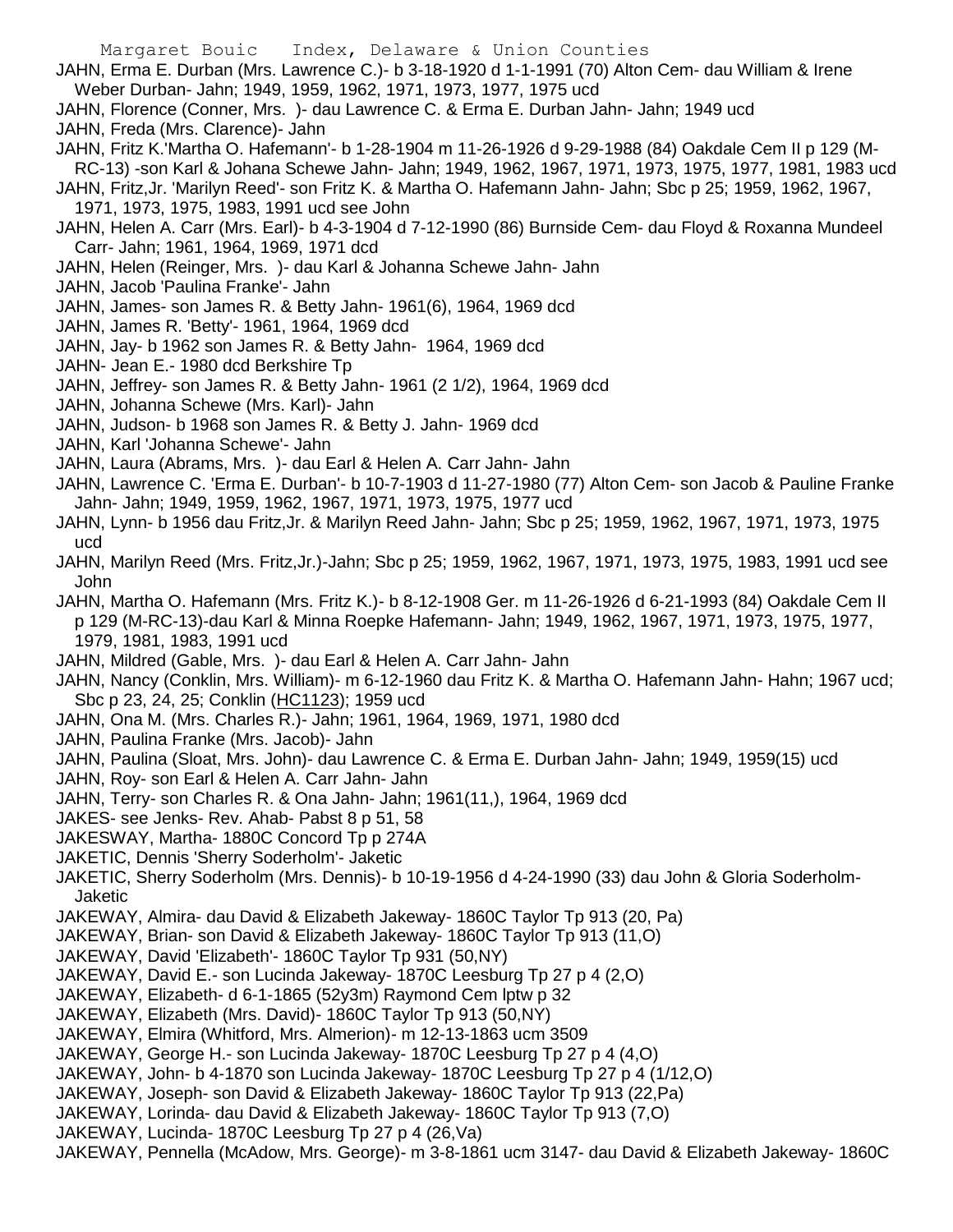Margaret Bouic Index, Delaware & Union Counties Taylor Tp 913 (26,NY) JAKEWAY, Samuel E.- son Lucinda Jakeway- 1870C Leesburg Tp 27 p 4 (7,O) JAKEWAY, V.- ch David & Elizabeth Jakeway- 1860C Taylor Tp 913 (24.Pa) JAKLONSKI, Brian A.- 1991 ucd JALBERT, Anna Barbara Hiss (Mrs. Gerard Hector)- b 7-23-1935 dau Alfred George & Lenna Brown Hiss-McKitrick p 162 JALBERT, Gerard Hector 'Anna Barbara Hiss'- McKitrick p 162 JAME, Elizabeth- 1870C Brown Tp 245 (27) JAMEISON- see Jamison JAMES, Duke of York (1682) Genther p 28 JAMES, I of England- McKitrick p 18, 20, 48; Genther p 4, 134; Powers Pat p 86, 95 JAMES, VI of Scotland- McKitrick p 18, 48 JAMES, James Bible- delge VII p 11 JAMES, --family of Joel R. Whitehead #382, unec XII p 49 JAMES, ---dg 1-3-1902 p 4, 8; delge VII p 24 JAMES, Rev.- dg 12-18-1891 Cryder Ab p 74, 75; dg 12-23-1891; unec VIII p 39 JAMES, Aaron 'Elizabeth Fieldhouse'- son Thomas James- dcc Gordon Seese 896 JAMES, Abner 'Nancy' b 1782 d 1858 son Moses James- dcc Gordon Seese 112 JAMES, Abram- son Thomas James- dcw Bk 3 p 309 JAMES, Ada Lucretia Wood (Mrs. Alonzo Riley)- b 7-24-1863 m 3-21-1888 d 8-2-1952 dau Francis Marion & Admah Zedina Southwick Wood- dcc Gordon Seese 15 JAMES, Adam Michael- dau Leland Eugene & Debbie McKenzie James- James JAMES, Albert- b 3-1883 son Riley & Rachel Meeks James- 1900C Milford 156-167 p 7A (17,O,O,O) JAMES, Alford P.- son Melville F. & Martha James- 1850C Berlin Tp 1972 p 121 (7,O) JAMES, Alfred S.- 1908 dch p 397 JAMES, Alice- dau Anson & Ora M. Elliott James- James; dg 2-18-1949 JAMES, Almira J. (Wood, Mrs. Richard)- m 4-3-1844 dcm JAMES, Alonzo- son Obadiah James- 1883 uch V p 174 JAMES, Alonzio Riley 'Ada Lucretia Wood'- b 3-5-1862 m 3-21-1888 d 1-6-1941 son Joseph H. & Barbara Wyler James- dcc Gordon Seese 14 JAMES, Alva C. 'Hazel Cahill'- b 12-11-1883 m 12-23-1906 son Lemuel & Mary Carnes James- James JAMES, Amos Wiley- b 1-7-1848 m 1872 d 1924 bur Cardington- son Ludwell W. & Martha Joy James- James JAMES, Anissa- b 1969 dau Howard E. & Vickie J. James- 1971 dcd JAMES, Ann Barnard (Mrs. F. Marion)- m 2-27-1844 dcm; Powell p 333 JAMES, Ann Boulden- b 2-20-1917 dau Emil Roy & Mary Beatrice James- Nash p 112 JAMES, Ann- dau John & Jemima Evans James- 1880 dch p 759 JAMES, Anna (Mrs. Herbert G.)- 1949, 1959 ucd JAMES, Ann (Mrs. Lorenzo)- James JAMES, Ann (Mrs. Paul)- 1971, 1973, 1991 ucd JAMES, Ann (Mrs. Willis)- Maugans Anc p 36 JAMES, Anna (Hager, Mrs. Howard Asbury)- m 11-15-1917, 3rd wife- Genther p 209 JAMES, Anna Mae (Mrs. Clare A.)- 1949 ucd JAMES, Anna May Gibson (Mrs. )- b 5-19-1928 dau Grear Emmitt & Ruth Merrill Cramer Gibson- 1985 uch p 58 JAMES, Anna (Mettle, Mrs. Edmund Smith)- dau Rev. Evan Phillips & Lucy Taylor Kelley James- dcq Hester Taylor Mettler Crawford 3 JAMES, Anna Shuster (Mrs. Madison Theodore)- (38-1902) dcb late (Orphan Virginia)

- JAMES, Annabelle Feucht (Mrs. Bernard)- b 3-7-1921 m 6-14-1959 d 7-1-1991 (70) Mt. Herman Cem- dau Gottlieb & Anna Amelia Brenning Feucht- James; 1962, 1967, 1971, 1973, 1975, 1977, 1979, 1983, 1991 ucd
- JAMES, Anne (Mrs. )- dcq Hester Mettler Crawford 13
- JAMES, Annie H.- dau Charles H. & Annie James- 1860C Jackson Tp 1095-1110 p 145 (3,O)
- JAMES, Annis (Mrs. Charles H.)- 1860C Jackson Tp 1095-1110 p 145 (49,Md)
- JAMES, Anson 'Louie Robinson'- son Lemuel & Sarah A. Fogle James- 1908 dch p 744; Sbc p 38; 1880C Leesburg Tp 280 p 188D (9,O,O,O)
- JAMES, Anson 'Ora Elliott'- d 2-18-1949 (77) Radnor Cem- dg; James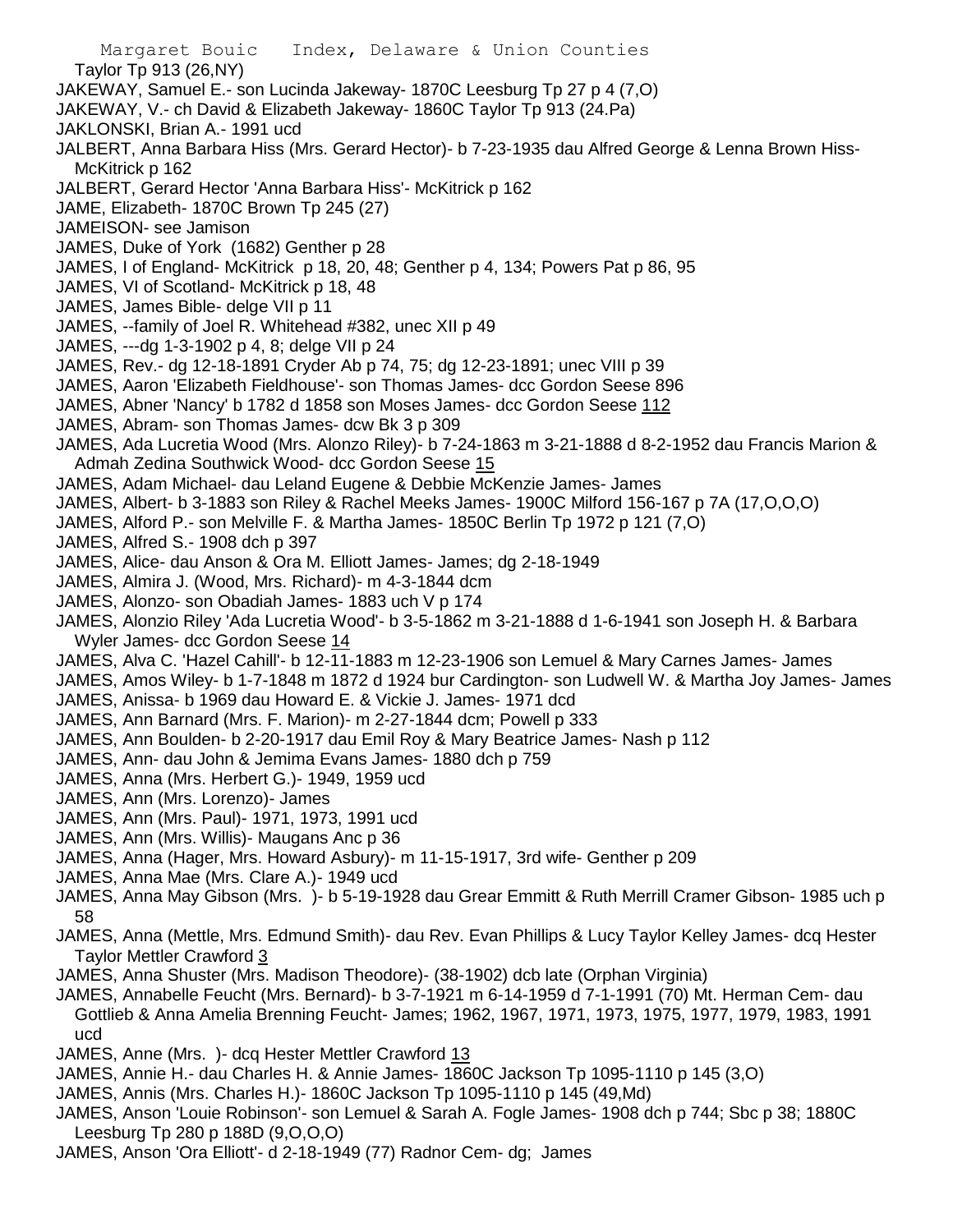- JAMES, Anvil- son Thomas James- dcw Bk 3 p 309 see Auvil
- JAMES, Dr. Arthur- cancer surgeon- 1980 dcd
- JAMES, Arthur- b 1867 d 1943- Byhalia Cem R8 lptw p 125
- JAMES, B.- 1908 dch p 409
- JAMES, Barbara A. (Mrs. George H.)- 1961, 1964, 1969, 1971, 1980 dcd
- JAMES, Barbara (Mrs. John)- 1975 ucd
- JAMES, Barbara Stembel (Mrs. Leonard C.)- James; 1959, 1967, 1971, 1973, 1975, 1977, 1979, 1981, 1983, ucd
- JAMES, Barbara Wyler (Mrs. Joseph H.)- b 1836 d 1916 dcc Gordon Seese 2
- JAMES/JACOBY, Bartholomew- Powell p 308
- JAMES, Benjamin F.- son Solomon & Jeannette Comdt James- 1883 uch V p 689; 1870C Taylor Tp 232-222 p 28 (20,O) black
- JAMES, Benton- son David & Charlotte Bradfield James- dumch p 486
- JAMES, Bernard R. Annabelle Feucht'- m 6-14-1959- James; 1959, 1962, 1967, 1971, 1973, 1975, 1977, 1979, 1983, 1991 ucd
- JAMES, Bertha- infant 1913- Byhalia Cem R8- lptw p 125
- JAMES, Bertha- b 2-4-1883 d 5-20-1896 New Millcreek p 35 dau Lemuel & Sarah A. Fogle James
- JAMES, Beth Lottie (Cole, Mrs. Clyde E.)- b 12-29-1893 m 6-5-1912 d 7-18-1976 dau Alonzo Riley & Ada Lucretia Wood James- dcc Gordon Seese 7
- JAMES, Betsy Baker (Mrs. Gary)- dau Robert Baker- James
- JAMES, Betty- adopted dau William E. & Eleanor Archer Freshwater- Freshwater p 43
- JAMES, Beverly F. (Mrs. Herbert L.)- 1979, 1981, 1983, 1991 ucd
- JAMES, Beverly Kay- dau Clare A. & Anna Mae James- 1949 ucd
- JAMES, B. F. 'Elizabeth J. Gilcrist'- 1883 uch V p 106; Longbrake p 83
- JAMES, Brunette (Williams, Mrs. )- dau Anson & Louie Robinson James- 1908 dch p 744; dg 2-18-1949
- JAMES, C. A.- son John Francis & Carrie Yoakum James- James
- JAMES, Callie- Pabst 3 p 9,18
- JAMES, Caroline (Stephens, Mrs. William C.)- b 4-21-1855 m 11-4-1879 d 5-20-1909 dau James & Catherine Jones James- delge VII p 11, VIII p 5, 45; 1870C Radnor Tp 4689 (15)
- JAMES, Carolyn Sue (Mrs. Robert L.)- 1971, 1980 dcd
- JAMES, Carolyn Sue Wagner (Mrs. Daniel Gene)- m 5-18-1969 dau Arthur E. James- James
- JAMES, Carrie Yoakum (Mrs. John Francis)- d 2-19-1955- James
- JAMES, ---(Austin, Mrs. George)- dau John Francis & Carrie Yoakum James- James
- JAMES, Catharine- 1869 wsc p 12; Pabst 8 p 24
- JAMES, Catharine- b 10-20-1849 dau James & Catharine Jones James- James Bible; unec VII p 11, VIII p 5, 45
- JAMES, Catharine (Mrs. James)- b 3-9-1812 m 3-1-1832 d 8-30-1864 James Bible; unec VII p 11; dg 9-20- 1867; Cryder Ab p 63; dg 9-16-1864 Cryder Ab p 443; 1870C Radnor Tp 468 (56)
- JAMES, Catherine- dau David James- 1870C Delaware Town 330 (8)
- JAMES, Catherine/Cathy (Harper, Mrs. Bryan)- b 1968 dau David A. & Vivian James- 1969, 1971, 1980 dcd
- JAMES, Catherine Gamby (Mrs. John)- Powell p 308
- JAMES, Catherine Jones (Mrs. James)- b 3-9-1812 m 3-1-1832 d 2-4-1903 James Bible; delge VII p 11, VIII p 5, 45
- JAMES, Cathrine (Mrs. )- rtc p 7,8,9
- JAMES, Cecile Marie (Harriman, Mrs. Stuart)- b 8-29-1903 m 6-9-1928 dau Sylvester Skidmore & Emma Anderson James- Anderson 4,5; Carr 11431451
- JAMES, Charles- 1870C Delaware Town p 330
- JAMES, Charles- son Charles H. & Annis James- 1860C Jackson Tp 1095-1110 p 145 (19,O)
- JAMES, Charles Eugene- b 6-5-1923 son Ted Alexander & Sarah Louise Masters James- dcb late
- JAMES, Charles H. 'Annis'- 1860C Jackson Tp 1095-1110 p 145 (50,Mass)
- JAMES, Charles H. 'Harriet M. Hoadley'- m 5-22-1862 dcm
- JAMES, Charles M.- son Melville F. & Martha James- 1850C Berlin Tp 1872 p 121 (12,Vt)
- JAMES, Charles- b 1974 son Paul & Ann James- 1983, 1991 ucd
- JAMES, Charles T. 'Hazel Scholfield'- m 9-20-1906 d 6-21-1970 (88) Radnor Cem- James
- JAMES, Charlotte Bradfield (Mrs. David)- m 11-26-1826 d age 84- dau James Bradfield- dumch p 168, 262, 332, 385; Powell p 333, 335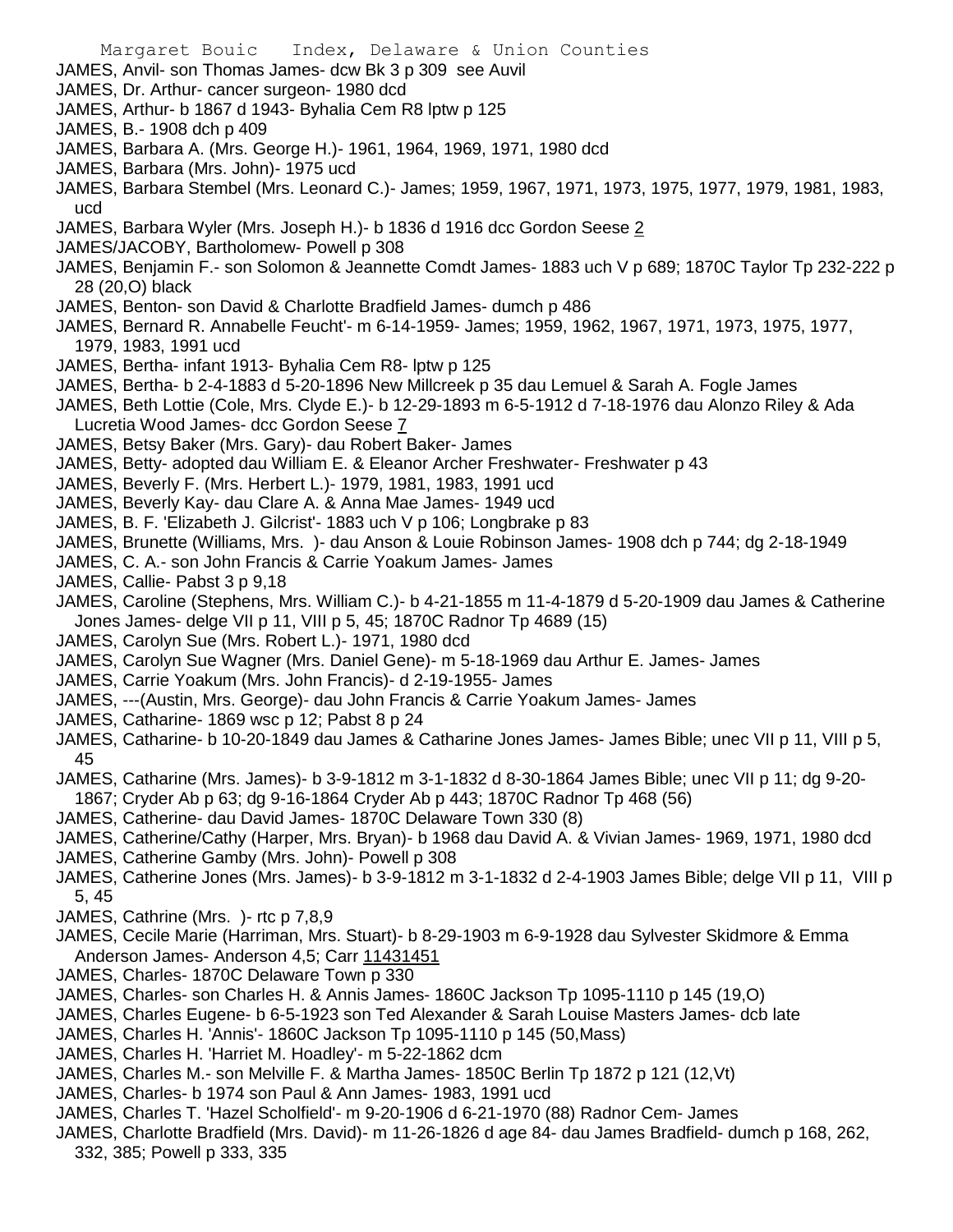JAMES, Chloe Anna (Sparks, Mrs. )- b 7-8-1908 dau William Walter & Lizzie Zelpha Wilcox James- dcb late; dg 9-13-1952

- JAMES, Chloie Cloyce (Evans, Mrs. John Lester)- b 5-5-1883 m 11-14-1905 d 10-26-1940 dau Wesley Kincaid & Mary Jane Shapley Loney James- dcc Bonita Evans Young 5
- JAMES, Christopher- b 1978 son Paul & Ann James- 1983, 1991 ucd
- JAMES, Cindy (Mrs. David)- 1991 ucd
- JAMES, Clara- 1880C Delaware Town p 490C
- JAMES, Clare A. 'Anna Mae'- 1949 ucd
- JAMES, Clarissa (Smale, Mrs. Edwin)- m 7-5-1860 dcm
- JAMES, Claude LeRoy 'Geneva'- b 6-27-1912 Milford Cem son Riley & Minnie Beard James- James
- JAMES, Cleo (Biddle, Mrs. )- sister Clifford L. James- James
- JAMES, Cleo A. (Mrs. Glen W.)- James; 1961, 1964, 1969, 1971, 1980 dcd
- JAMES, Cleo (Judson, Mrs. )- dau Charles T. & Hazel Scholfield James- James
- JAMES, Cleo Swam- b 112-7-1920 m 12-17-1938 dau Pearl C. & Mabel Conklin Swam- dcc Dorothy Swam Swisher 1
- JAMES, Clifford- son Charles T. & Hazel Scholfield James- James
- JAMES, Clifford L.- b 10-20-1911 d 12-24-1989 (78) Radnor Cem- James
- JAMES, C. M.- 1880 dch p 263; 1883 uch IV p 518
- JAMES, Cora M. (Mrs. William M.)- 1977, 1983, 1991 ucd
- JAMES, Cory William- b 3-14-1989 son Gary & Betsy Baker James- James
- JAMES, Craig- b 1968 son Howard E. & Vickie J. James- 1971 dcd
- JAMES, Craig- b 1975 son Robert L. & Carolyn James- 1980 dcd
- JAMES, Crise (Brooks, Mrs. Harvey)- m 11-29-1844 Madison Co unec X p 8
- JAMES, Cynthia Ashton- b 6-10-1920 dau Emil Roy & Mary Beatrice Smith James- Nash p 112
- JAMES, D.- delge V p 300
- JAMES, Dale- James
- JAMES, Daniel B.- son Harry & Elizabeth James- dcw Bk 4 p 189(21); 1850C Berlin Tp 1927 p 119 (12,O)
- JAMES, Daniel Gene 'Carolyn Sue Wagner'- m 5-18-1969 son Eugene James- James
- JAMES, Daniel- son Jonathan James- dumch p 169, 332
- JAMES, David- 1961 dcd Radnor
- JAMES, David- 1870C Delaware Town 330 (6)
- JAMES, David A. 'Vivian L.'- 1964, 1969, 1971, 1980 dcd
- JAMES, David 'Charlotte Bradfield'- m 11-26-1826 d age 83- son Jonathan James- dumch p 168, 262, 332, 468, 485; Powell p 333, 335
- JAMES, David 'Cindy'- Claibourne Tp 1971 ucd
- JAMES, David- son Claude LeRoy & Geneva James- James
- JAMES, David- son Glen & Cleo James- James
- JAMES, David? H. S. W. d 1-12-1863 (21-10-9) OVI Milford Cem Un Al p 17
- JAMES, David- b 1978 son Timothy E. & Lisa M. James- 1985 uch p 5, 63; 1983 ucd
- JAMES, David 'Vicki'- James
- JAMES, David- b 1961 son William M. & Cora M. James- James; 1977 ucd- engaged to Carie Sue Watterson
- JAMES, Debbie- b 1971 dau David A. & Vivian L. James- 1971, 1980 dcd
- JAMES, Debbie McKenzie (Mrs. Leland Eugene)- b 5-18-1950 m 9-7-1968 d 2-17-1994 (43) dau Everette & Hazel O'Brien McKenzie- James; 1971, 1973 ucd
- JAMES, Deborah Figg (Mrs. Walter Thomas)- m 11-27-1970 James
- JAMES, Deborah Kay (Bush, Mrs. Michael)- m 11-28-1992- dau David & Vicki James- James
- JAMES, Deidre A.- dau Horace James- James- engaged to Jamie C. Francis
- JAMES, Dennis 'Lula'- 1900C Richwood 316-334 p 12B (30,O,O,O) m 9y
- JAMES, D. H.- 1880 dch p 302
- JAMES, Diana- dau Herbert G. & Anna James- 1959 ucd(9)
- JAMES, Dina- 1860C Brown Tp 819-777 (45,O); 1870C Brown Tp 106-109 (57,O);
- 1880C Brown Tp (62,O,O,O)- delge II p 19, 40, III p 14 or Janes?
- JAMES, Dina DeWitt (Mrs. Oliver)- m 5-3-1840 dcm
- JAMES, Donald- Pabst 2 p 11
- JAMES, Donald- b 1901 d 3-8-1919 Oakdale Cem I p 13 E
- JAMES, Donald Arthur 'Patricia C.'- James; 1961, 1964, 1969 dcd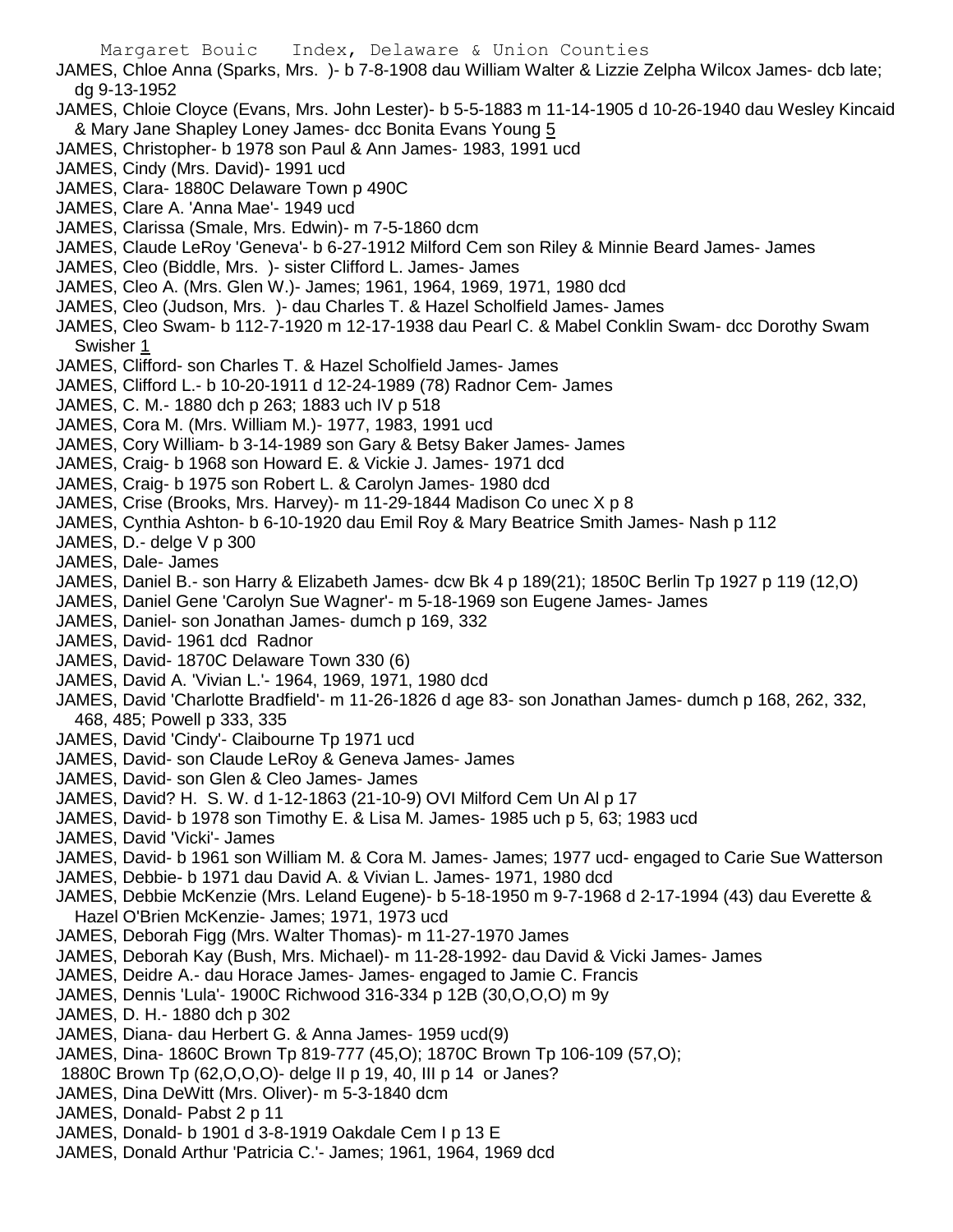- JAMES, Donald- son John Francis & Carrie Yoakum James- James
- JAMES, Donald L.- son Gerald P. James- James
- JAMES, Donna (Denman, Mrs. William)- dau Gerald P. James- James
- JAMES, Dorothy (Mrs. Jonah), Jr.- 1971, 1975, 1977, 1979, 1981, 1983, 1991 ucd
- JAMES, Dorothy (Nist, Mrs. Floyd)- dau Charles T. & Hazel Scholfield James- James
- JAMES, Dorrance Stanton 'Mary Betty'- d 5-18-1950 (50) dg- son Dr. Jonathan Kelley & Maude Stanton James- 1908 dch p 357, 531; Fowler p 82
- JAMES, Doyt Alan- b 2-25-1946 son Ralph & Lorena Margaret Titus James- Weiser p 71
- JAMES, Drew Robert- b 11-6-1991 son Gary & Betsy Baker James- James
- JAMES, E.- 1869 wsc p 12
- JAMES, Ebenezer R. 'Phebe Ann Bockoven'- b 11-10-1814 m 4-27-1837 d 11-12-1881- dcc Bonita Evans Young 20
- JAMES, Eddie- 1869 wsc p 12; Pabst 8 p 24
- JAMES, Edwan H. 'Maggie R. McPeake'- b 4-8-1877 m 5-9-1899 dcm son John & Mary Fogle James
- JAMES, Edward- from Wales, Naturalization 10-6-1866, delge IX p 42
- JAMES, Edward- 1880C Delaware Tp. p 332A
- JAMES, Edward- 1870C Delaware Town 330 (40)
- JAMES, Edward- Pabst 8 p 18; 1870C Delaware Town 330 (10)
- JAMES, Edward- 1870C Radnor 471 (14); 1880C Radnor Tp p 477C
- JAMES, Edward- b 1897 son John H. & Hattie James- 1900C Magnetic Springs 346-349 p 14B (2,O,O,O)
- JAMES, H. Edward M. 'Ollie Smith'- b 1878 d 1957 Oakdale Cem II p 8 (B-R4-15)-son Rev. Ludwell W. & Martha Joy James- dumch p 486
- JAMES, Edward- b 1965/4 son Robert E. & Marlene James- 1967, 1971 ucd
- JAMES, Elbert F.- son Melville F. & Martha James- 1850C Berlin Tp 1972 p 121 (13,O)
- JAMES, Elbin- son Lorenzo & Ann James- James
- JAMES, Eleanor Archer Freshwater (Mrs. Wiliam E.)- b 10-19-1872 dau Ebenezer Archer & Clarinda E. Campbell Freshwater- Freshwater p 43, 45
- JAMES, Eleanor (Davids, Mrs. John R.)- m 3-6-1862 dcm
- JAMES, Elizabeth- Oak Grove Cem Powell p 434 not dates
- JAMES, Elizabeth- 1870C Delaware Town 330 (1)
- JAMES, Elizabeth- 1870C Delaware Town 330 (14)
- JAME?, Elizabeth- 1870C Brown Tp 106-109 (27,O); delge II p 40
- JAMES, Elizabeth A. (Mrs. Harry)- dcw Bk 4 p 189(12); 1850C Berlin Tp 1927 p 119 (47,Conn)
- JAMES, Elizabeth (Banker, Mrs. William)- dau James & Charlotte Bradfield James- dumch p 370, 486; Powell p 345
- JAMES, Elizabeth (Black, Mrs. George)- dau Lemuel & Sarah A. Fogle James- 1908 dch p 744; Sbc p 31, 38
- JAMES, Elizabeth (Cook, Mrs. Hiram)- m 3-31-1864 dcm
- JAMES, Elizabeth (Dun, Mrs. )- dau Thomas James- dcw Bk 3 p 309
- JAMES, Elizabeth Edna Stanforth (Mrs. John R.)- d 3-7-1967 (86) Cheshire Cem- James; (21-1902 dcb late (Perle Clifton)
- JAMES, Elizabeth (Mrs. Enoch Korl) m 5-4-1837 dcm; 1850C Delaware Tp 1265 p 92 (33,Pa)
- JAMES, Elizabeth- dau Enoch & Elizabeth Korl James- 1850C Delaware Tp 1265 p 92 (7,O)
- JAMES, Elizabeth Fieldhouse (Mrs. Aaron)- dcc Gordon Seese 897
- JAMES, Elizabeth (Freshwater, Mrs. William Thomas)- m 10-26-1938- Freshwater p 173, 174
- JAMES, Elizabeth (Hartford, Mrs. William)- 1883 uch V p 517
- JAMES, Elizabeth- dau Hugh & Sariah James- 1880C Jackson Tp 7 p 6 (11,NJ,Wales, Wales)
- JAMES, Elizabeth J. Gilcrist (Mrs. B. F.)- dau Thomas C. & Ellen Guthrie Gilcrist- 1883 uch V p 106; Longbrake p 83
- JAMES, Elizabeth Korl (Mrs. Enoch)- m 5-4-1837 dcm
- JAMES, Elizabeth (Thomas, Mrs. David R.)- b 5-5-1841 m 11-14-1867 d 5-20-1927 dau James & Catherine Jones James- James Bible- delge VII p 11, VIII p 5, 45
- JAMES, Elizabeth- b 11-7-1813 dau William & Martha James- delge IX p 80
- JAMES, Elizabeth Worlin (Mrs. Michael,Sr.)- dau Henry & Catherin Cline Worline- Powell p 308
- JAMES, Ella (16-1894) dcb late (Ethel Ruby)
- JAMES, Ellen (Mrs Paul)- b 1847 d 1928 Byhalia Cem R8 lptw p 125
- JAMES, Ellis A. 'Flora M. Rogers'- b 7-6-1894 d 5-27-1974 Oakdale Cem II p 5 (B-R2-14)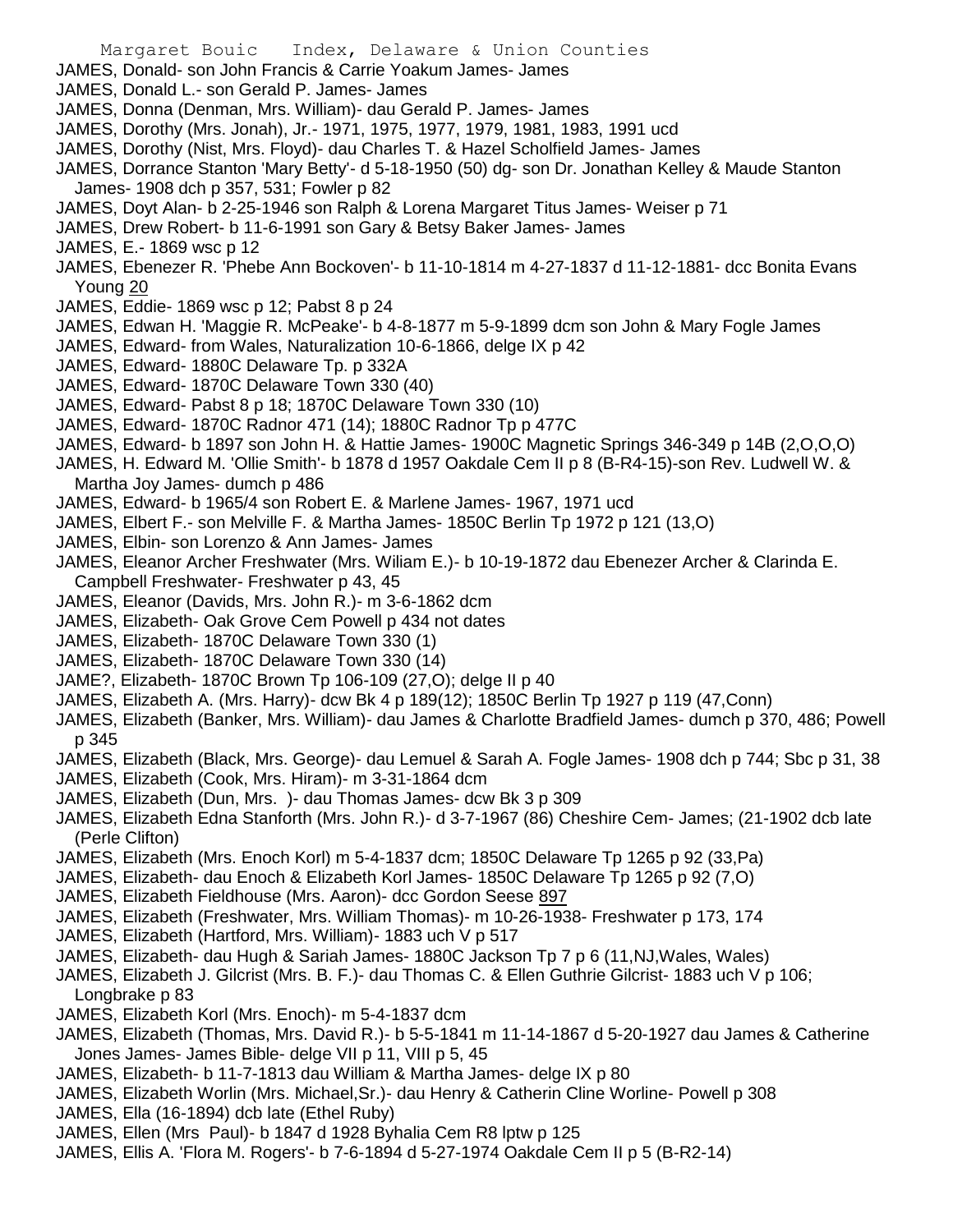JAMES, Elmina (Wood, Mrs.Richard)- b 4-19-1824 m 4-3-1844 d 3-9-1871 dau David & Charlotte Bradfield James- dumch p 261, 486

- JAMES, Elwin- son Anson & Ora Elliott James- James; dg 2-18-1949
- JAMES, Elwood- son David & Charlotte Bradfield James- dumch p 486
- JAMES, Emil Roy 'Mary Beatrice Smith'- m 4--17-1912- Nash p 111
- JAMES, Emily Renee- dau Leland Eugene & Debbie McKenzie James- James
- JAMES, Emma- 1870C Delaware Town 330 (2)
- JAMES, Emma Anderson (Mrs. Sylvester "Ves" Skidmore)- b 1-13-1878 m 10-5-1901 d 1-25-1925 dau Andrew & Sarah Elizabeth Liggett Anderson- Anderson 3,4; Carr 1143145
- JAMES, Emma (Freshwater, Mrs.Frank Percival)- b 1-29-1886 m 2-12-1905 d 4-5-1959 dau Lemuel & Sarah M. Fogle James- James; 1908 dch p 744; Loveless p 8; Sbc p 35; dg 2-18-1949; Freshwater p 211; 1900C Dover Tp 78-80 p 14A (13,O,O,O)
- JAMES, Rev. Emory- son Elizabeth Brown- James
- JAMES, Enoch 'Elizabeth Korl'- m 5-4-1837 dcm from Wales 1806; Naturalized 11-3-1836; delge IX p 42; 1850C Delaware Tp 1265 p 93 (42, Wales)
- JAMES, Enoch 'Leadisa F. Knight'- mar. slip- unec VIII p 19
- JAMES, Erin- b 1979 son Herbert L. & Beverly F. James- 1981, 1983, 1991 ucd
- JAMES, Esther (Mrs. Evan)- dcw Bk 2 p 184
- JAMES, Ethel Ruby (Brimbee, Mrs. )- b 8-21-1894 dau Ella James- dcb late
- JAMES, Eugene "Gene"- son Herbert G. & Anna James- James; 1959 ucd (11)
- JAMES, Evan- uca p 101
- JAMES, Evan 'Esther'- dcw Bk 2 p 184
- JAMES, Evan- son Evan James- dcw Bk 2 p 184
- JAMES, Rev. Evan Phillips 'Lucy Taylor Kelley)- Fowler p 81; 1908 dch p 357, 531; dcq Hester Mettler Crawford 6
- JAMES, Everett T.- son John Francis & Carrie Yoakum James- James
- JAMES, Fannie (Mrs. West)- 1880C Paris Tp 48-61 p 45 (40,O,Va,Md)
- JAMES, FarFay- 1880C Liberty Tp Delaware Co p 304A
- JAMES, Fedelia- 1870C Delaware Town 347 (\*22)
- JAMES, Flora M. Rogers (Mrs. Ellis A.)- b 3-31-1893 d 2-3-1981 Oakdale Cem II p 5 (B-R2-14)
- JAMES, Flora- dau Solomon & Jennette Comst James- 1870C Taylor Tp 232-222 p 28 (12,O)
- JAMES, Florence (Griffith, Mrs. )- dau Anson & Ora Elliott James- James; dg 2-18-1949
- JAMES, Florence M. (Benton, Mrs. Wyville Erasmus)- b 3-20-1885 dau Lemuel & Sarah Fogle James; Newhouse (131141); James; Sbc p 32; dg 2-18-1949; Benton 4,5; 1908 dch p 529, 744; b 2-1884, 1900C Dover Tp 78-80 p 4A (16,O,O,O)
- JAMES, Francena- d 5-18-1877/70 (8m27d) dau Lemuel S./J & Sarah A. Fogle James- New Millcreek p 20; Powell p 259
- JAMES, Frances F. (Mrs. W. L.)- b 10-1839- 1900C Marysville 118 p B5 (60,O,Va,Pa) m 39y, 1 ch
- JAMES, Rev. Frank- 1980 dcd
- JAMES, Frank- b 7-23-1891 d 8-23-1891 New Millcreek p 20; Powell p 250
- JAMES, Fred 'K. M.'- 1870C Delaware Town 293 (\*32)
- JAMES, Frederick R.- 1870C Delaware Town 293 (5)
- JAMES, Freida- b 1956 twin dau Jonah,Jr. & Dorothy James- 1971 ucd
- JAMES, Gary 'Betsy Baker'- James
- JAMES, Gary- b 1962 son Leonard C. & Barbara E. Stembel James- James; 1967, 1971, 1973, 1975, 1977, 1979, 1981, 1983 ucd
- JAMES, Gene- son Leland & Mildred James- 1949, 1962 (14,) ucd
- JAMES, Genetta (Mrs. Solomon)- 1880C Taylor Tp 183-185 p 18 (48,Va,Va,Va) mulatto
- JAMES, Geneva (Mrs. Claude LeRoy)- James
- JAMES, George- 1870C Liberty Tp Delaware Co 405 (11m)
- JAMES, George- b 1851 Gallia Co d 11-27-1922 Oakdale Cem I p 13E
- JAMES, George Conaway,Jr.- b 5-21-1902 d 12-1-1971 (69) bur Terre Haute, son George Conaway,Sr. & Myrtla Louise Thrall Conaway- dcb late
- JAMES, George Conaway,Sr. 'Myrta Louise Thrall- dcb late (George Conaway)
- JAMES, George D. 'Shirley A.'- 1964 dcd
- JAMES, George- son George D. & Shirley A. James- 1964 dcd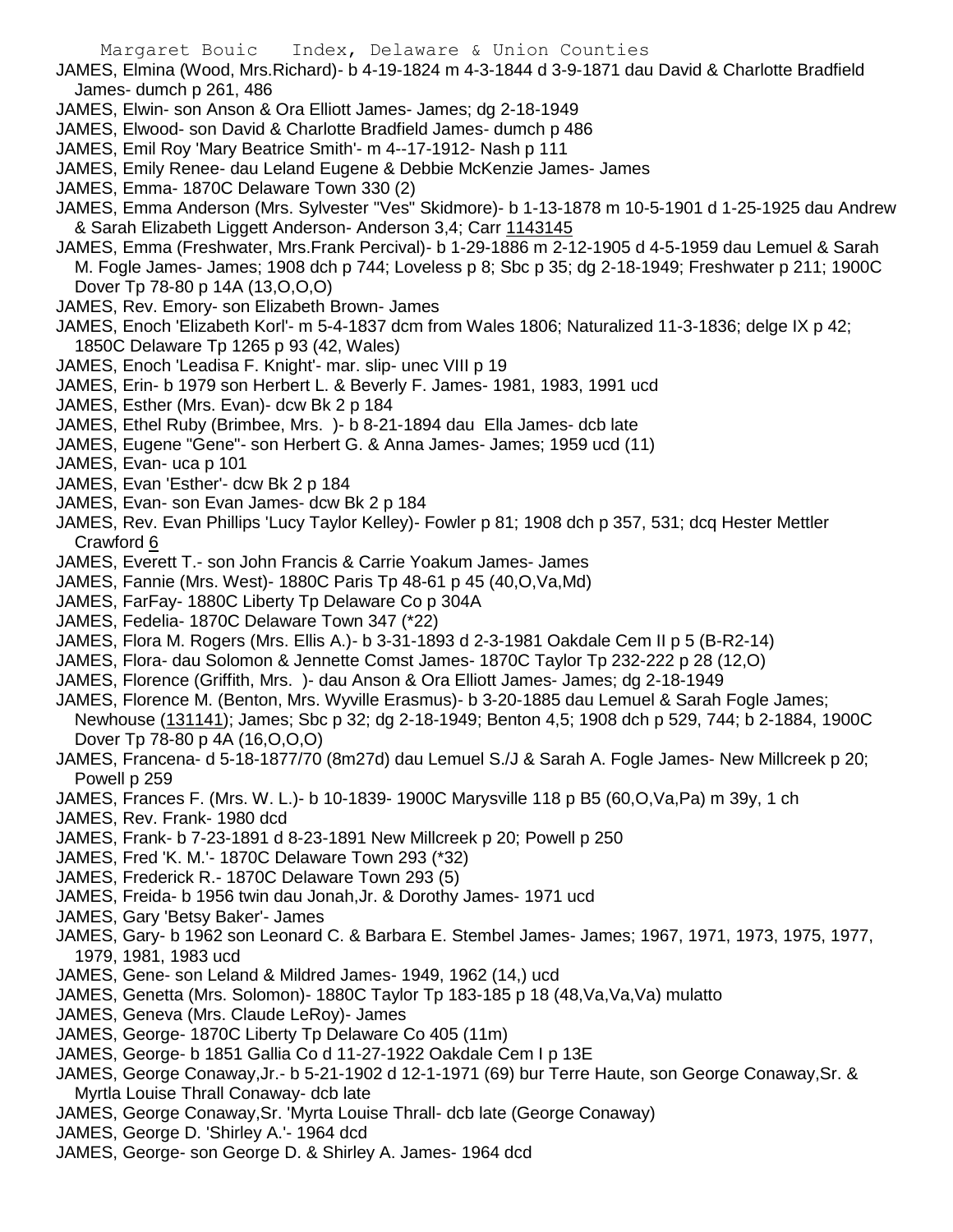Margaret Bouic Index, Delaware & Union Counties JAMES, George H. 'Barbara A.'- James; 1961, 1964, 1969, 1971, 1980 dcd JAMES, George W.- son Solomon & Jennette Comst James- 1883 uch V p 689; 1870C Taylor Tp 232-222 p 28 (20,O) black JAMES, Gerald P. 'Leona Hughes'- b 11-28-1900 m 7-21-1956 d 3-17-1974 Prospect Cem- James JAMES, Giles- unec XII p 32 JAMES, Gladys (Benton, Mrs. )- dau William Walter & Lizzie Zelph Wilcox James- dg 9-13-1952 JAMES, Glenn- b 1960 son Robert E. & Marlene James- 1967, 1971 ucd JAMES, Glen W. 'Cleo A.'- m 12-17-1938- son Anson & Ora Elliott James- James; dg 2-18-1949; 1961, 1964, 1969, 1971, 1980 dcd JAMES, Glenna (Cox, Mrs. )- dau Glen & Cleo James- James JAMES, Grace Elizabeth (Smart, Mrs. Merrille)- b 2-10-1900- Hutchisson p 62 JAMES, Grace (Fogle, Mrs. )- Sbc p 34 JAMES, Grace M.- b 12-1871; 1900C Dover Tp 553-54 p 3A (28,Ind,O,O) JAMES, Grover-b 8-1888 stepson Peter & Rachel M. Pheasant- 1900C Taylor Tp 197-202 p9A (11,O,O,O) JAMES, Hamilton Sarah Morris'- McKitrick P 117 JAMES, Hannah- 1870C Radnor Tp 468 (18) JAMES, Hannah- Pabst 3 p 9, 18

- 
- JAMES, Hannah Clement (Mrs. Oliver)- 1883 uch V p 174 JAMES, Hannah E.- dau Lemuel & Sarah A. Fogle James- 1870C Leesburg Tp 216-223 p 27 (2,O); 1880C Leesb. Tp 280 p 118D (11,O,O,O)
- JAMES, Hannah (Howell, Mrs. Jesse)- dumch p 157
- JAMES, Hannah J. (Perry, Mrs. Joseph)- b 8-1-1852 m 4-24-1875 dd 11-2-1926 dau James & Catherine Jones James- James Bible- delge VIII p 5, 45; unec VII p 11
- JAMES, Harold- son John Francis & Carrie Yoakum James- James
- JAMES, Harlon Lee- son Clare A. & Anna Mae James- 1949 ucd
- JAMES, Harriet Alida Yeckley (Mrs. Thomas E.)- dau Adam & Mary Elizabeth Nash Yeckley- Nash p 261
- JAMES, Harriet M. Hoadley (Mrs. Charles M.)- m 5-22-1862 dcm
- JAMES, Harriott (Cheney, Mrs. Ebenezer)- m 3-11-1857 ucm 2534; unec XII p 11
- JAMES, Harris- son Obadiah James- 1883 uch V p 174
- JAMES, Harry- Pabst 1 p 25
- JAMES, Harry Cleveland 'Hazel Crawford'- b 6-1-1887 m 12-24-1935 d 12-18-1952 dg
- JAMES, Harry 'Elizabeth A.'- will dcw Bk 4 p 189(21); 1850C Berlin Tp 1927 p 119 (50,Vt)
- JAMES, Harry- son Lorenzo & Ann James- James
- JAMES, Hattie (Mrs. John H.)- b 4-1859 1900C Magnetic Springs 346-349 p 14B (41,O,O,O) m 18y, 3 ch
- JAMES, Hazel- b 1-12-1865 dau Mary Elliott James- Maugans Anc p 161
- JAMES, Hazel Cahill (Mrs. Alva C.)- b 11-5-1887 m 12-23-1906 ucm dau William & Cedellin Hill Cahill
- JAMES, Hazel Crawford (Mrs. Harry G.)- m 12-24-1935 dg 12-18-1952
- JAMES, Hazel E. (Mrs. )- d 12-16-1965 (74) bur Glendale Cem- James
- JAMES, Hazel Scholfield (Mrs. Charles T.)- James
- JAMES, Hellen (Davis, Mrs. John R.)- b 12-5-1835 m 3-6-1862 dau James & Catherine Jones James- James Bible; delge VIII p 5, 45
- JAMES, Hazel F. (Mrs. Herbert A.)- 1964, 1969, 1971 dcd
- JAMES, Helen (Davis, Mrs. John R.)- b 12-5-1835 m 3-6-1862 dau James & Catherine Jones James- James Bible- unec VII p 11
- JAMES, Henry- 1880 dch p 535; Pabst 7 p 4; 1820C Troy Tp
- JAMES, Herbert G. 'Anna'- 1949, 1959 ucd
- JAMES, Herbert L. 'Beverly F.'- 1979, 1981, 1983, 1991 ucd
- JAMES, Herbie- son Herbert G. & Anna James- 1959 ucd (6)
- James, Horace- father of Deidre James- James
- JAMES, Horace,Jr.- son Horace,Sr. & Harritt Stimbel James- James
- JAMES, Horace, Sr.- 'Harriett Stembel'- b 7-20-1897 m 1920 d 11-24-1970 Maple Grove Cem- James
- JAMES, Howard E. 'Vickie J.'- 1971 dcd
- JAMES, Hugh- 1850C 24- delge VI p 41
- JAMES, Hugh- 1850C Berlin Tp 1968 p 121 (65,Irel)
- JAMES, Hugh- 1870C Delaware Town 330 (26\*)
- JAMES, Hugh 'Sariah'- 1880C Jackson Tp 7 p 6 (36,Wales,Wales,Wales)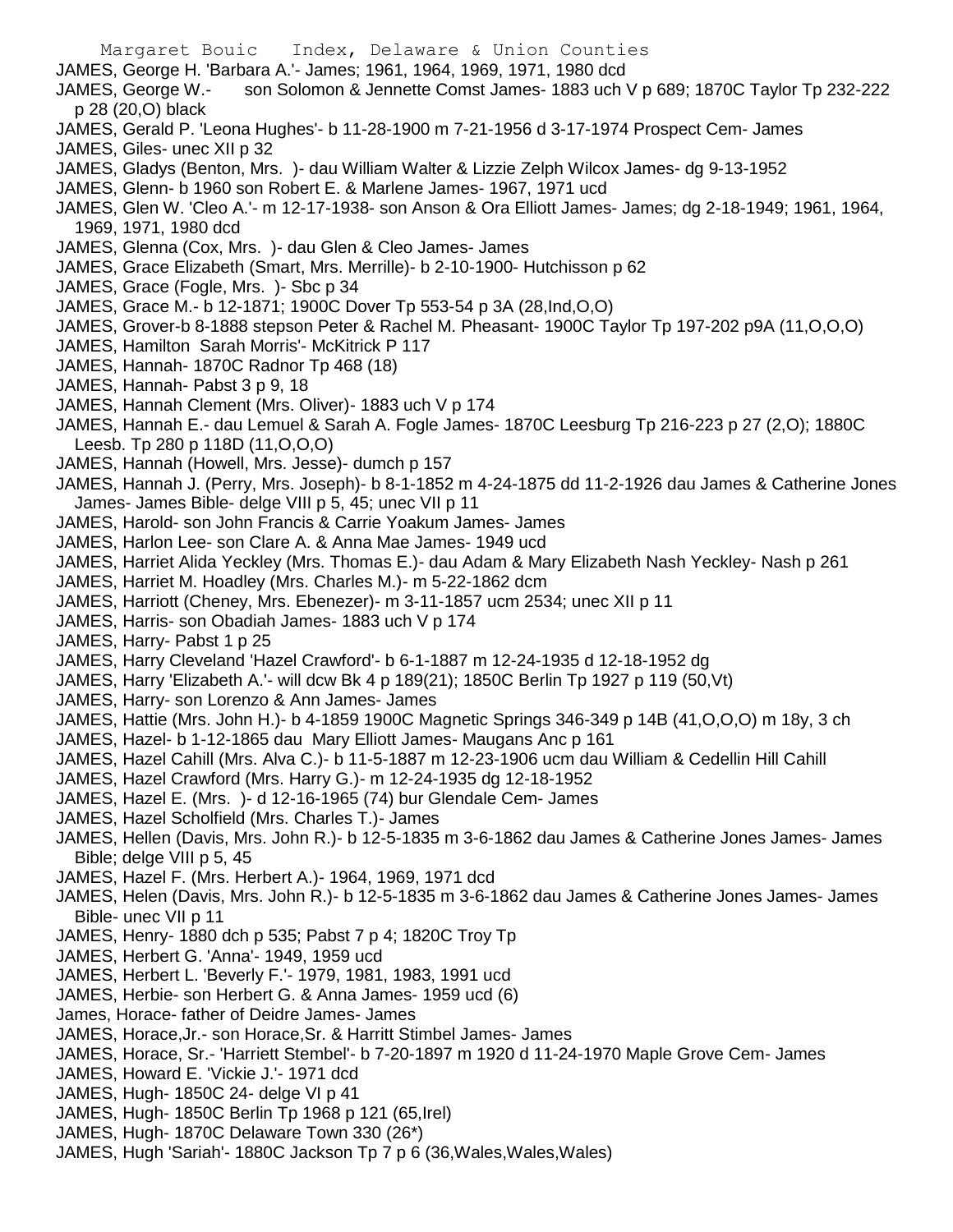- JAMES, Hugh- son William & Martha James- 1850C Radnor Tp 78 p 177 (24,Wales); delge IX p 80
- JAMES, Imogene- b 7-1879/80- dau West L. & Frances F. James- 1880C Paris Tp 48-61 (10/12,O,O,O); 1900C Marysville 118 p 5B (19,O,O,O)
- JAMES, Ira- b 9-1875 son Riley & Rachel Meeks James- 1880C Union Tp 20 p 4 (3,O,O,O); 1900C Milford 156-167 p 7A (24,O,O,O)
- JAMES, Irene (Ribov, Mrs. )(Thomas, Mrs. )- dau Anson & Ora M. Elliott James- James; dg 2-18-1949
- JAMES, Isaah 'Mary McKinney'- m 3-28-1771- Powers p 263
- JAMES, Isabel Cutler (Mrs. Obediah)- m 5-23-1824 Madison Co unec V p 15
- JAMES, Iva Baber (Mrs. )(McAllister, Mrs. Cassius R.)- Maugans Anc p 214
- JAMES, Rev. J. A. (Radnor)- delge IV p 64 from Wales 5-1-1890 naturalization 10-30-1902 Powell p 211 JAMES, Jabez- son Obadiah James- 1883 uch V p 174
- JAMES, Jacqueline (Duncan, Mrs. David M.)- m, 9-9-1965 dau Thomas W. & Pam James- James
- JAMES, James- rtc p 7, 8, 9; rcc p 1; 1870C Radnor Tp 468 (\*71); 1880C Radnor Tp 478A
- JAMES, James- from Wales Naturalization 9-18-140 delge IX p 42
- JAMES, James 'Catherine Jones'- b 7-25-1799 Wales m 3-1-1832 d 1886 (86-10-17), James Bible- delge VIII p 5, 45, 52; unec VII p 11; dg 9-16-1864 Cryder A. p 43; dg 9-20-1867 Cryder Ab p 63
- JAMES, James Edward- 1869 wsc
- JAMES, Jamie (Creviston, Mrs. Cort C.)- m 2-2-1985- James
- JAMES, Jane- dau Evan James- dcw Bk 2 p 184
- JAMES, Jane Heaverlo (Mrs. William)- m 9-4-1842 dcm
- JAMES, Jane (Mrs. Oscar W.)- d 2-17-1995 (97) Forest Grove Cem- James; 1962 ucd
- JAMES, Jane Roberts (Mrs. John)- 1880 dch p 759
- JAMES, Jane Rose (Mrs. )- dau James Rose- dcw Bk 4 p 179(20)
- JAMES, Jane Russell (Mrs. Thorrington L.)- m 4-15-1842 dcm
- JAMES, Janet Elaine Elexander (Osborne, Mrs. Charles Russell,Jr.)(Mrs. Ronald D.)(Davis, Mrs. Garry Lynn) b 3-3-1948 m 10-11-1968 div 2-6-1969 m(2) 4-5-1972 div 12-5-1977 div 1984 dau Roger Eugene & Delma Fern Smart Alexander- Cowgill p 42
- JAMES, Janet (Smock, Mrs. )- dau George Conway James- James
- JAMES, Janice Louise- b 3-1-1950 dau Ralph & Lorena Margaret Titus James- Weiser p 71
- JAMES, Jason- son Jim D. & Linda James- 1991 ucd
- JAMES, Jeffrey L.- d 6-29-1969 Maple Grove Cem- son Leonard C. & Barbara Stembel James- 1959(2), 1962, 1967 ucd
- JAMES, Jemima Evans (Mrs. John)- dau Owen & Ann Janes Evans- 1880 dch p 759
- JAMES, Jennette Gomst (Mrs. Solomon)- b 8-18-1830 m 10-6-1853 d 12-5-1913 (92y3m) Oakdale Cem 2607 (E53) I p 13- 1883 uch V p 689; 1870C Taylor Tp 232-222 (45,WVa); 1900C Marysville 249-257 p 10B (67,WVa,WVa,Wva) m 50y, 2 ch, 1 liv.
- JAMES, Jennie- 1870C Radnor Tp 471 (16)
- JAMES, Jennie- 1870C Delaware Town 302 (17)
- JAMES, Jennie S.- b 11-1880 dau John H. & Hattie James- 1900C Magnetic Springs 346-349 p 14B (14,Ks,O,O)
- JAMES, Jermima- 1870C Radnor Tp 471 (50)
- JAMES, Jesse- cowboy- Genther p 52
- JAMES, Jesse- b 1876 Un Co d 2-26-1918 SR Oakdale Cem I p 21 (E-R29)
- JAMES, Jessie Lee (Linn, Mrs. Robert Benjamin)- b 3-7-1894 m 5-5-1912 d 4-21-1974 son Samuel Jackson & Minerva Jane Laster James- ped Trina Linn Galbraith 5; delge V p 50
- JAMES, Jessie- b 1967 ch Robert E. & Marlen James- 1967, 1971 ucd
- JAMES, Jim D. 'Linda'- 1975, 1977, 1979, 1981, 1983, 1991 ucd
- JAMES, Jocelyn de Hart- b 11-8-1925 dau Emil Roy & Mary Beatrice Smith James- Nash p 112
- JAMES, John- d 7-11-1838 (58) Radnor Cem, Powell p 228; delge VII p 39, 40; 1830 Radnor Tp, delge III p 71
- JAMES, John- 1880C Radnor Tp p 475C; 1870C Radnor Tp 471 (50); Powell p 211
- JAMES, John- 1870C Delaware Town 330 (12)
- JAMES, John- dcw Bk 4 p 179(20) witness
- JAMES, John- b 1872 d 1951 Byhalia Cem R8, lptw p 125
- JAMES, Mrs. John- dau Ancyl & Minnie Osborne Stanforth- Pabst 1 p 26
- JAMES, John 'Barbara'- 1975 ucd
- JAMES, John 'Catherine Gamby'- son Bartholomew James- Powell p 308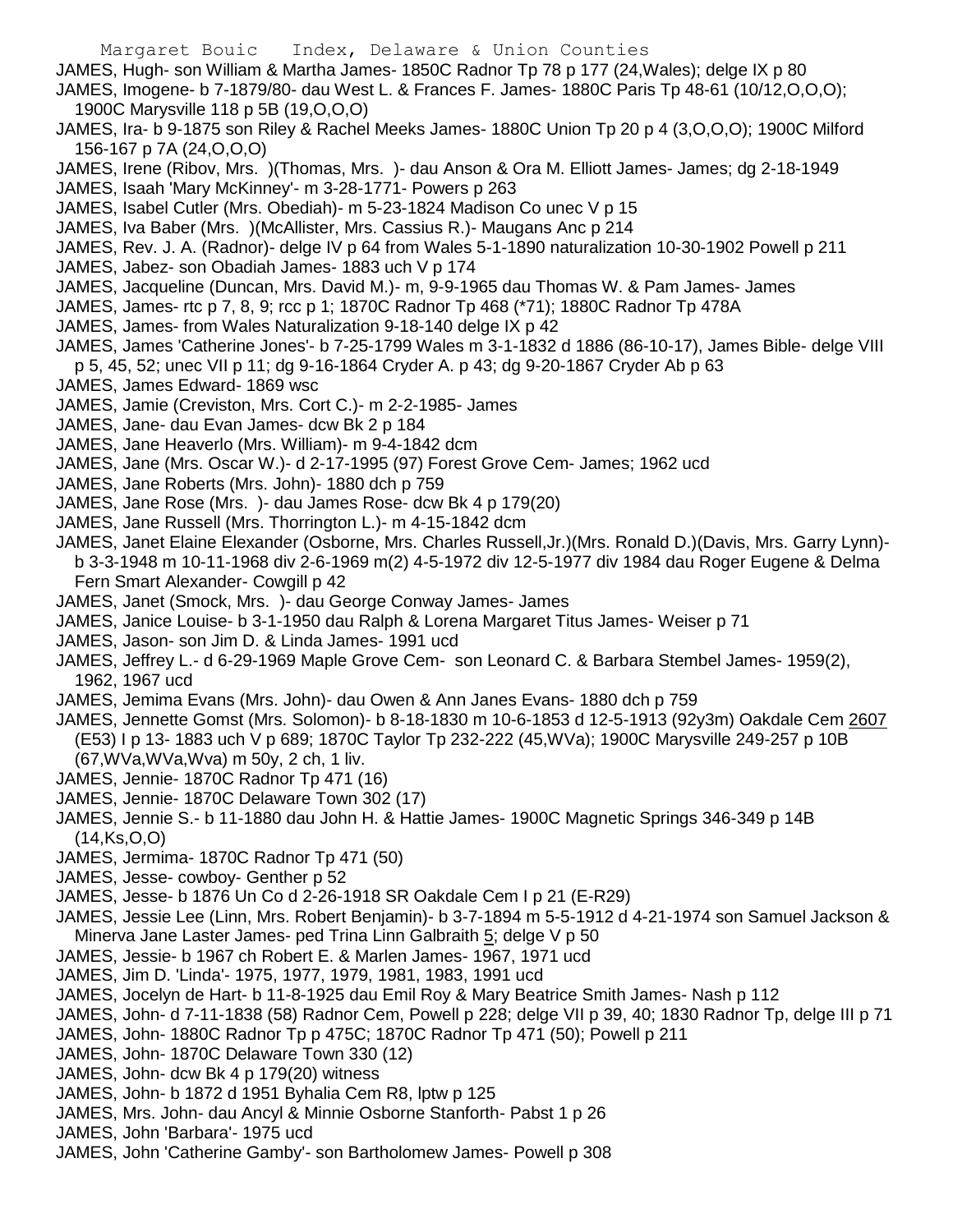- JAMES, John- son Claude LeRoy & Geneva James- James
- JAMES, John- son Evan James- dcw Bk 2 p 184; Pabst Pion I p 35
- JAMES, John Francis 'Carrie Yoakum'- b 9-10-1879 bur Huntsville- son Lorenzo & Ann James- James
- JAMES, ---(Bullock, Mrs. Robert)- dau John Francis & Carrie Yoakum James- James
- JAMES, ---(Sanders, Mrs. Emerson)- dau John Francis & Carrie Yoakum James- James
- JAMES, ---(Yoder, Mrs. Roger)- dau John Francis & Carrie Yoakum James- James
- JAMES, John F.- son Walter R. & Ruth Ann James; 1967 ucd
- JAMES, John H.- mt 4-12-1854 Marysville p 11; unec IV p 35; 1915 uch p 543; 1883 uch V p 33
- JAMES, John H. 'Hattie'- b 10-1856- 1900C Magnetic Springs 346-349 p 14B (43, O, Wales, Wales); m 18y
- JAMES, John- son Hugh & Sarah James- 1880C Jackson Tp 7 p 6 (7,O,Wales,Wales)
- JAMES, John J.- 1870C Radnor Tp 471 (23)
- JAMES, John, Jr.- 1949 ucd
- JAMES, John 'Jane Roberts'- 1880 dch p 759
- JAMES, John 'Jemima Evans'- son John & Jane Evans James- 1880 dch p 508, 759; 1869 wsc p 11; rcc p 4; Pabst 8 p 23
- JAMES, John J.- son Leonard & Barbara James- 1962 ucd
- JAMES, John- b 1956 twin son Jonah,Jr. & Dorothy James- 1971 ucd
- JAMES, John Lemuel- b 1-1899 son Perry & Ollie W. James- 1900C Dover Tp 44 p 2B (1,O,O,O)
- JAMES, John- b 1969 son Paul & Ann James- 1971, 1983 ucd
- JAMES, John R.- d Monday- dg 6-19-1947; Pabst 1 p 25
- JAMES, John R. 'Elizabeth Edna Stanforth'- James; dcb late (Perle Clifton)
- JAMES, John R.- son John & Jemima Evans James- 1880 dch p 759
- JAMES, John 'Rachel Parker'- James
- JAMES, John Randall 'Kristine Lee Quay'- m 12-18-1971 son Willis & Ann James- Maugans Anc p 36
- JAMES, John S.- 1908 dch p 397
- JAMES, John 'Susanna Foot'- m 10-21-1844 dcm
- JAMES, John T.- d 5-25-1877 (31y4m) GAR Radnor Cem Powell p 218
- JAMES, John W. 'Mary E. Fogle'- m 10-23-1873 ucm 5363
- JAMES, Jonah J.'Dorothy'- 1971, 1975, 1977, 1979, 1981, 1983, 1991 ucd
- JAMES, Jonathan- d age 65- dumch p 485
- JAMES, Dr. Jonathan Kelley 'Maude Stanton'- b 6-25-1868 m 4-20-1897 d 7-26-1950 (82)- son Rev. Evan Phillips & Lucy Taylor Kelley James- 1908 dch p 117, 181, 357, 531; Fowler p 81
- JAMES, Joseph- son Aaron & Elizabeth Fieldhouse James- dcc Gordon Seese 448
- JAMES, Joseph D.- 1971 dcd, Scioto Tp
- JAMES, Joseph H. 'Barbara Wyler'- b 1836 d 1898 son Joseph & Susannah Holler James- dcc Grodon Seese 28
- JAMES, Joseph 'Susannah Holler'- b 1808 d 1850 son Abner & Nancy James- dcc Gordon Seese 56
- JAMES, Josie- 1880C Delaware Town p 500A
- JAMES, Judy A. (Reese, Mrs. Robert)- b 7-11-1833 m 7-1-1855 d 5-16-1883- James Bible; unec VII p 11
- JAMES, Judy A.- dau Vincent G. & Rosemary James- 1969, 1971 dcd
- JAMES, Julia A.- dau Enoch & Elizaeth James- 1850C Delaware Tp 1265 p 94 (10,O)
- JAMES, Julia Ann (Reece, Mrs. Robert)- b 7-11-1833 m 7-1835 d 5-16-1883 dau James & Catherine Jones James- James Bible; delge VIII p 5, 45
- JAMES, Julia Clara (Smale, Mrs. Edwin H.)- b 1-23-1840 m 7-5-1860 d 1920- dcc Ruth Bush Fagley Franker 11
- JAMES, June (Howard, Mrs. )- dau George Conway James- James
- JAMES, Rev. J. W.- 1915 uch p 233; dg 2-24-1893 Cryder Ab p 114
- JAMES, Kaline?- 1880C Claibourne Tp 33-35 p 4 (24,Va,Va,Va)
- JAMES, Kate- d 8-30-1864 (14y10m)- dau James & Catharine James- dg 9-16-1864 Crder Ab p 43
- JAMES, Katherine (Lowe, Mrs. )- dau Charles T. & Hazel Scholfield James- James
- JAMES, Katie- b 11-1888 dau Riley & Rachel Meeks James- 1900C Milford 156-167 p 7A (11,O,O,O)
- JAMES, Kathryn Ann Young (Mrs. Richard Foster)- m 6-17-1973 dau Donald K. Young James
- JAMES, Kathy- b 1956 dau Leland & Mildred James- 1959(3), 1962, 1967, 1971, 1973, 1975 ucd
- JAMES, Keith- 1971 dcd; Concord Tp
- JAMES, Kenneth 'Phyllis''Debbie'- James
- JAMES, Kimberly- b 1971 dau Robert L. & Carolyn Sue James- 1980 dcd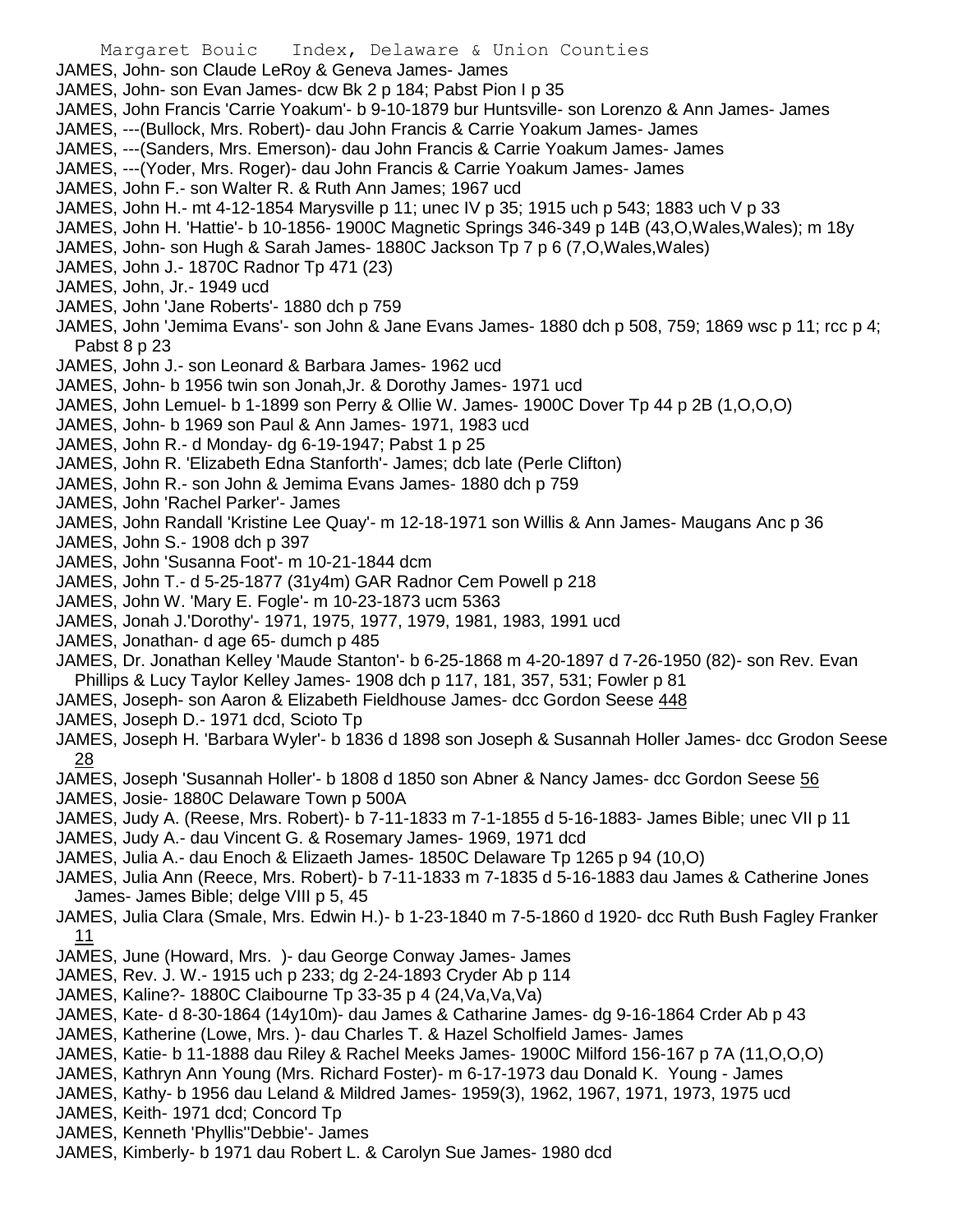- JAMES, Kristen- b 1982 dau Herbert L. & Beverly F. James-1973, 1991 ucd
- JAMES, Kristine Lee Quay (Mrs. John Randall)- b 8-1-1953 m 12-18-1971 dau Ralph Otto & Margaret Emlen George Quay- Maugans Anc p 36
- JAMES, L---- son Riley & Rachel Meeks James- 1880C Union Tp 20 p 4 (1,O,O,O)
- JAMES, LaDonna Cox (Mrs. Mark A.)- dau Rev. Alvin & Beverly Cox- James
- JAMES, Laura (Bowman, Mrs. Edgar M.,Sr.)- m 8-21-1936- dau Oscar W. & Jane James- James
- JAMES, Laura Hershberger (Mrs. Robert G.)- Maugans Anc p 215
- JAMES, Laura Mae (Wright, Mrs. Frederick Eustace)- m 12-31-1941- Freshwater p 176
- JAMES, Laura M. (Spriggs, Mrs. Henry D.)- b 1-17-1912 d 11-19-1993 (81) Fairview Mem. Pk.- dau Anson & Ora Elliott James- James; dg 2-18-1949
- JAMES, Laura- dau Obadiah James- 1883 uch V p 174
- JAMES, Lawrence- Marysville p 55
- JAMES, L. E.- 1908 dch p 100
- JAMES, Leadisa F. Knight (Mrs. Enoch)- mar slip, unec VIII p 19
- JAMES, Leah M. (Mrs. William)- b 8-1873; 1900C Leesburg Tp 195-197 p 8B (26,O,Va,O)
- JAMES, Lee, b 1962 son Robert E. & Marlene James- 1967 ucd
- JAMES, Leicester- son Melville F. & Martha James- 1850C Berlin Tp 1972 p 121 (5,O)
- JAMES, Leland C. 'Mildred M.'- James; 1949, 1959, 1962, 1967, 1971, 1975, 1977, 1979, 1981, 1983, 1991 ucd
- JAMES, Leland Eugene 'Debbie/Debra McKenzie'- m 9-7-1968- son Leland & Mildred James- James; 1967, 1971, 1973 ucd
- JAMES, Lemuel E. 'Sarah A. Fogle'- b 9-5-1842 m 12-6-1860 d 4-1-1917 son Hollis & Sarah Lowe James-James; Sbc p 38; 1908 dch p 744; 1883 uch V p 366; uca p 104; Freshwater p 211; delge V p 55, VIII p 14; dg 2-14-1908; 1880C Leesburg Tp 280 p 188D (36,O,O,O); 1900C Dover Tp 78-80 p 4A (56,O,O,O) m 40y
- JAMES, Lemuel 'Mary Carnes'- James
- JAMES, Lemuel 'Rachel Ann Adams'-m 7-26-1856 ucm 2442; unec VIII p 65
- JAMES, Lennie- unec IV p 43
- JAMES, Leonard C. 'Barbara Stembel'- James; 1959, 1962, 1967, 1971, 1973, 1975, 1977, 1979, 1981, 1983, 1991 ucd
- JAMES, Leonard- son John Francis & Carrie Yoakum James- James
- JAMES, Leroy C.- b 6-27-1912 d 5-9-1971 WWII Milford Cem p 51
- JAMES, LeRoy- b 1962 son Robert E. & Marlene James- 1971 ucd
- JAMES, Lewis- 1883 uch IV p 521
- JAMES, Lewes?- b 4-1879 son Riley & Rachel Meeks James- 1900C Milford 156-167 p 7A (21,O,O,O)
- JAMES, Lewis- son Thomas James- dcw Bk 3 p 309
- JAMES, Lillian (Ebright, Mrs. )- Sbc p 34
- JAMES, Linda dau Donald A. & Patricia C. James- 1961(14), 1964, 1980 dcd
- JAMES, Linda (Mrs. Jim D.)- 1975, 1977, 1979, 1981, 1983, 1991 ucd
- JAMES, Lisa Mae Grimes (Mrs. Timothy E.)- dau Loren & Virginia Alexander Grimes- 1985 uch p 5, 63; 1983 ucd
- JAMES, Lizzie Zelpha Wilcox (Mrs. William Walter)- (32-1908) dcb late (Chloe Anna); Pabst 8 p 18, 24
- JAMES, Lockwith- son Edward M. & Ollie Smith James- dumch p 486
- JAMES, Loma (Reeder, Mrs. )- dau William Walter & Lizzie Zelph Wilcox James- dg 9-13-1952
- JAMES, Lorena Margaret Titus (Mrs. Ralph)- b 8-1-1913 m 5-5-1934 dau Kester Riley & Clara Edna Deppen Titus- Weiser p 71
- JAMES, Lorenzo 'Ann'- James
- JAMES, Loretta- dau George D. & Shirley A. James- 1964 dcd(9)
- JAMES, Lori- b 1965 dau David A. & Vivian L. James- 1969, 1971, 1980 dcd
- JAMES, Louie Robinson (Mrs. Anson)- dau John Robinson 1908 dch p 744; Sbc p 38
- JAMES, Lowell H. 'Virginia M.'- 1971 dcd
- JAMES, Lucia M. (Andrews, Mrs. Hiram)- m 1-30-1865 dcm
- JAMES, Lucinda Andrews (Mrs. Marshall D.)- m 2-8-1839 dcm
- JAMES, Lucretia (Duinton, Mrs. Solomon)- dau Obadiah James- 1883 uch V p 174
- JAMES, Lucy A.- dau John & Jemima Evans James- 1880 dch p 759
- JAMES, Lucy Taylor Kelley (Mrs. Rev. Evan Phillips)- d spring 1919 (70) dau Jonathan & Harriet Lewis Kelleydcq Hester Mettel Crawford 7; 1908 dch p 531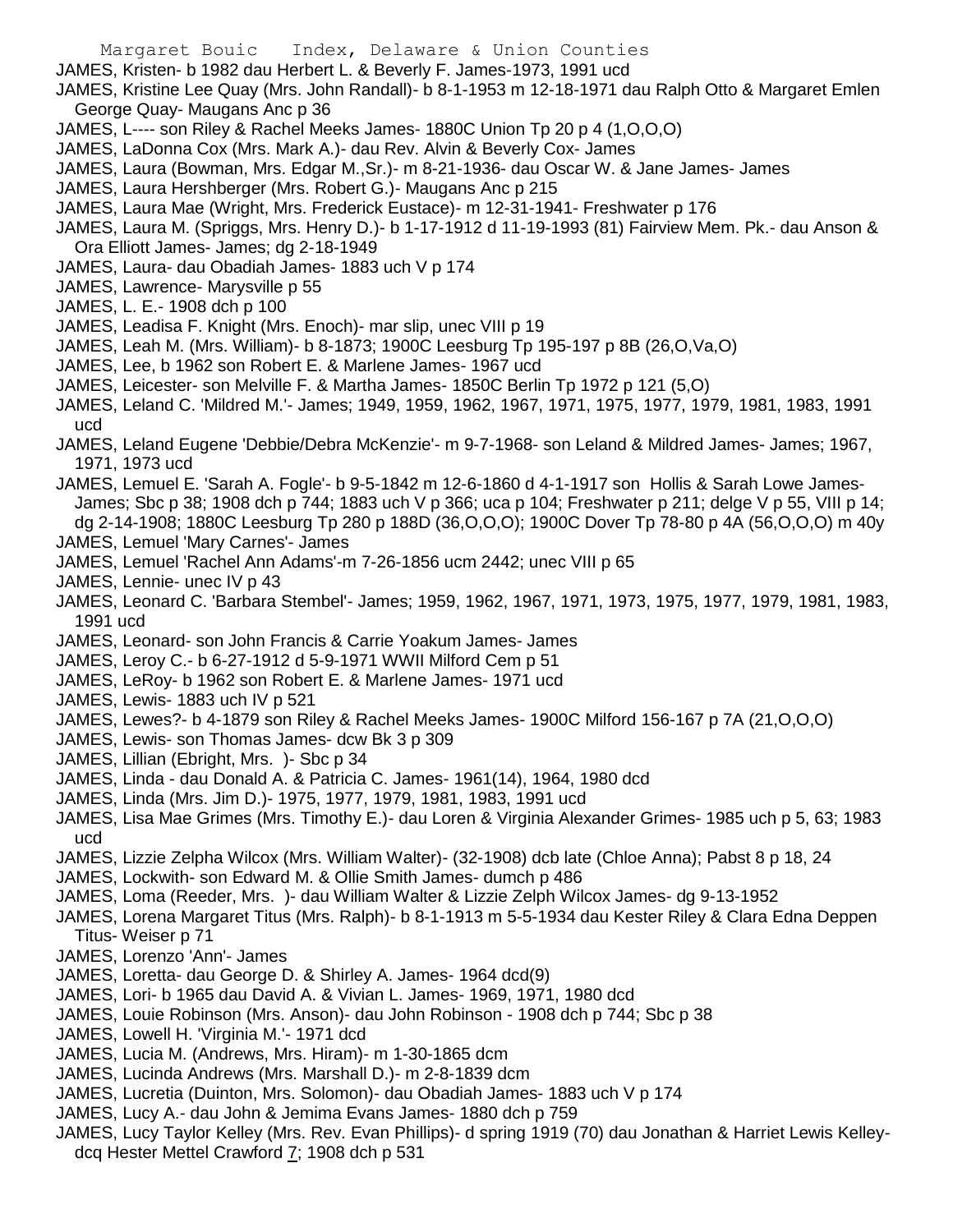- JAMES, Rev. Ludwell W. 'Martha Joy'- b 12-25-1812 m 9-28-1843 dcm d 1898 bur Cardington; Powell p 335 son David & Charlotte Bradfield James- James
- JAMES, Lula (Mrs. Dennis)- b 10-1875 1900C Richwood 316-334 p 12B (24,O,NC,NC) black, m 9y, no ch JAMES, L. W.- delge V p 300
- JAMES, Lydia J. (Walker, Mrs. William)- dau Lemuel & Sarah Ann Fogle James- 1908 dch p 744; dg 2-18- 1949; 1880C Leesburg Tp 280 p 28 (14,O,O,O)
- JAMES, Mabel- b 7-1883 dau John H. & Hattie James- 1900C Magnetic Springs 346-349 p 14B (16,O,O,O)
- JAMES, Mable G.- b 1885 d 1980 Claibourne Cem p 76
- JAMES, Madison Theodore 'Anna Shuster'- dcb late (Orphan Virginia)
- JAMES, Mae Bonnette (Mrs. Will)- dau William H. & Hannah Ann Scott James- 1985 uch p 14
- JAMES, Maggie R. (McPeake)(Mrs. Edwan H.)- b 5-3-1867 m 5-9-1899 dcm- dau William & Elizabeth Johnson Frazier- James
- JAMES, Mamie D.- 1971, 1975 ucd
- JAMES, Margaret (Berger, Mrs. Walter George)- m 8-3-1935- Rausch (1763) III p 303
- JAMES, Margaret (Crump, Mrs. William Charles I)- b 6-28-1829 McKitrick p 164, 165
- JAMES, Margaret- dau Hugh & Sarah James- 1880C Jackson Tp 7 p 6 (1,O,Wales,Wales)
- JAMES, Margaret R.- b 1867 d 1910 New Millcreek Cem, Powell p 250
- JAMES, Margaret Ruth (Sharnberg, Mrs. George R.)- b 6-10-1930 dau Robert Sloan & Mary Ruth Langstaff James- Maugans Anc p 215
- JAMES, Margary- 1870C Liberty Tp Delaware Co 405 (23)
- JAMES, Margery- hadc p 99 (Delaware Tp)
- JAMES, Marguerite (Bobb, Mrs. )- dau Anson & Ora M. Elliott James- James; dg 2-18-1949
- JAMES, Marguerite (Halbert, Mrs.Loren)- dau Charles T. & Hazel Scholfield James- James
- JAMES, Marguerite- dau John Francis & Carrie Yoakum James- James
- JAMES, Marilyn Laura (Campbell, Mrs. Earl H.)- b 7-16-1928 dau Robert Sloan & Mary Ruth Langstaff James-Maugans Anc p 215
- JAMES, F. Marion 'Anna Barnard'- b 2-6-1823 Va m 2-27-1844 dcm- son David & Charlotte James- Powell p 333
- JAMES, Marjorie (Ramey, Mrs. )- dau Walter R. & Ruth Anne James- James
- JAMES, Marlene Gay (Ringo, Mrs. )- dau George Conway James- James
- JAMES, Martha A. Evans (Mrs. Amos Wiley)- b 1846 d 1918- James
- JAMES, Mark A. 'LaDonna Cox'- b 1963 m 8-12-1989 son David A. & Vivian L. James- James; 1964, 1969, 1971, 1980 dcd
- JAMES, Marshall D. 'Lucinda Andrews'- m 2-8-1839 dcm
- JAMES, Martha Abigail- b 12-10-1896 dau R. F. & Sarah Louisa Ege James- Weiser p 174
- JAMES, Martha A. Joy (Mrs. Rev. Ludwell W.)- b 3-15-1821 m 9-28-1843 d 10-15-1914 dau Wilder & Martha Smith Joy- dumch p 486; James; dcw Bk 4 p 383 (40); Powell p 335
- JAMES, Martha (Mrs. Melville F.)- 1850C Berlin Tp 1972 p 121 (38,O)
- JAMES, Martha (Mrs. William)- b c 1785 d 1854 delge VI p 41; rcc p 1; 1850C Radnor Tp 75 p 177 (65,Wales); delge IX p 80
- JAMES, Mary- 1870C Delaware Town 330 (3)
- JAMES, Mary- 1870C Delaware Town 330 (4)
- JAMES, Mary A.- dau Enoch & Elizabeth James- 1850C Delaware Tp 1265 p 93 (12,O)
- JAMES, Mary A.- dau James & Rachel Meeks James- 1880C Union Tp 20 p 4 (4,O,o,O)
- JAMES, Mary Annah Baughman (Mrs. )- b 1858 d 1922 Watkins Cem p 4, djlm p 108
- JAMES, Mary Ann (Garwood, Mrs. Thomas)- m Wed. Madison Democrat, unec XII p 55
- JAMES, Mary Beatrice Smith (Mrs. Emil Roy)- b 8-1-1887 m 4-17-1912 dau William James & Mary Anna Nash Smith- Nash p 111
- JAMES, Mary Betty (Mrs. Dr. Dorrance Stanton)- James; dg 5-18-1950
- JAMES, Mary B. (Nichols, Mrs. Washington)- dau David & Charlotte Bradfield James- dumch p 486
- JAMES, Mary Carnes (Mrs. Lemuel)- James
- JAMES, Mary (Davis, Mrs. William)- b 12-2-1814 m 10-13-1836 dcm d 5-19-1858 dau William & Martha James- ped Edna Rees Jeeter 11; delge III p 59, IV p 13, VI p 41, IX p 80
- JAMES, Mary E. Fogle (Mrs. John W.)- m 10-23-1873 ucm 5363
- JAMES, Mary Ellnor (Kimble, Mrs. )- dau Walter R. & Ruth Ann James- James
- JAMES, Mary Elliott (Mrs. )(King, Mrs. )- dau Samuel (J. W) and Nancy Finley Elliott- Maugans Anc p 161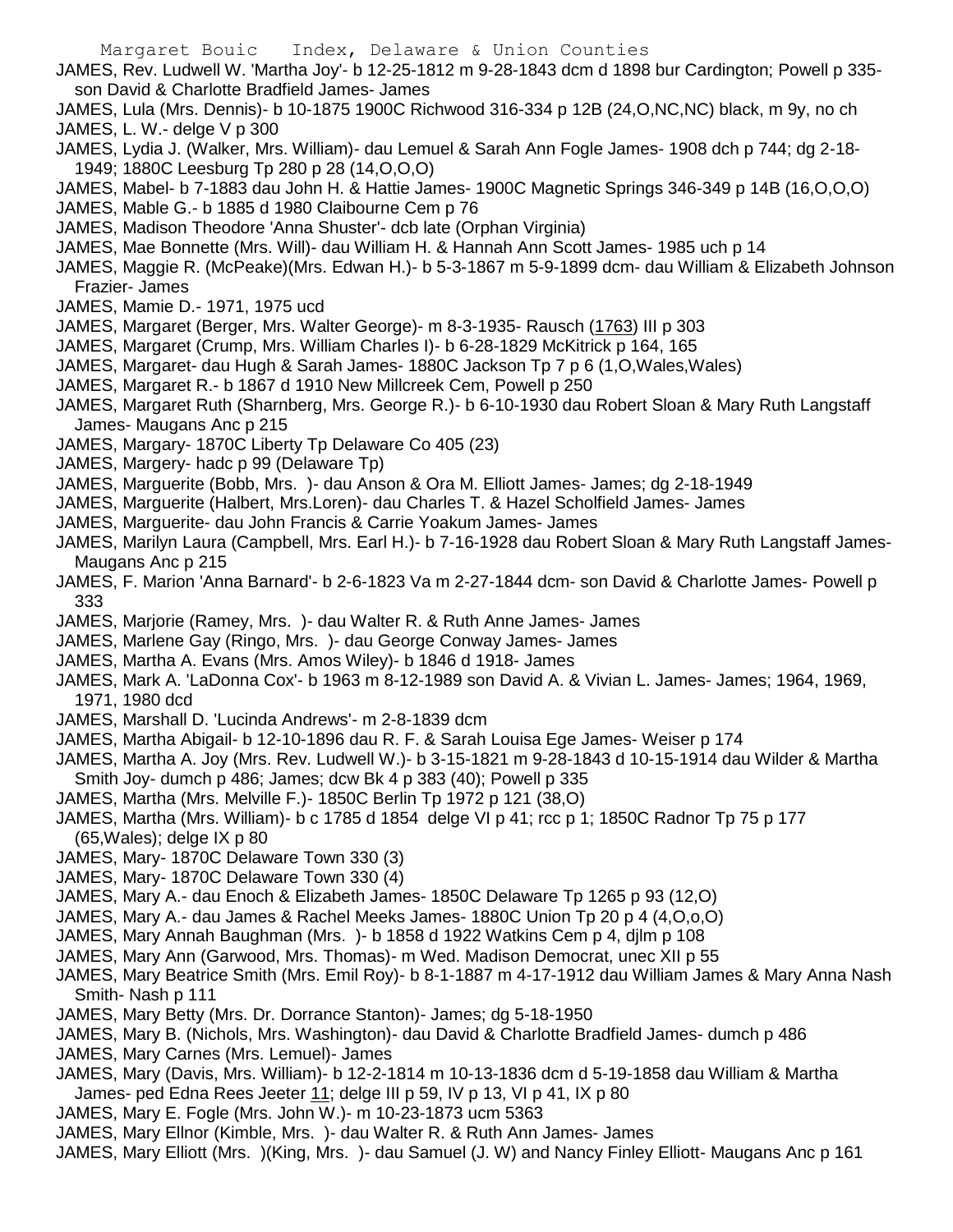JAMES, Mary E. (Steward, Mrs. Wesley C.)- dau Harry & Elizabeth A. James- dcw Bk 4 p 189(21) JAMES, Mary- dau Evan James- dcw Bk 2 p 184 JAMES, Mary- dau Harry & Elizabeth James- 1850C Berlin Tp 1927 p 119 (15,O) JAMES, Mary (Holloway, Mrs. Asa)- m 1785- 1985 uch p 75 JAMES, Mary- dau Hugh & Sariah James- 1880C Jackson Tp 766 (13,Wales,Wales,Wales) JAMES, Mary Jane Burns (Mrs. Floyd, Jr.)- dau Warren E. & Martha Curtis Burns- dcq Martha Curtis Burns 1 JAMES, Mary J.- dau John & Jemima Evans James- 1880 dch p 759 JAMES, Mary (Kimble, Mrs. )- dau Walter R. & Ruth Anne James- James JAMES, Mary L.- dg 1-24-1908 p 1; delge VIII p 14, see VIII p5 JAMES, Mary L. (Bonnett, Mrs. William)- dau Lemuel & Sarah A. Fogle James- 1908 dch p 744; 1870C Leesburg Tp 216-223 p 27 (6,O); 1880C Leesburg Tp 280 p 188D (16,O,O,O) JAMES, Mary M.- b 2-7-1839 d 9-8-1867 dau James & Catherine Jones James- James Bible; delge VIII p 5, 45; unec VII p 11 JAMES, Mary J.- unclaimed letter 7-1863 delge VII p 10 JAMES, Mary Jane Shapley Loney (Mrs. Wesley Kincaid)- b 6-12-1849 d 1908- dcc Bonita Evans Young 11 JAMES, Mary L.- Sbc p 38 JAMES, Mary M. (Fogle, Mrs. )- d 1926 p 34 JAMES, Mary M.- d 9-20-1867 (28) dau James & Catherine James- Cryder Ab p 63 JAMES, Mary McKinney (Mrs. Isaah)- m 3-28-1771- Powers p 263 JAMES, Mary Rolfe- b 6-15-1915 dau Emil Roy & Mary Beatrice Smith James- Nash p 111 JAMES, Mary Ruth Langstaff (Mrs. Robert Sloan)- b 6-22-1904 m 3-18-1927 dau James Chalmer & Minnie Murphy Langstaff- Maugans Anc p 215 JAMES, Mary (Mrs. Wat?)- d 9-21-1840 (76) Radnor Cem Powell p 219

JAMES, Mary W. (Williams, Mrs. Rev. Lyman Brown)- b 2-19-1855 m 7-2-1872 dau Hanilton & Sara Morris James- McKitrick p 117

- JAMES, Matthew- dcc Gordon Seese 3584
- JAMES, Maud (Detrick, Mrs. )- dau -- & Mary Elliott James- Maugans Anc p 161

- JAMES, Maud Stanton (Mrs. Jonathan Kelley)- 1908 dch p 357, 531; Fowler p 83; Pabst 8 p 31
- JAMES, May Bonnett (Mrs. )- d 1956 (83); Sbc p 38
- JAMES, May (Massie, Mrs. )- dau Thomas James- dcw Bk 3 p 309
- JAMES, May (Mrs. William)- d 1947- James
- JAMES, M. C.- Scioto Tp delge VI p 51
- JAMES, Melville F. 'Martha'- 1850C Berlin Tp 1972 p 121 (36,Vt)
- JAMES, Melvin I.- Pabst 8 p 91
- JAMES, Mercy Irene (Furman, Mrs. Andrew Orland)- m 5-1934- Weiser p 391
- JAMES, M. I.- Scioto Tp delge VI p 51
- JAMES, Michael- son Claude LeRoy & Geneva James- James
- JAMES, Michael,Sr. 'Elizabeth Worlin'- son John & Catherine Gamby James- Powell p 308
- JAMES, Michael- son Herb & Anna James- 1949, 1959(11) ucd
- JAMES, Michelle Renee Kitchen (Mrs. Christopher James)- m 6-18-1994 son Jack & Sheilia Kitchen- James
- JAMES, Mildred (Dell, Mrs. )- dau Walter R. & Ruth Anne James- James
- JAMES, Mildred M. (Mrs. Leland C.)- James; 1959, 1962, 1967, 1971, 1973, 1975, 1977, 1981, 1983, 1991 ucd
- JAMES, Minerva Jane Laster (Mrs. Samuel Jackson)- 7-19-1860 m 12-24-1879 d 5-8-1948 dau Elias & Mary Warren Johnson Laster- ped Trina Linn Garbraith 11
- JAMES, Minnie B.- b 5-1881 dau Riley & Rachel Meeks James- 1900C Milford 156-167 p 7A (19,O,O,O)
- JAMES, Minnie J.- dau Lemuel & Sarah A. Fogle James- 1870C Leesburg Tp 216-223 p 27 (5,O)
- JAMES, Minnie (Millington, Mrs. Harry)- 1985 uch p 98
- JAMES, Miranda (Loveless, Mrs. Thomas S.)- b 12-3-1830 m 1849 dau Thomas James- 1883 uch V p 640; Loveless p 9; 1985 uch p 140
- JAMES, Moriah- dau Enoch & Elizabeth James- 1850C Tp 1265 p 93 (4,O)
- JAMES, Moses- son Joseph Seese- dcc Gordon Seese 224
- JAMES, Myrta Louise Thrall (Mrs. George Conaway,Sr.)- d 12-25-1963 (93) Cheshire Cem- dau Stephen & Iva M. Gilson Thrall- Pabst 1 p 20; dcb late (George Conaway,Jr)
- JAMES, Nancy (Mrs. Abner)- dcc Gordon Seese 113
- JAMES, Nancy- dau Claude LeRoy & Geneva James- James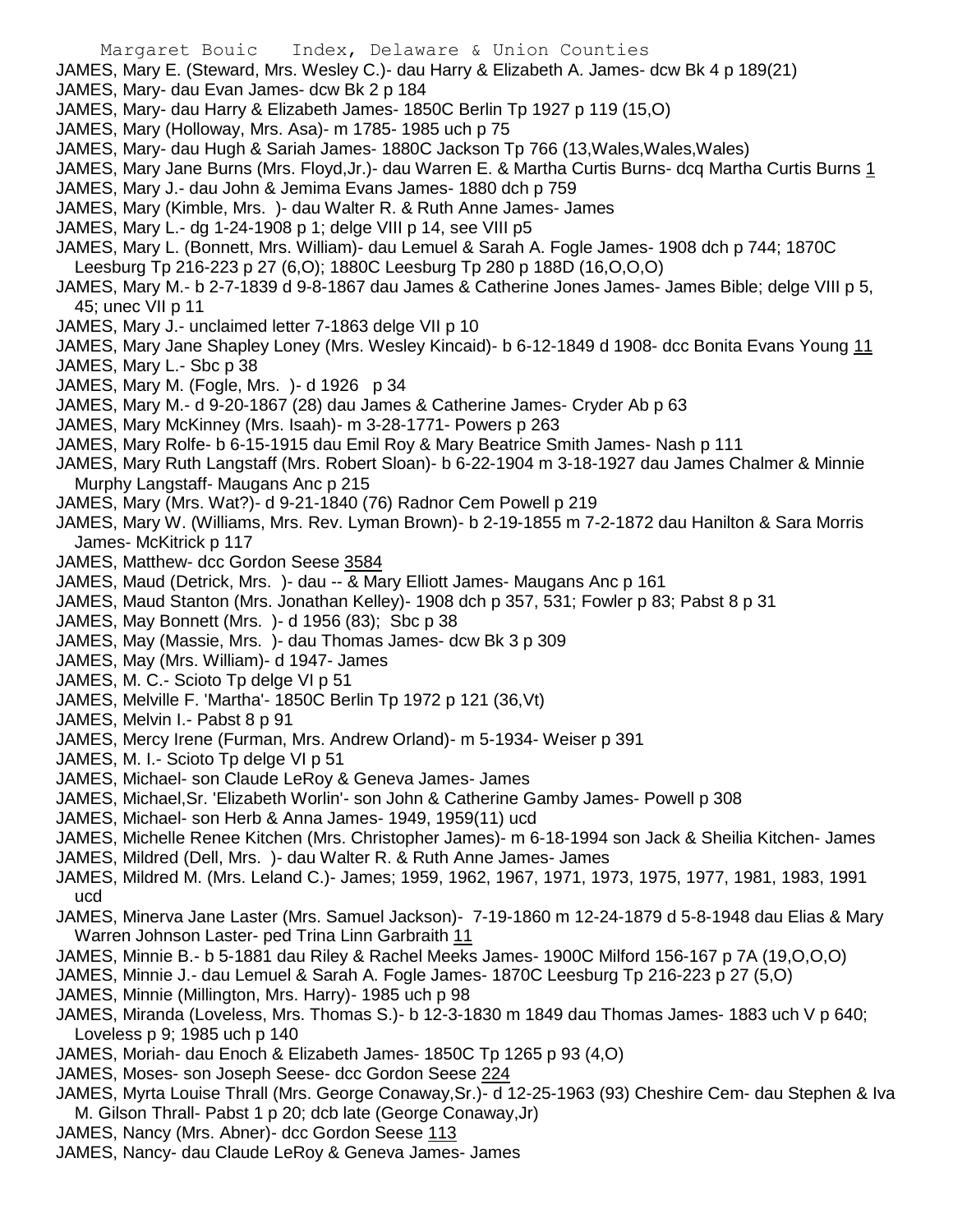- Margaret Bouic Index, Delaware & Union Counties JAMES, Nancy- b 1954 dau George H. & Barbara A. James- 1961, 1964, 1969, 1971 dcd JAMES, Naomi (Mitchell, Mrs. William)- dau Obadiah James- 1883 uch V p 174 JAMES, Nathan- b 1979 son Timothy E. & Doris J. James- 1991 ucd JAMES, Nellie- dau Edward M. & Ollie Smith James- dumch p 486 JAMES, Obadiah 'Isabel Cutler' m 5-23-1824 Madison Co- unec V p 15; 1883 uch V p 174 JAMES, Olive (Nichols, Mrs. Isaac)- dau David & Charlotte Bradfield James- dumch p 486 JAMES, Oliver 'Dina DeWitt'- m 5-3-1840 dcm JAMES, Oliver 'Hannah Clement'- m 12-2-1820 Madison Co, unec IV p 52; 1883 uch V p 174 JAMES, Olivia (Stonenover, Mrs. Christian)- dau Rev. Ludwell W. & Martha joy James- dumch p 486 JAMES, Ollie Smith (Mrs. Edward M/H.) b 1888 d 1963 Oakdale Cem II p 8 (B-R4-150; Sbc p 38 JAMES, Ollie W. (Mrs. Perry W.)- b 5-1874 d 1947 Oakdale Cem I (F-R8-14); 1900C Dover Tp 44 p 2B (26,O,O,O) m 2y, 1 child JAMES, Ora M. Elliott (Mrs. Anson)- d 10-12-1973 (82) Radnor Cem- James; dg 2-18-1949 JAMES, Orphan Virginia- b 8-20-1902 Kenton- dau Madison Theodore & Anna Shuster James- dcb late JAMES, Oscar- 1880C Brown Tp p 376 JAMES, Oscar W.- 1870C Radnor Tp 471 (11) JAMES, Oscar W. 'Jane'- James; 1962 ucd JAMES, Pamela- dau George d. & Shirley A. James- 1964 dcd (3) JAMES, Pam (Mrs. Thomas W.)( )- James JAMES, Patricia C. (Mrs. Donald A.)- 1961, 1964, 1969 dcd JAMES, Paul 'Ann'- 1971, 1973, 1991 ucd JAMES, Paul- b 1971 son Paul & Ann James- 1983 ucd JAMES, Paul 'Ellen'- b 1845 d 1917 Byhalia Cem R8 lptw p 125
- JAMES, Pearl- son Giles A. died Thursday (19Y) Madison Democrat, 2-19-1879; unec XII p 32
- JAMES, Perle Clifton'- b 8-24-1902 dau John R. & Elizabeth Edna Stanforth James- James; Pabst 1 p 25; dcb late
- JAMES, Perry W.'Ollie W.' -b 10- 1876 d 3-12-1932 (56) Oakdale Cem 4419 (F-125) I p 130 (F-R8-14); Sbc p 38; 1880C Leesburg Tp 280 p 118D (3,O,O,O); 1900C Dover T[p 44 p 2B (23,O,O,O)
- JAMES, Phebe- unec VIII p 23
- JAMES, Phebe Ann Bockoven (Mrs. Ebenezer R.)- b 8-17-1819 m 4-27-1837 d 11-5-1907- dcc Bonita Evans Young 21
- JAMES, Phillip (1687)- Genther p 24
- JAMES, Phyllis (Mrs. Kenneth)((Russell, Mrs. )- James
- JAMES, P. T.- dg 2-12-1894 Cryder Ab p 149
- JAMES, Racheal (Mrs. Solomon)- 1880C Claibourne Tp 157-168 (55,O,Md,O)
- JAMES, Rachel Ann Adams (Mrs. Lemuel)- m 7-26-1856 ucm 2442
- JAMES, Rachel Meeks (Mrs. Riley)- 1880C Union Tp 20 p 4 (23,O,NJ,O)
- JAMES, Rachel Parker (Mrs. John)- James
- JAMES, Ralph Kent- b 12-30-1943 son Ralph & Lorena Margaret Titus James- Weiser p 71
- JAMES, Ralph 'Lorena Margaret Titus'- b 10-19-1908 m 5-5-1934- Weiser p 71
- JAMES, Randall Kay- b 7-24-1935 ch Ralph & Lorena Margaret Titus James- Weiser p 71
- JAMES, Rebecca (Turner, Mrs. William)- m 8-20-1857 ucm 2585; unec XII p 16
- JAMES, R. F. 'Sarah Louise Ege'- m 3-4-1896 Weiser p 174
- JAMES, Richard- 1971 dcd, Liberty Tp
- JAMES, Richard- York Tp 1967 ucd
- JAMES, Richard- Naturalization from Wales- unec IX p 41
- JAMES, Richard Foster 'Kathryn Ann Young'- m 6-17-1973 son George H. James- James
- JAMES, Richard- son George H. & Barbara A. James- 1961(8), 1964, 1969 dcd
- JAMES, Dr. Richard W.- son Walter R. & Ruth Anne James- James
- JAMES, Riley 'Rachel Meeks'- b 8-1845 m 2-12-1873 ucm 5223; 1880C Union Tp 20 p 4 (35,O,O,O); 1900C Milford 156-167 p 7A (54,O,O,O), div
- JAMES, Riley- b 3-1889 twin son Riley & Rachel Meeks James- 1900C Milford 156-167 p 7A (11,O,O,O)
- JAMES, Riley 'Sarah Finney'- b 1819 ped Trina Linn Galbraith 20; delge V p 50
- JAMES, Riley 'Winnie Beard'- James
- JAMES, R. M.- Pabst 3 p 11
- JAMES, Robert- 1908 dch p 380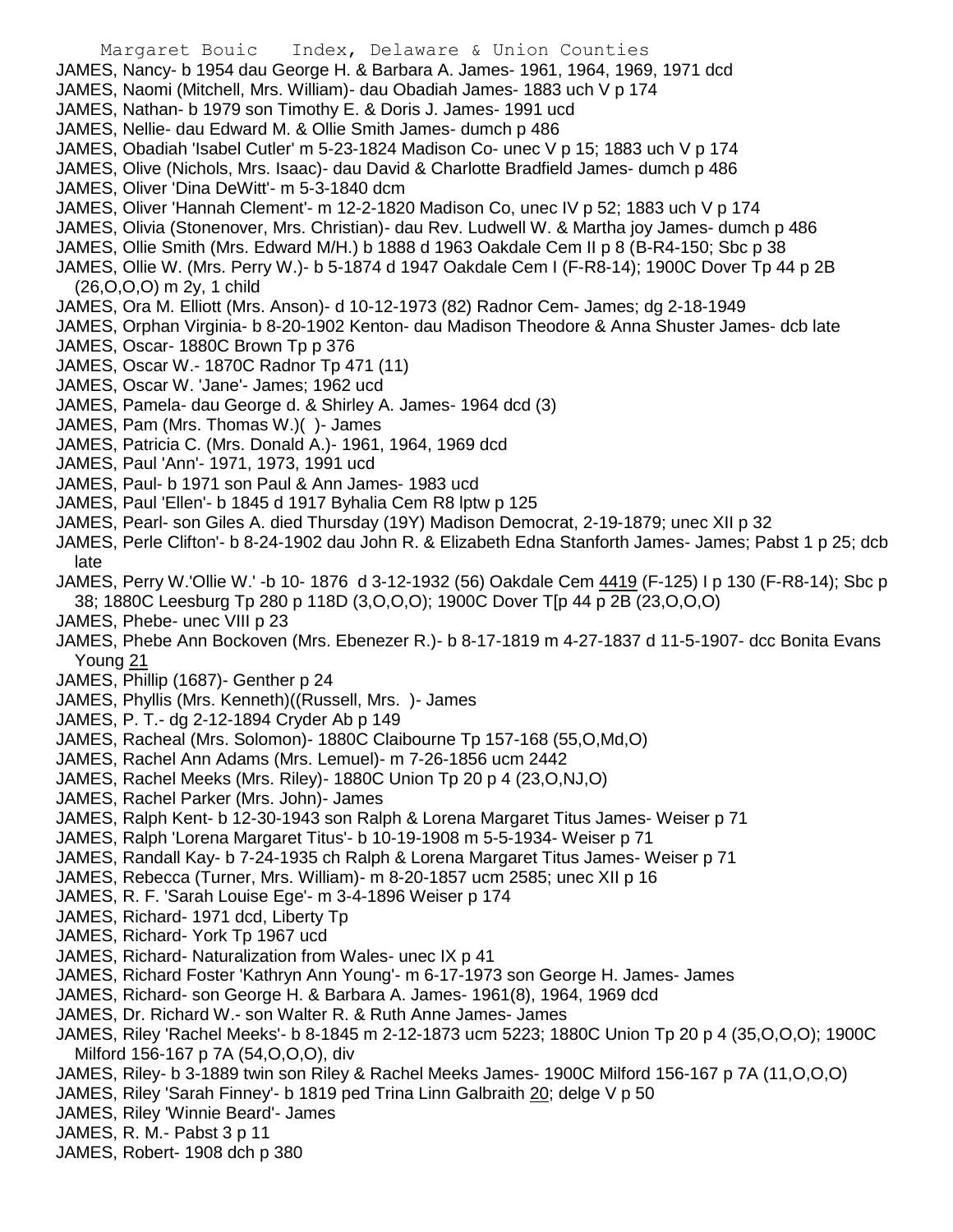- Margaret Bouic Index, Delaware & Union Counties JAMES, Rev. Robert E.- son Walter R. & Ruth Anne James- James JAMES, Robert E. 'Marlene'- 1967, 1971 ucd JAMES, Robert- son Glen & Cleo James- James; 1961 dcd (18) JAMES, Robert G. 'Laura Hershberger'- Maugans Anc p 215 JAMES, Robert L. 'Carolyn Sue'- 1964, 1969, 1971, 1980 dcd JAMES, Robert- b 1956 son Robert E. & Marlene James- 1967, 1971 ucd JAMES, Robert Sloan 'Mary Ruth Langstaff'- b 11-17-1905 m 3-18-1927 son Robert G. & Laura Hershberger James- Maugans Anc p 215 JAMES, Ronald D. 'Janet Elaine Alexander'- m 4-5-1972 div 12-5-1977- Cowgill p 42 JAMES, Roni- query (McAedle-Meeks)- unec IV p 49 JAMES, Rose E. (Phillips, Mrs. Albert)- dau Lemuel & Sarah A. Fogle James- 1908 dch p 744; 1870C Leesburg Tp 216-223 p 27 (3,O) JAMES, Rose- b 1954/5 dau Robert E. & Marlen James- 1967, 1971 ucd JAMES, Rosemary (Mrs. Vincent G.)- 1969, 1971, 1980 dcd JAMES, Rosetta- dau Lemuel & Sarah A. Fogle James- 1880C Leesburg Tp 280 p 188D (13,O,O,O) JAMES, Ruth Anne (Mrs. Walter R.)- d 8-2-1967 (76)- Radnor Cem- James JAMES, Ruth H. (Gardner, Mrs. William)- m 3-14-1843 dcm JAMES, S.- uca p 64 JAMES, S.- 1869 wsc p 11; Pabst 8 p 18
- JAMES, Sally- b 1953 dau Vincent G. & Rosemary James- 1969, 1971 dcd
- JAMES, Samuel- dcw Bk 4 p 431 (45)
- JAMES, Samuel- Sbc p 38
- JAMES, Samuel E.- son John & Jemima Evans James- 1880 dch p 759
- JAMES, Samuel Jackson 'Minerva Jane Laster'- b 5-16-1858 m 12-24-1879 d 1-6-1936 son Riley & Sarah Finney James- ped Trina Linn Galbraith 10; delge V p 50
- JAMES, Sandy (Cyura, Mrs. )- dau Claude LeRoy & Geneva James-James
- JAMES, ----(Mullane, Mrs. Peter)- dau Claude LeRoy & Geneva James- James
- JAMES, Sarah- rtc p 8
- JAMES, Sarah- 1870C Delaware Town 330 (25); 1870C Radnor Tp 468 (25)
- JAMES, Sarah A. Fogle (Mrs. Lemuel)- b 5-7-1844 d 10-18-1925 New Millcreek Cem p 35- dau William & Ellen Gibson Fogle- 1908 dch p 744; 1883 uch V p 366; Sbc p 38; Freshwater p 211; 1870C Leesburg Tp 216- 228 p 26 (26,O); 1900C Dover Tp 78-80 p 4A (56,O,O,O) m 40y, 16ch, 12 living
- JAMES, Sarah (Drake, Mrs. Chordy)- 1883 uch V p 541
- JAMES, Sarah E. (Montgomery, Mrs. Frank)- m 5-4-1879 ucm 6479 dau Lemuel & Sarah A. Fogle James-1908 dch p 744; 1870C Leesburg Tp 216-223 p 17 (8,O)
- JAMES, Sarah Finney (Mrs. Riley)- b 1832- ped Trina Linn Galbraith 21- delge V p 50
- JAMES, Sarah- b 3-10-1844 d 3-12-1878 dau James & Catherine Jones James- James Bible; delge VIII p 5, 45; unec VII p 11
- JAMES, Sarah Louise Ege (Mrs. R. F.)- b 7-17-1860 m 3-4-1896 dau George & Martha Woodman Ege- Weiser p 174
- JAMES, Sarah Louise Masters (Mrs. Ted Alexander)- (36-1923) dcb late (Charles Eugene)
- JAMES, Sarah Morris (Mrs. Hamilton)- McKitrick p 117
- JAMES, Sarah (Sheldon, Mrs. Isaac)- Asp p 82
- JAMES, Sarah Taylor (Mrs. Thomas)- dau Thomas & Mary Taylor- Genther p 34
- JAMES, Sariah (Mrs. Hugh)- 1880C Jackson Tp 7 p 6 (38,Wales,Wales,Wales)
- JAMES, Sariah -dau Hugh & Sariah James- 1880C Jackson Tp 7 p 6 (5,O,Wales,Wales)
- JAMES, Scott ' Cantlon'- b 1960 son Leonard C. & Barbara Stembel James- James; 1962, 1967, 1971, 1973, 1975, 1977, 1979, 1981, 1983 ucd
- JAMES, Shane- b 1980 ch Timothy E. & Lisa M. Grimes James- 1985 uch p 5, 63; 1983 ucd
- JAMES, Sharon Ann (Fluke, Mrs. William Edward)- m 10-21-1972 dau Donald James- James
- JAMES, Sharon- dau Donald A. & Patricia C. James- 1961(8), 1964, 1969 dcd
- JAMES, Shelly- b 1968 son Robert L. & Carolyn S. James- 1971, 1980 dcd
- JAMES, Shirley A. (Mrs. George D.)- 1964 dcd
- JAMES, Solomon 'Jane Ponob'- m 3-12-1863 ucm 3417
- JAMES, Solomon 'Jenettis Comst''- b 2-22-1816/7 m 10-6-1853 d 6-27-1901 Oakdale Cem I p 13 SR; 1883 uch V p 689; 1870C Taylor Tp 232-222 p 28 (46,NC); 1880C Taylor Tp 183-185 p 18 (65,NC, NC, NC);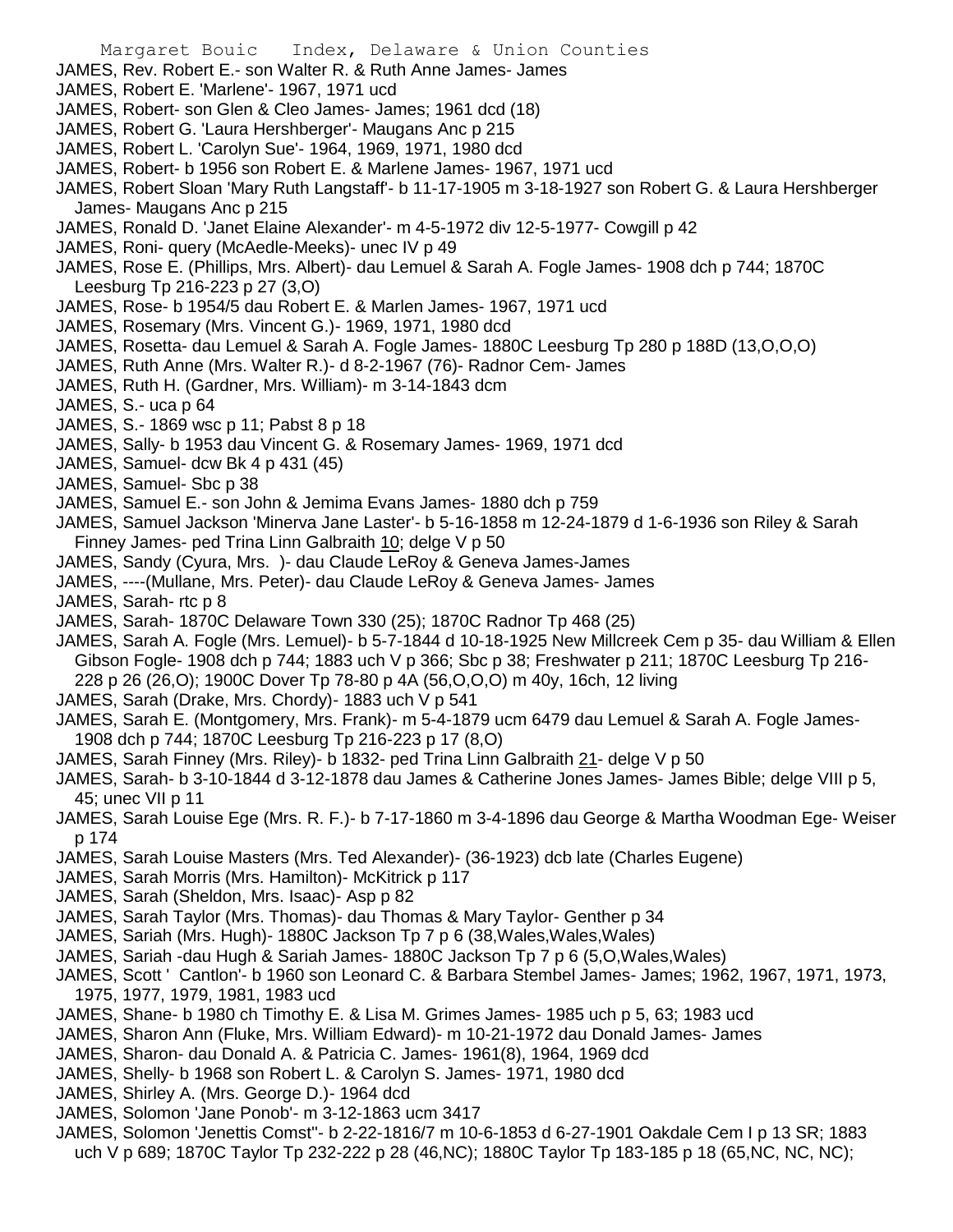1900C Marysville, 4th ward 249-257 p 10B (83,NC,NC,NC). m 50y; black

- JAMES, Solomon 'Rachael'- 1880C Claibourne Tp 157-168 (55,O,Md,O); uca p 79
- JAMES, Sondra A.- b 1961 dau Bernard & Annabelle Feucht James- James; 1962, 1967, 1971, 1973, 1975, 1977, 1979 ucd
- JAMES, Stephan- b 1969 son Leonard C. & Barbara Stembel James- James; 1971, 1975, 1977, 1979, 1981, 1983, 1991 ucd
- JAMES, Stephanie Lynn- b 8-15-1988 dau Scott & Cantlon James- James
- JAMES, Susanna Foot (Mrs. John)- m 10-21-1844
- JAMES, Susannah- dau Evan James- dcw Bk 2 p 184
- JAMES, Susannah Holler (Mrs. Joseph)- b 1807 d 1881 dcc Gordon Seese 57
- JAMES, Sylvester "Ves" Skidmore 'Emma Anderson' b 9-6-1875 m 10-5-1901 d 12-13-1966 (91) New Millcreek Cem ;1908 dch p 744; Carr (1143145); dg 2-18-1949; 1880C Leesburg Tp 280 p 188D (4, O, O, O); 1900C Dover Tp 78=80 p 4A (24,O,O,O)
- JAMES, Ted Alexander 'Sarah Louise Masters'- d Sunday dg 8-24-1946 bur Oak Grove; (36-1923) dcb late (Charles Eugene)
- JAMES, Teresa Ann- b 8-1-1972 dau John Randall & Kristine Lee Quay James- Maugans Anc p 36
- JAMES, Teresa- dau George D. & Shirley A. James- 1964 dcd (7)
- JAMES, Thomas- dcw Bk 3 p 309; from Wales 5-1838; Nat 2-22-1866 delge IX p 42
- JAMES, Thomas- 1883 uch V p 642; Freshwater p 188; 1985 uch p 140
- JAMES, Thomas- 1810 delge II p 38 Thomas & Co, Delge IV p 27
- JAMES, Thomas- 1820C Liberty Tp delge VI p 56
- JAMES, Thomas- WVa 1796- Powers p 220
- JAMES, Thomas E. 'Harriet Alida Yeckley'- Nash p 261
- JAMES, Thomas- son Herbert G. & Anna James- 1949, 1959(10) ucd
- JAMES, Thomas- son Matthew James- dcc Gordon Seese 1792
- JAMES, Thomas 'Sarah Taylor'- Genther p 34
- JAMES, Thomas W. 'Pam'- d 10-5-1966 (45) Oak Grove Cem- son Walter R. & Ruth Anne James- James
- JAMES, Thorrington L. 'Jane Russell'- m 4-15-1842 dcm
- JAMES, Timothy E. 'Doris J.'- 1991 ucd
- JAMES, Timothy Eugene 'Lisa Mae Grimes'- James; 1983 ucd
- JAMES, Timothy- b 1959 son Robert E. & Marlene James- 1967, 1971 ucd
- JAMES, Timothy- son Thomas W. & Pam James- James
- JAMES, T. L.- son David & Charlotte Bradfield James- dumch p 486; delge V p 300
- JAMES, Rev. T. P.- 1915 uch p 233 dg 2-12-1894 Cryder Ab p 148
- JAMES, Utha (Hoffman, Mrs. )- d 1954 -Sbc p 38; sister Anson James- James
- JAMES, Vadis- dau Claude LeRoy & Geneva James- James
- JAMES, Vashti B. (Cunard, Mrs. Stephen T.)- b Va 1805 m 11-26-1826 d 5-6-1871 dau David & Charlotte Bradfield James- dumch p 108, 332, 486
- JAMES, Vertie- b 1874 d 1969 Byhalia Cem R8 lptw p 125
- JAMES, Vicki/Vivian L. (Mrs. David)- James; 1964, 1969, 1971, 1980 dcd
- JAMES, Vicki J. (Mrs. Howard E.)- 1971 dcd
- JAMES, Vincent G. 'Rosemary'- 1969, 1971, 1980 dcd
- JAMES, Virginia M. (Mrs. Lowell H.)- 1971 dcd
- JAMES, Rev. W. A.- 1915 uch p 225; 1883 uch III p 333, V p 41
- JAMES, Walter- 1870C Radnor Tp 468 (23)
- JAMES, Walter- d 8-24-1844 (91) Radnor Cem Powell p 219; from Wales 1806, naturalization 11-3-1836
- JAMES, Walter- son Anson & Ora Elliott James- James; dg 2-18-1949
- JAMES, Walter P.- Pabst 3 p 17
- JAMES, Walter R.- b 5-11-1847 d 5-8-1878 son James & Catherine Jones James- James Bible- delge VIII p 5, 45; rcc p 1; unec VII p 11
- JAMES, Walter Thomas 'Deborah Figg'- m 11-27-1970 son Thomas W. & Pam James- James
- JAMES, Wesley Kincaid 'Mary Jane Shapley Loney'- b 7-29-1841 d 1-17-1916 son Ebenezer R. & Phebe Ann Bockoven James- dcc Bonita Evans Young 10
- JAMES, West L.'Frances F.'- b 7-1880 1880C Paris Tp 48-61 p 45 (45,O,Pa,Va); 1900C Marysville 118 p B5 (65,O,O,O) m 39y
- JAMES, Wilder Joy- b 3-22-1878 son Amos Wiley & Martha A. Evans James- James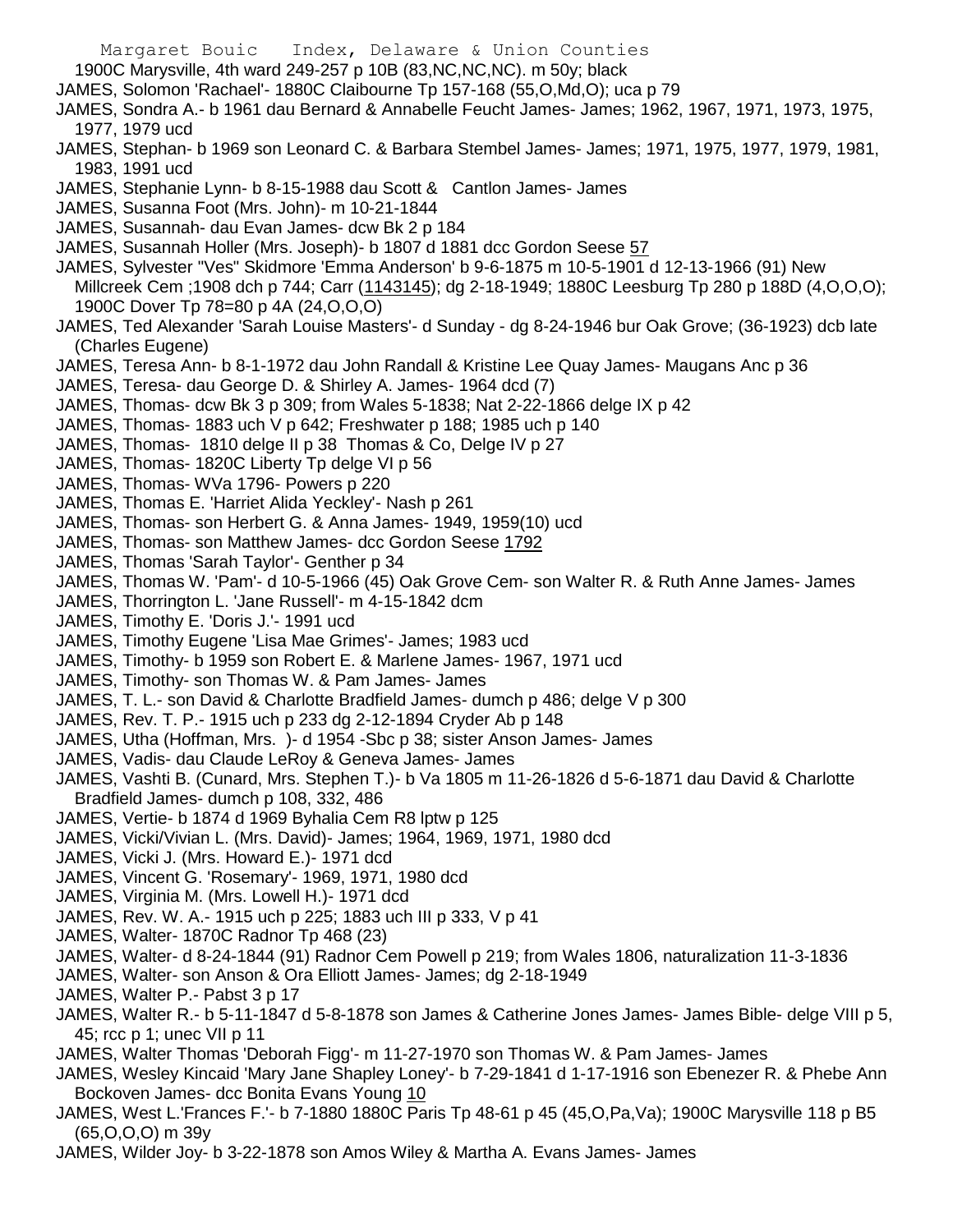- Margaret Bouic Index, Delaware & Union Counties JAMES, Will 'Mae Bonnette'- 1985 uch p 14 JAMES, William- adm motice- dcga p 50, Del Pat & Fr Chron 4-15-1830 JAMES, William- 1880 dch p 293; 1908 dch p 397 JAMES, William- 1870C Radnor Tp 471 (8) JAMES, William- 1870C Liberty Tp Delaware Co 405 (41) JAMES, William- rtc p 6, 10; 1840C Radnor Tp p 102 (50-60) JAMES, William- from Wales Naturalization 9-28-1841, delge IX p 42, 80 JAMES, William- 1835 men p 47 #99 p 86 Orange Tp JAMES, William d 11-29-1851 (69) Radnor Cem,Powell p 218 JAMES, William- 1949 ucd JAMES, William A. p 24 JAMES, William- son Anson & Ora Elliott James- James; SBc p 38; dg 2-18-1949 JAMES, William Christopher 'Michelle Renee Kitchen'- m 6-18-1994 son Kenneth & Phyllis James- James JAMES, William E. 'Eleanor Archer Freshwater- Freshwater p 43, 45 JAMES, William H.- son Charles H. & Annie James- 1860C Jackson Tp 1095-1110 p 145 (16,O) JAMES, William H.- son Enoch & Elizabeth James- 1850C Delaware Tp 1265 p 93 (7,O) JAMES, William 'Jane Heaverlo'- m 9-4-1842 dcm JAMES, William- son John & Jemima Evans James- 1880 dch p 759 JAMES, William 'Leah M.'- b 3-1873- 1900C Leesburg Tp 195-197 p 8B (27,O,O,O) m 3y JAMES, William 'Martha'- b c 1782 Wales d 11-29-1851 Radnor Cem- delge VI p 41, IX p 80; rcc p 1; 1850C Radnor Tp 75 p 177 (67,Wales) JAMES, William 'May'- b 3-30-1873 d (83) Ostrander Cem- son Lemuel & Sarah A. Fogle James- 1908 dch p 744; dg 2-18-1949; 1880C Leesburg Tp 280 p 188D (7,O,O,O) JAMES, William M. 'Cora M.'- 1977, 1983, 1991 ucd JAMES, William Montgomery- b 10-6-1919 son William E. & Eleanor Archer James- Freshwater p43 JAMES, William Smith- b 2-14-1914 son Emil Roy & Mary Beatrice Smith James- Nash p 111 JAMES, William 'Susan'- d 3-15-1873 962) Old Liberty Chyd Powell p 150 JAMES, William- son Thomas James- dcw Bk 3 p 309 JAMES, William- b 1951 son Vincent G. & Rosemay James- 1969, 1971 dcd JAMES, William Walter 'Lizzie Zelpha Wilcox'- (35-1908) dcb late (Chloe Anna) JAMES, Willis 'Ann'- Maugans Anc p 36 JAMES, Willis G. C.- son Melville F. & Martha James- 1850C Berlin Tp 1972 p 121 (8/12,O) JAMES, Willis R.- son John Francis & Carrie Yoakum James- James JAMES, Winnie Beard (Mrs.Riley)(Clifford, Mrs. )- b 9-20-1892 d 12-23-1966 Milford Cem Un Al p 51 JAMES, Youtha/Utha (Liggett, Mrs. Charles)(Hoffman, Mrs. )- 1908 dch p 744; Joel Smith 4,5; Rittenhouse 4,5; Carr 1143122 JAMES, Zelpha - d Saturday dg 9-13-1952 (77) Cheshire Cem JAMES, Zeroa- 1870C Delaware Town 293 (28) JAMES, Zeroa L.- 1870C Delaware Town 293 (9) JAMES, Zola (Graham, Mrs. Harry)- m 7-1925- Graham (16922), (18182); Bouic (1382); unec IV p 47 JAMESON, JAMISON seem to be interchangeable JAMISON, ---delge 1-3-1902 p 6 Mrs.- delge VII p 41 JAMISON, Albert- d 11-18-1883 (1m12d) Delaware - dcdeaths JAMISON, Allen- 1977 ucd JAMISON, Allen E.- b 1858 d 1984 Claibourne Cem p 108 JAMISON, Amanda Whitner- Oak Grove Cem p 434, no dates JAMESON, Angelina (Martz, Mrs. George)- m 4-16-1857 dau James & Elizabeth High Jameson/Jamison-1880 dch p 630; 1908 dch p 846; 1850C Delaware Tp 1414 p 99 (13,O) JAMESON, Ann (Hatton, Mrs. Edward)- m 5-5-1816 Madison Co unec IV p 29 JAMESON, Annie Elizabeth- dau James M. & Elizabeth High Jamison- 1880 dch p 630; 1908 dch p 846 JAMESON, Betsey (Mrs. Robert)- d 8-9-1852 (57) Africa Cem Powell p 180; Pabst 1 p 66 JAMESON, Brooks (4-1985) son Rose Mary Jameson- 1985 uch p 138 JAMESON, Bruce 'Clara Sherman'- dg 8-29-1952 JAMESON, Carolyn- b 1960 dau James M. & Nancy J. Jameson- 1973, 1975, 1977 ucd
- JAMISON, Carolyn (Mrs. Roger)- Jamison
- JAMISON, Carrol E.- d 10-15-1898 (4m13d) ch of James T. Jamison- dcdeths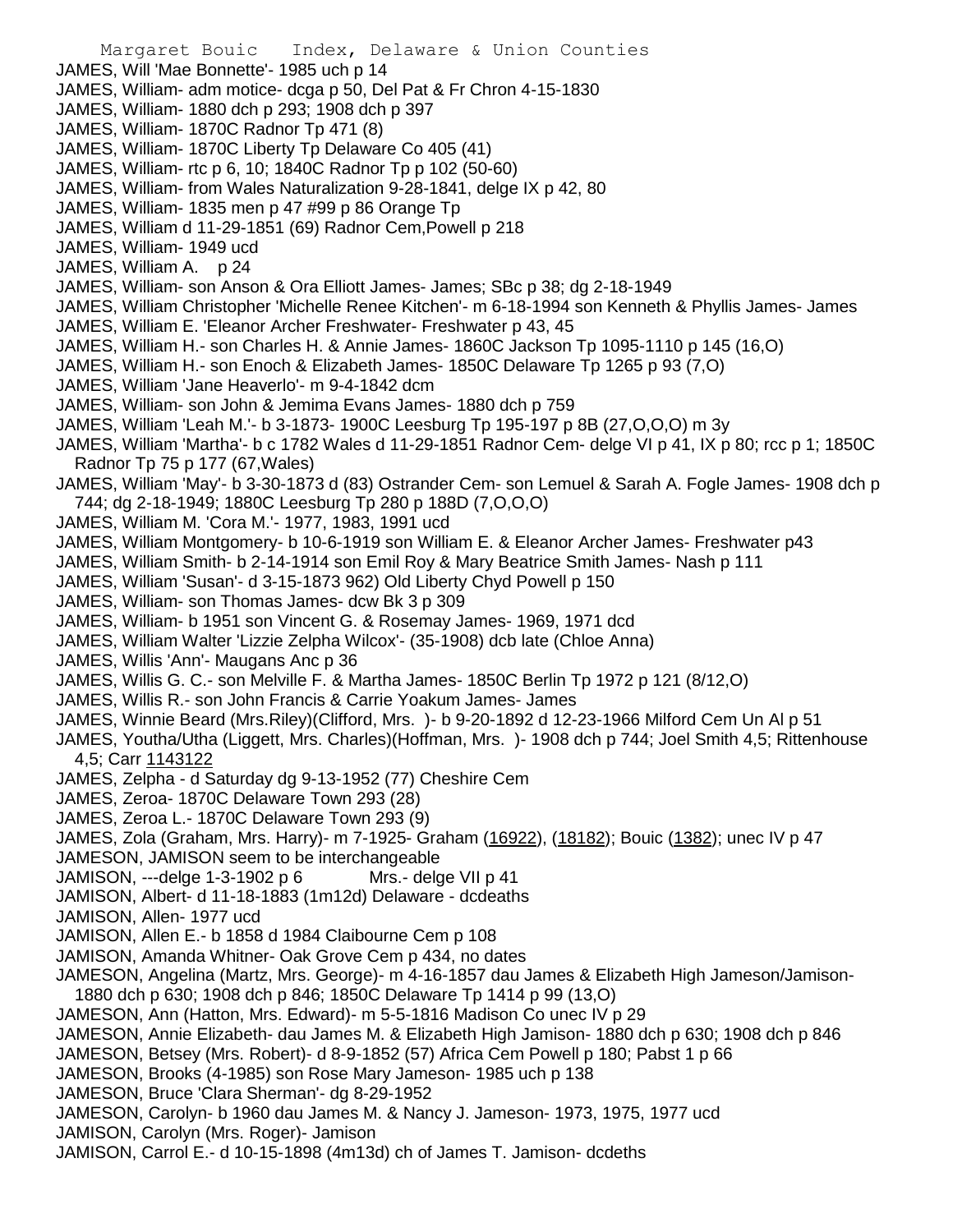JAMESON, Clara (Sherman,Mrs. )(Mrs. Bruce)- d Friday dg 8-29-1952; bur Toledo JAMESON, Claude Erle 'Mary Elizabeth Dunn'- b 10-31-1865 m 9-15-1886 d 3-27-1916 ped Lawrence Ira Farley #406 14, unec XIII p 29 JAMESON, Cora/Viola (Stetson, Mrs. Charles Bassell)- b 11-13-1895 m 7-11-1913 d 12-5-1953 dau Claude Erle & Mary Elizabeth Dunn James- ped Lawrence Ira Farley #406 7, unec XIII p 29 JAMISON, Cordelia (Havens, Mrs. Thomas)- m 11-11-1852 dcm JAMESON, Cordelia- 1850C Berkshire Tp 121 p 13 (23,O) sister Robert Jamison- dcw Bk 34 p 137 (16,O) JAMISON, Cordelia Scovell (Mrs. James)- m 6-12-1842 dcm JAMESON, Cynthia (Poulson, Mrs. Levi)- m 1-25-1823 Madison co unec IV p 63 JAMISON, Daniel- b 1969 son James M. & Nancy J. Jameson- 1973, 1975 ucd JAMISON, David 'Ettie Peck'- Carr 114122 JAMISON, David 'Mary B.'- Powell p 19; 1840C Berkshire Tp p 186 (20-30) JAMESON, Eddie- ch James M. & Nancy J. Jameson- 1973, 1975 ucd JAMISON, Elizabeth- church roll- delge I p 30 JAMESON, Elizabeth- 1869 wsc p 10; Pabst 8 p 4, 17 JAMESON, Elizabeth (83-1894)- delge V p 22 JAMISON, Elizabeth- b 1805 d 1877 Oak Grove Cem- Powell p 434; 1850C Delaware Tp 1415 p 99 (44,Va); 1870 Delaware Tp 268 (66) JAMESON, Elizabeth High (Mrs. James M.)- m 1-13-1835 dcm- dau Benjamin High- 1880 dch p 630; 1908 dch p 846; dcw Bk 4 p 42(6) sister Benjamin High- 1850C Delaware Tp 1414 p 99 (34,Pa); 1870C Delaware Town 288(55) JAMISON, Elizabeth-dau Robert & Esther Baird Jamison- dcw Bk 3 p 110 JAMISON, Ernest B. 'Peggy F.'- 1983, 1991 ucd JAMISON, Ernest- b 1968 son Ernest B. Jamison- 1983 ucd JAMESON, Ernest 'Helen Wolfe''Kate'- Jameson JAMISON, Esther- 1850C Delaware Tp 1415 p 99 (80,Pa) JAMESON, Esther Baird (Mrs. Robert)- 1880 dch p 630; 1908 dch p 846; dcw Bk 2 p 146; dcw Bk 3 p 110 will JAMESON, Esther (Martz, Mrs. Jacob)- m 9-19-1850 dcm dau James M. & Elizabeth High Jamison- 1880 dch p 630; 1908 dch p 846; 1850C Delaware Tp 1414 p 99 (11,O) JAMISON, Esther- dau Robert Jamison- dcw Bk 2 p 146 JAMISON, Ettie Peck (Mrs. David)- Carr 114122 JAMESON, Eugene 'Lois'- son Ernest & Helen Wolfe Jameson- Jameson JAMISON, Frances (McKitrick , Mrs. Dr. John)- McKitrick p 363 JAMESON, Frank B.- 1908 dch p 414 JAMISON, J. Franklin- Nash p 68 JAMESON, George- 1908 dch p 397; CCC Delaware Tp 1875 JAMESON, George W. 'Mary Nye'- son James M. & Elizabeth High Jamison- 1880 dch p 629, 630; 1908 dch p 846; CCC 1875 Delaware Tp; 1850C Delaware Tp 1414 p 99 (9,O); 1870C Del. Tp 208 (\*29); 1880C Delaware Tp p 326A; Powell p 103 JAMISON, Gladys (Morgan, Mrs. )- sister Lawrence R. Jamison- Jamison JAMISON, Gwendolyn Jean (Leech, Mrs. Raymond)- b 1928 m 6-12-1960 dau Walter F. & Mary Leeth Jamison- Jamison; Phillips p 112 JAMISON, Hannah- Pabst 8 p 2; church roll, delge I p 20 JAMISON, Hannah (Carpenter, Mrs.James)- m 11-6-1843 dcm -dau Esther Baird Jamison- dcw Bk 3 p 110 dcw Bk 4 p 137(16); delge III p 37, VII p 13 JAMISON, Hannah Elizabeth- dau Robert & Esther Baird Jamison- dcw Bk 2 p 146, Bk 3 p 110 JAMISON, Hannah (Erhard, Mrs. William)- Weiser p 576 JAMISON, Harlan J.- son Cordelia Jameson- 1850C Berkshire Tp 121 p 113 (7,O) JAMISON, Harriett- dau Cordelia Jameson- 1850C Berkshire Tp 121 p 113 (3,O) JAMISON, Harriet (Wilson, Mrs. James)- dcc David Williams 95 JAMESON, Harry John 'Nellie Furman'- b 1903 son George W. & Mary Nye Jamison- 1908 dch p 846; Phillips p 112; 1870C Delaware Tp 268 (5) JAMESON, Helen Wolfe (Mrs. Ernest)(Sarver, Mrs. )- Jameson JAMISON, Henrietta (O'Hara, Mrs. Arthur)- m 2-19-1805 onwq I JAMESON, Rev. Henry C.- wsc Grah p 58, 62; 1908 dch p 245; delge VII p 41 JAMISON, Holly- b 1966 ch Ernest B. Jamison- 1983 ucd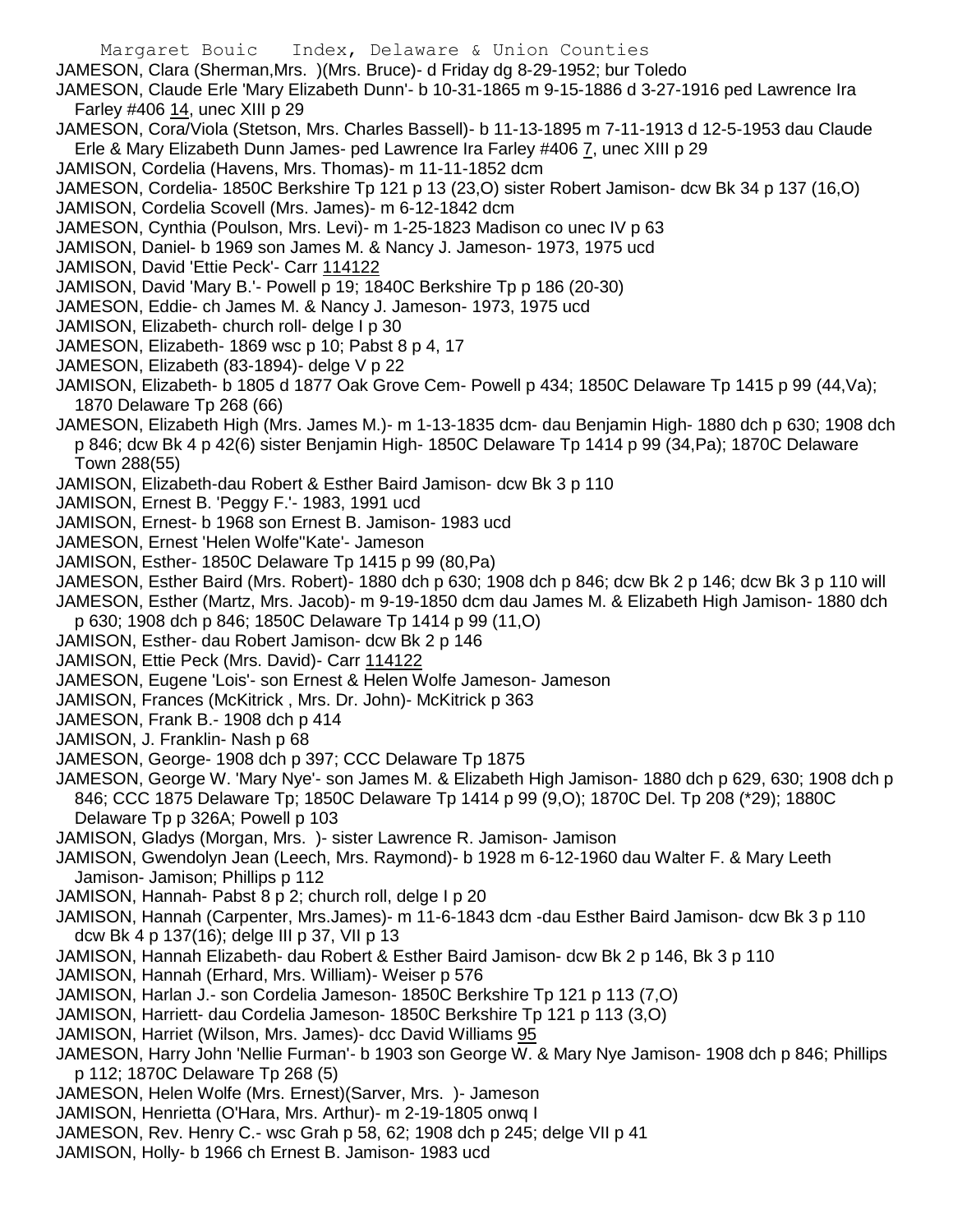JAMISON, Ida B. Frazier (Mrs. )- d 1-25-1968 (87) Oak Grove Cem- Jamison

JAMISON, James- d 2-1914 (63) Jamison; Pabst 8 p 17

JAMESON, James- d 6-21-1845 (26-6-12) Galena Cem- Powell p 19

JAMISON, James 'Cordelia Scovell'- m 6-12-1842 dcm

JAMESON, Rev. James M.- 1880 dch p 406; 1908 dch p 255; unvmec p 39

JAMISON, James M. 'Elizabeth High'- b 1808 m 10-13-1835 dcm d 1885 Oak Grove Cem- Powell p 434- son Robert & Esther Baird Jamison- Poe p 24;1880 dch p 317, 630; 1908 dch p 162, 846; hadc p 23; 1869 wsc p 10; dcw Bk 2 p 146; dcw Bk 3 p 110, dcw Bk 4 p 137(16); CCC 1849, 1875 Del Tp; 1835 men p 21 #54 p 34 Delaware Tp; delge VII p 13; 1850C Delaware Tp 1414 p 99 (42,Va); 1870C Delaware Town 288 (63); 1880C Delaware Town p 485A

JAMESON, James- 1880C Delaware Town p 501C

JAMESON, James M. 'Nancy J.'- 1973, 1975, 1977, 1991 ucd

JAMISON, John- b 1802 d 1872 Oak Grove Cem -Powell p 434; 1835 men p 21 #53 p 34 Delaware Tp; 1850C Delaware Tp 1415 p 99 (45,Va); 1870C Delaware Tp 268 (70)

JAMISON, John- son Robert & Esther Baird Jamison- dcw Bk 2 p 146, Bk 4 p 137(16); hadc p 23; CCC 1849 Delaware Tp; Pabst 8 p 7; delge VII p 13

JAMESON, Joseph- 1805; delge II p 38

JAMESON, Joseph R.- d 9-26-1893 (2m19d) dcdeaths

JAMISON, Lawrence R. 'Retha Hoffines'- d 1-27-1977 (68) Fairview Mem. Pk- Jamison; 1964, 1969, 1971 dcd

JAMESON, Linda (Erwin, Mrs. Donald R.)- b 11-28-1943 d 10-30-1994 (50) dau Ernest & Helen Wolfe Jameson- Jameson

JAMESON, Lizzie- b 1853 d 1876 Oak Grove Cem Powell p 434; 1869 wsc p 10; Pabst 8 p 17; 1870C Delaware Town 289 (17)

JAMESON, Lois (Mrs. Eugene)- Jameson

JAMISON, Lucian- d 6-21-1843 (2-4-2) son David & Mary B.- Galena Cem, Powell p 19

JAMISON, Lulu B. (Stone, Mrs. Edmon R.)- dau Thomas A. & Augusta Armstrong Jamison- Stone 2,3

JAMISON, Malcolm- hadc p 34; 1849 Liberty Tp

JAMESON, Marella Waters (Mrs. R. R.)- d 3-20-1851 (27-3-8) Africa Cem- Powell p 181

JAMISON, Margaret (Benjamin, Mrs. John,Jr)- Powers Pat p 30

JAMESON, Margaret (Ewing, Mrs. Joshua)- d 1837/8- unec I July

JAMESON, Margaret (Mrs. Robert)- dcq Doris Whittier Pierce 27

JAMISON, Margie (Simon, Mrs. )- dau Lawrence R. & Retha Hoffines Jamison- Jamison

JAMESON, Marila G. Waters (Mrs. Robert R.)- m 11-30-1846 dcm

JAMISON, Mary- b 1845 d 1907 Oak Grove Cem, Powell p 434; 1880C Delaware Town p 529C

JAMISON, Mary B. (Mrs. David)- Powell p 19

JAMESON, Mary Elizabeth Dunn (Mrs. Claude Erle)- b 3-30-1867 m 9-15-1886 d 1-28-1906 ped Lawrence Ira Farley #406 15, unec XIII p 29

JAMISON, Mary Leeth (Mrs. L. Walter)- m 1926 d 4-9-1974 (80) Oak Grove Cem- Phillips p 112; dcw Bk 3 p 110

JAMISON, ---(Wright, Mrs. Thomas)- dau Walter F. & Mary A. Jamison- Jamison

JAMISON, Mary Nye (Duckworth, Mrs. James)- dau George W. & Mary Nye Jamison- 1908 dch p 846

JAMESON, Mary Nye (Hugh)(Mrs. George W.)- dau William Nye- 1880 dch p 629, 630; 1908 dch p 846; 1870C Delaware Tp 268 (28)

JAMESON, Melvin- b 1979 son Patricia L. Jameson- 1981 ucd

JAMESON, Merret'Mrs. Parmelia Marriott'- m 1850; unec VI p 26; mt 7-3-1850

JAMISON, Millie (McGugin/McGeegin) (Mrs. M.)- dau James M. & Elizabeth High Jamison- 1880 dch p 630; 1908 dch p 846; 1870C Delaware Town 288 (21)

JAMISON, Moses- 1880C Dover Tp 122-129 p 170A (23,Va,Va,VA)

JAMISON, Nancy J. (Mrs. James M.)- 1973, 1975, 1977, 1991 ucd

JAMESON, Nellie Furman (Mrs. Harry J.)- dau Perry Furman- 1908 dch p 849

JAMESON, Nicholas (6-1985) son Rose Mary Jameson- 1985 uch p 138

JAMISON, Noma (Hines, Mrs. )- dau Lawrence R. & Retha Hoffines Jamison- Jamison

JAMISON, Pamelia- dau James & Elizaeth High Jameson- 1850C Delaware Tp 1414 p 99 (2,O)

JAMESON, Parmelia (Marriott, Mrs. )(Mrs. Merret)- m 1850; unec VI p 26; mt 7-3-1850

JAMISON, Jameson, Patricia L.- 1981 ucd

JAMISON, Peggy F. (Mrs. Ernest B.)- 1983, 1991 ucd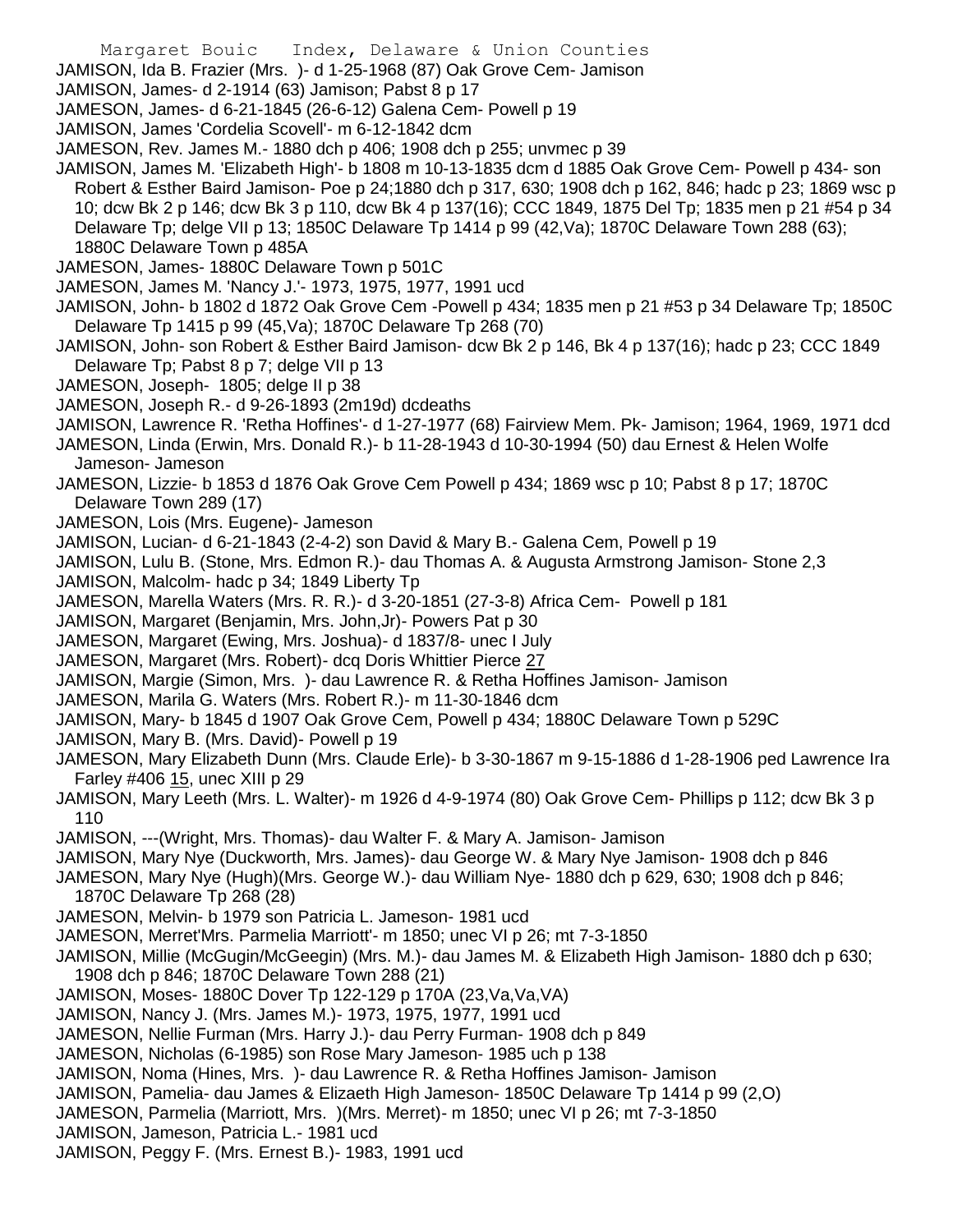Margaret Bouic Index, Delaware & Union Counties JAMISON, Peggy Bevis (Mrs. )- dau Fay D. & Audrey Emma Trapp Bevis- 1985 uch p 10, 139 JAMESON, Ph(o)ebe (Elliott, Mrs. Archibald)- dcq Pearl Whipple Dennis 11; Powell p 370 JAMESON, Phoebe (Ferson, Mrs. Samuel)- dau Robert & Margaret Jameson- dcq Doris Whittier Pierce 13 JAMESON, Rachael- 1805 delge II p 38 JAMISON, Raymond C.- son Ida B. Frazier Jamison- Jamison JAMISON, Retha Hoffines (Mrs. Lawrence)- d 10-11-1980 (73) Fairview Mem. Pk- sister Harry Hoffines-Jamison; 1964, 1969, 1971 dcd JAMISON, Reuben - 1880C Berkshire Tp p 419A JAMESON, Robert- St. Peter's Church- delge III p 41 JAMISON, Robert (1834) delge IV p 29, V p 66, 67 JAMISON, Robert- b 1795 d 1-15-1864 (64) Oak Grove- dg 1-22-1864, Cryder Ab p 38; Powell p 434; dcw Bk 4 p 137(16)will JAMISON, Robert- d 10-12-1840 (72-8-10) Oak Grove Powell p 92; Rev. Soldier; 1835 men p 21 #50 p 34 Delaware Tp JAMISON, Robert,Jr.- 1835 men p 21 # 51 p 34 Delaware Tp JAMISON, Robert 'Betsey'- Powell p 180 JAMISON, Robert B.- son James M. & Elizabeth High Jamison- 1880 dch p 630; 1908 dch p 846; hadc p 23, 1849 Delaware Tp; 1870C Delaware Town 289 (13) JAMISON, Robert'Esther Baird'- d 1-12-1840 (72-8-10); 1908 dch p 107, 242, 451, 846; 1880 dch p 317, 319, 322; Pabst 8 p 25; dcw Bk 2 p 146; 1869 wsc p 13; Poe p 24; dcb JAMESON, Robert 'Margaret'- dcq Doris Whittier Pierce 26; 1880 dch p 259, 390; Pabst 5 p 2; 1908 dch p 378, 380; delge IX p 60; 1820C Big Rock Tp JAMISON, Robert- son Robert & Esther Baird Jamison- dcw Bk 2 p 146, Bk 3 p 110 JAMESON, Robert R. 'Marila G. Waters'- m 11-30-1846 dcm JAMISON, Roger 'Carolyn'- Jamison JAMISON, Rosemary (Johnson, Mrs. )- dau Lawrence & Retha Hoffines Jamison- Jamison JAMISON, Rose Mary (Mrs. )(Ross, Mrs. Richard)- 1985 uch p 138 JAMESON, R. R. 'Marella Waters'- Powell p 181 JAMISON, Samuel- 1883 uch V p 183 JAMISON, Steven- b 1962 son James M. & Nancy J. Jameson- 1973, 1975, 1977 ucd JAMISON, Walter F/P 'Mary A.'- m 1926 d 11-22-1969 (66) Oak Grove Cem - son Harry John & Nellie Furman Jamison- Phillips p 112; 1908 dch p 849 JAMISON, William- dcw Bk 4 p 155 (18) exec of James Cherry JAMISON, William- 1835 men p 16 #18 p 23 Brown Tp; 1840C Brown Tp (30-40) JAMISON, William- 1835 men p 21 #52 p 34 Delaware Tp JAMISON, William- d 5-7-1849 (51-6-8) Powell p 92, dbg p 10; hadc p 23; son Robert Jamison; CCC 1849 Delaware Tp; dcw Bk 2 p 146 JAMISON, William S.- unec VI p 21 JAMISON, Winfred Lee- b 1930 dau L. Walter & Mary Leeth Jamison- Phillips p 112 JAMEISON, Rev. J. M.- 1883 uch V p 34 JAMIESON, Nancy Ann Beams (Mrs. Robert Eugene)- b 9-26-1937 m 12-23-1956 dau Ashley Benoit & Marjorie Nan Smith Beams- Weiser p 635 JAMIESON, Robert Eugene 'Nancy Ann Beams'- b 8-8-1937 m 12-23-1956= Weiser p 635 JAMINSON, Anna Virginia- dau Francis R. & Nellie W. Hanks Jaminson- Newhouse p 28 1313182 JAMINSON, Francis R. 'Nellie W. Hanks'- Newhouse p 28 (131318) JAMINSON, Nellie W. Hanks (Mrs. Francis R.)- dau Peter & Anna Warren Hanks- Newhouse p 28 131318 JAMOSKY, Frank 'Sarafina Bielski'- ped Steven Isakson 12, delge V p 69 JAMOSKY, Pauline (Martinson, Mrs. Ralph Alfred)- b 6-30-1910 m 1932 d 4-6-1964 dau Frank & Sarafina Bielski Jamoski- ped Steven Isakson 6, delge V p 69 JAMOSKY, Saraina Bielski (Mrs. Frank)- ped Steven Isakson 13; delge V p 69 JANCHAR, Dr. Leonard J.- 1980 dcd JANDA, Joseph 'Mary Whittey'- McKitrick p 390 JANDA, Mary Bernadette (McKittrick, Mrs. James Esten)- b 5-10-1910 m 6-28-1974 dau Joseph & Mary Whittey Janda- McKitrick p 390 JANDA, Mary Whittey (Mrs. Joseph)- McKitrick p 390 JANDREW, Lyma (Auman, Mrs. Harold B.)- Weiser p 613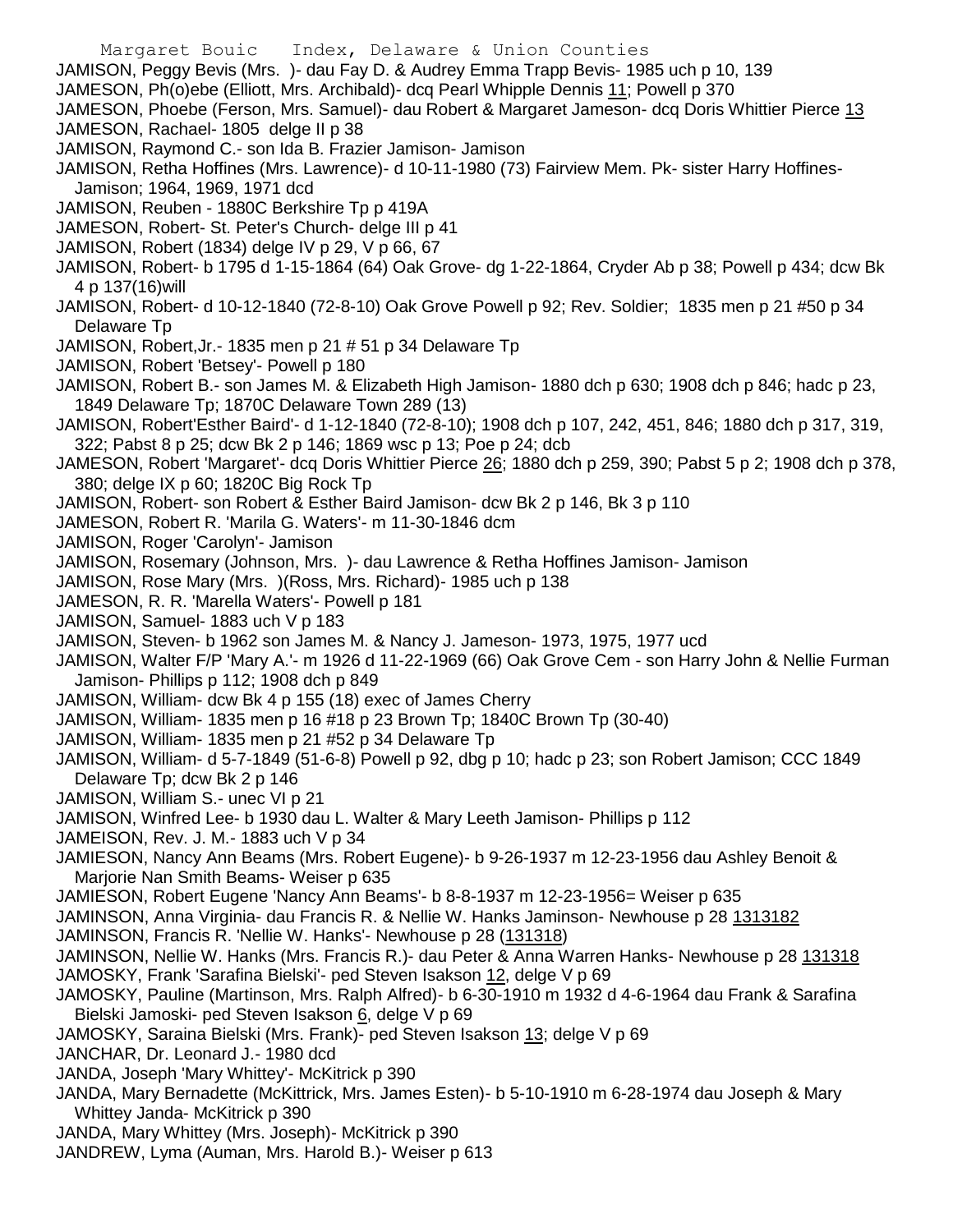Margaret Bouic Index, Delaware & Union Counties JANE, Charlotte (Barrows, Mrs. Blake W.)- m 4-16-1840 dcm JANE, Sophia (Weiser, Mrs. Benjamin Franklin)-b 5-5-1849 d 10-26-1874- Weiser p 773 JANEC, Bernadette (Mrs. Martin E.)- Janec JANEC, Marie (Mrs. Martin E.)- d 1968- Janec JANEC, Martin E.'Marie 'Bernadette'- d 1-7-1982 (91) cremated- Janec JANEC, Mildred- dau Martin E. Janec- Janec JANEC, Olga (Vachan, Mrs. Charles)- dau Martin E. & Marie Janec- Janec JANEC, Walter- son Martin E. & Marie Janec- Janec JANES, JAYNES----btp p 14 JANES, A. A. 'Nancy Caroline'- d 2-14-1856 (45-10-6) Cheshire Cem Powell p 56;Pabst 1 p 46; hadc p 18; CCC; 1850C Berlin Tp 1913 p 119 (40,Vt) JANES, Abel 'Mary Judd'- son William & Mary Janes- Maugans Anc p 143 JANES, Abigail Brooks (Mrs. Samuel)- Maugans Anc p 145 JANES, Abigail Burdick (Mrs. Heman)- Maugans Anc p 144 JANES, Abigail- b 1647 dau William & Mary Janes- Maugans Anc p 143 JANES, Adda- dau Benjamin & Amanda Janes- 1880C Taylor Tp 175-178 p 17 (9,O,O,Tn) JANES, A. F.- Pabst 1 p 63 JANES, Albert- Pabst 2 p 668; Albert A. d 2-11-1872 (2-3-3) Berlin Tp dcdeaths JANES, Albert- b 2-14-1809 son Humphrey & Thankful Campbell Janes- Maugans Anc p 144, 145 JANES, Alcesta R. Spees (Mrs. Theodore P.)- b 1906 m 11-12-1927 d 12-29-1989 (83) Ft. Myers- Oakdale Cem I p 63 (O-R3-2)- dau Williard & Lora Filler Spees- Janes; 1985 uch p 80 JANES, Alfred T.- son M. T. & Marcia Caulkins Janes- 1880 dch p 700; Pabst 1 p 65 JAYNES, Alice Louise (Moseley, Mrs. William)- dau Horace D. & Carrie Freeman Jaynes- Jaynes; Rittenhouse 5,6; Wells 4,5 JANES, Allured A.- 1870C Berlin Tp 221 (9m) JANES, Amanda (Mrs. Benjamin)- 1880C Taylor Tp 175-178 p 17 (38,Tn,Tn,Tn); mulatto JANES, Anna Baker (Mrs. Elijah)- Maugans Anc p 145; 1880 dch p 699; Powell p 60 JANES, Anna (Brown, Mrs. Abraham Church)- b 1764 m 11-20-1786 d 1842 dau Elijah & Anna Hawkins Janes- Maugans Anc p 144 JANES, Anna Hawkins (Mrs. Elijah)- b 1741 d 8-22-1842 (100y8m) Blockhouse Cem- Powell p 49 dau George & Hepzibar Hawkins- dcq Roy Scott 49; btp p 5; Maugans Anc p 144

JANES, Anna (Ruggles, Mrs. Martin)- b 3-17-1797 dau Humphrey & Thankful Campbell Janes- Maugans Anc p 144

JAYNES, Annabelle (Conaway, Mrs. )- dau Horace D. & Carrie Freeman Jaynes- Jaynes

- JANES, Arthur S.- 1870C Berlin Tp 22 (9)
- JANES, Asa- Pabst 8 p 103, 105, 106, 107, 108, 109
- JANES, B., Miss- Monnett p 14
- JANES, Benja(Benjie)- Pabst 2 p 54, 56, 57; CCC p 110
- JANES, Benjamin 'Amanda'- 1880C Taylor Tp 175-178 p 17 (30,O,NC,NC); mulatto
- JANES, Benjamin 'Hannah Hinsdale'- b 9-30-1672 son William & Hannah Hinsdale Janes- dcq Roy Scott 192; Maugans Anc p 141, 143
- JAYNES, Bernadine (Cutler, Mrs. )- dau Horace D. & Carrie Freeman Jaynes- Jaynes
- JANES, Bertha Marie (Farringer, Mrs. William)- b 11-3-1934 m 11-8-1952 dau Wilbur & Frances Taylor Janes-1985 uch p 81; Taylor 114212; Genther p a12
- JANES, Beth Ellen- b 10-27-1960 dau L. Joseph & Lynda R. Weston Janes- 1985 uch p 80
- JAYNES, Bob- son Clare Jaynes- Jaynes
- JAYNES, Caroline (Mrs. Donald)- Jaynes
- JANES, Nancy Caroline (Mrs.A. A.)- d 3-4-1865 (54-10-6) Cheshire Cem Powell p 56' Pabst 1 p 46; 1850C Berlin Tp 1913 p 119 (40,O)
- JANES, Carrie (Elliott, Mrs. Elijah)- Maugans Anc p 215
- JAYNES, Carrie Freeman (Mrs. Horace D.) d 7-14-1972 (75) Cheshire Cem dau Phillip & Jennie Freeman-Jaynes
- JANES, Catharine Brace (Mrs. William)- Maugans Anc p 145
- JANES, C. C. 'L. J.'- d 5-12-1870 (30-6-12) Cheshire Cem Powell p 56
- JANES, Charles C.- son A. A. & Caroline Janes- Pabst 1 p 46; 1850C Berlin Tp 1913 p 119 (4,O)
- JANES, Charles M.- son M. T. & Marcia Caulkins Janes- 1880 dch p 700; 1908 dch p 102, 397; Pabst 3 p 23,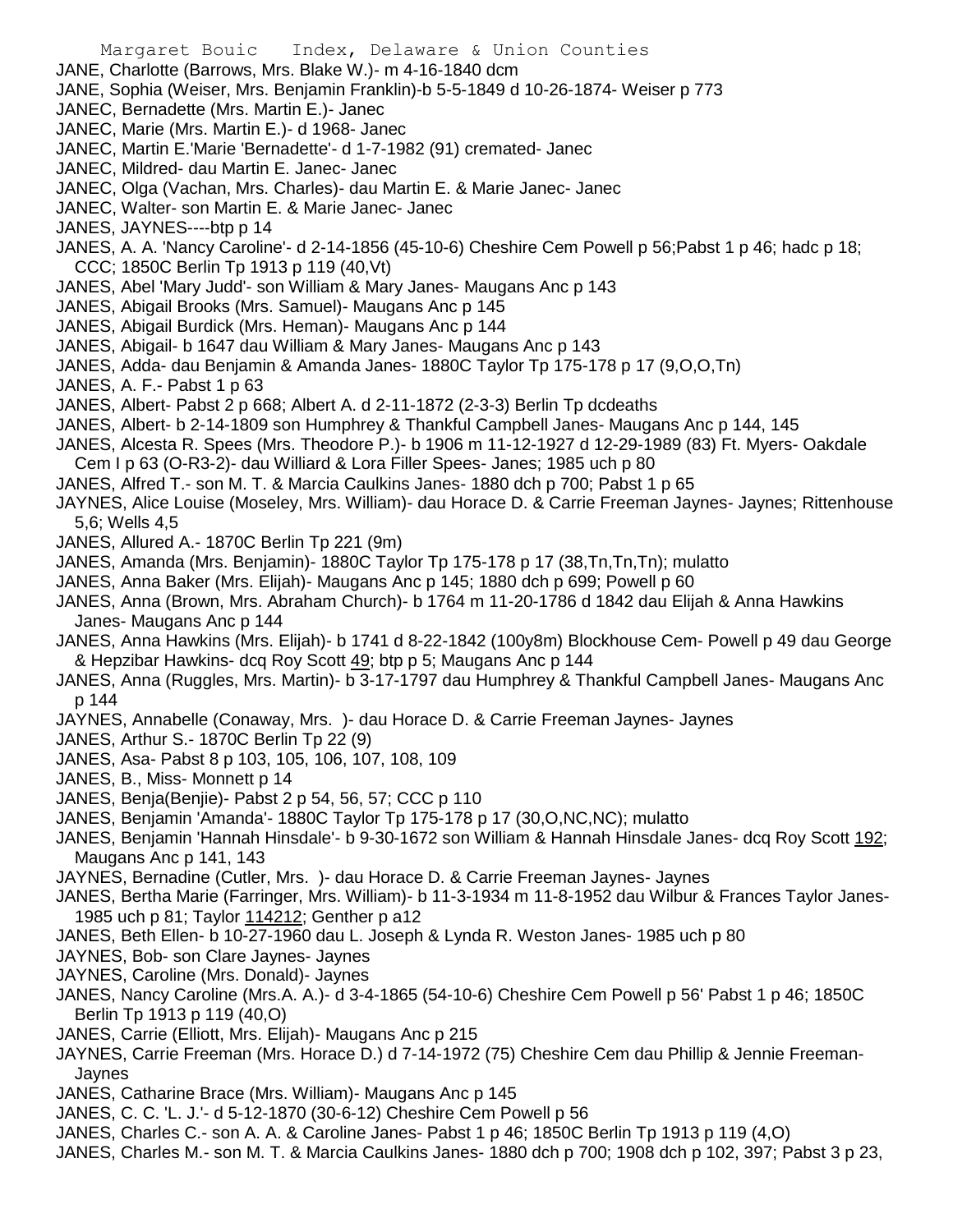24

- JAYNES, Charlotte A. Hinrod (Mrs. Daniel M.)- m 11-11-1840 dcm
- JANES, Charlyne Hines (Mrs. Robert L.)- m 6-2-1951- 1985 uch p 80
- JANES, Cheryl Lynn- dau Joseph Charles & Sharon Baggett Janes- 1985 uch p 80
- JANES, Clair Willett 'Pataricia Ellen McCracken'- b 10-25-1925 m 11-12-1965- son Glen & Effie Janes- Janes; 1985 uch p ; 1949, 1967 ucd
- JANES, Clara P.- 1870C Berlin Tp 221 (26)
- JAYNES, Clare'Rita'- son Horace D. & Carrie Freeman Jaynes- Jaynes
- JANES, Clarissa Whitman (Mrs. Orrin)- Maugans Anc p 145
- JANES, Clementine (Parsons, Mrs. Edward)- b 1802 m 1828 dau James Peleg &
- Patty Coy Janes- MR-DAR p 16
- JANES, Clemont L.- 1870C Berlin Tp 225 (6)
- JAYNES, Clifford L.-d 8-6-1961 (70) son Luticia Jaynes- Jaynes
- JANES, C. M.- from Belmont, here 1842 Berlin Tp, Powell p 61
- JANES, C. M. 'H. M.'- d 9-13-1872 Cryder Ab p 100
- JANES, C. Mactimes- 1870C Berlin Tp 225 (32)
- JANES, Daniel- d 2-1826 (20) dcga p 33 Del Pat & Fr Chron- Blockhouse Cem Powell p 49
- JANES, Daniel B. 'Sarah Adams'- b 1837 d 1907 Cheshire Cem Powell p 57- son Harry & Elizabeth Alma Dickerman Janes- dcq Roy Scott 6; 1880 dch p 700; Pabst 1 p 64, 3 p 29, 32, 6 p 9, 11; hadc p 92, CCC 1900 Berlin Tp; 1870 Berlin Tp 225 (32); dg 1-7-1908 p 1, 1-21-1908 delge VIII p 14
- JANES, Daniel 'Charlotte A. Hinrod'- m 11-11-1840 dcm
- JANES, Daniel P.- CCC 1875 Berlin Tp
- JANES, David B.- dg 1-21-1908 p 2 delge VIII p 14
- JANES, David 'Martha'- d 9-21-1836 (55-7-11) Blockhouse Cem Powell p 49
- JANES, David 'Martha Smedtz'- b 1700 son Elijah & Anna Hawkins Janes- Maugans Anc p 144, 145
- JANES, D. H.- 1908 dch p 397
- JANES, Diadama- d 8-15-1847 (4-7-15) dau Harris & Julia Janes- unec V p 57
- JANES, Dinah- 1870C Brown Tp 244 (57\*)
- JAYNES, Dinah- 1880C Brown Tp (52,O,NY,NY) delge III p 15, insane
- JANES, Dolly (Mrs. Ernest)- Pabst 1 p 38; Pabst Pion II p 247
- JAYNES, Donald- son Horace D. & Carie Freeman Jaynes- Jaynes
- JAYNES, Dorothy (Crowner, Mrs.Dean)- dau Horace D. & Carrie Freeman Jaynes- Jaynes
- JANES, D. W.- btp p 2
- JANES, Earnest- Pabst 1 p 41
- JANES, Ebenezer- b 1659 d 1675 son William & Mary Janes- Maugans Anc p 143
- JANES, Bishop Edmund S.- 1880 dch p 397; 1908 dch p 244; wsc Grah p 27, 28
- JANES, Eddie C.- 1870C Berlin Tp 221 (14)
- JANES, Edward A.- 1870C Genoa Tp 362 (64)
- JAYNES, Edward E. 'Linda Lee Klump'- m 10-8-1961 son Edward E. Jaynes,Sr.- Jaynes
- JAYNES, Edward E.,Sr. 'Marjorie'- d 1-25-1965 (52)- Oak Grove Cem- brother Paul Jaynes- Jaynes
- JANES, Effie D.- 1870C Berlin Tp 221 (6)
- JANES, Effie Gamble (Mrs. Glen L.)- b 1902 m 9-2-1924 d 1977 Oakdale Cem II p 154 (M-R20-9)- dau George M. & Addie Ann Thompson Gamble- 1985 uch p 80; 1949, 1959, 1962, 1967, 1971 ucd
- JANES, Elbert (F)- son M. T. & Marcia Caulkins Janes- Pabst 1 p 65; 1880 dch p 700; 1870C Berlin Tp p 221 (34)
- JANES, Eli 'Sarah'- b 3-5-1805 son Humphrey & Thankful Campbell Janes- Maugans Anc p 144, 145
- JANES, Elias 'Susan Robinson'- b 3-17-1752 son Seth & Sarah Larak Janes- Maugans Anc p 144, 145
- JANES, Elijah 'Anna Baker'- Powell p 60
- JANES, Elijah 'Anna Hawkins'- b 4-17-1744 m 1763 d 1826 bur Blockhouse Cem son Seth & Sarah Larabe Janes- dcq Roy Scott 48; 1880 dch p 699; btp p 5; Maugans Anc p 141, 142, 144
- JANES, Elijah 'Matilda Burell'- b 4-17-1811 son Humphrey & Thankful Campbell Janes- Maugans Anc p 144, 145
- JANES, Elisha 'Mary Dimock'- b 1715 son Benjamin & Hannah Hinsdale Janes- Maugans Anc p 143, 145
- JANES, Elisha- b 1639 d 2-11-1662 son William & Mary Janes- Maugans Anc p 143
- JANES, Elizabeth A.- Pabst 1 p 47
- JANES, Alma Elizabeth Dickerman (Mrs. Harry)- d 7-17-1866 (63y3m) Cheshire Cem- Powell p 49,57; dau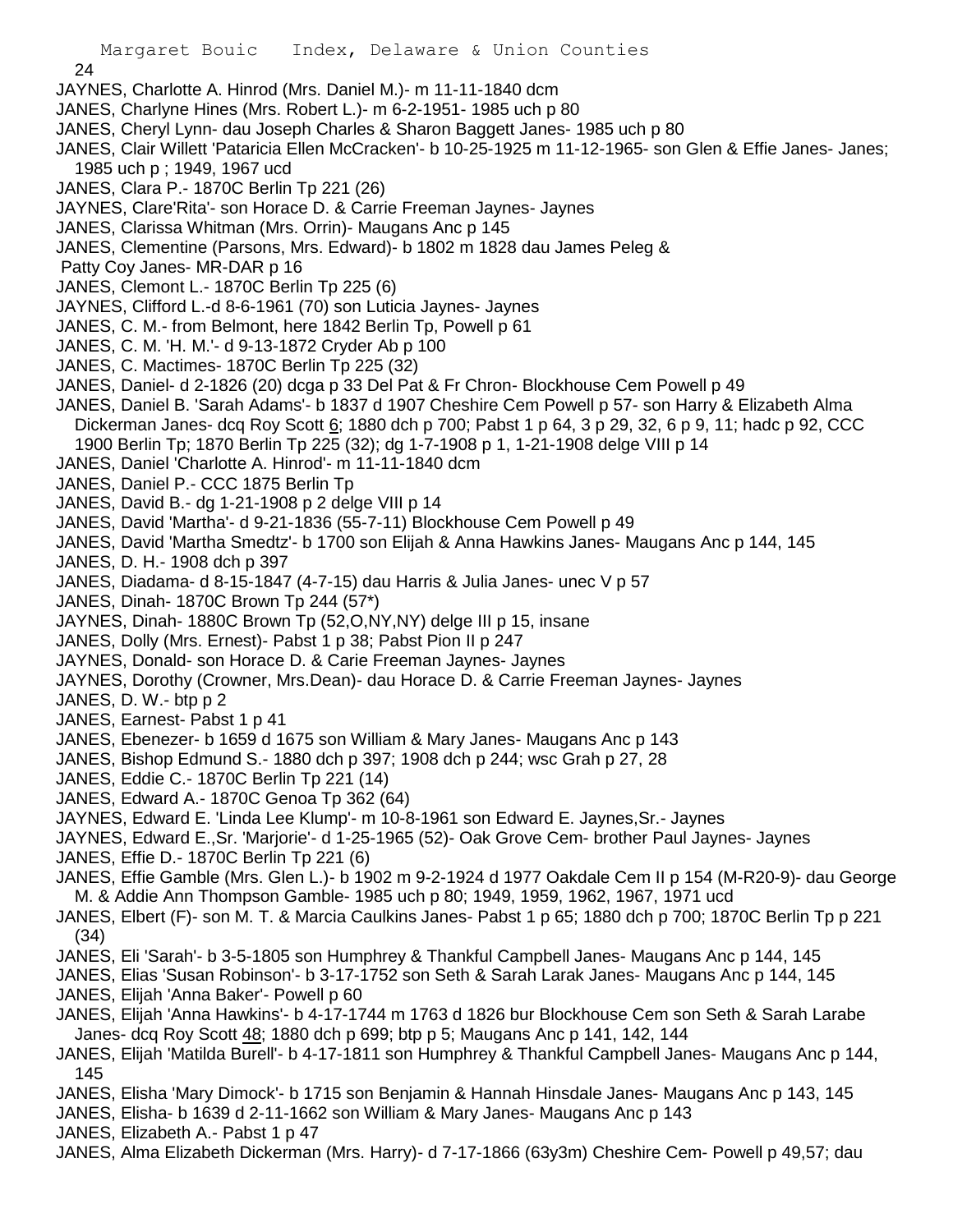Benoni & Lois Elizabeth Hull Dickerman- 1880 dch p 700; dcq Roy Scott 13; delge VI p 61

JANES, Elizabeth Francis (Mrs. Seth)- Maugans Anc p 145

- JANES, Elizabeth Snead (Mrs. Samuel)- Maugans Anc p 143
- JANES, Ella- day Benjamin & Amanda Janes- 1880C Taylor Tp 173-178 p 17 (3,O,O,Tn)
- JANES, Elmer E.- b 1864 d 1897 Cheshire Cem- Powell p 56; 1870C Berlin Tp 221 (7)
- JANES, Emily (Kenyon, Mrs. Perry)- m 5-27-1858 dcm dau John Janes- 1880 dch p 713
- JANES, Emily Lee (Mrs. Oliver)- Maugans Anc p 144
- JANES, Emma- Monnett p 17
- JANES, Emma A. Beardsley (Mrs. Hubert A.)- m 4-5-1855 dcm d 12-30-1873 (37-1-12) Cheshire Cem Powell p 56; dg 1-16-1874 Cryder Ab p 112; 1870C Berlin Tp 221 (33)
- JANES, Mrs. Ernest- dpc p 81, 82
- JANES, Esther Marie (Oberholtzer, Mrs. )- dau Tom & Florence Weaver Janes- Janes
- JANES, Eugenia A. (McClung, Mrs. James J.)- m 8-31-1859 dcm; Pabst 1 p 65, 3 p 29, 6 p 9
- JANES, Eunice- b 3-10-1748 dau Seth & Sarah Larabe Janes- Maugans Anc p 145
- JANES, Eunice Stanbury (Mrs. John)- m 1-14-1847 dcm
- JANES, Eva- dau Harry & Mary Strong Janes- Strong p 2
- JANES, F. C.- Pabst 2 p 56; CCC p 110
- JANES, Fernando- son Seth & Jerusha Janes- 1850C Berlin Tp 1960 p 120 (6,O); Pabst 1 p 66
- JANES, Flora- Pabst 8 p 103
- JANES, Florence G.- Pabst 8 p 104, 106, 107, 108; 1870C Berlin Tp 221 (3)
- JANES, Florence- b 3-12-1898 d 4-4-1964 Oakdale Cem II p 62 (G-R16-10) dau Joseph Willet & Jennie Baum Janes- Janes; 1949 ucd
- JANES, Florence Weaver (Mrs. Thomas B.)- m 9-7-1931 dau Lewis & Clara Gosnell Weaver- 1985 uch p 80; Janes
- JANES, Frances (Mrs. John)- d 7-24-1842 (44) Blockhouse Cem Powell p 49
- JANES, Frances Louberta Taylor (Mrs. Wilbur C.)- b 12-2-1910 m 8-12-1930- Oakdale Cem I p 63 (O-R3-3) dau Oscar Z. & Marie Cline Taylor- Janes; Taylor 11421; Mitchell 11218421; Genther p a12; 1985 uch p 80; 1949, 1959, 1962, 1967, 1971, 1975, 1979, 1981, 1983, 1991 ucd
- JANES, Frank A/L.- d 2-23-1872 (5y6m7d) dcdeaths, Cheshire Cem Powell p 56; son Hubert A. & Emma B. Janes; 1870C Berlin Tp 221 (4)
- JANES, Frank- son Benjamin & Amanda Janes- 1880C Taylor Tp 175-178 p 17 (8,O,O,Tn); mulatto
- JANES, Fred- b 1893 d 1922 Cheshire Cem Powell p 57; delge VIII p 26
- JANES, Fred N.- 1908 dch p 397
- JANES, Fred Raymond- Pabst 3 p 27
- JANES, Frederick M.'Zerna Potter'- m 7-31-1860 dcm son Seth & Jerusha Janes- 1850C Berlin Tp 1960 p 120 (12,O); Pabst 3 p 24
- JANES, George Lester 'Helen Gertrude Thompson'- son M. T. & Marcia Caulkins Janes- 1880 dch p 700; 1908 dch p 397; Pabst 1 p 65, 3 p 30,32, 6 p 10; Pabst Pion II p 247; delge IX p 37
- JAYNES, Gertrude (Mrs. Roland)- Jaynes
- JANES, Glenn L. 'Effie Gamble'- b 1899 d 1975 Oakdale Cem II p 154 (M-R20-9) son Joseph Willett & Jennie Baum Janes- Janes 2; 1985 uch p 80; 1949, 1959, 1962, 1967, 1971 ucd
- JANES, H,- CCC 1875 Berlin Tp
- JANES, H. 'S.E.'- unec VII p 53
- JANES, Hannah Andrews (Mrs. Hiram)- Maugans Anc p 144
- JANES, Hannah- b 5-14-1696 dau Benjamin & Hannah Hinsdale Janes- Maugans Anc p 143, 144
- JANES, Hannah (Brown, Mrs. John)- b 6-16-1710 m 11-25-1727 dau Benjamin & Hannah Hinsdale Janes-Maugans Anc p 143, 144
- JANES, Hannah Hinsdale (Broughton, Mrs. John)(Mrs. William)- m 11-20-1662 d 1681 dau Samuel Hinsdale & Mehitable Johnson Janes- Maugans Anc p 141, 143
- JANES, Hannah R.- d 9-17-1831 (3y5m) Blockhouse Cem Powell p 49
- JANES, Hannah Rockwell (Mrs. John)- d 9-3-1831 (62) Blockhouse Cem Powell p 49; dcq Roy Scott 25; Maugans Anc p 145
- JANES, Hannah- b 10-5-1669 dau William & Hannah Hinsdale Janes- Maugans Anc p 143
- JANES, Hansin- 1870C Berlin Tp 225 (1)
- JANES, Harriet- 1870C Genoa Tp 362 (65)
- JAYNES, Harriet (Wilson, Mrs. )- dau Horace D. & Carrie Freeman Jaynes- Jaynes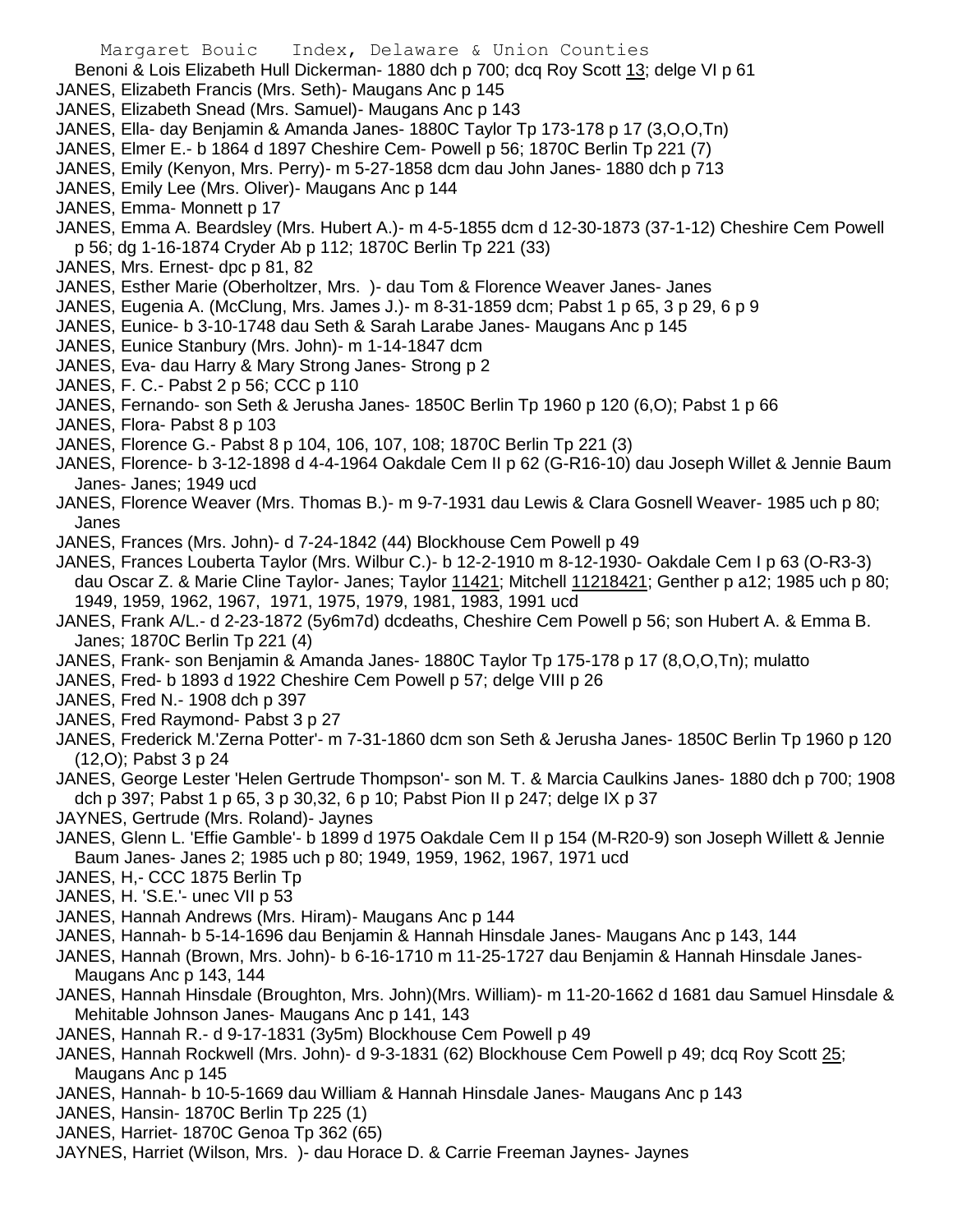Margaret Bouic Index, Delaware & Union Counties JANES, Harris 'Julia'- d age 33, Bigelow Cem unec V p 57 JANES, Harry- 1826 Berlin Tp delge V p 36 JANES, Harry 'Elizabeth Dickerman'- m 2-24-1825 d 2-12-1865 Cheshire Cem, Powell p 49, 57; dg 2-24-1865 Cryder Ab p 46- son John & Hannah Rockwell Janes- dcq Roy Scott 12; 1880 dch p 700; Pabst 1 p 3, 28, 47; 7 p 28; 1908 dch p 442 JANES, Harry- 1870C Berlin Tp 225 (4) JAYNES, Harry 'Mary Strong'- Strong p 2; hadc p 18; CCC 1849 Berlin Tp; Jaynes JANES, Hattie M. C.- 1870C Berlin Tp 225 (33) JANES, Helen Gertrude Thompson (Mrs. George Lester)- b 8-15-1847 m 11-17-1870 d 12-6-1930 dau Rev. John Wilmot & Mary Crowell Freeman Thompson- 1908 dch p 179; Pabst 1 p 39, 65, 3 p 30, 6 p 10; Pabst Pion II p 142, 247 JANES, Helen L.- b 1848 d 1927 Cheshire Cem Powell p 57; dg 1-21-1908, delge VIII p 14 JANES, Helen T.- dpc p 41 JAYNES, Helen (Vinson, Mrs. )- dau Edward E.,Sr. & Marjorie Jaynes- Jaynes JANES, Heman Abigail Burdick- b 6-9-1765 son Elijah & Anna Hawkins Janes- Maugans Anc p 144 JANES, Henry- Pabst 1 p 43 JANES, Henry E. - d 7-9-1864 (2y3m) son H. & S. E. Janes- Plain City Ce,- unec VII p 53 JANES, Henry F.- Maugans Anc p 142 JANES, Hepzibah- b 12-14-1706 d young dau Benjamin & Hannah Hinsdale Janes- Maugans Anc p 143, 144 JANES, Hepzibah- b 112-13-1665 dau William & Hannah Hinsdale Janes- Maugans Anc p 143 JANES, Herbert- dpc p 91, 101 JANES, Herbert A. -son A. A. & Caoline Janes- 1850C Berlin Tp 1913 p 119 (17,O) JANES, Herbert James- Pabst 1 p 70 JANES, Herbert L.- 1908 dch p 397 Hubert A.- delge IX p 37 JANES, Herbert Thompson- b 5--7-1872 son George Lester & Helen Gertrude Thompson Janes- Pabst 1 p 65; Pabst Pion II p 247 JANES, Herman 'Martha Jones'- b NY m 2-25-1849 dcm d 11-3-1873 (45-11-1) Berlin Tp dcdeaths; 1850C Genoa Tp 414 p 42 (24,); 1870C Berlin Tp 225 (42\*) JANES, Hiram- son Hiram Janes- Maugans Anc p 144 JANES, Hiram 'Hannah Andrews''Sarah Bedient'- b 1-21-1791 d 1847 son Humphrey & Thankful Campbell Janes- Maugans Anc p 142, 144 JANES, H. M. (Mrs. C. M.)- dg 9-13-1872 Cryder Ab p 100 JAYNES, Horce D. 'Carrie Freeman'- m 8-2-1911 d 10-7-1964 (74) Cheshire Cem- son Harry & Mary Jaynes-Jaynes JANES, Horace 'Jane Rose'- m 7-10-1849 dcm; Pabst 1 p 47; hadc p 18; CCC; 1850C Berlin Tp 1938 p 120 (42,Vt; 1870C Berlin Tp 221 (62\*) JANES, Horace 'Minerva Andrus'- Strong p 2 JANES, Horace Willard- Pabst 1 p 66 JANES, Hubert A. 'Emma Beardsley'- b 1832 m 4-5-1855 dcm d 1904 Cheshire Cem Powell p 50; 1870C Berlin Tp 221 (37) JANES, Hubert A.'Sara J. Mosher'- Pabst 1 p 65, 3 p 30, 6 p 10, 7 p 80; btp p 9; delge IX p 37 JANES, Hugh M.- d 9-18-1884 (1-6-6) Berlin Tp dcdeaths JANES, Humphrey 'Remembrance Andrews'- son Humphrey & Thankful Campbell Janes- Maugans Anc p 144 JANES, Humphrey 'Thankful Campbell'- b 12-19-1769 m 7-23-1790 d 1845- Maugans Anc p 142, 144 JANES, Irany- b 2-11-1740 d 3-12-1744 son Seth & Sarah Larabe Janes- Maugans Anc p 144 JANES, Jacob- b 1652 d 10-28-1675 son William & Mary Janes- Maugans Anc p 143 JANES, James D.- 1870C Berlin Tp 225 (18) JANES, Jane Rose (Mrs. Horace)- m 7-10-1849 dcm- Pabst 1 p 47; 1850C Berlin Tp 1938 p 120 (32,NY); 1870C Berlin Tp 221 (52)

- JANES, Jarud (Mrs. Frederick)- Pabst 2 p 26
- JANES, Jynes- 1908 dch p 397
- JANES, Jemima Hall (Mrs. Oliver)- Maugans Anc p 145
- JANES, Jennie Baum (Mrs. Joseph Willet)- b 4-9-1869 d 1953 Oakdale Cem II p 62 (G-R16-10) dau John T. & Isabel Cameline Baum- Janes 1,2; 1985 uch p 30. 80; 1949 ucd
- JANES, Jennie "Jane" Baum (Conklin, Mrs. Dale)- b 4-3-1901 d 11-9-1991 (90) Oakdale Cem II p 62 (G-R16- 7)- dau Joseph Willet & Jennie Baum Janes- Janes; Conklin; 1985 uch p 30, 80;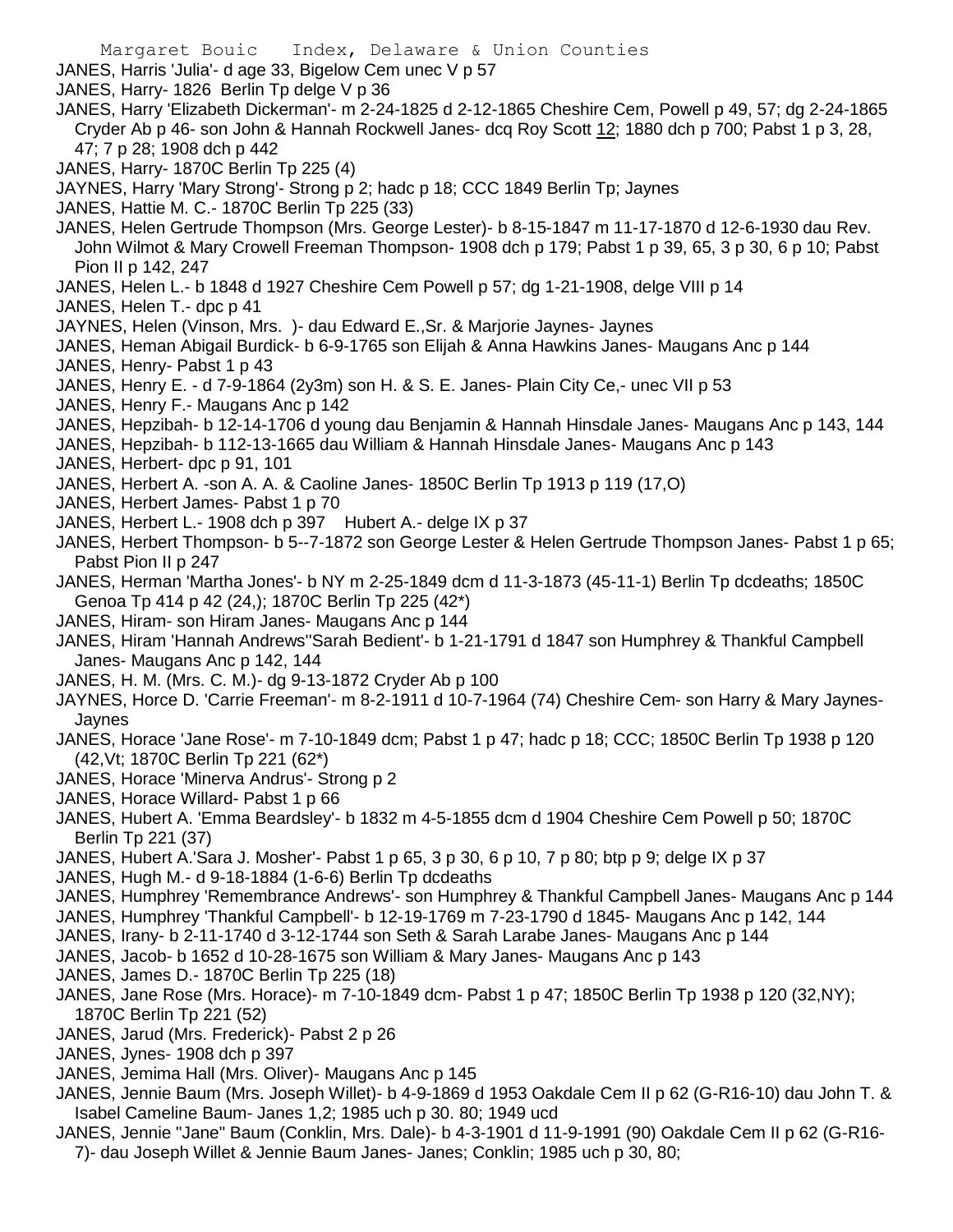Margaret Bouic Index, Delaware & Union Counties JANES, Jeraldine Clair (Yount, Mrs. Marshal V.,Jr)- Hutchisson p 67 JANES, Jeremiah- b 1658 d 3-1-1675 son William & Mary Jane- Maugans Anc p 143 JANES, Jerusha R. Fenton (Mrs. Seth)- m 3-15-1847 dcm; 1850C Berlin Tp 1960 p 20 (36,Ct) JANES, John- dcga p 32 Del Pat & Franklin Chronicle JANES, John- Pabst 1 p 3, 43; 6 p 3 JANES, John- 1835 men p 15 #103 p 21 Burlin Tp; 1826 Berlin Tp, delge V p 36 JANES, John E.- Maugans Anc p 142 JANES, John 'Eunice Stanbury'- m 1-4-1847 dcm JANES, John 'Frances'- Powell p 49 JANES, John 'Hannah Rockwell'- b 8-12-1771 son Elijah & Anna Hawkins Janes- 1880 dch p 708, 713; dcq Roy Scott 24; Maugans Anc p 144, 145 JANES, John L.- d 5-25-1877 (31y) Radnor Tp- dcdeaths JANES, John- son Marshall & Lucinda Janes- 1850C Orange Tp 1725 p 111 (7,O) JANES, John 'Susannah'- Powell p 49 JANES, John T.- Pabst 1 p 70 JANES, Jonathan- b 1661 d 9-2-1675 son William & Mary Janes- Maugans Anc p 132 JANES, Joseph Charles 'Sharon Baggett'- b 1-14-1954 m 2-17-1973 son Robert L. & Charlyne Hines Janes-1985 uch p 80 JANES, Joseph "Joe" D.- b 2-22-1903 d 2-2-1990 (86) Oakdale Cem -son Joseph & Jennie Baum Janes-Janes; 1985 uch p 80; 1949 ucd; 1969 dcd JANES, Joseph 'Lucinda Cutwright'- Janes 1 JANES, Joseph- b 1636 d 2-26-1694 son William & Mary Janes- Maugans Anc p 143 JANES, Joseph Willet 'Jennie Baum'- b 2-26-1858 m 8-5-1897 d 12-1952 Oakdale Cem II p 62 (G-R16-10) son Joseph & Lucinda Cutwright Janes- Janes 1,2; 1985 uch p 30. 80; 1949 ucd JANES, Josephine- 1870C Berlin Tp 224 (17) JANES, Judith Rollo (Mrs. Oliver)- Maugans Anc p 145 JANES, Julia- grad Delaware HS 1880- delge VI p 72 JANES, Julia (Mrs. Harris)- unec V p 57 JANES, Julie- 1870C Berlin Tp 225 (7) JANES, Kristy Nicole- dau Joseph Charles & Sharon Battett Janes- 1985 uch p 80 JANES, Laura E.- 1870C Berlin Tp 224 (14); Pabst 8 p 65 JANES, Lavina (Andrews, Mrs. Selah)- dau Elijah & Anna Hawkins Janes- Maugans Anc p 144 JANES, Lester- Pabst 6 p 12 JANES, Dr. Lewis Joseph 'Lynda R. Weston'- b 11-12-1932 m 8-3-1985- son Thomas B. & Florence Weaver Janes- Janes; 1985 uch p 80 JANES, Linda Lee Klump (Mrs. Edward Earl,Jr.)- m 10-8-1961- Jaynes JANES, Linda Sue- dau Edward E.,Sr. & Marjorie Jaynes- Naynes JANES, Lizzie J.- 1870C Berlin Tp 237 (27\*) JANES, Lizzie (Logan, Mrs. )- Pabst 1 p 64 JANES, Loanda (Hall, Mrs. Alonzo)- dau Marshall & Lucinda Janes- Pabst 8 p 53; 1850C Orange Tp 1725 p 111 (4,O)

- JANES, Lucia M.- dau A. A. & Caroline Janes- 1850C Berlin Tp 1913 p 119 (4,O)
- JANES, Lucinda Andrews (Mrs. )- dau Timothy Andrews- dcw Bk 4 p 41(6)
- JANES, Lucinda Cutwright (Mrs. Joseph)- Janes 1
- JANES, Lucinda (Mrs. Marshall)- m 2-14-1839; Pabst 8 p 49, 62, 65; 1850C Orange Tp 1725 p 111 (28,NY); 1870C Berlin Tp 224 (50)
- JANES, Lucy- b 6-19-1742 dau Seth & Sarah Larabe Janes- Maugans Anc p 144
- JANES, Lulie A.- d 2-12-1872 (2-3-10) Cheshire Cem Powell p 56 dau Hubert A. & Emma B. Janes
- JANES, Lurie A. (Scott, Mrs. Lyman H.)- dau Daniel E. & Sarah Adams Jaynes- dcq Roy Scott 3; 1880 dch p
- 700; Pabst 3 p 32, 6 p 11; Scott (17); 1870C Berlin Tp 225
- JANES, Luticia (Mrs. )- Jaynes
- JANES, Lydia (James?)- 1850C Genoa Tp 425 p 43 (11,O)
- JANES, Lynne M.- b 10-19-1961 dau L. Joseph & Lynda R. Weston Janes- 1985 uch p 80
- JANES, Marcia Caulkins (Mrs. Melvin T.)- b 10-9-1813 d 1894 4th child of Lovel Caulkins- Cheshire Cem p 60; 1880 dch p 700; 1870C Berlin Tp 221 (57)
- JAYNES, Margart (Hunt, Mrs. )- dau Horace D. & Carrie Freeman Jaynes- Jaynes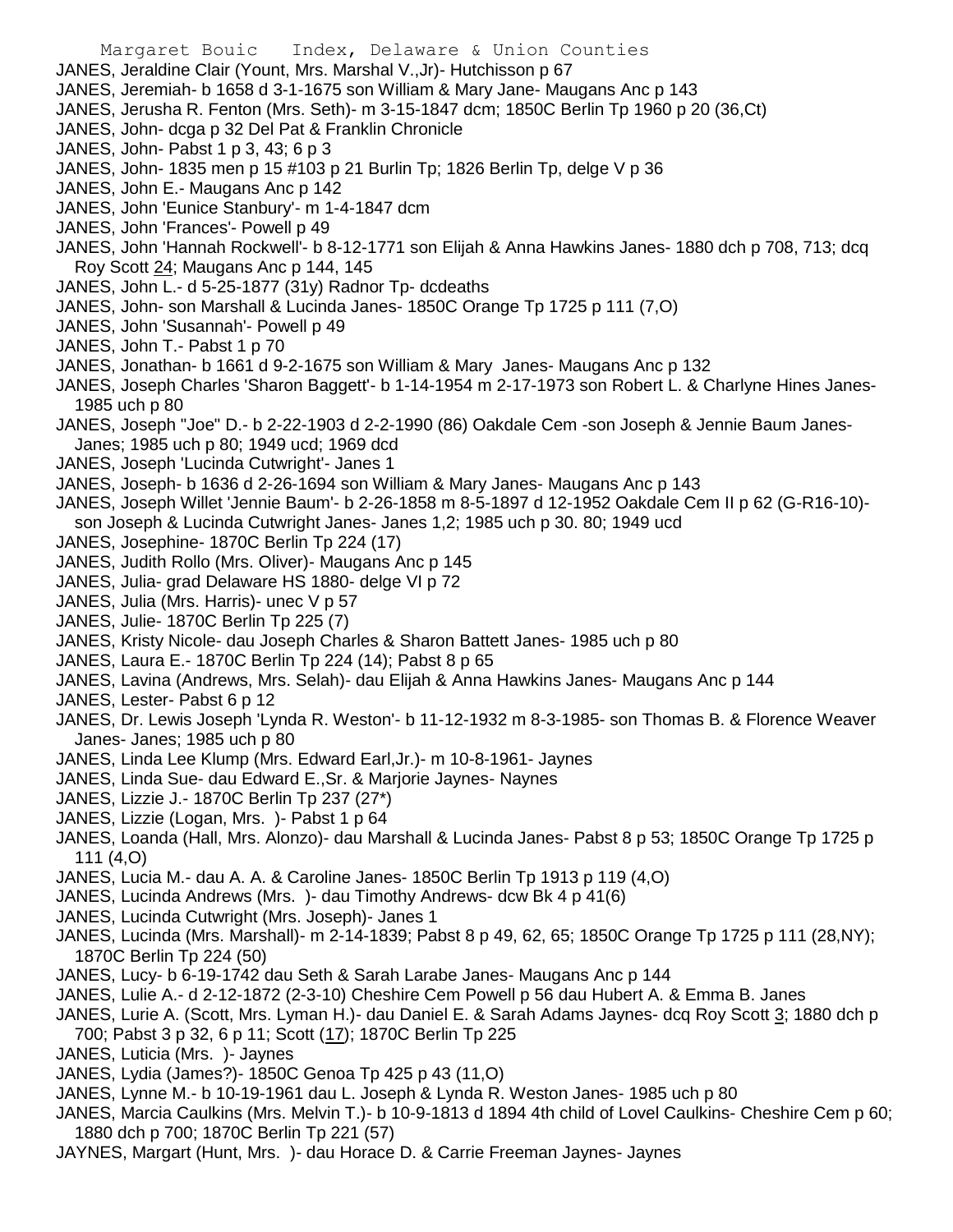- Margaret Bouic Index, Delaware & Union Counties JANES, Margie (Mrs. )- Pabst 1 p 70 JANES, Maria (Thompson, Mrs. Alfred)- m 9-30-1832, dcga p 58, Ohio State Gaz. JANES, Pabst 2 p 56 JANES, E. Marie (Oberholtzer, Mrs. Richard G.)- b 12-31-1933 m 7-2-5-1955 dau Thomas B. & FLorence Weaver Janes- 1985 uch p 80 JAYNES, Marjorie (Mrs. Edward E.,Sr.)- Jaynes JANES, Marshall- d 8-15-1886 (65) Cheshire Cem Powell p 60; 1870C Berlin Tp 224 (51\*) JANES, Marshall 'Lucinda'- m 2-14-1839 Pabst 8 p 49, 50, 62, 72; hadc p 40; 1850C Orange Tp 1725 p 111 (33,NY) JANES, Martha (Mrs. David)- d 8-30-1854 (64y4m) Blockhouse Cem Powell p 49 JANES, Martha Jones (Mrs. Herman)- m 2-25-1849 dcm; 1850C Genoa Tp 414 p 42 (22,-); 1870C Berlin Tp 225 (4) JANES, Martha Smedtz (Mrs. David)- Maugans Anc p 145 JANES, Mary- Pabst 1 p 47 JANES, Mary- d 9-23-1846 (34y) Blockhouse Cem Powell p 49 JANES, Mary- dau Benjamin & Amanda Janes- 1880C Taylor Tp 175-178 p 17 (6,O,O,Tn) JANES, Mary B. (Ingham, Mrs. William A.)- 1880 dch p 384; 1908 dch p 228 JANES, Mary (Dimock, Mrs. )(Mrs. Elisha)- Maugans Anc p 145 JANES, Mary E.- d 8-21-1854 (18y6m) Bigelow Cem- dau Harris B. & Julia Janes- unec V p 57 JANES, Mary E. (Steward, Mrs. Wesley C.)- m 3-29-1854 dcm JANES, Mary H.- d 10-18-1831 (5y10m) Blockhouse Cem Powell p 49 dau Harry & Elizabeth Janes JANES, Mary Judd (Mrs. Abel)- Maugans Anc p 143 JANES, Mary Strong (Mrs. Harry)- dau Horace T. & Amelia Speer Strong- Strong p 2 JAYNES, Mary (Weber, Mrs. ) dau Horace D. & Carrie Freeman Jaynes- Jaynes JANES, Mary (Mrs. William)- d 4-4-1662- Maugans Anc p 141, 143 JANES, Matilda Burell (Mrs. Elijah)- Maugans Anc p 145 JANES, Melvin T. 'Marcia Caulkins'- b 3-15-1814 d 1899 son Elijah & Anna Baker Janes- Cheshire Cem Powell p 60; 1880 dch p 699; CCC 1875 Berlin Tp; 1835 men p 15 #104 p 21 Burlin Tp; 1870C Berlin Tp 221 (56\*); hadc p 18; CCC 1849 Berlin Tp JANES, Minerva Andrus (Mrs. Horace)- d 1-30-1848 (37) Blockhouse Cem Powell p 49; dau Timothy & Naama Roberts Andrus; Strong p 2 JANES, Minerva J.- 1870C Berlin Tp 221 (19) JANES, Minerva J.- 1870C Berlin Tp 221 (7m) JANES, Minnie- Pabst 8 p 66 JANES, Minnie B.- d 9-3-1870 (8y) Berlin Tp- dcdeaths JANES, Miriam- b 1-7-1700 d 5-13-1704 dau Benjamin & Hannah Hinsdale Janes- Maugans Anc p 143, 144 JANES, Mortimer- d 9-10-1872 (1y6m) dg 9-13-1872 son C. J. & H. M. Janes; Cryder Ab p 100 JANES, Myrtie (Mrs. )- Pabst 1 p 70 JANES, Naomi- dau Marshall & Lucinda Janes- 1850C Orange Tp 1725 p 111 (2,O) JANES, Nathan- b 1-18-1703 d 5-13-1704 son Benjamin & Hannah Hinsdale Janes- Maugans Anc p 143, 144 JANES, Nathaniel- b 1641 d 1-22-1662 son William & Mary Janes- Maugans Anc p 143 JANES, Nellie G.- 1870C Berlin Tp 237 (1) JANES, Nettie- 1870C Berlin Tp 225 (3) JANES, Nettie- dau Benjamin & Amanda Janes- 1880C Taylor Tp 175-178 p 17 (7,O,O,Tn) JANES, Newberta A.- Pabst 1 p 46 JANES, Obadiah- 1915 uch p 393; 1883 uch V p 172 JANES, Oliver- 1870C Berlin Tp 225 (11) JANES, Oliver 'Emily Lee'- b 3-28-1799 son Humphrey & Thankful Campbell Janes- Maugans Anc p 144 JANES, Oliver 'Jemima Hall'- son Elijah & Anna Hawkins Janes- Maugans Anc p 144, 145 JANES, Oliver 'Judith Rollo'- b 11-2-1754 son Seth & Sarah Larabe Janes- Maugans Anc p 144, 145 JANES, Orin A. 'Sarah E. Pepers'- m 1881; Pabst 8 p 55, 56 JANES, Orlando H.- b 7-12-1873 (19-3-14) Berlin Tp dcdeaths; 1870C Berlin Tp 225 (16) JANES, Orrin A.- 1870C Berlin Tp 224 (12); Pabst 8 p 52, 65 JANES, Orrin 'Clarissa Whitman'- b 3-4-1801 son Humphrey & Thankful Campbell Janes- Maugans Anc p 144, 145
- JANES, Ossina 'Sarah'- Powell p 60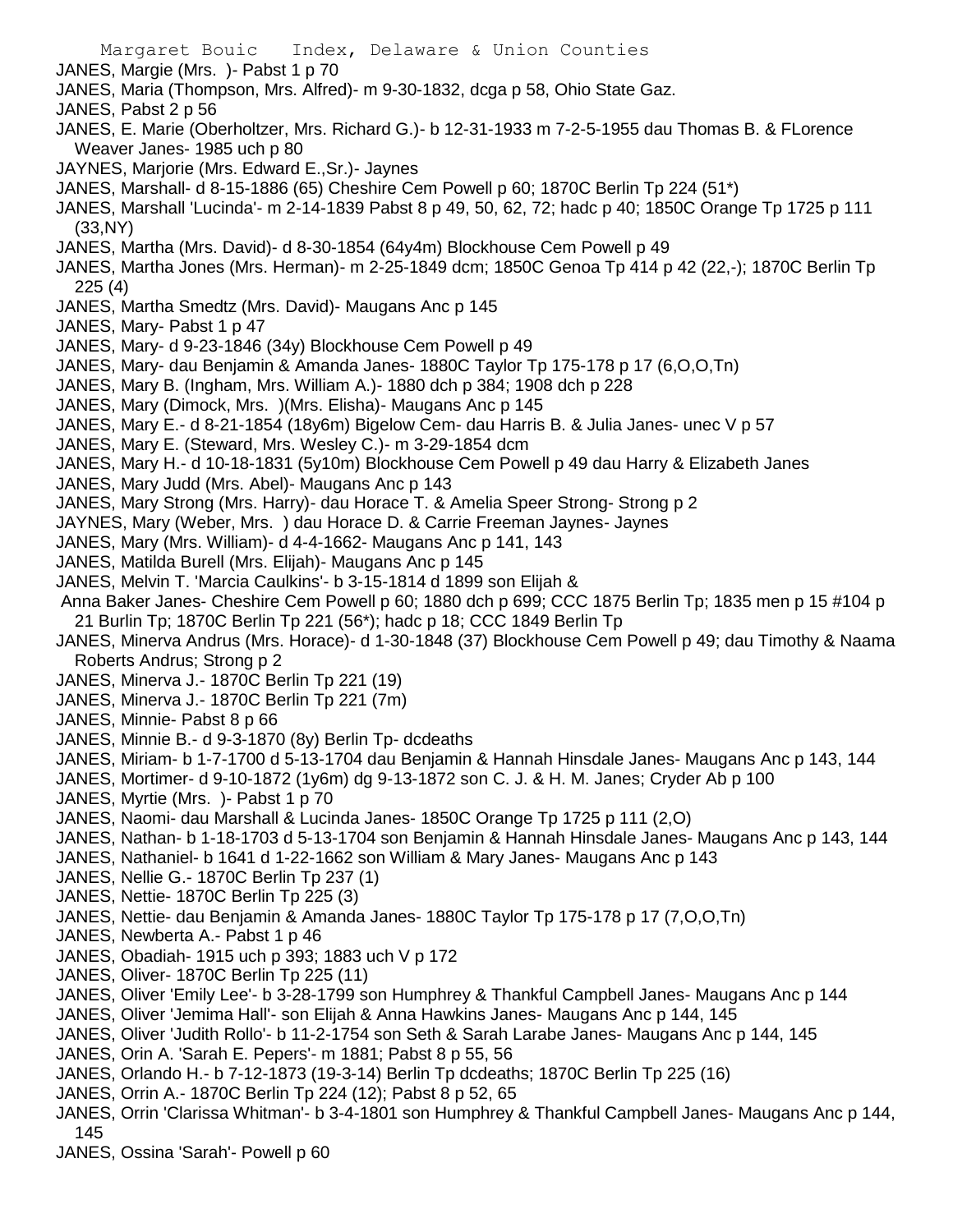- Margaret Bouic Index, Delaware & Union Counties JANES, P. A.- 1908 dch p 433 JANES, Patricia McCracken (Mrs. Clair Willett)- m 11-12-1965- 1985 uch p 80 JANES, Patty Coy (Mrs. Peleg Cheny)- m 1782; MR-DAR p 16 JAYNES, Patty (Woodbury, Mrs. )(Foust, Mrs. Forest)- m (2) 8-6-1961 dau Roland Jaynes- Jaynes JAYNES, Paul- Janes JANES, Paul C.- son Edward E.Sr. & Marjorie Janes- Janes JANES, Pearl- Pabst 1 p 70 JANES, Peleg Cheney 'Patty Coy'- b 12-2-1760 m 1782 MR-DAR p 16 JANES, Phidelia- ch Marshall & Lucinda Janes- 1850C Orange Tp 1725 p 111 (3,O) JAYNES, Phyllis (Frost, Mrs. )- dau Vearl Jaynes- Jaynes JANES, Polly Eastman (Mrs. Seymour)- Maugans Anc p 144 JANES, Raffie- d 6-13-1868 (1-3-28) son C. C. & L. J.- Cheshire Cem Powell p 56 JANES, Rebecca- b 1656 not m- dau William & Mary Janes- Maugans Anc p 143 JANES, Robert L. 'Charlyne Hines'- b 9-26-1930 m 6-2-1951 son Theodore & Alcesta Spees Janes- Janes JAYNES, Roland- son Horace D. & Carrie Freeman Jaynes- Jaynes JANES, Rollie- 1870C Berlin Tp 225 (4) JAYNES, Ronald- son Edward E.Sr. & Marjorie Jaynes- Jaynes JAYNES, Ronald- son Paul Jaynes- Jaynes JANES, Rosella- d 9-14-1835 (4y4m)- Blockhouse Cem Powell p 49- dau Harry & Elizabeth A. Janes JANES, Ruth (Searl, Mrs. John)(ALexander, Mrs. Nathaniel)- dau William & Mary Janes- Maugans Anc p 143 JANES, Sabrina (Brake, Mrs. Rev. S. H.)- Pabst 8 p 49, 50; 1870C Berlin Tp 224 (20) JANES, Sally (Campbell, Mrs. David)- b 12-5-1793 dau Hunphrey & Thankful Campbell Janes- Maugans Anc p 144 JANES, Samuel 'Abigail Brooks'- b 3-9-1750 son Seth & Sarah Larabe Janes- Maugans Anc p 144, 145 JANES, Samuel 'Elizabeth Snead''Sarah Hinsdale'- son William & Hannah Broughton Janes- Maugans Anc p 143 JANES, Samuel- son William & Hannah Hinsdale Janes- Maugans Anc p 141, 143 JANES, Sarah- b Columbus d 2-18-1885 (22-6-10) Berlin Tp dcdeaths; 1870C Berlin Tp 225 (8) JANES, Sarah- d 3-12-1877 (32y) Radnor Tp- dcdeaths JANES, Sarah- d 1-27-1873 (75-5-24) Concord Tp, dcdeaths JANES, Sarah A.- 1870C Berlin Tp 225 (31) JANES, Sarah Adams (Mrs. Daniel B.)- d 4-14-1886 (47-1-13) Cheshire Cem Powell p 57; dau Bartholomew & Helena Van Nostrand Adams- 1880 dch p 700; dcq Roy Scott 7; Pabst 3 p 29, 6 p 9 JANES, Sarah Ann- Pabst 1 p 65, 66 JANES, Sarah Bedient (Mrs. Fletcher)(Mrs. Hiram)- Maugans Anc p 144 JANES, Sarah Clark (Mrs. William)- Maugans Anc p 143 JANES, Sarah (Mrs. Eli)- Maugans Anc p 145 JANES, Sarah E. Pepers (Mrs. Orin A.)- m 1881- Pabst 8 p 55, 56 JANES, Sarah J. Mosher (Mrs. Hubert)- Pabst 3 p 30,6 p 10
	- JANES, Sarah Larabe (Mrs. Seth)- m 6-2-1739 d 1801 Maugans Anc p 143
	- JANES, Sarah (Mrs. Ossina)- d 2-12-1885 (22y2m) Chesnire Cem- Powell p 60
	- JANES, S. E. (Mrs. H)- unec VII p 53
	- JANES, Ser J.- Pabst 7 p 79
	- JANES, Seth 'Elizabeth Francis'- b 7-8-1756 son Seth & Sarah Larabe Janes- Maugans Anc p 144, 145
	- JANES, Seth 'Jerusha Fenton'- m 3-15-1837 dcm- Pabst 2 p 68, 7 p 103; 1850C Berlin Tp 1960 p 120 (46,Vt)
	- JANES, Seth 'Sarah Larabe'- b 1713 m 6-2-1739 son Benjmain & Hannah Hinsdale Janes- Maugans Anc p 143, 144
	- JANES, Seymour-son Horace & Jane Janes- Pabst 1 p 47, 3 p 32, 6 p 11; btp p 9; delge IX p 37; 1850C Berlin Tp 1938 p 120 (11,O); 1870C Berlin Tp 221 (30\*)
	- JANES, Seymour 'Polly Eastman'- b 8-14-1797 son Humphrey & Thankful Campbell Janes- Maugans Anc p 144
	- JANES, Sharon Baggett (Mrs. Joseph Charles)- m 2-17-1973- 1985 uch p 80
	- JANES, Silence (Curtis, Mrs. Henry)- b 1708 m 1725 d 11-2-1745 dau Benjamin & Hannah Hinsdale Janes-Maugans Anc p 143, 144
	- JANES, Solomon- 1908 dch p 397
	- JANES, Solomon 'Susanna Trapp'- b 2-6-1758 son Seth & Sarah Larabe Janes- Maugans Anc p 144, 145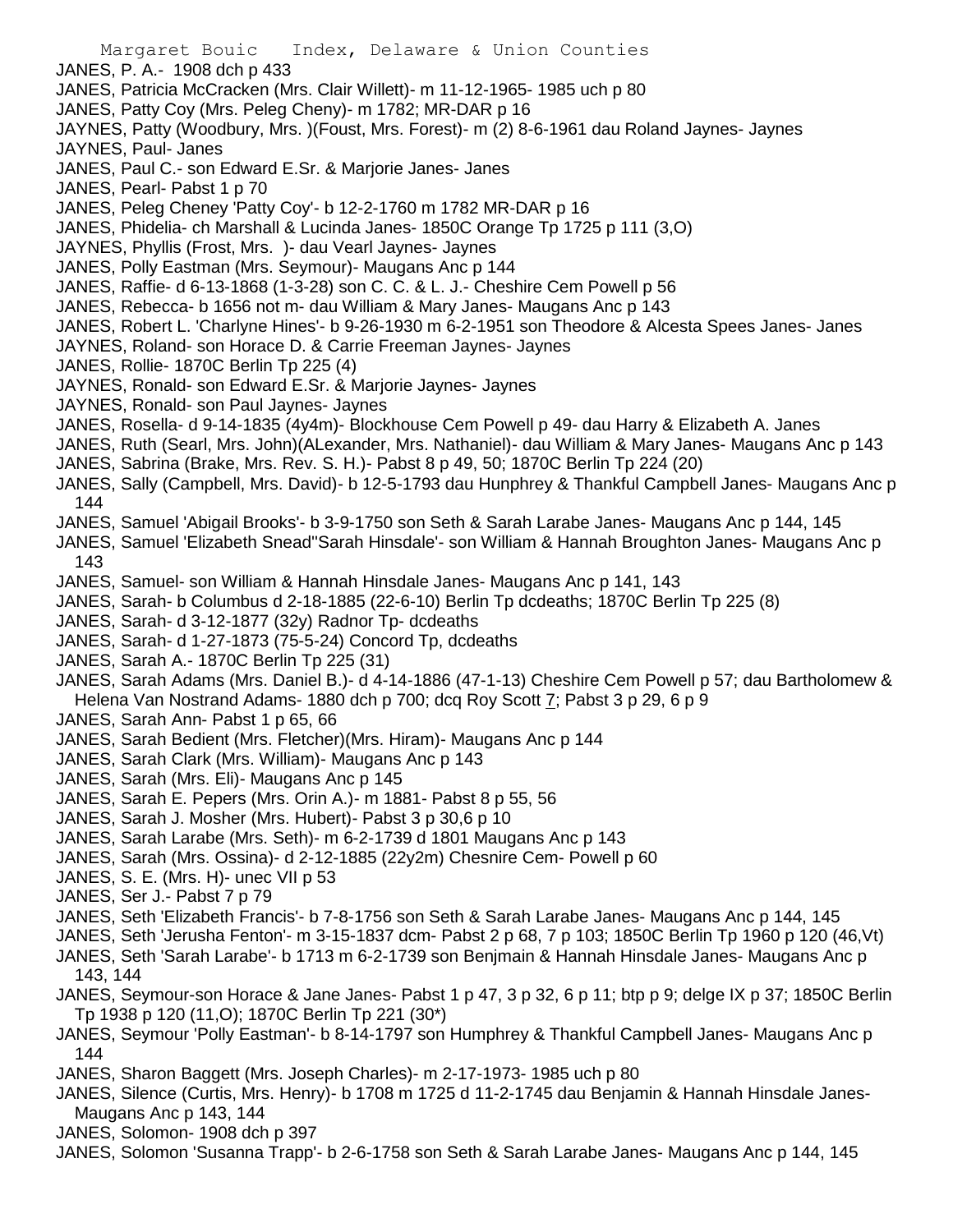- JANES, Sophia (Sabine, Mrs. Asbury)- 1883 uch V p 173
- JANES, Susan Robinson (Mrs. Elias)- Maugans Anc p 145
- JANES, Susannah (Chambers, Mrs. Cyrus)- b 2-28-1802 m 5-6-1824 d 11-5-1844 ped Lawrence Wenger 25; delge V p 49; Maugans Anc p 121, 123, 144, 145; dcq Herbert Wenger 15; dcq Leota Chambers Wenger 9; 1880 dch p 708
- JANES, Susannah (Mrs. John)- d 9-28-1846 Blockhouse Cem- Powell p 49
- JANES, Susannah Trapp (Mrs. Solomon)- Maugans Anc p 145
- JANES, T.- Pabst Pion I p 44
- JANES, Thankful Campbell (Mrs. Humphrey)- b 1772 m 7-23-1790 d 4-16-1815 Maugans Anc p 142, 144
- JANES, Thankful- b 4-3-1813 d 1-30-1815 dau Humphrey & Thankful Campbell Janes- Maugans Anc p 144, 145
- JANES, Theodore P. 'Alcesta R. Spees'- b 5-1-1905 m 11-12-1927 d 2-26-1985 Oakdale Cem I p 63 (O-R3-2) son Joseph Willet & Jennie Baum Janes; 1985 uch p 80
- JANES, Thomas E.- b 1-9-1964 son L. Joseph & Lynda R. Weston Janes- 1985 uch p 80
- JANES, Thomas 'Florence Weaver'- b 1-19-1911 m 9-7-1931 son Joseph Willet & Jennie Baum Janes- Janes; 1985 uch p 80
- JANES, Thomas I.- 1908 dch p 98
- JANES, Timothy- b 3-9-1760 son Seth & Sarah Larabe Janes- Maugans Anc p 144, 145
- JANES, Tom 'Florence Weaver'- m 9-7-1931 son Joseph & Jennie Baum Janes- Janes
- JAYNES, Vearl- Jaynes
- JANES, Virginia M. (McCarter, Mrs. John T.)- b 5-7-1932 m 11-3-1951 d 2-4-1995 (62) Oakdale Cem -dau Wilbur C. & Frances Taylor Janes- Janes; Taylor 114211; Mitchell 112184211; 1985 uch p 81; Genther p a12; 1949 ucd
- JANES, Virginia- dau Seth & Jerusha Janes- 1850C Berlin Tp 1960 p 120 (-,O)
- JANES, Mrs. W.- btp p 2
- JANES, W. C.- 1908 dch p 433
- JANES, Wilbur C. 'Frances Taylor'- b 1908 m 8-12-1930 d 8-17-1994 (86) son Joseph Willett & Jennie Baum Janes- b 1908 m 8-12-1930 d 1994 Oakdale Cem I p 63 ()-R3-3)- Janes; Taylor (11421); Mitchell
- (11218421); Genther p a12; 1985 uch p 80; 1949, 1959, 1962, 1967, 1971, 1975, 1979, 1991 ucd JANES, Willard- Pabst 8 p 105, 106, 107, 108, 109
- JANES, William 'Catharine Brace'- b 3-13-1807 son Humphrey & Thankful Campbell Janes- Maugans Anc p 144, 145
- JANES, William 'Mary''Hannah Hinsdale'-b c 1610 m(2) 11-20-1662 d 9-20-1690 Maugans Anc p 141, 143; dcq Roy Scott 384
- JANES, William 'Sarah Clark'- b 1654 d 1685 son William & Mary Janes- Maugans Anc p 143
- JANES, Willie- son M. T. & Marcia Caulkins Janes- 1880 dch p 700
- JAYNES, Willis A.- d 12-1-1994 (69) Cheshire Cem- son Horace D. & Carrie Freeman Jaynes- Jaynes; Sand p 3
- JAYNES, Zerna Potter (Mrs. Frederick M.)- m 7-31-1860 dcm
- JANETZKE, Laura- dau Ronald H. & Sidney Janetzke- 1981, 19183 ucd
- JANETZKE, Rebecca F.- son Ronald H. & Sidney B. Janetztke- 1991 ucd
- JANETZKE, Ronald H. 'Sidney'- 1981, 1983, 1991 ucd
- JANETZKE, Ronald II- son Ronald H. & Sidney Janetzke- 1981, 1983, 1991 ucd
- JANETZKE, Sidney (Mrs. Ronald H.)- 1981, 1983, 1991 ucd
- JANICKI, Donald J. 'Mary Laura Anderson'- m 7-1968- son Joseph & Olive Janicki- Genther p 60
- JANICKI, Joseph 'Olive'- Genther p 60
- JANICKI, Julie marie- b 6-29-1976 dau Donald J. & Mary Laura Anderson Janicki- Genther p 60
- JANICKI, Matthew Anderson- b 11-16-1971 Zanesville son Donald J. & Mary Laura Anderson Janicki- Genther p 60
- JANICKI, Olive (Mrs. Joseph)- Genther p 60
- JANKES, Ann (Boner, Mrs. John)- m 11-7-1858 dcm
- JANNEY, Eliza P.- unclaimed letter E. Liberty- unec XII p 55
- JANNEY, Joshua D.- 1880 dch p 302; delge IX p 55
- JANNEY, Levan R.- 1880 dch p 407; 1908 dch p 256
- JANNEY, Mary- 1880C Berkshire Tp p 420C
- JANOWICZ, Carl Ann- b 2-7-1947 ch Peter & Elizabeth Marie Culhane Janowicz- Weiser p 835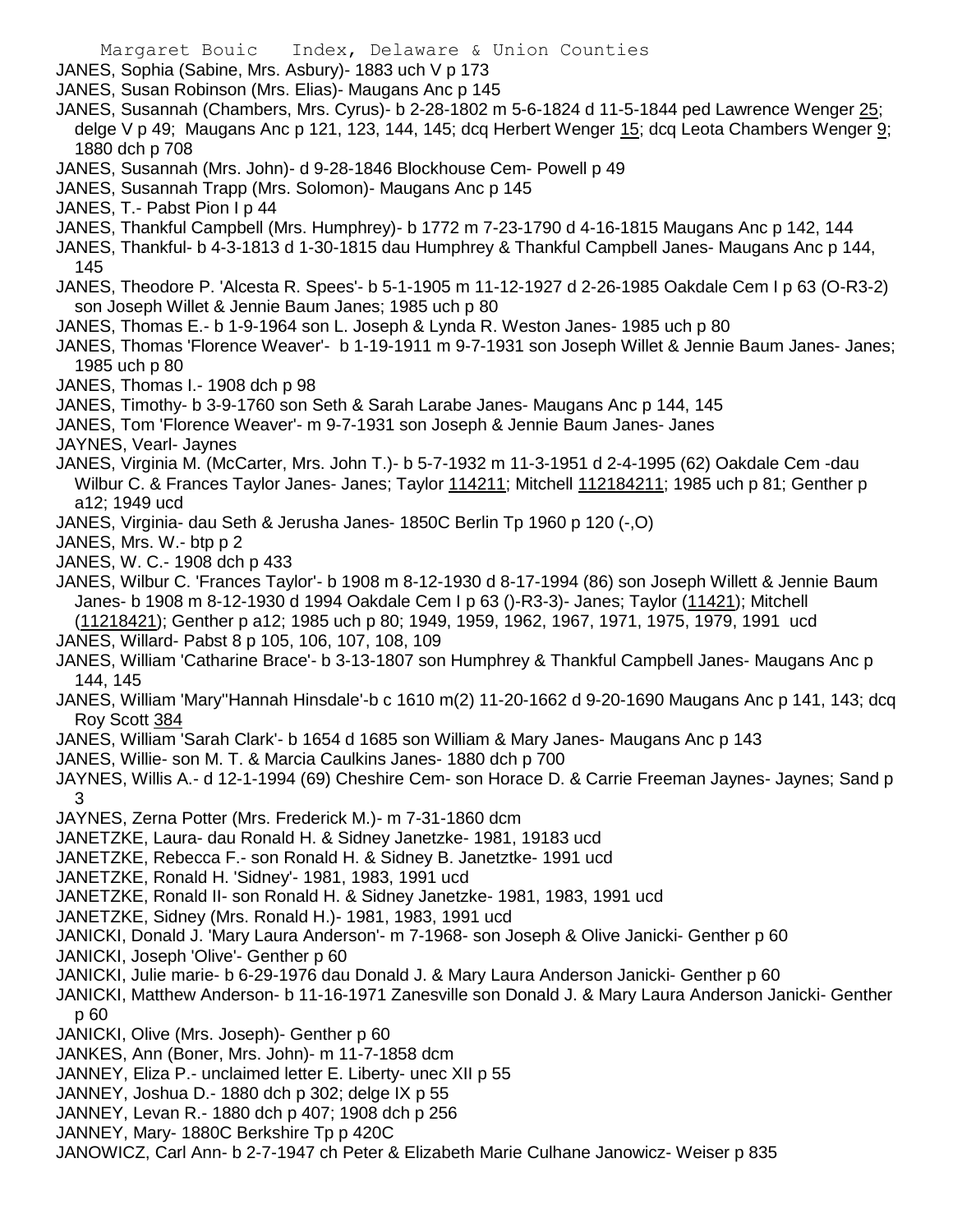Margaret Bouic Index, Delaware & Union Counties JANOWICZ, Elizabeth Marie Culhane (Mrs. Peter)- b 8-24-1918 m 4-6-1946 dau Robert & Loretto Ann Kennedy Culhane- Weiser p 835 JANOWICZ, Jane- b 12-3-1854 dau Peter & Elizabeth Marie Culhane Janowicz- Weiser p 835 JANOWICZ, Linell- b 4-29-1950 ch Peter & Elizabeth Marie Culhane Janowicz- Weiser p 835 JANOWICZ, Mark- b 10-2-1952- son Peter & Elizabeth Marie Culhane Janowicz- Weiser p 835 JANOWICZ, Peter 'Elizabeth Marie Culhane'- m 4-6-1946- Weiser p 835 JANOWICZ, Thomas- b 11-5-1948- son Peter & Elizabeth Marie Culhane Janowicz- Weiser p 835 JANS, Elsie Bierbower (Wilson, Mrs. Gilbert)- b 3-6-1889 m 1932 d 1956 dau John & Josephine Bierbower-Marysville p 34 JANS, Greitje (Van Peet, Mrs. Teunis Jansen Lanen) - dcc Marjorie Brookens Humes 649 JANSEN----Nash p 68 JANSEN, Eva Antonis (Van Sycklin, Mrs. Ferdenandus)-b 1641; dcc Marjorie Brookens Humes 1345 JANSIK, Norman 'Peggy Louise Lutz'- b 12-25-1929 m 1-17-1957- Weiser p 694 JANSIK, Peggy Louise Lutz (Mrs. Norman)- b 2-1-1929 m 1-17-197 dau Fred & Ethel Marie Lutz- Weiser p 694 JANSKY, Curtis- son C. Moreau, Jr. & Kerstin Jansky- Jansky JANSKY, Helen (Dingham, Mrs. Richard)(Sanford, Mrs. Austin)- sister Mrs. Irvine Striffler- Jansky JANSKY, Karl- d 1950 brother Mrs. Irvine Striffler- Jansky JANSKY, Marguerite (Froscher, Mrs. )- dau C. Moreau,Jr. & Kerstin Jansky- Jansky JANSKY, Maurice- son C. M. Jansky- Jansky JANSKY, C. Moreau, Jr.'Kerstin'- d 4-1-1975 (79) bur Minn.- brother Mrs. Irvine Striffler- Jansky JANSKY, Muriel (Mrs. Nelson)- Jansky JANSKY, Nelson 'Muriel'- d 12-22-1978- brother Mrs. Irvine Striffler- Jansky JANSON, Doris Elizabeth (Meerbach, Mrs. John Cahin)- b 5-10-1928 m 10-7-1950 dau William Albert & Helen May Brehm Janson- Weiser p 495 JANSON, Helen May Brehm (Mrs. Rev. William Albert)- b 7-24-1898 m 8-25-1921 dau Theodore Parker & Anna Elizabeth Klaise Brehm- Weiser p 495 JANSON, Margaret Louise Gemmill (Mrs. Rev. Dr. William Albert,II)- b 12-25-1922 m 8-26-1944- Weiser p 495 JANSON, Megan- (17-1994)- dau Roy & Robin Janson- Janson; dg 4-9-1994 JANSON, Nellie- Liberty Tp- 1980 dcd JANSON, Robin (Mrs. Roy)- Janson JANSON, Roy 'Robin'- Janson JANSON, Sandra Louise- b 9-11-1954 son Rev. Dr. William Albert II & Margaret Louise Gemmill Janson-Weiser p 495 JANSON, Rev. William Albert 'Helen May Brehm'- b 1-30-1896 m 8-25-1921- Weiser p 495 JANSON, Rev. William Albert,II 'Margaret Louise Gemmill'- b 9-10-1922 m 8-26-1944 son Rev. William Albert & Helen May Brehm Janson- Weiser p 495 JANSON, William Albert III- b 12-19-1946 son Rev. William Albert II & Margaret Louise Gemmill Janson-Weiser p 495 JANSSEN, Ann Lynn Calhoun (Mrs. James Huston)- b 4-9-1943 m 112-8-1962 dau Calvin D. & Meriam Delphine Dodge Calhoun- Freshwater p 213 JANSSEN, Donald H.- son Harold H. Janssen- Jannssen- engaged to Deborah Sue Osborn- Janssen JANSSEN, Harold H.- Janssen JANSSEN, James Huston 'Ann Lynn Calhoun'- m 12-8-1962- Freshwater p 213 JANSSEN, James Huston- b 3-19-1963 son James Huston & Ann Lynn Calhoun Janssen- Freshwater p 213 JANSSEN, John- b 10-4-1967 son James Huston & Ann Lynn Calhoun Janssen- Freshwater p 213 JANSSEN, Juli Ann- b 10-14-1966 dau James Huston & Ann Lynn Calhoun Janssen- Freshwater p 213 JANTAUSCH, Ann (Knisley, Mrs. )- sister William Joseph Jantausch,Sr.- Jantausch JANTAUSCH, Carole G. (Green, Mrs. )- dau William Joseph & Juanita Jantausch- Jantausch JANTAUSCH, Charles- brother William Joseph Jantausch,Sr- Jantausch JANTAUSCH, Henry- brother William Joseph Jantausch,Sr.- Jantausch JANTAUSCH, James- brother William Joseph Jantausch,Sr.- Jantausch JANTAUSCH, Joseph- brother William Joseph Jantausch.Sr.- Jantausch JANTAUSCH, Juanita (Mrs. William Joseph)- Jantausch JANTAUSCH, Steven- brother William Joseph Jantausch,Sr.- Jantausch JANTAUSCH, William Joseph 'Juanita'- b 3-21-1908 d 11-28-1989 (81) bur NJ- - Jantausch JANTAUSCH, William Joseph- son William Joseph & Juanita Jantausch- Jantausch- engaged to Lynne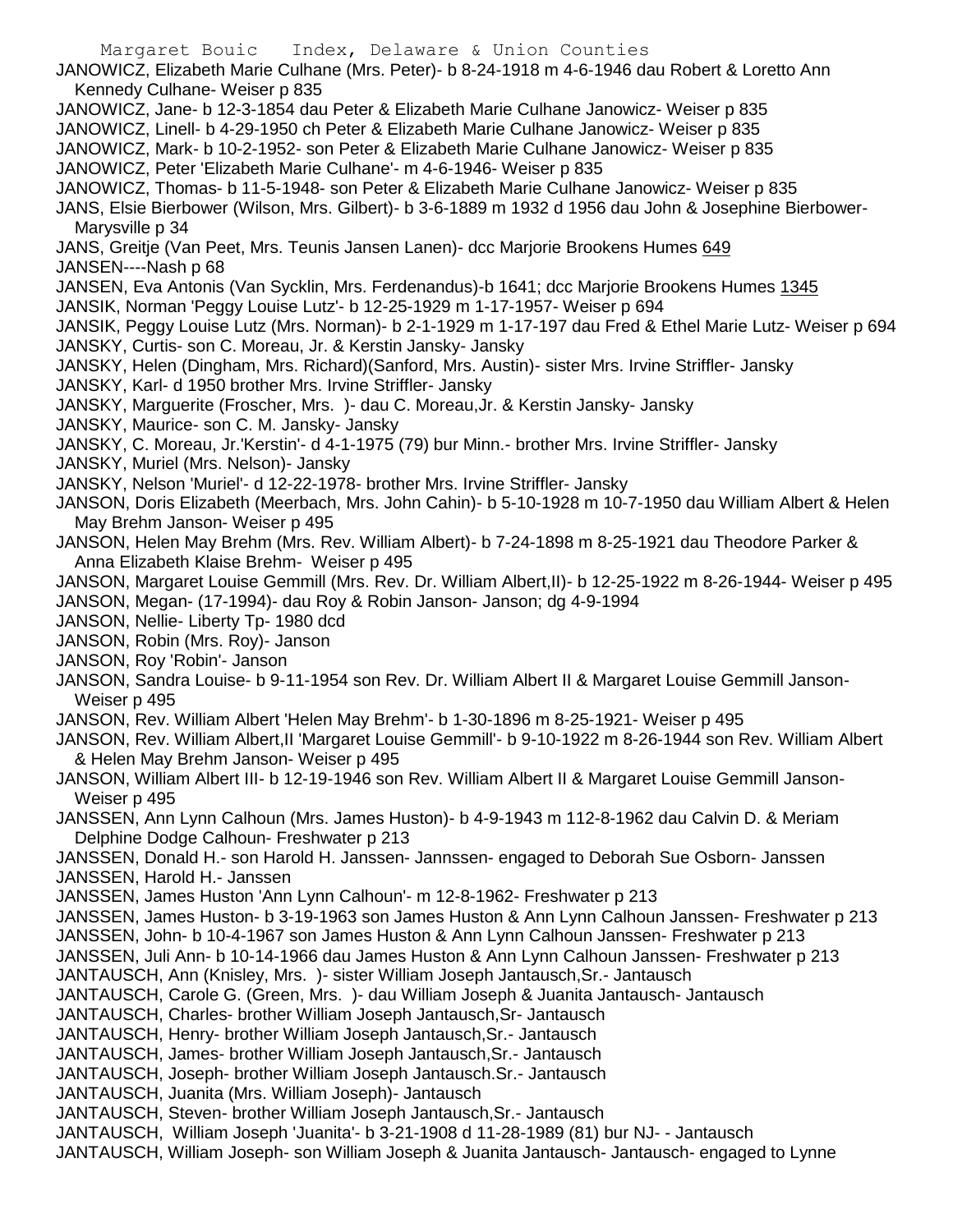Theresa Davisson

- JANTON, Cristiana (Mrs. George)- ped Ann Raduege Pearsall 20; unec
- JANTON, Frederick C. not m- b 6-11-1861 d 4-25-1924 ped Ann Raduege Pearsall 10
- JANTON, George 'Cristiana'- ped Ann Raduege Pearsall- 20
- JANTVOLD, Joyce A. (Mrs. Virgil)- 1980 dcd
- JANTVOLD, Tom- b 1967 son Virgil W. & Joyce A. Jantvold- 1980 dcd
- JANTVOLD, Tony- 1980 dcd
- JANTVOLE, Virgil W.'Joyce A.'- 1980 dcd
- JANTZI, Elmer- Jantzi
- JANTZI, Janet- dau Elmer Jantzi- Jantzi- engaged to Steve Yoder
- JANUARY, A. B. & Son- unec XII p 40
- JANUARY, Alice (Beauchamp, Mrs. )- dau Huston & Elvina Morse January- mt 3-21-1900 p2 c5
- JANUARY, Angeline Greene (Mrs. Orson S.)- m 10-21-1880 ucm 6819
- JANUARY, Annetta J. (Mrs. Marion)- 1967 ucd
- JANUARY, Mrs. C.- unclaimed letter- unec II p 46
- JANUARY, Carolyn/Caroline- dau Nesbit & Sarah M. Savage January- 1915 uch p 1104; 1883 uch V p 543; 1880C York Tp 321 p 31 (4,O,O,O)
- JANUARY, Catherine (Mrs. James)- m 1-22-1822 d 1854- 1915 uch p 208; 1883 uch V p 36, 543, 544; 1830C Allen Tp 408 p 295 (30-40)
- JANUARY, Charles P.- son Huston & Elvia Morse January- 1860C York Tp 1421-1431 p 192 (2,O); mt 3-21- 1900 p2c5
- JANUARY, Deana- b 1961 dau Marion & Annetta J. January- 1967 ucd
- JANUARY, Edwin H. 'Nell Palmer'- b 6-18-1879 son Nesbit & Sarah M. Savage January- 1915 uch p 1104, 1105; 1880C York Tp 321 p 31 (1,O,O,O)
- JANUARY, Eliza- b 9-1908 d 9-1910 dau Edwin H. & Nell Palmer January- 1915 uch p 1105
- JANUARY, Elizabeth- 12-29-1885 from State Hosp. to Asylum 8-28-1888- uninf p 3
- JANUARY, Elizabeth- dau James & Catharine Savage January- 1883 uch V p 544
- JANUARY, Elvira/Elvina Morse (Mrs. Houston)- m 7-4-1849 ucm 1433 d 1-1-1871 dau Charles P. & Sarah Knight Morse- 1883 uch V p 411; 1860C York Tp 1421-1431 p 192 (39,Vt); mt 3-21-1900 p 2 c5; unec VII p 46
- JANUARY, H(o)uston 'Elvera/Elvina Morse''Catharine Maria McAllister'- b 8-1-1824 Jamestown, Green Co m 7-4-1849 ucm 1433 m(2) 3-21-1876 ucm 5856 d 2-11-1900 (75-6-10) son James & Catharine Savage January- 1915 uch p 234; 1883 uch V p 397, 411 ,543, 544; mt 3-21-1900 p 2 c5; 1860C York Tp 1421-1431 p 192 (36,O); mt 3 p 23, 24; unec VII p 46
- JANUARY, Ira- son Nesbit & Sarah M. Savage January- 1915 uch p 1104; 1883 uch V p 543; 1870C York Tp 18 p 3 (5,O); 1880C York tp 321 p 31 (15,O,O,O)
- JANUARY, Ira W.- son Huston & Elvira Morse January- 1860C York Tp 1421-1431 p 192 (4,O)
- JANUARY, Irena (Ward, Mrs. Lafayette)- dau Nesbit & Sarah M. Savage January- 1915 uch p 1104; 1883 uch V p 543; 1860C York Tp 1420-1430 p 192 (4,O); 1870C York Tp 18 p 3 (14,O)
- JANUARY, J.- 1915 uch p 136; 1883 uch III p 373
- JANUARY, James- 1883 uch V p 6, 28, 32; unec XII p 52, York Tp; unec XI p 42
- JANUARY, James 'Catherine'- m 1-22-1822 d 1842- 1915 uch p 1104; 1915 uch p 543, 544; 1830C Allen Tp 408 p 295 (30-40)
- JANUARY, James H.- son Huston & Elvina Morse January- 1860C York Tp 1421-1431 p 192 (9,O); mt 3-21- 1900 p2 c5
- JANUARY, James- son Nesbit & Sarah M. Savage January- 1915 uch p 1104; 1883 uch V p 543; 1860C York Tp 1420-1430 p 192 (5/12,O); 1870C York Tp 18 p 3 (10,O); 1880C York Tp 321 p 31 (20,O,O,O)
- JANUARY, Dr. J. W.- son Houston & Elvina Morse January- mt 3-21-1900 p2c5
- JANUARY, Cathrine Maria McAllister (Mrs. Huston)- m 3-21-1876 ucm 5856; d 4-11-1909 (83y1m) Oakdale Cem 2182 (117F) I p 1126 (F-R7-12) dau James McAllister; mt 3-21-1900 p2 c5
- JANUARY, Marilyn- b 1965 dau Marion & Annetta J. January- 1967 ucd
- JANUARY, Marion 'Annetta J.'- 1967, 1973, 1977 ucd
- JANUARY, Marion D. 'Wanda J.'- 1971, 1975, 1979 ucd
- JANUARY, Marion (Mrs. Ruben)- 1949, 1959, 1962 ucd
- JANUARY, Martha (Harvey, Mrs. James M.)- m 7-3-1849 Pabst Pion I p 12
- JANUARY, Martha- dau James & Catharine Savage January- 1883 uch V p 544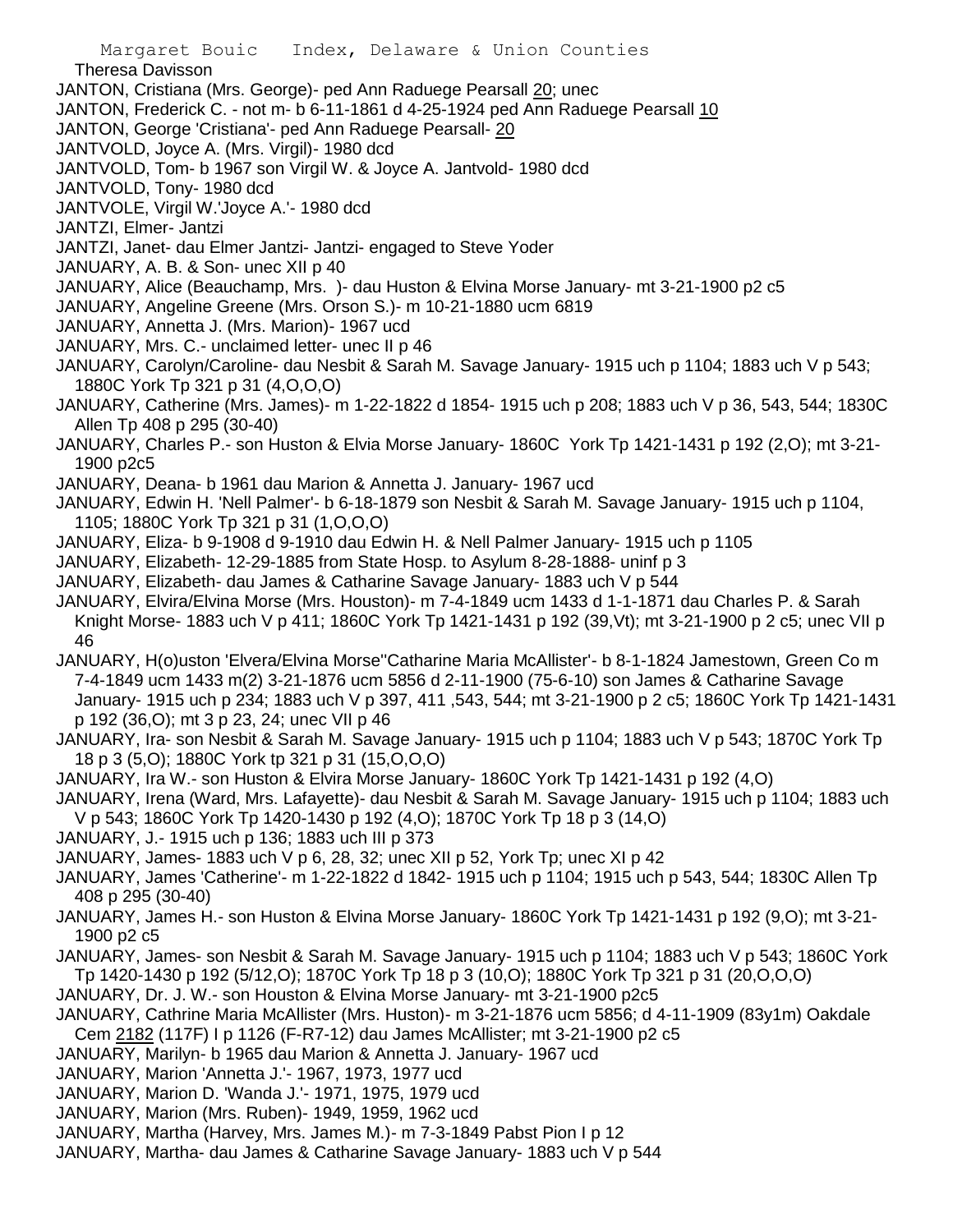JANUARY, Martha (Morse, Mrs. Henry)- b 4-15-1830 m 3-18-1851 dau James & Catharine January- 1883 uch V p 411

- JANUARY, Mary A.- dau Huston & Elvira Morse January- 1860C York Tp 1421-1431 p 192 (7,O)
- JANUARY, Mary (Ilby, Mrs. C. G.)- dau Nesbit & Sarah M. Savage January- 1915 uch p 1104; 1883 uch V p 543; 1880C York Tp 321 p 31 (11,O,O,O)
- JANUARY, Michelle- b 1972 dau Marion D. & Wanda J. January- 1973. 1975, 1977, 1979 ucd

JANUARY, Nell Palmer (Mrs. Edwin H.)- b 6-19-1886 m 6-19-1907 dau Amos & Anna Kirkpatrick Palmerdumch p 1105

JANUARY, Nellie R. Watts (Mrs. Reuben)- b 1876 d 8-26-1944 York Cem p 97

JANUARY, Nesbit- 1830C Allen Tp 408 p 195 (30-40)

JANUARY, Nesbit 'Sarah M. Savage'- b 8-4-1826 m 9-21-1854 ucm 2165 mt 9-27-1854; son James & Catharine January- 1915 uch p 1104; 1883 uch V p 543, 544; uca p 25, 98; 1860C York tp 1420-1430 p 192 (34,O); 1870C York Tp 18 p 3 (44,O); 1880C York Tp 321 p 31 (53,O,Ky,NH); mt 3-21-1900 p2c5

JANUARY, Ona- b 1963 ch Marion & Annetta J. January- 1967 ucd

- JANUARY, Orpha- dau Nesbit & Sarah M. Savage January- 1860C York Tp 1420-1430 p 192 (2,O)
- JANUARY, Orson S. 'Angeline Greene'- m 10-21-1880 ucm 6819 son Nesbit & Sarah M. Savage January-1883 uch V p 543; 1880C York Tp 321 p 31 (22,O,O,O)
- JANUARY, Otway- son Nesbit & Sarah M. Savage January- 1883 uch V p 543; 1880C York Tp 321 p 31 (9,O,O,O)
- JANUARY, Phillip- b 1964 son Marion D. & Wanda J. January- 1975 ucd
- JANUARY, Pierre P.- b 9-22-1912 son Edwin H. & Nell Palmer January- 1915 uch p 1105
- JANUARY, Rebecca (Harvey, Mrs. James M.)- m 12-22-1836- Pabst Pion I p 12

JANUARY, Reuben 'Nellie R. Watts''Marion'- b 1873 d 4-27-1964 York Cem p 97- son Nesbit & Sarah M. Savage January- 1915 uch p 1104; 1883 uch V p 543; 1880C York Tp 321 p 31 (6,O,O,O); 1949, 1959, 1962 ucd

- JANUARY, Sarah A.- dau Huston & Elvira Morse January- 1860C York Tp 1421-1421 p 192 (6,O)
- JANUARY, Sarah M. Savage (Mrs. Nesbit)- b 2-28-1833 m 9-21-1854 dau Austin & Irena Savage- 1915 uch p 1104; 1883 uch V p 543; mt 9-27-1854; unec VIII p 19; 1860C York Tp 1420-1430 p 192 (27,O): 1870C York
- Tp 18 p 3 (38,O); 1880C York Tp 321 p 31 (47,O,NY,Vt)
- JANUARY, Steven- b 1964 son Marion D. & Wanda January- 1977, 1979 ucd
- JANUARY, Wanda J. (Mrs. Marion D.)- 1971, 1973, 1975, 1977, 1979 ucd
- JANUARY, Witcliff/Wickliffe- son Nesbit & Sarah M. Savage January- 1915 uch p 1104; 1883 uch V p 543; 1870C York Tp 18 p 3 (3,O); 1880C York Tp 321 p 31 (13,O,O,O)
- JAQUES, Amanda- 1850C Liberty Tp Del Co 1508 p 103 (17,O)
- JANSON, Elizabeth Iles-1880 dch p 835
- JANSON, Lewis 'Susan Danforth'- m 3-25-1860 ucm 3009
- JANSON, Martha A.- 1850C Liberty Tp 1508 p 103 (7/12,O)
- JANSON, Martha (Bryon, Mrs. John)- m 8-31-1865 ucm 3779
- JANSON, Susan Danforth (Mrs. Lewis)- m 3-25-1860 ucm 3009; 1880C York Tp 193 p 19 (42,O,Vt,Mass)
- JANTIS, Elisabeth- 1870C york Tp 192-188 p 28 (44,O)
- JAOHSON, Mary- d 5-10-1870 (10d) Columbus- dcdeaths
- JAPHET, Julia- 1870C Concord Tp 265 (12)
- JAQUA, Charles 'Mary Ann'- Jaqua
- JAQUA, Julie Ann- dau Charles & Mary Ann Jaqua- Jaqua- engaged to Jay Carlton Brown
- JAQUA, Mary Ann (Mrs. Charles)- Jaqua
- JAQUAYS?, Sylvester- Soldier 1812; 1860C Jerome Tp 100-99 p 14 (63,RI)
- JAQUES, Almira- 1860C Union Tp 627-633 p 88 (20,O)
- JAQUES, David- 1862; unec XI p 57
- JAQUES, Rachel Langstaff (Mrs. Samuel)- b 10-28-1775 d 9-22-1858 dau john & Charity Stille Langstaff-Maugans Anc p 225
- JAQUES, Samuel- tailor- unec XI p 15
- JAQUES, Samuel 'Rachel Langstaff' Maugans Anc p 225
- JAQUES, Sarah (Mrs. )- d 5-13-1850 (51)- unec VI p 23; mt 5-22-1850
- JAQUES, Vernon- uca p 104, soldier
- JAQUETH, Cline- Jaqueth
- Jaqueth, Jennifer Sue- b 10-7-1975 dau Clint Jaqueth- Jaqueth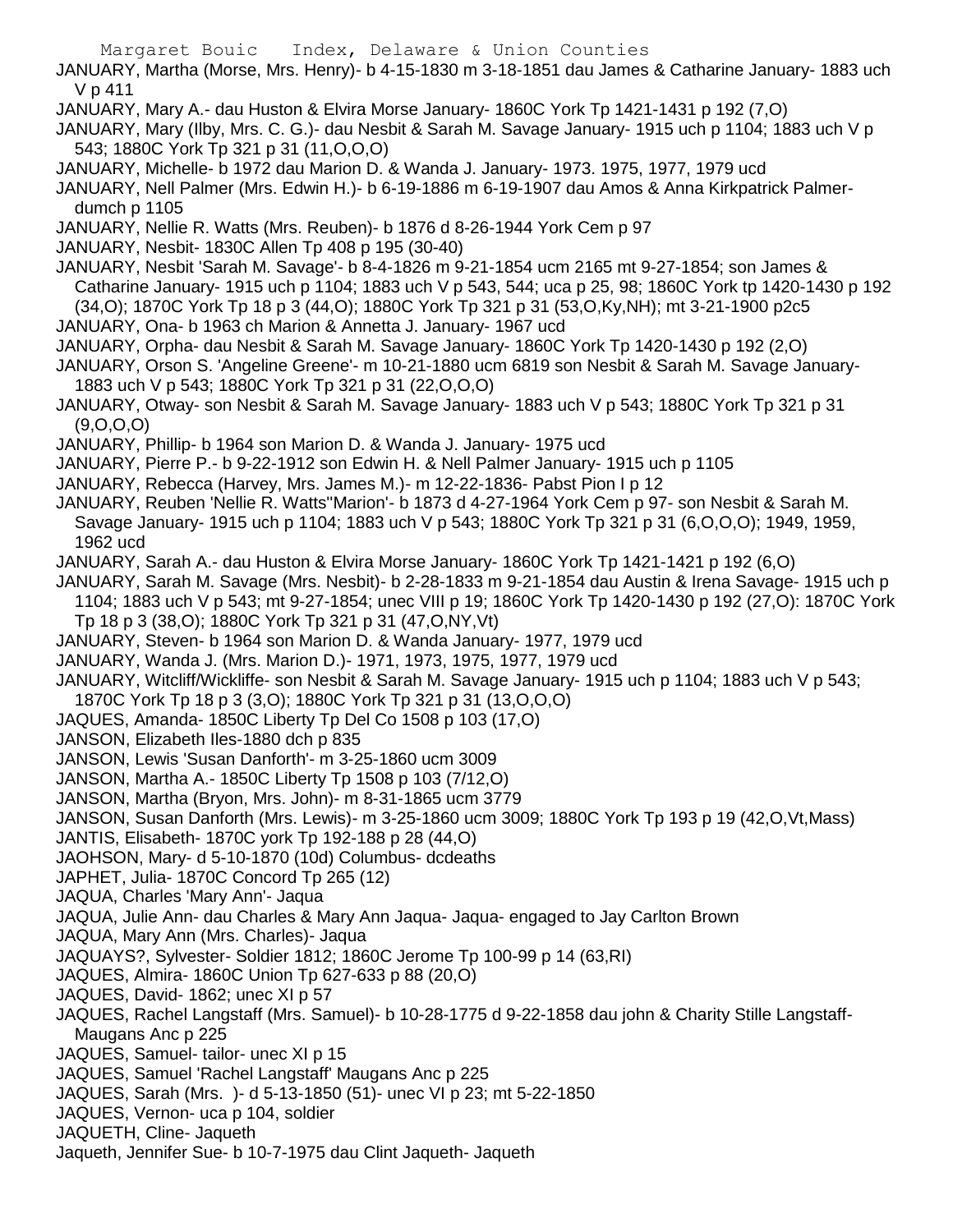Margaret Bouic Index, Delaware & Union Counties JAQUETTE, Catherine Buly (Mrs. William)- m 12-7-1823 Madison Co unec IV p 64 JAQUETTE, William 'Catherine Buly'- m 12-7-1823 Madison Co unec IV p 64 JARBOE, Philip- 1915 uch p 521; 1883 uch V p 5, 28 JARCKETTYER/PARCKETTYER?- Albert 'Ann E'- 1850C Delaware Town 1062 p 83 (54,NJ) JARCKETTYER, Anne E. (Mrs. Albert)- 1850C Delaware Town 1062 p 83 (35,Ky) JARCKETTYER, Charles R.- son Albert & Anne E. Jarckettyer- 1850C Delaware Town 1062 p 83 (13,O) JARCKETTYER, Hester M.-dau Albert & Anne E. Jarckettyer- 1850C Delaware Town 1062 p 83 (18,O) JARCKETTYER, John W.- son Albert & Anne E. Jarckettyer- 1850C Delaware Town 1062 p 83 (10,O) JARCKETTYER, Mariah M.- son Albert & Anne E. Jarckettyer- 1850C Delaware Town 1062 p 83 (7,O) JAREE, Sandra- 1971 dcd JAREE, Dondra- b 1961 ch Sandra Jaree- 1971 dcd JARELL, Cheryl Ann (Hay, Mrs. Gary Ronald)- b 1-25-1957 m 7-3-1976- 1985 uch p 68 JAREW, Sariah- 1880C Jackson Tp 6 p 6 (21,O,O,O) JARIS, Amanda M. (Belveal, Mrs. Daniel G.)- m 11-9-1873 ucm 5373 JARMAN, James, Pike Co m Sarah Davidson of Madison Co 1846, unec X p 27 JARMAN/JAVMAN?) Rebecca A. Hyde (Mrs. William O.)- m 12-9-1868 ucm 4474 JARMAN, Sarah Davidson (Mrs. James)- unec X p 27 JARMAN, William O. 'Rebecca A. Hyde'- m 12-9-1868 ucm 4474 JARNAGIN, John F. 'Lillian'- 1964, 1969, 1971, 1980 dcd JARNAGIN, Lillian (Mrs. John F.)- 1964, 1969, 1971, 1980 dcd JARRELL, Amos 'Joyce C.'- b 12-24-1920 Ky, d 7-22-1994 (73)- son Issac \*& Renna Hooks Jarrell- Jarrell; 1959, 1962, 1967 ucd JARRELL, Brenda Kay- b 1-3-1975 dau Robert & Sandra Ellis Jarrell- Jarrell; 1980 dcd JARRELL, Carrie- b 1971 dau Roger & Sandra L. Ellis Jarrell- 1980 dcd JARRELL, Elmer- son Issac & Tenna Hooks Jarrell- Jarrell JARRELL, Issac 'Tenna Hooks'- Jarrell JARRELL, Joseph- b 1954 son Amos & Joyce C. Jarrell- Jarrell; 1967 ucd JARRELL, Joyce C. (Mrs. Amos)- 1959, 1962, 1967 ucd JARRELL, June d 11-3-1981 (50) bur Centerburg- dau of Mrs. Vennie McClanahan- Jarrell JARRELL, Luther- son Issac & Tenna Hooks Jarrell- Jarrell JARRELL, Michael- son Amos & Joyce C. Jarrell- b 1957- Jarrell; 1959, 1962, 1967 ucd JARRELL, Ola (Simpkins, Mrs. )- dau Issac & Tenna Hooks Jarrell- Jarrell JARRELL, Raymond- son Issac & Tenna Hooks Jarrell- Jarrell JARRELL, Rhonda (Hammack, Mrs. )- dau Issac & Tenna Hooks Jarrell- Jarrell JARRELL, Roger 'Sandra Ellis'- son Amos & Joyce C. Jarrell- 1959(10), 1962, 1967 ucd; 1971, 1980 dcd JARRELL, Rufus- son Issac & Tenna Hooks Jarrell- Jarrell JARRELL, Sandra L. Ellis (Mrs. Rodger)- dau Ivan O. Ellis- Jarrell; 1971, 1980 dcd JARRELL, Tenna Hooks (Mrs. Issac)- Jarrell JARRELL, Tommy- son Issac & Tenna Hooks Jarrell- Jarrell JARRETT, Mrs. - dpc p 62; Pabst 8 p 30 JARRETT, Ingeborg, Mrs. - d 12-24-1965 (52) bur Greenville, NC- Jarrett JARRETT, Jerry- Jarrett JARRETT, Joyce Joan (Hall, Mrs. Charles)- m 11-20-1965 dau Leonard Jarrett- Jarrett; Freshwater p 198 JARRETT, Leonard- Jarrett JARRETT, Paulette Sue- dau Jerry E. Jarrett- Jarrett- engaged to James Frances Moore II JARRETT, Rolla- 1964 dcd JARROTT, Elizha- Pabst Pion I p 123 JAROUE, Sariah- sister-in-law of James Bowen- 1880C Jackson Tp 1 p 223A (26,O,O,O) JARVIE, Ingrie Elizabeth (Brehm, Mrs. Mark Weiser)- b 5-17-1912 m 12-9-1933- Weiser p 496 JARVIS, Addie Belle Shirk (Mrs. John W.)- b 1865 d 1941 Oakdale Cem I p 101 (D-R9-22) JARVIS, --infant 1-6-1910 ch John W. & Addie Belle Shirk Jarvis- Genther p 55 JARVIS, Amanda Melissa (Bellville, Mrs. Daniel)(Griffin, Mrs. )- b 1856 d 104- Oakdale Cem II p 48 (G-R8-12) dau Emanuel & Lettice Lynch Jarvis- dumch p 473 JARVIS, Amanda Moore (Mrs. Henry John)- dau Levi Moore- 1908 dch p 821 JARVIS, Andrew- son Philip & Mary Foreman Jarvis- dumch p 472

JARVIS, Ann- dau Philip & Mary Foreman Jarvis- dumch p 472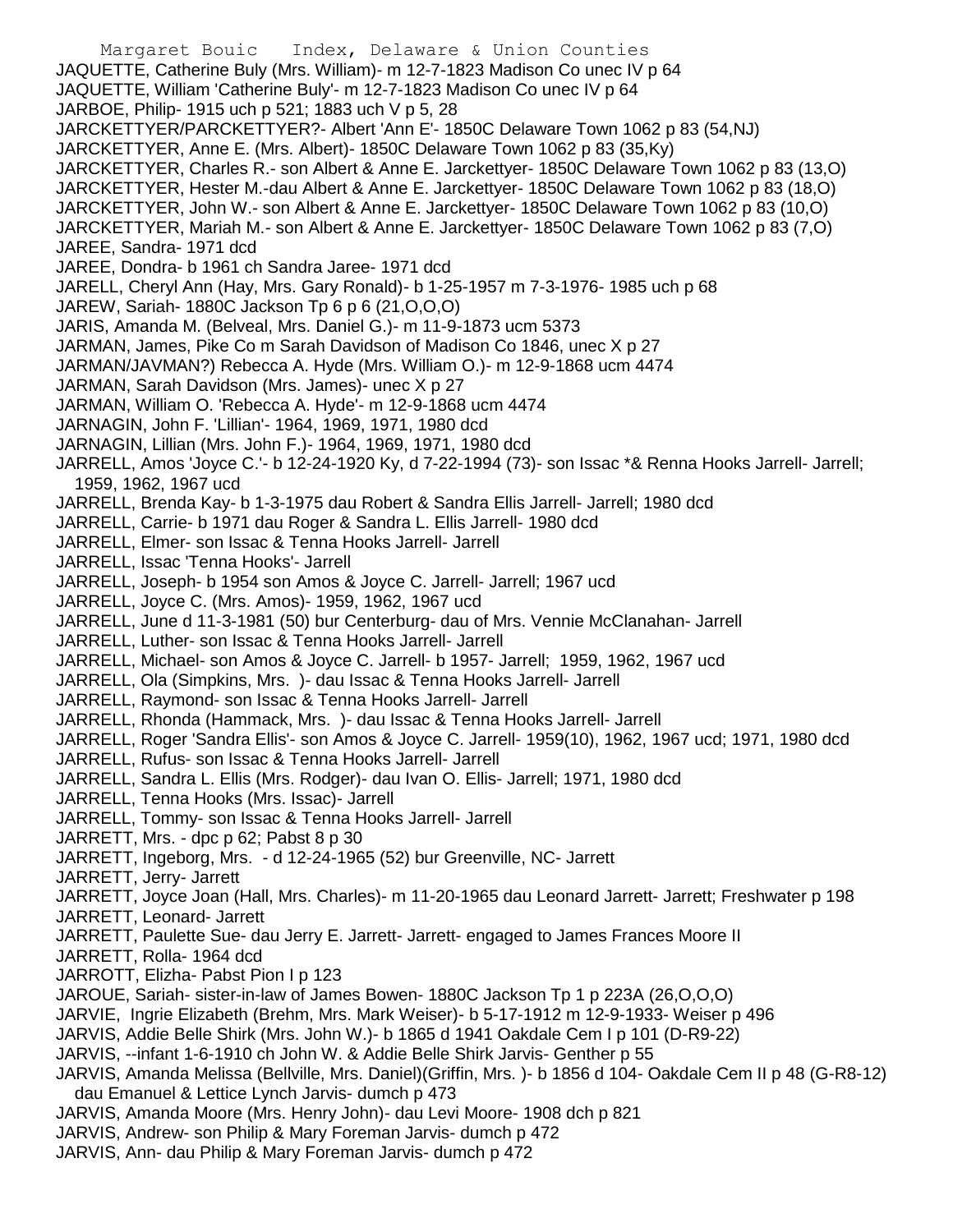- JARVIS, Aquila- hmp p 145
- JARVIS, Arthur 'Edna Martin'- Jarvis
- JARVIS, Brenda Kay(Barker, Mrs. Gregory Alan)- m 2-14-1981- dau Kyle P. Jarvis, Jr.- Jarvis
- JARVIS, C. (Mrs. H. J.)- Powell p 157
- JARVIS, Carole M. (Mrs. Lawrence R.)- 1964, 1969, 1971, 1980 dcd
- JARVIS, Caroline (Mrs. M. H.)- 1870C Washington Tp 66-63 p 9 (36,O)
- JARVIS, Caroline T/K.Knapp (Mrs. Henry J.)- m 10-16-1851 dcm- 1908 dch p 821; 1870C Brown Tp 242 (41,O)
- JARVIS, Catherine- b 5-1884 dau William & Marilla Snodgrass Jarvis- 1900C Liberty Tp Un Co 276-282 p 12B (16,O,O,O)
- JARVIS, Clair 'Opal L. Bergandine'- b 3-24-1904 d 4-224-1968 Oakdale Cem II p 115 (K-R4-1) son Clayton C. & Opal Barnes Jarvis- Jarvis
- JARVIS, Clair Jr.- b 3-24-1925 d 2-3-1956 son Clair,Sr. & Opal Bergendine Jarvis- Oakdale Cem II p 115 (K-R4-1)
- JARVIS, Claude S.- b 3-1887/8 d 1-4/5-1930 (42) Oakdale Cem 4201 (D127) Ip 101 (D-R9-22) son John & Ida Jarvis- 1900C Paris Tp 201-207 p 11A (12,O,O,O)
- JARVIS, infant d 1-6-1910 Oakdale Cem 2251 (127D)
- JARVIS, Clayton C. 'Opal/Eddie Barnes'- b 4-19-1880 m 1902 d 12-1948 Oakdale Cem II p 84 (H-R-19-10) son William & Marilla Snodgrass Jarvis- 1915 uch p 540; 1880C Liberty Tp Un Co 73-74 p 8 (1/12,O,O,O); 1900C Lib. Tp 276-282 p 12B (20,O,O,O)
- JARVIS, Cornelius- b 1885 Noble Co d 11-14-1924 SR Oakdale Cem 3684 (C87) p 159 (C-7)
- JARVIS, Cornelius- son Emanuel & Lettice Lynch Jarvis- 1880C Paris Tp 85-87 p 9 (22,O,O,O)
- JARVIS, Curtis A.-son Joe & Kathryn Mae Warren Jarvis- Jarvis
- JARVIS, Curtis H. 'Alora Marie'- 1961, 1964, 1969, 1971 dcd
- JARVIS, Curtis 'Pam K.' b 1962 son Curtis H. & Marie Jarvis- 1964, 1969, 1971, 1980 dcd
- JARVIS, Dan 'Shirley'- 1971 dcd
- JARVIS, Deborah (Mrs. Paul L.)- 1991 ucd
- JARVIS, Diane Dains (Mrs. Roland)- Jarvis
- JARVIS, Edna Martin (Mrs. Arthur)- Jarvis
- JARVIS, Effie Corrine Barnes (Mrs. Clayton)- b 9-6-1882 m 1902 d 10-7-1962 Oakdale Cem II p 84 (H-R19- 10)-dau Dow & Sarah Spain Barnes- Jarvis
- JARVIS, Eliza (Howard, Mrs. Seymour)- m 4-4-1847 dcm- Powell p 333
- JARVIS, Eliza- dau William & Lean Jarvis- 1880C Liberty Tp Un Co 117-120 p 13 (21,O,O,O); 1900C Lib Tp 222-226 p 10B (45,O,O,O)
- JARVIS, Ella (Chapman, Mrs. )- dau Joe & Kathryn Mae Warren Jarvis- Jarvis
- JARVIS, Emanuel 'Emma'- b Belmont Co 3-3-1830 m age 22 d 9-29-1906 (76y2m) Oakdale Cem 2084 (89C) I p 159 (C-9); 1880C Paris Tp 85-87 p 9 (50,O,Md,Md); 1900C Paris Tp 204-210 p 11B (70,O,Md,O); uca p 23, 59
- JARVIS, Emanuel 'Lettice Lynch'- son Philip & Mary Foreman Jarvis- dumch p 471, 472
- JARVIS, Emma (Mrs. Emanuel)- b 5-1849- 1900C Paris Tp 204-210 p 11B (51,O,-,Ct); 4 ch 1 living
- JARVIS, Essie- dau William & Marilla Snodgrass Jarvis- 1880C Liberty Tp Un C0 73-74 p 8 (4,O,O,O)
- JARVIS, Floyd- d 9-12-1901 910m) son John W. & Addie Bell Shirk Jarvis- Oakdale Cem I p 101 (D-R9-22)
- JARVIS, Frankie- dau William & Marilla Snodgrass Jarvis- 1880C Liberty Tp 73-74 p 8 (2,O,O,O)
- JARVIS, George- 1880 dch p 203; 1908 dch p 81
- JARVIS, Gilingham- son M. J. & Caroline Jarvis- 1870C Washington Tp 66-63 p 10 (8,O)
- JARVIS, Gladys O'Neil (Mrs. Raymond)- Jarvis
- JARVIS, Glen- b 1966/5 son Jack G. & Wanda R. Jarvis- 1973, 1975, 1977 ucd
- JARVIS, Grace (Douglas, Mrs. David)- dau Henry J. & Caroline K. Knapp Jarvis- 1908 dch p 821; 1870C Brown Tp 242 (18)
- JARVIS, Harold 'Judy Kay Walters'- Jarvis
- JARVIS, Henry John 'Amanda Moore'- son Henry J. & Caroline K. Knapp Jarvis- 1908 dch p 821; 1870C Brown Tp 242 (16)
- JARVIS, Henry J. 'Caroline K. Knapp'- m 10-16-1851 dcm -1908 dch p 397, 383, 821
- JARVIS, Henry 'Mary'- 1850C Orange Tp 1835 p 116 (31,Eng)
- JARVIS, Lt. H. J.'C'- d 12-1862 delge VIII p 42; 1880 dch p 203, 299; 1908 dch p 81, 103, 480; died dg 12-12- 1862 Cryder Ab p 26; Powell p 149, 157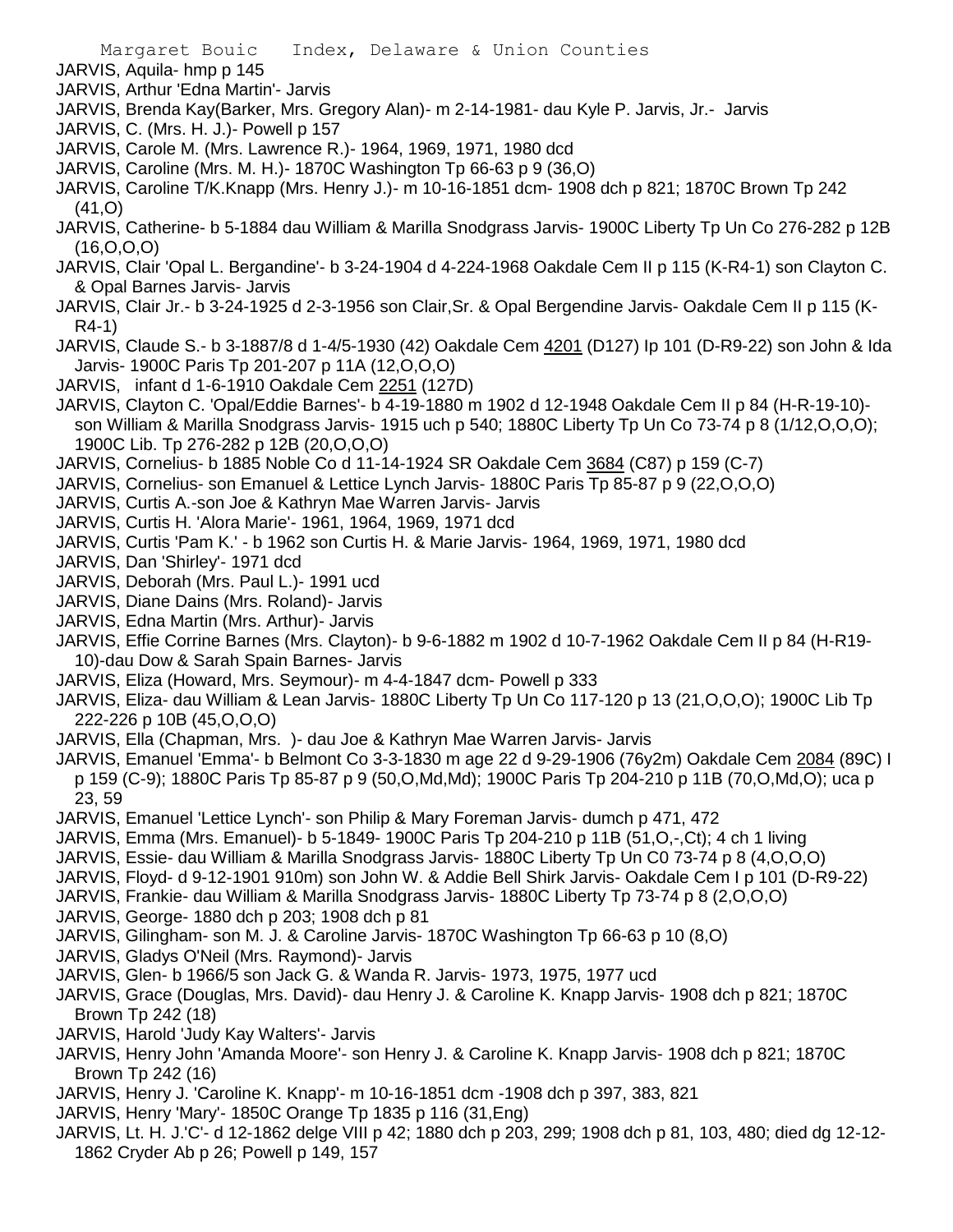Margaret Bouic Index, Delaware & Union Counties JARVIS, Ida (Mrs. John)- b 9-1865; 1900C Paris Tp 201-207 p 11A (34,O,O,O) m 13y, 4 ch JARVIS, Isabelle- dau Philip & Mary Foreman Jarvis- dumch p 472 JARVIS, Jack Gale - b 6-15-1923 d 9-30-1992 (69)- Claibourne Cem- son Raymond & Gladys O'Neil Jarvis-Jarvis JARVIS, Jack Gale,Jr.- son Jack Gale Jarvis- Jarvis JARVIS, Jack G.'Wanda R'- 1973, 1975, 1977, 1980 dcd JARVIS, James #271; unec XIII p 3 JARVIS, Jamie- dau Paul L. & Debora Jarvis- 1991 ucd JARVIS, Jane (Brookens, Mrs. Thomas)- b 3-27-1782 d 2-12-1873 dau Joseph & Margaret Jimison Jarvis- dcc Marjorie Brookens 33 JARVIS, Jane- dau William & Leah Jarvis- 1880C Liberty Tp Un Co 117-120 p 13 (19,O,O,O) JARVIS, Janice (Fuson, Mrs. William)- dau Clair & Opal L. Bergandine Jarvis- Jarvis JARVIS, Jo Ann- b 1973 lived with Jack M. & Jo Ann Carpenter- 1975 ucd JARVIS, Jo Ann- dau Paul L. & Deborah Jarvis- 1991 ucd JARVIS, Joe- b 1965 ch Joseph E. & Linda L. Jarvis- 1980 dcd JARVIS, Joe 'Kathryn Mae Warren'- Jarvis JARVIS, John- hmp p 145; dumch p 471 JARVIS, John 'Ida'- b 10-1865- 1900C Paris Tp 201-207 p 11A (34,O,O,O) m 13y JARVIS, John- son Philip & Mary Foreman Jarvis- dumch p 472 JARVIS, John W. 'Addie Shirk'- b 1865 d 1942 Oakdale Cem II p 101 JARVIS, John W.- son Emanuel & Lettice Jarvis- dumch p 473; 1880C Paris Tp 85-87 p 9 (14,O,O,O) JARVIS, Joseph E.- son Joe & Kathryn Mae Warren Jarvis- Jarvis JARVIS, Joseph E. 'Linda'- 1980 dcd JARVIS, Joseph 'Margaret Jimison'- dcc Marjorie Brookesn Humes 66 JARVIS, Judy- b 1955 dau Curtis H. & Marie Jarvis- 1961, 1964, 1969, 1971 dcd JARVIS, Judy Kay Walters (Mrs. Harold)- b 8-20-1946 d 11-16-1988 (42) Oak Grove Cem- car accident- dau Norman & Dolly Walters- Jarvis JARVIS, Kathryn Mae Warren (Mrs. Joe)- d 3-8-1988 (67) bur Westerville- dau James E. Warren- Jarvis JARVIS, Kathy- b 1963 dau Joseph E. & Linda L. Jarvis- 1980 dcd JARVIS, Kayle P.,II- Jarvis JARVIS, Kyle P. III- son Kyle P. Jarvis, Jr.- Jarvis- engaged to April Anne Retterer JARVIS, Lafie- b 1-1889 son William & Marilla Jarvis- 1900C Liberty Tp Un Co 276-282 p 12B (11,O,O,O) JARVIS, Laura (Baylor, Mrs. Robert Payne)- m 1921 Howison (1577) JARVIS, Lawrence R. 'Carole M.'- 1964, 1969, 1971, 1980 dcd JARVIS, Leah (Mrs. William)- 1880C Liberty Tp Un Cp 117-120 p 13 (60,O,Pa,Pa) JARVIS, Lelus- d 3-21-1894 (67) Oakdale Cem 995(87C) JARVIS, Leticia- dau M. J. & Caroline Jarvis- 1870C Washington Tp 66-63 p 10 (11,O) JARVIS, Lettice Lynch (Mrs. Emanuel)- b 1827 d 3-21-1894 (67-3-4) Oakdale Cem I p 159 (C-9)-dau Matthias & Elizabeth House Lynch- dumch p 472 JARVIS, Linda- b 1957 dau Curtis H. & Marie Jarvis- 1961, 1964, 1969, 1971 dcd JARVIS, Linda L. (Mrs. Joseph E.)- 1980 dcd JARVIS, Mabel S. O'Brien (Beck, Mrs. Ralph)- d 2-7-1982 (88) Oakdale Cem - Jarvis JARVIS, Mable- b 4-1898 dau John & Ida Jarvis- 1900C Paris Tp 201-207 p 11A (2,O,O,O) JARVIS, Mable- b 10-1893 dau William & Marilla Jarvis- 1900C Liberty Tp Un Co 276-282 p 12B (6,O,O,O) JARVIS, Malinda- dau Philip & Mary Foreman Jarvis- dumch p 472 JARVIS, Margaret Jimison (Mrs. Joseph)- dcc Marjorie Brookens Humes 67 JARVIS, Margaret J.- dau Philip & Mary Foreman Jarvis- dumch p 472 JARVIS, Mariah- dau M. J. & Caroline Jarvis- 1870C Washington Tp 66-63 p 10 (4,O) JARVIS, Alora Marie (Mrs. Curtis H.)- 1961, 1964, 1969, 1971 dcd JARVIS, Marie- dau Philip & Mary Foreman Jarvis- dumch p 472 JARVIS, Marilla Snodgrass (Mrs. William)-b 6-21-1853 m 1-3-1875 ucm 5623 d 8-6-1938 Oakdale Cem I p 42 (E-R40-7)- Jarvis; mt 3 p 6,7; 1880C Liberty Tp Un Cp 73-74 p 8 (26,O,O,O); 1900C Lib. Tp 276-282 p 12B (46,O,O,O) m 25y, 6 ch

- JARVIS, Marilyn (Rinaldi, Mrs. James)- dau Jack Gale Jarvis- Jarvis
- JARVIS, Martha- dau M. J. & Caroline Jarvis- 1870C Washington Tp 66-63 p 10 (13,O)
- JARVIS, Mary- 1850C Orange Tp 1831 p 116 (39,Eng)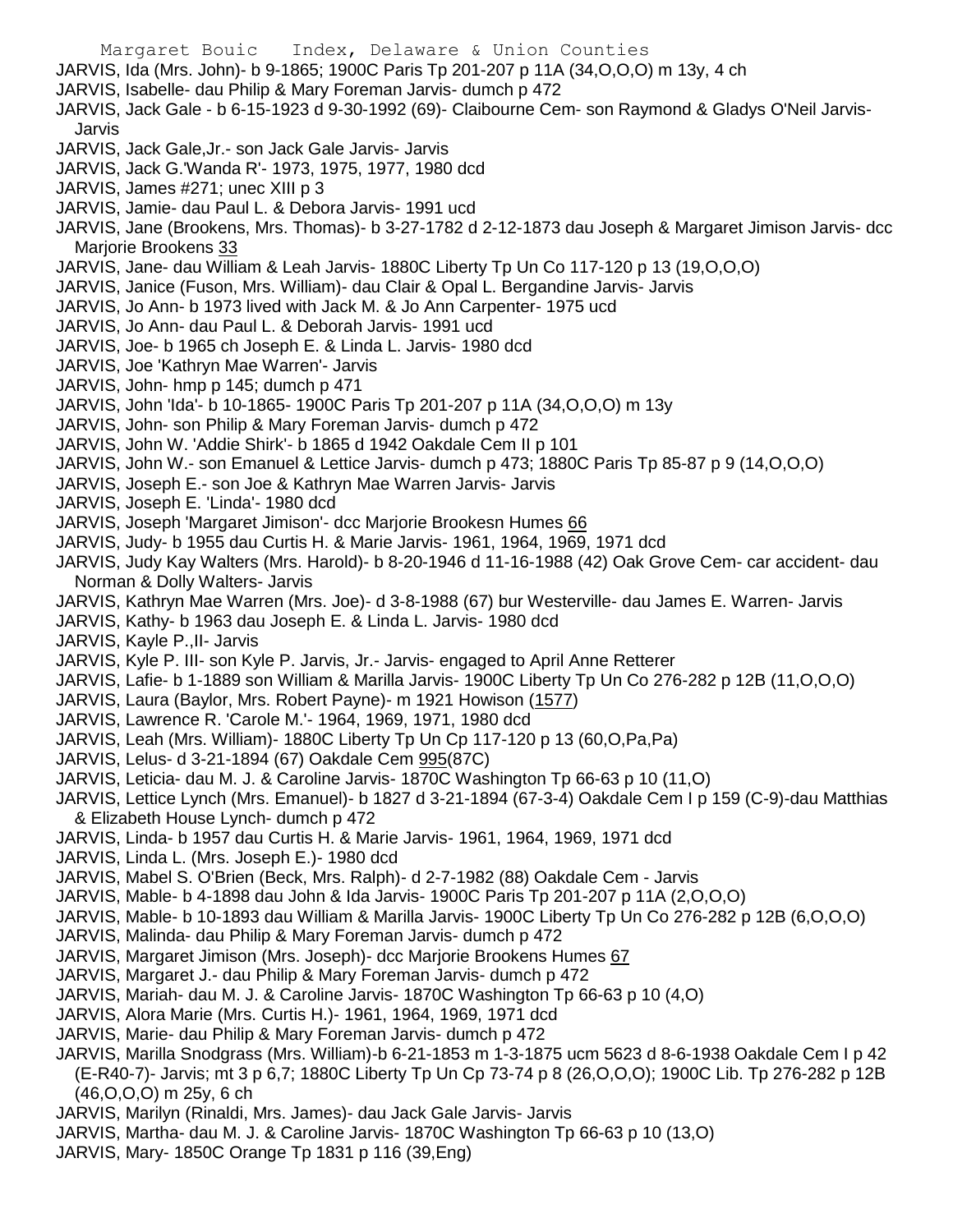Margaret Bouic Index, Delaware & Union Counties JARVIS, Mary Ella- d 9-13-1860 (7m16d) dau H. J. & C. Old Liberty Chyd- Powell p 157 JARVIS, Mary E. (Stubbs, Mrs. John W.)- m 11-1-1873 ucm 5368- dau Emanuel & Lettice Lynch Jarvis- dumch p 473 JARVIS, Mary Faye (Marvin, Mrs. Milford Eugene)- 1985 uch p 95 JARVIS, Mary Foreman (Mrs. Philip)- d age 68- dau Andrew Foreman- dumch p 472 JARVIS, Mary (Fuller, Mrs. Israel)- m 5-5-1881 ucm 6963; delge VII p 52 JARVIS, Mary (Mrs. Henry)- 1850C Orange Tp 1835 p 116 (21,Eng) JARVIS, Mary M.- b 10-1895 dau John & Ida Jarvis- 1900C Paris Tp 201-207 p 11A (4,O,O,O) JARVIS, Mary- dau William & Jean Jarvis- 1880C Liberty Tp 117-120 p 13 (30,O O,O) JARVIS, Maude (Schertzer, Mrs. Lester D.)- b 1894 m 10-7-1914- Oakdale Cem II p 100 (H-RF-12); Jarvis JARVIS, Maudie- b 4-1894 dau John & Ida Jarvis- 1900C Paris Tp 201-207 p 11A (6,O,O,O) JARVIS, Melba (Merrick, Mrs. )- dau Jack Gale Jarvis- Jarvis JARVIS, Merle (Simkins, Mrs. Richard Clayton)- b 10-24-1895 d 6-25-1949/50 Oakdale Cem II p 9 (B-R6-10) son John & Addie Shirk Jarvis- Genther p 55; 1985 uch p 56 JARVIS, Michael E.- son Jack Gale Jarvis- Jarvis JARVIS, M. J. 'Caroline'- 1870C Washington Tp 66-63 p 9 (36,O) JARVIS, Opal Barnes (Mrs. Clayton C.)- Jarvis JARVIS, Opal Lucille Bergandine (Mrs. Clair)- b 4-29-1906 d 6-11-1969 Oakdale Cem II p 115 (K-R4-1) dau Jesse & Myrtle Burroughs Bergandine- Jarvis JARVIS, Pam K. (Mrs. Curtiss A.)- 1980 dcd JARVIS, Parker T- 1980 dcd JARVIS, Patricia- b 1960 dau Curtis H. & Alora Marie Jarvis- 1961, 1964, 1971 dcd JARVIS, Paul- b 1953 son Curtis H. & Alora Marie Jarvis- 1961, 1964, 1969, 1971 dcd JARVIS, Paul L. 'Deborah'- 1991 ucd JARVIS, Philip Cornelius- son Emanuel & Lettice Lynch Jarvis- dumch p 473 JARVIS, Philip 'Mary Foreman'- d age 83 son John Jarvis- dumch p 471, 472, 473 JARVIS, Philip,Jr.- son Philip & Mary Foreman Jarvis- dumch p 472 JARVIS, Raymond 'Gladys O'Neil'- Jarvis JARVIS, Riley- son M. J. & Caroline Jarvis- 1870C Washington Tp 66-63 p 13 (4,O) JARVIS, Roland "Ted"'Diane Dains'- b 5-1-1919 d 11-6-1992 (73)- son Arthur & Edna Martin Jarvis- Jarvis JARVIS, Rosanna,Sr.- hmp p 145 JARVIS, Rosanna,Jr.- hmp p 145 JARVIS, Ruthanne- b 1973 dau Curtiss A. & Pam K. Jarvis- 1980 dcd JARVIS, Samantha- dau William & Leah Jarvis- 1880C Liberty Tp Un Co 117-120 p 13 (17,O,O,O) JARVIS, Shirley (Mrs. Dan)- 1971 dcd JARVIS, Steven- b 1960 son Lawrence R. & Carole M. Jarvis- 1964, 1969, 1971 dcd JARVIS, Susan- dau Philip & Mary Foreman Jarvis- dumch p 472 JARVIS, Tambara- b 1959 ch Lawrence R. & Carole M. Jarvis- 1964, 1969, 1971 dcd JARVIS, Tammy- b 1977 dau Curtiss A. & Pam K. Jarvis- 1980 dcd JARVIS, Tara (Stevens, Mrs. Brian)- b 1969 son Jack Gale & Wanda Jarvis- Jarvis; 1973, 1975, 1977, 1983

- ucd
- JARVIS, Tim- b 1962 son Jack G. & Wanda R. Jarvis- 1977 ucd
- JARVIS, Wanda R. (Mrs. Jack Gale)- 1973, 1975, 1977, 1983 ucd
- JARVIS, W. B.- 1850C Orange Tp 1831 p 116 (63,Wales)
- JARVIS, William B.- d 4-22-1859 (70) Wisconsin- dg 5-13-1859; Cryder Ab p 7
- JARVIS, William B.,Sr.- Pabst Pion I p 50
- JARVIS, William 'Leah'- b 2-1820- 1880C Liberty Tp Un Co 117-120 p 12 (60,O,Md,Md)
- JARVIS, William- son Philip & Mary Foreman Jarvis- dumch p 472
- JARVIS, William S.'Marillia Snodgrass'- b 3-1853 m 1-3-1875 ucm 5623 mt 3 p 6,7; 1880C Liberty Tp 73-74 p 8 (26,O,O,O); 1900C Lib. Tp 276-282 p 12B (47,O,O,O) m 25y; Jarvis
- JASCHEK, George S. 'R. Miriam'- 1964 dcd
- JASCHEK, Katharine- dau George S. & R. Miriam Jaschek- 1964 dcd (2)
- JASCHEK, R. Miriam (Mrs. George S.)- 1964 dcd
- JASCHEK, Stephan- son George S. & R. Miriam Jaschek- 1964 dcd (5)
- JASNOCH, Alberta (Mrs. Jerry)- 1971, 1980 dcd
- JASNOCH, Jerry 'Alberta'- 1971, 1980 dcd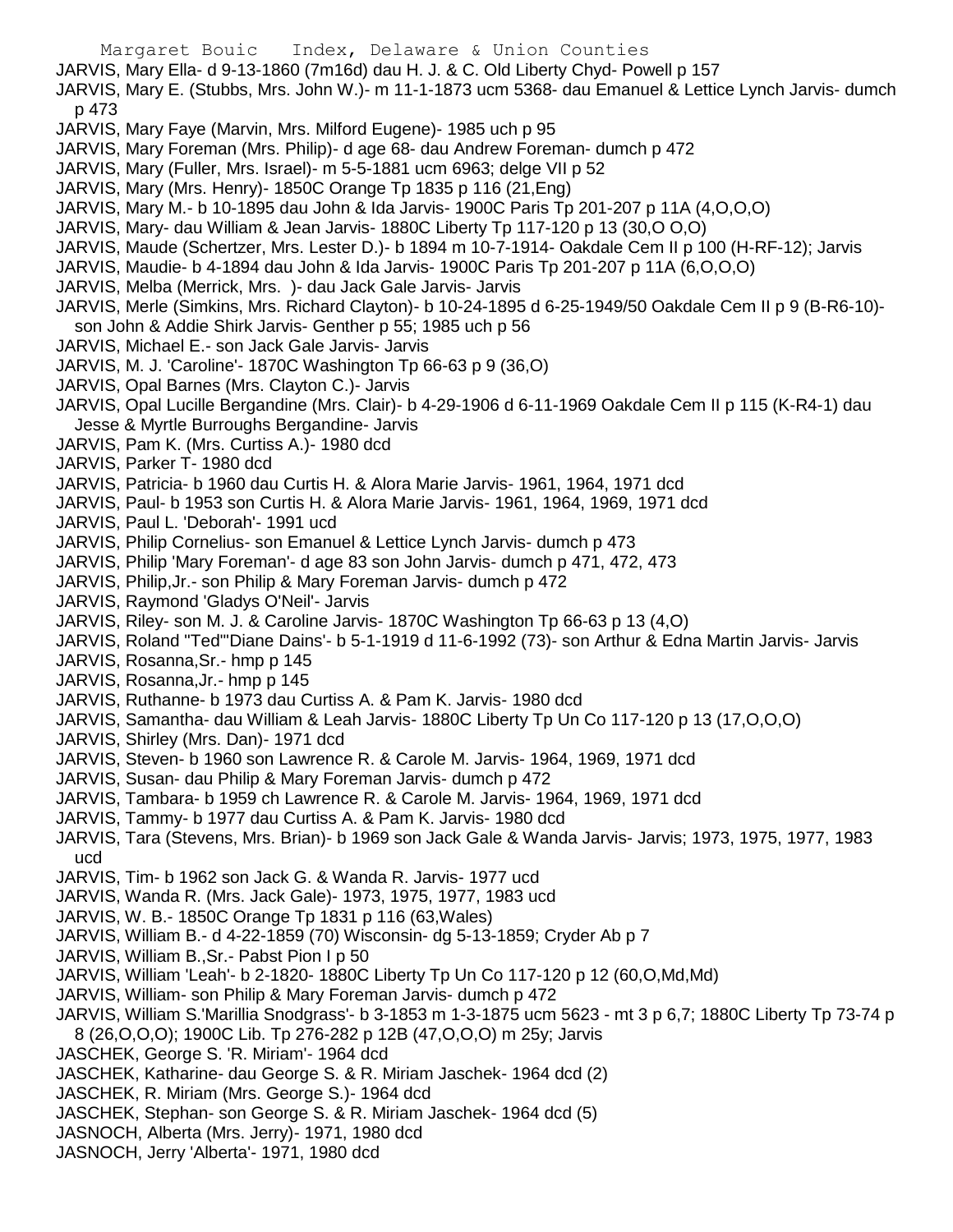Margaret Bouic Index, Delaware & Union Counties JASNOCH, Victor- b 1964 son Jerry & Alberta Jasnoch- 1971, 1980 dcd JASNOCH, Whitney- b 1966 son Jerry & Alberta Jasnoch- 1971, 1980 dcd JASPER, Jane- 1880C Berkshire Tp p 418C JASPER, Hilda (Brown, Mrs. John Earl)- Maugans Anc p 205 JASTER, Christine- dau Dennis Jaster & Virginia Schumann- Jaster- engaged to Walter F. "Rick" Heine III JASTER, Dennis 'Virginia'- Jaster JASTER, Virginia (Mrs. Dennis)- Jaster JAUCH, Catherine (Weiler, Mrs. Jacob)- ped Karl L. Weiler #267 17, unec XI p 20 JAUDERT, --dg 2-4-1908 delge VIII p 14 JAWYN, Jerry 'Patricia Ann Boerger'- m 8-23-1975 son Phillip Jawyn- Jawyn JAWYN, Patricia Ann Boerger (Mrs. Jerry)- m 8-23-1975 dau Paul Boerger- Jawyn JAWYN, Phillip- Jawyn JAXSON, Ofelia- cousin of Asel V. Franklin- 1880C Leesburg Tp 262 p 187B (18,Ark,Va,Va) JAY, Anna Keeney (Mrs. Jesse Richard)- d 1878 ped Irene Prouty Howath #305 10, unec XII p 28 JAY, Jesse Richard 'Anna Keeney'- b 1802 d 1831 ped Irene Prouty Howath 18; unec XII p 28 Jay. Mary E. (Bagley, Mrs. Daniel Boone,2nd) b 3-24-1846 m 4-18-1873 d 9-12-1922- Bagley p 15 JAY, Mary Ette (Prouty, Mrs. Milton)- b 1842 d 1927 dau Jesse Richard & Anna Keeney Jay- ped Irene Prouty Howath #305, unec XII p 28 JAY, Rebecca- dbg p 8 JAY, Robert- Jay JAYCOBUS, Keaf- 1880C Berlin Tp p 371C see Jacobus JAYCOBUS, Mary- 1880C Berlin Tp p 370A JAYCOBUS, William- 1880C Berlin Tp p 371C JAYCOX, A. B.- hadc p 101 (Genoa Tp) JAYCOX, Abraham 'Elizabeth'- 1850C Orange Tp 1677 p 109 (57,NY) JAYCOX, Agnes (Mrs. )- dau Sarah Irwin Bagley- Pabst 1 p 29 JAYCOX, Albert- son Ephraim & Mary Jaycox- 1850C Orange Tp 1672 p 109 (4,O); 1870C Orange Tp 416 (22\*) JAYCOX, Alice May- d 1-6-1905 (7-4-16) Delaware - dcdeaths JAYCOX, Annie C.- dau John & Roslinda Jaycox- 1850C Orange Tp JAYCOX, Betsy (Bryant, Mrs. )- dau Kenneth E. & Helen F. Norton Jaycox- Jaycox; 1964 dcd (11) JAYCOX, C. A.- 1908 dch p 397 JAYCOX, Caroline Crego (Mrs. Elmer)- b 6-30-1872 d 11--27-1918 dau J. Monroe & Alice Mitchell Crego-1908 dch p 699; Maugans Anc p 136 JAYCOX, Catherine (McGovern, Mrs. )- dau Kenneth E. & Helen F. Norton Jaycox- Jaycox; 1964 dcd (13) JAYCOX, Charles A.-b Galena d 10-2-1899 (4-10-13) Africa Cem- dcdeaths JAYCOX, Charles A. 'Sarah Elizabeth Chambers'- b 11-11-1844 m 12-19-1867 d 4-3-1926 son Ephraim & Mary Jaycox- Maugans Anc p 135; 1850C Orange Tp 1672 p 109 (6,O); 1870C Orange Tp 422 (25\*); 1880C Orange Tp p 353A JAYCOX, Charles- son Harrison & Vada Jaycox- 1959(6) uce JAYCOX, Clarence H. 'Inez L.'- Jaycox; 1961, 1964, 1969 dcd JAYCOX, Daniel- b 1970- son Donald R. & Sheryl Jaycox- 1980 dcd JAYCOX, David- b 1971- son Donald R. & Sheryl Jaycox- 1980 dcd JAYCOX, Delcie B. d 8-26-1978 (90) bur Lee Cem. Van Lue- Jaycox; 1961, 1964, 1969, 1971, 1980 dcd JAYCOX, Donald E. 'Mary E.'- d 2-1-1975 (51) Africa Cem- son Harold Jaycox- Jaycox; 1961, 1964, 1969 dcd JAYCOX, Donald R.'Sheryl'- son Donald E. & Mary E. Jaycox- Jaycox; 1980 dcd JAYCOX, Donna E. (Parham, Mrs. )- dau Donald E. & Mary E. Jaycox- Jaycox JAYCOX, Dorothy (Sternisha, Mrs. )- dau Harold B. & Ruth Mae Jaycox- Jaycox JAYCOX, Earnest- b 10-19-1873 d 8-19-1874 Africa Cem- son Charles A. & Sarah Elizabeth Chambers Jaycox- Maugans Anc p 136

- JAYCOX, Edward C. 'Linda Hern'- b 6-26-1931 m 7-22-1950 son Homer Mitchell & Zelfa Jaycox-Jaycox; Maugans Anc p 136; 1961, 1969, 1971, 1980 dcd
- JAYCOX, Edward 'Margaret Hurlbut'- m 7-25-1844 dcm
- JAYCOX, Elaine- dau Donald E. & Mary E. Jaycox- Jaycox; 1961(10), 1964, 1969 dcd
- JAYCOX, Elenor?- d 8-19-1874 (12y) Orange Tp, dcdeaths
- JAYCOX, Eliza A.- 1870C Liberty Tp Co 395 (19)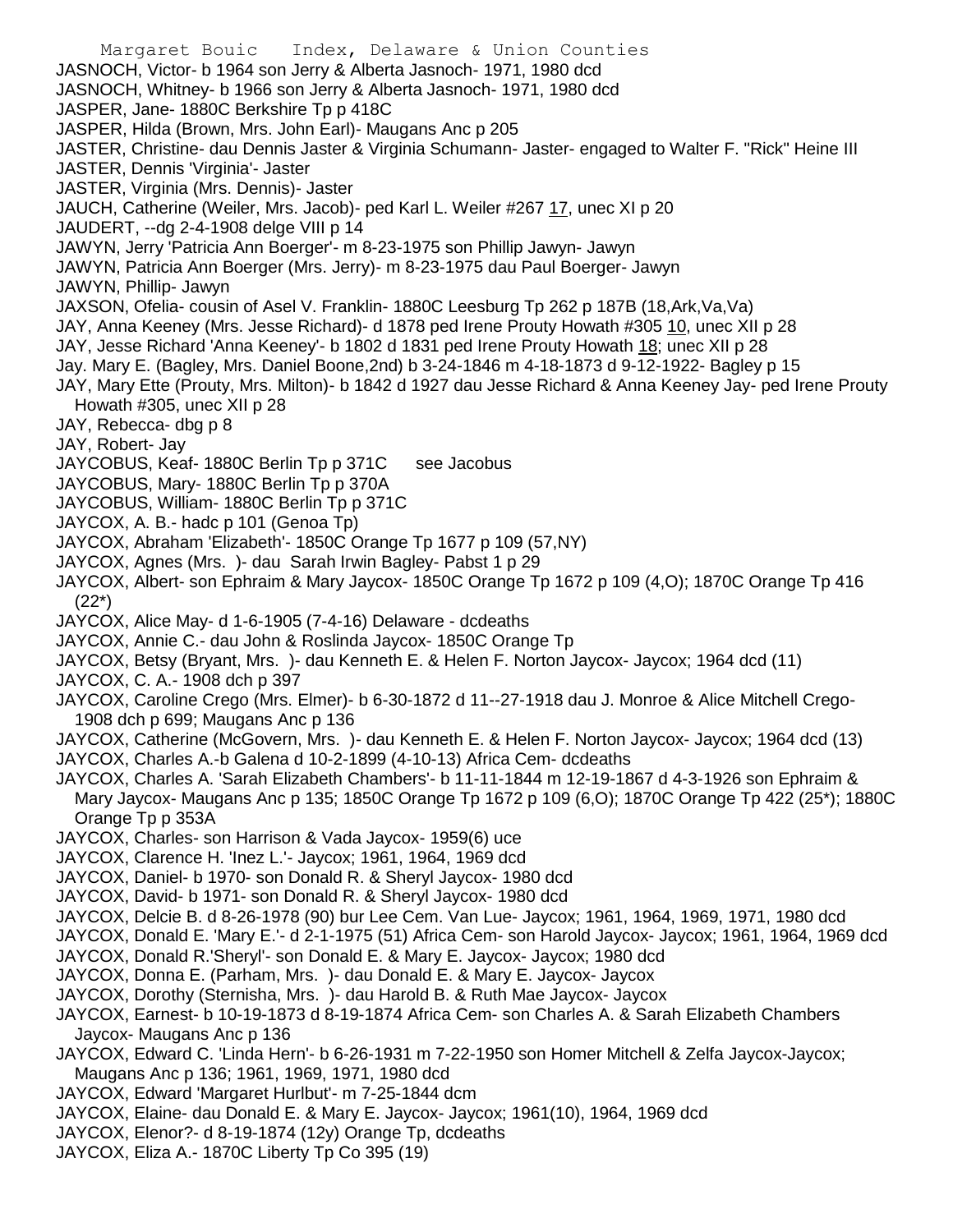- JAYCOX, Elizabeth (Mrs. Abraham)- 1850C Orange Tp 1677 p 109 (56,NJ)
- JAYCOX, Ellen- dau Ephraim & Mary Jaycox- 1850C Orange Tp 1672 p 109 (6/12,O)
- JAYCOX, Elma- 1870C Orange Tp 422(1)
- JAYCOX, Elmer 'Carolin Crego''Delsie Wilcox'- b 9-19-1868 m 1890 (2) 10-29-1928 d 3-14-1944 Africa Cemson Charles A. & Sarah Elizabeth Chambers Jaycox- Maugans Anc p 135; 1908 dch p 699
- JAYCOX, Ephraim 'Ma(r)y Hurlburt'- m 9-14-1843 dcm d 1-12-1886 (64-3-2) Africa Cem Powell p 180; 1908 dch p 397; Maugans Anc p 135; Pabst 7 p 74, 86; delge IX p 37; 1850C Orange Tp 1672 p 109 (27,O) see file, Delaware Co His. Soc.
- JAYCOX, Eunice- 1870C Orange Tp 416 (27)
- JAYCOX, Florence (Mrs. Wilber L.)- 1961, 1964, 1969, 1971, 1980 dcd
- JAYCOX, Frank- d 9-9-1964 (89) Oak Grove Cem- brother Harry E. Jaycox- Jaycox
- JAYCOX, Franklin- 1870C Orange Tp 418 (11m)
- JAYCOX, Frederick H.- 1908 dch p 138, 139
- JAYCOX, Fremont- 1880C Oxford Tp p 396C
- JAYCOX, Gladys Marie Clinton (Mrs. Joe)- (15-1921) dcb late (Myrtle Marie)
- JAYCOX, Harold B. 'Ruth Mae'- d 9-15-1985 (88) Africa Cem- son Harold B. & Ruth Mae Jaycox- Jaycox; 1961, 1964,1969 dcd
- JAYCOX, Harrison 'Vada'- 1949, 1959 ucd
- JAYCOX, Harry E. "Pete"- d 8-6-1961 (78) Oak Grove Cem- Jaycox
- JAYCOX, Hattie Harriet Baun (Mrs. John)- d Thurs. dg 3-18-1951 (72) Ok Grove Cem- sister Charles Baun
- JAYCOX, Hattie (Miller, Mrs. )- sister Harry E. Jaycox- Jaycox
- JAYCOX, Hazel Louise (Brown, Mrs. David I.)- b 7-14-1935 m 6-10-1956 dau Homer Mitchell & Zelpha Fisher Jaycox- Maugans Anc p 136; Jaycox
- JAYCOX, Helen F. Norton (Mrs. Kenneth E.)- Jaycox; 1964 ucd
- JAYCOX, Helen M. Taylor (Mrs. Mervyn)- d 3-27-1986 (83) Africa Cem- sister Charles Taylor- Jaycox; 1961 dcd
- JAYCOX, Homer Mitchell 'Zelfa Fisher'- b 12-22-1900 d 1-16-1972 (71) Africa Cem- Maugans Anc p 136; 1961, 1964, 1969 dcd
- JAYCOX, Inez Louise (Meyer, Mrs. ) (Mrs. Clarence H.)- d 3-15-1966 (52) bur Ontairo Cem- Jaycox; 1961 dcd
- JAYCOX, James C.- son John & Roslinda Jaycox- 1850C Orange Tp 1660 p 109 (4/12,O)
- JAYCOX, Jennifer- b 9-6-1951 dau Edward & Linda Hern Jaycox- Maugans Anc p 136; 1961, 1964, 1969 dcd Orange Tp, student
- JAYCOX, Joan Dakin (Mrs. Ronald Edgar)- m 7-1948 Maugans Anc p 136
- JAYCOX, Joanne- dau Harrison & Vada Jaycox- 1949, 1959(12) ucd
- JAYCOX, Joe (19-1921) dcb late (Myrtle Marie)
- JAYCOX, Joe- son John & Hattie Harriet Baun Jaycox- dg 3-18-1951
- JAYCOX, John- delge VI p 50; Orange Tp
- JAYCOX, John 'Hattie Harriet Baun'- dg 3-18-1951
- JAYCOX, John 'Roslinda Hagar'- m 7-3-1842 dcm; 1908 dch p 139; 1850C Orange Tp 10 p 109 (26,O)
- JAYCOX, Kenneth Eugene 'Helen F. Norton'- b 3-24-1933/2 d 11-3-1990 (57) Africa Cem- son Charles Mervin & Mildred Newkirk/Wagner Jaycox- Jaycox; Maugans Anc p 136; dg 11-15-1952; 1961, 1964, 1980 dcd
- JAYCOX, L. A.- 1908 dch p 427
- JAYCOX, Leroy- son Harrison & Vada Jaycox- 1949, 1959(15) ucd
- JAYCOX, Linda Hern (Mrs. Edward C.)- b 7-29-1932 m 7-22-1950; Maugans Anc p 136; 1961, 1969, 1971, 1980 dcd
- JAYCOX, Lizzie (Mrs. )- died dg 3-21-1947
- JAYCOX, Marilyn Marie- dau Clarence H. & Inez L. Jaycox- Jaycox; 1961 dcd (14)
- JAYCOX, Marsha S. (McConnell, Mrs. )- dau Donald E. & Mary E. Jaycox- Jaycox; 1961(8), 1964, 1969 dcd JAYCOX, Mary E. (Mrs. Donald E.)- 1961, 1964, 1969 dcd
- JAYCOX, Ma(r)y Hurlburt (Mrs. E(O)phraim)- m 7-25-1844 dcm d 11-29-1880 (54-6-12) Africa Cem Powell p 180; Maugans Anc p 135; 1850C Orange Tp 1672 p 109 (24,O)
- JAYCOX, Mary (Larcom, Mrs. )- sister Harry E. Jaycox- Jaycox
- JAYCOX, Charles Mervin/Mervyn 'Mildred Wagner Newkirk''Helen M. Taylor'- b 2-7-1879 m 5-5-1920 son
- Elmer & Caroline Crego Jaycox- Jaycox; Maugans Anc p 136; 1961 dcd; dg 11-15-1952
- JAYCOX, Melvin- son Harison & Vada Jaycox- 1949, 1959(17) ucd
- JAYCOX, Michael J.- son Clarence H. & Inez L. Jaycox- Jaycox; 1961 dcd (15)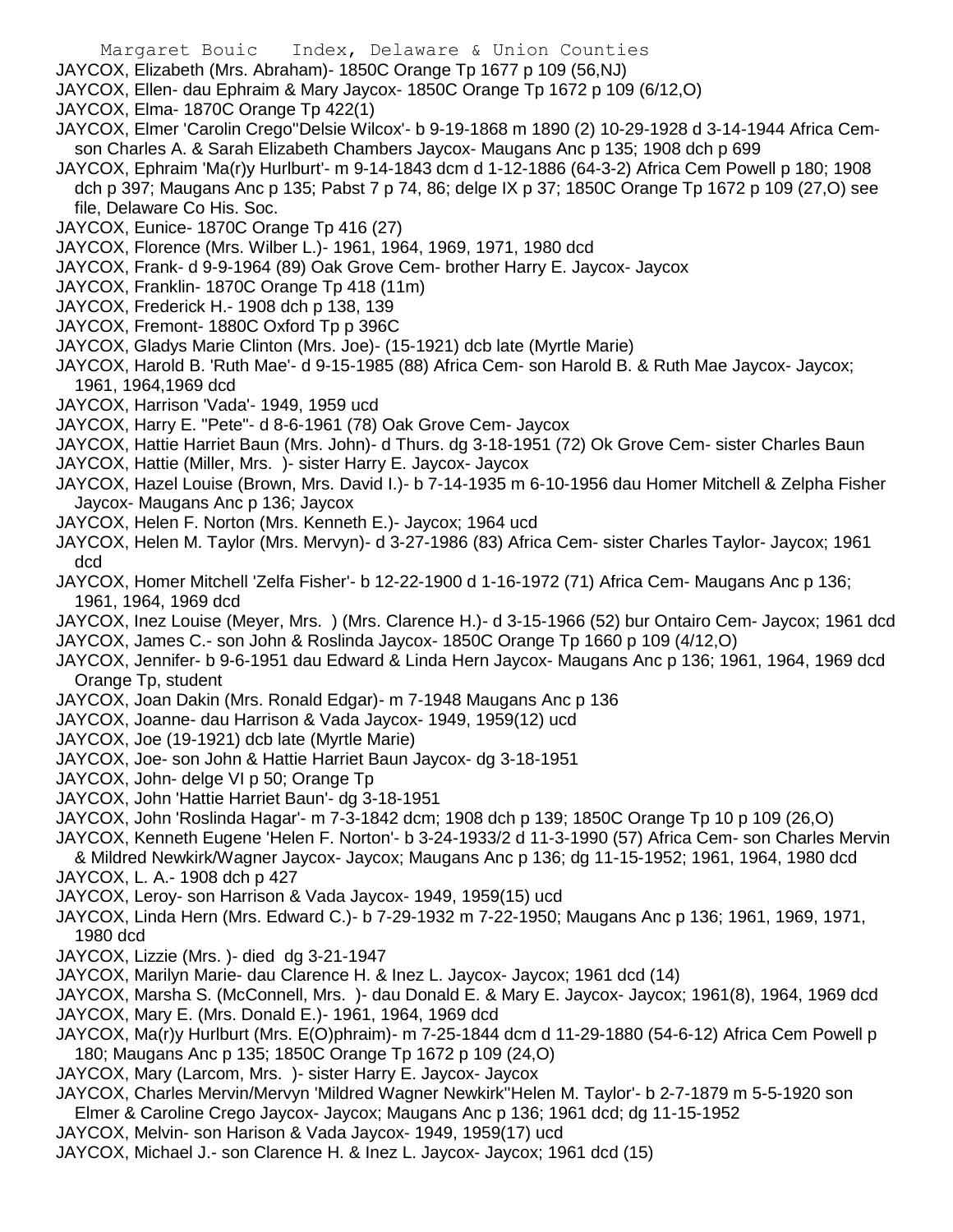JAYCOX, Mildred Wagner Newkirk (Mrs. Mervin)- b 11-1-5-1899 m 5-5-1920 d 11-15-1952 Africa Cem-Jaycox; Maugans Anc p 136

- JAYCOX, Myrtle Marie- b 7-2-1921 dau Joe & Gladys Marie Clinton Jaycox- dcb late
- JAYCOX, Ona- b d 1877 Africa Cem- ch Charles A. & Sarah Elizabeth Chambers Jaycox- Maugans Anc p 136
- JAYCOX, Percilla (Root, Mrs. Emery J.)- m 11-8-1865 dcm
- JAYCOX, Priscilla A.- dau John & Roslinda Jaycox- 1850C Orange Tp 1660 p 109 (7,O)
- JAYCOX, Bernard Raymond- b 1-22-1930- son Homer Mitchell & Zelfa Jaycox- Jaycox; Maugans Anc p 136 JAYCOX, Rebecca- 1870C Orange Tp 418 (19)
- JAYCOX, Richard- son Donald E. & Mary Jaycox- 1961 (13), 1964 dcd
- JAYCOX, Ronald Edgar 'Joan Dakin'- b 9-30-1924 m 7-1948- son Charles Mervin & Mildred Wagner Newkirk Jaycox- Jaycox; Maugans Anc p 136; dg 11-15-1952
- JAYCOX, Rosemary- 1959 ucd
- JAYCOX, Roslinda Hagar (Mrs. John)- m 7-3-1842 dcm; 1850C Orange Tp 1660 p 109 (24,O)
- JAYCOX, Ruth- b 6-15-1953 dau Ronald Edgar & Joan Dakin Jaycox- Maugans Anc p 136
- JAYCOX, Ruth Mae (Mrs. Harold B.)- b 1-23-1901 d 4-13-1990 (89)- Jaycox; 1961, 1964, 1969 dcd
- JAYCOX, Sarah (Dominy, Mrs. )- dau Harold B. & Ruth Mae Jaycox- Jaycox
- JAYCOX, Sarah Elizabeth Chambers (Mrs. Charles A.)- b 1-18-1847 m 12-19-1867 d 4-2-1928 dau Cyrus & Margaret Coppedge Jaynes Chambers- 1880 dch p 708; Maugans Anc p 135; 1870C Orange Tp (23)
- JAYCOX, Sheryl (Mrs. Donald R.)- 1980 dcd
- JAYCOX, Thomas- b 1961 son Edward C. & Linda Jaycox- 1969, 1971, 1980 dcd
- JAYCOX, Urban A.- 1870C Liberty Tp Delaware Co 395 (18)
- JAYCOX, Vada (Mrs. Harrison)- 1949, 1959 ucd
- JAYCOX, Vance- 1870C Liberty Tp Delaware Co 395 (22\*); 1880C Berlin Tp 360A
- JAYCOX, Wilber L. 'Florence'- 1961, 1964 dcd
- JAYCOX, William D.- b 1-11-1906 m 10-16-1927 son John & Roslinda Jaycox- Maugans Anc p 136; 1850C Orange Tp 1660 p 109 (3,O)
- JAYCOX, Wilson- 1870C Orange Tp 418 (25)
- JAYCOX, Zelfa Fisher (Mrs. Homer Mitchell)- Jaycox; 1961, 1964, 1969 dcd
- JAYCOX, Wm. Arthor- d 8-10-1899 (9m) son Vance Jaycox- dcdeaths
- JAYLOR, James- unec XII p 20
- JAYMES, Ellen- dg 1-114-1908 delge VIII p 14
- JAYNE, Frank 'Karen'- 1971, 1980 dcd
- JAYNE, Horace D.- 1964 dcd
- JAYNE, Karen (Mrs. Frank)- 1971, 1980 dcd
- JAYNE, Willis A.- 1964 dcd
- JAYNER, Mrs. James- Longbrake p 75 -Sweeney-Longbrake wedding
- JAYNES- see Janes
- JAYNES, Awa R.- d 1-6-1896 (23-7-20) Belin Tp son S. Jaynes- dcdeaths
- JAYNES, Rev. Bert 'Mae'- d Thursday dg 10-30-1952 (57)
- JAYNES, ---(Mantor, Mrs. Grover)- sister Rev. Bert Jaynes- dg 10-30-1952
- JAYNES, ---(Tuller, Mrs. Wilbur)- sister Rev. Bert Jaynes- dg 10-30-1952
- JAYNES, ---(Kunze, Mrs. Ernest)- sister Rev. Bert Jaynes- dg 10-30-1952
- JAYNES, C.- d 6-1-1868 (1t) Cheshire Tp b Berlin Tp dch C. Jaynes- dcdeaths
- JAYNES, Carrie F.- d 10-1-5-1896 (3-8-24) ch Harry Jaynes- dcdeths
- JAYNES, Carrie (Mrs. Horace)- 1961 dcd
- JAYNES, Carroll 'Pearl Trout'- Jaynes
- JAYNES, Chad M.- 1880C Delaware Tp p 481A
- JAYNES, Chester M.- d 10-19-1896 (2-9-8) Berlin Tp son Harry Jaynes- dcdeaths
- JAYNES, Mrs. C. L.- Pabst 8 p 27
- JAYNES, C. M.- son Melvin Tp & Marcia Caulkins Jaynes- dg 8-24-1894 Cryder Ab p 178; delge IX p 9
- JAYNES, Clara (Mrs. Seymour)- d 9-10-1891 (74)- dg 10-2-1891 and 9-18-1891 Cryder Ab p 67, 68
- JAYNES, Clare F. 'Madonna J. "Donna"'- Jaynes; 1961, 1964, 1969, 1971, 1980 dcd
- JAYNES, Danielle Ward (Mrs. Michael J.)- dau Richard & Patricia Ward- Jaynes
- JAYNES, Darlene (Caudy, Mrs. )- dau Paul A. Jaynes- Jaynes
- JAYNES, David 'Kathy'- Jaynes
- JAYNES, Delores (Reeves, Mrs. )- dau Paul A. Jaynes- Jaynes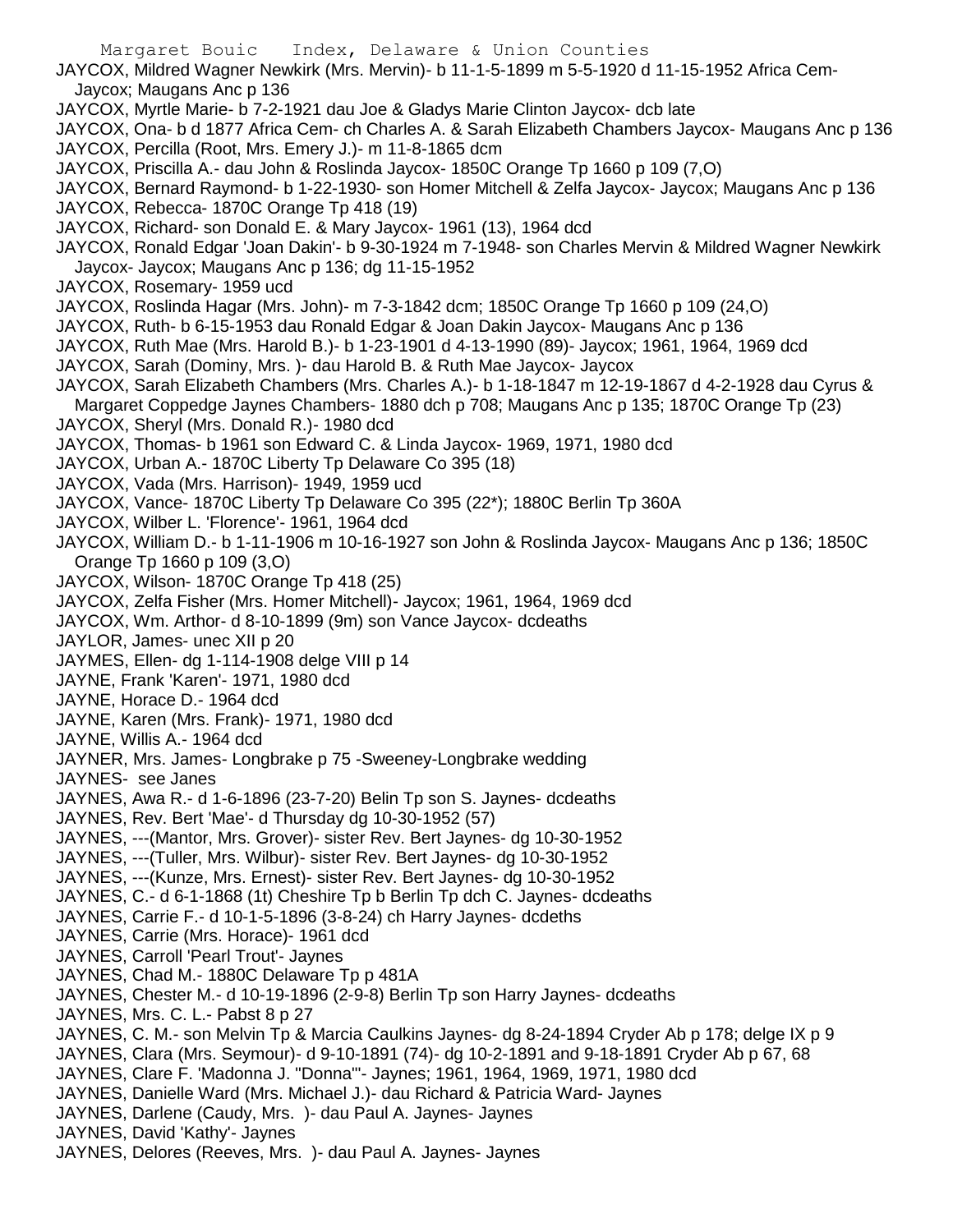- Margaret Bouic Index, Delaware & Union Counties
- JAYNES, Dinah- d 11-30-1897 (76) dcdeaths; 1880C Brown Tp p 382A
- JAYNES, Emma E. (Mrs. R. Vearl)- 1961, 1964 dcd
- JAYNES, Ernest Lester 'Collie'- b 10-9-1874 d 3-13-1952 (76) dg son George Lester & Helen Gertrude Thompson Jaynes- Pabst Pion II p 247;
- JAYNES, Florence- dau Seymour & Clara Jaynes- dg 10-2-1891 Cryder Ab p 68
- JAYNES, F. M.- b 1828 Delaware d 3-30-1888 (49-11-10) dcdeaths Oak Grove- Powell p 434; 1880C Kingston Tp p 430A
- JAYNES, Grace Emily (Mrs. )- funeral Tuesday- dg 5-28-1946
- JAYNES, Heman- d 11-3-1873 (45y11d) Africa Cem Powell p 180
- JAYNES, Horace D. 'Carrie'- 1961 dcd
- JAYNES, Humphrey 'Thankful Campbell'- b 12-19-1769 m 7-23-1790 son Elijah & Anna Hawkins Janes-Maugans Anc p 123, 142
- JAYNES, Jane- d Sunday dg 6-12-1891 Cryder Ab p 61
- JAYNES, Jerusha (Mrs. Seth)- d 9-21-1813 d 5-7-1889 Africa Cem Powell p 180
- JAYNES, Kathy (Mrs. David)- Jaynes
- JAYNES, C. Lester- 1880C Delaware Town p 488C
- JAYNES, Lois W. (Tuller, Mrs. Wilbur Ray)- Weiser p 250
- JAYNES, Madonna "Donna" J. (Mrs. Clare F.)- d 1-22-1974 (61) Sunbury Mem.- Jaynes; 1961, 1964, 1969, 1981 dcd
- JAYNES, Mae (Mrs. Rev. Bert)- dg 10-30-1952
- JAYNES, Maria Caulkins (Mrs. Melvin T.)- b 10-9-1812 m 11-1833- dg 9-15-1891 8-24-1894, 8-31-1894 Cryder Ab p 67, 178, 179; 1880C Berlin Tp p 363C; sister C. R. Caulihns- dg 9-2-1892 Cryder Ab p 101
- JAYNES, Marshall- 1880C Berlin Tp p 368A
- JAYNES, Martha- 1880C Berlin Tp p 365C
- JAYNES, Mary Helen (Leightner, Mrs. )- dau Rev. Bert & Mae Jaynes- Jaynes
- JAYNES, Melvin T. 'Maria Caulkins'- m 11-1833 dg 8-24-1894 Cryder Ab p 178; 1880C Berlin Tp p 363C
- JAYNES, Michael,Jr. 'Denielle Ward'- son David & Kathy Jaynes- Jaynes
- JAYNES, Michael son Paul A. Jaynes- Jaynes
- JAYNES, Mildred (Mrs. Paul A.)- Jaynes
- JAYNES, Oliver- d 10-10-1880 (21) Africa Cem, Powell p 180
- JAYNES, Orlando- d 8-1-1873 (19-4-23) Africa Cam Powell p 180
- JAYNES, Paul A. 'Wilma''Mildred'- b 8-11-1915 d 2-15-1991 (75) Oak Grove Cem- son Carroll & Pearl Trout Jaynes- Jaynes; 1961 dcd
- JAYNES, Pearl Trout (Mrs. Carroll)- Jaynes
- JAYNES, Dr. Richard- son Rev. Bert & Mae Jaynes- dg 10-30-1952
- JAYNES, Robert- son Rev. Bert & Mae Jaynes- dg 10-30-1952
- JAYNES, Dr. Robert- son Clare F. & Madonna J. Jaynes- Jaynes; 1961(16), 1964 dcd
- JAYNES, Sarah A.- d 4-14-1886 (47-1-4) Berlin Tp dcdeaths
- JAYNES, Seth 'Jerusha'- b 4-19-1804 d 5-23-1866 Africa Cem Powell p 180; dg 4-6-1866 Cryder Ab p 54 ( d 3-24-1866 (62))
- JAYNES, Seymour 'Clara'- dg 10-2-1891 Cryder Ab p 68; 1880C Berlin Tp p 366A
- JAYNES, Sheila- dau Paul & Wilma Jaynes- 1961 dcd (3)
- JAYNES, S. R.- hadc p 92 (CCC 1900 Berlin Tp)
- JAYNES, Susannah (Chambers, Mrs. Cyrus)- b 2-28-1802 d 11-5-1844 (41y8m) McCloud Cem Orange Tp Powell p 182- dau Humphrey & Thankful Campbell Jaynes- Maugans Anc p 121, 123, 147
- JAYNES, Thankful Campbell (Mrs. Humphrey)- b 1772 d 4-16-1815- Maugans Anc p 123
- JAYNES, Tiffany- b 5-23-1994 dau Michael,Jr. & Danielle Ward Jaynes- Jaynes
- JAYNES, R. Vearl 'Emma E.'- brother Rev. Bert Jaynes- dg 10-30-1952; 1961 dcd
- JAYNES, William- son Paul & Wilma Jaynes- 1961 dcd (2)
- JAYNES, Willis C.- son Melvin Tp & Marcia Caulkins Jaynes- dg 8-24-1894, 7-13-1894 Cryder Ab p 174, 178; 1880C Delaware Town p 488C
- JAYNES, Willis- d 7-12-1894 motor car accident- son W. C. Jaynes- dg 7-13-1894 Cryder Ab p 174
- JAYNES, Wilma (Mrs. Paul)- 1961 dcd
- JEAN, Fay- 1991 ucd
- JEANETTE, Clara (Johnson, Mrs. )- sister Joseph b. Jeanette- dg 6-24-1948
- JEANETTE, Darlene- dau Joseph B. & Sally Ida N. Booker Jeanette- dg 6-24-1948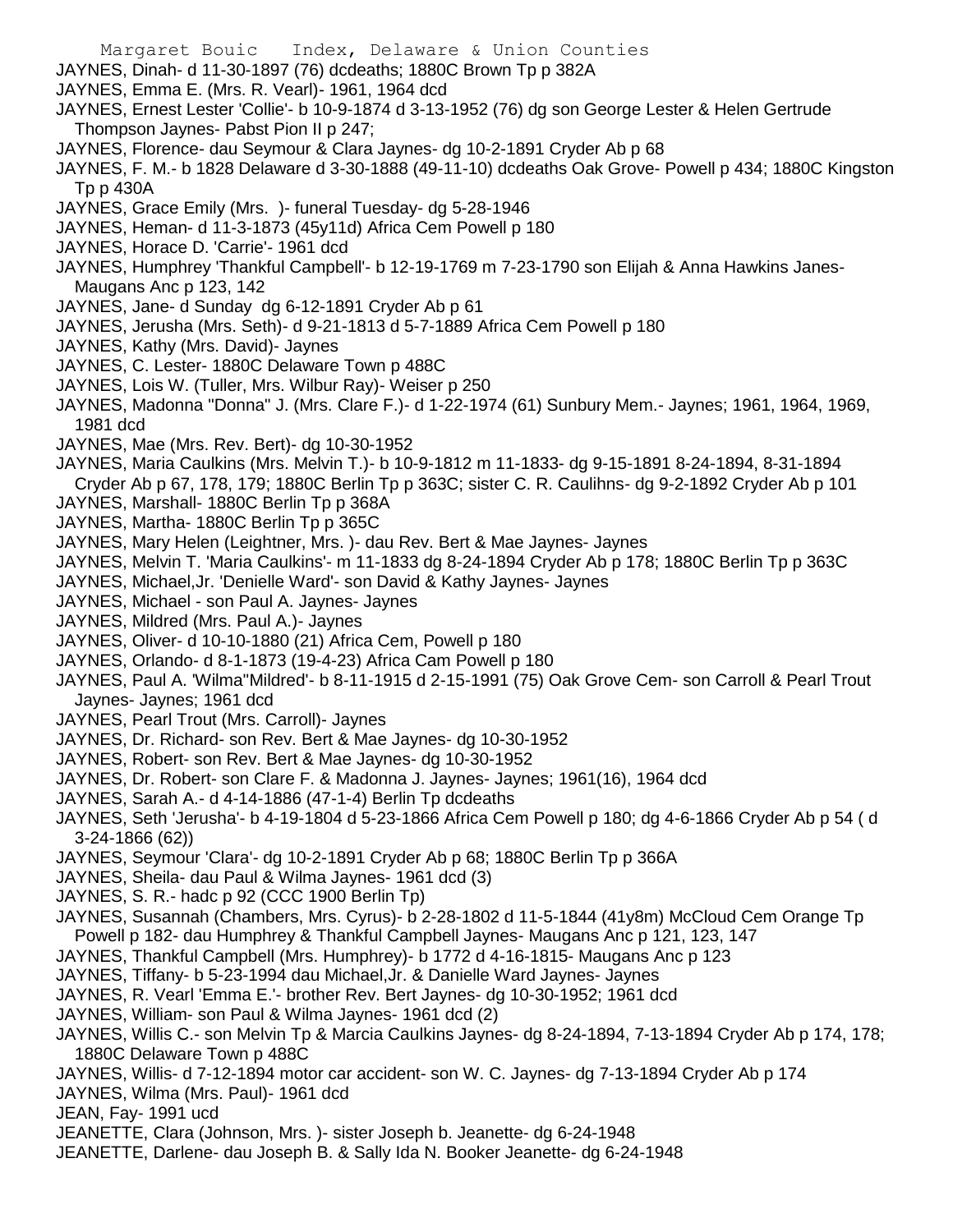Margaret Bouic Index, Delaware & Union Counties JEANETTE,---(Eckhard, Mrs. Ralph)- dau Joseph B. & Sallie Jeanette- dg 6-24-1948 JEANETTE, Joseph B. 'Sally Ida N. Booker'- (27-1917) dcb late (Richard Wilbur); dg 6-24-1948 JEANETTE, ---(Huff, Mrs. W. M.)- sister Joseph b. Jeanette- dg 6-24-1948 JEANETTE, Joseph- son Joseph B. & Sally Ida N. Booker Jeanette- dg 6-24-1948 JEANETTE, Kate (Peach, Mrs. )- sister Joseph B. Jeanette- dg 6-24-1948 JEANETTE, Mary Sue- dau Joseph B. & Sally Ida N. Booker Jeanette- dg 6-24-1948 JEANETTE, Richard Wilbur- b 11-5-1917 son Joseph B. & Sally Ida N. Booker Jeanette- dg 6-24-1948 -; dcb late JEANETTE, Robert- son Joseph B. & Sally Ida N. Booker Jeanette- dg 6-24-1948 JEANETTE, Sally Ida N. Booker (Mrs. Joseph B.)- (21-1917) dcb late (Richard W.); dg 6-24-1948 JEANNOT, Frederick C. 'Lucille C. Curry'- 1915 uch p 250 JEANNOTT, infant Fredrick- d 6-19-1911 Oakdale Cem 2395 (74D) I p 71 (D-R1-20) JEANNOT, Lucille C. Curry- b 6-1-1881 m 5-4-1904 d 4-18-1933 Oakdale Cem I p 71 (D-R1-20); 1915 uch p 883 JEANNOT, Martha- b 3-17-1907 dau Frederick C. & Lucille C. Curry Jeannot- 1915 uch p 883 JEANNOT, Mary- b 7-13-1905 dau Frederick C. & Lucille C. Curry Jeannot- 1915 uch p 883 JEANNOT, William Curry- b 1-20-1910 son Frederick C. & Lucille C. Curry Jeannot- 1915 uch p 883; hjt p 61 JEBENS, Mary E.- d 10-26-1898 (67) Delaware county- dcdeaths JEEG, Judith (Ernst, Mrs. Adam)- m 8-9-1848 ucm 1335; unec VII p 39 JEFF?, Beverly S.- black- b 11-1826- 1900C Jerome Tp 366-378 (73,Va,Va,Va) wid. JEFF?, Beverly,Jr.- black- son Beverly S. Jeff- b 4-1866- 1900C Jerome Tp 366-378 (34,O,Va,Va) JEFF?, Lulu- granddau Beverly S. Jeff- black b 12-1876- 1900C Jerome Tp 366-378 (23,O,O,O) JEFFCOAT, Carl- b 1958- son William H. & Julie A. Jeffcoat- 1971 ucd JEFFCOAT, David- b 1953 son William H. & Julie A. Jeffcoat- 1971 ucd JEFFCOAT, Floyd- 1971 ucd JEFFCOAT, Julie A. (Mrs. William H.)- 1971, 1973, 1975, 1977, 1979, 1981, 1983 ucd JEFFCOAT, Kendra- b 1979 ch Robert C. & Wendy Jeffcoat- 1979 ucd JEFFCOAT, Laura- 1971 ucd JEFFCOAT, Loretta- b 1978 dau William H. & Julie A. Jeffcoat- 1983 ucd JEFFCOAT, Robert'Wendy'- b 1958 son William H. & Julie A. Jeffcoat- 1973, 1975, 1979 ucd JEFFCOAT, Sharon- b 1956 dau William H. & Julie A. Jeffocat- 1971, 19173 ucd. JEFFCOAT, Wendy (Mrs. Robert C.)- 1979 ucd JEFFCOAT, William F.- son William H. & Julia A. Jeffcoat- 1973, 1977 ucd JEFFCOAT, William H. 'Julie A.'- 1971, 1973, 1975, 1979, 1981, 1983 ucd JEFFCOTT, Ann- 1870C Delaware Town 335 (43); 1880C Del. Town p 541C JEFFCOT, Georte- d 7-3-1874 (12y6m)- dcdeaths JEFFCOTT, --1870C Delaware Town 335 (13) JEFFCOTT, George- 1870C Delaware Town 335 (8) JEFFCOTT, John- 1870C Delaware Town 335 (10) JEFFCOTT, Joseph- d Friday age 14; dg 8-26-1970; 1870C Delaware Town 335 (16); Cryder Ab p 82; 1908 dch p 397; from Ireland, Naturalized 3-13-1860, delge IX p 56 JEFFCOTT, Joseph- St. Mary's Cem- navy- delge XIII p 26 JEFFCOTT, Mary- 1870C Delaware Town 335 (15) JEFFCOTT, Mary- b Mass. d 4-3-1889 (32-10-3) Delaware - dcdeaths JEFFCOTT, Michael- 1908 dch p 433; 1870C Delaware Town 335 (19) JEFFERDS, Washington- Pabst 6 p 70 JEFFERIES, Earl L. Maude E.'- d 10-9-1962 bur Union Cem- Jefferies JEFFERIES, Everett B.'Linda K. Freeman'- m 1-10-1981 son Reuben H. Jefferies- Jefferies JEFFERIES, Fern (Monska Mrs, Herschel)- dau Earl L. & Maude E. Jefferies- Jefferies JEFFERIES, George- 1820C Marlborough Tp; 1908 dch p 470 JEFFERIES, Linda K. Freeman (Mrs. Everett B.)- m 1-10-1981 dau Mr. and Mrs. Harold Berry- Jefferies JEFFERIES, Lucy (Coleman, Mrs. )- sister Earl L. Jefferies- Jefferies JEFFERIES, Mabel (Hetzler, Mrs. )- sister Earl L. Jefferies- Jefferies JEFFERIES, Maude E. (Mrs. Earl L.)- d 11-5-1968 (86) Union Cem -Jefferies; 1964 dcd JEFFERIES, Mildred (Lyons, Mrs. )- dau Earl L. Jefferies- Jefferies JEFFERIES, Reuben H.- Jefferies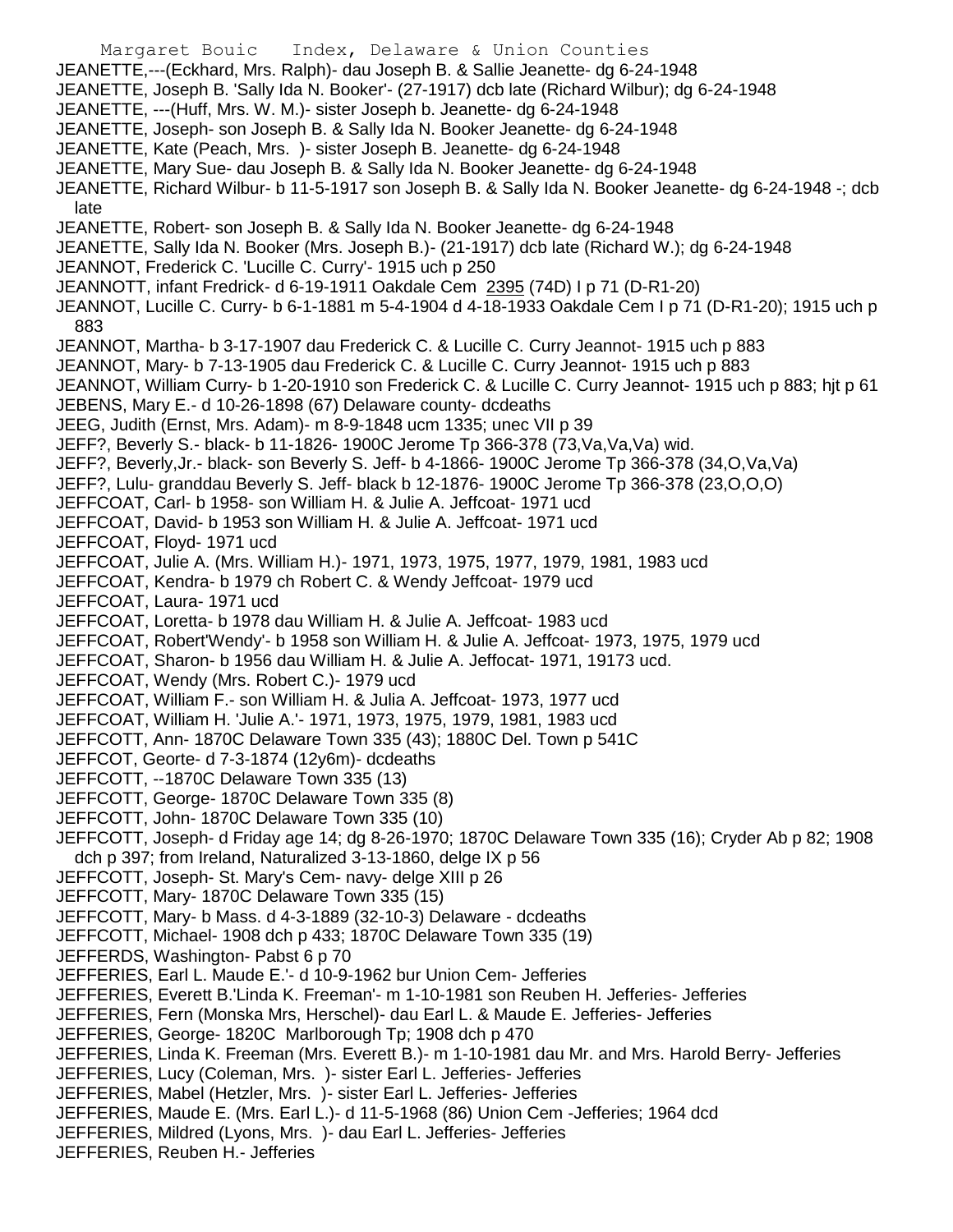Margaret Bouic Index, Delaware & Union Counties JEFFERIES, William- brother Earl L. Jefferies- Jefferies JEFFERIS, Carol Marie (Benthall, Mrs. Otis)- dau Charles H. & Winifred Mussard Jefferis- Jefferis JEFFERIS, Carolyn (Mrs. Eugene J.)- 1980 dcd JEFFERIS, Charles M. 'Winifred Mussard'- d 4-4-1970 (64) bur Tyler, Texas- Jefferis JEFFERIS, Eugene J. 'Carolyn'- 1980 dcd JEFFERIS, Lucy (Cole, Mrs. )- sister Charles H. Jefferis- Jefferis JEFFERIS, Mary (Roosth, Mrs. )- dau Charles H. & WInifred Mussard Jefferis- Jefferis JEFFERIS, Paul- brother Charles H. Jefferis- Jefferis JEFFERIS, Ruth (Anderson, Mrs. )- dau Charles H. & Winifred Mussard Jefferis-Jefferis JEFFERIS, William- brother Charles H. Jefferis- Jefferis JEFFERIS, William Guy- son Charles H. & WInifred Mussard Jefferis- Jefferis JEFFERIS, Winifred Mussard (Mrs. Charles H.)- d 3-3-1973 (62) Tyler,Tx.- sister Floyd Mussard- Jefferis JEFFERS, Abigail Mae- b 5-11-1993 dau Jason & Amy Jeffers- Jeffers JEFFERS, Alex- son Jason & Amy Jeffers- Jeffers JEFFERS, Amy (Mrs. Jason)- Jeffers JEFFERS, Benjamin Kent- b 5-12-1985 son Kent Sheldon & Carolyn Marie Bolton Jeffers- Cowgill p 47 JEFFERS, Billie Earnestine Evans (Mrs. Ronald Gene)- m 2-14-1953 dau Earnest Barnett & Kathleen Dova Nultes Evans- Cowgill p 47 JEFFERS, Carolyn Marie Bolton (Huffstetter, Mrs. Richard)(Mrs. Kent Sheldon)- b 7-25-1958- Cowgill p 47 JEFFERS, Cecile (Mrs. Herrell H.)- 1961, 1964 dcd JEFFERS, Concepcione Pascual Inigo (Mrs. Ronald Gene)- b 12-8-1949 m 12-22-1978- Cowgill p 47 JEFFERS, Cornelius B. 'Margaret D. Perfect'- m 9-20-1857 dcm JEFFERS, Crystal Jennifer- b 11-28-1982 San Diego dau Evan Paige & Marsha Lorrine Starks Jeffers- Cowgill p 47 JEFFERS, Curtis Lyn- b 1-2-1960 son Ronald Gene & Billie Earnestine Evans Jeffers- Cowgill p 47 JEFFERS, David- 1991 ucd Darby Tp JEFFERS, David L. 'Susannah'- 1973, 1975, 1977, 1979, 1981, 1983 ucd JEFFERS, Elisabeth S. (Mrs. Dr. Henry L.)- 1850C Marysville 524-533 p 80 (30,NY) JEFFERS, Eliza Mabarry- 1908 dch p 233 JEFFERS, Evan Paige 'Marsha Lorrine Starks'- b 12-20-1955 m 1-6-1977 son Ronald Gene & Billie Earnestine Evans Jeffers- Cowgill p 47 JEFFERS, George Anne (Mrs. Rev. Robert L.)- 1973, 1975, 1977, 1979, 1981, 1983, 199 ucd JEFFERS, Hannah Snodgrass (Mrs. William A.)- m 4-19-1865 ucm 3720 JEFFERS, Heather Renee (Ruck, Mrs. Roberto Tomas)- b 1968 m 11-4-1989 dau Rev. Robert L. & George Anne Jeffers- Jeffers; 1973, 1975, 1977, 1979, 1981, 1983, 1991 ucd JEFFERS, Dr. Henry L. 'Elizabeth S.'- 1850C Marysville 524-533 p 80 (35,NY); unec II p 46, VI p 54 JEFFERS, Herrell H. 'Cecile'- 1961, 1964 dcd JEFFERS, Jason 'Amy'- Jeffers JEFFERS, Jeremy- b 1972 son David L. & Susanna Jefers- 1973, 1975, 1977, 1979 ucd

JEFFERS, Rev. John 'Nancy'- Jeffers; 1979 ucd

JEFFERS, Kent Sheldon 'Carolyn Marie Bolton'- b 2-24-1958 m 7-8-1982 son Ronald Gene & Billie Earnestine Evans Jeffers- Cowgill p 47

- JEFFERS, Louise R. (Mrs. Rev. W. H.)- DJ p 9
- JEFFERS, Rev. M.- McKitrick p 127
- JEFFERS, Margaret D. Perfect (Mrs. Cornelius B.)- m 9-20-1857 dcm
- JEFFERS, Marsha Lorrine Starks (Mrs. Evan Paige'- b 3-5-1958 m 1-6-1977- Cowgill p 47
- JEFFERS, Nancy- Jeffers Union Manor activities
- JEFFERS, Nancy (Mrs. Rev. John)- Jeffers; 1979 ucd
- JEFFERS, Pamela b 1968 dau David L. & Susanna Jeffers- 1973, 1965, 1977, 1979 ucd
- JEFFERS, Rev. Robert L.'George Anne'- Jeffers; 1971, 1973, 1975, 1977, 1979, 1981, 1983, 1991 dcd
- JEFFERS, Robert Lewis II- b 1970 son Rev. Robert L. & George Anne Jeffers- 1973, 1975, 1977, 1979, 1981, 1983 ucd- engaged to Tracy Lynn Harper
- JEFFERS, Ronald Gene 'Concepcion Pascual Inigo'- b 11-7-1953 m 12-22-1978 Phillipines- Cowgill p 47

JEFFERS, Sheila Marie- b 3-23-1981 Cal. dau Ronald Gene & Concepcion Pascual Inigo Jeffers- Cowgill p 47 JEFFERS, Susanna (Mrs. David L.)- 1973, 1965, 1977, 1979 ucd

JEFFERS, William A. 'Hannah Snodgrass'- m 4-19-1865 ucm 3720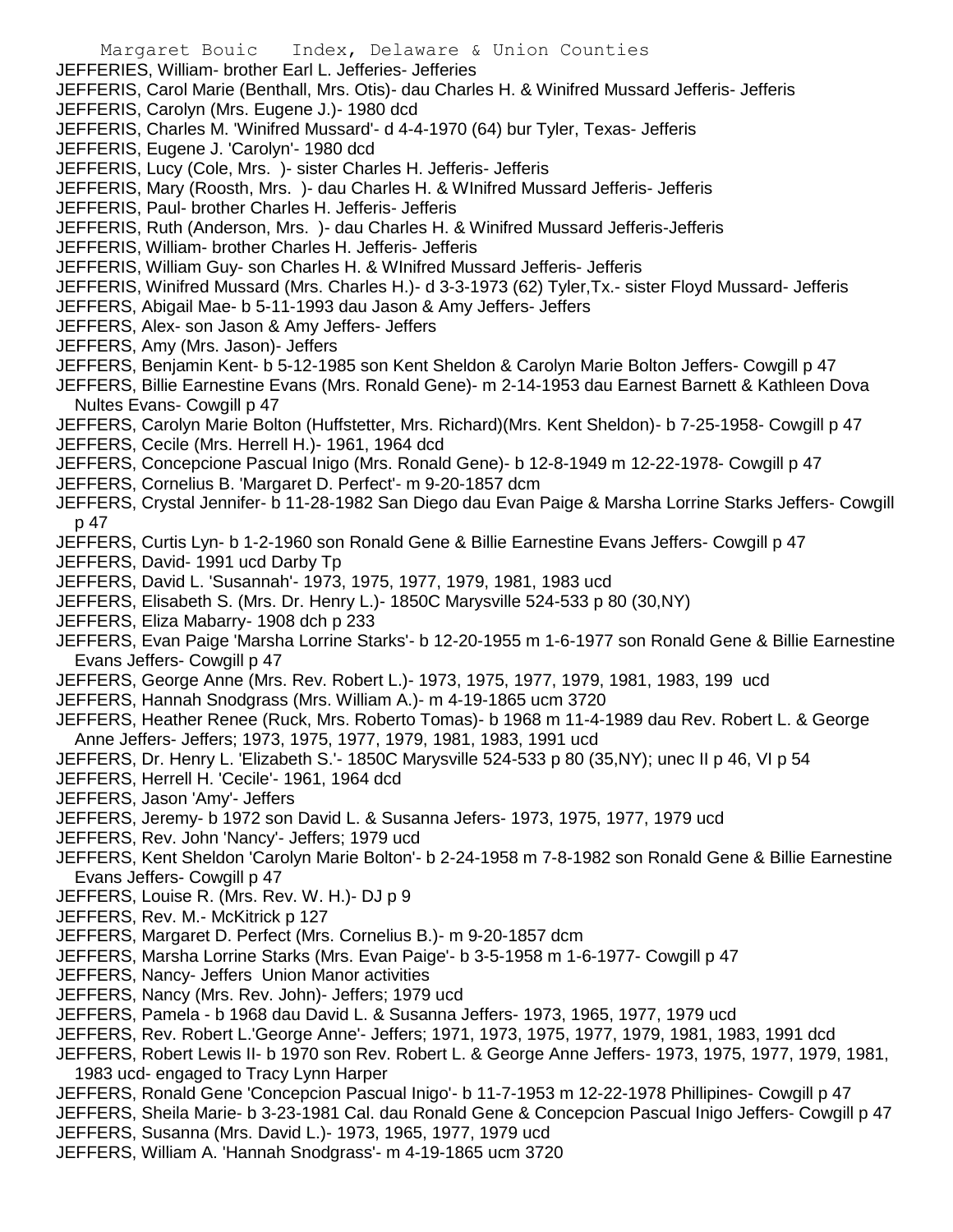Margaret Bouic Index, Delaware & Union Counties JEFFERY, Rev. W. H. 'Louisa R.'- DJ p 9 JEFFERS, Willie Robinson- d 7-29-1872 (5m8d) son Rev. W. H. & Louise R. Jeffers- Mitchell Cem DJ p 9 JEFFERSON, Ardys Zella Clark (Mrs. John Lawrence)- b 2-18-1912 m 11-22-1936 dau Amos Zachariah & Emma Jane Everett Clark- Maugans Anc p 149, 150 JEFFERSON, Charles E.- 1880C Delaware Town p 511A JEFFERSON, Claire- ch Tom & Leota Kahle Jefferson- Weiser p 699 JEFFERSON, Edith- dau Tom & Leota Kahle Jefferson- Weiser p 699 JEFFERSON, Edwin Clark- b 3-9-1942 son John Lawrence & Ardys Zella Clark Jefferson- Maugans Anc p 150 JEFFERSON, Freda- dau Tom & Leota Kahle Jefferson- Weiser p 699 JEFFERSON, G.- Pabst 1 p 7 JEFFERSON, George- Pabst 1 p 7; 1802 delge II p 39, III p 27 JEFFERSON, Howard- son Tom & Leota Kahle Jefferson- Weiser p 699 JEFFERSON, Jean Elizabeth (Bekey, Mrs. John Thomas)- b 10-5-1937 m 9-1-1957 dau John Lawrence & Ardys Zella Clark Jefferson- Maugans Anc p 150 JEFFERSON, John Lawrence 'Ardys Zella Clark'- b 3-3-1911 m 11-22-1936 son Leonard & Margaret Elizabeth Ale Jefferson- Maugans Anc p 150 JEFFERSON, John Lawrence,Jr.- b 10-9-1940 son John Lawrence & Ardys Zella Clark Jefferson- Maugans Anc p 150 JEFFERSON, Leonard 'Margaret Elizabeth Ale'- Maugans Anc p 150 JEFFERSON, Leota Kahle (Mrs. Tom)- dau John Wesley & Margaret E. Martin Kahle-Weiser p 699 JEFFERSON, Lucille (Robinson, Mrs. Dr. Girard)- 1915 uch p 878 JEFFERSON, Margaret Elizabeth Ale (Mrs. Leonard)- Maugans Anc p 150 JEFFERSON, Martha (Troutner, Mrs. George)- m 10-12-1837 Madison Co unec IX p 5 JEFFERSON, Mary (Thomas, Mrs. William B.)- m 7-15-1852- delge III p 33 JEFFERSON, Minnie- dau Tom & Leota Kahle Jefferson- Weiser p 699 JEFFERSON, Muhlenberg- author delge V p 30 JEFFERSON, Pearl- ch Tom & Leota Kahle Jefferson- Weiser p 699 JEFFERSON, Rose McKittrick- dau James Willis & Nora Bridgett Durick- McKitrick p 421 JEFFERSON, Sarah (Jones, Mrs. Daniel)- 1908 dch p 723 JEFFERSON, Shorty- ch Tom & Leota Kahle Jefferson- Weiser p 699 JEFFERSON, President Thomas- dcga p 54, Ohio State Gazette; Powers p 135, 142, 165 JEFFERSON, Tom 'Leota Kahle'- Weiser p 699 JEFFERSON, Tom- son Tom & Leota Kahle Jefferson- Weiser p 699 JEFFERY, Charles N. 'Ella Rose Hager'- m 7-1929- Genther p 172, 173 JEFFERY, Ella R. Hager (Mrs. Charles N.)- b 8-9-1911 m 7-1929 dau Daniel Edmund & Mary L. Stone Hager-Genther p 172, 173 JEFFERY, Floyd Norman- b 10-28-1933 son Charles N. & Ella Rose Hager Heffery- Genther p 173 JEFFERY, Leona Mae- b 1-7-1930 dau Charles N. & Ella Rose Hager Jeffery- Genther p 173 JEFFERY, Lloyd Norman Thomas- b 1- 1939 son Charles N. & Ella Rose Hager Jeffery- Genther p 173 JEFFERY, Marie Joyce- b 3-1-1931 dau Charles N. & Ella Rose Hager Jeffery- Genther p 173 JEFFIERS, David C. 'Margaret A.'- Jeffiers; 1973 ucd JEFFIERS, Margaret A. (Mrs. David C.)- 1973 ucd JEFFORDS, John- d Columbus (49) Del Pat & Fr Chron 11-19-1821 JEFFREY, A.- son F. M. Jeffrey- 1908 dch p 137 JEFFREY, Adam Michael- b 5-23-1983 son Michael A. & Debbie Jeffrey- Jeffrey; 1983 ucd JEFFREY, A. L.- son F. M. Jeffrey- 1908 dch p 137 JEFFREY, Cassandra Lynn- b 6-7-1982 dau Mike Jeffrey- Jeffrey JEFFREY, Celia Levinston Campbell (Mrs. Myers)- dau Jump & Roxie Powers Campbell- Powers Pat p 221 JEFFREY, Debbie (Mrs. Michael A.)- 1981, 1983 ucd JEFFREY, Dempsey- Jeffrey JEFFREY, Donald 'Janice Whipple'- son Loren A. & Edna Heath Jeffrey- Jeffrey JEFFREY, D. S.- son F. M. Jeffrey- 1908 dch p 137 JEFFREY, Edna Heath (Mrs. Loren A.)- b 2-11-1906 d 5-23-1990 (84) Green Mound Cem- dau Otho & Cora Firman Heath- Jeffrey; Heath JEFFREY, Elizabeth (McKitrick, Mrs. James Marshall)- b 1847 d 1915- McKitrick p 69 JEFFREY, Ellen (Mooney, Mrs. )- sister Loren A, Jeffrey- Jeffrey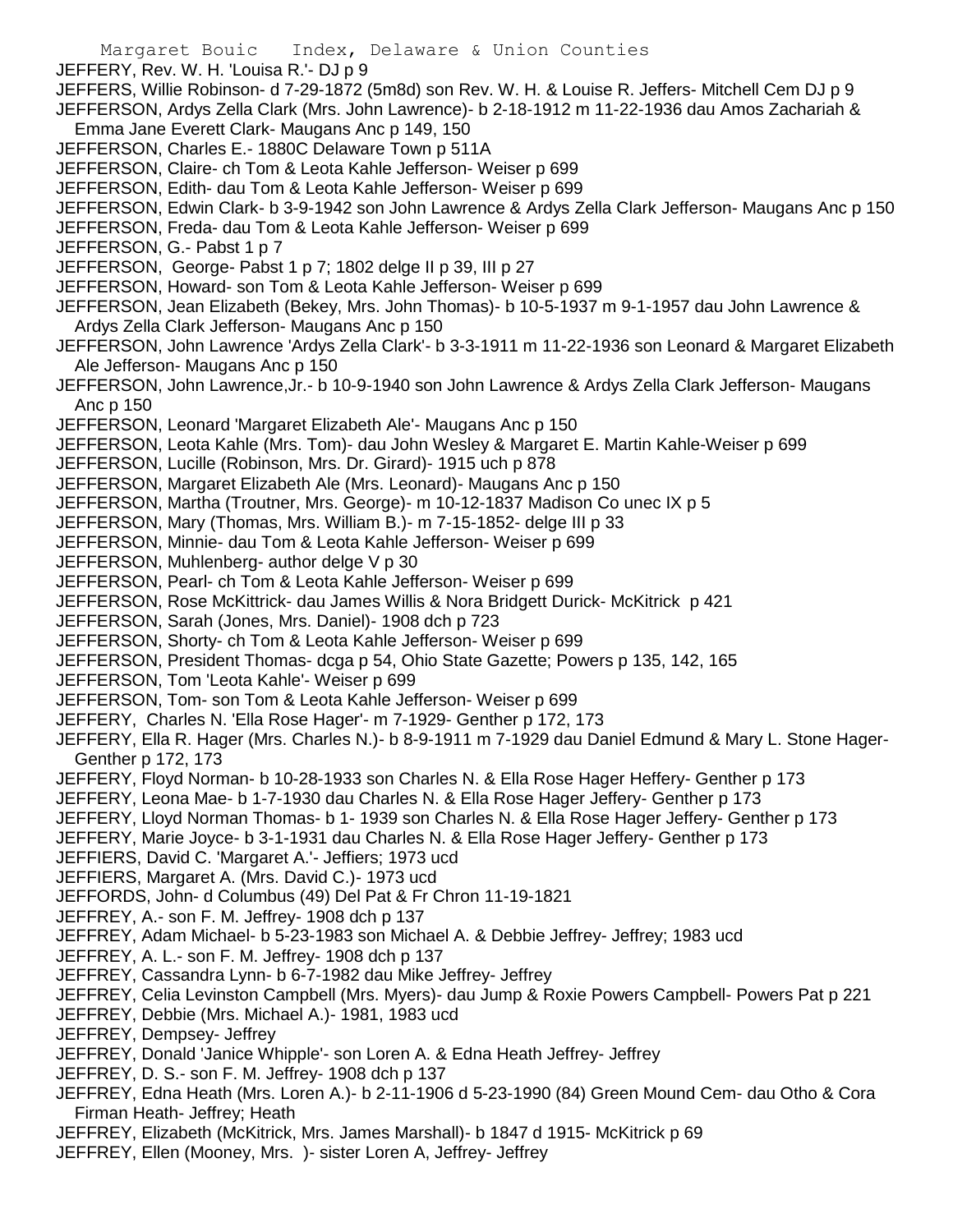Margaret Bouic Index, Delaware & Union Counties JEFFREY, Eva F.- 1880C Berkshire Tp p 414C JEFFREY, F. M.- 1908 dch p 137 JEFFREY, Gayle J.- 1991 ucd Dover Tp JEFFREY, I. B.- son F. M. Jeffrey- 1908 dch p 137 JEFFREY, Janice Whipple (Mrs. Donald)- dau Charles Whipple- Jeffrey JEFFREY, Karen- dau Dorothy Coffee- Jeffrey JEFFREY, Lorain- ch Orrie & Mary McGonigle Jeffrey- 1908 dch p 640 JEFFREY, Loren A. 'Edna Heath'- d 1-18-1976 (71) Green Mound Cem- Jeffrey JEFFREY, Loren Garrett- d 1945- son Loren A. & Edna E. Heath Jeffrey- Jeffrey JEFFREY, Lydia d Girl's Indst. Scool- dg 4-26-1872 Cryder Ab p 96 JEFFREY, Lyddia- 1870C Concord Tp 265 (13) JEFFREY, Mary Catharine "Mollie"(Freshwater, Mrs. Tom)- Freshwater p 244 JEFFREY, Mary McGonigle (Mrs. Orrie)- dau Rodney D. & Ella G. Cline McGonigle- 1908 dch p 640 JEFFREY, Michael 'Debbie'- son Troy Jeffrey- Jeffrey; 1981, 1983 ucd JEFFREY, Myers 'Celia Levinston Campbell'- Powers Pat p 221 0JEFFREY, Orrie 'Mary McGonigle'- 1908 dch p 640 JEFFREY, Randy Ray- son Dempsey Jeffrey- Jeffrey- engaged to Gayle Denis Thompson JEFFREY, Robert H.- 1961 dcd Concord Tp JEFFREY, Sandra Foreman (Mrs. )- dau George Alexander & Vena Le Van Foreman- 1985 uch p 53 JEFFREY, Sandra- b 1982 dau Michael A. & Debbie Jeffrey- 1983 ucd JEFFREY, Susan- b 5-30-1963 dau Donald & Janice Whipple Jeffrey- Jeffrey JEFFREY, Susan Jill- dau Troy C. Jeffrey- engaged to Jeffrey Paul Rigsby- Jeffrey JEFFREY Tina- engaged to Lee Parr- Jeffrey JEFFREY, Troy- Jeffrey JEFFREYS, Ellen (Barry, Mrs. )- dau Mary McGonigle Jeffreys- dg 3-14-1949 JEFFREYS, John 'Mary Porter'- m 11-14-1862 dcm JEFFREYS, Loren- son Mary McGonigle Jeffreys- dg 3-14-1949 JEFFREYS, Mary McGonigle (Mrs. )- d Monday dg 3-14-1949 (73) Marlborough Cem- sister of Tod & M. R. **McGonigle** JEFFREYS, ---(Day, Mrs. )- dau Mary McGonigle Jeffreys- dg 3-14-1949 JEFFREYS, Mary Porter (Mrs. John)- m 11-14-1862 dcm JEFFRIES, Alonzo H.- 1880C Berkhsire Tp p 424C JEFFRIES, Blanche J.- 1961, 1964, 1969 dcd JEFFRIES, Carlotta- dau Thomas E. & Helen Jeffries- 1964(2), 1969 dcd JEFFRIES, Carolyn (Mrs. Eugene J.)- 1969, 1971 dcd JEFFRIES, Earl L.- 1961 dcd JEFFRIES, Eugene J. 'Carolyn'- 1969, 1971 dcd JEFFRIES, George- 1880 dch p 519 JEFFRIES, Helen R. (Mrs. Thomas E.)- 1961, 1964, 1969 dcd JEFFRIES, Isaac (survey 2997)- unec II p 20, 37; uca p 49 Millcreek Tp; 1883 uch V p 331; delge V p 54 Cocord Tp 1826 JEFFRIES, Julia Ellen Freshwater (Mrs. O. J.)- dau William Ross & Emma Love Freshwater- Freshwater p 242 JEFFRIES, Louise Robinson (Mrs. Rev. William H.)- b 4-26-1841 d 11-28-1882 mt 1-10-1883 JEFFRIES, Mark- b 1957 son Eugene J. & Carolyn Jeffries- 1969, 1971 dcd JEFFRIES, Maude- 19961 dcd JEFFRIES, O. J. 'Julia Ellen Freshwater- Freshwater p 242 JEFFRIES, Sarah J.- hadc p 92; CCC (1900 Berlin Tp) JEFFREIS, Thomas- 1908 dch p 471; Cline p 9; 1880 dch p 519 JEFFRIES, Thomas E. 'Helen R.'- 1961, 1964, 1969 dcd JEFFRIES, Rev. William H. 'Louisa Robinson'- mt 1-10-1883 JEGER, Catarina- Pabst 2 p 83, 84 JEGER, Catherina - Pabst 2 p 78 JEGER, Christina- Pabst 2 p 83, 84 JEIMER, Grace- b 5-1882 granddau Samuel & Elizabeth Waddell- 1900C Allen Tp 171-175 p 8B (18,O,O,O) JEISER, Albina E. (Peterle (Mrs. john,Jr.)- b 11-1-1914 d 1-24-1995 (80) Oak Grove Cem- dau Anthony & Anna Katic Peterle- Jeisel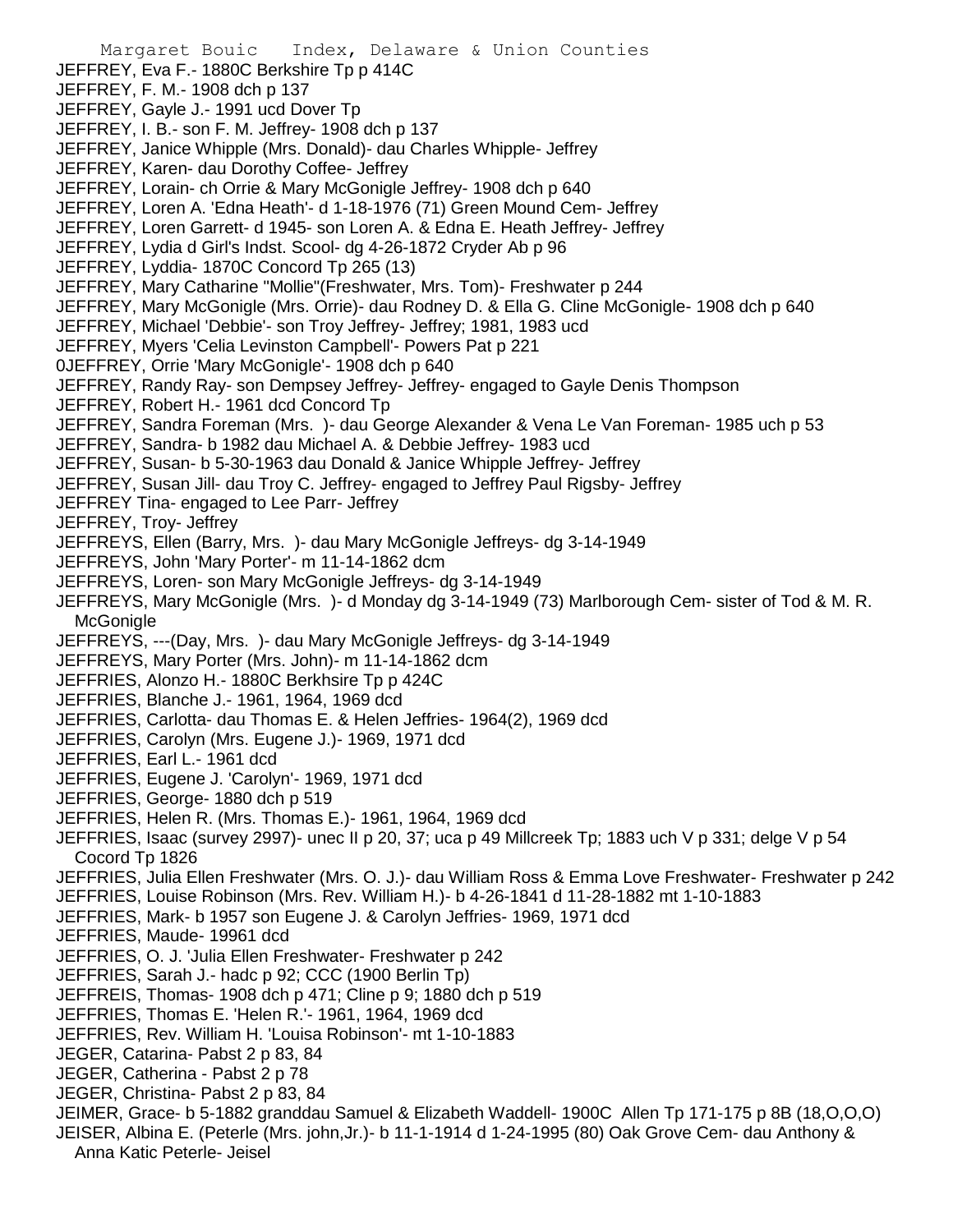Margaret Bouic Index, Delaware & Union Counties JEISEL, Ann Marie (Green, Mrs. Robert Scott)- m 4-10-1965 dau John Jeisel II & Albina Peterle Jeiser- Jeisel JEISERl, John,Jr. 'Albina E. Peterle'- d 1987 -Jeisel JEISEL, John III 'Mary Michele Friel'- b 11-9-1937 m 8-12-1961 d 3-4-1992 Oak Grove Cem- son John,Jr. Jeisel & Albina Peterle Jeiser- Jeisel JEISEL, Karie- dau John III & Mary Michele Friel Jeiserl- Jeisel JEISEL, Mary Michele Friel (Mrs. John III) m 8-12-1961 dau R. N. Friel- Jeisel JEISEL, Tiffany Ann (Feinberg, Mrs. Mark Jerome) -m 8-12-1990 dau John Jeisel III & Mary Michele Friel Jeisel- Jeisel JELEN, George D.- b 6-17-1898 d 9-19-1955 WWI Oakdale Cem II p 17 (B-R9-10) JELKS John Lemuel II 'Marie Spicer'- b 12-25-1904 m 12-6-1925 son Dr. John Lemuel & Minnie Louise Rollwage Jelks- Howison 1655 JELKS, Dr. John Lemuel 'Minnie Louise Rollwage'- Howison (928) JELKS, Louis Rollwage- b 11-16-1906 son Lemuel & Minnie Louise Rollwage Jelks- Howison 1656 JELKS, Minnie Louise Rollwage (Harrison, Mrs. Charles T.)(Mrs. Dr. John Lemuel)- b 8-26-1874 dau Louis & Lizzie McDaniel Rollwage- Howison 928 JELKS, Minnie Spicer (Mrs. John Lemuel II)- Howison (1655) JELLISON, William- hadc p 48 (1849 Radnor Tp) JEMISON, Edwin F.- d 1862 (Confederate Soldier)- delge IX p 49 JENDE, Christee- 1980 dcd JENDE, Leighann- b 1964 ch Maris & Nola Jende- 1980 dcd JENDE, Maris 'Nola'- 1980 dcd JENDE, Nola (Mrs. Maris)- 1980 dcd JENKINS, ---family of Susan T. Downey #165 unec VII p 7, IX p 2, X p 2, JENKINS, ---b 10-20-1867 Oxford Tp dau Silas & Emelin Jenkins- dcb JENKINS, ---b 8-19-1868 Concord Tp dau Thomas & Mary Jenkins- dcb JENKINS, ---b 3-27-1887 Delaware Town ch Benjamin & Belle Shade Jenkins- dcb JENKINS, --- b 2-14-1893 Berkshire Tp son unknown & Rose Jenkins- dcb JENKINS, --here before 1805- Powell p 211 Radnor Tp JENKINS, Aaron- b 1982 son James & Bobbi Jenkins- 1991 ucd JENKINS, Abigail (Layman, Mrs. Henry)- m 1869- delge VII p 52 JENKINS, Abraham- son William & Lucinda Holycross Jenkins- 1870C Allen Tp 69-67 p 5 (13,O); 1880C Allen Tp 243-258 p 25 (23,O,O,O) JENKINS, Ada May Brown (Mrs. Robert W.)-b 1871 m 1888 d 1935 Oakdale Cem II p 11 (B-R7-5); unec IV p 10; 1900C Darby Tp 120-126 p 6A (29,O,O,O) m 11y, 2 children JENKINS, Addie- b 5-17-1878 dcb dau Silas & Emeline Smith Jenkins- 1880 dch p 793 JENKINS, Alcinda (Smith, Mrs. Harold)- b 10-6-1901 d 11-10-1994 (93) Oakdale Cem - dau Reese & Sarah Pickrell Jenkins- Jenkins JENKINS, Alice (Clark, Mrs. Jeff)- b 1962 dau James A. & Pauline Jenkins- Jenkins; 1967 ucd JENKINS, Alice May (Dye, Mrs. Isaac M. F.)- b 4-11-1879 m 10-21-1898 d 1931 Urbana- dau Jacob Jackson & Lovina Charlotte Morrison Jenkins- Jenkins (Golden) JENKINS, Allen 'Sarah Williams'- m 3-16-1837 dcm

JENKINS, Allen- son William Garfield & Marjorie Jenkins- Jenkins

JENKINS, Amanda (Low, Mrs. John s.)- lic 3-26-1853 uem 1937 dau John & Elizabeth Jenkins- 1850C Union Tp 1229-1247 p 182 (14,O) 1860C union Tp 541-544 p 76 (24,O); unec IV p 28

- JENKINS, Amon 'Elizabeth'- unec X p 3
- JENKINS, Amy A. Benton (Mrs. Lewis)- m 12-17-1857 dcm; 1870C Marysville-Paris Tp 174 p 19 (29,O)
- JENKINS, Andrew hadc p 58 (Westfield)
- JENKINS, Andrew Jackson 'Clementine Bancroft'- b 1-1-5-1856 m 5-1-1881 ucm 6959 d 1-1-1929/30(74) Fla-Oakdale Cem 4200 (H-17) II p 67 (H-R3-10) son Jacob Jackson & Lovina Charlotte Morrison Jenkins-Jenkins (Golden); 1900C Marysville 216-218 p 9B (44, O, Pa, O) m 19y; ped Charles Golden 6; unec III p 16; Graham (1542)
- JENKINS, Ann (Mrs. James)- 1969 dcd
- JENKINS, Ann (Mrs. )- Jenkins mother of James B.
- JENKINS, Ann Lee (Oestermeyer, Mrs. Dr. Carl Frederick)- m 11-30-1963 dau Dr. Edward C. & Dorothy Longbrake Jenkins- Jenkins; Longbrake p 56; Richey
- JENKINS, Ann Thomas (Mrs. John)- dau John Thomas- 1915 uch p 607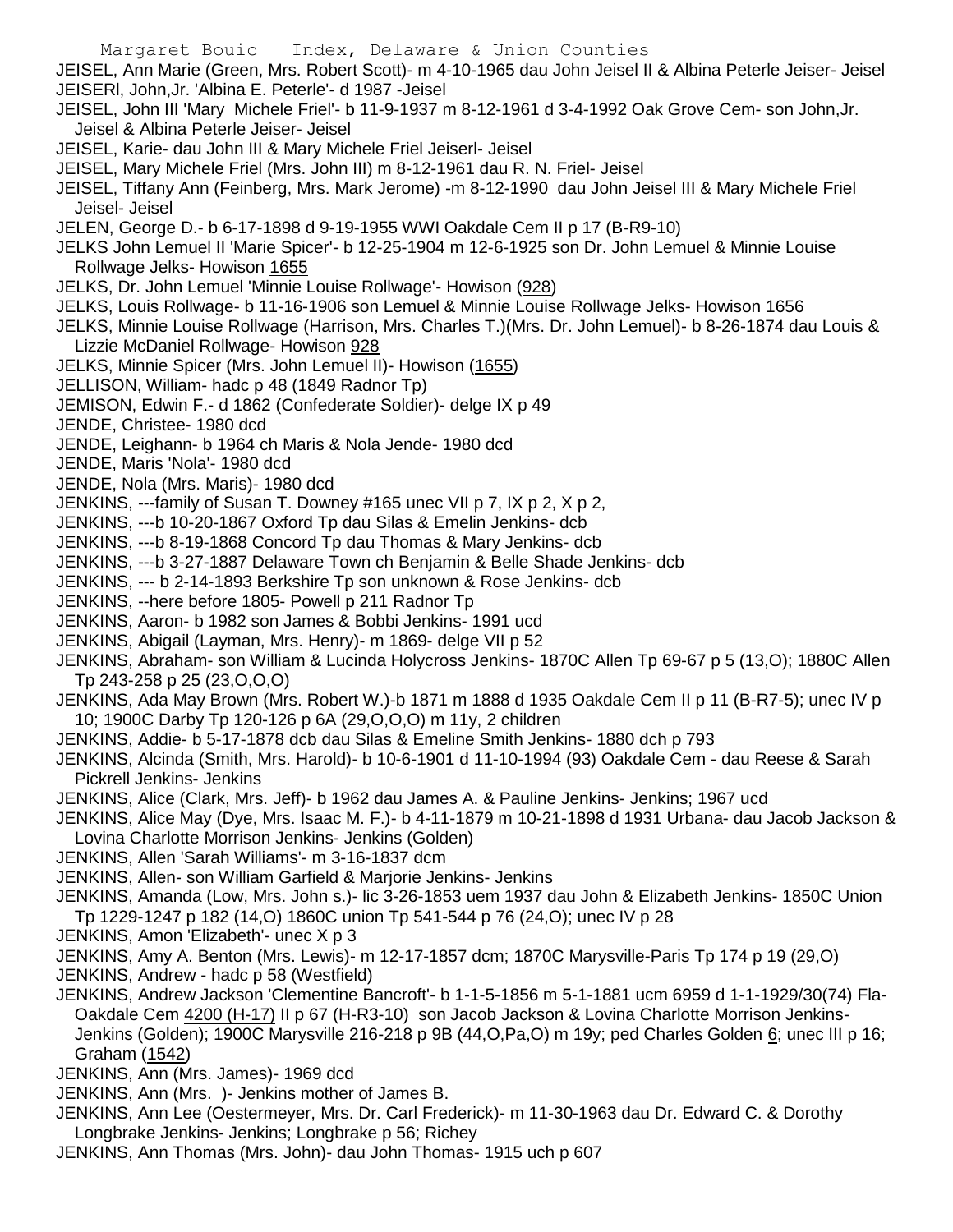Margaret Bouic Index, Delaware & Union Counties JENKINS, Anna- b 1889 d 1907 Claibourne Cem p 19- dau James & Mary Jenkins JENKINS, Anthony 'Sarah''Samantha B. Landon'- b 11-11-1811 m 11-13-1840 dcm d 2-15-1895 Shawtown Cem Powell p 359 JENKINS, Arraleetus 'Susannah'- Powell p 360 JENKINS, Ashley Marandia- b 9-11-1991 dau Eric & Darlene Hubbard Jenkins- Jenkins JENKINS, Aubrey Sara- b 7-8-1905 (82) Bloomfield Cem- sister Horace H. Jenkins- Jenkins JENKINS, Avanell G.- dau John & Magret Jenkins- 1900C Jackson Tp 152-154 p 7B (1,O,O,O) JENKINS, Azalaugh C.- b 1900 Price Cem, djlm p 65 JENKINS, Barbara 1971 dcd JENKINS, Barbara A.- mother of Jason- 1971, 1977 ucd JENKINS, Barbara (Adkins, Mrs. )- dau Early Richard & Gladith Jenkins- Jenkins JENKINS, Barbara Martin (Mrs. Henry)- m 7-27-1856 dcm JENKINS, Barbara Robinson (Mrs. Homan Weiser)- m 4-1955- Weiser p 814 JENKINS, Barbara Sue (Stautzenbach, Mrs. Mark Sourlock)- dau Dr. Edward C. & Dorothy Longbrake Jenkins- Jenkins; Farnum; Richey; Dodge; Longbrake p 56 JENKINS, Becky- b 1970 dau Joseph C. & Sharon R. Jenkins- 1971, 1973 ucd JENKINS, Belle- dau William & Lucinda Holycross Jenkins- 1880C Allen Tp 243-258 p 25 (6,O,O,O) JENKINS, Belmont 'Jean'- brother Bernard H. Jenkins- Jenkins JENKINS, Benjamin A.- 1908 dch p 397 JENKINS, Benjamin- 1870C Marlborough Tp 412 (\*24) JENKINS, Benjamin- son Martin & Mary Brown Jenkins- 1880 dch p 793; 1850C Oxford Tp 2780 p 156 (7,Va) JENKINS, Bernard H.- d 10-10-1984 (80) Sunset Cem- brother of Belmont Jenkins- Jenkins JENKINS, Bertha- b 6-12-1891 Delaware Town dau Benjamin & Belle R. Shade Jenkins- dcb JENKINS, Bertha Ellen (Markley, Mrs. Leroy Victor)(Stoneburner, Mrs. Edwin Eugene)- b 6-6-1941 m(2) 11- 22-1969 dau Omar W. & Velma Taylor Jenkins- Taylor 152414511281; Genther p a7 JENKINS, Bertha Faun Crego- b 12-3-1883 dau Charles Francis & Martha Louise Markle Crego- dcb late; 1961 dcd JENKINS, Bethiah (Andrews, Mrs. Ira)- b 8-31-1804 dm 1827 d 3-2-1864 (59-6-20) Trenton Cem Powell p 270; 1880 dch p 827 JENKINS, Betsey A. (Shaw, Mrs. Aaron)- dumch p 301 JENKINS, Betsey (Shoemaker, Mrs. Jonathan)- m 3-1829 dcga p 46 Delaware Pat & Fr Chron; dumch p 277 JENKINS, Betty J. (Mrs. Ernest D.)- 1962, 1967, 1971, 1973, 1975, 1977, 1979, 1981, 1983, 1991 ucd JENKINS, Betty Marie (Rowland, Mrs. Benjamin Fuller)- Cowgill p 49 JENKINS, Beverly Ann- b 1949 dau Ernest D.Jr. & Peg/Betty- Jenkins; 1959(11), 1962, 1967 ucd JENKINS, Beverly- dau Clyde & Jeanette Jenkins- Jenkins JENKINS, Beverly (Staley, Mrs. Merrill)- 1985 uch p 133 JENKINS, Blanche- b 1886 Marlborough Cem p 158 JENKINS, Bobbie L. (Mrs. James B.)- Jenkins; 1979, 1981, 1983, 1991 ucd JENKINS, Brother- Pabst 3, 6 p 12 JENKINS, Burton 'Iona'- McKitrick p 168 JENKINS, Bryan- dcw Bk 4 p 431(45) adm. JENKINS, Byron B.- 1870C Genoa Tp 356 (12) JENKINS, Byron 'Lucinda Andrews'- m 11-10-1839- Powell p 119, 121; 1850C Harlem Tp 623 p 56 (31,O); 1870C Genoa Tp 356 (50); 1880C Genoa Tp p 409C JENKINS, Candy (Freeman, Mrs. )- dau Rev. Leroy & Ruby Garrett Jenkins- Jenkins JENKINS, Carl Arthur 'Dean Elizabeth Bohn'- b 9-14-1944 m 6-6-1969 son Omar W. & Velma Taylor Jenkins-Genther p a7; Taylor 152414511282 JENKINS, Carl- son Earl B. Jenkins- Jenkins

- JENKINS, Carl E. 'Cindy'- 1973 ucd
- JENKINS, Carl 'Grace Betz'- m 7-6-1932- Jenkins
- JENKINS, Caroline Elizabeth- dau Homas Weiser & Barbara Robinson Jenkins- Weiser p 814
- JENKINS, Carolyn Reisinger (Mrs. )(Wuertz, Mrs. Dennis)- b 5-11-1947 m (2) 11-2-1991- St. Paul p 102
- JENKINS, Carrie- dau John & Nancy Jenkins- 1870C Leesburg Tp 30 p 4 (17,WVa)
- JENKINS, Cathalene "Kay" Alberta (Ecton, Mrs. Dale Yates)- b 10-4-1915 m 4-16-1937 dau Dillo Eugene & Maude Anna Miller Jenkins- Cowgill p 38
- JENKINS, Catharine (Mrs. )- b S. Wales 3-16-1806 d 1-5-1893 Radnor Cem- Powell p 216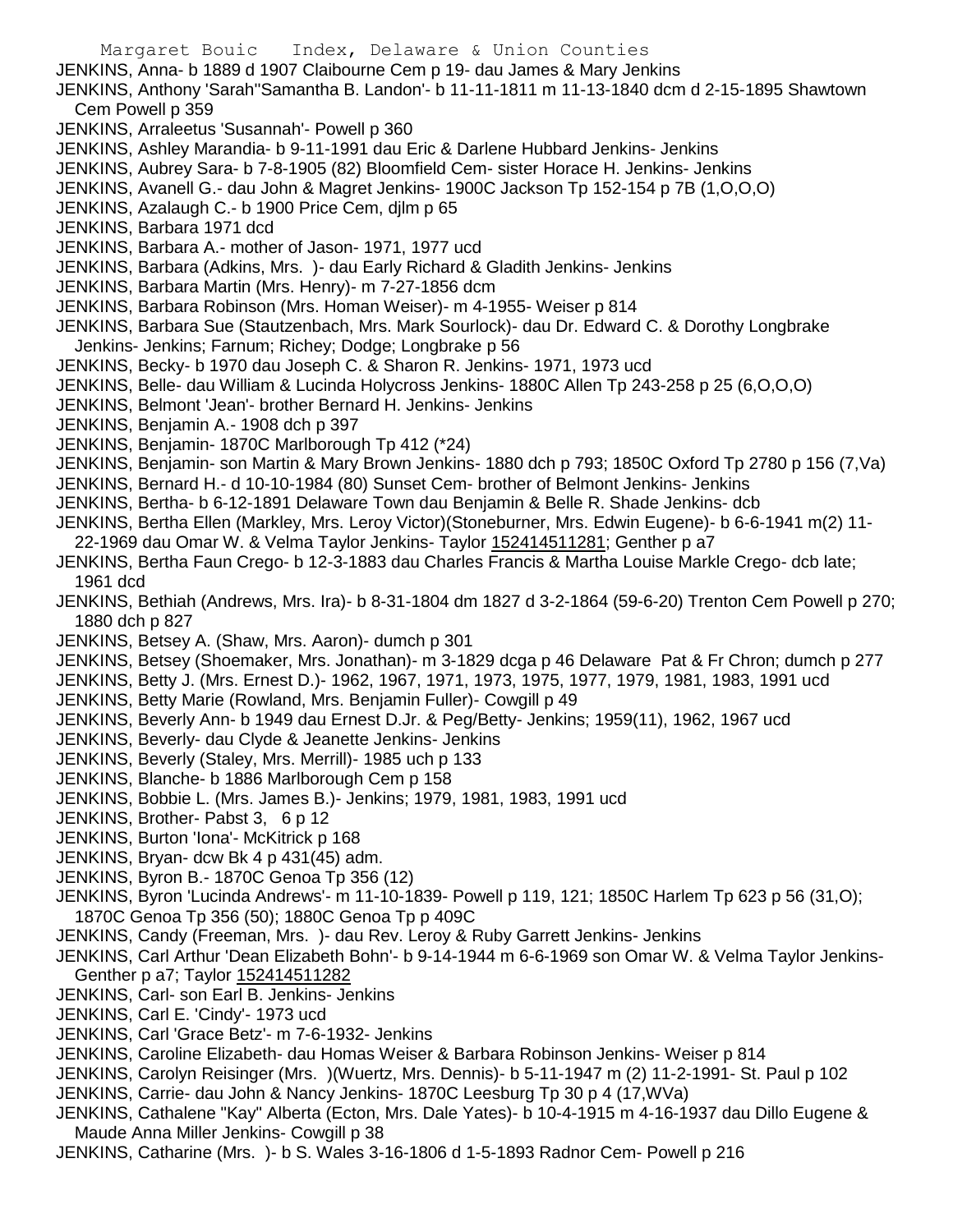- JENKINS, Catharine- b Wales d 1-15-1893 (85-10-1) Radnor- dau Rees Lewis & Catharine Lewis- dcdeaths; Cryder Ab p 111 dg 1-20-1893
- JENKINS, Catharine- 1880C Radnor Tp p 479C
- JENKINS, Catherine E. (Mrs. Earl)- d 12-28-1983 (78) bur near Mutual- Jenkins
- JENKINS, Catherine (Mrs. Edward)- b 8-1788 d 3-1863 Shawtown Cem- Powell p 359
- JENKINS, Catherine- d 4-3-1836 (3y) dau James & Rebecca Jenkins- (and 2 brothers by her side) Shawtown Cem Powell p 360
- JENKINS, Catherine- dau John & Ann Thomas Jenkins- 1915 uch p 607
- JENKINS, Catherine (Stone, Mrs. James)- m 7-3-1863 dcm
- JENKINS, Cathy- dau Thomas D. & Doris Jenkins- Jenkins
- JENKINS, Charles- Pabst 7 p 103
- JENKINS, Charles A.- son William D. & Nancy J. Jenkins- 1860C Dover Tp 326 (1,O)
- JENKINS, Charles- son Charles J. & Viola Jenkins- 1961(13), 1964, 1969 dcd
- JENKINS, Charles 'Inez Phillians'- b 10-23-1924 m 4-21-1946- Hanawalt 5,6; Phillians 3,4; Maugans Anc p 9; Farnum 5,6
- JENKINS, Charles J. 'Viola'- 1961, 1964, 1969 dcd
- JENKINS, Charles R. "Dick"- son Horace H. & Oral Bockover Jenkins- Jenkins
- JENKINS, Rev. Charles E. 'Hazel Messick'- m 6-20-1936- Jenkins
- JENKINS, Charlotte (Mrs. Earl)- 1971 dcd
- JENKINS, Cheryl- dau Rev. Leroy Jenkins- Jenkins
- JENKINS, Cheryn Jeanne Tallman (Mrs. John R.)- m 12-16-1961 dau Harland Wade Tallman Jenkins
- JENKINS, Chloe (Cramer, Mrs. )- dau William & Edna Cook Jenkins- Jenkins
- JENKINS, Christi Colleen (Skidmore, Mrs. Mark Thomas)- b 8-16-1953 m 2-3-1973 dau Ronald R. & Irene Jenkins- Genther p 57
- JENKINS, Christopher Allen- b 6-14-1969 son Carl Arthur & Dean Elizabeth Bohn Jenkins- Genther p a7; Taylor 1524145112821
- JENKINS, Christovel Myers (Mrs. Ivan)- b 9-4-1908 d 6-1-1976 (67) Oakdale Cem II p 66 (H-R2-4)- dau J. I. & Ethel DeGood Myers- Jenkins
- JENKINS, Cindy (Mrs. Carl E.)- 1973 ucd
- JENKINS, Clara (Cleveland, Mrs. )- dau Early Richard & Gladith Jenkins- Jenkins
- JENKINS, Clarissa/Claracy- d 10-28-1854 (11y11m) Mitchell Cem DJ p 6- dau John & Elizabeth Jenkins-1850C Union Tp 1229-1247 p 182 (9,O) and 1282-1300 (10,O)
- JENKINS, Clarissa T. Cole (Mrs. William)- m 6-6-1852 dcm d 4-6-1854 (24-6-15) Harlem Cem Powell p 136
- JENKINS, Clementine Bancroft (Mrs. Andrew Jackson)- b 2-22-1863 d 12-25-1922 Oakdale Cem 3512 (H-17) II p 67 (H-R3-10); dau William & Jane Cochran Bancroft- Graham 1542; ped Charles Golden #5 7, unec III p 16
- JENKINS, Clemins- son William & Lucinda Holycross Jenkins- 1880C Allen Tp 243-258 p 25 (10,O,O,O)
- JENKINS, Cloa/Chloa Mae (Cramer, Mrs. Arby)- 1985 uch p 16, 58
- JENKINS, Clyde B.'Jeanette'- m 4-12-1936- Jenkins; 1971, 1973, 1975, 1977, 1979, 1981, 1983 ucd
- JENKINS, Clyde Wesley- b 4-10-1883 d 9-14-1883 son Jacob Jackson & Lovina Charlotte Morrison Jenkins-Jenkins (Golden)
- JENKINS, Cora A. Curl (Mrs. George W.)- dau Henry W. & ELizabeth Johnson Curl- dumch p 157, 158
- JENKINS, Cornelia (DeWitt, Mrs. Douglas W.)- m 9-21-1870 ucm 4777 -dau John & Nancy Jenkins- 1883 uch V p 436; 1860C Leesburg Tp 466 (7,O)
- JENKINS, Craven W. 'Hamutal Jackson'- b 4-10-1833 m 1855 son George W. & Eda I. Howell Jenkins- dumch p 156, 157
- JENKINS, Rev. C. W.- son Isaac M. & Zoa F. Gillotte Jenkins- Jenkins
- JENKINS, Cynthia (Dunlap, Mrs. Thomas)- m 12-25-1847 ucm 1281; unec VII p 26
- JENKINS, Cynthia Louise (Larene, Mrs. T. Joe)- b 12-29-1947 dau Phil & Doris Louise Freshwater Jenkins-Freshwater p 139
- JENKINS, Dale- brother Newell H. Jenkins- Jenkins
- JENKINS, Daniel- d 11-20-1851 (16-7-18) Morehouse Cem Powell p 339- son John & Mary Jenkins
- JENKINS, Daniel ' Jones'- son Robert Jenkins- Jenkins
- JENKINS, Daniel L.- son Forrest O. Jenkins- Jenkins
- JENKINS, Daniel 'Louisa'- 1850C Liberty Tp Un Co 923-940 p 138 (41,Va)
- JENKINS, Danielle- b 12-16-1975 dau Daniel & Jones Jenkins- Jenkins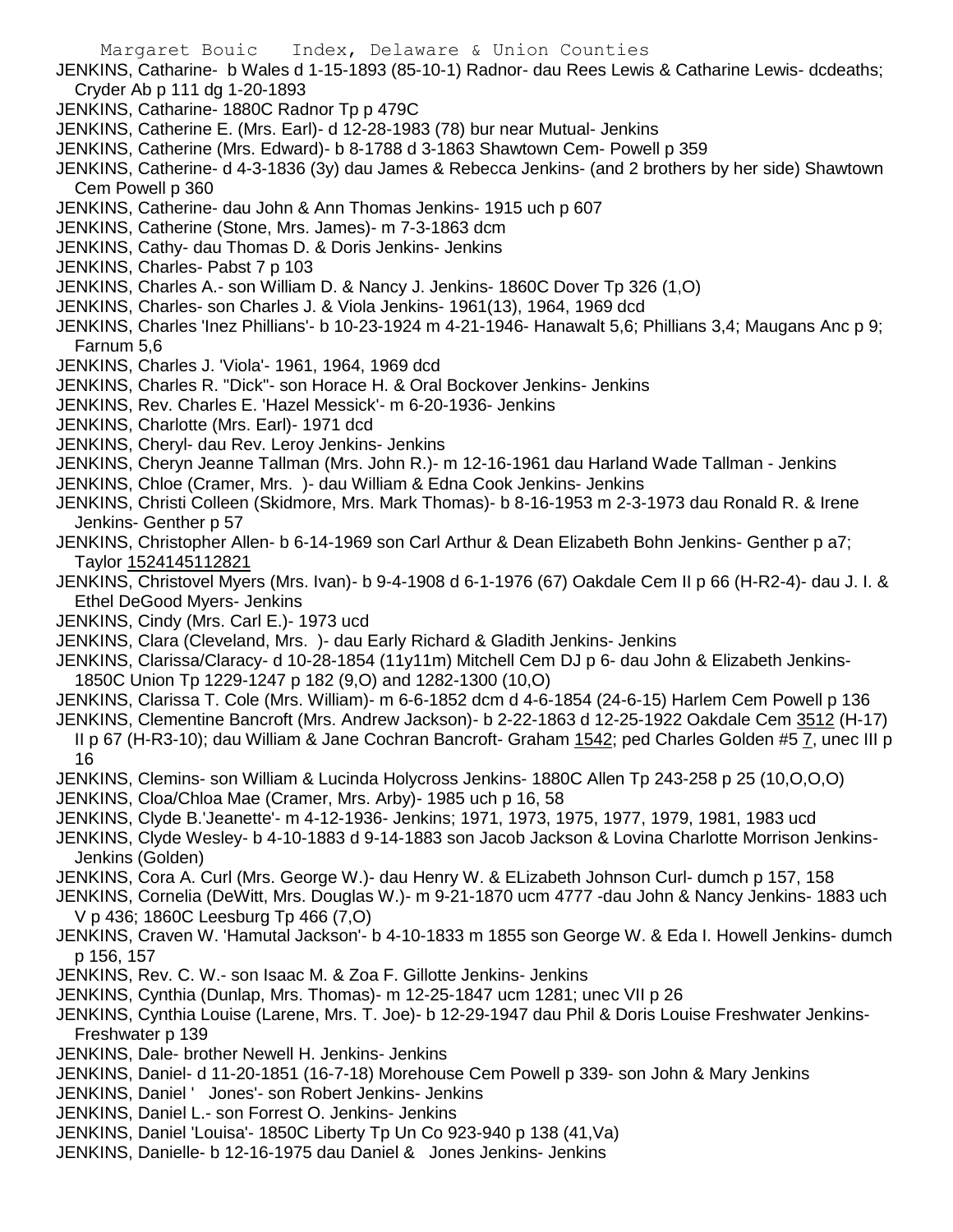Margaret Bouic Index, Delaware & Union Counties JENKINS, Danny- son Rev. Leroy & Ruby Garrett Jenkins- Jenkins JENKINS, Darlene A. (Mrs. Forrest E.)- 1991 ucd JENKINS, Darlene Hubbard (Mrs. Eric)- dau Alby & Cinday Hubbard- Jenkins JENKINS, David- Maugans Anc p 75 JENKINS, David- 1830C Radnor Tp p 103; delge III p 71 JENKINS, David- 1830C Genoa Tp p 73, delge III p 72 JENKINS, David- 1880 dch p 411; 1908 dch p 397; Pabst 6 p 29; 1820C Genoa Tp; delge VI p 8 JENKINS, David A. 'Sarah'- 1850C Genoa Tp 357 p 37 (32,O) JENKINS, David- son David A. & Sarah Jenkins- 1850C Genoa Tp 357 p 37 (10,O) JENKINS, David- b 1963 son Earl & Maxine/Charlotte Jenkins- 1969, 1971, 1980 dcd JENKINS, David L.- son Byron & Lucinda Jenkins- 1850C Harlem Tp 623 p 56 (5,O) JENKINS, David- son Rev. Leroy & Ruby Garrett Jenkins- Jenkins JENKINS, David M. 'Lynne A.'- 1975, 1977 ucd JENKINS, David N.- son Earl B. Jenkins- Jenkins JENKINS, David R. 'Lee'- 1977, 1979 ucd JENKINS, David- son T. DeWitt Jenkins- Jenkins JENKINS, David- son V. Wesley & Marjorie E. Jenkins- 1961 dcd (6) JENKINS, Dean Elizabeth Bohn (Mrs. Carl Arthur)- m 6-6-1969- Genther p a7 JENKINS, Dela (Lockwood, Mrs. Charles)- dau Jesse C. & Harriet Carter Jenkins- 1915 uch p 1077; dumch p 447; 1870C Liberty Tp Un C0 23 p 3 (6,O); 1880C Lib. Tp 21-22 p 4 (16,O,O,O) JENKINS, D. E. 'Maudana'- Claibourne Cem p 65 JENKINS, Delephenia Mendenhal (Shirk, Mrs. )- b 12-20-1857 d 4-13-1927 dau Jacob Jackson & Lovina Charlotte Morrison Jenkins- Jenkins (Golden) JENKINS, Dennis- son Rev. Leroy & Ruby Garrett Jenkins- Jenkins JENKINS, Diana- dau Clyde & Jeanette Jenkins- Jenkins JENKINS, Dilla/Lillie- dau William & Lucinda Holycross Jenkins- 1870C Allen Tp 69-67 p 5 (3,O); 1880C Allen Tp 243-258 p 25 (12,O,O,O) JENKINS, Dillie/Delia (Shirk, Mrs. John W.)- m 1-1-1879 ucm 6408- 1883 uch V p 413 JENKINS, Dillo Eugene 'Maude Anna Miller''Doris Agnes Schroeder'- b 8-25-1888 m 6-24-1908 d 7-4-1980 son William Lawrence & Mary Alberta Rimer Jenkins- Cowgill p 37, 38; 1900C Liberty Tp Un Co 263-269 p 72A (11,O,O,O) JENKINS, D. L.- 1880C Genoa Tp p 409C JENKINS, Donald- son Charles J. & Viola Jenkins- 1961(11), 1964, 1969 dcd JENKINS, Donald- b 1972 son Lum & Patricia A. Jenkins- 1977, 1979, 1981, 1983 ucd JENKINS, Donna L. (Mrs. William H.)- 1991 ucd JENKINS, Doris Agnes Schroeder (Mrs. Dillo Eugene)- Cowgill p 38 JENKINS, Doris Louise Freshwater (Mrs. Phil)(Grimes, Mrs. James Robert)- b 2-18-1926 dau Christy & Victoria Chess Freshwater- Freshwater p 135, 139 JENKINS, Doris (Rodgers, Mrs. Charles Elmer)(Mrs. Burl)- d 5-30-1986(80) Green Mound Cem- Jenkins JENKINS, Dorothy (Cameron, Mrs. )- dau William & Edna Cook Jenkins- Jenkins JENKINS, Dorothy Longbrake (Mrs. Dr. Edward C.)(Roberts, Mrs. Sherman)- m (2) 12-9-1969 dau Mark & Buretta Shields Longbrake- Longbrake p 56, 58; Richey; Jenkins; Farnum; Shields

- JENKINS, Douglas- son Timothy Jenkins- Jenkins- engaged to Gail Rindfleisch
- JENKINS, Drusilla- d 4-14-1856 (20-1-7) dau Anthony & Sarah Jenkins- Shawtown Cem Powell p 359
- JENKINS, Dr. Dyer J. 'Ethel Colver'- b 6-20-1873 m 10-8-1901 d 1918 Claibourne Cem p 78 son Jesse C. & Harriet Carter Jenkins- 1915 uch p 135, 1977; 1880C Liberty Tp Un Co 21-22 p 4 (6,O,O,O); 1900C Taylor Tp 271-277 p 12A (26,O,O,O)
- JENKINS, E.- 1883 uch IV p 501
- JENKINS, Earl- Jerome Tp, retired- 1967 ucd
- JENKINS, Earl B. "Pappy"'Maxine Mann'- b 11-22-1928 d 4-1-1989 (60) Fairview Mem.- son Earl & Catherine E. Jenkins- Jenkins; 1969, 1980 dcd
- JENKINS, Earl D. 'Edith Smith'- m 6-19-1919 d 5-4-1980 (84) Ashley Union Cem- son Horace M. Jenkins-Jenkins; 1969, 1971 dcd
- JENKINS, Earl 'Grace'- b 1897 York Cem p 89; 1949, 1959, 1962 ucd
- JENKINS, Earl 'Lillie'- b 7-1871 1900C Marysville 1st ward 224-226 p 10A (28,O,Va,O) m 5y
- JENKINS, Earl N. 'Charlotte'- 1971 dcd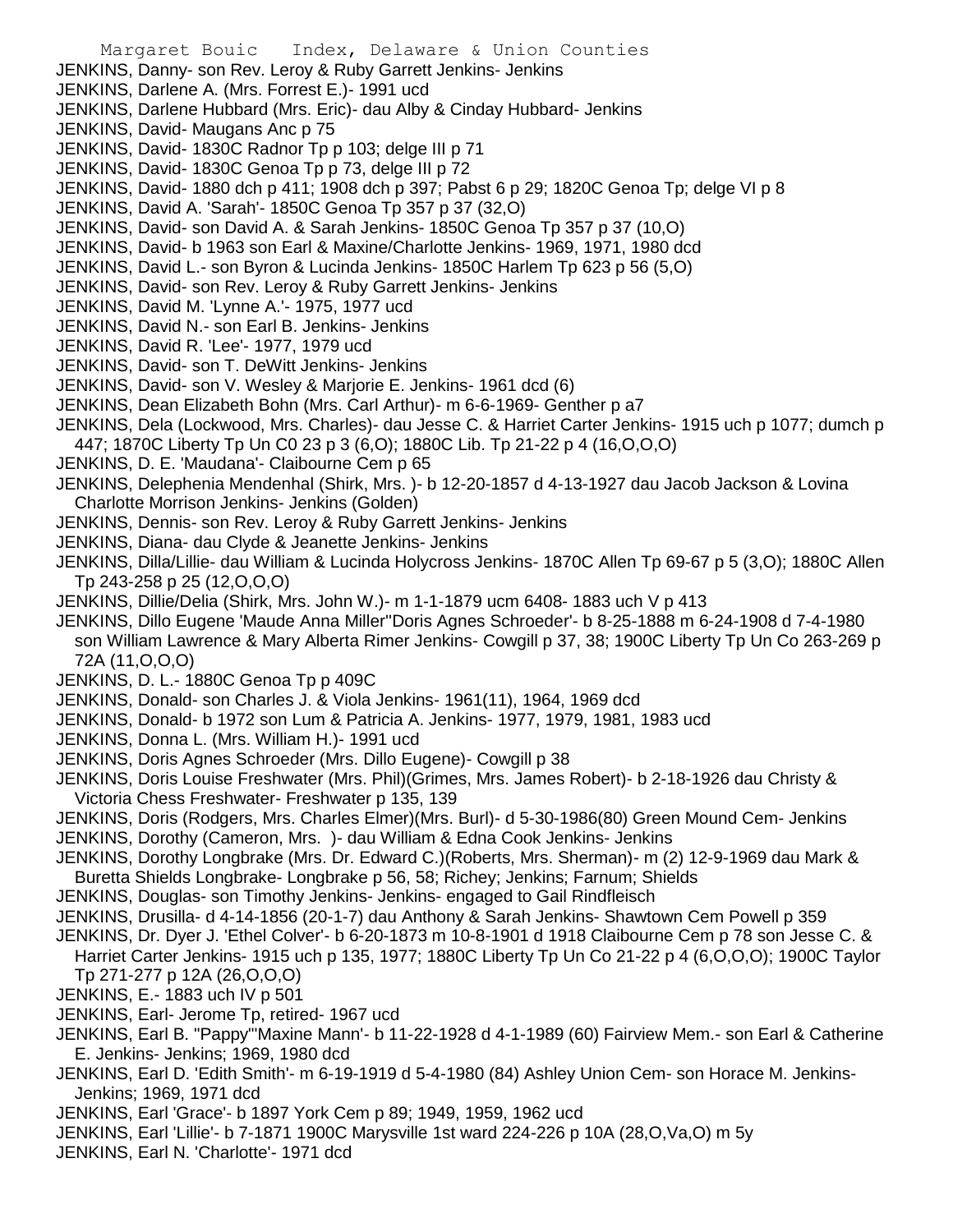Margaret Bouic Index, Delaware & Union Counties JENKINS, Earl- son William & Lucinda Holycross Jenkins- 1880C Allen Tp 243-258 p 25 (8,O,O,O) JENKINS, Earline (Whipple, Mrs. Jerry)- dau Earl & Edith Smith Jenkins- Jenkins JENKINS, Early Richard 'Gladith'- Jenkins JENKINS, Early Richard,Jr.- son Early Richard & Gladith Jenkins- Jenkins JENKINS, Ed- hadc p 56 (Troy Tp, 1849) JENKINS, Eda I. Howell (Mrs. George W.)- d age 58- dau Jesse & Hannah Jones Howell- dumch p 157 JENKINS, Edd D. 'Ramea'- d 6-4-1924 SR York Cem p 79 JENKINS, Edith Smith (Mrs. Earl)- m 6-19-1919 d 12-8-1983 (85) Ashley Union Cem- dau Jesse P. Smith-Jenkins; 1969, 1971, 1980 dcd JENKINS, Edna Cook (Mrs. William)- Jenkins; Sbc p 38 JENKINS, Edna (Hamilton, Mrs. Burce)- Graham (14541); Hamilton (1541) JENKINS, Edna- sister James Benjamin Jenkins- Jenkins JENKINS, Edna Janette-b 1961 dau James & Ann Jenkins- Jenkins; 1969 dcd- engaged to Robin Lee Smith JENKINS, Edna M.- b 8-1899 dau Robert & Ada M. Jenkins- 1900C Darby Tp 120-126 p 68 (1,O,Va,O) JENKINS, Edward- delge V p 55, Morrow Co JENKINS, Edward- 1850C Orange Tp 1780 p 113 (30,Ireland) JENKINS, Edward- from Gr. Br. Naturaliztion 9-21-1844, delge IX p 56 JENKINS, Edward 'Catherine'- d 8-28-1847 (83) Shawtown Cem- Powell p 359; Rev. War JENKINS, Dr. Edward Charles 'Dorothy Longbrake'- d 2-10-1967 (57) Oak Grove Cem- son Mrs. Ralph Martin-Jenkins; Longbrake p 56, 58, 59; Farnum; Shields; Richey JENKINS, Edward Charles II- son Dr. Edward Charles & Dorothy Longbrake Jenkins- Jenkins; Longbrake p 56, 58; Richey; Dodge; Farnum; Shields JENKINS, Edward Charles 'Elizabeth Dabney Caldwell'- m 12-28-1978- son Dr. Edward C. & Dorothy Longbrake Jenkins- Jenkins JENKINS, Edward Charles III- b 3-18-1984 son Edward C. & Elizabeth Dabney Caldwell Jenkins- Jenkins JENKINS, Edward- brother James Benjamin Jenkins- Jenkins JENKINS, Edward- b 1963 son James & Ann Jenkins- 1969 dcd

JENKINS, Edward- b 9-1877 son James & Mary A. Simpson Jenkins- 1880C Claibourne Tp 168-178 p 198D (2,O,Va,O); 1900C Jackson Tp 159-161 p 7B (22,O,Wva,O)

JENKINS, Edward- son John & Nancy Jenkins- 1860C Leesburg Tp 466 (5,O); 1870C Leesb. Tp 30 p 4 (14,WVa); 1880C Leesb Tp 19 p 175B (25,Va); 1900C Leesb. Tp 126-127 p 6A (44,Va,Va,Va)

- JENKINS, Edward 'Rebecca Jane Nelson'- m 8-11-1864 dcm
- JENKINS, Edward W.- son Herbert J. & Peggy Jenkins- cs 1971 dcd
- JENKINS, Effie- b 1883 d 1952 Broadway Cem lptw p 83

JENKINS, Effie Price (Mrs. Ivy E.)- b 9-22-1885 dau John Christian & Mary Wolford Price- Graham (18361)

- JENKINS, Eli C.- b 9-1869 son William & Lucinda Holycross Jenkins- 1870C Allen Tp 69-67 p 5 (1/12,O)
- JENKINS, Elijah 'Elisabeth A.'- 1850C Millcreek Tp 1939-1960 p 283 (20,O)
- JENKINS, Elisabeth- 1870C Taylor Tp 106-100 p 12 (59,O); 1880C Taylor Tp 115-116 p 11 (65,O,Va,Va)
- JENKINS, Elisabeth A. (Mrs. Elijah)- 1850C Millcreek Tp 1939-1960 p 283 (20,Md)
- JENKINS, Eliza Jane Holmes (Mrs. John W.)- m 8-1-1863 dcm
- JENKINS, Elizabeth (Jones, Mrs.Webster)- b 3-7-1850 dcm
- JENKINS, Elizabeth- 1850C Harlem Tp 624 p 56 (56,Pa)
- JENKINS, Elizabeth- 1870C Millcreek Tp 94 p 11 (63,Ky)
- JENKINS, Elizab---(Mrs. Amon)- d 9-19-183- (300 Pike Tp cem unec V p 3
- JENKINS, Elizabeth Dabney Caldwell (Mrs. Edward Charles)- m 12-28-1978 dau Theodore S. Caldwell-Jenkins
- JENKINS, Elizabeth- dau James & Mary A. Simpson Jenkins- 1880C Claibourne Tp 168-178 p 198D (4,O,Va,O)
- JENKINS, Elisabeth (Mrs. John) d 4-8-1894 (83-5-22) Mitchell Cem DJ p 6; 1850C Union Tp 1229-1247 p 182 (39,O), also 1282 p 192 (36,O); 1860C Union Tp 541-544 p 76 (50,O)
- JENKINS, Elizabeth (Lewis, Mrs. Caleb)- m 3-17-1844 Madison Co unec X p 7
- JENKINS, Ellen Maine (Mrs. Hosea)- b 1-13-1855 m 8-15-1872 d 1934 Marlborough Cem. p 159, Powell p 289- dau Sabeers & Anne Aldrich Maine- Asp 1893ai
- JENKINS, Elmer M/L.- son Silas & Emeline Smith Jenkins- 1880 dch p 793; 1870C Oxford Tp 445 (4)
- JENKINS, Emaline Smith (Mrs. Silas)- m 12-15-1861 dcm- dau William & Marilla Smith- Powell p 191; 1870C Oxford Tp 445 (26)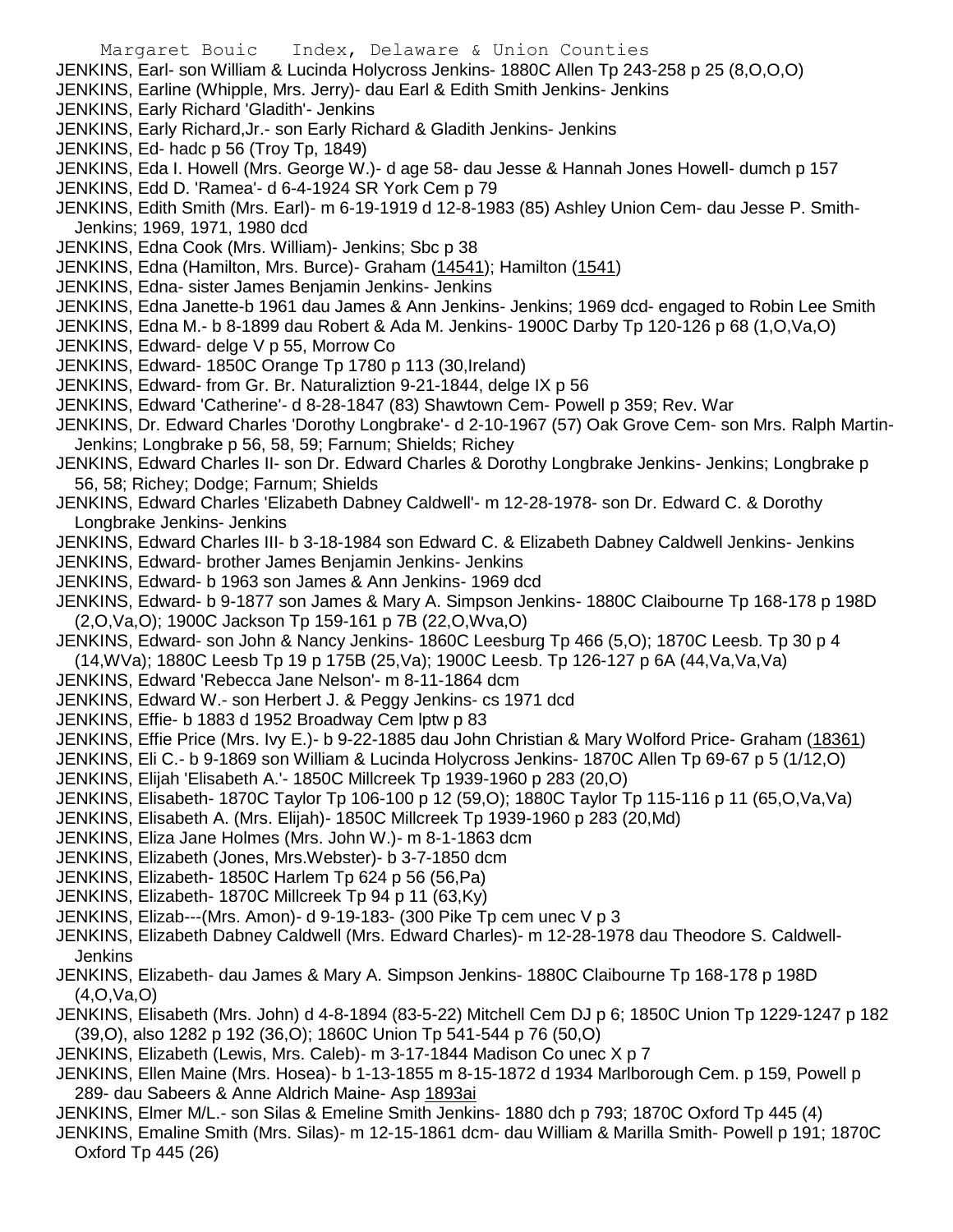Margaret Bouic Index, Delaware & Union Counties JENKINS, Emeline- b 10-22-1843 d 9-19-1880 (35-10-27) Gavitt Cem 61, Oxford Tp dcdeaths; 1880 dch p 793 JENKINS, Emma Rosetta (Smith, Mrs. )- b 5-8-1869 d 6-13-1952 Dayton- son Jacob Jackson & Lovina Charlotte Morrison Jenkins- Jenkins (Golden) JENKINS, Erastus Clinton- b 1-10-1864 d 11-9-1918 (flu)- son Jacob Jackson & Lovina Charlotte Morrison Jenkins- Jenkins (Golden) JENKINS, Erastus F.- son Mary Jenkins- 1908 dch p 397; 1850C Millcreek Tp 1940-1961 p 283 (9,O); 1860C Mil Tp 55 (15,O) JENKINS, Eric 'Darlene Hubbard'- b 1974 son Jim & Bobbi Jenkins- Jenkins; 1979, 1981, 1983, 1991 ucd JENKINS, Ernest D. 'Betty'- 1962, 1967, 1971, 1973, 1974, 1977, 1979, 1981, 1983, 1991 ucd JENKINS, Ernest,Jr. 'Peg'- 1959 ucd JENKINS, Ervin- 1805- delge II p 38 JENKINS, Essie (Mrs. Guy)- b 1889 d 1963 Milford Cem (S-R6) p 51 JENKINS, Esta- 1983 ucd JENKINS, Esther (Mrs. John D.)- d 2-21-1864 (84y2m) Fairview Cem p 2; 1860C Dover Tp 326 (80,Va) JENKINS, Ethel B. (Strauss, Mrs. Clarence)- m 7-16-1939 d 8-7-1978- Jenkins JENKINS, Ethel G. Colver (Mrs. Dyer)- no dates- Claibourne Cem p 78 JENKINS, Eva (Johnson, Mrs. )- dau Reese & Sarah Pickrell Jenkins- Jenkins JENKINS, Evan- dcga p 27 Del Patron & Franklin Chron 1-17-1825; will dcw Bk 1 p 59; 1880 dch p 503, 504; 1908 dch p 483; 1820C Radnor Tp; delge III p 24, VII p 62, VIII p 56 JENKINS, Everett- brother James Benjamin Jenkins- Jenkins JENKINS, Everett- b 1960 son James & Ann Jenkins- 1969 dcd JENKINS, Fannie- dau John & Ann Thomas Jenkins- 1915 uch p 607 JENKINS, Flora- dau Lewis & Amy A. Jenkins- 1870C Marysville-Paris Tp 174 p 20 (4,O) JENKINS, Florence Millsaps (Mrs. William Kennedy)- m 10-29-1952- Weiser p p 283 JENKINS, Florence (Smith, Mrs. )- sister Isaac M. Jenkins- Jenkins JENKINS, Forrest E. 'Darlene A.'- 1991 ucd JENKINS, Forrest O.- Jenkins JENKINS, Frances H. (Mrs. Robert S.)- 1980 dcd JENKINS, Frank- son Rev. Charles W. & Hazel Messick Jenkins- Jenkins JENKINS, Frank Lee- b 9-19-1872 d 1-23-1923 (50-1-11)- son Jacob Jackson & Lovina Charlotte Morrison Jenkins- Jenkins (Golden) JENKINS, Frank 'Ray Woodruff'- b 2-13-1889 , 3-12-1912 dau John William & Mary Elizabeth Weiser Woodruff- Weiser p 283 JENKINS, Franklin- d 1923 son Isaac M. & Zoa F. Gillotte Jenkins- Jenkins JENKINS, G.- 1991 ucd Dover Tp JENKINS, George W. 'Cora A. Curl'- son Craven W. & Hamutal Jackson Jenkins- dumch p 157 JENKINS, George W. 'Eda I. Howell'- b 8-13-1805 d age 65- son Thomas Jenkins- dumch p 157 JENKINS, George W. 'Lucinda'- 1850C Marlborough Tp 68 p 182 (25,O) JENKINS, George W. 'Lucy Stout'- m 3-23-1848 dcm JENKINS, Gladith (Mrs. Early Richard)- Jenkins JENKINS, Gadys/Gladdes- dau Silas & Emelina Smith Jenkins- 1880 dch p 793; 1870C Oxford Tp 445 (2) JENKINS, Grace Betz (Mrs. Carl)- m 7-6-1932- Jenkins JENKINS, Grace (Mrs. Earl)- b 1903 York Cem p 89; 1949, 1959, 1962 ucd JENKINS, Gran- Jenkins JENKINS, Gustine- 1870C Genoa Tp 356 (17) JENKINS, Guy 'Essie'- b 1890 d 1952 WWI Milford Cem p 51 JENKINS, Hal B.- d 1-16-1961 (86) Marlborough Cem; Jenkins JENKINS, Hamutal Jackson (Mrs. Craven W.)- dau George & Polly Hobbs Jackson- dumch p 157 JENKINS, Hannah- dau George W. & Lucinda Jenkins- 1850C Marlborough Tp 68 p 184 (1/12,O) JENKINS, Hannah Jones (Lewis, Mrs. Edward)(Mrs. Richard)- dau John & Dorothy Jones- 1880 dch p 775 JENKINS, Harriet- 1870C Oxford Tp 445 (37) JENKINS, Harriet Carter (Mrs. Jesse C.)- b 5-1840 m 10-27-1861 ucm 3238 d 1923 Raymond Cem lptw p 32 dau John & Griffin Carter- 1915 uch p 1077, 1978; 1870C Liberty Tp Un Co 23 p 3 (30,O); 1880C Lib. Tp 21-22 p 4 (40,O,Ky,O); 1900C Lib. Tp 285-292 p 12A (60,O,Pa,Eng)- m 39y, 3 ch 2 living JENKINS, Harriet Hagison (Mrs. John W.)- m 11-6-1865 dcm

JENKINS, Harry- b 8-1899 son Earl & Lillie Jenkins- 1900C Maryville 1st ward 224-226 p 10A (10/12,O,O,O)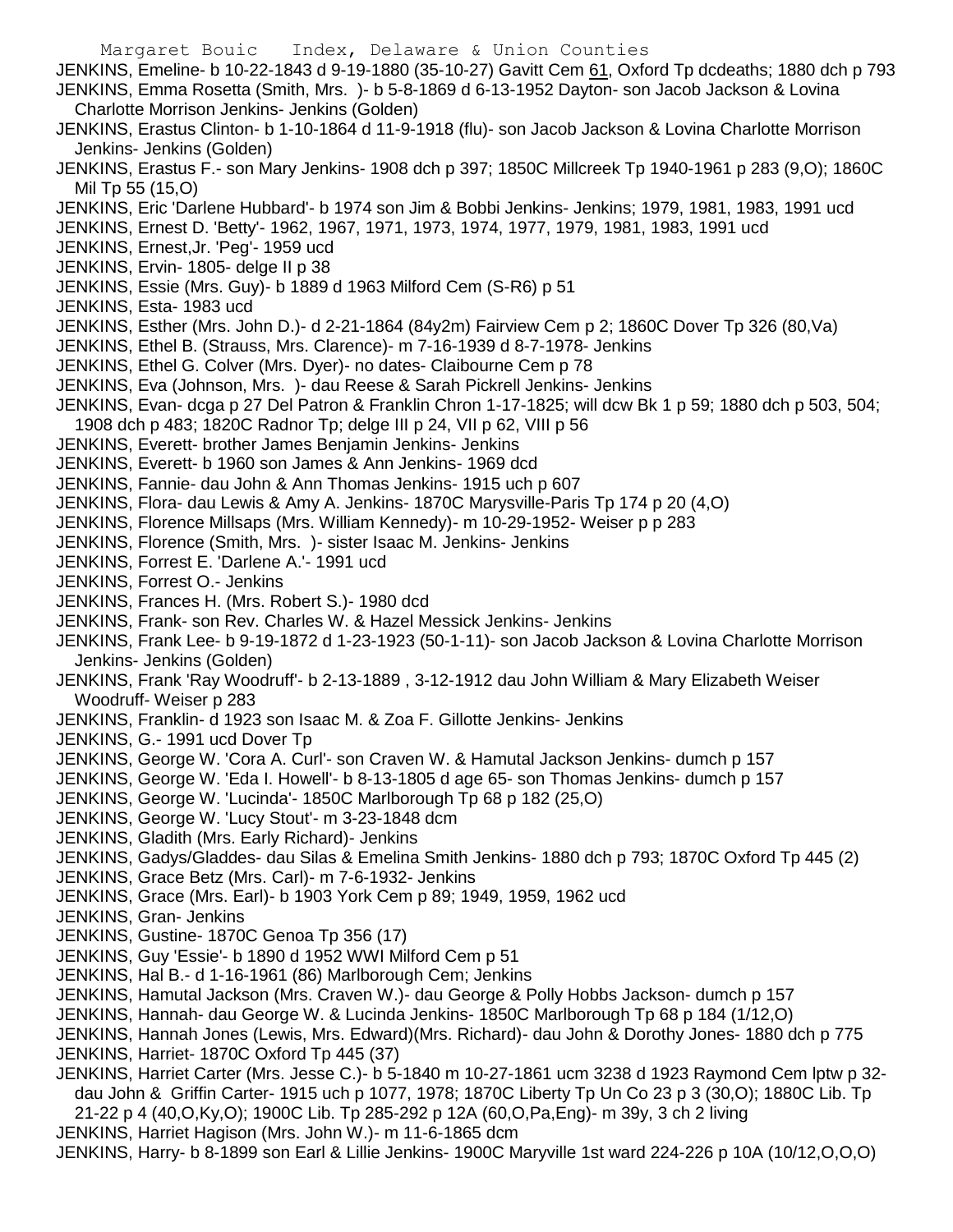JENKINS, Harvey Pearl- b 2-27-1874 d 1937 Piqua- son Jacob Jackson & Lovina Charlotte Morrison Jenkins-Jenkins (Golden) JENKINS, Hazel Evans (Mrs. Newell H.)- d 6-1-1977 (78) Bloomfield Cem- sister of John D. Evans- Jenkins JENKINS, Hazel Messick (Mrs. Rev. Charles W.)- m 6-20-1936- Jenkins JENKINS, Hazel Allinder (Mattison, Mrs. Lorenzo J.)- b 8-26-1913 m 2-18-1956 d 1-18-1987 (73)- Jenkins JENKINS, H. B.- Maugans Anc p 48 JENKINS, H. B. 'Eliene Palmer'- Jenkins JENKINS, Henry- 1883 uch IV p 473; uca p 104 JENKINS, Henry C.- son David A. & Sarah Jenkins- 1850C Genoa Tp 357 p 37 (6,O) JENKINS, Henry 'Barbara Martin'- m 7-27-1856 dcm JENKINS, Herbert J. 'Peggy'- 1964, 1969, 1971, 1980 dcd JENKINS, Hester S.- dau William D. & Nancy Jenkins- 1850C Dover Tp 800-816 p 121 (7/12,O); 1860C Dover Tp 326 (10,O) JENKINS, Hilda (Hemmerly, Mrs. )- dau Newell H. & Hazel Evans Jenkins- Jenkins JENKINS, Holman Weiser 'Barbara Robinson'- b 1-19-1922 m 4-1955 son Thomas & Mary Gilfillan Weiser-Weiser p 575 JENKINS, Holman Weiser- son Holman Weiser & Barbara Robinson Jenkins- Weiser p 814 JENKINS, Horace H. 'Oral Bockover'- b 12-24-1902 d 2-12-1989 (86) Bloomfield Cem- brother Newell H. Jenkins- Jenkins; delge VIII p 7 JENKINS, Horace Montfort- b 1874 son Jonathan & Josephine Salome Grant Jenkins- 1880 morch p 654; Powell p 346 JENKINS, Hosea B. 'Ellen/Ella Maine'- b 1852 m 8-15-1872 d 1928 Marlborough Cem p 158; Powell p 289; Asp (18943ai) JENKINS, Howard W. 'Ruth Snuder Moyer'- b 7-16-1910- Weiser p 575 JENKINS, Ida Elissa Imes (Mrs. Elmer)- b 8-9-1861 m 6-19-1885- Jenkins JENKINS, Inez Jeanette Phillians (Mrs. Charles)- b 10-30-1925 m 4-21-1946 dau Ivan & Ruth Hanawalt Phillians- Hanawalt 5,6; Phillians 3,4; Maugans Anc p 9 JENKINS, Iona (Mrs. Burton)- McKitrick p 168 JENKINS, Irene (Mrs. Ronald R.)- Genther p 57 JENKINS, Isaac M. 'Zoa F. Gillotte'- d 9-10-1980 (96) bur Glouster, O. Jenkins JENKINS, Isaiah- son Daniel & Louisa Jenkins- 1883 uch IV p 492, 512; 1850C Liberty Tp Un Co 923-940 p 138 (23,O) JENKINS, Isaiah- son William & Spillers Jenkins- 1915 uch p 1078 JENKINS, Isabella- d 12-28-1834 (70) Radnor Cem Powell p 219; delge VII p 48 JENKINS, Isabella (Mrs. Evan)- dcw Bk 1 p 59 JENKINS, Isabelle- 1826 Radnor Tp; 1830C Radnor Tp; delge III p 71, VII p 48 JENKINS, Isaiah- son William & Spillers Jenkins- 1915 uch p 1078 JENKINS, Israel W. 'Margaret Hughes'- m 6-9-1853 dcm JENKINS, Ivalue (Skillman, Mrs. Eldon H.)- b 7-1884/5 d 1959 Oakdale Cem II p 67 (H-R3-11)- dau Andrew & CLementine Bancroft Jenkins - Graham 15432; 1900C Marysville 216-218 p 9B (15,O,O,O) JENKINS, Ivan E. 'Christovel Myers'- b 1882 d 1951 Oakdale Cem II p 66 (H-R2-4)- Jenkins JENKINS, Ivelee (Elsten, Mrs. )- dau Early Richard & Gladith Jenkins- Jenkins JENKINS, Ivy E. 'Effie Price'- b 6-19-1882 m 7-11-1904 son Andrew & Clem Bancroft Jenkins- Graham 154-, (18361) JENKINS, Dr. J.- 1915 uch p 513 JENKINS, J. A. 'M.'- lptw p 32 JENKINS, infant son of J. A. & M. d 8-1863- Raymond Cem lptw p 32 JENKINS, Jack- son Clyde & Jeanette Jenkins- Jenkins JENKINS, Jack P.R.- b 1921 d 1932 son Guy & Essie Jenkins- Milford Cem DJ p 51 JENKINS, Jackie (Whiting, Mrs. David)- b 1960 dau James A. & Pauline Jenkins- Jenkins; 1967 ucd JENKINS, Jacob Jackson 'Lovina C. Morrison'- b 1-17-1833 m 3-18-1855 d 8-15-1891 Ross county-son Lewis & Mary Roberson Jenkins- ped Charles Golden #15 12, unec III p 16; Jenkins(Golden account); 1850C Millcreek Tp 1940-1961 p 283 (17,O) JENKINS, Jacque- b 4-16-1950 ch Charles & Inez Jeanette Phillians Jenkins- Maugans Anc p 9; Hanawalt 6; Phillians 4; Farnum 6 JENKINS, Jacqueline (Bowman, Mrs. Russell)- dau Earl & Edith Smith Jenkins- Jenkins

Margaret Bouic Index, Delaware & Union Counties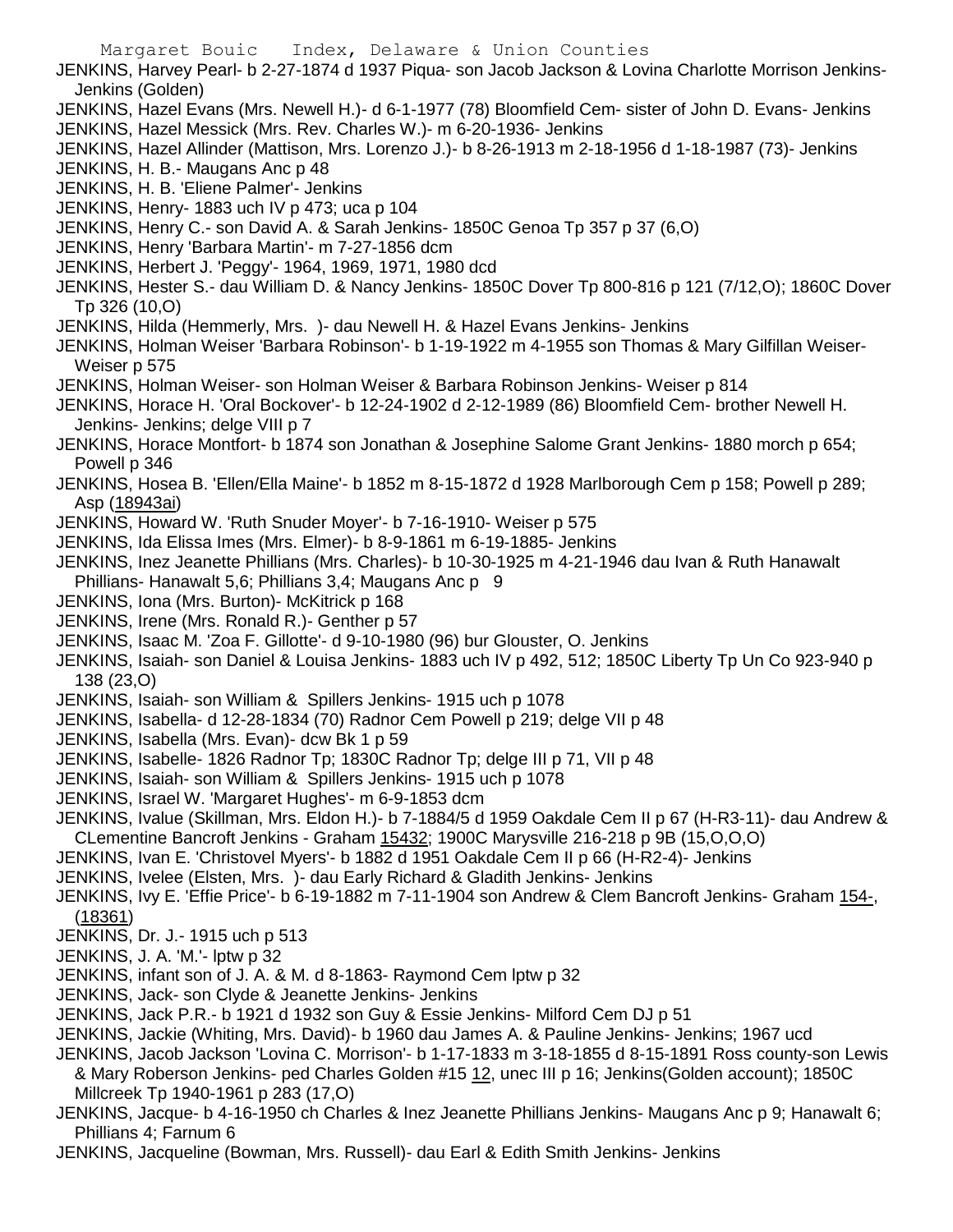- JENKINS, James- Scioto Tp 1971 dcd
- JENKINS, James- hadc p 42, 113; CCC 1849 Oxford Tp
- JENKINS, James 'Ann'- 1969 dcd
- JENKINS, Jesse C.- b 1834 d 1923 Raymond Cem lptw p 32
- JENKINS, Jimmy- b 1958 son James & Ann Jenkins- 1969 dcd
- JENKINS, James- uca p 49 (Millcreek Tp)

JENKINS, James A. 'Pauline'- b 1938 d 4-3-1982 (43) Maple Dell Cem djlm p 97; - son Early Richard & Gladith Jenkins- Jenkins; 1967 ucd

- JENKINS, James A. Jr.'Nancy L.'- son James A. & Pauline Jenkins- Jenkins
- JENKINS, James Benjamin 'Michelle'- d 8-16-1982 (24) bur Sunbury Mem. Pk- son Ann Jenkins- Jenkins
- JENKINS, James C.- b 1899 d 1968 Price Cem djlm p 65
- JENKINS, James G. 'Bobbie'- 1979, 1981, 1983, 1991 ucd
- JENKINS, James H.- son William D. & Nancy Jenkins- 1850C Dover Tp 800-816 p 122 (2,O); 1860C Dover Tp 326 (12,O)
- JENKINS, James- b 1966 son James A. & Pauline F. Jenkins- 1967 ucd
- JENKINS, James 'Jennie Forsgren'- m 4-22-1988 son Gran Jenkins- Jenkins
- JENKINS, James- son John & Nancy Jenkins- 1860C Leesburg Tp 466 (13,O); 1870C Leesb. Tp 30 (23,WVa)
- JENKINS, James 'Mary E. Simpson'- m 8-25-1871 ucm 4959 d 3-23-1889 (40-8-27) Claibourne Cem p 19;
- 1880C Claibourne Tp 168-178 p 198D (31,Va,Va,Va)
- JENKINS, James N. 'Ruthanna C.'- b 1871 d 1943 Oakdale Cem II p 96 (H-R27-7)
- JENKINS, James- son Reese & Sarah Pickrell Jenkins- Jenkins
- JENKINS, James T.- son James Benjamin & Michelle Jenkins- Jenkins
- JENKINS, Jane (Davies, Mrs. Rev. John L.)- m 1876 dau John & Ann Thomas Jenkins- 1915 uch p 607
- JENKINS, Jane Edwards (Mrs. Thomas L.)- m 10-26-1860 dcm
- JENKINS, Jane (Shoemaker, Mrs. John)- b 1809- dcc Larry Powers 19; 1880 dch p 797; dumch p 277, 389
- JENKINS, Janet (Compton, Mrs. Steven)- b 1961 dau James A. & Pauline Jenkins- Jenkins; 1967 ucd
- JENKINS, Janice (Maugans, Mrs. David C.)- dau H; B. Jenkins- Maugans Anc p 48
- JENKINS, Jason- son Barbara Jenkins- 1977, 1979 ucd
- JENKINS, Jason Matthew- b 7-2-1975 son Carl Arthur & Dean E. Bohn Jenkins- Genther p 47
- JENKINS, Jean (Mrs. Belmont)- Jenkins
- JENKINS, Jean (Mrs. Clyde B.)- 1973 ucd
- JENKINS, Jean Collette Bartholomew (Mrs. Jerry Dean)- b 6-24-1936 m 9-4-1957 dau Frank Edward & Margaret Agnes Sketlon Bartholomew- Weiser p 443
- JENKINS, L. Jean (Wendling, Mrs. )- dau Horace H. & Oral Bockover Jenkins- Jenkins
- JENKINS, Jeanette (Mrs. Clyde)- m 4-12-1936- Jenkins; 1971, 1975, 1977, 1979, 1981, 1983, 1991 ucd
- JENKINS, Jeffery Dean- b 1-25-1957 son Jerry Dean & Jean Collette Bartholomew Jenkins- Weiser p 443
- JENKINS, Jennie Forsgren (Mrs. James)- dau G. Brent & Charlene Forsgren- Jenkins
- JENKINS, Jennifer Lynn- b 7-3-1980 dau Carl Arthur & Dean E. Bohn Jenkins- Genther p a7
- JENKINS, Jerold-b 6-26-1947 ch Charles & Inez Jeanette Phillians Jenkins- Hanwalt 6; Phillians 4; Maugans Anc p 9
- JENKINS, Jerry- son Clyde & Jeanette Jenkins- Jenkins
- JENKINS, Jerry Dean 'Jean Collette Bertholomew'- m 9-4-1957- Weiser p 443
- JENKINS, Jesse C. 'Harriet Carter'- b 8-1834 son William & Spillers Jenkins- 1915 uch p 1077; 1870C Liberty Tp 23 p 3 (36,O); 1880C Lib. Tp Un Co 21-22 p 4 (45,O,Va,Va); 1900C Lib. Tp 285-292 p 12A (65,O,Va,Va) m 39y
- JENKINS, Jesse- son Daniel/William & Louisa Jenkins- 1850C Liberty Tp Un Co 923-946 p 138 (16,O); 1860C Taylor 894 (25,O)
- JENKINS, Jessie- b 1-22-1881 d 7-6-1881 (4m18d) ch Burton & Perlina B. Darst Jenkins- Genoa Tp; dcb, dcdeaths
- JENKINS, Jessie L. (Mrs. Thomas)- b 8-1878; 1900C Magnetic Springs 329-332 p 14A (21,O,O,O) m within year, no ch
- JENKINS, J. H.- 1883 uch IV p 513; uca p 104
- JENKINS, Jill- b 1968 dau David M. & Lynne A. Jenkins- 1975 ucd
- JENKINS, Jim 'Bobbi'- Jenkins
- JENKINS, Jim- son Thomas D. & Doris Jenkins- Jenkins
- JENKINS, Joanie Elaine- b 1-24-1965 dau Robert Lee & Shirley Lee Elliott Jenkins- Freshwater p 154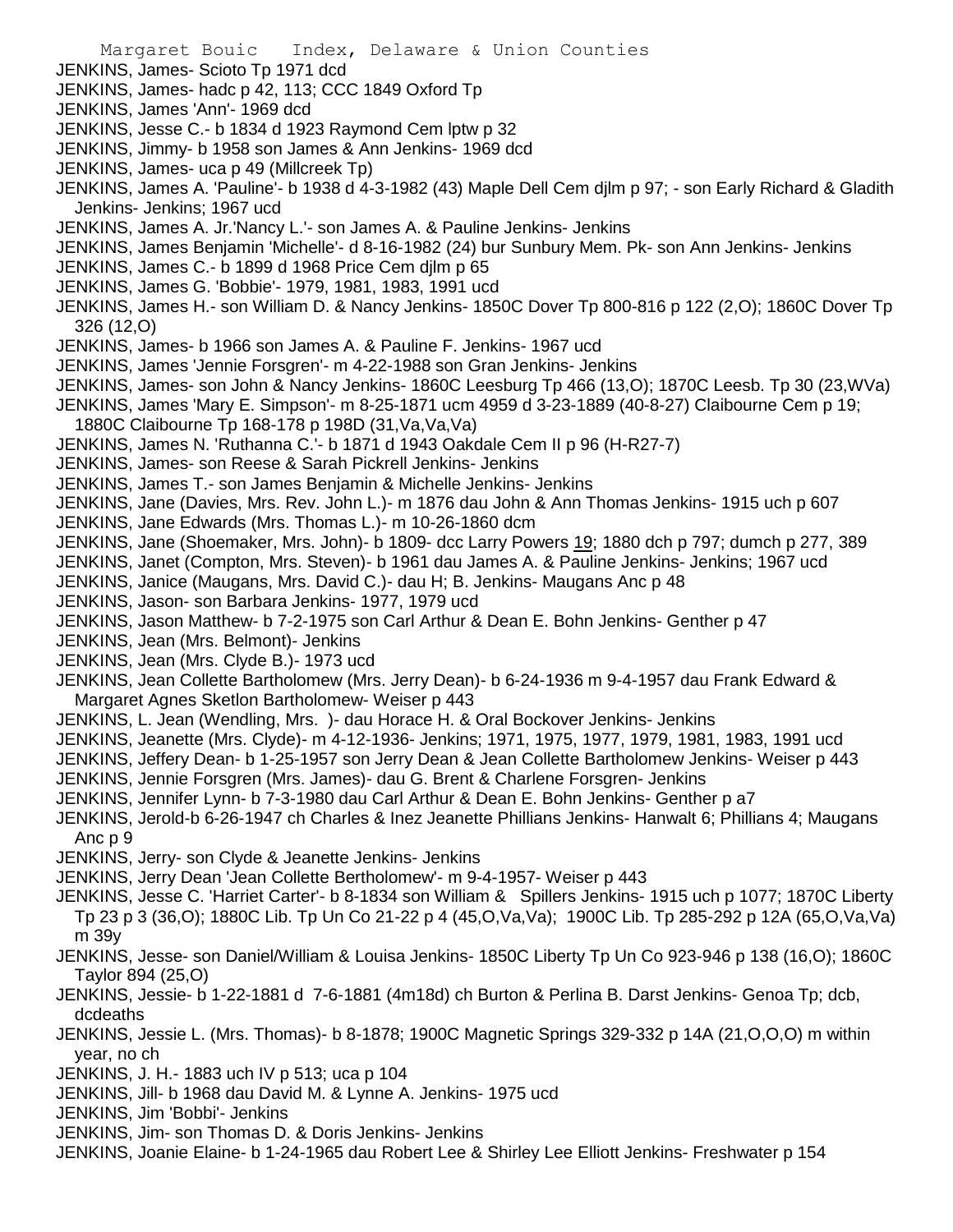- JENKINS, Joe(79-12-22-1930) d 6-20-1931- uninf p 21
- JENKINS, John- 1850C Oxford Tp 445 (33\*)
- JENKINS, Jon- 1828- delge VIII p 11
- JENKINS, John- 1850C Radnor Tp p 472A
- JENKINS, John- 1840C Union Tp 566 (30-40)
- JENKINS, John- hadc p 42, CCC 1849 Oxford Tp
- JENKINS, John- 4-24-1891 uninf p 6 d 7-31-1893 (85,Va)
- JENKINS, John A.- son William & Lucinda Holycross Jenkins- 1870C Allen Tp 69-67 p 5 (5,O)
- JENKINS, John 'Anna Thomas'- 1915 uch p 607

JENKINS, John 'Elisabeth'- d 9-25-1868 (56-10-3)- Mitchell cem DJ p 6; 1850C Union Tp 1229-1247 p 182 (38,O) and 1282-1300 p 192 (38,O); 1860C Union Tp 541-544 p 76 (49,O); unec IV p 28

- JENKINS, John H.- son David A. & Sarah Jenkins- 1850C Genoa Tp 357 p 37 (2,O)
- JENKINS, John H.- son Martin & Mary Jenkins- 1850C Oxford Tp 2790 p 156 (14,Va)
- JENKINS, Rev. John- son Isaac M. & Zoa Gillotte Jenkins- Jenkins
- JENKINS, John- son James & Mary A. Simpson Jenkins- 1880C Claibourne Tp 168-178 p 198D (6,O,Va,O)
- JENKINS, John- son John & Ann Thomas Jenkins- 1915 uch p 6507
- JENKINS, John 'Magret'- b 4-1873- 1900C Jackson Tp 152-154 p 7B (27,O,WVa,O)
- JENKINS, John A.'Margaret Van Wey'- m 9-2-1852 ucm 1847; unec VII p 57
- JENKINS, John,Jr.'Sarah'- son John & Nancy Jenkins- son William & Lucinda Holycross Jenkins- 1860C Leesburg Tp 466 (18,O) 1870C Leesb. 31 p 4 (26,WVa)
- JENKINS, John J. 'Margaret'- b 1873 d 1943 Claibourne Cem p 78
- JENKINS, John- son Mrs. Lewis Pugh- 1915 uch p 606
- JENKINS, John 'Mary'- Powell p 339
- JENKINS, John 'Mary Jones'- m 5-26-1831 dcga p 53 Ohio State Gaz.
- JENKINS, John 'Nancy'- djlm p 85; 1883 uch V p 436; 1860C Leesburg Tp 466 (50,O); 1880C Leesb. Tp 19 p 175B (72,Va,Va,Md)
- JENKINS, John 'Sarah Hamler'- m 10-21-1865 dcm
- JENKINS, John S.- son George W. & Lucinda Jenkins- 1850C Marlborough Tp 68 p 184 (21,O)
- JENKINS, John W. 'Eliza Jane Holmes'- m 8-1-1863 dcm
- JENKINS, John W. 'Harriet Hagison'- m 11-6-1865 dcm
- JENKINS, John W. d 12-5-1879 Gavitt Cem 30; son Martin & Mary Brown Jenkins- 1880 dch p 793; 1908 dch p 397
- JENKINS, Jolene- b 1966 dau Robert S. & Frances H. Jenkins- 1980 dcd
- JENKINS, Jonathan W.- 1826 Kinston Tp delge VI p 39
- JENKINS, Jonathan Bert- b 2-10-1867 d 5-23-1869 son Jacob Jackson & Lovina Charlotte Morrison Jenkins-Jenkins (Golden)
- JENKINS, Jonathan- b 10-19-1842 Powell p 346- son Martin & Mary Brown Jenkins- 1880 dch p 793; 1880 morch p 654; 1850C Oxford Tp 2790 p 156 (8,Va)
- JENKINS, Joseph- d 6-20-1931 Oakdale Cem 4353 (C.G.)
- JENKINS, Joseph- 6-20-1931 no age- Oakdale Cem I p 19 E
- JENKINS, Joseph- son Rev. Charles W. & Hazel Messick Jenkins- Jenkins
- JENKINS, Joseph C. 'Sharon R.'- 1971, 1973 ucd
- JENKINS, Joseph- d 3-8-1889 (7-11-14) son James & Mary Jenkins- Claibourne Cem p 19
- JENKINS, Joseph- son John & Nancy Jenkins- 1870C Leesburg Tp 30 p 4 (8,O)
- JENKINS, Joseph- b 1966 son Joseph C. & Sharon R. Jenkins- 1971, 1973 ucd
- JENKINS, Joseph 'Martha Camron'- m 6-11-1878 ucm 6276; 1880C Leesburg Tp 18 p 175B (19,O,Va,Va); 1900C Magnetic Springs 313-316 p 13B (39,O,Va,Va)
- JENKINS, Josephine Salome Grant (Mrs. Jonathan)- b 1852 dau Horace & Delilah Dunham Grant- 1880 morch p 654
- JENKINS, Judith (Mrs. William)- Radnor Cem Powell p 232
- JENKINS, Kathleen Belnap (Tucker, Mrs. Thomas Conrad)(Mrs. Richard Pearl)- b 5-27-1946 m(1) 5-28-1965 (2) 11-22-1975 dau Parley Kershaw & Merle Crane Belnap- McKitrick p 168
- JENKINS, Kathleen Fry (Mrs. William Kennedy)- m 10-10-1942- Weiser p 283
- JENKINS, Katie (Purdin, Mrs. William)- dau Isaac M. & Zoa F. Gillotte Jenkins- Jenkins
- JENKINS, Kathy Jo- b 8-16-1961 dau Charles & Inez Jeanette Phillians Jenkins- Maugans Anc p 9
- JENKINS, Kathy (Johnson, Mrs. )- b 1963 dau Earl B. & Maxine/Charlotte Jenkins- Jenkins- 1969, 1971, 1980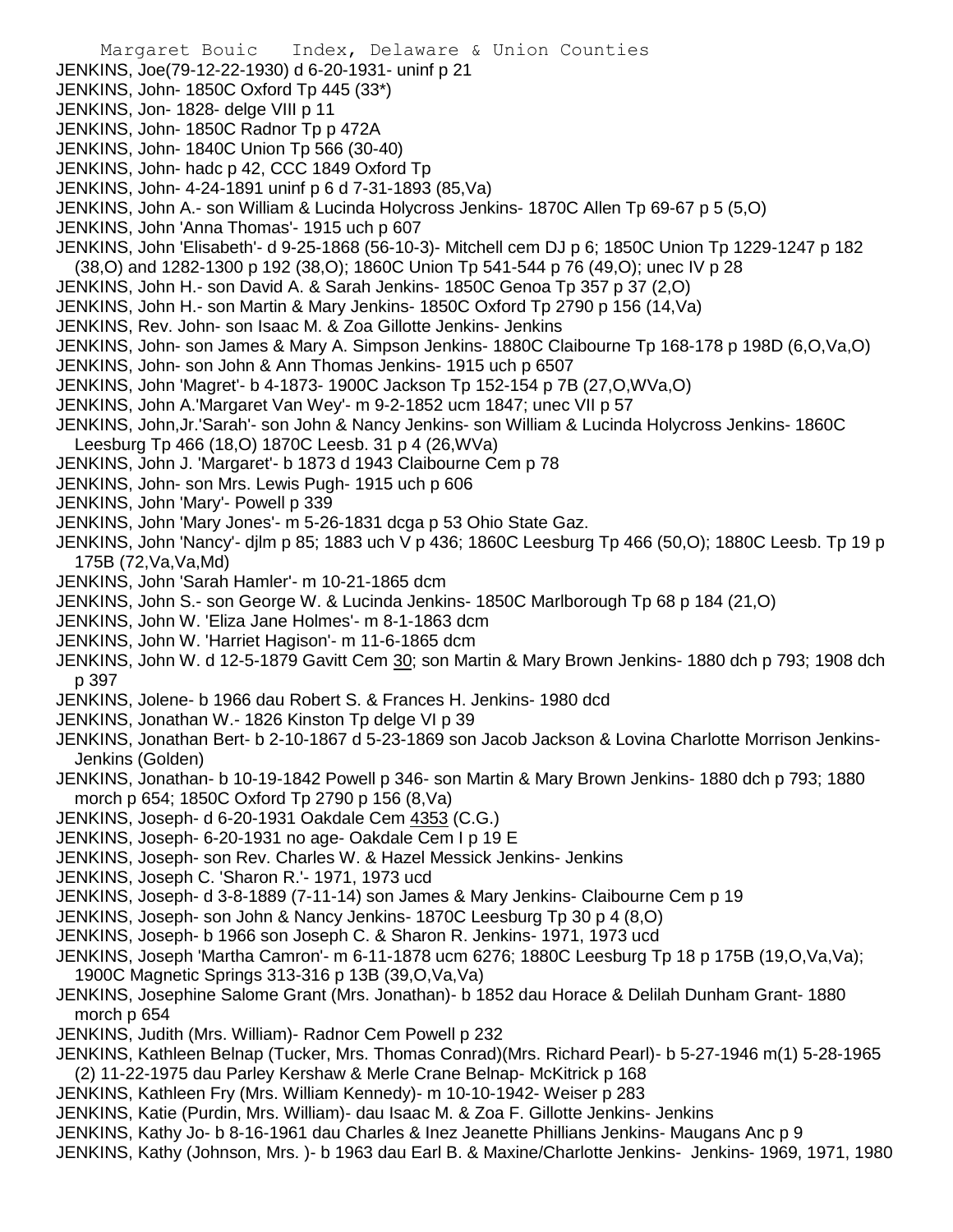## dcd

- JENKINS, Keith- son Newell H. & Hazel Evans Jenkins- Jenkins
- JENKINS, Kenneth D.- 1971, 1980 dcd
- JENKINS, Kenneth L.- son Hal B. Jenkins- Jenkins
- JENKINS, Kent- son David M. & Lunne A. Jenkins- 1975 ucd
- JENKINS, Kevin Lee- d 8-24-1987 (4) Oak Grove Cem- son James A. & Nancy L. Jenkins- Jenkins
- JENKINS, Krista- b 1969 dau Ronald W. & Sandra G. Jenkins- 1971, 1980 dcd
- JENKINS, Landon Woodrow- son Early Richard & Gladith Jenkins- Jenkins
- JENKINS, Larry- 1980 dcd Troy Tp
- JENKINS, Laura- b 1974 dau David R. & Lee Jenkins- 1977, 1979 ucd
- JENKINS, Laurabelle Wilson (Mrs. Lester)- m 1924 dau Frank & Nellie Wilson- Jenkins
- JENKINS, Lee (Mrs. David R.)- 1977, 1979 ucd
- JENKINS, Lenore (Watkins, Mrs. Granville S.)- Jenkins
- JENKINS, Leona L. Davis (Mrs. Walter)- Jenkins- parents of Ronald W. Jenkins
- JENKINS, Rev. Leroy 'Ruby Garrett''Linda Peck'- m 4-16-1977- son Willie Mae Jenkins- Jenkins; 1971 dcd
- JENKINS, Lester F. son Lester & Laurabelle Wilson Jenkins- Jenkins
- JENKINS, Lester 'Laurabelle Wilson'- m 1924 son Robert & Ada Brown Jenkins- Jenkins
- JENKINS, Levi- brother John Jacob Jenkins- Golden letter
- JENKINS, Levi- son John & Nancy Jenkins- d 2-8-1876 (16-8-20) Hopewell Cem djom p 85; 1860C Leesburg Tp 466 (1,O); 1870C Leesb. Tp 30 (11,WVa);
- JENKINS, Lewis- 1840C Millcreek Tp p 57 (30-40); mt 8-1-1855, 8-15-1855, 3-3-1858
- JENKINS, Lewis 'Amy A.'- 1870C Marysville-Paris Tp 174 p 19 (32,O)
- JENKINS, Lewis 'Amy Benton'- m 12-17-1857 dcm
- JENKINS, Lewis, son Mary Jenkins- 1850C Millcreek Tp 1940-1960 p 283 (14,O); uca p 49
- JENKINS, Lewis 'Mary Roberson'- b 1802 m 1825- ped Charles Golden 24; unec III p 16, 48
- JENKINS, Lilas- 1880C Oxford Tp p 392C
- JENKINS, Lilian Kathleen Rusk (Mrs. Rupert Alvin)- b 3-1-1897 m 5-11-1939- dau Francis James & Lillina Catherine Kahle Rusk- Weiser p 694
- JENKINS, Lillie (Mrs. Earl)- b 12-1878- 1900C Marysville 1st Ward 224-226 p 10A (21,O,O,O) m 5y, 2 ch
- JENKINS, Linda (Hinkle, Mrs. John Nelson)- b 2-13-1826 d 9-16-1857 unec IX p 30
- JENKINS, Lisa-b 1966 dau Earl B. & Maxine/Charlotte Jenkins- Jenkins; 1969, 1971, 1980 dcd
- JENKINS, Loena- church, 1856; unec VIII p 32
- JENKINS, Lois (Deskins, Mrs. )- dau Rev. Charles W. & Hazel Messick Jenkins- Jenkins
- JENKINS, Loma Louise (Downin, Mrs. Preston McPherson)- b 10-13-1905- Maugans Anc p 60
- JENKINS, Lorinda (Hinkle, Mrs. John)- m 6-9-1844 ucm 969 unec IX p 30
- JENKINS, Loti Iva- dau George W. & Cora A. Curl Jenkins- dumch p 158
- JENKINS, Lou- son Rev. Leroy Jenkins- Jenkins
- JENKINS, Louesa (Mrs. William)- b 1-4-1805 d 10-7-1868 Raymond Cem lptw p 32
- JENKINS, Louis- mt 8-15-1855
- JENKINS, Louisa (Mrs. Daniel)- 1850C Liberty Tp Un C0 923-940 (45,Va)
- JENKINS, Lovina Charlotte Morrison (Mrs. Jacob Jackson)(Miller, Mrs. William H.)- b 11-10-1840 m 3-18-1855 (2) 10-1-1901- dau Jonathan & Sabrina Chellis Morrison- Jenkins (Golden letter); ped Charles Golden 13, Unec III p 16
- JENKINS, Lowell R.- d 1944 son Horace H. & Oral Bockover Jenkins- Jenkins
- JENKINS, Lucinda- 1870C Genoa Tp 356 (49)
- JENKINS, Lucinda Adams (Mrs. Byron)- m 11-10-1839 dcm, C.V. Cem 2-3-6; Powell p 121; 1850C Harlem Tp 623 p 56 (30)
- JENKINS, Lucinda Holycross (Mrs. William)- m 3-13-1856 ucm 2395; 1870C Allen Tp 69-67 p 5 (33,O); 1880C Allen Tp 243-258 p 25 (43,O,O,O)
- JENKINS, Lucinda Z.- 1870C Genoa Tp 356 (15)
- JENKINS, Lucy Dean- 1908 dch p 234
- JENKINS, Lucy Stout (Mrs. George W.)- m 3-23-1848 dcm; 1850C Marlborough Tp 68 p 184 (21,O)
- JENKINS, Lum 'Patricia A.'- 1977, 1979, 1981, 1981 ucd
- JENKINS, Lura (Murry, Mrs. )- sister Isaac M. Jenkins- Jenkins
- JENKINS, L. W.- 1961 dcd
- JENKINS, Lydia- dau William & Lucinda Holycross Jenkins- 1870C Allen Tp 69-67 p 5 (11,O); 1880C Allen Tp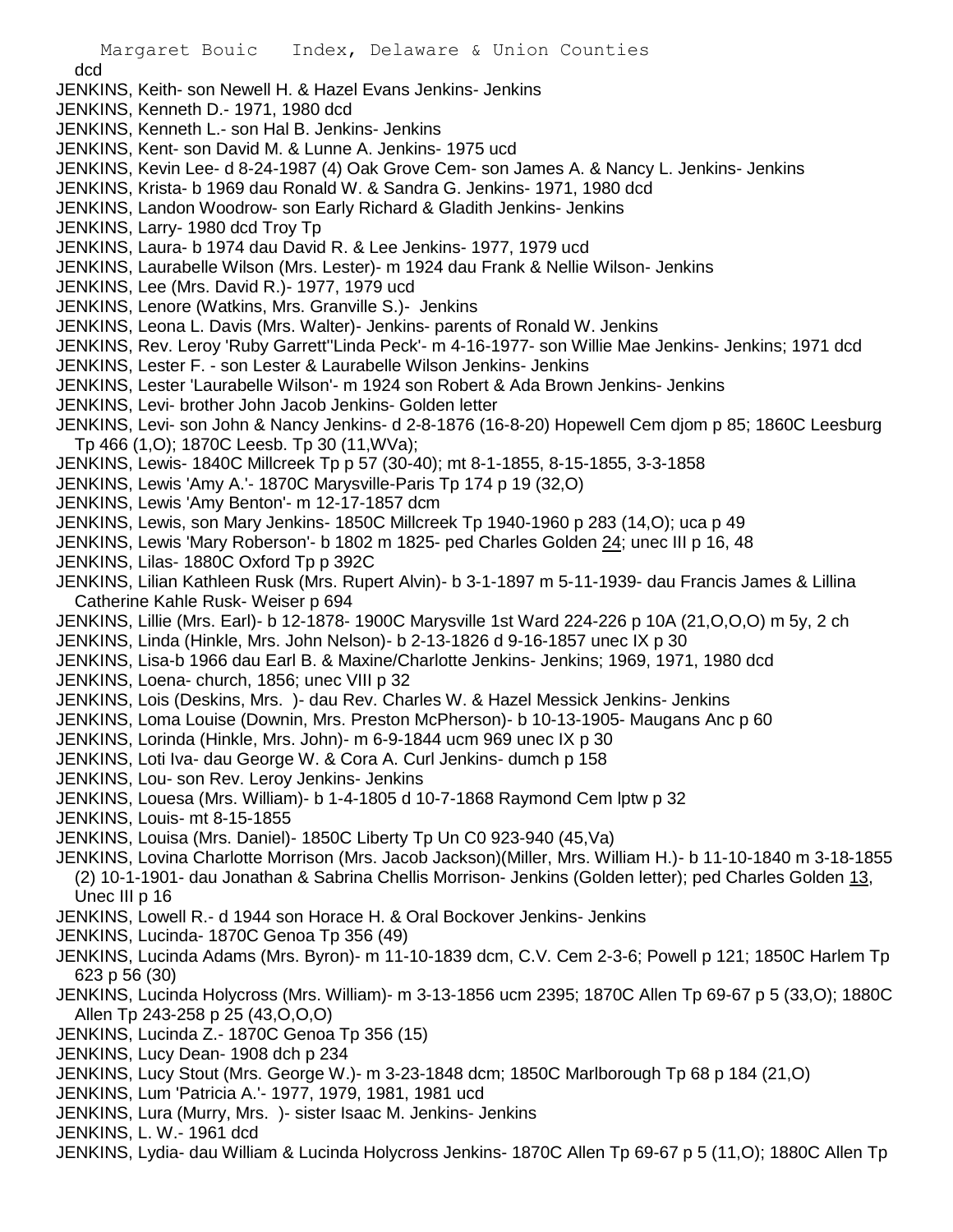Margaret Bouic Index, Delaware & Union Counties 243-258 p 25 (21,O,O,O) JENKINS, Lynn A. (Mrs. David M.)- 1975, 1977 ucd JENKINS, M. (Mrs. J. A.)- lptw p 32 JENKINS, Magdalene (Davids, Mrs. William)- b 3-9-1799 d age 72- dau Evan Jenkins- dcw Bk 1 p 59; 1880 dch p 811; Pabst Pion I p 101 JENKINS, Magret (Mrs. John)- b 9-1874 d 1962 Claibourne Cem p 78- 1900C Jackson Tp 152-154 p 71B (25,O,O,O); m 2y 1 ch

- JENKINS, Margaret- rcc p 4
- JENKINS, Margaret- 1850C Delaware Town 1043 p 82 (25,O)
- JENKINS, Margaret A.- 1870C Genoa Tp 356 (10)
- JENKINS, Margaret Ann- dau Edward & Margaret Jenkins- 1850C Radnor Tp 74 p 177 (4,O)
- JENKINS, Margaret (Mrs. Edward)- 1850C Radnor Tp 74 p 177 (41,Wales)
- JENKINS, Margaret E.- dau William D. & Nancy Jenkins- 1860C Dover Tp 326 (6,O)
- JENKINS, Margaret Hughes (Mrs. Israel W.)- m 6-9-1853 dcm
- JENKINS, Margaret (Hursey, Mrs. John)- m 8-28-1853 dcm
- JENKINS, Margaret Thomas (Davis, Mrs. John)(Mrs. )- 1880 dch p 751
- JENKINS, Margaret Van Way (Mrs. John A.)- m 9-2-1852 ucm 1847; unec VII p 57
- JENKINS, Marie (Burton)- b 9-14-1904 Oxford Tp dau Adda Jenkins- dcb
- JENKINS, Marilyn (Hoffman, Mrs. George Gabriel)- m 7-3-1946- Dodds 5,6; Gabriel 4,5; dau William Garfield & Marjorie Jenkins- Jenkins
- JENKINS, Marjorie E. (Mrs. V. Wesley)- 1961 dcd
- JENKINS, Marjorie (Mrs. William Garfield)- Jenkins
- JENKINS, Martha Camron (Mrs. Joseph)- b 10-1835 m 6-11-1878 ucm 6276; 1880C Leesburg Tp 18 p 175B (46,O,Ky,Pa); 1900C Magnetic Springs 313-316 p 13B (64,O,Ky,Pa)
- JENKINS, Martha Carol (Murphy, Mrs. Daniel John)- m 3-12-1969 dau Dr. Edward Charles & Dorothy Longbrake Jenkins- Longbrake p 56, 58, 59; Jenkins; Farnum, Dodge; Richey
- JENKINS, Martha Ellen- d age 2 dau Graven W. & Hamutal Jackson Jenkins- dumch p 157
- JENKINS, Martha J. (Mrs. Steven J.)- 1971 ucd
- JENKINS, Martin 'Mary/Polly Brown'- b 1796 m 11-26-1835 dcm d 5-23-1862 (66) Ashley Cem- Powell p 186, 346; 1880 dch p 793; 1880 morch p 654; 1828, delge VIII p 11; hadc p 42 CCC; 1850C Oxford Tp 2790 p 156 (40,Va)
- JENKINS, Mary- mt 8-15-1855
- JENKINS, Mary- 1880C Taylor Tp 151-152 p 14 (13,?,O,O)
- JENKINS, Mary Alberta Rimer (Mrs. William Lawrence)- Cowgill p 38
- JENKINS, Mary Adelaide Clayton (Mrs. William Coburn)- dau William Clayton & Sarah Walters Jenkins- dcc Colleen Jenkins Huckabee 9
- JENKINS, Mary Ann- dau John & Ann Thomas Jenkins- 1915 uch p 607
- JENKINS, Mary Ann Sabirna- b 5-10-1861 d 9-19-1878 dau Andrew Jackson & Lovina Charlotte Morrison Jenkins- Jenkins (Golden)
- JENKINS, Mary Ann- dau John & Ann Thomas Jenkins- 1915 uch p 607
- JENKINS, Mary Ann (Shaw, Mrs. Aaron)- m 8-6-1835 dcm; Pabst Pion II p 226
- JENKINS, Mary Beem (Mrs. Morgan J.)- m 12-24-1879 ucm 6629 dau Orrin & Ellen B. Woodward Beem- 1883 uch V p 611
- JENKINS, Mary/Polly Brown (Mrs. Martin)- m 11-26-1835 dcm d 2-28-1881 (80) Gavitt Cem 29; 1850C Oxford Tp 2790 p 156 (38,Va); 1870C Oxford Tp 445 (70\*)
- JENKINS, Mary C.- d 4-16-1836 (1y) dau Arralectus & Susannah Jenkins- Shawtown Cem Powell p 360
- JENKINS, Mary C. (Jones, Mrs. John H.)- m 1892 m slip; unec IV p 28
- JENKINS, Mary (Dennis, Mrs. Michael)- m 6-19-1845 dcm
- JENKINS, Mary E.- dau Byron & Lucinda Adams Jenkins- 1850C Harlem Tp 623 p 56 (1,O)
- JENKINS, Mary Eileen (Hentemann, Mrs.Alvin A.)- m 5-14-1969 dau Dr. Edward Charles & Dorothy Longbrake Jenkins- Longbrake p 56, 59; Jenkins; Farnum; Dodge; Richey
- JENKINS, Mary E. Simpson (Mrs. James)- m 8-25-1871 ucm 4959; 1880C Claibourne Tp 168-178 p 198D (27,O,Eng,O)
- JENKINS, Mary Gilfillan Weiser (Mrs. Thomas)- b 6-20-1889 m 4-5-1921 dau Jonathan Lewis & Elizabeth Eve Holman Jenkins- Jenkins 813
- JENKINS, Mary (Hildreth, Mrs. P. B.)- m 7-19-1863 ucm 3456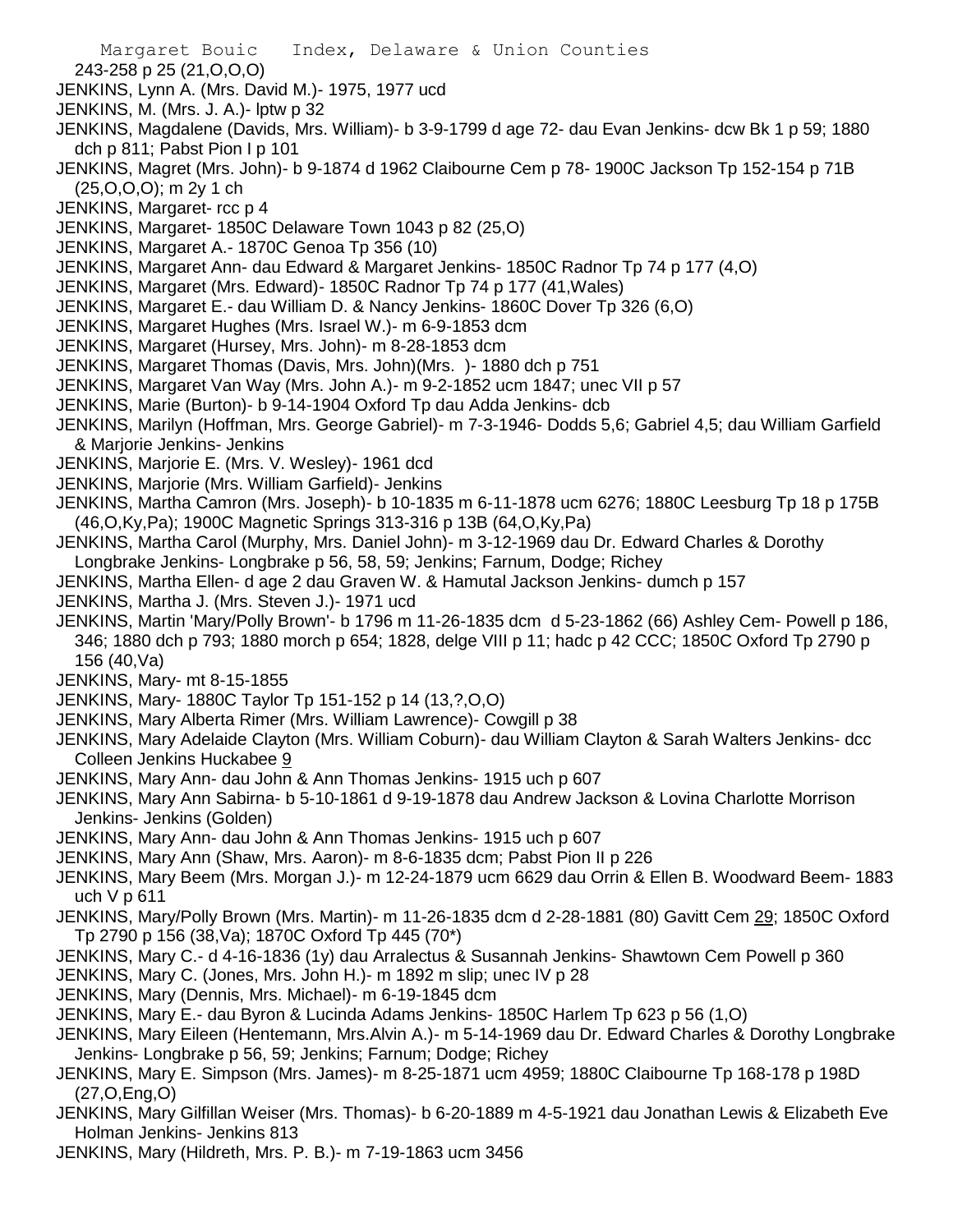- Margaret Bouic Index, Delaware & Union Counties
- JENKINS, Mary (Mrs. James)(Taylor, Mrs. )- b 1853 d 1916 Claibourne Cem p 19
- JENKINS, Mary Jane- dau Edward & Margaret Jenkins- 1850C Radnor Tp 74 p 177 (1,O)
- JENKINS, Mary Jane (Merryman, Mrs. George)- b 12-7-1914 m 1-1-1946 dau Frank & Ray Woodruff Jenkins-Weiser p 283
- JENKINS, Nary-dau John & Elisabeth Jenkins- 1850C Union Tp 1229-1247 p 182 (11,O); 1860C Union Tp 541-544 p 76 (23,O), also 572-576 (22,O)
- JENKINS, Mary- dau John & Nancy Jenkins- 1860C Leesburg Tp 466 (19,O)
- JENKINS, Mary (Mrs. John)- Powell p 339
- JENKINS, Mary (Johnson, Mrs. )- dau Evan Jenkins- dcw Bk 1 p 59
- JENKINS, Mary Jones (Mrs. John)- m 5-26-1831 dcga p 53, Ohio State Gaz.
- JENKINS, Mary- dau Lewis & Mary Roberson Jenkins- 1840C Millcreek Tp 1308 (-5); 1850C Mill. Tp 1940- 1961 p 283 (12,O)
- JENKINS, Mary (Jones, Mrs. Thomas)- 1880 dch p 759
- JENKINS, Mary Marguerite (Perkins, Mrs. Emory Muir)- b 1-23-1912 m 4-20-1935 dau Dillo Eugene & Maude Anna Miller Jenkins- Cowgill p 38
- JENKINS, Mary O.- 1870C Genoa Tp 356 (21)
- JENKINS, Mary Roberson (Mrs. Lewis)- b 1807 ped Charles Golden 25, unec III p 16; 1840C Millcreek Tp 1308 (30-40); 1850C Mil Tp 1940-1961 p 283 (43,NJ); 1860C Mil Tp 55 (51,O); 1880C Mil Tp 48-53 p 6 (72,Del,Del,Del)
- JENKINS, Mary (Webb, Mrs. William)- m 9-13-1856 ucm 2459
- JENKINS, Mary (Welch, Mrs. Franklin)- m 8-5-1862 ucm 3337
- JENKINS, Mary (Mrs. William)- b 12-1863- 1900C Liberty Tp Un Co 263-269 p 12A (36,O,Pa,O) m 14y 1 ch
- JENKINS, Matilda J.- dau David A. & Sarah Jenkins- 1850C Genoa Tp 357 p 37 (5,O)
- JENKINS, Maud Belle- b 11-2-1876 d 9-23-1941 dau Jacob Jackson & Lovina Charlotte Morrison Jenkins-Jenkins (Golden)
- JENKINS, Maud- b 6-1879 dau William & Lucinda Holycross Jenkins- 1880C Allen tp 243-258 p 25 (11/12,O,O,O)
- JENKINS, Maude Anna Miller(Mrs. Dillo Eugene)- b 6-26-1887 m 6-24-1908 d 5-23-1917 Claibourne Cem p 65 dau Thomas Burt & Hannah Mary Smart Miller- Cowgill p 37, 38
- JENKINS, Maxine (Mrs. Earl B.)- Jenkins; 1969, 1980 dcd
- JENKINS, Velma Maxine Taylor (Mrs. Omar Woodrow)- b 1-30-1923 m 6-25-1940 Price Cem djlm p 68; dau Arthur Andrew & Bertha Bell Parish Taylor- Taylor 1524145128; Mitchell 11218128- Genther p a4, a7
- JENKINS, May I. (Ardrey, Mrs. Rolland C.)- m 7-3-1934- Jenkins
- JENKINS, Melissa Marie (Mrs. Terry L.)- Jenkins
- JENKINS, Michele Elzine (Quintero, Mrs. Sal)(Davis, Mrs. James)- b 10-20-1950 dau Phil & Doris Louise Freshwater Jenkins- Freshwater p 139
- JENKINS, Michelle (Mrs. James Benjamin)- Jenkins
- JENKINS, Dr. Morgan J. 'Mary Beem'- m 12-24-1879 ucm 6629; 1883 uch III p 397, V p 611
- JENKINS, Murlin- son Lewis & Amy A. Jenkins- 1870C Marysville-Paris Tp 174 p 20 (9,O)
- JENKINS, Nancy- d 11-27-1861 (17-3-17) Hopewell Cem djlm p 85; 1860C Leesburg Tp 466 (15,O)
- JENKINS, Nancy- dau David A. & Sarah Jenkins- 1850C Genoa Tp 357 p 37 (4,O)
- JENKINS, Nancy (Good, Mrs. John)- dcc Jarrod Weiser 45
- JENKINS, Nancy (Mrs. John)- 1880C Leesburg Tp 19 p 175B (57,Va,Eng,Va)- 1883 uch V p 436; 1860C Leesburg Tp 466 (39,O); 1870C Leesb. Tp 30 (47,WWa); 1900C Leesb. Tp 126-127 p 6A (77,Va,Irel,Va); wid, 11 ch, 4 living
- JENKINS, Nancy L. (Mrs. James A.)(Vandall, Mrs. )- Jenkins
- JENKINS, Nancy (Mrs. William D.)- 1850C Dover Tp 800-816 p 12 (24,O); 1860C Dover Tp 326 (34,O)
- JENKINS, Nellie (Golden, Mrs. Charles H.)- b 1892 d 1960 dau Andrew J. & Clementina Bancroft Jenkins-Graham 15423; ped Charles Golden # 15 3, unec III p 16; 1900C Marysville 216-218 p 9B (7,O,O,O)
- JENKINS, Nellie- dau William & Lucinda Holycross Jenkins- 1880C Allen Tp 243-258 p 25 (3,O,O,O)
- JENKINS, Nettie Douglas (Mrs. William Clayton)- b 9-15-1888 m 6-22-1910 d 8-21-1981 dau William M. & Cynthiann Merrill Douglas- dcc Colleen Jenkins Huckabee 5
- JENKINS, Nettie (Walton, Mrs. )- sister Isaac M. Jenkins- Jenkins
- JENKINS, Newell H. 'Hazel Evans'- d 7-27-1977 (83) Bloomfield Cem- brother Horace Jenkins- Jenkins
- JENKINS, Nicole- sister James Benjamin Jenkins- Jenkins
- JENKINS, Nona (Edkels, Mrs. )- sister Hal B. Jenkins- Jenkins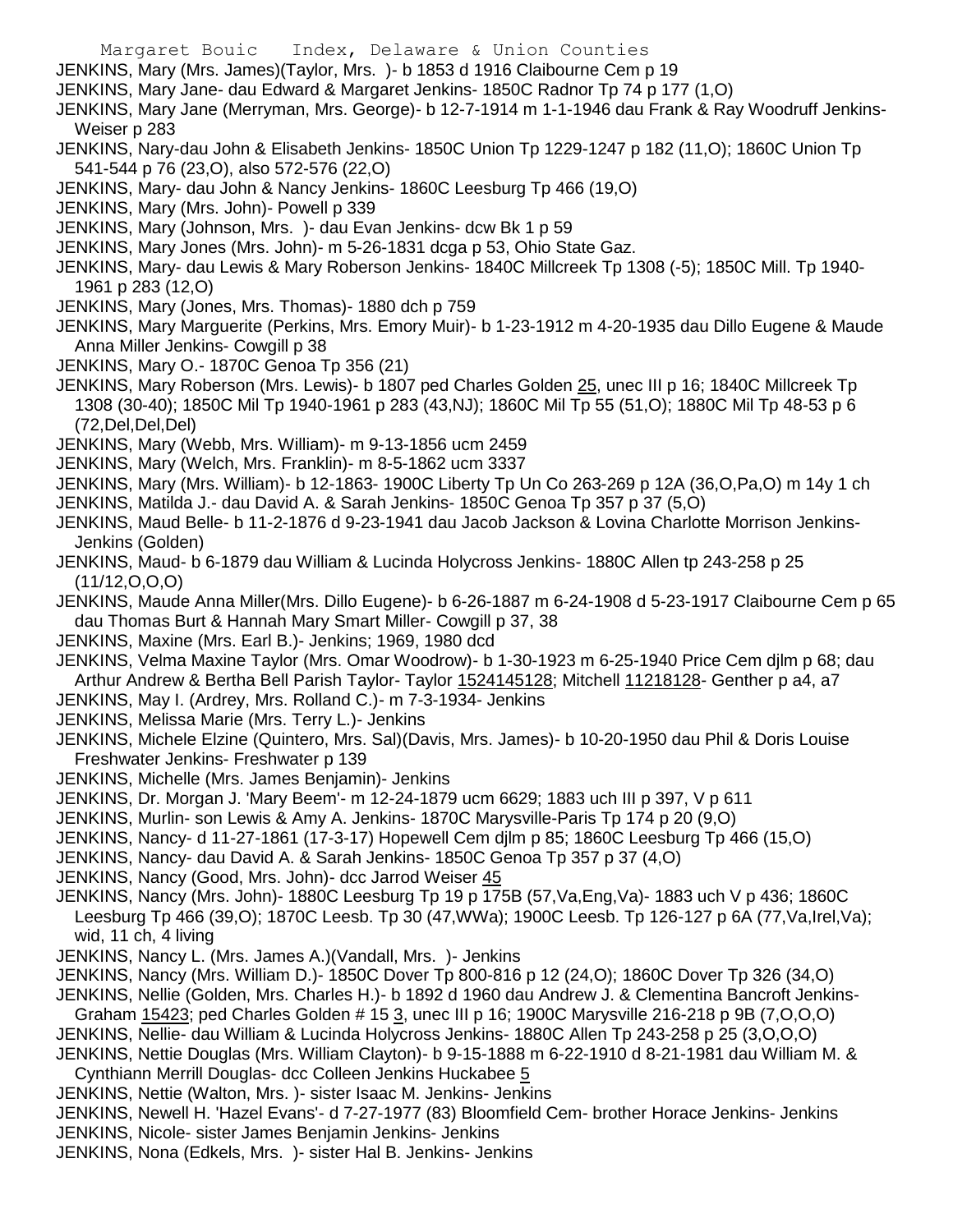- Margaret Bouic Index, Delaware & Union Counties JENKINS, Nonda- ch Moses & Ella Jenkins- d 10-16-1881 (5y1m) Marlborough Cem p 158 JENKINS, Nora L.- b 8-9-1896 Berkshire Tp dau Zyba & Gustina Lightner Jenkins- dcb JENKINS, Nora W. Freshwater (Mrs. )- dau John Reuben & Nancy Jane Young Freshwater- Freshwater p 119 JENKINS, Nova (Marsh, Mrs. )- dau Hal B. Jenkins- Jenkins JENKINS, Olira- b 10-29-1872 Oxford Tp dau Silas & Emeline Smith Jenkins- dcb JENKINS, Olive- d 6-20-1885 (12-7-21) dcdeaths JENKINS, Olive H.- d 10-15-1881 (3-8-19) Marlborough Cem p 158 dau Hosea & Ella Jenkins JENKINS, Olive (Maugans, Mrs. John)- b 1815 d 4-4-1857 bur Miami Co, O.- dau David Jenkins- Maugans Anc p 75 JENKINS, Olive- b 10-29-1872 d 6-19-1885 Gavitt Cem 62, Powell p 191- dau Silas & Emeline Smith Jenkins-1880 dch p 793 JENKINS, Omar Woodrow 'Belma Maxine Taylor'- b 1918 m 6-25-1940 d 1974 Price Cem djlm p 68- Taylor (11128); Jenkins; son Reese & Sarah Pickrell Jenkins JENKINS, Opal (Dillon, Mrs. Ralph)- 1985 uch p 94 JENKINS, Oral Bockover (Mrs. Horace H.)- Jenkins; delge I p 7 JENKINS, Otho- 1980 dcd JENKINS, Pamela- b 7-5-1944 dau William Kennedy & Kathleen Fry Jenkins- Weiser p 283 JENKINS, Patricia A. (Mrs. Lum)- 1977, 1979, 1981, 1983 ucd JENKINS, Patricia- dau Clyde & Jeanette Jenkins- Jenkins JENKINS, Patricia "Patsy" (Roberts, Mrs. William Howell)- m 11-22-1962 dau Dr. Edward Charles & Dorothy Longbrake Jenkins- Longbrake p 56, 59; Jenkins; Shields; Richey JENKINS, Pauline F. (Mrs. James A.)- b 1939 Maple Dell Cem, djlm p 97- Jenkins; 1967 ucd JENKINS, Peg (Mrs. Ernest,Jr.)- 1959 ucd JENKINS, Peggy (Mrs. Herbert J.)- 1964, 1969, 1971 dcd JENKINS, Peter H.- b 1891 d 1899 York Cem A80 p 57 JENKINS, Phebe- uca p 65, Marysville JENKINS, Phebe A.(Reed, Mrs. Joseph)-m 5-22-1870 ucm 4734 dau Mary Jenkins- mt 8-15-1855; 1850C Millcreek Tp 1940-1961 p 283 (4,O); 1860C Millcreek Tp 55 (12,O); 1880C Mil. Tp 49-53 p 6 (31,O,Va,Del) JENKINS, Phil 'Doris Louise Freshwater'- Freshwater p 135, 139 JENKINS, Phil H.- 1980 dcd, retired, Genoa Tp JENKINS, Philip howard- b 11-25-1945 son Howard W. Eura & Ruth Snyder Moyer Jenkins- Weiser p 575 JENKINS, Phyllis (Lewis, Mrs. )- dau Early Richard & Gladith Jenkins- Jenkins JENKINS, Plattus- b 12-1895 dau Earl & Lillie Jenkins- 1900C Marysville 1st ward 224-226 p 10A (4,O,O,O) JENKINS, Prabell- b Stuben Co. d 12-28-1881 (33-9-17) Genoa Tp dcdeaths JENKINS, Ralph A.- son Byron & Lucinda Jenkins- 1850C Harlem Tp 623 p 56 (8,O) JENKINS, Ramea (Mrs. Edd D.)- d 5-20-1923 SR York Cem p 79 JENKINS, Randy- b 1955/6- son Ernest,Jr. & Peg/Betty Jenkins- 1959, 1962, 1967, 1971, 1973 ucd JENKINS, Ray D.- b 1880 d 1934- Marlborough Cem p 158 JENKINS, Ray Woodruff (Mrs. Frank)- b 2-13-1889 m 3-12-1912 dau John William & Mary Elizabeth Weiser Woodruff- Weiser p 283 JENKINS, Reas C.- b 1875 d 1964 Price Cem djlm p 65 JENKINS, Rebecca Jane Nelson (Mrs. Edward)- m 8-11-1864 dcm JENKINS, Rebecca- dau Rev. V. Wesley & Marjorie E. Jenkins- 1961 dcd (11) JENKINS, Reese 'Sarah Pickrell'- Jenkins JENKINS, Rev.- rtc p 5 JENKINS, Rex- b10-1-1884 d 3-3-1888 Shawtown cem p 359 JENKINS, Richard- 1985 uch p 180 JENKINS, Richard 'Hannah Jones'- 1880 dch p 775 JENKINS, Richard Pearl 'Kathleen Belmap'- b 4-11-1940 m 11-22-1975 son Burton & Iona Jenkins- McKitrick p 168
	- JENKINS, Richard Shane- b 5-7-1977 son Richard Pearl & Kathleen Belnap Jenkins- McKitrick p 168
	- JENKINS, Richard- father of Terry L. Jenkins- Jenkins
	- JENKINS, Robert- 1880C Darby Tp 61 p 239B (21,Va,Va,Va)
	- JENKINS, Robert 'Ada Brown'- Jenkins
	- JENKINS, Robert- son Edward & Margaret Jenkins- 1850C Radnor Tp 74 p 177 (14,O)
	- JENKINS, Robert Lee 'Shirley Lee Elliott'- b 1930 d 7-15-1976- Freshwater p 154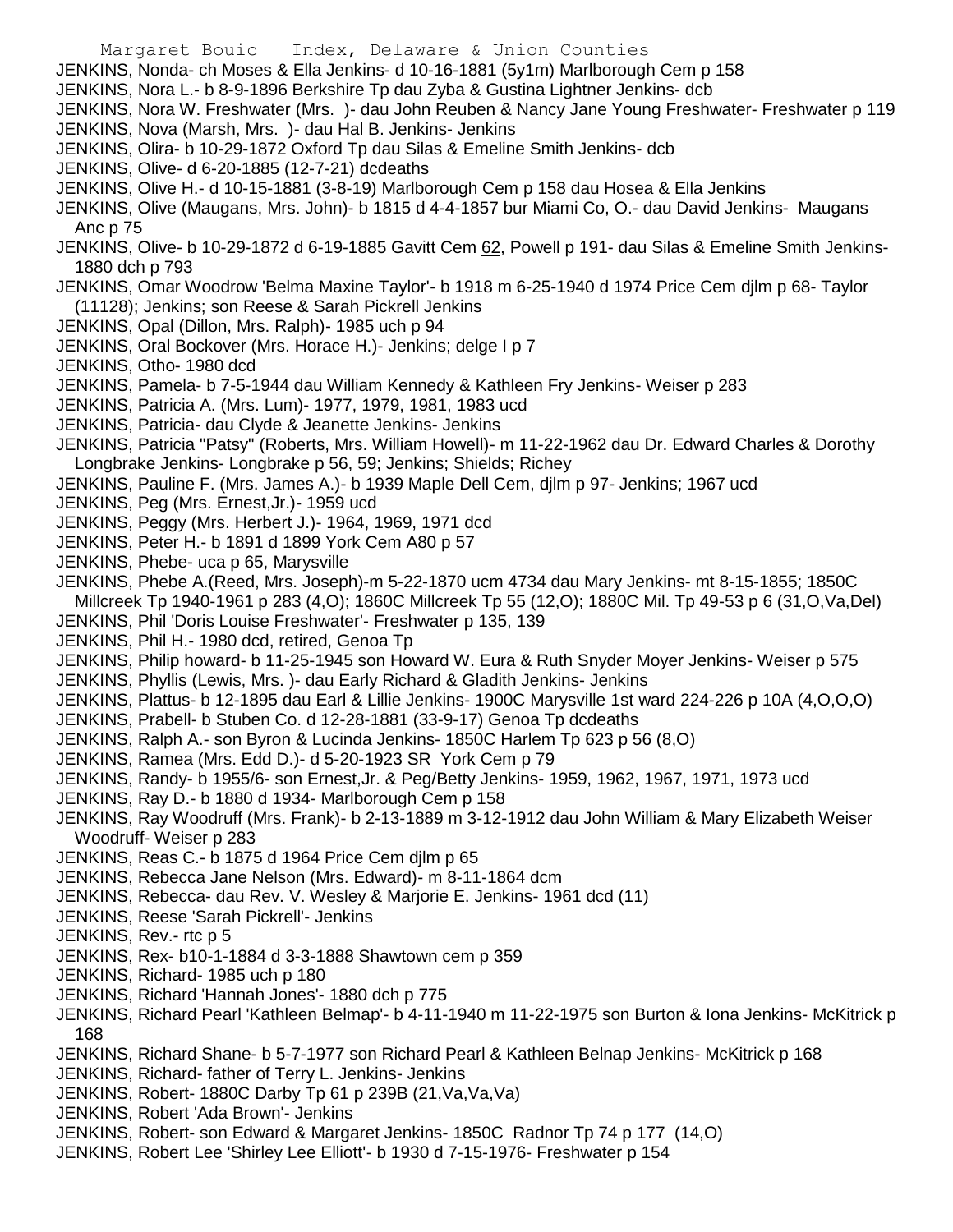- Margaret Bouic Index, Delaware & Union Counties JENKINS, Robert Lee- b 12-11-1962 son Robert Lee & Shirley Lee Elliott Jenkins- Freshwater p 154 JENKINS, Robert- son Lester & Laurabelle Wilson Jenkins- Jenkins JENKINS, Robert S. 'Frances H.'- 1980 dcd JENKINS, Robert T.'Wilma V.'- 1977, 1979 ucd JENKINS, Robert W. 'Ada May Brown'- b 4-1861 WVa m 1888 d 4-19-1916 Oakdale Cem II p 11 (H-R7-5); unec IV p 10; 1900C Darby Tp 120-126 p 6A (39,Va,Va,Va) m 11y JENKINS, Robin (Fisher, Mrs. Dwight)- b 1964 dau James A. & Pauline Jenkins- Jenkins; 1967 ucd JENKINS, Ron 'Sandra'- Jenkins JENKINS, Ronald E.- b d 1936- Marlborough Cem p 158 JENKINS, Ronald R/W. 'Irene G. Cassell'- b 11-25-1939 d 3-9-1992 952) bur duncan Falls- son Walter & Leona L. Davis Jenkins- Genther p 57 JENKINS, Ronald W. 'Sandra'- 1971, 1980 dcd JENKINS, Rose- b 12-11-1881 d 10-7-1884 Plain City Cem- unec VII p 65 JENKINS, Ruby (Mrs. Rev. Leroy)- Jenkins; 1971 dcd JENKINS, Rupert Alvin 'Lillian Kathleen Rusk' b 8-15-1897 m 5-11-1939- Weiser p 694 JENKINS, Ruth (Ball, Mrs. Jerry)- dau Earl B. & Maxine Jenkins- Jenkins; 1969, 1971 dcd JENKINS, Ruth Elizabeth- b 4-15-1925 dau Thomas & Mary Gilfillan Weiser Jenkins- Weiser p 814 JENKINS, Ruth Snyder Moyer (Mrs. Howard W. Eura)- b 6-20-1916 dau Harry & Lula Snyder- Weiser p 574 JENKINS, Ruthanna C. (Mrs. James H.)- 1877 d 1955 Oakdale Cem II p 96 (H-R27-7) JENKINS, Sam- son T. DeWitt Jenkins- Jenkins JENKINS, Samantha Orcutt (Mrs. )- dau Sylvester Orcutt- dcw Bk 4 p 282 (30) JENKINS, Samantha R. Landon (Mrs. Anthony)- b 4-3-1814 m 11-13-1840 dcm d 4-2-1904 Shawtown Cem Powell p 359 JENKINS, Samuel- 1915 uch p 497; 1883 uch V p 587; 1840C Claibourne Tp 63 (20-30) JENKINS, Sandra (Mrs. Ronald W.)- Jenkins; 1971, 1980 dcd JENKINS, Sarah- d 1900 age 72 Potter's Field- lptw p 58 JENKINS, Sarah- 1840C Brown Tp (50-60); 1850C Brown Tp 2924 p 161 (71,NY) JENKINS, Sarah- 1883 uch V p 68 JENKINS, Sarah- 1850C Allen Tp 1541-1561 p 228 (14,O) JENKINS, Sarah- 8-31-1900 (78) Allen Tp d 11-7-1900 uninf p 10, 11 JENKINS, Sarah (Mrs. Anthony)- d 12-10-1839 (24) Shawtown Cem Powell p 359 JENKINS, Sarah (Mrs. David A.)- 1850C Genoa Tp 357 p 37 (28,O) JENKINS, Sarah E.- b 1871 d 1947 Price Cem djlm p 65 JENKINS, Sarah Ellen (Shockey, Mrs. John)- b 1842 d 1916 ped Jerald Ramsey #81 19, unec VI p 54 JENKINS, Sarah Epps (Mrs. William)- m 12-22-1870 ucm 4843 JENKINS, Sarah Hamler (Mrs. John)- m 10-21-1865 dcm JENKINS, Sarah I.- dau William D. & Nancy J. Jenkins- 1860C Dover Tp 326 (8,O JENKINS, Sarah (Mrs. John,Jr.)- 1870C Leesburg Tp 30 (25,O) JENKINS, Sarah Pickrell (Mrs. Reese)- Pickrell JENKINS, Sarah Williams (Mrs. Allen)- m 3-16-1837 dcm JENKINS, Scott- d 1983 son Rev. Leroy & Ruby Garrett Jenkins- Jenkins JENKINS, Shane Lee- b 12-4-1990 son Terry L. & Melissa Marie Jenkins- Jenkins JENKINS, Sharon- b 1968 dau Joseph C. & Sharon R. Jenkins- 1971, 1973 ucd
- JENKINS, Sharon Renee-b 8-14-1962 d 8-23-1990 (28) bur Fairview Mem. Pk.- dau Rev. Leroy & Ruby Garrett Jenkins- Jenkins
- JENKINS, Sharon R. (Mrs. Joseph C.)- 1971, 1973 ucd
- JENKINS, Sheila- dau Ha. A. & Eilene Palmer Jenkins- Jenkins
- JENKINS, ---(Welch, Mrs. Tom)- dau H. A. & Eilene Palmer Jenkins- Jenkins
- JENKINS, ---(Crampton, Mrs. Eugene)- dau H. A. & Eilene Palmer Jenkins- Jenkins
- JENKINS, ---(Maugans, Mrs. David)- dau H. A. & Eilene Palmer Jenkins- Jenkins
- JENKINS, Shirley Lee Elliott (Mrs. Robert Lee)- b 1-19-1936 dau Chalmers & Mildred Hanlin Elliott- Freshwater p 154
- JENKINS, Shirley J. (Van Brimmer, Mrs. Walter J.)- b 1959 dau James A. & Pauline Jenkins- Jenkins; 1967 ucd
- JENKINS, Silas- 1840C Oxford Tp delge VIII p 7
- JENKINS, Silas 'Emeline Smith' b 5-5-1839 m 12-15-1861 dcm d 6-22-1913 Gavitt Cem 60, Powell p 191 -son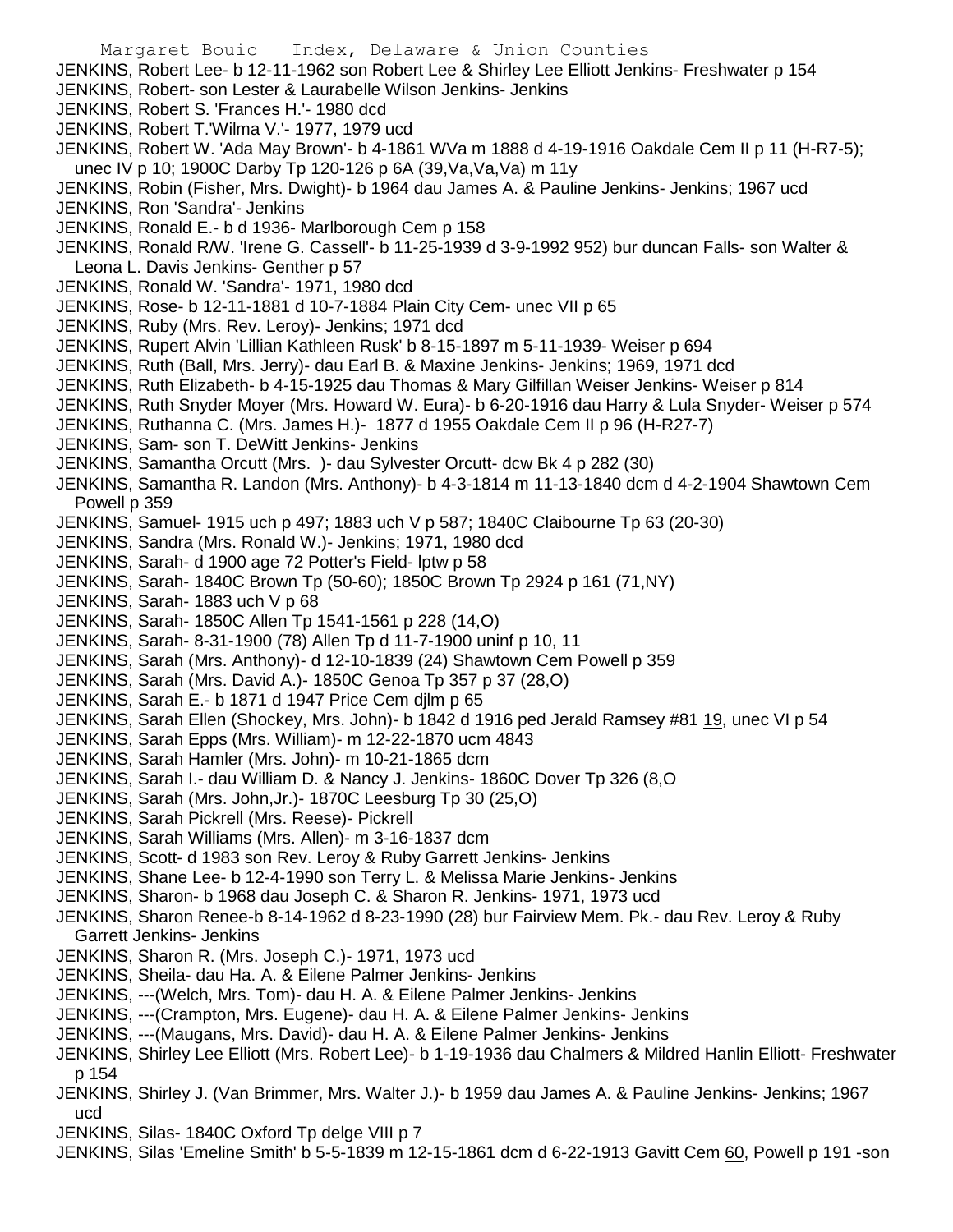Margaret Bouic Index, Delaware & Union Counties Martin & Mary Brown Jenkins- 1880 dch p 793; 1850C Oxford Tp 2790 p 156 (11,Va); 1870C Oxford Tp 445 (\*30) JENKINS, Stacy Ann (Shirley, Mrs. Paul H.)- b 1967 m 5-6-1989 dau Ronald W. & Sandra G. Jenkins-Jenkins' 1971, 1980 dcd JENKINS, Stacy- b 1975 ch Shirley J. Jenkins- 1991 ucd JENKINS, Steffany- b 1978 ch Shirley J. Jenkins- 1991 ucd JENKINS, Steven J. 'Martha J.'- 1971 ucd JENKINS, Susan- dau Clyde & Jeanette Jenkins- Jenkins JENKINS, Susannah (Mrs. Arralectus)- Powell p 360 JENKINS, Tabitha Jane- dau William & Lucinda Holycross Jenkins- 1870C Allen Tp 60-67 p 5 (7,O); 1880C Allen Tp 243-258 p 25 (17,O,O,O) JENKINS, Tate- b 1967 ch David M. & Lynne A. Jenkins- 1975 ucd JENKINS, T. DeWitt- Jenkins JENKINS, Teresa- b 1956 dau Herbert J. & Peggy Jenkins- 1964, 1969, 1971 dcd JENKINS, Teri/Terri- b 977 ch David R. & Lee Jenkins- 1977, 1979, 1991 ucd JENKINS, Terry (Herriott, Mrs. Tim)- b 5-9-1967 m 11-2-1991 dau Carolyn Reisinger Jenkins- St. Paul p 102 JENKINS, Terry L. 'Melissa Marie'- son Richard Jenkins- Jenkins JENKINS, Terry Lynn- b 7-31-1960 son Robert Lee & Shirley Lee Elliott Jenkins- Freshwater p 154 JENKINS, Theresa Lee (Kernon, Mrs. Charles Ricky)- dau Rev. Leroy & Ruby Garrett Jenkins- Jenkins JENKINS, Thomas- 1880C Radnor Tp p 473C JENKINS, Thomas- 1908 dch p 397 JENKINS, Rev. Thomas- 1880 dch p 508, 520; 1908 dch p 280, 285; rcc p 4,5 JENKINS, Thomas- 1835 men p 33 #77 p 58 Harmony Tp JENKINS, Thomas A.- hadc p 29 (1849 Harmony Tp) JENKINS, Thomas- b 1971 son Carl E. & Cindy Jenkins- 1973 ucd JENKINS, Thomas D. 'Doris' d 9-14-1969 (47) Oakhill Cem- son T. DeWitt Jenkins- Jenkins JENKINS, Thomas Edward- b 9-5-1955 son Jerry Dean & Jean Collette Bartholomew Jenkins- Weiser p 443 JENKINS, Thomas- son Edward & Margaret Jenkins- 1850C Radnor Tp 74 p 177 (9,O) JENKINS, Thomas 'Jessie L.- b 4-1855- 1900C Magnetic Springs 329-332 p 14A (45,Va,Md,Va)- m within yr. JENKINS, Thomas- son John & Anna Thomas Jenkins- 1915 uch p 607 JENKINS, Thomas- son John & Nancy Jenkins- 1860C Leesburg Tp 466 (9,O); 1870C Leesb. Tp 30 (19WVa); 1880C Leesb Tp 19 p 175B (29,Va,Va,Va) JENKINS, Thomas L. 'Jane Edwards'- m 10-26-1860 dcm from Wales, Naturalization 10-10-1863, delge IX p 56 JENKINS, Timothy- father of Douglas Jenkins- Jenkins JENKINS, Vada (Wise, Mrs. )- dau Hal B. Jenkins- Jenkins JENKINS, V. Wesley 'Marjorie'- 1961 dcd JENKINS, Victoria Lunne (Yela, Mrs. Frank)(Erickson, Mrs. Ronald)- b 3-28-1946 dau Phil & Doris Louise Freshwater- Freshwater p 139 JENKINS, Viola M. (Mrs. Charles J.)- 1964, 1969 dcd JENKINS, Virginia (Lilly, Mrs. )- dau Early Richard & Gladith Jenkins- Jenkins JENKINS, Virginia (Tingler, Mrs. Ranz Edwin)- b 2-7-1919 m 10-10-1946- Weiser p 295 JENKINS, Walter 'Leona L. Davis'- parents of Ronald W. Jenkins- Jenkins JENKINS, Rev. Warren- 1880 dch p 592, 610; hmp p 47, 58, 119, 134, 187; 1883 ucy III p 302; 1908 dch p 276, 292; Pabst 5 p 7, 8, 10, 25 JENKINS, W. H.- b 12-5-1882 Berkshire Tp ch Jerry & Jennie Doltan Jenkins- dcb JENKINS, William- from Wales Naturalized 10-14-1842, delge IX p 56 JENKINS, William- b Wales d 5-9-1871 (96) Radnor dcdeaths JENKINS, William- rcc p 4; 1840C Radnor Tp 105 (50-600; 1870C Radnor Tp 466 (\*99) JENKINS, William- 1880C Delaware Tp p 324A JENKINS, William- 1870C Taylor Tp 186-177 p 23 (61,O); uca p 79 JENKINS, William 'Clarissa T. Cole'- m 6-6-1852 dcm; Powell p 136 JENKINS, William Clayton 'Leona Gibbons'- b 5-8-1911 m 8-4-1933 son Nettie Doulgas- dcc Colleen Jenkins Huckabee 2 JENKINS, William Clayton 'Nettie Douglas'- b 9-2-1886 m 6-22-1910 d 9-7-1982 son William Coburn & Mary Adelainde Clayton Jenkins- dcc Colleen Jenkins Huckabee 4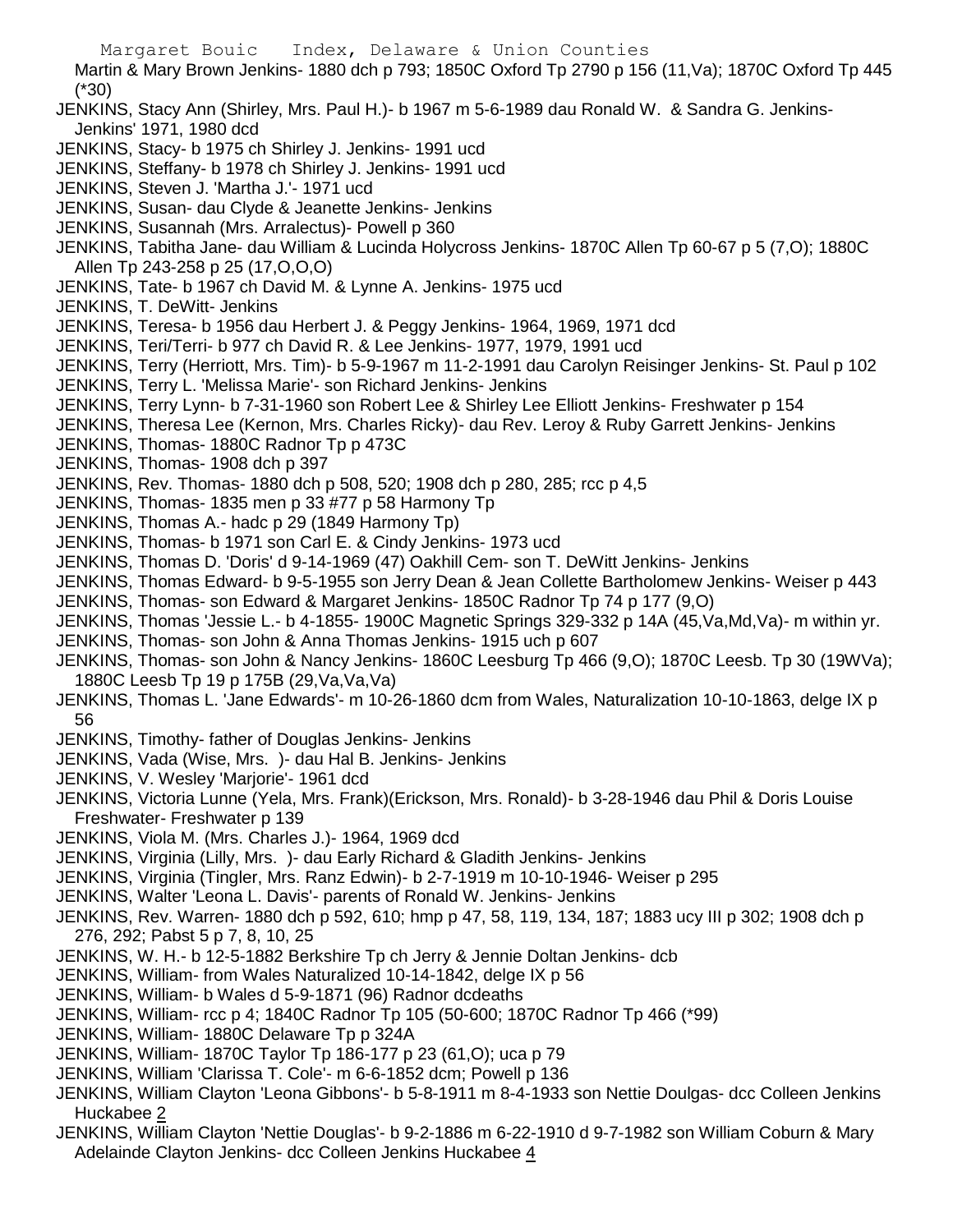Margaret Bouic Index, Delaware & Union Counties JENKINS, William Coburn 'Mary Adelainde Clayton'- dcc Colleen Jenkins Huckabee 8 JENKINS, William D.- son William D. & Nancy Jenkins- 1860C Dover Tp 326 (4,O) JENKINS, William Douglas- b 4-15-1935 d 12-24-1956 son Howard W. Eura & Ruth Snyder Moyer Jenkins-Weiser p 575 JENKINS, William D. 'Nancy'- 1850C Dover Tp 800-816 p 121 929,O); 1860C Dover Tp 326 (40,O); unec IV p 32, 33 JENKINS, William 'Edna Cook'- Jenkins JENKINS, William- son Edward & Margaret Jenkins- 1850C Radnor Tp 74 (14,O) JENKINS, William Garfield 'Marjorie'- d 10-21-1987 (92)- Jenkins JENKINS, William H.- d 5-5-1860 (19-8-15) C. V. Cem 2-3-6, Powell p 121- son Byron & Lucinda Adams Jenkins- 1850C Harlem Tp 623 p 86 (10,O) JENKINS, William H. 'Donna L.'- 1991 ucd JENKINS, William H.- son John,Jr. & Sarah Jenkins- 1860C Leesburg Tp 31 p 4 (2,O) JENKINS, William H.- b 1891 Madison Co d 7-16-1916 (42y6m) Oakdale Cem II p 11 (B-R7-5) buried with Robert W. & Ada Jenkins JENKINS, William- son John & Ann Thomas Jenkins- 1915 uch p 607 JENKINS, William 'Judith'- d 5-10-1871 (96) Radnor Cem Powell p 232 JENKINS, William Kennedy 'Kathleen Frey''Florence Millsaps'- b 10-30-1918 m(1) 10-10-1942 (2) 10-29-1952 son Frank & Ray Woodruff Jenkins- Weiser p 283 JENKINS, William L.- church 1850- unec VIII p 31 JENKINS, William L.- son Lewis & Amy A. Jenkins- 1870C Marysville-Paris 174 p 20 (7,O) JENKINS, William Lawrence 'Mary Alberta Rimer'- son William & Lucinda Holycross Jenkins- Cowgill p 38; 1870C Allen Tp 69-67 p 5 (9,O); 1880C Allen Tp 243-258 p 25 (20,O,O,O) JENKINS, William 'Louesa'- b 6-6-1809 d 3-22-1892 Raymond Cem lptw p 32 JENKINS, William 'Lucinda Holycross'- m 3-13-1856 ucm 2395; 1870C Allen Tp 69-67 p 5 (33,O); 1880C Allen Tp 243-258 p 25 (43,O,Va,Va); uca p 58 JENKINS, William 'Mary'- 1900C liberty Tp Un Co 263-269 p 12A (39,O,O,O) m 14y JENKINS, William ' Spillers'- 1915 uch p 1077 JENKINS, William 'Sarah Epps- m 12-22-1870 ucm 4843 JENKINS, Willie Mae (Mrs. ) mother Rev. Leroy Jenkins- Jenkins JENKINS, Willie W.- b 12-1891 son Robert & Ada M. Brown Jenkins- 1900C Darby Tp 120-126 p 6A (8,O,O,O) JENKINS, Wilma V. (Mrs. Robert T.)- 1977 ucd JENKINS, W. L.- 1915 uch p 265 JENKINS, Wyant J.- 1870C Oxford Tp 445 (3) JENKINS, Ziha- 1870C Genoa Tp 356 (23) JENKINS, Zoa F. (Mrs. Isaac M.)- d 5-14-1981 (86) bur Glouster, O.- Jenkins JENKINS, Zorda Ardemoa- ch Byron & Lucinda Adams Jenkins- 1850C Harlem Tp 623 p 56 (3,O) JENKINS, Z. R.- 1880C Genao Tp p 401D JENKS/JINKS, Abagail (Mrs. Ahab)- 1850C Delaware Town 960 p 76 (66,Mass); Pabst 8 p 4 JENKS/JINKS, Rev. Ahab 'Abigail'- hmp p 22, 74, 84, 97, 99, 114, 119, 127, 134, 150, 171, 182; 1880 dch p 465, 480, 558, 572, 573, 592, 609, 610; 1908 dch p 91, 189, 241, 265, 269, 271, 276, 278, 279, 291; Pabst 1 p 57, 3 p 36, 5 p 25, 6 p 5, 7, 43, 62; dpc p 22; Pabst Pion I p 116; Sunbury p 57; 1850C Delaware Town 960 p 76 (69 (RI); delge IX p 53 JENKS, Alfred D.- 1900C Richwood 196-206 p 8A (unknown) lodger JENKS, Andrew Nelson- b 11-12-1821 d 8-18-1822 (9m6d) son Thomas & Lydia Herrick Jenks- Jenks Bible, unec IV p 45 JENKS, Anna Maria- Pabst 8 p 6; Powers Pat p 274 JENKS, Anna- b 112-7-1810 dau Thomas & Lydia Herrick Jenks- Jenks Bible- unec IV p 45 JENKS, Beth/Elizabeth Trevarthen (Mrs. Cyrus Chapman)- b 1890 d 1938 dau Thomas Trevarthen- ped

Dorothy Jenks Robinson; DJ 6, Unec IX p 54

- JENKS, Caroline (Noyes, Mrs. Nathan H.)- m 5-8-1849 dcm
- JENKS, Chancy Pharsalia- b 4-30-1830 dau Thomas & Lydia Herrick Jenks- Jenks Bible; unec IV p 45
- JENKS, Cyrus Chapman 'Beth/Elizabeth Trevarthen'- b 1890 d 1965 son Milo Luther Jenks- unec II p 40, III p 6, 40; ped Dorothy Jenks Robinson 2

JENKS, David Wheeler- b 8-28-1816 d 8-20-1844 (27-11-29) son Thomas & Lydia Herrick Jenks- Jenks Bible-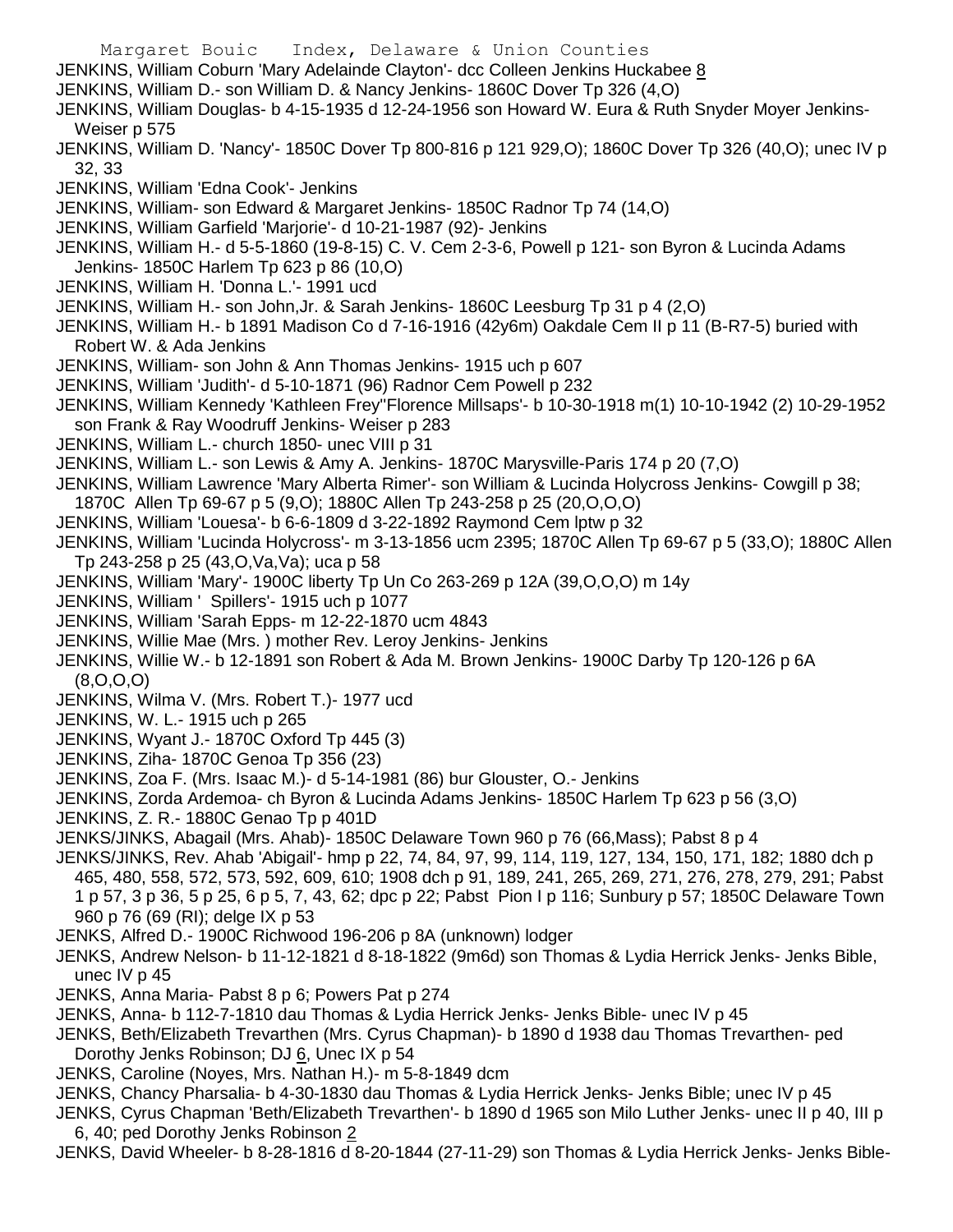Margaret Bouic Index, Delaware & Union Counties unec IV p 45 JENKS, Dorothy Robinson (Mrs. James Lane)- b 1914 Mitchell Cem DJ p 14- dau Cy & Beth Trevarthen Jenks- ped 1 unec III p 6, IX p 72- unec XI p 72 JENKS, Hannah- b 8-19-1812 dau Thomas & Lydia Herrick Jenks- Jenks Bible; unec IV p 45 JENKS, Harlan Walker- unec II p 22 JENKS, Harriet E. (Condit, Mrs. Job)- m 2-23-1847 dcm JENKS, Henrietta- d 1842 (5 mos) Pabst 8 p 45 JENKS, James Bockoven- Pabst 1 p 59 JENKS, James Watson- b 6-12-1814 son Thomas & Lydia Herrick Jenks- Jenks Bible- unec IV p 45 JINKS, Joel- 1835 men p 27 #57 p 46 Genoa Tp; Pabst 6 p 70 JENKS, John 'Sarah'- see Asp (780) JENKS, Jonathan- Pabst Pion I p 124 JENKS, Lucy Orrinda- b 11-30-1826 dau Thomas & Lydia Herrick Jenks- Jenks, Jenks Bible- unec IV p 45 JENKS, Lydia Lucretia- b 1-15-1833 dau Thomas & Lydia Herrick Jenks- Jenks; Jenks Bible; unec IV p 45 JENKS, Lydia Herrick (Mrs. Thomas)- b 12-1-1786 m 4-4-1809 d 10-10-1855 ped Dorothy Jayne Jenks Robinson 17; unec II p 40 JENKS, Martha Jane- dau Rev. Ahab & Abagail Jinks- 1850C Delaware Town 960 p 76 (34,NY); Pabst 8 p 6 JENKS, Nary O.- dg 1-7-1908 p 7 delge VIII p 14 JENKS, Milo Luther- son Thomas Clare Jenks- unec III p 6; ped Dorothy Jenks Robinson 4 JENKS, Sarah (Mrs. John)(Maine, Mrs. Asa D.)- m(2) 12-12-1854- Asp (780) JENKS, ---(Storm, Mrs. Joseph)- dau Ahab Jenks- hmp p 182 JENKS, Susan (Dewit, Mrs. Peter)- m 9-17-1848 dcm JENKS, Thomas 'Lavina C. Miles'- b 5-21-1819 son Thomas & Lydia Herrick Jenks-ped Dorothy Jenks Robinson 8; Jenks Bible unec II p 40, IV p 45 JENKS, Thomas 'Lydia Herrick'- b 2-6-1783 m 4-4-1809 d 11-14-1876 (93-9-8) Jenks Bible, unec III p 6, IV p 45; ped Dorothy Jenks Robinson 16 JENKS, William Herrick- b 4-28-1824 son Thomas & Lydia Herrick Jenks- Jenks bible- unec IV p 45 JENNE, Burton "Bud"'Marilyn'- b 2-19-1919 d 9-24-1990 (71) bur Crown Hill Cem- Jenne JENNE, Christina- b 1820 d 1911 ped Esther Boerger Kaufman #122 11; unec VIII p 33 JENNE, Rev. Foster- brother Burton Jenne- Henne JENNE, Marilyn (Mrs. Burton)- Jenne JENNER, Christiana (Pfeiffer, Mrs. John)- 1915 uch p 572, 837 JENNIFER, Daniel- Nash p 122, 123, 149 JENNING, S. T.- delge V p 25 JENNINGS & EVANS, unec XII p 40 JENNINGS, stilborn-b 2-29-1876 Porter Tp son Elihu & FLorance Galpin Jennings- dcb, dedeaths JENNINGS, ---b 12-11-1878 Porter Tp son E. J. & Florence Galpin Jennings- dcb JENNINGS, ---stillborn 2-29-1876 Porter Tp ch E. & Florance Galpin Jennings- dcdeaths JENNINGS, Mr.- mt 8-31-1859 JENNINGS, Mrs. - uca p 92, Richwood JENNINGS, Mrs.- d Saturday dg 10-13-1865 mother of A. H. Jennings; Cryder Ab p 49 JENNINGS, A.- here 1854 from Virginia- Delaware Tp Powell p 1o3 JENNINGS, Mrs. A.- CCC, 1875 Delaware Tp JENNINGS, Ab- 1883 uch V p 102 JENNINGS, A. C.- 1915 uch p 36; 1883 uch IV p 404, 407, V p 23, 32, 197; unec X p 47, XI p 15, 67, XII p 69; 1840C Marysville 785 (20-30) JENNINGS, Adeline M. Scott (Mrs. Russell D.)- d 9-24-1976 (90) Powell Cem- Jennings; 1961, 1964, 1969, 1971 dcd JENNINGS, A. H.-dg 10-13-1865 Cryder Ab p 49; CCC 1875 Delaware Tp; 1849 Del. Tp; hadc p 23 JENNINGS, Alexander- d 1858 age 1 son H. & J. Jennings- Old Kilb Cem p 2 JENNINGS, Alice M. (Bushong, Mrs. Rev. Kermit R.)- b 9-27-1910 m 6-29-1929 d 7-22-1987 dau George &

Ann Quaintance Jennings- Jennings; Bushong

JENNINGS, Alva- Jennings

JENNINGS, Amanda- b 1981 dau Randall & Pamela J. Jennings- 1983 ucd

JENNINGS, Angela- 1980 dcd

JENNINGS, Angeline Carr (Smart, Mrs. )(Mrs. Sylvester Tharp)- b 1819 m (2) 4-11-1854 dcm d 1879 Oak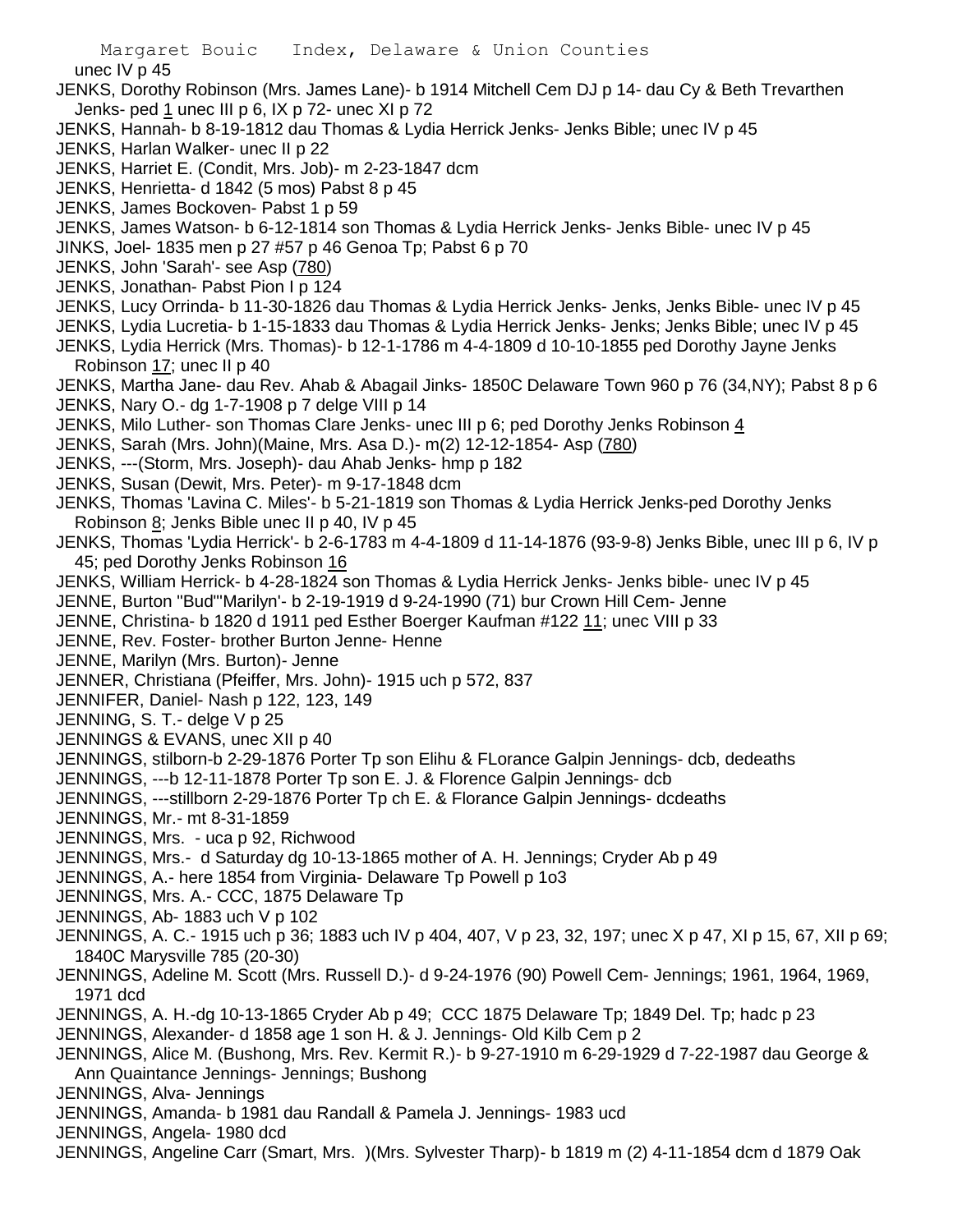- Margaret Bouic Index, Delaware & Union Counties Grove. Powell p 434; 1908 dch p 734 JENNINGS, Angeline (Mrs. David)- 1850C York Tp 443-451 p 68 (36,NY) unec I p 14 JENNINGS, Ann- 1870C Delaware Tp 274 (50) JENNINGS, Ann Quaintance (Mrs. George)- Jennings JENNINGS, Anna- 1870C Delaware Tp 274 (10) JENNINGS, Anna H. (Miller, Mrs. Charles C.)- dau Sylvester Tharp & Angelina Carr Jennings- 1908 dch p 734 JENNINGS, Anna Jones (Mrs. Learn)- d 4-6-1974 (93) Oak Grove- Jennings JENNINGS, Anna Mary- dau Sylvester Jennings- 1850C Delaware Tp 1271 p 93 (7,O) JENNINGS, Annie/Hannah A.- dau Hugh & Jane Jennings- 1860C Richwood 738 (8,Pa); 1870C Rich. 91-86 p 10 (16,O) JENNINGS, Annie Baker (Mrs. James)- Jennings JENNINGS, Annie- dau Hugh & Jane Jennings- 1860C Richwood 738 (9,Pa); 1870C Rich. 91-86 p 10 (18,Pa) JENNINGS, A. S.- uca p 49 Millcreek Tp JENNINGS, Austin- 1870C Delaware Tp 274 (\*61) JENNINGS, Austin- b 1809 d 1883 Oak Grove Powell p 434; 1869 wsc; Pabst 8 p 17 JENNINGS, Austin H.- 1880C Delaware Town p 514C JENNINGS, Austin H.- 1880C Delaware Town p 519A JENNINGS, Arthur 'Elizabeth Parks'- m 4-9-1850 dcm JENNINGS, Benaga- b 4-15-1835 d 4-19-1859 (25) dbg p 19; Powell p 99 JENNINGS, Benjamin- b 1845 d 1863 Oak Grove Powell p 434 son Sylvester Jennings- 1908 dch p 397; hadc p 46; 1850C Delaware Tp 1271 p 93 (5,O); delge VIII p 25 JENNINGS, Beth Noland (Mrs. Edward) or Smart?- m 9-6-1970 dau Mrs. George E. Slack- Jennings JENNINGS, Briget- 1870C Delaware Town 351 (9) JENNINGS, Caroline Maine (Mrs. John)- b 1852 d 5-2-1896 dau Ibrahim Pasha & Catherine Arney Close Maine- Asp 1773 JENNINGS, Casius M.- 1870C Porter Tp 456 (10) JENNINGS, Catherine- b 1905 d 1908 Oak Grove Cem Powell p 435, buried with William & Maria JENNINGS, Catherine- dau Hugh & Jane Jennings- 1860C Richwood 738 (6,Pa); 1870C Rich. 91-86 p 10 (15,O);1880C Rich. 288-305 p 204C (20,O, Pa,Pa) JENNINGS, Cathy- dau Vince Jennings- Jennings JENNINGS, Charles G.- 1870C Delaware Town 309 (\*33) JENNINGS, Charity Scott (Mrs. Sylvester Tharp)- b 1813 d 1850 Oak Grove, Powell p 434; 1908 dch p 734 JENNINGS, Clabourn- 1870C Radnor Tp 463 (8) JENNINGS, Clinton- 1870C Oxford Tp 438 (5) JENNINGS, Cora B.- b 2-12-1878 Porter Tp dau Elihu Jennings- dcb JENNINGS, Cyrenus- 1870C Porter Tp 455 (\*34) JENNINGS, Dan O. 'Millie Leach'- d 11-28-1967 9840 bur Sunbury- Jennings; 1961, 1964 dcd JENNINGS, David- 1870C Porter Tp 456 (22) JENNINGS, David- 1850C Porter Tp 3170 p 169 (9,O) JENNINGS, David 'Angeline'- 1850C York Tp 443-451 p 68 (39,NY) JENNINGS, David H.'Olive'- b 2-24-1918 NY d 5-10-1993 (75) Oak Grove Cem son James & Annie Baker Jennings- Jennings JENNINGS, DeGrass 'Margaret Darah'- m 11-24-1852 dcm JENNINGS, Dorothy (Tuller, Mrs. )- dau George & Ann Quaintance Jennings- Jennings JENNINGS, E.- dau Sylvester Jennings- 1850C Delaware Tp 1271 p 93 (3,O) JENNINGS, Eddy- 1870C Delaware Tp 274 (14) JENNINGS, Edward- in US 10-1854 from Ireland Naturalization 10-12-1868. delge IX p 56 JENNINGS, Edward- b 1838 d 1909 Oak Grove Cem Powell p 434 JENNINGS, Edward- 1880C Delaware Tp 324A JENNINGS, Edward- 1870C Delaware Town 351 (\*40) JENNINGS, Edward- 1964 dcd, Ostrander JENNINGS, Edward 'Beth Noland'- m 9-6-1970 son Vince Jennings- Jennings JENNINGS, Edward 'H. Johanna Lyons'- m 2-5-1859 dcm JENNINGS, Edward- son Sylvester Tharp & Charity Scott Jennings- 1908 dch p 397, 734; hadc p 99 JENNINGS, Edward V.,Jr.- b 2-10-1972 son Edward & Beth (Smart) Jennings- Jennings
	- JENNINGS, Effie- dau John Jr. & Sarah Jennings- 1880C Washington Tp 153-159 p 17 (1,O,O,O)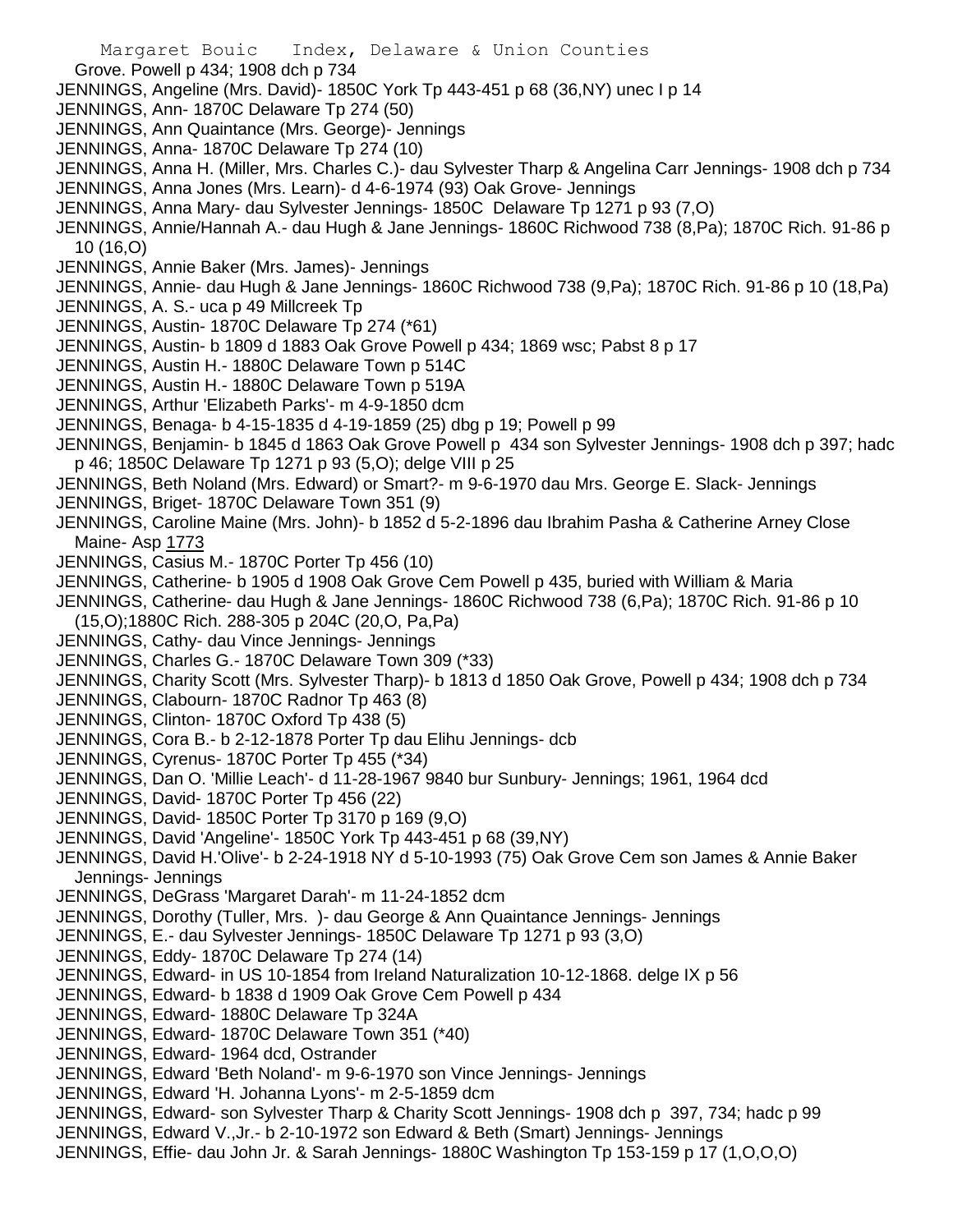Margaret Bouic Index, Delaware & Union Counties JENNINGS, Eleanor O.(Mrs. Russell William)- Jennings; 1964, 1969, 1980 dcd JENNINGS, Eli F.- son John & Mary Jennings- 1860C Washington Tp 1472-1482 (3,O) JENNINGS, Elihu- 1870C Porter Tp 457 (21,O) JENNINGS, Eliza- 1870C Delaware Tp 274 (15) JENNINGS, Eliza- 1850C Porter Tp 3170 p 169 (16,O) JENNINGS, Elizabeth Jane McKittrick (Mrs. )- dau James & Jane Stevenson McKittrick- McKitrick p 404 JENNINGS, Elizabeth Parks (Mrs. Arthur)- m 4-9-1850 dcm JENNINGS, Elizabeth Virginia- b 12-13-1959 dau Richard Miles & Harriette Elizabeth Hutchisson Jennings-Hutchisson p 67 JENNINGS, Ella- 1870C Delaware Tp 274 (19) JENNINGS, Emma- 1870C Delaware Tp 274 (21) JENNINGS, Emma- dau Hugh & Jane Jennings- 1870C Richwood 91-86 p 10 (7,O); 1880C Rich. 288-305 p 204C (16,O,Pa,Pa) JENNINGS, Emma L.- d 1-7-1868 (9-2-70 dau J. & M. Jennings- Byhalia Cem lptw p 116 JENNINGS, Eva May Hager (Mrs. H. B.)- b 2-26-1893 m 6-1930 d 2-12-1931 dau Levi Elliott & Mertie Mullens Hager- Genther p 205 JENNINGS, F.- 1883 uch IV p 533 JENNINGS, Flora (Fritch, Mrs. Henry C.)- lic 2-13-1873 ucm 5224 JENNINGS, Florence- dau James & Annie Baker Jennings- Jennings JENNINGS, Frank- 1880C Liberty Tp Un Co 115-118 p 12 (1,O,Pa,Pa) JENNINGS, Frank- son Hugh & Jane Jennings- 1870C Richwood 91-86 p 10 (9,O); 1880C Rich. 288-305 p 204C (18,O,Pa,Pa) JENNINGS, Frank E.- d 6-21-1873 (19-6-8) son J. & M.- Byhalia Cem lptw p 116 JENNINGS, Frank S.- 1869 wsc; Pabst 8 p 17; 1870C Delaware Tp 274 (18) JENNINGS, Fredrick- 1870C Delaware Tp 274 (12) JENNINGS, George- 1870C Delaware Tp 274 (10) JENNINGS, George 'Ann Quaintance'- Jennings JENNINGS, George H.- b 1870 d 1952 Raymond Cem lptw p 27 JENNINGS, Gertrude- b 1-1883 granddau Mary Baker- 1900C Liberty Tp Un Cp 319-327 p 14A (17,Ill,Ill,NY) JENNINGS, G. M.- mt 8-15-1860 (66); Champaign Co JENNINGS, Hanah- b 9-1-1870 Delaware Town dau Edward & Johanah Lyons Jennings- dcb JENNINGS, Harriet Cooper (Mrs. Joseph)- m 12-1-1859 dcm JENNINGS, Harriette Elizabeth Hutchisson (Mrs. Richard Miles)- b 4-21-1941 dau Randall & Harriette Elizabeth Wharton Hutchisson - Hutchisson p 67 JENNINGS, Harry P.- b 5-17-1877 Delaware Town son Austin H. & Laura Sidel Jennings- dcb JENNINGS, H. B. 'Eva May Hager'- m 6-1930- Genther p 205 JENNINGS, Helen (Hand, Mrs. Ervin Edward)- McKitrick p 151 JENNINGS, Henry- 1767- Powers p 169 JENNINGS, Henry E.- b 1857 d 1880 Oak Grove Cem, Powell p 434; 1870C Delaware Tp 274 (13) JENNINGS, Henry S.- d 7-29-1880 (23-6-23) dcdeaths JENNINGS, Herbert J.- b 1908 d 1920 Byhalia Cem lptw p 110 JENNINGS, Hester Jane (Brown, Mrs. Samuel)- dau Josiah M. & Margaret Jane Basil Brown- 1985 uch p 19 JENNINGS, Hilton A.- 1870C Delaware Tp 274 (19) JENNINGS, Hugh 'Jane'- 1860C Richwood 738 (42,Pa); 1870C Richwood 91-86 p 10 (52,Pa) JENNINGS, J. (Mrs. H.) - Powell p 70 JENNINGS, Jack 'Mary Lou'- b 1951 son Russell William & Eleanor Jennings- Jennings; 1964, 1969 dcd JENNINGS, James- 1870C Scioto Tp 493 (\*21) JENNINGS, James- 1880 dch p 490 JENNINGS, James- 1964 dcd Berkshire Tp JENNINGS, James- b 1-1890 1900C Richwood 407-438 p 16A (10,O,O,O) JENNINGS, James 'Annie Baker'- Jennings JENNINGS, James F.- son John & Mary Jennings- 1870C Washington Tp 77-73 p 11 (14,O) JENNINGS, James- son James & Annie Baker Jennings- Jennings JENNINGS, James- son James Jennings & Mrs. Herry Metzger- dg 3-23-1979; Jennings JENNINGS, James L. 'Sandra M.'- 1980 dcd JENNINGS, James O.- d 1-12-1865 (1-1-7) Old Eden Cem Powell p 70 son H. & J.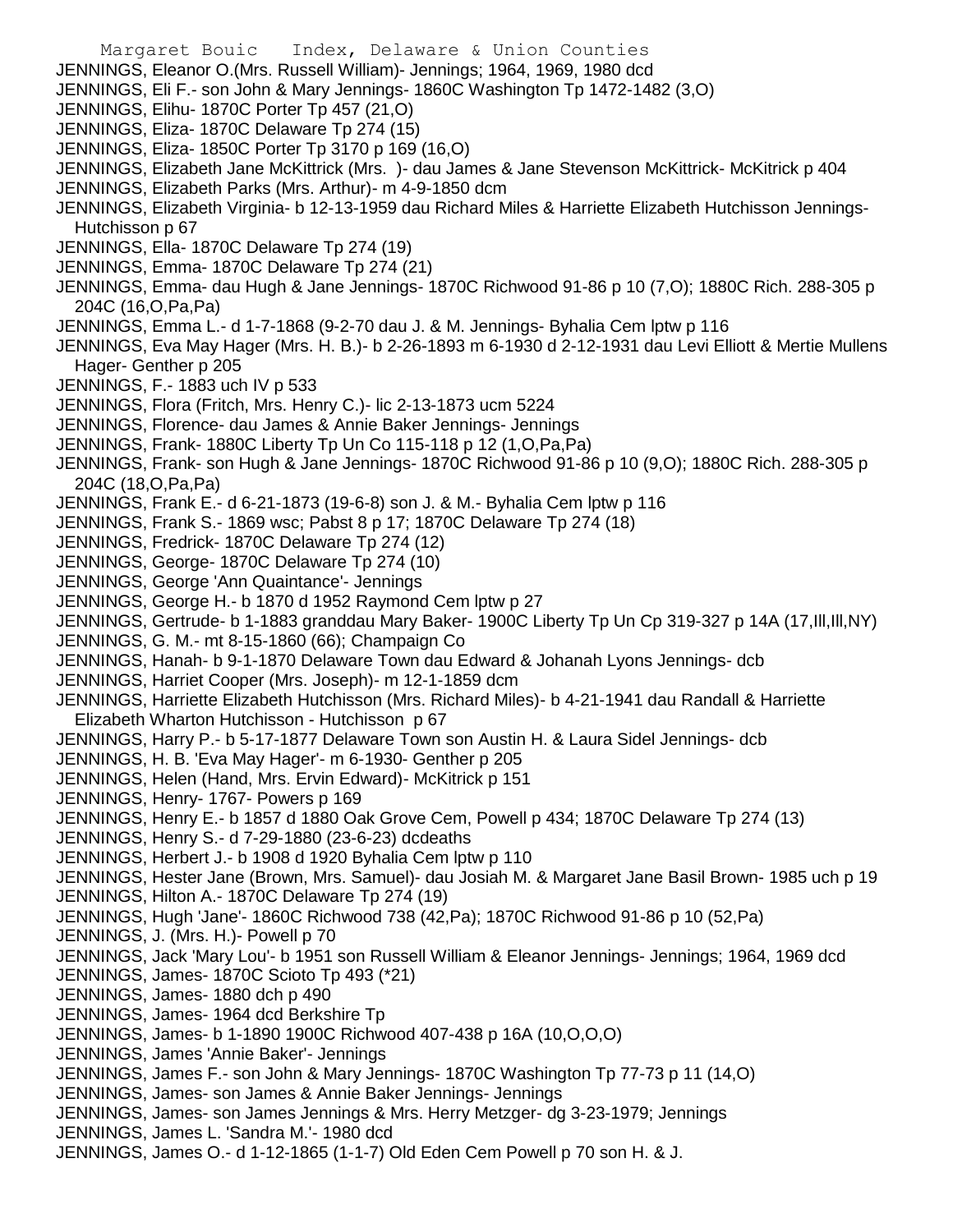- Margaret Bouic Index, Delaware & Union Counties JENNINGS, James- son Russell William & Eleanor Jennings- Jennings JENNINGS, Jane- 1870C Delaware Tp 274 (52) JENNINGS, Jane- 1880C Thompson Tp p 296C JENNINGS, Jane E.- 1869 wsc; Pabst 8 p 17 JENNINGS, Jane (Mrs. Frank)- b 1840- Hutchisson p 59 JENNINGS, Jane H.- b 1816 d 1886 Oak Grove Cem Powell p 434 JENNINGS, Jane (Mrs. Hugh)- 1860C Richwood 738 (40,Pa); 1870C Richwood 91-86 p 10 (47,Pa); 1880C Richwood 288-305 p 204C (59,Pa,Pa,Pa) JENNINGS, Jane (Maine, Mrs. Loraine Smith)- m 1-2-1888- Asp (1195) JENNINGS, Jeremiah- 1850C Porter Tp 3171 p 169 (3,O) JENNINGS, Jeremiah- 1840C Trenton Tp 513 (\*22) JENNINGS, Joel- 1870C Oxford Tp 438 (3) JENNINGS, J. H.- 1869 wsc; Pabst 8 p 17 JENNINGS, J. 'M.'- lpt p 116 JENNINGS, Johana- 1870C Delaware Town 351 (35) JENNINGS, H. Johanna Lyons (Mrs. Edward)- m 2-5-1859 dcm JENNINGS, John- d Thursday dg 3-10-1893 Cryder Ab p 115 JENNINGS, John- 1870C Porter Tp 456 (\*65) JENNINGS, John- 1850C Porter Tp 3170 p 169 (40,Va) JENNINGS, John- 1850C Porter Tp 3171 p 69 (13,O) JENNINGS, John- 1880C Trenton Tp p 462A Jennigs JENNINGS, John- b 10-16-1826 d 9-19-1893 Byhalia Cem lptw p 116 JENNINGS, John- b 1861 d 1910 Byhalia Cem lptw p 110 JENNINGS, John 'Caroline Maine'- Asp (1773) JENNINGS, John Sr. 'Mary'- 1860C Washington Tp 1472-1482 p 200 (33,NY); 1870C Wash. Tp 77-73 p 11 (42,NY); 1880C Wash. Tp 152-158 p 17 (56,NY,Conn, Conn); uca p 101 JENNINGS, John 'Permilla Ferribee'- m 9-28-1856 dcm JENNINGS, John Jr. 'Sarah F. Heiser'- m 11-6-1878 ucm 6352; 1870C Washington Tp 77-73 p 11 (10,O); 1880C Wash. Tp 152- 158 p 17 (19,O,NY,Irel) JENNINGS, Joseph 1850C Porter Tp 3170 p 169 (15,O); 1908 dch p 397 JENNINGS, Joseph 'Harriet Cooper'- m 12-1-1859 dcm JENNINGS, Lafayette- 1870C Porter Tp 457 (18); Pabst 8 p 55 JENNINGS, Laura Virginia Curry (Mrs. Thomas W.)- b 1907 m 11-21-1927 dau Perry Rutledge & Olive Howison Fletcher Curry- Howison 1725 JENNINGS, Learn L. 'Anna Jones'- d 9-17-1959 Oak Grove Cem- Jennings JENNINGS, Lizzie L.- 1870C Oxford Tp 438 (1) JENNINGS, Lola Dell (Searles, Mrs. )- dau Dan O. Jennings- Jennings JENNINGS, Louisa E. (Honeter, Mrs. George)- m 8-27-1863 dcm JENNINGS, Louisa- dau Sylvester Jennings- 1850C Tp 1271 p 93 (9,O) JENNINGS, M. (Mrs. J.)- lptw p 116 JENNINGS, Maggie M.- 1870C Delaware Town 309 (27) JENNINGS, Malissa Alamada Weaver (Mrs. John M.)- b 5-21-1844 m 12-24-1865 d 4-12-1947 dau John & Julia Ann Warrington Weaver- Weaver 1214; 1850C Scioto Tp 2392 p 145 (6,O) JENNINGS, Marcy A.- 1870C Oxfrod Tp 438 (31) JENNINGS, Margaret Darah (Mrs. DeGrass)- m 11-24-1852 dcm JENNINGS, Maria- b 1874 d 1890 Oak Grove Cem Powell p 435 JENNINGS, Maria- 1850C Porter Tp 3171 p 169 (18,O) JENNINGS, Maria E.- b 1854 d 1858 Oak Grove Cem Powell p 434 JENNINGS, Maria (Robinson, Mrs. James H.)- m 1-1-1852 dcm JENNINGS, Marjorie L. (Mrs. Vince A.)- 1964 dcd JENNINGS, Martha- 1870C Delaware Tp 351 (4) JENNINGS, Martha E.- 1880C Delaware Tp p 321C JENNINGS, Martha J.- dau John & Mary Jennings- 1860C Washington Tp 1472-1482 p 200 (5,O); 1870C
- Wash. Tp 77-73 p 11 (15,O) JENNINGS, Martha (Liggett, Mrs. Gideon)- dau Sylvester Tharp & Angeline Carr Jennings- opc 188; 1908 dch p 374; Carr (11444)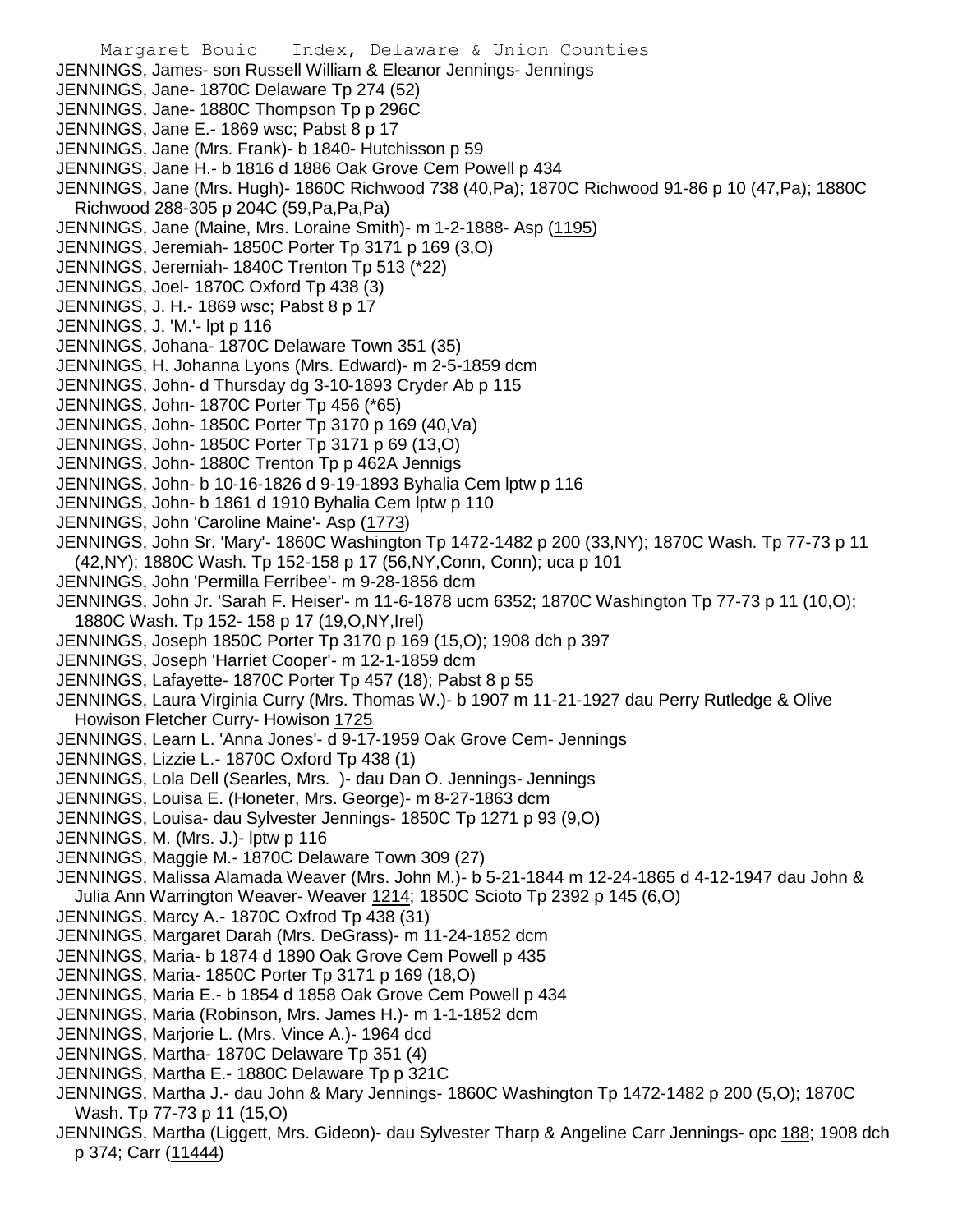Margaret Bouic Index, Delaware & Union Counties JENNINGS, Martha (Williams, Mrs. Leroy)- m 9-15-1877 ucm 6117 JENNINGS, Mary - Powers Pat p 203 JENNINGS, Mary- 1870C Delaware Town 351 (4); 1880C Delaware Town p 487A JENNINGS, Mary Ann Sprague (Mrs. Wilson)- m 3-5-1863 dcm JENNINGS, Mary/Maria (Cummings, Mrs. Bartley)- m 11-21-1841 dcm d 9-29-1844 (29y15d) dcg p 19 dau B. & M. E. Jennings JENNINGS, Mary E.(Mrs. )- b 1848 d 1870 Oak Grove Cem Powell p 434; 1869 wsc; Pabst 8 p 17 JENNINGS, Mary E.- 1870C Porter Tp 457 (15) JENNINGS, Mary Ede (Mrs. B.)- d 10-7-1865 (86) dbg p 19; Powell p 99 JENNINGS, Mary E. - dau Hugh & Jane Jennings- 1860C Richwood 738 (10,Pa); 1870C Rich. 91-86 p 10 (19,Pa) JENNINGS, Mary E/A Rine (Mrs. William P.)- 1870C Allen Tp 61 p 5 (46,Can) JENNINGS, Mary Elizabeth (Brenner, Mrs. )- dau Dan O. Jennings- Jennings JENNINGS, Mary E. Rine (Mrs. William P.)- m 8-23-1868 ucm 4421; 1880C Allen Tp 88-96 p 11 (56,Nova Scotia,NS,NS) JENNINGS, Mary E. (Williamson, Mrs. Joseph)- m 10-5-1865 dcm dau Sylvester & Charity Scott Jennings-1908 dch p 734 JENNINGS, Mary- b 9-6-1900 Orange Tp dau George & Minnie Quaintance Jennings- dcb JENNINGS, Mary (Mrs. John,Sr)- 1860C Washington Tp 1472-1482 p 200 (35,Irel); 1870C Wash. Tp 77-73 p 11 (44,Irel); 1880C Wash. Tp 152-158 p 17 (60,Irel,Irel,Irel) JENNINGS, Mary Lou (Mrs. Jack)- Jennings; 1980 dcd JENNINGS, Maud (Mrs. William)- b 1884- Claibourne Cem p 54 JENNINGS, Meldina Helen (Hutchisson, Mrs. Carroll Frank)- b 11-8-1900 m 7-17-1929 d 11-29-1962 - Hutchisson p 59 JENNINGS, Michael- 1870C Delaware Town 351 (1) JENNINGS, Millie Leach (Mrs. Dan O.)- d 2-19-1963 (77) bur Sunbury- Jennings; 1961 dcd JERVIS, Millison (Bennett, Mrs. Jonathan)- Powell p 316 JENNINGS, Miranda- 1850C Porter Tp 3171 p 169 (12,O) JENNINGS, Mother- beside Edward- b 1839 d 1881 Oak Grove Powell p 434 JENNINGS, Father- b 1833 d 1909 Oak Grove Claibourne 434 JENNINGS, Nellie - Nellie F. - d 1-11-1989 bur St. Mary- Jennings JENNINGS, Nellie- b 2--7-1903 Delaware Town dau Peter & Catherine Ferris Jennings- dcb JENNINGS, Norman- b 1845 d 1850 Oak Grove Powell p 434 JENNINGS, Olive (Mrs. David H.)- Jennings JENNINGS, Orson W.- d 12-29-1867 (5-2-15) son J. & M. Byhalia Cem lptw p 116 JENNINGS, Oscar- 1850C Porter Tp 3171 p 169 (7,O) JENNINGS, Osel Doudna- b 1896 d 1946 Oakdale Cem II p 43 (G-R6-10) JENNINGS, Pamela J. (Mrs. Randall)- 1981, 1983 ucd JENNINGS, Pamelia (Maine, Mrs. Daniel Harrison)- Asp (1190) JENNINGS, Peggy Rae- dau Vince Jennings- Jennings; 1964 dcd JENNINGS, Permilla Ferribee (Mrs. John)- m 9-28-1863 dcm JENNINGS, Peter- 1870C Delaware Town 351 (2) JENNINGS, Phebe A.- 1870C Porter Tp 456 (\*54) JENNINGS, Phillip- nephew of Learn L. Jennings- Jennings JENNINGS, Polly Kelsey (Jennings, Mrs. )- dau Rhoda Kelsey- dcw Bk 2 p 357 JENNINGS, Purmilla- 1870C Porter Tp 456 (53) JENNINGS, Randall 'Pamela J.'- 1981, 1983 ucd JENNINGS, Randall- b 1979 son Randall & Pamela J. Jennings- 1981, 1983 ucd JENNINGS, Randy- b 1972 son James L. & Sandra M. Jennings- 1980 dcd JENNINGS, Dr. Raymond L.- son Dan O. Jennings- Jennings JENNINGS, Rebecca- 1870C Porter Tp 455 (28) JENNINGS, Reuben- 1908 dch p 397 JENNINGS, Rhonda- b 1972 dau James L. & Sandra M. Jennings- 1980 dcd JENNINGS, Richard- son David H. & Olive Jennings- Jennings JENNINGS, Richard Miles 'Harriette Elizabeth Hutchisson - Hutchisson p 67 JENNINGS, Richard Scott- b 3-1-1961 son Richard Miles & Harriette Elizabeth Hutchisson Hutchisson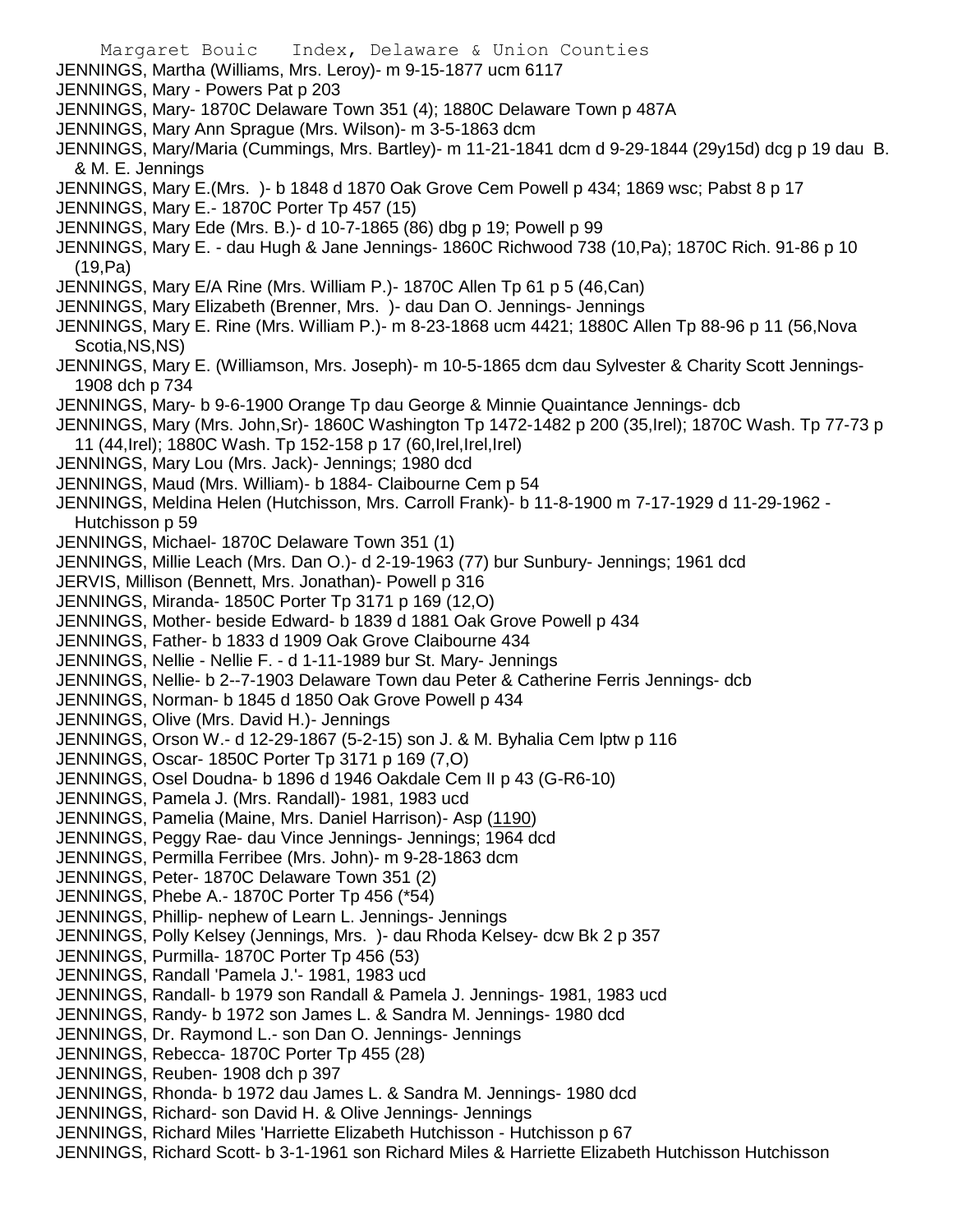- Margaret Bouic Index, Delaware & Union Counties Jennings- Hutchisson p 67 JENNINGS, Robert- d 7-31-1889 (28) Delaware Tp deaths; 1870C Delaware Tp 372 (8) JENNINGS, Robert A.- b 1903 d 1937 Byhalia Cem lptw p 110 JENNINGS, Robert Elmer- son Sylvester Tharp & Angeline Carr Jennings- 1908 dch p 734 JENNINGS, Robert Ernest- b 5-21-1904 son Richard Miles & Harriette Elizabeth Hutchisson Jennings-Hutchisson p 67 JENNINGS, Robert P.- 1908 dch p 397 JENNINGS, Rosilla- 1870C Porter Tp 455 (9) JENNINGS, Russell 'Adeline Scott'- Jennings JENNINGS, Russell D. 'Adeline M.'- d 12-22-1973 (95) bur Powell- Jennings; 1961, 1964, 1969, 1971 dcd JENNINGS, Russell William 'Eleanor'- b 2-27-1916 d 4-28-1993 (77) bur Sunbury Mem. Pk.- son Russell & Adeline Scott Jennings- Jennings; 1964, 1969, 1980 dcd JENNINGS, Ruth- dau James & Annie Baker Jennings- Jennings JENNINGS, Sally- 1961 dcd lived with Hubert O. & Helen B. Davis JENNINGS, Samuel 1812- unec II p 37 JENNINGS, Samuel- 1870C Radnor Tp 463 (22) JENNINGS, Samuel 'Hester Jane Brown'- 1985 uch p 19 JENNINGS, Sandra M. (Mrs. James L.)- 1980 dcd JENNINGS, Sarah- 1840C Radnor Tp p 5-104 delge VI p 4 JENNINGS, Sarah- 1870C Radnor Tp 463 (\*60) JENNINGS, Sarah- 1870C Porter Tp 456 (26) JENNINGS, Sarah Ann (Deal, Mrs. Theodore P.)- m 6-9-1874 ucm 5496 JENNINGS, Sarah E.- dau John & Mary Jennings- 1860C Washington Tp 1472-1482 p 200 (2,O) JENNINGS, Sarah F. Heiser (Mrs. John)- m 11-6-1878 ucm 6353 JENNINGS, Sarah (Mrs. John,Jr.)- 1880C Washington Tp 153-159 p 17 (18,O,O,O) JENNINGS, Sarah M. (Maine, Mrs. Nathan Sands)- m 9-28-1854 Asp (1193) JENNINGS, S. D.- d 5-11-1841 (33-4-20) dbg p 19; Powell p 99 JENNINGS, Shirley- dau David H. & Olive Jennings- Jennings JENNINGS, Simon H.- 1908 dch p 397 JENNINGS, Susan D.- 1870C Porter Tp 455 (6) JENNINGS, Sylvester Tharp 'Charity Scott''Angeline Carr'- b 1810 m(2) 4-11-1854 dcm d 1862 Oak Grove Cem Powell p 434; 1908 dch p 734; hadc p 23; CCC 1849 Delaware Tp; 1850C Delaware Tp 1271 p 93 (40,O) JENNINGS, Terry- son James Jennings & Mrs. Herry Metzger- Jennings; dg 3-23-1979 JENNINGS, Thomas S.- son Sylvester Jennings- 1850C Delaware Tp 1271 p 93 (5/12,O) JENNINGS, Thomas W. 'Laura Virginia Curry'- m 11-21-1927- Howison (1725) JENNINGS, Tweedy--& Co unec IV p 50, VIII p 48, XI p 16 JENNIINGS, Vince A. 'Marjorie L.'- 1964 dcd JENNINGS, Waldo L."Pete'- son Russell D. & Adeline M. Scott Jennings- Jennings JENNINGS, William- 1850C Porter Tp3171 p 169 (22,O) JENNINGS, William- b 1870 d 1894 Oak Grove Cem Powell p 435 JENNINGS, William 'Maud'- b 1882 d 1944 Claibourne Cem p 74 JENNINGS, William P. 'Mary E. Rine'- m 8-23-1868 ucm 4421; 1870C Allen Tp 61 p 5 (46,O); 1880C Allen Tp 88-96 p 10 (56,O,Scotland,Pa) JENNINGS, Wilson 'Mary Ann Sprague' m 3-5-1863 dcm; delge VI p 50; 1870C Oxford Tp 438 (\*33) JENNINGS, W. P.- 1883 uch V p 471; uca p 46 JENNISON, Elyda A. (Maine, Mrs. Willett Stillman)- m 1855 d 1-15-1866 Asp (857) JENNY, Alfred 'Sarah Mish'- Jenny JENNY, Anna- b 1-19-1909 m 9-11-1927 d 9-1-1987 St. Paul p 74
- JENNY, Anna F. Pfeiffer (Mrs. Frederick)- b 12-9-1887 m 3-1-1908 d 3-29-1973 Milford Cem, Un Al p 52- dau Gottfried & Magdaline Helwig Pfieffer- Jenny; 1949 ucd
- JENNY, Anna (Rausch, Mrs. William)- dau Frederick & Anna F. Pfeiffer Jenny- Jenny; Rausch (11313) II p 260
- JENNY, Carl Richard 'Evelyn Mildred Harkless'- b 3-31-1902 d 10-26-1967 bur Orrville- son Alfred & Sarah Mish Jenny- Jenny
- JENNY, Dora (Eskstein, Mrs. Edward)- dau Frederick & Anna F. Pfeiffer Jenny- Jenny JENNY, Doris (Mrs. Walter)- 1949 ucd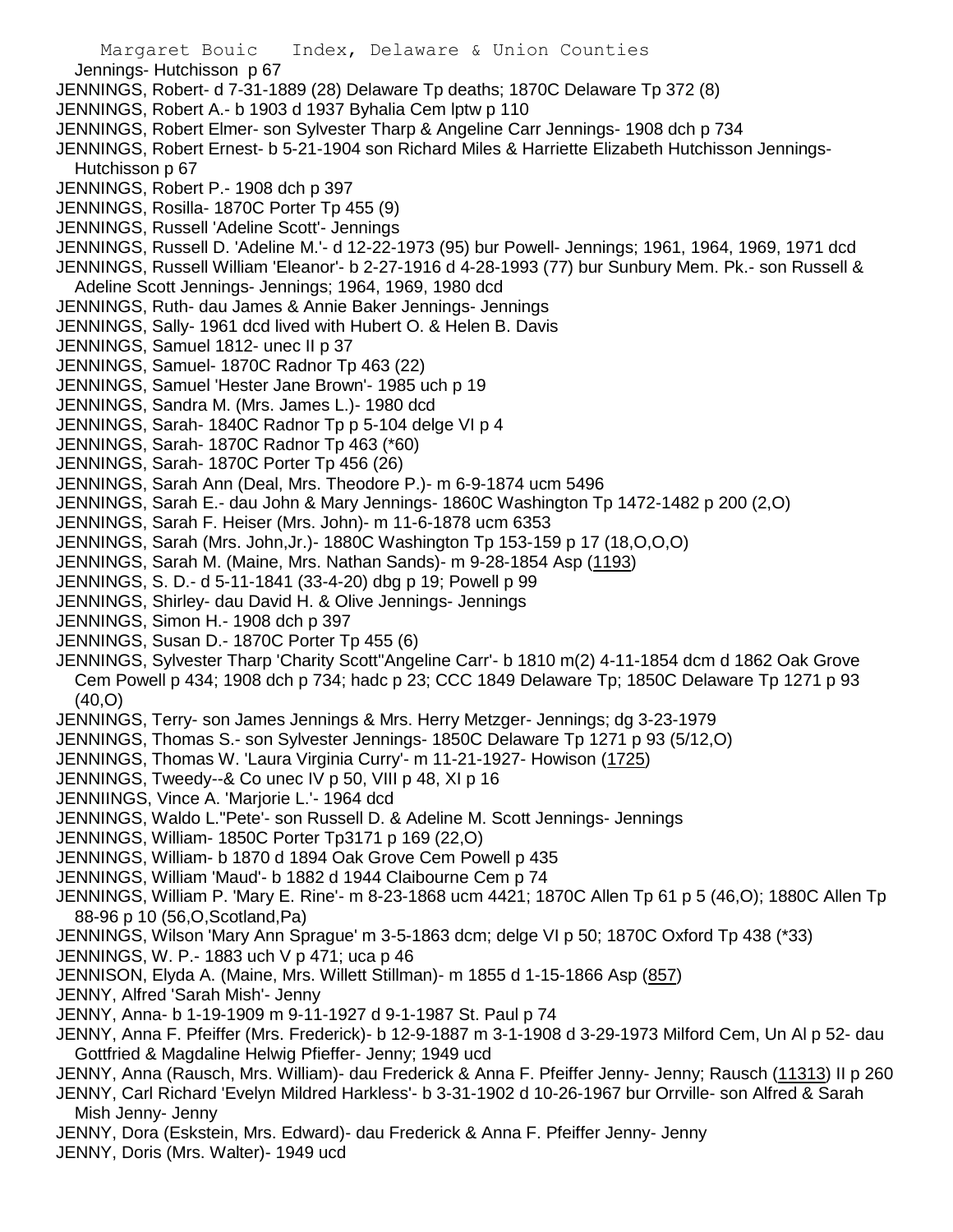- Margaret Bouic Index, Delaware & Union Counties
- JENNY, Eugene F.,Jr. 'Joanne K.'- Jenny; 1971, 1980 dcd
- JENNY, Evelyn Mildred Harlkess (Mrs. Carl Richard)- d 1965- Jenny
- JENNY, Florence (Lehmann, Mrs. )- dau Alfred & Sarah Mish Jenny- Jenny
- JENNY, Fred- son Frederick & Anna F. Pfeiffer Jenny- Jenny
- JENNY, Frederick 'Anna F. Pfeiffer'-b 1876 m 4-2-1908 d 1950 Milford Cem Un Al p 52; Jenny; 1949 ucd
- JENNY, Heidi- b 1969 dau Eugene E. Jr. & Joanne K. Jenny- 1971, 1980 dcd
- JENNY, Joanne K. (Mrs. Eugene E.,Jr.)- 1971, 1980 dcd
- JENNY, Kriss Kathryn- b 1962 dau Eugene E.Jr. & Joanne K. Jenny- Jenny; 1971 dcd- engaged to Michael William Sheehy
- JENNY, Margaret (Rupright, Mrs. )- dau Carl Richard & Evelyn Mildred Harkless Jenny- Jenny
- JENNY, Martha (Arnold, Mrs. )- dau Alfred & Sarah Mish Jenny- Jenny
- JENNY, Mary Lou (Weidman, Mrs. )- dau Carl Richard & Evelyn Mildred Harkless Jenny- Jenny
- JENNY, Paul- son Walter & Doris Jenny- 1949 dcd
- JENNY, Phyllis (Zimmerman, Mrs. )- b 10-12-1927 d 7-8-1992 (64) Va.-dau Carl Richard & Evelyn Mildred Harkless Jenny- Jenny
- JENNY, Verena (Detwiller, Mrs. Henry)- b 2-19-1772 m 1-17-1792 d 6-30-1854 dcq Mary Blymyer Van Meter 13; ped Shirley Thomas Hooker #126 21; unec VIII p 44; delge III p 50
- JENNY, Walter 'Doris'- son Frederick & Anna F. Pfeiffer Jenny- Jenny; 1949 ucd
- JENSEN, Andrew Alexander 'Mary Elizabeth Crane'- m 9-22-1897- McKitrick p 325
- JENSEN, Belinda- b 1965 dau Larry W. & Beverly Jensen- 1973, 1975, 1977, 1979, 1981 ucd
- JENSEN, Betty (Mrs. James P.)- Jensen
- JENSEN, Beverly (Mrs. Larry W.)- 1973, 1975, 1977, 1979, 1981 ucd
- JENSEN, Cheryl L.(Mrs. Keith)- Jensen; Pabst 8 p 39, 42; 1969, 1971, 1980 dcd
- JENSEN, Christiana Marie (Kegler, Mrs. Lawrence Daniel)- b 1870 d 1956 dau Jens H. & Kirstine Pedersonped Elaine Bennett #42- unec IV p 15
- JENSEN, David B.- 1991 ucd Jerome Tp
- JENSEN, Debra- b 1969 dau Keith & Cheryl Jensen- Jensen; 1971, 1980 dcd
- JENSEN, Debra Ann- b 9-14-1955 dau James Marvin & Mary Ann Griener Jensen- Weiser p 672
- JENSEN, Delores Kingman (Mrs. John)- b 7-6-1932 m 11-4-1950 dau Clyde & Doris Laubrick Kingman-Weiser p 518
- JENSEN, Dorothy Ellen Weiser (Mrs. James)- b 3-12-1901 m 6-27-1927 d 3-15-1944 dau George Edmond & Belle McGimpsey Weiser-Weiser p 672
- JENSEN, Mrs. Ed- query- John Moses, Maria Hedges- unec XII p 26
- JENSEN, Edith Elaine Kahle (Mrs. Egil M.)- b 3-17-1935 m 5-13-1935 dau Elmer E. Elsworth & Amanda Wolf Kahle- Weiser p 693
- JENSEN, Egil M. 'Edith Elaine kahle'- m 5-13-1935- Weiser p 693
- JENSEN, Elsa Marie (Christensen, Mrs. Jorgen Niels)- McKitrick p 166
- JENSEN, Ethel Temple (Mrs. C. S.)- b 12-22-1913 m 6-29-1940 dau William & Sarah J. Bell Temple- delge III p 19, 37, 51; IV p 37; unec I p 17, 18, IV p 13, VI p 18, #179
- JENSEN, Gweneth Love (Mrs. Vernon A.)- b 5-2-1926 m 5-20-1947 dau James Raymond & Mildred Mount Love- Maugans Anc p 137
- JENSEN, Harry 'Jane E.'- 1991 ucd
- JENSEN, Heather- b 1974 dau Larry W. & Beverly Jensen- 1975, 1977, 1979, 1981 ucd
- JENSEN, Henry 'Janice M.'- Jensen
- JENSEN, Henry III- son Henry & Janice M. Jensen- Jensen
- JENSEN, James 'Dorothy Ellen Weiser'- m 6-27-1927- Weiser p 672
- JENSEN, James Marvin 'Mary Anbn Griener'- b 1-15-1931 m 9-14-1954 son James & Dorothy Ellen Weiser Jensen- Weiser p 672
- JENSEN, James P. 'Betty'- Jensen
- JENSEN, Jane E. (Mrs. Harry)- 1991 ucd
- JENSEN, Janice M. (Mrs. Henry)- d 1-23-1975 (36) St. Joseph Cem- dau Carl Loftus- Jensen
- JENSEN, John 'Delores Kingman'- b 1923 m 11-4-1950- Weiser p 518
- JENSEN, Julia Marie (Conrad, Mrs. David Louise)- m 10-18-1986 dau Martin Jensen- Jensen
- JENSEN, Karen (Eickemeyer, Mrs. Bill)- m 5-10-1986 dau Robert Jensen- Jensen; Eickemeyer
- JENSEN, Katharina Fredricks (Birchard, Mrs. Thomas Jefferson)- b 1871 d 1941 dau Thomas & Mary C. Anderson Jensen- ped Rebecca Walker #149 7; unec IX p 20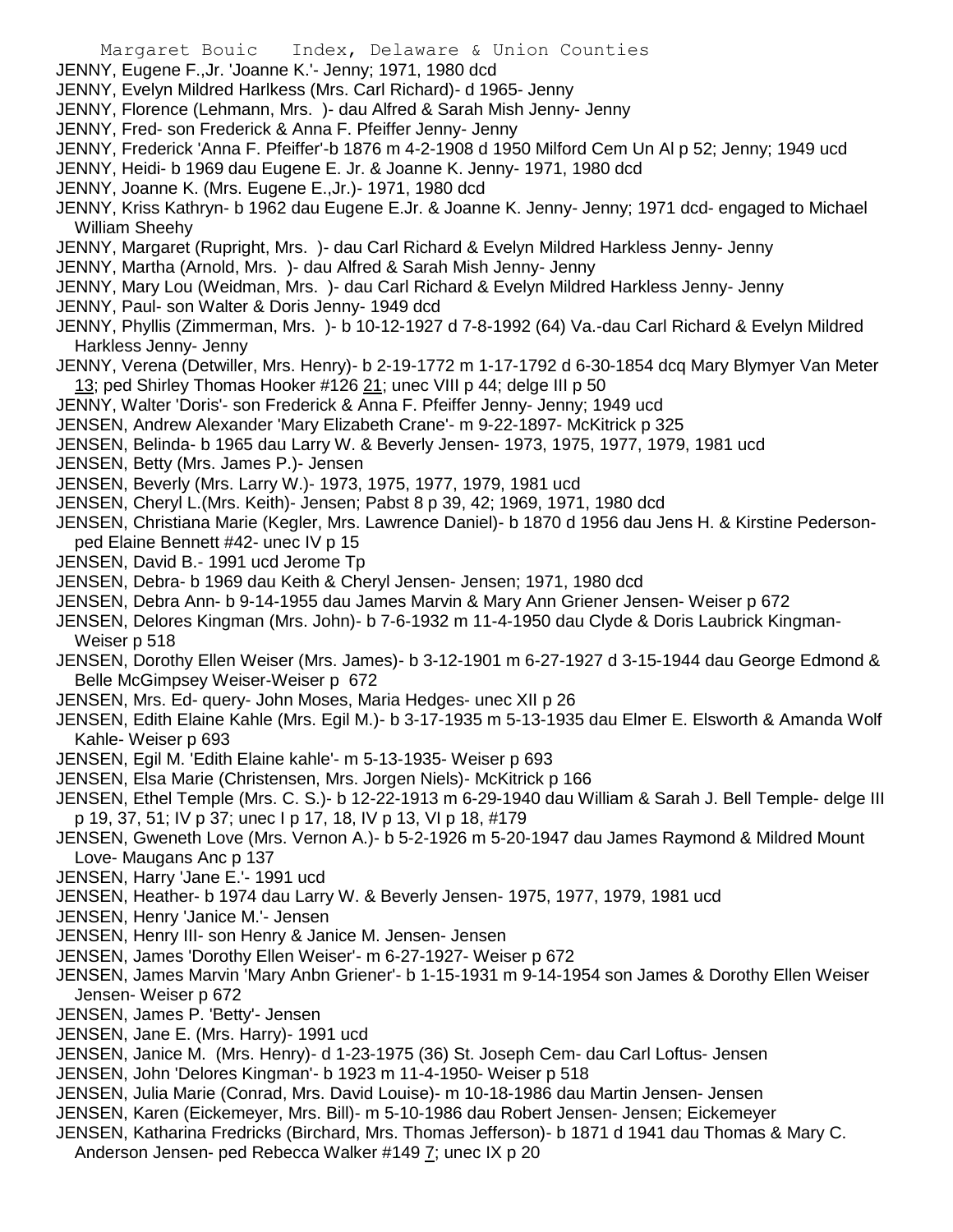- Margaret Bouic Index, Delaware & Union Counties JENSEN, Kathryn Sue- b 4-1-1958 dau James Marvin & Mary Ann Griener Jensen - Weiser p 672 JENSEN, Keith F. 'Cheryl K.'- Jensen; 1969, 1971, 1980 dcd JENSEN, Kim- dau Keith & Cheryl Jensen- Jensen JENSEN, Larry W. 'Beverly'- 1973, 1975, 1977, 1979, 1981 ucd JENSEN, Laura Lynn- b 6-2-1948 dau Vernon A. & Gweneth Love Jensen- Maugans Anc p 137 JENSEN, Linda Ann- b 2-1-1943 dau Egil M. & Edith Elaine Kahle Jensen- Weiser p 693 JENSEN, Lucinda (Temple, Mrs. Mark)- unec I p 18 JENSEN, Mary Afton (Rogers, Mrs. Ivan)- b 3-3-1920 m 7-23-1943 dau William Wallace & Mary Delilah Winn Jensen- McKitrick p 145, 149 JENSEN, Mary Ann Griener (Mrs. James Marvin)- m 9-14-1954- Weiser p 672 JENSEN, Mary C. Anderson (Mrs. Thomas)- b 1843 d 1883- ped Rebecca Walker #149 15; unec IX p 20 JENSEN, Mary Delilah Winn (Mrs. William Wallace)- McKitrick p 149 JENSEN, Mary Elizabeth Crane (Mrs. Andrew Alexander)- b 11-14-1876 m 9-22-1897 d 4-21-1934- McKitrick p 325 JENSEN, Olive (Enderud, Mrs. Ole Simonsen)- b 1828 d 1880 ped Norman E. Enderuc #192 unec XI p 65 JENSEN, Patricia Elaine- b 1940 dau Egil M. & Edith Elaine Kahle Jensen- Weiser p 693 JENSEN, Philip Lee 'Leslie Marie Camplese'- b 1963 m 6-24-1989 son Keith & Cheryl Jensen- Jensen; 1969, 1971, 1980 dcd
	- JENSEN, Richard- b 5-5-1957 son John & Delores Kingman Jensen- Weiser p 518
	- JENSEN, Robert- Jensen
	- JENSEN, Terry- b 2-28-1953 ch John & Delores Kingman Jensen- Weiser p 518
	- JENSEN, Thomas 'Mary c. Anderson'- b 1837 d 1920 ped Rebecca Walker #149 14- unec IX p 20
	- JENSEN, Timothy b 1966/5 son Keith & Cheryl Jensen- Jensen; 1969, 1971, 1980 dcd- engaged to Amy **Sitler**
	- JENSEN, Timothy Peter- son James P. & Betty Jensen- Jensen- engaged to Tara Elaine Taynor
	- JENSEN, Vera- dau Henry & Janice M. Jensen- Jensen
	- JENSEN, Vernon A.'Gweneth Love'- m 5-20-1947- Maugans Anc p 137
	- JENSEN, William Wallace 'Mary Delilah Winn'- McKitrick p 149
	- JENSEN, Willis- b 5-5-1951 son John & Delores Kingman Jensen- Weiser p 518
	- JENSING, Austin H.-1850C Delaware Tp 1266 p 93 (41,O)
	- JENSING, Austin- 1850C Delaware Tp 1266 p 94 (2/12,O)
	- JENSING, Jane E.- 1850C Delaware Tp 1266 p 94 (2/12,O)
	- JENSING, John H.- 1850C Delaware Tp 1266 p 94 (34,Eng)
	- JENSING, Mary E.- 1850C Delaware Tp 1266 p 94 (1,O)
	- JENSING, Norman- 1850C Delaware Tp 1266 p 94 (5,O)
	- JENSING, Robert P.- 1850C Delaware Tp 1266 p 94 (10,O)
	- JENSING, Sarah F.- 1850C Delaware Tp 1266 p 94 (7,O)
	- JENSING, Simon H.- 1850C Delaware Tp 1266 p 94 (\*,O)
	- JENSON, Albert (Schweitzer, Mrs. )- dau Ida K. Jenson- Jenson
	- JENSON, Alene Rae- b 7-18-1926 ch Julien & Maude Cadwallader Jenson- Howison 1897
	- JENSON, Bruce Joseph- b 7-6-1936 adopted son Signard A. & Helen Charlene Bever Jenson- Graham 1272211
	- JENSON, Florence (Thomas, Mrs. John)- dau Niels S. & Ida Jenson- dg 11-5-1951
	- JENSON, Gerald- son Niels S. & Ida Jenson- dg 11-5-1952; Jenson
	- JENSON, Helen Charlene Bever (Mrs. Signard A.)- b 7-15-1904 dau Charles J. & Minnie Grace Jones Bever-Graham 127221
	- JENSON, Ida K. (Mrs. Niels)- d 1-19-1965 (86) Greenlawn Cem- Jensen; dg 11-5-1952
	- JENSON, John 'Mary G. Bault'- m 9-23-1862 ucm 3358
	- JENSON, Julien II- b 4-24-1925 son Julien & Maude Cadwallader Jenson- Howison 1895
	- JENSON, Julien 'Maude Cadwallader'- m 11-24-1921- Howison (1387)
	- JENSON, Linda lou- dau Signard A. & Helen Charlene Bever Jenson- Graham 1272213
	- JENSON, Lorene Mae- b 7-18-1926 dau Julien & Maude Cadwallader Jenson- Howison 1896
	- JENSON, Mary C. Bault (Mrs. John)- m 9-23-1862 ucm 3358
	- JENSON, Maude Cadwallader (Mrs. Julien)- b 12-25-1895 m 11-24-1921 dau John & Anna Ambrosia Cadwallader- Howison 1387
	- JENSON, Neal adopted son Signard A. & Helen Charlene Bever Jenson- Graham 1272212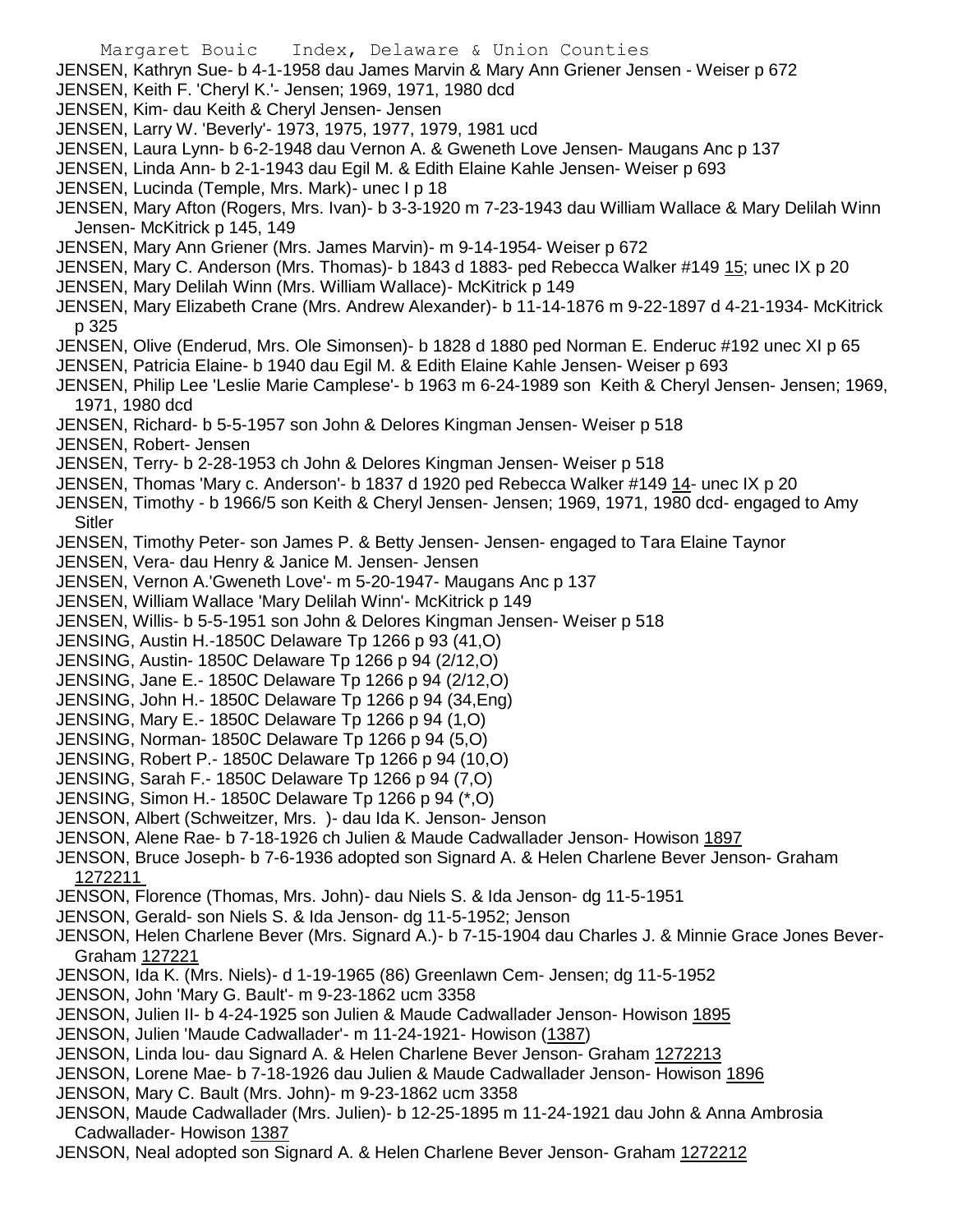- Margaret Bouic Index, Delaware & Union Counties JENSON, Niels S.'Ida'- b Mich. d Wednesday dg 11-5-1952 (74) Green Lawn Cem JENSON, ---(Switzer, Mrs. Frank)- dau Niels S. & Ida Jenson- dg 11-5-1952 JENSON, ---(Hagy, Mrs. Robert)- dau Niels S. & Ida Jenson- dg 11-5-1952 JENSON, ---(Burroughs, Mrs. Merrick)- dau Niels S. & Ida Jenson- dg 11-5-1952 JENSON, ---(Converse, Mrs. Carl)- dau Niels S. & Ida Jenson- dg 11-5-1952 JENSON, Signard A. 'Helen Chambers Bever'- Graham 127221 JENTGEN, James J.- 1980 dcd; Scioto Tp JERARD, Hanna- 1870C Claibourne Tp 97-95 (27,Ind) JEREMY, David F.- 1880C Radnor Tp p 474A JEREMY, David G. 'Jane Williams'- dcb late (Mary) JEREMY, Jane Williams (Mrs. David G.)- dcb late (Mary) JEREMY, Jessie (Glenn, Mrs. )- b 3-26-1879 dau David George & Jane Williams Jeremy- dcb JEREMY, Mary (Brintlinger, Mrs. )- b 1-17-1881 dau David G. & Jane Williams Jeremy- dcb late JEREMY, William- from Wales, Naturalizaion 10-18-1848 delge IX p 56 JEREMY, William- d 6-3-1854 (27-4-21) Radnor Cem Powell p 220 JERMY, Jennie- b 12-29-1882 Radnor Tp dau David & Jennie Williams Jermy- dcb JERENAY, Sarah J.- b 1-7-1881 Radnor Tp dau David & Jennie Williams Jermy- dcb JEREW, ---family of Rebecca George #80 unec V p 1 JEREW, ---family of Ethel Jensen #29 unec VI p 2 JEREW, Amanda- dau Charles Jerew- 1870C Jackson Tp 96-94 p 14 (6,O); 1880C Jack. Tp 222C (16,O,O,O) JEREW, Andrew J.-d 10-22-1865 (11m2d) Price Cem djlm p 24- son William & Mary E. Jerew JEREW, Anja- b 12-1879 dau Charles & Mary E. Jerew- 1880C Jackson Tp 9 p 223A (5/12,O) JEREW, Anna- d 7-21-1906 (37-4-12) Price Cem djlm p 35 JEREW, Anna Evelyn (Thornton, Mrs. )- dau Leonard & Frieda D. Shiera Jerew- Jerew; 1949 ucd JEREW, Anna Gertrude (McLean, Mrs. Zenis)(Blundell, Mrs. William)- b 5-16-1904 d 7-12-1985 (81) dau Wallace & Ella Osborn Jerew- Jerew JEREW, Anna McIntire (Mrs. Jesse)- Jerew; 1900C Richwood 433-464 p 17A ((31,O,O,O) m 15y 7 ch JEREW, Archie- b 12-1882 son William W. & Ellen Osborne Jerew- 1900C Jackson Tp 125-127 p 6A (17,O,O,O) JEREW, Betty (Mrs. Glen)- 1949 ucd JEREW, Bradley- b 1985 son Kevin P. & Vickie A. Jerew- 1991 ucd JEREW, Carrie Hughes (Mrs. William)- m 1920- Jerew JEREW, ---(Moore, Mrs. Eugene)- b 1900 d 1937 Price Cem djlm p 42- dau William & Carrie Hughes Jerew-Jerew JEREW, ---(King, Mrs. Omar)- dau William & Carrie Hughes Jerew- Jerew JEREW, Cathy Margaret Woodward (Mrs. James Bryon)- m 11-24-1979 dau Robert Woodward- Jerew JEREW, Charles E.- d 1-10-1881 (8m) son Charles W. & Nancy J. Jerew- Price Cem djlm p 23 JEREW, Charles 'Mary''Phebe Lazenby'- m 8-17-1846 Madison Co unec X p 18; 1860C Jackson Tp 1068- 1083 (43,O); 1870C Jack. Tp 96-94 p 14 (51,O); 1880C Jack. Tp 9 p 222C (62,O,Can,Can) JEREW, Charles R.- son Charles & Mary E. Jerew- 1880C Jackson Tp 9 p 222C (8,O,O,O) JEREW, Charles W.- 1969 dcd Scioto Tp US service JEREW, Charles W. 'Debra K.'- 1991 ucd JEREW, Charles W. 'Jennie I.'- b 1855 d 1944 Price Cem djlm p 24 JEREW, Charles W. 'Nancy J.'- djlm p 23 JEREW, Charlotte Lavonne (Britton, Mrs. Ricky Lee)- b 4-17-1950 dau Marion L. & Edna L. Zeigler Jerew-Cowgill p 481962 (11), 1967, 1971, 1975, 1977 ucd JEREW, Daisy- b 5-18-1888 to Children's Home 3-25-1889- uninf p 5 JEREW, Daniel Lyn- b d April 12-15, 1967, Claibourne Cem p 88 JEREW, David K.- 1973 ucd Washington Tp
- JEREW, David- b 1952 son Kenneth E. & Mildred E. Jerew- 1959, 1962, 1967, 1971 ucd
- JEREW, Deborah Arlene (Mrs. Kevin Patrick)- m 10-22-1976 dau Raymond Dort & Mrs. John King- Jerew; 1979 ucd
- JEREW, Deborah Kay (Pacha, Mrs. David Eugene)- b 8-26-1947 dau William Joseph & Grace Olive Dempster Jerew- 1985 uch p 81
- JEREW, Deborah- dau William J. & Grace Jerew- 1959 ucd (11)
- JEREW, Debra K. (Mrs. Charles W.)- 1991 ucd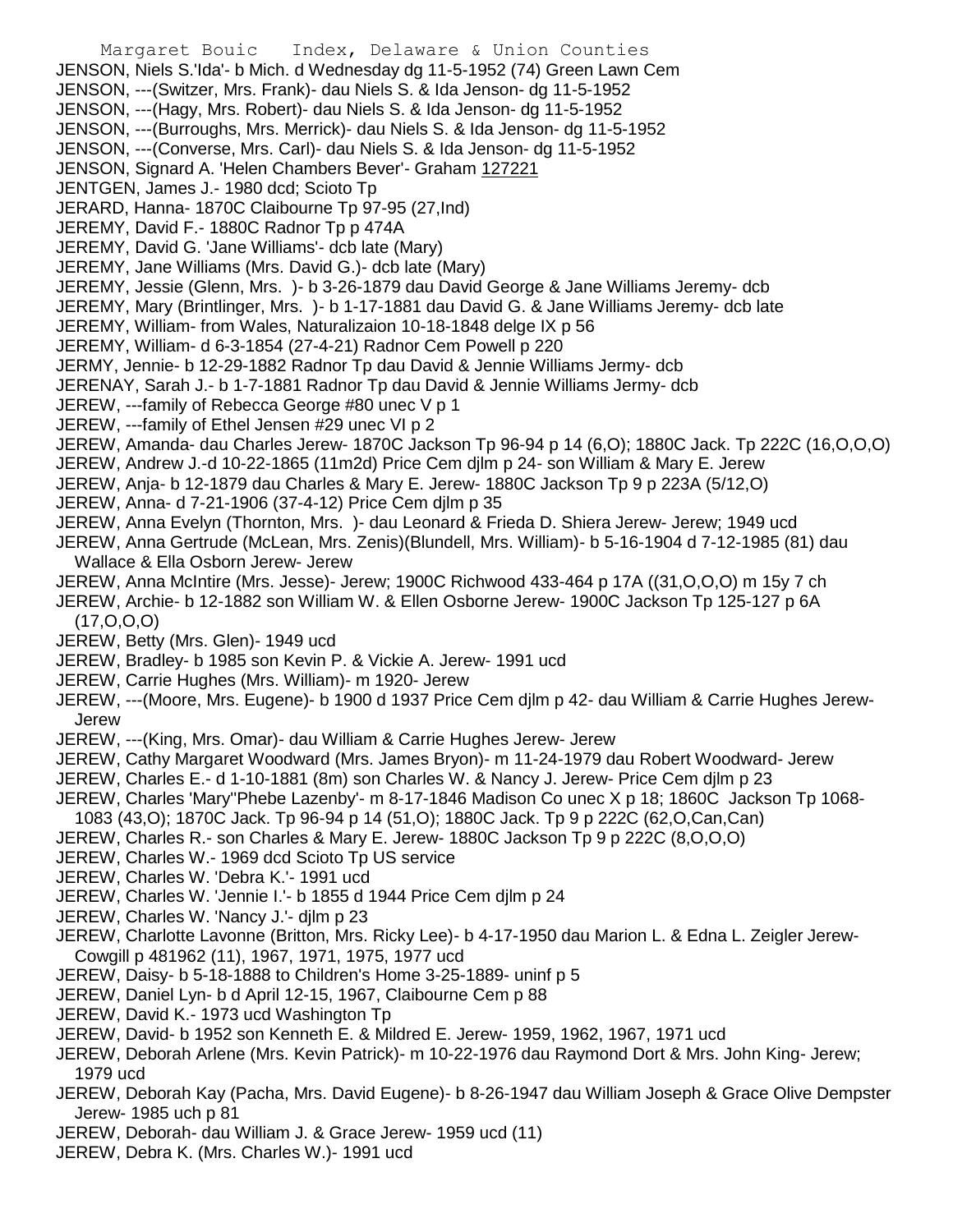Margaret Bouic Index, Delaware & Union Counties

JEREW, Delmar D.- son Jessie & Annie Jerew- b 1-1898\9 d 1949 Price Cem djlm p 35; 1900C Richwood 433- 464 p 17A (2,O,O,O)

- JEREW, Dolly- d 11-17-1872 (1m27d) dau J. & M. E.- Price Cem djlm p 24
- JEREW, Dorothy (Sowers, Mrs. Spencer)- dau Joseph R. & Elizabeth Flinchbaugh Jerew- Jerew
- JEREW, Edith (Mrs. James W.)- m 5-28-1956- Jerew
- JEREW, Edna L. Zeigler (Mrs. Marion L.)- Cowgill p 48; 1962, 1967, 1971, 1973, 1975, 1977, 1979, 1981, 1983, 1991 ucd
- JEREW, Elizabeth Ann (McElroy, Mrs. Robert)- m 6-2-1846 Madison Co unec X p 18
- JEREW, Elizabeth Gertrude Flinchbaugh (Mrs. Joseph R.)- b 5-31-1878 m 11-28-1894 d 2-17-1960 Price Cem djlm p 56- dau John & Maria Albright Flinchbaugh- Jerew; 1985 uch p 81
- JEREW, Elizabeth J.- dau Charles & Phebe Jerew- 1870C Jackson Tp 96-94 p 14 (4,O); 1880C Jack. Tp 9 p 222C (14,O,O,O)
- JEREW, Ella Osborne (Mrs. William)- b 7-1862 m 2-8-1882 ucm 7124 d 1932 Price Cem djlm p 49- Jerew; 1900C Jackson Tp 125-127 p 6A (37,O,O,O) m 18y, 4 ch
- JEREW, Emaline- dau Charles & Mary E. Jerew- 1880C Jackson Tp 9 p 222C (7,O,O,O)
- JEREW, Emma- 5-20-1890 (16) Jackson Tp dism. 4-28-1894- uninf p 6
- JEREW, Ernest- son Joseph R. & Elizabeth Flinchbaugh Jerew- Jerew
- JEREW, Frieda D.Shiera (Mrs. Leonard)- b 5-13-1905 d 5-24-1984 Price Cem djlm p 62; dau Matthew &
- Malinda Van Buskirk Shiera- Jerew; 1949, 1973, 1975, 1977, 1979, 1981, 1983 ucd
- JEREW, Gertrude (McLean, Mrs. )- dau William & Carrie Hughes Jerew- Jerew
- JEREW, Glen 'Betty'- son William & Carrie Hughes Jerew- Jerew; 1949 ucd
- JEREW, Grace Olive Dempster (Mrs. William Joseph)- m 9-21-1946 dau George Willis & Lillie Irene Kincaid Dempster- 1985 uch p 81, 104; 1959, 1973, 1975, 1977, 1979, 1981, 1983, 1991 ucd
- JEREW, Harley- b 1991 son Scott & Kelly Jerew- 1991 ucd
- JEREW, Harry M.- b 1901 d 1945- Marlborough Cem p 187
- JEREW, Hazel- b 1940 d 1942 buried with William S. & Martha D. Jerew Price Cem djlm p 64
- JEREW, Heman- b 2-1891 son Jessie & Annie Jerew- 1900C Richwood 433-464 p 17A (9,O,O,O)
- JEREW, Howard O. 'Martha E.'- b 11-1890 d 1951 Price Cem djlm p 62- son Jessie & Annie Jerew- 1900C Richwood 433-464 p 17A (9,O,O,O)
- JEREW, Isabelle- dau Charles & Phebe Jerew- 1860C Jackson Tp 1068-1083 95,O)
- JEREW, James Bryon 'Cathy Margaret Woodward'- m 11-24-1979 son Gene & Shirley Jerew- Jerew
- JEREW, Jason Christopher- b 6-18-1982 son James Bryon & Cathy Margart Woodward Jerew- Jerew
- JEREW, Jennie I. (Mrs. Charles W.)- b 1862 d 1959 Price Cem djlm p 24
- JEREW, Jerald- son William Sidney & Martha Dell Douglas Jerew- Jerew; 1985 uch p 81
- JEREW, Jesse 'Anna McIntire'- b 3-1862 Jerew; 1900C Richwood 433-464 p 17A (38,O,O,O) m 15y
- JEREW, Jessee- son Charles Jerew- 1870C Jackson Tp 96-94 p 14 (8,O); 1880C Jack. Tp 222C (18,O,O,O)
- JEREW, John Joseph- b 12-28-1948 d 5-14-1950 Claibourne Cem p 87- son William Joseph & Grace Olive Dempster Jerew- 1985 uch p 82
- JEREW, John 'Mary Carter'- 1985 uch p 81
- JEREW, John R.- b 5-13-1895/6 d 5-28-1959 WWI Price Cem djlm p 35- son Jesse & Anna McIntire Jerew-1900C Richwood 433-464 p 17A (4,O,O,O); 1949 ucd
- JEREW, Joni Elizabeth (Preston, Mrs. Dan Wayne)- b 3-23-1955 dau William Joseph & Grace Olive Dempster Jerew- 1985 uch p 82; 1959 ucd (3); 1973 ucd
- JEREW, Joseph R. 'Elizabeth Flinchbaugh'- b 6-2-1868 m 11-28-1894 d 1-27-1959 Price Cem djlm p 56- son William & Mary Ellen Carter Jerew- Jerew; 1985 uch p 81
- JEREW, Kathryn- 1975 ucd
- JEREW, Kathy (Mrs. Steve)- 1971, 1973 ucd
- JEREW, Kelly Sue Peck (Mrs. William Scott)- b 11-20-1965 m 6-27-1987 dau William Wallace & Ludia Jane Harvey Peck- Cowgill p 31; 1991 ucd
- JEREW, Kenneth E. 'Mildred E.'- York Cem p 81- son William Sidney & Martha Dell Douglas Jerew- Jerew; 1985 uch p 82; 1949, 1959, 1962, 1967, 1971, 1973, 1977, 1979, 1981, 1983, 1991 ucd
- JEREW, Kevin Patrick 'Deborah Arlene Dort'- b 1955 m 10-22-1976 son Kenneth & Mildred Jerew- Jerew; 1959(3), 1962, 1967, 1971, 1973, 1975, 1977, 1979, 1981, 1983 ucd
- JEREW, Kevin P. 'Vickie A.'- 1991 ucd
- JEREW, Kim- b 1967 ch Steve & Kathy Jerew- 1971 ucd
- JEREW, Lawrence- b 2-1897 son Jesse & Anna McIntire Jerew- 1900C Richwood 433-464 p 17A (3,O,O,O)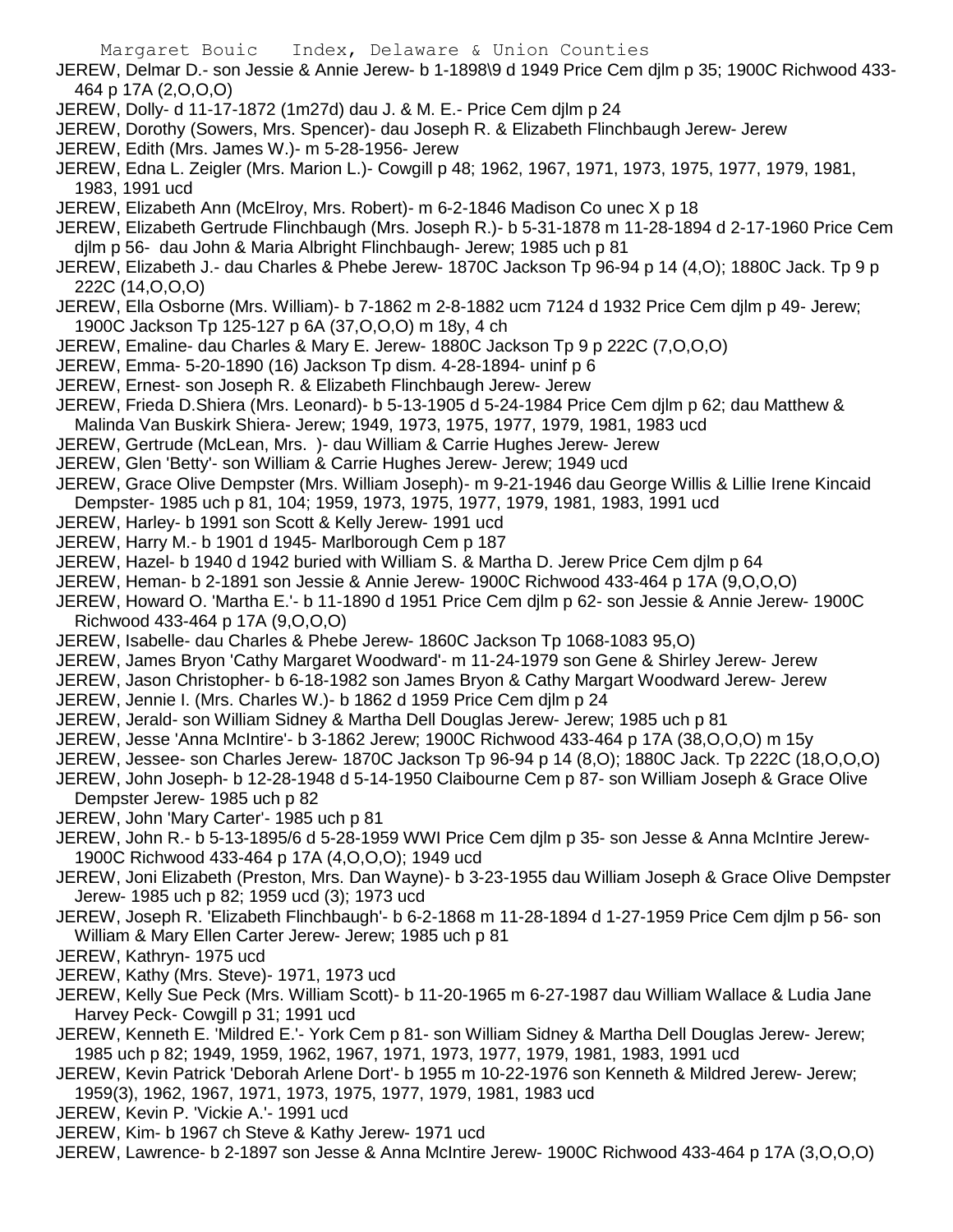- Margaret Bouic Index, Delaware & Union Counties JEREW, Leonard E. 'Freida B.'- b 1901 d 1954 Price Cem djlm p 62; 1949 ucd JEREW, Lewis Napolian- d 6-25-1859 (6-1-20) son of C. & R/P Price Cem djlm p 24 JEREW, Linda k. (Mrs. Rollin l.)- 1973, 1975, 1977, 1979, 1981 ucd JEREW, Lucinda (Temple, Mrs. mark)- m c 1830- delge III p 37 JEREW, Mable- b 6-1893 dau Jesse & Anna McIntire Jerew- 1900C Richwood 433-464 p 17A (6,O,O,O) JEREW, Marcia L.- 1975 ucd
- JEREW, Maria/Mansus S.- dau Charles & Mary E. Jerew- 1880C Jackson Tp 9 p 222C (3,O,O,O)
- JEREW, Marion L. 'Edna L. Zeigler'- Cowgill p 48; 1962, 1967, 1971, 1973, 1975, 1977, 1979, 1981, 1983, 1991 ucd
- JEREW, Marion- son William Sidney & Martha Dell Douglas Jerew- Jerew; 1985 uch p 82
- JEREW, Mark- b 1987 son Kevin P. & Vickie A. Jerew- 1991 ucd
- JEREW, Marsha (Mrs. Ron)- 1971 ucd
- JEREW, Martha Dell Douglas (Mrs. William Sidney)- b 1-9-1904 m 5-11-1921- d 6-28-1989 (85) Price Cem djlm p 64; dau William & Carrie Moore Douglas- Jerew; Cowgill p 31; 1985 uch p 81; 1949, 1959, 1962, 1971, 1973, 1977, 1979, 1981, 1983 ucd
- JEREW, Martha E. (Mrs. Howard O.)- b 1893 d 1973 Price Cem djlm p 62; 1971 ucd
- JEREW, Martha J.- dau Charles & Phebe Jerew- 1860C Jackson Tp 1068-1083 (10,O)
- JEREW, Mary Ann (Blue, Mrs. Harvey)- m 8-19-1876 ucm 5915- 1985 uch p 12
- JEREW, Mary Ann (Mrs. Ralpheus)- d 8-9-1868 (80) Price Cem djlm p 24
- JEREW, Mary (Mrs. Charles)- 1880C Jackson Tp 9 p 222C (27,O,O,O)
- JEREW, Mary Carter (Mrs. John)- 1985 uch p 81
- JEREW, Mary- dau Charles & Phebe Jerew- 1860C Jackson Tp 1068-1083 (12,O)
- JEREW, Mary Elizabeth (Douglas, Mrs. Melvin Lee)- b 7-25-1902 m 11-27-1918 dau Joseph R/W. & Elizabeth Flinchbaugh Jerew- Jerew; 1985 uch p 36
- JEREW, Mary E. (Mrs. William)- Price Cem djlm p 24
- JEREW, Mary (Fullerton, Mrs. Milliars)- b 9-8-1939 Madison Co unec IX p 17
- JEREW, Maxine- dau William S. & Martha Dell Jerew- 1949 ucd
- JEREW, Mildred I.- b 1908- Marlborough Cem p 187
- JEREW, Mildred E. (Mrs. Kenneth E.)- York Cem p 81; 1962, 1967, 1971, 1973, 1975, 1977, 1979, 1981, 1983, 1991 ucd
- JEREW, Nancy J. (Mrs. Charles W.)- d 1-15-1881 (19y15d) Price Cem djlm p 24
- JEREW, Nellie Ellen (Reichardt Mrs. John Henry)- Cowgill p 59
- JEREW, Nellie- b 4-1896 dau William W. & Ellen Osborne Jerew- 1900C Jackson Tp 125-127 p 6A (4,O,O,O)
- JEREW, Nora- d 5-1917 Price Cem djlm p 56- infant dau Joseph R. & Elizabeth Flinchbaugh Jerew
- JEREW, Olie- b 8-1889 dau William W. & Ellen Osborne Jerew- 1900C Jackson Tp 125-127 p 6A (10,O,O,O)
- JEREW, Orpha E.- b 10-3-1904/3 d 4-3-1975 (70) Oakdale Cem II p 150 (M-R17-6)-dau Jesse & Anna McIntire Jerew- Jerew; 1959, 1971, 1973 ucd
- JEREW, Pamela Sue (Simpson, Mrs. Elmer Dale)- b 23-25-1959 m 4-29-1979 dau Robert Noris & Shirley Ann Beeney Jerew- Cowgill p 31; 1962, 1971, 1973, 1975, 1977, 1979 ucd
- JEREW, Patricia Ann (Heil, Mrs. )- dau William S. & Martha Dell Douglas Jerew- Jerew; 1949 ucd
- JEREW, Patty (Hiel, Mrs. )- dau William Sidney & Martha Dell Douglas Jerew- 1985 uch p 82
- JEREW, Pauline (McKinley, Mrs. Frank T.)- m 1938- Jerew
- JEREW, Phebe (Mrs. Charles)- 1860C Jackson Tp 1068-1083 (33,O); 1870C Jack. Tp 96-94 p 14 (44,O)
- JEREW, Rachel (Parrish, Mrs. George)- m 4-7-1847 Madison Co unec X p 63
- JEREW, Rachel- dau Charles & Phebe Jerew- 1860C Jackson Tp 1068-1083 (3,O); 1870C Jack. Tp 96-94 p 14 (14,O)
- JEREW, Randall William- b 8-23-1951 d 10-2-1952 Claibourne Cem p 87- son William Joseph & Grace Olive Dempster Jerew- 1985 uch p 82
- JEREW, Robert Noris 'Shirley Ann Beeney'- b 6-2-1937 m 10-9-1955 son William Sidney & Martha Dell Douglas Jerew- Jerew; Cowgill p 31; 1985 uch p 82; 1949, 1959, 1962, 1967, 1971, 1973, 1975, 1977, 1979, 1981, 1983, 1991 ucd
- JEREW, Roger- b 1964 son Rollin L. & Linda K. Jerew- 1973, 1975, 1977, 1979, 1981 ucd
- JEREW, Roger- son Ron & Marsha Jerew- 1971 ucd
- JEREW, Roland- son Marion L. & Edna Jerew- 1962 ucd (9)
- JEREW, Rollin L. 'Linda K.'- 1973, 1975, 1977, 1979, 1981 ucd
- JEREW, Ron'Marsha'- 1971 ucd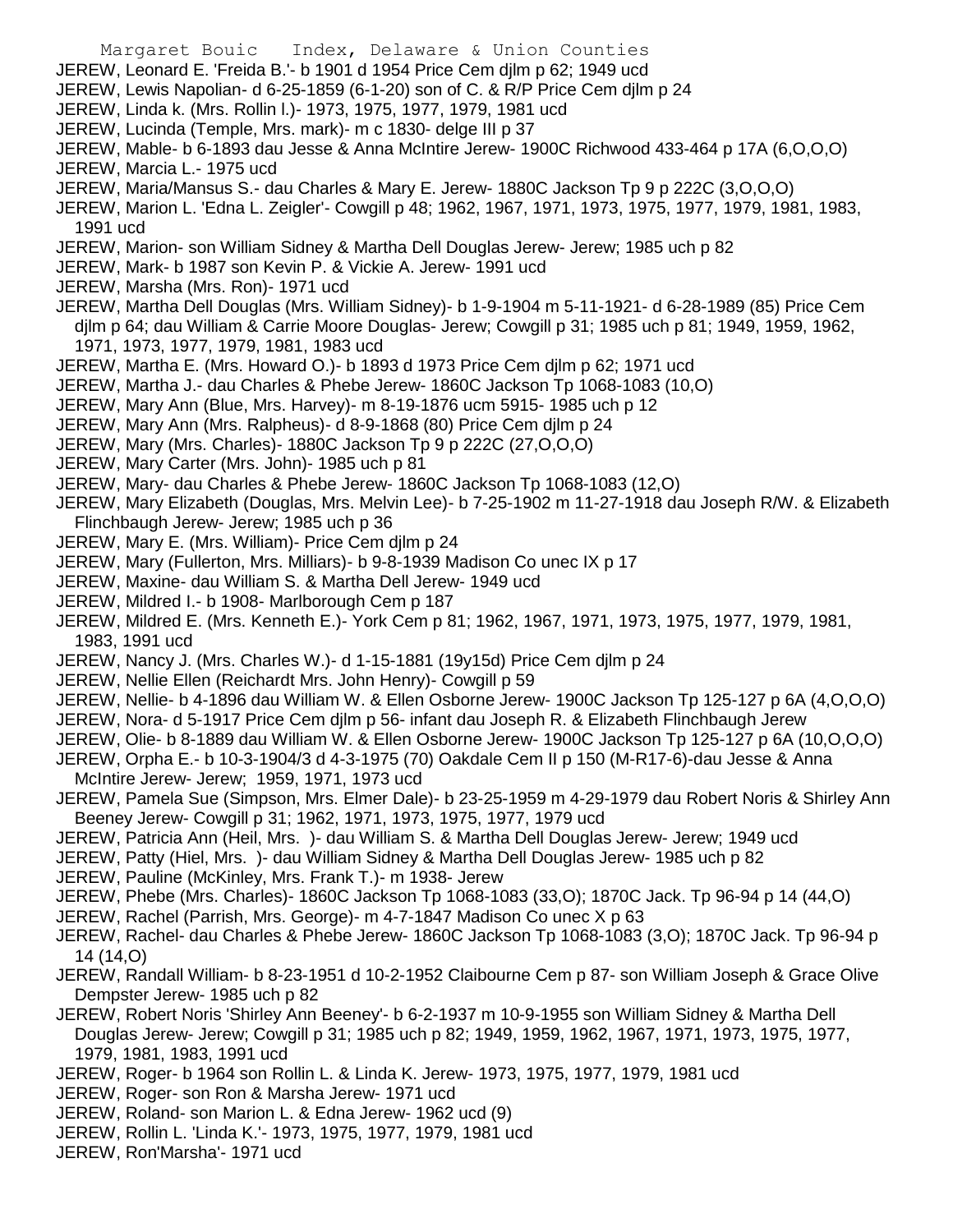Margaret Bouic Index, Delaware & Union Counties

JEREW, Ruth Ella (Fields, Mrs. Alvin L.)- dau Joseph R. & Elizabeth Flinchbaugh Jerew- Jerew

- JEREW, Sarah- dau Charles & Phebe Jerew-1870 Jackson Tp 96-94 p 14 (16,O)
- JEREW, Sarah (Mrs. William)- 1st wife b 1833 d 1862 Price Cem djlm p 24

JEREW, Scott 'Kelly'- b 1963 son Robert N. & Shirley Jerew- 1971, 1973, 1975, 1977, 1979, 1981, 1991 ucd JEREW, Shirley Ann Beeney (Mrs. Robert Noris)- b 1-18-1937 m 10-9-1955 dau Scott & Sylvia Ellnora Evans

- Beeney- Cowgill p 31; 1959, 1962, 1967, 1971, 1973, 1975, 1977, 1979, 1981, 1983 ucd
- JEREW, Steve 'Kathy'- son Marion L. & Edna Jerew- 1962 (14), 1967, 1971, 1973, 1977, 1983, 1991 ucd JEREW, Steve, Jr.- 1991 ucd
- JEREW, Taylor-b 1991 son Charles W. & Debra K. Jerew- 1991 ucd
- JEREW, Tim- b 1965 son Rollin L. & Linda K. Jerew- 1973, 1975, 1977, 1979, 1981 ucd
- JEREW, Tim- son Ron & Marsha Jerew- 1971 ucd
- JEREW, Tina- b 1972 dau Marcia L. Jerew- 1975 ucd
- JEREW, Tony- b 1980 son Charles W. & Debra K. Jerew- 1991 ucd
- JEREW, Vickie A. (Mrs. Kevin P.)- 1991 ucd
- JEREW, Wilbur- b 9-1888 son Jesse & Anna McIntire Jerew- 1900C Richwood 433-464 p 17A (11,O,O,O)
- JEREW, William 'Carrie Hughes'- b 2--17-1885 d 1-26-1960 Price Cem djlm p 49; Jerew
- JEREW, William- b 1988 son Scott & Kelly Jerew- 1991 ucd
- JEREW, William E.- son Glen & Betty Jerew- 1949 ucd
- JEREW, William Joseph 'Grace Olive Dempster'- b 10-31-1926 m 9-21-1946 son William Sidney & Martha Dell Douglas Jerew- 1985 uch p 81, 104; 1959, 1973, 1975, 1977, 1979, 1981, 1983, 1991 ucd
- JEREW, William Sidney 'Martha Dell Douglas'- b 6-2-1897 m 1921 d 10-6-1968 Price Cem-djlm p 64- son Joseph R. & Elizabeth Flinchbaugh Jerew- Jerew; Cowgill p 31; 1985 uch p 81; 1949, 1959, 1962, 1983 ucd

JEREW, William Scott 'Kelly Sue Peck'- b 1-19-1963 m 6-27-1987 son Robert Noris & Shirley Ann Beeney Jerew- Cowgill p 31

- JEREW, William 'Sarah ''Mary E.'- b 1821 d 1888 Price Cem djlm p 24
- JEREW, William- son William S. & Martha Dell Douglas Jerew- Jerew
- JEREW, William Wallace 'Ella Osborne'- b 1852 m 2-8-1882 ucm 7124 d 1933 Price Cem djlm p 49; uca p 103; 1900C Jackson Tp 125-127 p 6A (47,O,O,O) m 18y
- JEREW, William- b 2-1885 son William W. & Ella Osborne Jerew- 1900C Jackson Tp 125-127 p 6A (15,O,O,O)
- JERGENS, Helen T. (Mrs. Theodore R.)- 1964, 1980 dcd
- JERGENS, Theodore R. 'Helen T.'- 1964, 1969, 1971, 1980 dcd
- JERKINS, N. M.- 1981 ucd
- JERMYN, Debbie- 1983 ucd
- JERMYN, Deborah Gene Maxwell (Mrs. Laurence Gordon)- m 6-26-1982 dau James & Layman Maxwell-Jermyn; Maxwell; 1983, 1991 ucd
- JERMYN, Laurence Gordon 'Deborah Gene Maxwell'- m 6-26-1982 son Norman Jermyn- Jermyn; 1981, 1983, 1991 ucd
- JERN, Betsey Ann Littler (Mrs. Charles)- m 6-16-1939 Madison Co unec IX p 17
- JERN, Charles 'Betsey Ann Littler'- m 6-16-1939 Madison Co unec IX p 17
- JERNEE, Bernadeni Margaret (Weaver, Mrs. Wayne Conrad)- b 1-16-1932 m 3-14-1955- Weiser p 727
- JERNEGAN, Lila (Milligan, Mrs. Harold Homer)- m 2-11-1966- Freshwater p 207
- JEROLAMAN, Nicholas- 1883 ucd IV p 490
- JEROME, Charles W. 'Eugenia A. Morrison'- m 8-31-1858 dcm
- JEROME, Eugenia A. Morrison (Mrs. Charles W.)- m 8-31-1858 dcm
- JERREMS, Louise (Mathews, Mrs. Frederick Chapman)- m 6-18-1901- Weiser p 203
- JERRERD, Martha J. (Bowen, Mrs. James)- Cowgill p 42
- JERRIS, Thomas- b 3-15-1872 Delaware Town son Patrick & Mary Ford Jerris- dcb
- JERRY, Adaline Rox (Mrs. John Andrew(s))- m 3-18-1855 dcm
- JERRY, Barbara Helen- b 8-20-1946 dau Graydon & Jerrine Holcomb Jerry- Weiser p 34
- JERRY, Graydon 'Jerrine Holcomb'- Weiser p 34
- JERRY, Jerrine Holcomb (Mrs. Graydon)- b 7-21-1923 dau Silas Raymond & Helen Alice Blakeslee Holcomb-Weiser p 34
- JERRY, John Andrew(s) 'Adaline Rox'- m 3-18-1855 dcm
- JERRY, Melinda June- b 12-26-1950 dau Graydon & Jerrine Holcomb Jerry- Weiser p 34
- JERRY Michael Graydon- b 9-27-1948 son Graydon & Jerrine Holcomb Jerry- Weiser p 34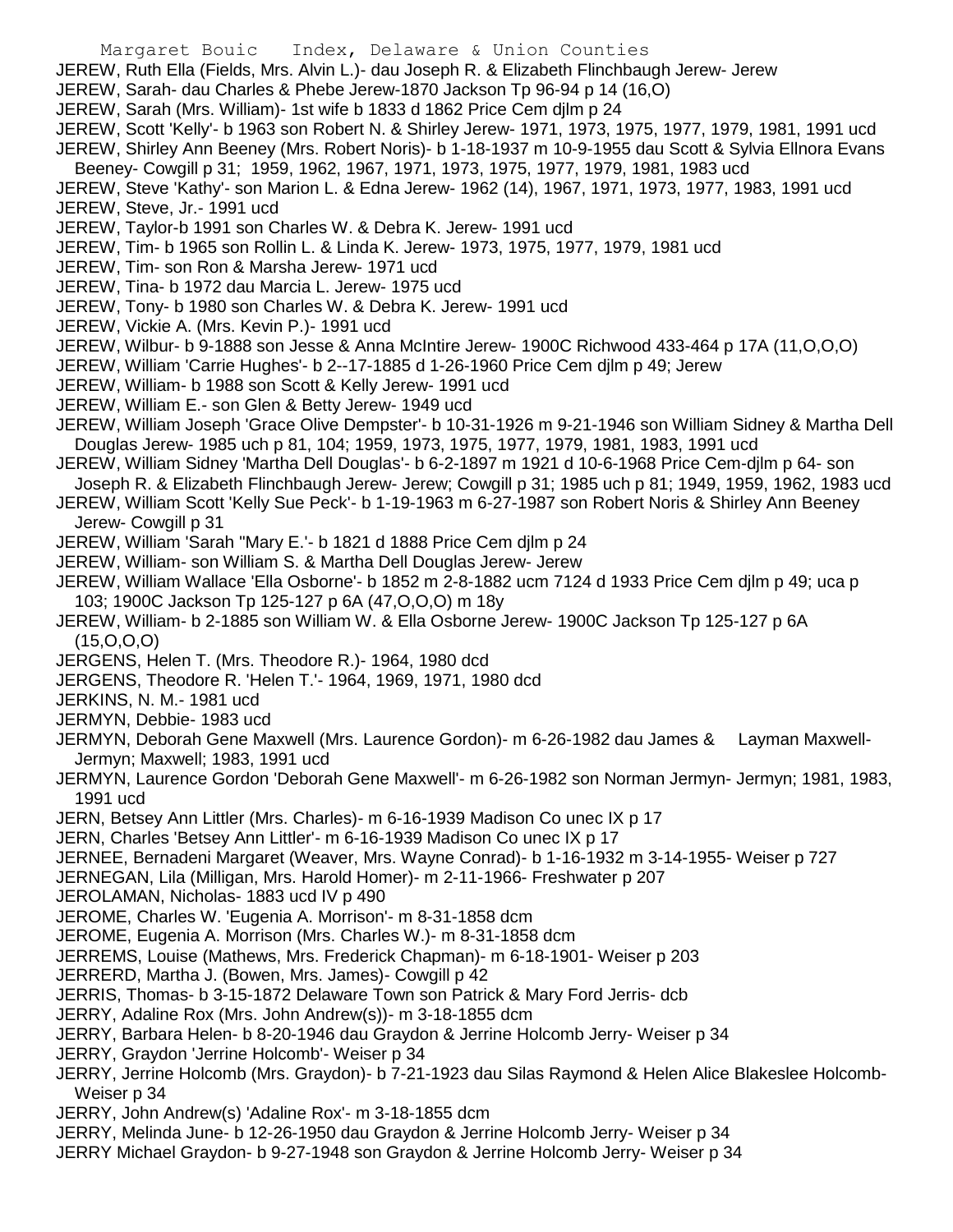- Margaret Bouic Index, Delaware & Union Counties JERRY, Timothy Raymond- b 6-3-1959 son Graydon & Jerrine Holcomb Jerry- Weiser p 34 JERSEY, Marshall- author, delge V p 30 JERUE, Corrie Ann- b 7-7-1968 dau Rolland Ray & Kathleen Marie Shaftick Ray Jerue- Cowgill p 77 JERUE, Cynthia Yvette- b 7-14-1965 dau Kenneth Hartzel & Kathleen Caroline Lucenti Jerue- Cowgill p 77 JERUE, Helen Lorraine Ward (Mrs.Kenneth Hartzel)- b 6-28-1922 m 6-23-1940 dau George Washington & Arlene Beatrice Burns Ward- Cowgill p 77 JERUE, Henry 'Esther Mark'- Cowgill p 77 JERUE, Jeffrey Ray- b 9-15-1970 son Rolland Ray & Kathleen Marie Shaftick Jerue- Cowgill p 77 JERUE, Kathleen Caroline Lucenti (Mrs. Kenneth Hartzel)(Shroder, Mrs. Kenneth Michael)- Cowgill p 77 JERUE, Kathleen Helen (Creith, Mrs. John Albert)- b 12-11-1949 m 4-6-1969 dau Kenneth Hartzel & Helen Lorraine Ward Jerue- Cowgill p 77 JERUE, Kathleen Marie Shaftick (Mrs. Rolland Ray)- b 9-29-1945 m 6-21-1966- Cowgill p 77 JERUE, Kenneth Hartzel 'Helen Lorraine Ward'- b 11-11-1919 m 6-23-1940 son Henry & Esther Mark Jerue-Cowgill p 77 JERUE, Kenneth Hartzel 'Kathleen Caroline Lucenti'- b 8-14-1941 m 2-7-1965 d 10-27-1976 son Kenneth Hartzel & Helen Lorraine Ward Jerue- Cowgill p 77 JERUE, Kenneth Hartzel- b 8-28-1968 son Kenneth Hartzel & Kathleen Caroline Lucenti Jerue- Cowgill p 77 JERUE, Rolland Ray 'Kathleen Marie Shaftick'- b 6-12-1944 m 6-21-1966 son Kenneth Hartzel & Helen Lorraine Ward Jerue- Cowgill p 77 JERUE, Ronald Kerry- b 1-7-1967 son Rolland Ray & Kathleen Marie Shaftick Jerue- Cowgill p 77 JERVARES, Mary- uca p 101 Washington Tp JERVIS, ---McWilliams (Mrs. Lewis)- Pabst 1 p 25 JERVIS, Chad Alan- b 12-29-1979 son Tom & Regina Richmond Jervis- Jervis JERVIS, Donna Suzette- dau Lelan & Gwen Jervis- Jervis
- JERVIS, Evelyn (Chapman, Mrs. Don)- dau Lewis A. Jervis- Jervis
- JERVIS, Gladys (Martin, Mrs. )- dau Lewis A. Jervis- Jervis
- JERVIS, Harrison- Jervis
- JERVIS, Judy (Mitchell, Mrs. )- dau Lewis A. Jervis- Jervis
- JERVIS, Leland- son Lewis A. Jervis- Jervis
- JERVIS, Lewis A. ' ' m 10-30-1948- Jervis
- JERVIS, Lewis A. 'Rose L.'- d 1-15-1976 (83) Fairview Mem. Pk- Jervis; 1961, 1964, 1969, 1971 dcd
- JERVIS, Mary (Stevens, Mrs. )- dau Lewis A. Jervis- Jervis
- JERVIS, Patricia (Gerano, Mrs. )- dau Lewis A. Jervis- Jervis
- JERVIS, Regina Ruth Richmond (Mrs. Thomas)- dau E. Allen Richmond- Jervis; 1979 ucd
- JERVIS, Rose L. (Mrs. Lewis A.)- Jervis, 1961, 1964, 1969, 1971 dcd
- JERVIS, Thomas 'Regina Richmond'- son Harrison Jervis- Jervis; 1979 ucd
- JESPER, Ann Lewis (Mrs. Thomas)- m 1700 sister Edward Lewis- Freshwater p 19, 25
- JESPER, Elizabeth (Freshwater, Mrs. Thomas,Jr.)- b 1712 d 1772 dau Thomas & Ann Lewis Jesper-Freshwater p 19, 21, 25, 34
- JESPER, John- guardian for Thomas Freshwater- Freshwater p 21, 22, 26, 27
- JESPER, Sarah Taylor (Mrs. Thomas)- m 1711- Freshwater p 19, 24
- JESPER, Thomas 'Ann Lewis''Sarah Taylor'- b 16?? d 1748- Freshwater p 19, 24, 25
- JESSEE, Carrie Dillon (Mrs. Thomas Polk)- dau Harison & Zelinda Pounds Dillon- Pounds 3
- JESSEE, George- son Thomas Polk & Carrie Dillon Jessee- Pounds 4
- JESSEE, Thomas Polk 'Carrie Dillon'- Pounds 3,4
- JESSEN, Carl Christian 'Sarah Neelans'- b 3-15-1856 m 5-9-1883 d 1-1-1926 son Jes Jorgan Jessen- ped Carolyn Jessen Ludwig 4; delge IV p 34
- JESSEN, Carolyn Mae (Ludwig, Mrs. )- b 9-9-1917 m 12-13-1941 dau Walter Herman & Echo Bernice Rosecrans Jessen- ped 1; delge IV p 34
- JESSEN, Echo Bernice Rosecrans (Mrs. Walter Herman)- b 9-22-1891 m 10-11-1916 d 12-19-1957 dau Emery M. & Croline Mae Smola Rosecrans- ped Carolyn Jessen Ludwig 3; delge IV p 34
- JESSEN, Jes Jorgan 'Marie C. Moller'- b c 1820- Denmark- ped Carolyn Jessen Ludwig 8; delge IV p 34 JESSEN, Marie C. Moller (Mrs. Jes)- ped Carolyn Jessen Ludwig 9; delge IV p 34
- 
- JESSEN, Sarah Neelans (Mrs. Carl Christian)- b 9-1860 m 5-9-1883 d 2-6-1944 dau Henry & Mary Ann Dale Neelans- ped Carolyn Jessen Ludwig 5; delge IV p 34
- JESSEN, Walter Herman 'Echo Bernice Rosecrans'- b 4-27-1890 m 10-11-1916 d 7-12-1960 son Carl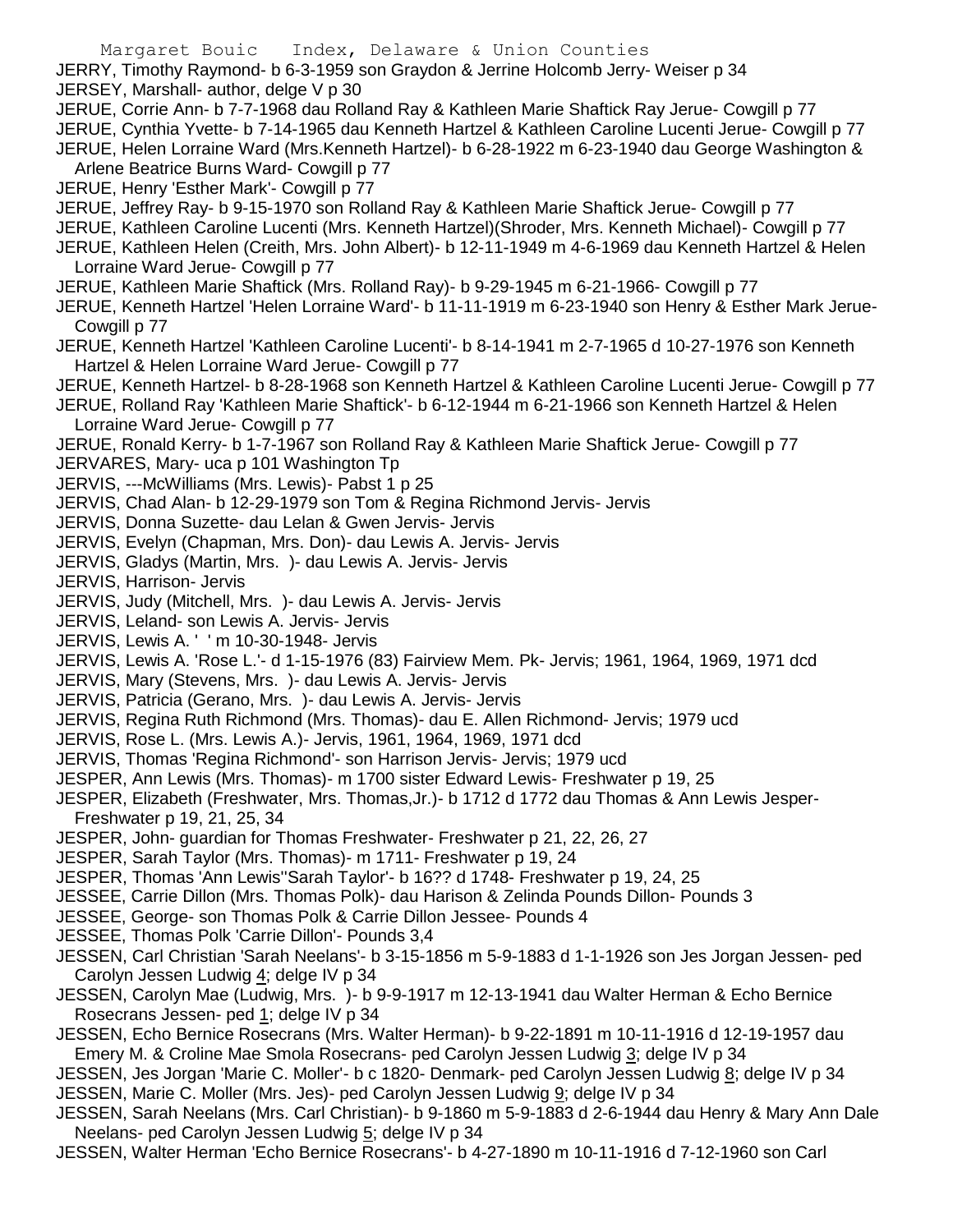Margaret Bouic Index, Delaware & Union Counties Christian & Sarah Neelans Jessen- ped Carolyn Jessen Ludwig 2; delge IV p 34 JESSON, Barbara (Humphreys, Mrs. Richard)- dau Willis G. Jesson- Jesson JESSON, Daniel L.- 1979 ucd JESSON, Lena (Mrs. Willis G.)- Jesson JESSON, Mildred Johnston (Mrs. )- dau Carl Wright & Golda Riegel Johnston- 1985 uch p 83 JESSON, Mona (Durgin, Mrs. )- dau Willis G. & Lena Jesson- Jesson JESSON, Willis G. 'Lena'- d 5-9-1982 (78) bur Fla.- Jesson JESSUP, Clarkson 'Mary Louisa Gibson'- m 2-22-1865 ucm 3686; unec IX p 46 JESSUP, Enoch 'Isabella Elliot Godfrey'- b 1-1-1832 m 1-23-1853 d 5-2-1899- dcc Gerald Phillips 18 JESSUP, Isabella Elliot Godfrey (Mrs. Enoch)- b 10-26-1832 m 1-23-1853 d 6-14-1917- dcc Gerald Phillips 19 JESSUP, John W.- b 1846 Hamilton Co d 12-16-1906 (60y8m) Oakdale Cem 2099 (168F) I p 136 (F-RI-2) JESSUP, Julia A.- b 1848 d 2-6-1933 (83) Oakdale Cem 4498 (F-168) I p 136 (F-R11-2) JESSUP, Mary Louise Gibson (Mrs. Clarkson)- m 2-22-1865 ucm 3686; unec IX p 46 JESSUP, Olive Orlene (Phillips, Mrs. Millard Fillmore)- b 3-10-1856 m 1878 d 3-28-1938- dcc Gerald Phillips 9 JESSUP, Ruby (Woodruff, Mrs. Burleigh A.)- Jessup; Woodruff JESTER, Ashley Renae- b 2-26-1983 dau Rex Allen & Lambert Jester- Jester JESTER, Elizabeth (Johnson, Mrs. Samuel)- 1908 dch p 569 JESTER, Hazel (Mrs. )- Jester JESTER, Leonard 'Rachel Ann Searles'- m 3-9-1850 dcm JESTER, Lillian (Ritter, Mrs. Raymond Augustus)- Weiser p 676 JESTER, Margaret L. (Griffith, Mrs. Lonnie E.)- Griffith; Jester JESTER, Rachel Ann Searles (Mrs. Leonard)- m 3-9-1850 dcm JESTER, Rex Allan ' Lambert'- son Ronald Jester- Jester JESTER, Ronald- son Hazel Jester- Jester JESTER, Sue Ann (George, Mrs. Tony Arthur)- b 11-12-1955 m 7-30-1983 dau Frank Jester- Jester; St Paul p 8, 45, 94, 148 JESSUP, JESTON, Eli- 1810 unec II p 25 JESWALD, Susan Marguerita (Smith, Mrs. Charles James)- Cowgill p 73 JETER, Helen J. (Justice, Mrs. Walter)- b 12-3-1897 d 2-18-1989 (92) dau Maxwell & Louisa Moulder Jeter-Jeter; Justice JETER, Louisa Moulder (Mrs. Maxwell)- Jeter JETER, Maxwell 'Louisa Moulder'- Jeter JETT, Anna Elizabeth McKitrick (Mrs. Robert)- dau Mahlon Lafayette & Jane N. Kesselring McKitrick - McKitrick p 92 JETT, Betty Williams (Mrs. Robert)- McKitrick p 92 JETT, Brenda- dau Howard R. & Dolores Jett- 1962 ucd (19m) JETT, Bruce- b d 1956 son Richard & Mildred Barnhard Jett- McKitrick p 92 JETT, Bryan,Sr.'Winnie'-b 1899 d 1-1-1967(67) Price Cem- djlm p 69- Jett JETT, ---(Burroughs, Mrs. Dalton)- dau Bryan Jett,Sr.- Jett JETT, Daniel- son Howard R. & Dolores Jett- 1962 ucd (9) JETT, Dolores (Mrs. Howard R.)- 1962 ucd JETT, Elizabeth (Amis, Mrs. Everet)- 1985 uch p 11 JETT, Howard R. 'Dolores'- 1962 ucd

- JETT, Irma Green (Mrs. Stephen Richard)- McKitrick p 92
- JETT, James Jeffrey- b 1946 son Richard & Mildred Barhard Jett- McKitrick p 92
- JETT, Kevin Rene- b 1956 son Richard & Mildred Barnhard Jett- McKitrick p 92
- JETT, Mildred Barnhard (Mrs. Richard)- McKitrick p 92
- JETT, Paul- b 1944 son Bryan & Winnie Jett- Price Cem djlm p 69
- JETT, Richard 'Mildred Barnhart'- b 1922 d 1956 son Robert & Anna Elizabeth McKitrick Jett- McKitrick p 92
- JETT, Robert 'Anna Elizabeth McKitrick '- b 1894 d 1967- McKitrick p 92
- JETT, Robert 'Betty Williams'- b 1924 son Robert & Anna Elizabeth McKitrick Jett- McKitrick p 92
- JETT, Ronald- b d 1949 son Richard & Mildred Barnhard Jett- McKitrick p 92
- JETT, Stephen Richard 'Irma Green'- b 1944 son Richard & Mildred Barnhard Jett- McKitrick p 92
- JETT, Susan Marie- dau Sam P. Jett- Jett- engaged to D. Ray Graham,Jr.
- JETT, Teresa- dau Howard R. & Dolores Jegg- 1962 ucd (4)
- JETT, Virginia Wilson (Mrs. William)- McKitrick p 92